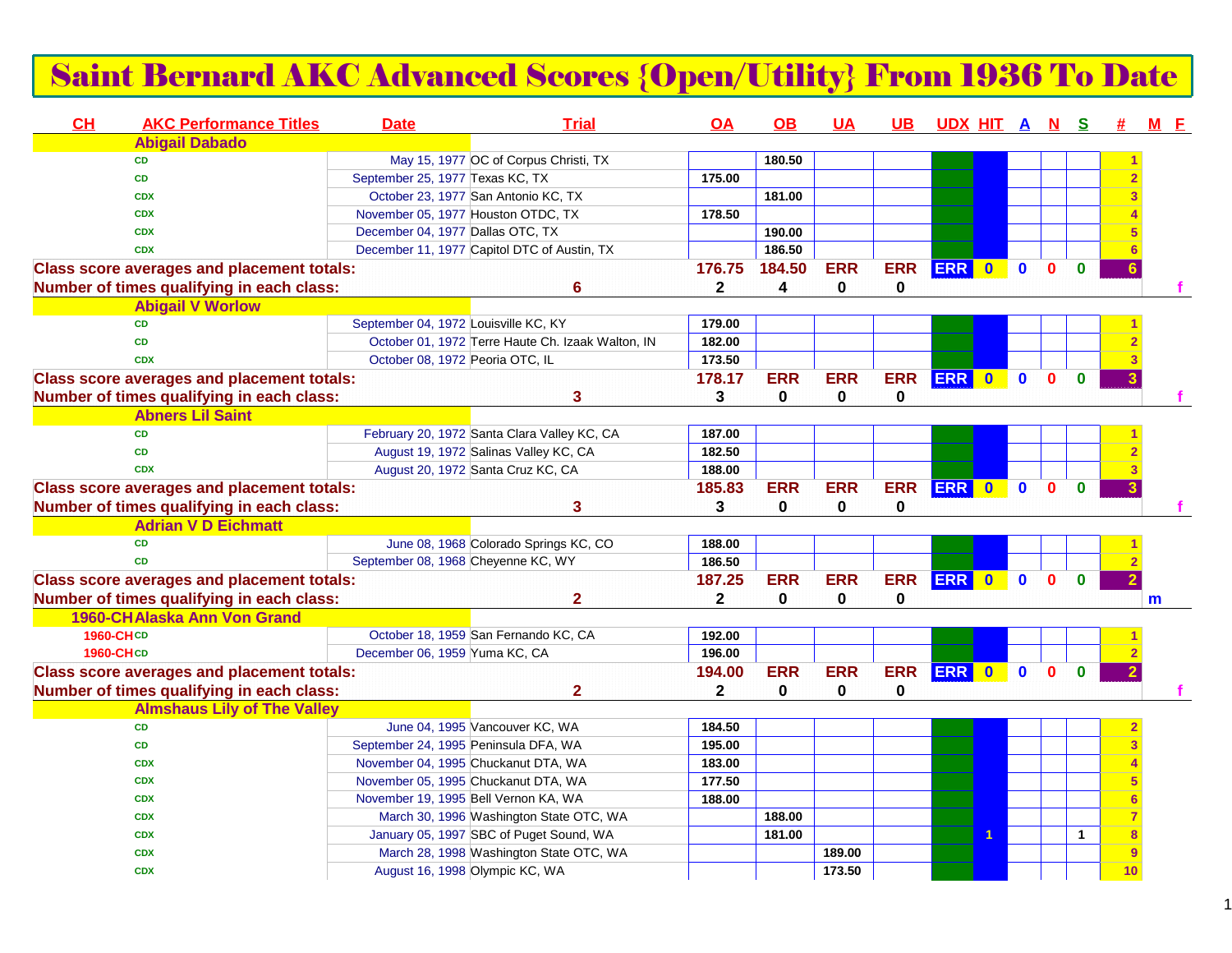| CH | <b>AKC Performance Titles</b>                     | <b>Date</b>                             | <b>Trial</b>                                      | $Q$ $A$     | $\underline{\mathsf{OB}}$ | <b>UA</b>     | $UB$        | <u>UDX HIT A N</u> |              |              | <u>୍ର</u>    |                         | М | E  |
|----|---------------------------------------------------|-----------------------------------------|---------------------------------------------------|-------------|---------------------------|---------------|-------------|--------------------|--------------|--------------|--------------|-------------------------|---|----|
|    | <b>UD</b>                                         |                                         | January 10, 1999 SBC of Puget Sound, WA           |             |                           | 189.00        |             |                    |              |              |              | 11                      |   |    |
|    | <b>Class score averages and placement totals:</b> |                                         |                                                   | 185.60      |                           | 184.50 183.83 | <b>ERR</b>  | ERR 1              | $\bullet$    | $\mathbf{0}$ | 1            | 10                      |   |    |
|    | Number of times qualifying in each class:         |                                         | 10                                                | 5           | $\mathbf{2}$              | 3             | $\bf{0}$    |                    |              |              |              |                         |   |    |
|    | <b>Alpine Morning Mist</b>                        |                                         |                                                   |             |                           |               |             |                    |              |              |              |                         |   |    |
|    | <b>CD</b>                                         |                                         | October 03, 1982 Terre Haute Ch. Izaak Walton, IN | 186.00      |                           |               |             |                    |              |              |              |                         |   |    |
|    | <b>CD</b>                                         | October 24, 1982 Dayton DTC, OH         |                                                   | 170.00      |                           |               |             |                    |              |              |              |                         |   |    |
|    | <b>CDX</b>                                        |                                         | November 28, 1982 Queen City DTC, OH              | 178.00      |                           |               |             |                    |              |              |              |                         |   |    |
|    | <b>CDX</b>                                        | September 11, 1983 Indianapolis OTC, IN |                                                   |             | 189.00                    |               |             |                    |              |              |              |                         |   |    |
|    | <b>CDX</b>                                        | October 23, 1983 Dayton DTC, OH         |                                                   |             |                           | 175.00        |             |                    |              |              |              |                         |   |    |
|    | <b>CDX</b>                                        |                                         | April 08, 1984 Anderson OTC, IN                   |             |                           | 171.00        |             |                    |              |              |              |                         |   |    |
|    | <b>UD</b>                                         |                                         | May 05, 1984 Fort Wayne OTC, IN                   |             |                           | 180.00        |             |                    |              |              |              |                         |   |    |
|    | <b>Class score averages and placement totals:</b> |                                         |                                                   | 178.00      |                           | 189.00 175.33 | <b>ERR</b>  | ERR 0              | $\mathbf 0$  | $\bf{0}$     | $\bf{0}$     |                         |   |    |
|    | Number of times qualifying in each class:         |                                         | 7                                                 | 3           | $\mathbf{1}$              | 3             | 0           |                    |              |              |              |                         |   |    |
|    | <b>Alpsteins My Shadow</b>                        |                                         |                                                   |             |                           |               |             |                    |              |              |              |                         |   |    |
|    | <b>CD</b>                                         |                                         | May 22, 1971 Ingham County KC, MI                 | 182.00      |                           |               |             |                    |              |              |              |                         |   |    |
|    | <b>Class score averages and placement totals:</b> |                                         |                                                   | 182.00      | <b>ERR</b>                | <b>ERR</b>    | <b>ERR</b>  | ERR 0              | $\mathbf{0}$ | $\mathbf 0$  | $\bf{0}$     |                         |   |    |
|    | Number of times qualifying in each class:         |                                         |                                                   | $\mathbf 1$ | 0                         | 0             | 0           |                    |              |              |              |                         |   |    |
|    | <b>Am A Joys Vanity Crusader</b>                  |                                         |                                                   |             |                           |               |             |                    |              |              |              |                         |   |    |
|    | <b>CD</b>                                         |                                         | May 10, 1984 New England SBC, CT                  |             | 173.50                    |               |             |                    |              |              |              |                         |   |    |
|    | <b>CD</b>                                         |                                         | May 11, 1984 SBC of Greater New York, NY          |             | 189.00                    |               |             |                    |              |              |              |                         |   |    |
|    | <b>CDX</b>                                        |                                         | December 16, 1984 Western Reserve KC, OH          |             | 182.00                    |               |             |                    |              |              |              |                         |   |    |
|    | <b>Class score averages and placement totals:</b> |                                         |                                                   | <b>ERR</b>  | 181.50                    | <b>ERR</b>    | <b>ERR</b>  | ERR 0 0            |              | $\mathbf 0$  | $\mathbf{0}$ |                         |   |    |
|    | Number of times qualifying in each class:         |                                         | 3                                                 | 0           | 3                         | 0             | 0           |                    |              |              |              |                         | m |    |
|    | <b>Amanda Elliott</b>                             |                                         |                                                   |             |                           |               |             |                    |              |              |              |                         |   |    |
|    | <b>CD</b>                                         |                                         | June 17, 1990 SBC of Puget Sound, WA              | 184.50      |                           |               |             |                    |              |              |              |                         |   |    |
|    | <b>CD</b>                                         |                                         | June 30, 1990 Bell Vernon KA, WA                  | 187.00      |                           |               |             |                    |              |              |              |                         |   |    |
|    | <b>CDX</b>                                        |                                         | July 01, 1990 Mt Baker KC, WA                     | 189.00      |                           |               |             |                    |              |              |              |                         |   |    |
|    | <b>Class score averages and placement totals:</b> |                                         |                                                   | 186.83      | <b>ERR</b>                | <b>ERR</b>    | <b>ERR</b>  | ERR 0              | $\bullet$    | $\mathbf{0}$ | $\bf{0}$     |                         |   |    |
|    | Number of times qualifying in each class:         |                                         | 3                                                 | 3           | 0                         | 0             | 0           |                    |              |              |              |                         |   |    |
|    | <b>Apogee Diamond Light Dawn</b>                  |                                         |                                                   |             |                           |               |             |                    |              |              |              |                         |   |    |
|    | <b>CD</b>                                         |                                         | November 13, 1988 Nathan Hale OC, CT              | 191.50      |                           |               |             |                    |              |              |              |                         |   |    |
|    | <b>CD</b>                                         |                                         | November 20, 1988 North Shore KC, MA              | 190.50      |                           |               |             |                    |              |              |              |                         |   |    |
|    | <b>CDX</b>                                        |                                         | November 25, 1988 Windham County KC, MA           | 197.00      |                           |               |             |                    |              |              |              |                         |   |    |
|    | <b>Class score averages and placement totals:</b> |                                         |                                                   | 193.00      | <b>ERR</b>                | <b>ERR</b>    | <b>ERR</b>  | ERR 0              | $\bullet$    | $\mathbf 0$  | $\mathbf{0}$ |                         |   |    |
|    | Number of times qualifying in each class:         |                                         | 3                                                 | 3           | 0                         | 0             | 0           |                    |              |              |              |                         |   |    |
|    | <b>Barbaras Karen</b>                             |                                         |                                                   |             |                           |               |             |                    |              |              |              |                         |   |    |
|    | CD                                                |                                         | May 20, 1951 Long Island KC, NY                   | 192.00      |                           |               |             |                    |              |              |              | $\blacktriangleleft$    |   |    |
|    | CD                                                | September 29, 1951 Suffolk OTC, NY      |                                                   | 185.00      |                           |               |             |                    |              |              |              | $\frac{2}{\sqrt{2}}$    |   |    |
|    | <b>CDX</b>                                        | November 30, 1951 Nassau DTC, NY        |                                                   | 184.00      |                           |               |             |                    |              |              |              | $\overline{\mathbf{3}}$ |   |    |
|    | <b>Class score averages and placement totals:</b> |                                         |                                                   | 187.00      | <b>ERR</b>                | <b>ERR</b>    |             | ERR ERR 0          | $\mathbf 0$  | $\mathbf{0}$ | $\bf{0}$     | 3 <sup>2</sup>          |   |    |
|    | Number of times qualifying in each class:         |                                         | 3                                                 | 3           | 0                         | 0             | $\mathbf 0$ |                    |              |              |              |                         |   | т. |
|    | <b>Barjons Tug St. John V Robinul</b>             |                                         |                                                   |             |                           |               |             |                    |              |              |              |                         |   |    |
|    | <b>CD</b>                                         |                                         | May 22, 1976 Merrimack Valley KC, NH              | 189.50      |                           |               |             |                    |              |              |              |                         |   |    |
|    | CD                                                |                                         | October 24, 1976 South Shore DTC, MA              | 176.50      |                           |               |             |                    |              |              |              |                         |   |    |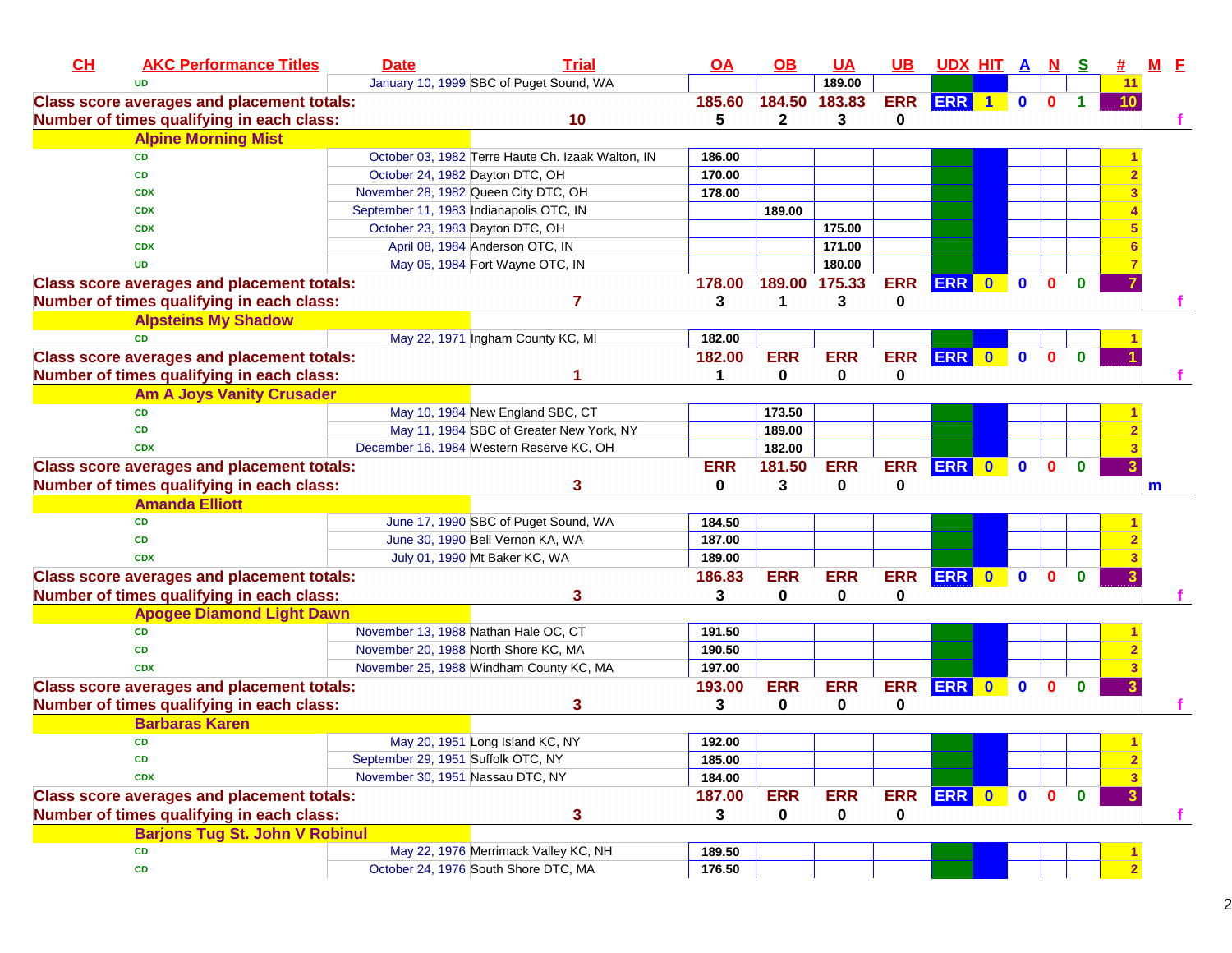| October 31, 1976 OTC of Rhode Island, RI<br>189.00<br><b>CDX</b><br>3<br>191.50<br>November 28, 1976 New England DTC, MA<br><b>CDX</b><br>185.50<br>May 28, 1977 Merrimack Valley KC, NH<br><b>CDX</b><br>October 23, 1977 New England DTC, MA<br>181.50<br><b>CDX</b><br>October 30, 1977 South Shore DTC, MA<br>191.50<br><b>CDX</b><br>April 08, 1978 Vacationland DC of Maine, ME<br>183.00<br>8<br><b>CDX</b><br>October 07, 1978 Shrewsbury DTC, MA<br>189.00<br><b>CDX</b><br>$\overline{9}$<br>October 15, 1978 OTC of Rhode Island, RI<br>177.00<br>10<br><b>CDX</b><br>October 29, 1978 South Shore DTC, MA<br>189.00<br><b>CDX</b><br>11<br>November 12, 1978 Nathan Hale OC, CT<br>191.50<br>12<br><b>CDX</b><br>13<br>189.00<br>November 19, 1978 Holyoke DOTC, MA<br><b>CDX</b><br>14<br>June 30, 1979 New England SBC, MA<br>193.00<br><b>CDX</b><br>October 06, 1979 Shrewsbury DTC, MA<br>188.00<br>15<br><b>CDX</b><br>November 03, 1979 Vacationland DC of Maine, ME<br>189.00<br>16<br><b>CDX</b><br>185.50<br><b>CDX</b><br>November 18, 1979 Holyoke DOTC, MA<br>17<br>186.50<br>October 11, 1980 Shrewsbury DTC, MA<br>18<br><b>CDX</b><br>ERR 0<br><b>ERR</b><br><b>ERR</b><br>$\bullet$<br><b>Class score averages and placement totals:</b><br>186.63<br>187.07<br>$\mathbf{0}$<br>$\bf{0}$<br>18<br>Number of times qualifying in each class:<br>18<br>4<br>14<br>0<br>0<br>m<br><b>Barnabus Bernard Brandueler</b><br>March 29, 1974 Hutchinson KC, KS<br>CD<br>193.00<br>August 23, 1974 Hutchinson KC, KS<br>191.00<br>CD<br>189.50<br>August 24, 1974 Wichita DTC, KS<br><b>CDX</b><br>ERR 0<br><b>ERR</b><br><b>ERR</b><br><b>Class score averages and placement totals:</b><br><b>ERR</b><br>191.17<br>$\mathbf 0$<br>$\mathbf{0}$<br>$\mathbf{0}$<br>0<br>3<br>Number of times qualifying in each class:<br>3<br>0<br>0<br>$\mathsf{m}$<br><b>Baron Brandy Dandy Wary</b><br>September 27, 1973 Heart of the Plains KC, TX<br>CD<br>190.50<br>189.50<br>November 03, 1974 Rio Grande ODC, TX<br>CD<br>188.00<br>May 10, 1975 Santa Fe DOC, NM<br><b>CDX</b><br>192.00<br><b>CDX</b><br>May 11, 1975 Rio Grande KC, NM<br>November 02, 1975 Rio Grande ODC, TX<br>195.00<br><b>CDX</b><br>192.50<br>May 01, 1976 DOC of Las Cruces, NM<br><b>CDX</b><br>May 02, 1976 Rio Grande ODC, TX<br>191.50<br><b>CDX</b><br>November 07, 1976 Rio Grande KC, TX<br>194.50<br><b>CDX</b><br>May 07, 1977 DOC of Las Cruces, NM<br>180.50<br><b>CDX</b><br>9<br>182.50<br>May 08, 1977 Rio Grande ODC, TX<br>10<br>UD<br>November 06, 1977 Rio Grande ODC, TX<br>182.50<br>11<br><b>UD</b><br>May 06, 1978 DOC of Las Cruces, NM<br>182.00<br>12<br><b>UD</b><br>ERR ERR 0 0 0<br>190.00 188.70 185.83<br>12 <sub>2</sub><br><b>Class score averages and placement totals:</b><br>$\Omega$<br>12<br>5<br>Number of times qualifying in each class:<br>4<br>3<br>0<br>m<br><b>Baron George Bowser</b><br>March 28, 1976 Oklahoma City OTC, OK<br>189.00<br><b>CD</b><br>April 10, 1976 Oklahoma City KC, OK<br>186.00<br>CD<br>178.50<br>October 24, 1976 Tulsa DTC, OK<br><b>CDX</b><br><b>ERR</b><br>ERR ERR 0<br>$\mathbf{0}$<br><b>Class score averages and placement totals:</b><br>178.50<br>$\mathbf{0}$<br>$\mathbf{0}$<br>187.50<br>Number of times qualifying in each class:<br>$\mathbf{2}$<br>1<br>m | CL | <b>AKC Performance Titles</b> | <b>Date</b> | <b>Trial</b> | <u>OA</u> | <u>OB</u> | <u>UA</u> | <u>UB</u> | <u>UDX HIT A N</u> |  | <u>s</u> | # | $M$ E |
|---------------------------------------------------------------------------------------------------------------------------------------------------------------------------------------------------------------------------------------------------------------------------------------------------------------------------------------------------------------------------------------------------------------------------------------------------------------------------------------------------------------------------------------------------------------------------------------------------------------------------------------------------------------------------------------------------------------------------------------------------------------------------------------------------------------------------------------------------------------------------------------------------------------------------------------------------------------------------------------------------------------------------------------------------------------------------------------------------------------------------------------------------------------------------------------------------------------------------------------------------------------------------------------------------------------------------------------------------------------------------------------------------------------------------------------------------------------------------------------------------------------------------------------------------------------------------------------------------------------------------------------------------------------------------------------------------------------------------------------------------------------------------------------------------------------------------------------------------------------------------------------------------------------------------------------------------------------------------------------------------------------------------------------------------------------------------------------------------------------------------------------------------------------------------------------------------------------------------------------------------------------------------------------------------------------------------------------------------------------------------------------------------------------------------------------------------------------------------------------------------------------------------------------------------------------------------------------------------------------------------------------------------------------------------------------------------------------------------------------------------------------------------------------------------------------------------------------------------------------------------------------------------------------------------------------------------------------------------------------------------------------------------------------------------------------------------------------------------------------------------------------------------------------------------------------------------------------------------------------------------------------------------------------------------------------------------------------|----|-------------------------------|-------------|--------------|-----------|-----------|-----------|-----------|--------------------|--|----------|---|-------|
|                                                                                                                                                                                                                                                                                                                                                                                                                                                                                                                                                                                                                                                                                                                                                                                                                                                                                                                                                                                                                                                                                                                                                                                                                                                                                                                                                                                                                                                                                                                                                                                                                                                                                                                                                                                                                                                                                                                                                                                                                                                                                                                                                                                                                                                                                                                                                                                                                                                                                                                                                                                                                                                                                                                                                                                                                                                                                                                                                                                                                                                                                                                                                                                                                                                                                                                                       |    |                               |             |              |           |           |           |           |                    |  |          |   |       |
|                                                                                                                                                                                                                                                                                                                                                                                                                                                                                                                                                                                                                                                                                                                                                                                                                                                                                                                                                                                                                                                                                                                                                                                                                                                                                                                                                                                                                                                                                                                                                                                                                                                                                                                                                                                                                                                                                                                                                                                                                                                                                                                                                                                                                                                                                                                                                                                                                                                                                                                                                                                                                                                                                                                                                                                                                                                                                                                                                                                                                                                                                                                                                                                                                                                                                                                                       |    |                               |             |              |           |           |           |           |                    |  |          |   |       |
|                                                                                                                                                                                                                                                                                                                                                                                                                                                                                                                                                                                                                                                                                                                                                                                                                                                                                                                                                                                                                                                                                                                                                                                                                                                                                                                                                                                                                                                                                                                                                                                                                                                                                                                                                                                                                                                                                                                                                                                                                                                                                                                                                                                                                                                                                                                                                                                                                                                                                                                                                                                                                                                                                                                                                                                                                                                                                                                                                                                                                                                                                                                                                                                                                                                                                                                                       |    |                               |             |              |           |           |           |           |                    |  |          |   |       |
|                                                                                                                                                                                                                                                                                                                                                                                                                                                                                                                                                                                                                                                                                                                                                                                                                                                                                                                                                                                                                                                                                                                                                                                                                                                                                                                                                                                                                                                                                                                                                                                                                                                                                                                                                                                                                                                                                                                                                                                                                                                                                                                                                                                                                                                                                                                                                                                                                                                                                                                                                                                                                                                                                                                                                                                                                                                                                                                                                                                                                                                                                                                                                                                                                                                                                                                                       |    |                               |             |              |           |           |           |           |                    |  |          |   |       |
|                                                                                                                                                                                                                                                                                                                                                                                                                                                                                                                                                                                                                                                                                                                                                                                                                                                                                                                                                                                                                                                                                                                                                                                                                                                                                                                                                                                                                                                                                                                                                                                                                                                                                                                                                                                                                                                                                                                                                                                                                                                                                                                                                                                                                                                                                                                                                                                                                                                                                                                                                                                                                                                                                                                                                                                                                                                                                                                                                                                                                                                                                                                                                                                                                                                                                                                                       |    |                               |             |              |           |           |           |           |                    |  |          |   |       |
|                                                                                                                                                                                                                                                                                                                                                                                                                                                                                                                                                                                                                                                                                                                                                                                                                                                                                                                                                                                                                                                                                                                                                                                                                                                                                                                                                                                                                                                                                                                                                                                                                                                                                                                                                                                                                                                                                                                                                                                                                                                                                                                                                                                                                                                                                                                                                                                                                                                                                                                                                                                                                                                                                                                                                                                                                                                                                                                                                                                                                                                                                                                                                                                                                                                                                                                                       |    |                               |             |              |           |           |           |           |                    |  |          |   |       |
|                                                                                                                                                                                                                                                                                                                                                                                                                                                                                                                                                                                                                                                                                                                                                                                                                                                                                                                                                                                                                                                                                                                                                                                                                                                                                                                                                                                                                                                                                                                                                                                                                                                                                                                                                                                                                                                                                                                                                                                                                                                                                                                                                                                                                                                                                                                                                                                                                                                                                                                                                                                                                                                                                                                                                                                                                                                                                                                                                                                                                                                                                                                                                                                                                                                                                                                                       |    |                               |             |              |           |           |           |           |                    |  |          |   |       |
|                                                                                                                                                                                                                                                                                                                                                                                                                                                                                                                                                                                                                                                                                                                                                                                                                                                                                                                                                                                                                                                                                                                                                                                                                                                                                                                                                                                                                                                                                                                                                                                                                                                                                                                                                                                                                                                                                                                                                                                                                                                                                                                                                                                                                                                                                                                                                                                                                                                                                                                                                                                                                                                                                                                                                                                                                                                                                                                                                                                                                                                                                                                                                                                                                                                                                                                                       |    |                               |             |              |           |           |           |           |                    |  |          |   |       |
|                                                                                                                                                                                                                                                                                                                                                                                                                                                                                                                                                                                                                                                                                                                                                                                                                                                                                                                                                                                                                                                                                                                                                                                                                                                                                                                                                                                                                                                                                                                                                                                                                                                                                                                                                                                                                                                                                                                                                                                                                                                                                                                                                                                                                                                                                                                                                                                                                                                                                                                                                                                                                                                                                                                                                                                                                                                                                                                                                                                                                                                                                                                                                                                                                                                                                                                                       |    |                               |             |              |           |           |           |           |                    |  |          |   |       |
|                                                                                                                                                                                                                                                                                                                                                                                                                                                                                                                                                                                                                                                                                                                                                                                                                                                                                                                                                                                                                                                                                                                                                                                                                                                                                                                                                                                                                                                                                                                                                                                                                                                                                                                                                                                                                                                                                                                                                                                                                                                                                                                                                                                                                                                                                                                                                                                                                                                                                                                                                                                                                                                                                                                                                                                                                                                                                                                                                                                                                                                                                                                                                                                                                                                                                                                                       |    |                               |             |              |           |           |           |           |                    |  |          |   |       |
|                                                                                                                                                                                                                                                                                                                                                                                                                                                                                                                                                                                                                                                                                                                                                                                                                                                                                                                                                                                                                                                                                                                                                                                                                                                                                                                                                                                                                                                                                                                                                                                                                                                                                                                                                                                                                                                                                                                                                                                                                                                                                                                                                                                                                                                                                                                                                                                                                                                                                                                                                                                                                                                                                                                                                                                                                                                                                                                                                                                                                                                                                                                                                                                                                                                                                                                                       |    |                               |             |              |           |           |           |           |                    |  |          |   |       |
|                                                                                                                                                                                                                                                                                                                                                                                                                                                                                                                                                                                                                                                                                                                                                                                                                                                                                                                                                                                                                                                                                                                                                                                                                                                                                                                                                                                                                                                                                                                                                                                                                                                                                                                                                                                                                                                                                                                                                                                                                                                                                                                                                                                                                                                                                                                                                                                                                                                                                                                                                                                                                                                                                                                                                                                                                                                                                                                                                                                                                                                                                                                                                                                                                                                                                                                                       |    |                               |             |              |           |           |           |           |                    |  |          |   |       |
|                                                                                                                                                                                                                                                                                                                                                                                                                                                                                                                                                                                                                                                                                                                                                                                                                                                                                                                                                                                                                                                                                                                                                                                                                                                                                                                                                                                                                                                                                                                                                                                                                                                                                                                                                                                                                                                                                                                                                                                                                                                                                                                                                                                                                                                                                                                                                                                                                                                                                                                                                                                                                                                                                                                                                                                                                                                                                                                                                                                                                                                                                                                                                                                                                                                                                                                                       |    |                               |             |              |           |           |           |           |                    |  |          |   |       |
|                                                                                                                                                                                                                                                                                                                                                                                                                                                                                                                                                                                                                                                                                                                                                                                                                                                                                                                                                                                                                                                                                                                                                                                                                                                                                                                                                                                                                                                                                                                                                                                                                                                                                                                                                                                                                                                                                                                                                                                                                                                                                                                                                                                                                                                                                                                                                                                                                                                                                                                                                                                                                                                                                                                                                                                                                                                                                                                                                                                                                                                                                                                                                                                                                                                                                                                                       |    |                               |             |              |           |           |           |           |                    |  |          |   |       |
|                                                                                                                                                                                                                                                                                                                                                                                                                                                                                                                                                                                                                                                                                                                                                                                                                                                                                                                                                                                                                                                                                                                                                                                                                                                                                                                                                                                                                                                                                                                                                                                                                                                                                                                                                                                                                                                                                                                                                                                                                                                                                                                                                                                                                                                                                                                                                                                                                                                                                                                                                                                                                                                                                                                                                                                                                                                                                                                                                                                                                                                                                                                                                                                                                                                                                                                                       |    |                               |             |              |           |           |           |           |                    |  |          |   |       |
|                                                                                                                                                                                                                                                                                                                                                                                                                                                                                                                                                                                                                                                                                                                                                                                                                                                                                                                                                                                                                                                                                                                                                                                                                                                                                                                                                                                                                                                                                                                                                                                                                                                                                                                                                                                                                                                                                                                                                                                                                                                                                                                                                                                                                                                                                                                                                                                                                                                                                                                                                                                                                                                                                                                                                                                                                                                                                                                                                                                                                                                                                                                                                                                                                                                                                                                                       |    |                               |             |              |           |           |           |           |                    |  |          |   |       |
|                                                                                                                                                                                                                                                                                                                                                                                                                                                                                                                                                                                                                                                                                                                                                                                                                                                                                                                                                                                                                                                                                                                                                                                                                                                                                                                                                                                                                                                                                                                                                                                                                                                                                                                                                                                                                                                                                                                                                                                                                                                                                                                                                                                                                                                                                                                                                                                                                                                                                                                                                                                                                                                                                                                                                                                                                                                                                                                                                                                                                                                                                                                                                                                                                                                                                                                                       |    |                               |             |              |           |           |           |           |                    |  |          |   |       |
|                                                                                                                                                                                                                                                                                                                                                                                                                                                                                                                                                                                                                                                                                                                                                                                                                                                                                                                                                                                                                                                                                                                                                                                                                                                                                                                                                                                                                                                                                                                                                                                                                                                                                                                                                                                                                                                                                                                                                                                                                                                                                                                                                                                                                                                                                                                                                                                                                                                                                                                                                                                                                                                                                                                                                                                                                                                                                                                                                                                                                                                                                                                                                                                                                                                                                                                                       |    |                               |             |              |           |           |           |           |                    |  |          |   |       |
|                                                                                                                                                                                                                                                                                                                                                                                                                                                                                                                                                                                                                                                                                                                                                                                                                                                                                                                                                                                                                                                                                                                                                                                                                                                                                                                                                                                                                                                                                                                                                                                                                                                                                                                                                                                                                                                                                                                                                                                                                                                                                                                                                                                                                                                                                                                                                                                                                                                                                                                                                                                                                                                                                                                                                                                                                                                                                                                                                                                                                                                                                                                                                                                                                                                                                                                                       |    |                               |             |              |           |           |           |           |                    |  |          |   |       |
|                                                                                                                                                                                                                                                                                                                                                                                                                                                                                                                                                                                                                                                                                                                                                                                                                                                                                                                                                                                                                                                                                                                                                                                                                                                                                                                                                                                                                                                                                                                                                                                                                                                                                                                                                                                                                                                                                                                                                                                                                                                                                                                                                                                                                                                                                                                                                                                                                                                                                                                                                                                                                                                                                                                                                                                                                                                                                                                                                                                                                                                                                                                                                                                                                                                                                                                                       |    |                               |             |              |           |           |           |           |                    |  |          |   |       |
|                                                                                                                                                                                                                                                                                                                                                                                                                                                                                                                                                                                                                                                                                                                                                                                                                                                                                                                                                                                                                                                                                                                                                                                                                                                                                                                                                                                                                                                                                                                                                                                                                                                                                                                                                                                                                                                                                                                                                                                                                                                                                                                                                                                                                                                                                                                                                                                                                                                                                                                                                                                                                                                                                                                                                                                                                                                                                                                                                                                                                                                                                                                                                                                                                                                                                                                                       |    |                               |             |              |           |           |           |           |                    |  |          |   |       |
|                                                                                                                                                                                                                                                                                                                                                                                                                                                                                                                                                                                                                                                                                                                                                                                                                                                                                                                                                                                                                                                                                                                                                                                                                                                                                                                                                                                                                                                                                                                                                                                                                                                                                                                                                                                                                                                                                                                                                                                                                                                                                                                                                                                                                                                                                                                                                                                                                                                                                                                                                                                                                                                                                                                                                                                                                                                                                                                                                                                                                                                                                                                                                                                                                                                                                                                                       |    |                               |             |              |           |           |           |           |                    |  |          |   |       |
|                                                                                                                                                                                                                                                                                                                                                                                                                                                                                                                                                                                                                                                                                                                                                                                                                                                                                                                                                                                                                                                                                                                                                                                                                                                                                                                                                                                                                                                                                                                                                                                                                                                                                                                                                                                                                                                                                                                                                                                                                                                                                                                                                                                                                                                                                                                                                                                                                                                                                                                                                                                                                                                                                                                                                                                                                                                                                                                                                                                                                                                                                                                                                                                                                                                                                                                                       |    |                               |             |              |           |           |           |           |                    |  |          |   |       |
|                                                                                                                                                                                                                                                                                                                                                                                                                                                                                                                                                                                                                                                                                                                                                                                                                                                                                                                                                                                                                                                                                                                                                                                                                                                                                                                                                                                                                                                                                                                                                                                                                                                                                                                                                                                                                                                                                                                                                                                                                                                                                                                                                                                                                                                                                                                                                                                                                                                                                                                                                                                                                                                                                                                                                                                                                                                                                                                                                                                                                                                                                                                                                                                                                                                                                                                                       |    |                               |             |              |           |           |           |           |                    |  |          |   |       |
|                                                                                                                                                                                                                                                                                                                                                                                                                                                                                                                                                                                                                                                                                                                                                                                                                                                                                                                                                                                                                                                                                                                                                                                                                                                                                                                                                                                                                                                                                                                                                                                                                                                                                                                                                                                                                                                                                                                                                                                                                                                                                                                                                                                                                                                                                                                                                                                                                                                                                                                                                                                                                                                                                                                                                                                                                                                                                                                                                                                                                                                                                                                                                                                                                                                                                                                                       |    |                               |             |              |           |           |           |           |                    |  |          |   |       |
|                                                                                                                                                                                                                                                                                                                                                                                                                                                                                                                                                                                                                                                                                                                                                                                                                                                                                                                                                                                                                                                                                                                                                                                                                                                                                                                                                                                                                                                                                                                                                                                                                                                                                                                                                                                                                                                                                                                                                                                                                                                                                                                                                                                                                                                                                                                                                                                                                                                                                                                                                                                                                                                                                                                                                                                                                                                                                                                                                                                                                                                                                                                                                                                                                                                                                                                                       |    |                               |             |              |           |           |           |           |                    |  |          |   |       |
|                                                                                                                                                                                                                                                                                                                                                                                                                                                                                                                                                                                                                                                                                                                                                                                                                                                                                                                                                                                                                                                                                                                                                                                                                                                                                                                                                                                                                                                                                                                                                                                                                                                                                                                                                                                                                                                                                                                                                                                                                                                                                                                                                                                                                                                                                                                                                                                                                                                                                                                                                                                                                                                                                                                                                                                                                                                                                                                                                                                                                                                                                                                                                                                                                                                                                                                                       |    |                               |             |              |           |           |           |           |                    |  |          |   |       |
|                                                                                                                                                                                                                                                                                                                                                                                                                                                                                                                                                                                                                                                                                                                                                                                                                                                                                                                                                                                                                                                                                                                                                                                                                                                                                                                                                                                                                                                                                                                                                                                                                                                                                                                                                                                                                                                                                                                                                                                                                                                                                                                                                                                                                                                                                                                                                                                                                                                                                                                                                                                                                                                                                                                                                                                                                                                                                                                                                                                                                                                                                                                                                                                                                                                                                                                                       |    |                               |             |              |           |           |           |           |                    |  |          |   |       |
|                                                                                                                                                                                                                                                                                                                                                                                                                                                                                                                                                                                                                                                                                                                                                                                                                                                                                                                                                                                                                                                                                                                                                                                                                                                                                                                                                                                                                                                                                                                                                                                                                                                                                                                                                                                                                                                                                                                                                                                                                                                                                                                                                                                                                                                                                                                                                                                                                                                                                                                                                                                                                                                                                                                                                                                                                                                                                                                                                                                                                                                                                                                                                                                                                                                                                                                                       |    |                               |             |              |           |           |           |           |                    |  |          |   |       |
|                                                                                                                                                                                                                                                                                                                                                                                                                                                                                                                                                                                                                                                                                                                                                                                                                                                                                                                                                                                                                                                                                                                                                                                                                                                                                                                                                                                                                                                                                                                                                                                                                                                                                                                                                                                                                                                                                                                                                                                                                                                                                                                                                                                                                                                                                                                                                                                                                                                                                                                                                                                                                                                                                                                                                                                                                                                                                                                                                                                                                                                                                                                                                                                                                                                                                                                                       |    |                               |             |              |           |           |           |           |                    |  |          |   |       |
|                                                                                                                                                                                                                                                                                                                                                                                                                                                                                                                                                                                                                                                                                                                                                                                                                                                                                                                                                                                                                                                                                                                                                                                                                                                                                                                                                                                                                                                                                                                                                                                                                                                                                                                                                                                                                                                                                                                                                                                                                                                                                                                                                                                                                                                                                                                                                                                                                                                                                                                                                                                                                                                                                                                                                                                                                                                                                                                                                                                                                                                                                                                                                                                                                                                                                                                                       |    |                               |             |              |           |           |           |           |                    |  |          |   |       |
|                                                                                                                                                                                                                                                                                                                                                                                                                                                                                                                                                                                                                                                                                                                                                                                                                                                                                                                                                                                                                                                                                                                                                                                                                                                                                                                                                                                                                                                                                                                                                                                                                                                                                                                                                                                                                                                                                                                                                                                                                                                                                                                                                                                                                                                                                                                                                                                                                                                                                                                                                                                                                                                                                                                                                                                                                                                                                                                                                                                                                                                                                                                                                                                                                                                                                                                                       |    |                               |             |              |           |           |           |           |                    |  |          |   |       |
|                                                                                                                                                                                                                                                                                                                                                                                                                                                                                                                                                                                                                                                                                                                                                                                                                                                                                                                                                                                                                                                                                                                                                                                                                                                                                                                                                                                                                                                                                                                                                                                                                                                                                                                                                                                                                                                                                                                                                                                                                                                                                                                                                                                                                                                                                                                                                                                                                                                                                                                                                                                                                                                                                                                                                                                                                                                                                                                                                                                                                                                                                                                                                                                                                                                                                                                                       |    |                               |             |              |           |           |           |           |                    |  |          |   |       |
|                                                                                                                                                                                                                                                                                                                                                                                                                                                                                                                                                                                                                                                                                                                                                                                                                                                                                                                                                                                                                                                                                                                                                                                                                                                                                                                                                                                                                                                                                                                                                                                                                                                                                                                                                                                                                                                                                                                                                                                                                                                                                                                                                                                                                                                                                                                                                                                                                                                                                                                                                                                                                                                                                                                                                                                                                                                                                                                                                                                                                                                                                                                                                                                                                                                                                                                                       |    |                               |             |              |           |           |           |           |                    |  |          |   |       |
|                                                                                                                                                                                                                                                                                                                                                                                                                                                                                                                                                                                                                                                                                                                                                                                                                                                                                                                                                                                                                                                                                                                                                                                                                                                                                                                                                                                                                                                                                                                                                                                                                                                                                                                                                                                                                                                                                                                                                                                                                                                                                                                                                                                                                                                                                                                                                                                                                                                                                                                                                                                                                                                                                                                                                                                                                                                                                                                                                                                                                                                                                                                                                                                                                                                                                                                                       |    |                               |             |              |           |           |           |           |                    |  |          |   |       |
|                                                                                                                                                                                                                                                                                                                                                                                                                                                                                                                                                                                                                                                                                                                                                                                                                                                                                                                                                                                                                                                                                                                                                                                                                                                                                                                                                                                                                                                                                                                                                                                                                                                                                                                                                                                                                                                                                                                                                                                                                                                                                                                                                                                                                                                                                                                                                                                                                                                                                                                                                                                                                                                                                                                                                                                                                                                                                                                                                                                                                                                                                                                                                                                                                                                                                                                                       |    |                               |             |              |           |           |           |           |                    |  |          |   |       |
|                                                                                                                                                                                                                                                                                                                                                                                                                                                                                                                                                                                                                                                                                                                                                                                                                                                                                                                                                                                                                                                                                                                                                                                                                                                                                                                                                                                                                                                                                                                                                                                                                                                                                                                                                                                                                                                                                                                                                                                                                                                                                                                                                                                                                                                                                                                                                                                                                                                                                                                                                                                                                                                                                                                                                                                                                                                                                                                                                                                                                                                                                                                                                                                                                                                                                                                                       |    |                               |             |              |           |           |           |           |                    |  |          |   |       |
|                                                                                                                                                                                                                                                                                                                                                                                                                                                                                                                                                                                                                                                                                                                                                                                                                                                                                                                                                                                                                                                                                                                                                                                                                                                                                                                                                                                                                                                                                                                                                                                                                                                                                                                                                                                                                                                                                                                                                                                                                                                                                                                                                                                                                                                                                                                                                                                                                                                                                                                                                                                                                                                                                                                                                                                                                                                                                                                                                                                                                                                                                                                                                                                                                                                                                                                                       |    |                               |             |              |           |           |           |           |                    |  |          |   |       |
|                                                                                                                                                                                                                                                                                                                                                                                                                                                                                                                                                                                                                                                                                                                                                                                                                                                                                                                                                                                                                                                                                                                                                                                                                                                                                                                                                                                                                                                                                                                                                                                                                                                                                                                                                                                                                                                                                                                                                                                                                                                                                                                                                                                                                                                                                                                                                                                                                                                                                                                                                                                                                                                                                                                                                                                                                                                                                                                                                                                                                                                                                                                                                                                                                                                                                                                                       |    |                               |             |              |           |           |           |           |                    |  |          |   |       |
|                                                                                                                                                                                                                                                                                                                                                                                                                                                                                                                                                                                                                                                                                                                                                                                                                                                                                                                                                                                                                                                                                                                                                                                                                                                                                                                                                                                                                                                                                                                                                                                                                                                                                                                                                                                                                                                                                                                                                                                                                                                                                                                                                                                                                                                                                                                                                                                                                                                                                                                                                                                                                                                                                                                                                                                                                                                                                                                                                                                                                                                                                                                                                                                                                                                                                                                                       |    |                               |             |              |           |           |           |           |                    |  |          |   |       |
|                                                                                                                                                                                                                                                                                                                                                                                                                                                                                                                                                                                                                                                                                                                                                                                                                                                                                                                                                                                                                                                                                                                                                                                                                                                                                                                                                                                                                                                                                                                                                                                                                                                                                                                                                                                                                                                                                                                                                                                                                                                                                                                                                                                                                                                                                                                                                                                                                                                                                                                                                                                                                                                                                                                                                                                                                                                                                                                                                                                                                                                                                                                                                                                                                                                                                                                                       |    |                               |             |              |           |           |           |           |                    |  |          |   |       |
|                                                                                                                                                                                                                                                                                                                                                                                                                                                                                                                                                                                                                                                                                                                                                                                                                                                                                                                                                                                                                                                                                                                                                                                                                                                                                                                                                                                                                                                                                                                                                                                                                                                                                                                                                                                                                                                                                                                                                                                                                                                                                                                                                                                                                                                                                                                                                                                                                                                                                                                                                                                                                                                                                                                                                                                                                                                                                                                                                                                                                                                                                                                                                                                                                                                                                                                                       |    |                               |             |              |           |           |           |           |                    |  |          |   |       |
|                                                                                                                                                                                                                                                                                                                                                                                                                                                                                                                                                                                                                                                                                                                                                                                                                                                                                                                                                                                                                                                                                                                                                                                                                                                                                                                                                                                                                                                                                                                                                                                                                                                                                                                                                                                                                                                                                                                                                                                                                                                                                                                                                                                                                                                                                                                                                                                                                                                                                                                                                                                                                                                                                                                                                                                                                                                                                                                                                                                                                                                                                                                                                                                                                                                                                                                                       |    |                               |             |              |           |           |           |           |                    |  |          |   |       |
|                                                                                                                                                                                                                                                                                                                                                                                                                                                                                                                                                                                                                                                                                                                                                                                                                                                                                                                                                                                                                                                                                                                                                                                                                                                                                                                                                                                                                                                                                                                                                                                                                                                                                                                                                                                                                                                                                                                                                                                                                                                                                                                                                                                                                                                                                                                                                                                                                                                                                                                                                                                                                                                                                                                                                                                                                                                                                                                                                                                                                                                                                                                                                                                                                                                                                                                                       |    |                               |             |              |           |           |           |           |                    |  |          |   |       |
|                                                                                                                                                                                                                                                                                                                                                                                                                                                                                                                                                                                                                                                                                                                                                                                                                                                                                                                                                                                                                                                                                                                                                                                                                                                                                                                                                                                                                                                                                                                                                                                                                                                                                                                                                                                                                                                                                                                                                                                                                                                                                                                                                                                                                                                                                                                                                                                                                                                                                                                                                                                                                                                                                                                                                                                                                                                                                                                                                                                                                                                                                                                                                                                                                                                                                                                                       |    |                               |             | 3            |           |           | 0         | 0         |                    |  |          |   |       |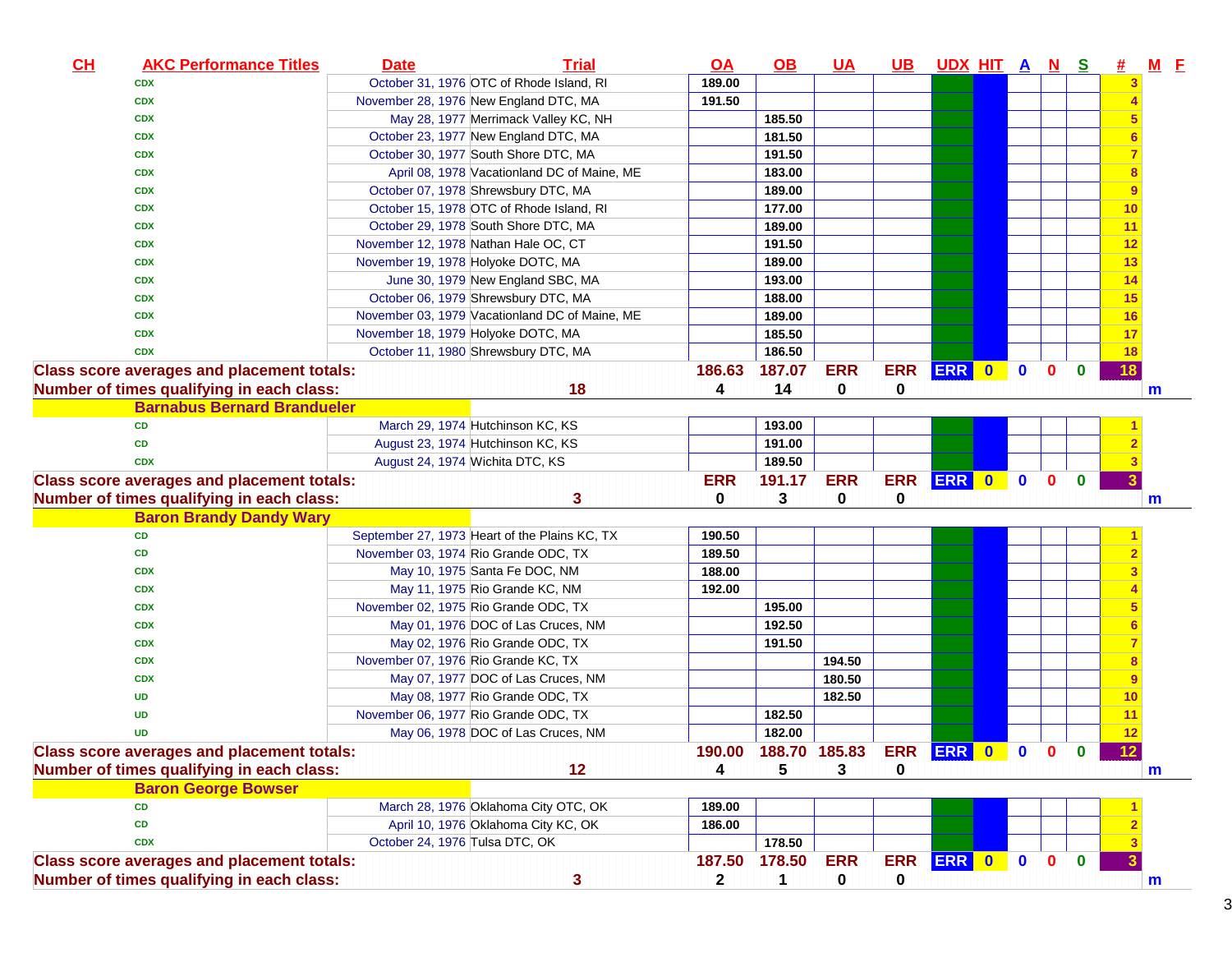| CH | <b>AKC Performance Titles</b>                     | <b>Date</b> | <b>Trial</b>                                       | <u>OA</u>    | <u>OB</u>  | <u>UA</u>            | <u>UB</u>  | <u>UDX HITANS</u> |          |              |              |              | <b>#</b> | <u>MF</u> |
|----|---------------------------------------------------|-------------|----------------------------------------------------|--------------|------------|----------------------|------------|-------------------|----------|--------------|--------------|--------------|----------|-----------|
|    | <b>Baron V Bauchnabel</b>                         |             |                                                    |              |            |                      |            |                   |          |              |              |              |          |           |
|    | <b>CD</b>                                         |             | May 01, 1976 Bloomington OTC, MN                   | 190.50       |            |                      |            |                   |          |              |              |              |          |           |
|    | <b>CD</b>                                         |             | May 02, 1976 St. Paul DTC, MN                      | 181.00       |            |                      |            |                   |          |              |              |              |          |           |
|    | <b>CDX</b>                                        |             | May 29, 1976 Grand Forks KC, ND                    | 189.00       |            |                      |            |                   |          |              |              |              |          |           |
|    | <b>CDX</b>                                        |             | May 30, 1976 Fargo Moorhead KC, ND                 | 186.00       |            |                      |            |                   |          |              |              |              |          |           |
|    | <b>CDX</b>                                        |             | June 05, 1976 Lake Minnetonka KC, MN               | 187.50       |            |                      |            |                   |          |              |              |              |          |           |
|    | <b>CDX</b>                                        |             | June 06, 1976 Land O'Lakes KC, MN                  | 190.00       |            |                      |            |                   |          |              |              |              |          |           |
|    | <b>Class score averages and placement totals:</b> |             |                                                    | 187.33       | <b>ERR</b> | <b>ERR</b>           | <b>ERR</b> | ERR 0             |          | $\mathbf 0$  | $\mathbf{0}$ | $\bf{0}$     |          |           |
|    | Number of times qualifying in each class:         |             | 6                                                  | 6            | 0          | 0                    | 0          |                   |          |              |              |              |          | m         |
|    | <b>Baron V Burg Punderich</b>                     |             |                                                    |              |            |                      |            |                   |          |              |              |              |          |           |
|    | <b>CD</b>                                         |             | December 01, 1974 Rand Park DTC of Des Plaines, IL | 170.00       |            |                      |            |                   |          |              |              |              |          |           |
|    | <b>Class score averages and placement totals:</b> |             |                                                    | 170.00       | <b>ERR</b> | <b>ERR</b>           | <b>ERR</b> | ERR 0             |          | $\bullet$    | $\mathbf{0}$ | $\mathbf{0}$ |          |           |
|    | Number of times qualifying in each class:         |             |                                                    | 1            | 0          | $\mathbf 0$          | 0          |                   |          |              |              |              |          | m         |
|    | <b>Baron V Nethercutt</b>                         |             |                                                    |              |            |                      |            |                   |          |              |              |              |          |           |
|    | <b>CD</b>                                         |             | October 23, 1977 Alamance KC, NC                   | 192.00       |            |                      |            |                   |          |              |              |              |          |           |
|    | <b>CD</b>                                         |             | March 25, 1978 Raleigh KC, NC                      | 187.00       |            |                      |            |                   |          |              |              |              |          |           |
|    | <b>Class score averages and placement totals:</b> |             |                                                    | 189.50       | <b>ERR</b> | <b>ERR</b>           | <b>ERR</b> | ERR 0             |          | $\mathbf{0}$ | $\mathbf{0}$ | $\mathbf{0}$ |          |           |
|    | Number of times qualifying in each class:         |             | $\mathbf{2}$                                       | $\mathbf{2}$ | $\bf{0}$   | $\mathbf 0$          | 0          |                   |          |              |              |              |          | m         |
|    | <b>Baroness Elsa Von Vegas</b>                    |             |                                                    |              |            |                      |            |                   |          |              |              |              |          |           |
|    | CD                                                |             | October 05, 1973 Eagle Rock KC, ID                 | 190.00       |            |                      |            |                   |          |              |              |              |          |           |
|    | <b>CD</b>                                         |             | October 07, 1973 Great Salt Lake DTC, UT           | 178.00       |            |                      |            |                   |          |              |              |              |          |           |
|    | <b>CDX</b>                                        |             | November 11, 1973 Silver State KC, NV              | 193.00       |            |                      |            |                   |          |              |              |              |          |           |
|    | <b>CDX</b>                                        |             | January 26, 1975 Orange Empire DC, CA              |              |            | 188.50               |            |                   |          |              |              |              |          |           |
|    | <b>CDX</b>                                        |             | March 28, 1975 Sequoia KC, CA                      |              |            | 179.50               |            |                   |          |              |              |              | 5        |           |
|    | UD                                                |             | April 06, 1975 Silver State KC, NV                 |              |            | 183.50               |            |                   |          |              |              |              | 6        |           |
|    | UD                                                |             | April 13, 1975 San Fernando KC, CA                 |              |            |                      | 187.00     |                   |          |              |              |              | 7        |           |
|    | UD                                                |             | April 20, 1975 San Gabriel Valley KC, CA           |              |            |                      | 187.50     |                   |          |              |              |              | 8        |           |
|    | <b>UD</b>                                         |             | October 26, 1975 Pasanita OC, CA                   |              | 193.50     |                      |            |                   |          |              |              |              | 9        |           |
|    | <b>UD</b>                                         |             | October 26, 1975 Pasanita OC, CA                   |              |            |                      | 189.00     | $\overline{1}$    |          |              |              |              | 10       |           |
|    | <b>UD</b>                                         |             | March 27, 1976 Sun Maid KC of Fresno, CA           |              | 189.00     |                      |            | $\overline{2}$    |          |              |              |              | 11       |           |
|    | <b>UD</b>                                         |             | March 27, 1976 Sun Maid KC of Fresno, CA           |              |            |                      | 190.50     | $\mathbf 2$       |          |              |              |              | 12       |           |
|    | <b>UD</b>                                         |             | March 28, 1976 Kern County KC, CA                  |              | 192.50     |                      |            | $\mathbf{3}$      |          |              |              |              | 13       |           |
|    | <b>UD</b>                                         |             | March 28, 1976 Kern County KC, CA                  |              |            |                      | 179.00     | $\mathbf{3}$      |          |              |              |              | 14       |           |
|    | <b>UD</b>                                         |             | April 24, 1976 Hollywood DOC, CA                   |              | 177.00     |                      |            | $\overline{4}$    |          |              |              |              | 15       |           |
|    | <b>UD</b>                                         |             | April 24, 1976 Hollywood DOC, CA                   |              |            |                      | 178.50     | $\overline{4}$    |          |              |              |              | 16       |           |
|    | <b>UD</b>                                         |             | June 06, 1976 Southeast OC of Lynwood, CA          |              | 181.00     |                      |            |                   |          |              |              |              | 17       |           |
|    | <b>Class score averages and placement totals:</b> |             |                                                    | 187.00       |            | 186.60 183.83 185.25 |            | $\overline{4}$    | $\bf{0}$ | $\mathbf{0}$ | $\mathbf{0}$ | 0            | 17       |           |
|    | Number of times qualifying in each class:         |             | 17                                                 | 3            | 5          | 3                    | 6          |                   |          |              |              |              |          |           |
|    | <b>Baroness Olympia Fidgeta</b>                   |             |                                                    |              |            |                      |            |                   |          |              |              |              |          |           |
|    | <b>CD</b>                                         |             | June 10, 1979 Longshore Southport KC, CT           | 195.50       |            |                      |            |                   |          |              |              |              |          |           |
|    | CD                                                |             | June 30, 1979 New England SBC, MA                  | 189.50       |            |                      |            |                   |          |              |              |              |          |           |
|    | CD                                                |             | July 28, 1979 Providence County KC, RI             | 187.00       |            |                      |            |                   |          |              |              |              | 3        |           |
|    | <b>CDX</b>                                        |             | August 25, 1979 Newton KC, CT                      | 177.00       |            |                      |            |                   |          |              |              |              |          |           |
|    | <b>CDX</b>                                        |             | August 31, 1979 New Brunswick KC, NJ               | 185.50       |            |                      |            |                   |          |              |              |              | 5        |           |
|    | <b>CDX</b>                                        |             | April 20, 1980 SBC of Greater New York, NY         |              | 197.00     |                      |            |                   |          |              |              |              | 6        |           |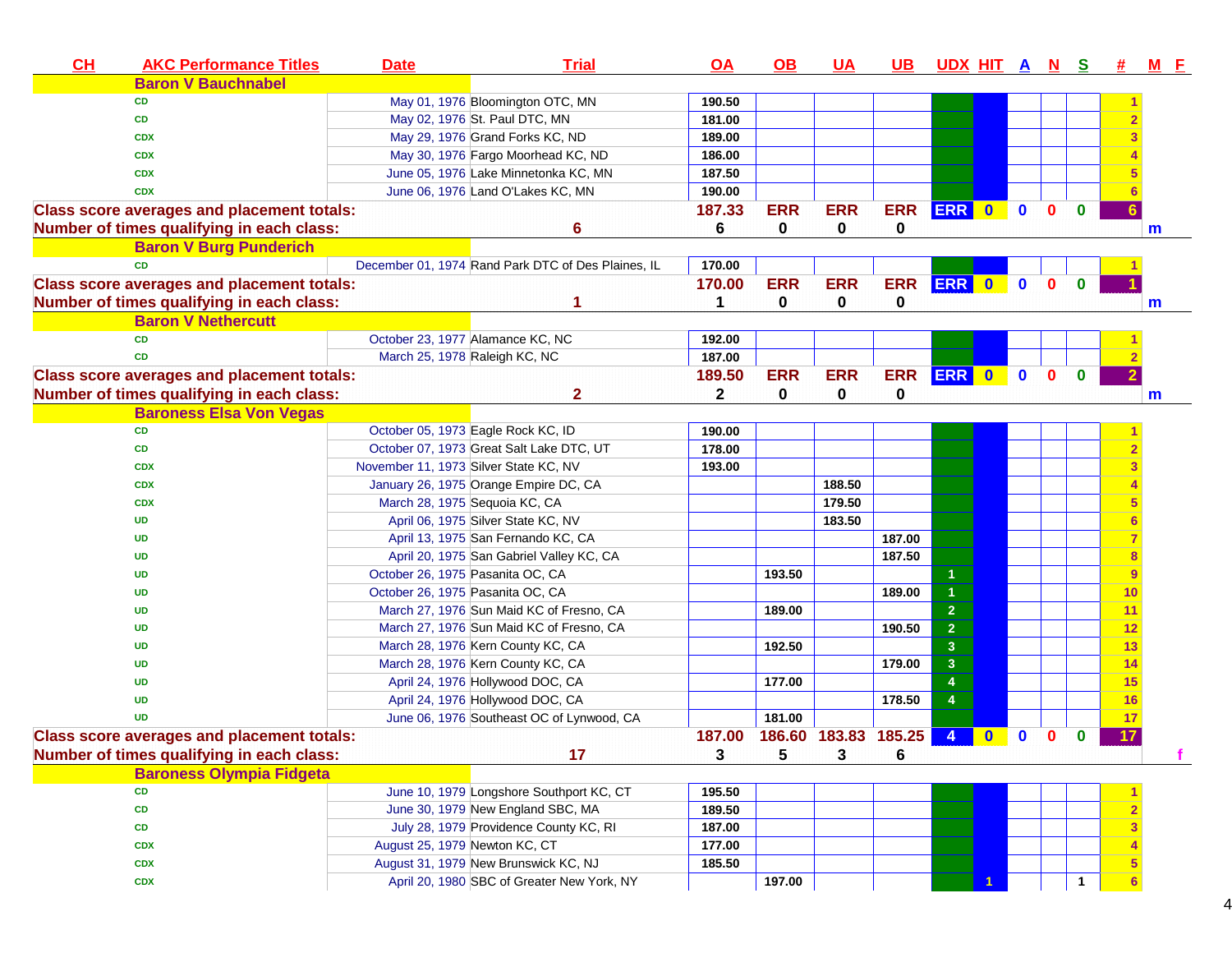| CL               | <b>AKC Performance Titles</b>                     | <b>Date</b>                       | <b>Trial</b>                                    | <u>OA</u>    | $\underline{\mathsf{OB}}$ | <u>UA</u>  | <u>UB</u>  | <u>UDX HIT A N S</u> |                |              |              |                |    | $M$ $E$      |  |
|------------------|---------------------------------------------------|-----------------------------------|-------------------------------------------------|--------------|---------------------------|------------|------------|----------------------|----------------|--------------|--------------|----------------|----|--------------|--|
|                  | <b>CDX</b>                                        |                                   | September 24, 1980 SBC of America # 7 OH        |              | 185.50                    |            |            |                      |                |              |              |                |    |              |  |
|                  | <b>CDX</b>                                        | September 27, 1980 Ohio SBC, OH   |                                                 |              | 189.00                    |            |            |                      |                |              |              |                |    |              |  |
|                  | <b>Class score averages and placement totals:</b> |                                   |                                                 | 186.90       | 190.50                    | <b>ERR</b> | <b>ERR</b> | <b>ERR</b> 1         |                | $\mathbf 0$  | $\mathbf 0$  |                |    |              |  |
|                  | Number of times qualifying in each class:         |                                   | 8                                               | 5            | 3                         | 0          | 0          |                      |                |              |              |                |    |              |  |
|                  | <b>Baroness V Manduke I</b>                       |                                   |                                                 |              |                           |            |            |                      |                |              |              |                |    |              |  |
|                  | <b>CD</b>                                         |                                   | May 26, 1979 Sioux Empire KC, SD                | 193.00       |                           |            |            |                      |                |              |              |                |    |              |  |
|                  | CD                                                |                                   | May 27, 1979 Sioux Valley KC, NE                | 191.00       |                           |            |            |                      |                |              |              |                |    |              |  |
|                  | <b>CDX</b>                                        |                                   | April 27, 1980 Granite City KC, MN              | 192.50       |                           |            |            |                      |                |              |              |                |    |              |  |
|                  | <b>CDX</b>                                        |                                   | May 03, 1980 Bloomington OTC, MN                | 194.00       |                           |            |            |                      |                |              |              |                |    |              |  |
|                  | <b>CDX</b>                                        |                                   | May 04, 1980 St. Paul DTC, MN                   | 196.00       |                           |            |            |                      |                |              |              |                |    |              |  |
|                  | <b>CDX</b>                                        |                                   | May 24, 1980 Sioux Empire KC, SD                | 196.00       |                           |            |            |                      |                |              |              |                |    |              |  |
|                  | <b>CDX</b>                                        |                                   | May 25, 1980 Sioux Valley KC, NE                | 196.00       |                           |            |            |                      |                |              |              |                |    |              |  |
|                  | <b>CDX</b>                                        |                                   | May 26, 1980 Nebraska KC, NE                    | 196.00       |                           |            |            |                      |                |              |              |                |    |              |  |
|                  | <b>CDX</b>                                        |                                   | May 31, 1980 Grand Forks KC, ND                 | 195.50       |                           |            |            |                      |                |              |              |                |    |              |  |
|                  | <b>CDX</b>                                        |                                   | June 01, 1980 Fargo Moorhead KC, ND             | 196.00       |                           |            |            |                      |                |              |              |                | 10 |              |  |
|                  | <b>CDX</b>                                        |                                   | June 07, 1980 Lake Minnetonka KC, MN            | 195.50       |                           |            |            |                      |                |              |              |                | 11 |              |  |
|                  | <b>CDX</b>                                        |                                   | June 08, 1980 Land O'Lakes KC, MN               | 195.50       |                           |            |            |                      |                |              |              |                | 12 |              |  |
|                  | <b>CDX</b>                                        |                                   | June 22, 1980 Hawkeye KC, IA                    | 197.50       |                           |            |            |                      |                |              |              |                | 13 |              |  |
|                  | <b>CDX</b>                                        |                                   | June 29, 1980 Badger KC, WI                     | 197.00       |                           |            |            |                      |                |              |              |                | 14 |              |  |
|                  | <b>CDX</b>                                        |                                   | July 12, 1980 Twin Ports DTC, MN                | 195.50       |                           |            |            |                      |                |              |              |                | 15 |              |  |
|                  | <b>CDX</b>                                        |                                   | July 19, 1980 Channel City KC, CA               | 195.00       |                           |            |            |                      |                |              |              |                | 16 |              |  |
|                  | <b>Class score averages and placement totals:</b> |                                   |                                                 | 195.13       | <b>ERR</b>                | <b>ERR</b> |            | ERR ERR 0            |                | $\mathbf{0}$ | $\mathbf{0}$ | $\mathbf{0}$   | 16 |              |  |
|                  | Number of times qualifying in each class:         |                                   | 16                                              | 16           | 0                         | 0          | 0          |                      |                |              |              |                |    |              |  |
|                  | <b>Beethovens Born To Please</b>                  |                                   |                                                 |              |                           |            |            |                      |                |              |              |                |    |              |  |
|                  | CD                                                |                                   | February 18, 1995 SBC of San Diego, CA          |              | 197.00                    |            |            |                      | 5 <sup>5</sup> |              |              | 4              |    |              |  |
|                  | CD                                                |                                   | March 03, 1995 SBC of San Diego, CA             |              | 198.00                    |            |            |                      | 6              |              |              | 5              |    |              |  |
|                  | <b>CDX</b>                                        |                                   | March 04, 1995 Superstition KC, AZ              | 191.00       |                           |            |            |                      |                |              |              |                |    |              |  |
|                  | <b>CDX</b>                                        |                                   | April 08, 1995 Black Mountain KC, NV            | 197.00       |                           |            |            |                      |                |              |              |                |    |              |  |
|                  | <b>CDX</b>                                        |                                   | November 04, 1995 San Gabriel Valley KC, CA     |              | 194.50                    |            |            |                      |                |              |              |                |    |              |  |
|                  | <b>CDX</b>                                        |                                   | November 05, 1995 SBC of Greater Phoenix, AZ    |              | 196.00                    |            |            |                      | $\overline{7}$ |              |              | 6              |    |              |  |
|                  | <b>CDX</b>                                        |                                   | December 16, 1995 Los Encinos KC, CA            |              | 195.50                    |            |            |                      |                |              |              |                |    |              |  |
|                  | <b>CDX</b>                                        |                                   | February 17, 1996 SBC of San Diego, CA          |              |                           | 190.00     |            |                      | 8              |              |              | $\overline{7}$ |    |              |  |
|                  | <b>CDX</b>                                        |                                   | March 01, 1996 SBC of Greater Phoenix, AZ       |              | 193.50                    |            |            |                      | 9              |              |              | 8              |    |              |  |
|                  | <b>CDX</b>                                        |                                   | April 28, 1996 Lake Mathews KC, CA              |              |                           | 191.50     |            |                      |                |              |              |                | 10 |              |  |
|                  | <b>UD</b>                                         |                                   | February 28, 1997 SBC of Greater Phoenix, AZ    |              |                           | 185.00     |            |                      |                |              |              |                | 11 |              |  |
|                  | <b>Class score averages and placement totals:</b> |                                   |                                                 | 194.00       | 195.75 188.83             |            | <b>ERR</b> | ERR 5                |                | $\mathbf 0$  | $\bf{0}$     | 5              | 11 |              |  |
|                  | Number of times qualifying in each class:         |                                   | 11                                              | $\mathbf{2}$ | 6                         | 3          | 0          |                      |                |              |              |                |    | $\mathsf{m}$ |  |
|                  | <b>1983-CHBelyns Friar V Doorman</b>              |                                   |                                                 |              |                           |            |            |                      |                |              |              |                |    |              |  |
| <b>1983-CHCD</b> |                                                   |                                   | April 15, 1984 Mid Continent KC of Tulsa, OK    | 192.00       |                           |            |            |                      |                |              |              |                |    |              |  |
| 1983-CHCD        |                                                   |                                   | May 10, 1984 New England SBC, CT                | 185.00       |                           |            |            |                      |                |              |              |                |    |              |  |
|                  | <b>1983-CHCDX</b>                                 | November 02, 1984 Muskogee KC, OK |                                                 | 192.00       |                           |            |            |                      |                |              |              |                |    |              |  |
|                  | <b>1983-CHCDX</b>                                 |                                   | November 04, 1984 Mid Continent KC of Tulsa, OK | 188.00       |                           |            |            |                      |                |              |              |                |    |              |  |
|                  | <b>Class score averages and placement totals:</b> |                                   |                                                 | 189.25       | <b>ERR</b>                | <b>ERR</b> |            | ERR ERR 0            |                | $\bullet$    | $\mathbf{0}$ | $\mathbf{0}$   |    |              |  |
|                  | Number of times qualifying in each class:         |                                   | 4                                               | 4            | $\mathbf 0$               | 0          | 0          |                      |                |              |              |                |    | $\mathsf{m}$ |  |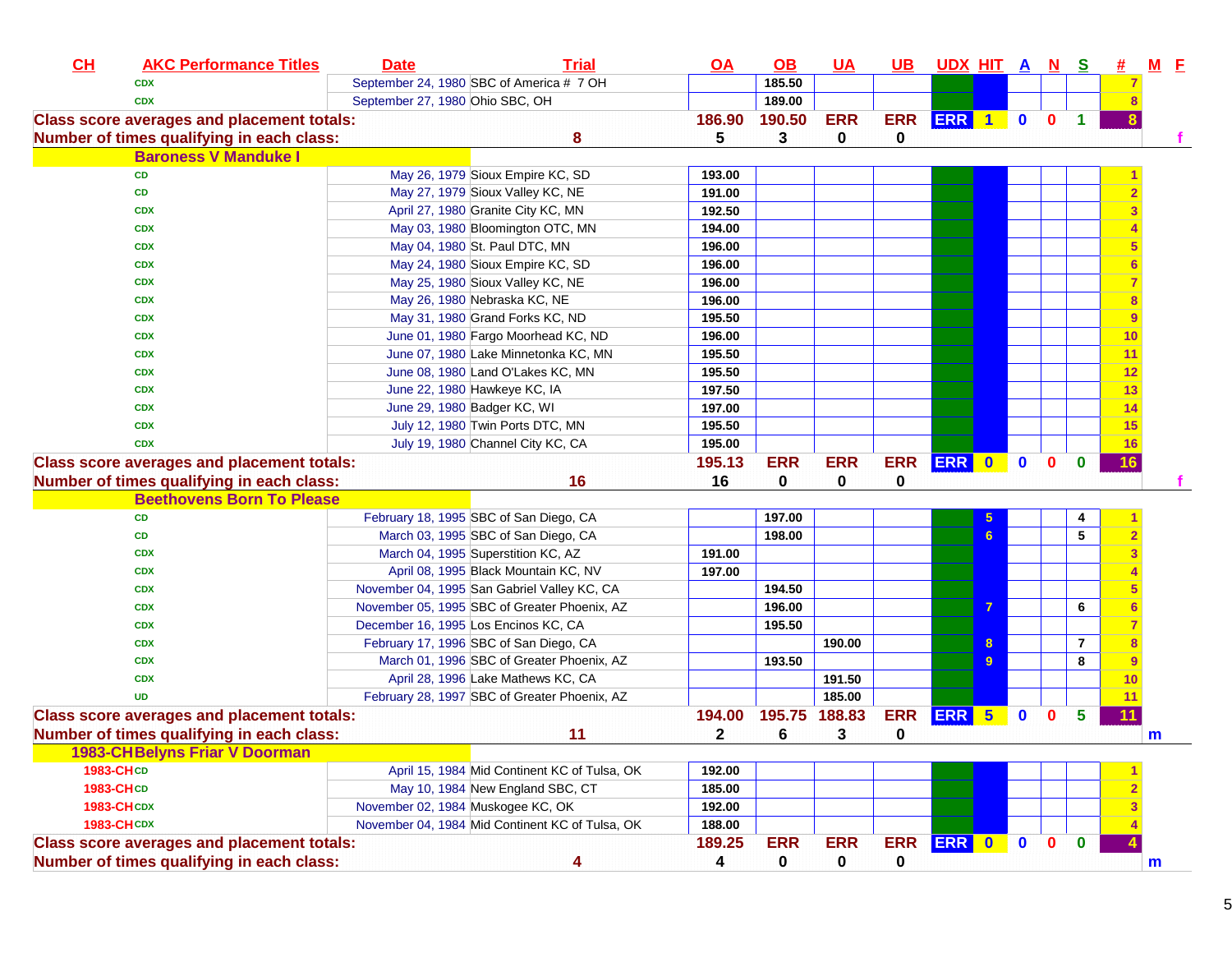| CH<br><b>AKC Performance Titles</b><br><b>Trial</b><br><b>Date</b><br><u>OA</u><br><u>OB</u>                  | <u>UA</u>  | UB.        |                      |                 |             |                |                         | UDX HIT A N S # | <u>M F</u> |
|---------------------------------------------------------------------------------------------------------------|------------|------------|----------------------|-----------------|-------------|----------------|-------------------------|-----------------|------------|
| 1992-CHBelyns Sara O'Lynchcreek                                                                               |            |            |                      |                 |             |                |                         |                 |            |
| 1992-CHCD<br>April 02, 1994 West Volusia KC, FL<br>183.50                                                     |            |            |                      |                 |             |                |                         |                 |            |
| 1992-CHCD<br>April 16, 1994 Atlanta KC, GA<br>186.00                                                          |            |            |                      |                 |             |                |                         |                 |            |
| April 23, 1994 Old Dominion KC of N. Virginia, VA<br>182.00<br><b>1992-CHCDX</b>                              |            |            |                      |                 |             |                |                         |                 |            |
| May 21, 1994 Greater Fort Myers DC, FL<br>186.50<br><b>1992-CHCDX</b>                                         |            |            |                      |                 |             |                |                         |                 |            |
| 186.50<br>May 22, 1994 Greater Naples DC, FL<br><b>1992-CHCDX</b>                                             |            |            |                      |                 |             |                |                         |                 |            |
| June 11, 1994 Greater Miami DC, FL<br>190.00<br><b>1992-CHCDX</b>                                             |            |            |                      |                 |             |                |                         |                 |            |
| June 17, 1994 Lakeland Winter Haven KC, FL<br>183.00<br><b>1992-CHCDX</b>                                     |            |            |                      |                 |             |                |                         |                 |            |
| <b>1992-CHCDX</b><br>June 19, 1994 Pasco Florida KC, FL<br>193.00                                             |            |            |                      |                 |             |                |                         |                 |            |
| 186.31<br><b>ERR</b><br><b>Class score averages and placement totals:</b>                                     | <b>ERR</b> | <b>ERR</b> | <b>ERR</b> 0         |                 | $\mathbf 0$ | $\bf{0}$       | $\bf{0}$                | 8               |            |
| 8<br>0<br>Number of times qualifying in each class:<br>8                                                      | 0          | 0          |                      |                 |             |                |                         |                 |            |
| <b>1993-CHBelyns Sentimental Journey</b>                                                                      |            |            |                      |                 |             |                |                         |                 |            |
| 1993-CHCD<br>June 07, 1998 Contra Costa County KC, CA<br>193.50                                               |            |            |                      |                 |             |                |                         |                 |            |
| July 11, 1998 Truckee Meadows DTC, NV<br>1993-CHCD<br>194.00                                                  |            |            |                      |                 |             |                |                         |                 |            |
| <b>1993-CHCDX</b><br>October 24, 1998 San Joaquin DTC, CA<br>189.50                                           |            |            |                      |                 |             |                |                         |                 |            |
| 189.50<br><b>1993-CHCDX</b><br>October 25, 1998 Sacramento Valley DFA, CA                                     |            |            |                      |                 |             |                |                         |                 |            |
| November 01, 1998 SBC of Greater Phoenix, AZ<br>184.50<br><b>1993-CHCDX</b>                                   |            |            |                      | 3               |             |                | 3                       |                 |            |
| 195.50<br><b>1993-CHCDX</b><br>January 10, 1999 SBC of Puget Sound, WA                                        |            |            |                      | 4               |             |                | 4                       |                 |            |
| February 15, 1999 SBC of San Diego, CA<br>193.00<br><b>1993-CHCDX</b>                                         |            |            |                      | $5\phantom{.0}$ |             |                | 5                       |                 |            |
| <b>1993-CHCDX</b><br>July 10, 1999 Truckee Meadows DTC, NV<br>193.50                                          |            |            |                      |                 |             |                |                         |                 |            |
|                                                                                                               |            |            |                      |                 |             |                |                         |                 |            |
| July 11, 1999 Truckee Meadows DTC, NV<br>189.50<br><b>1993-CHCDX</b>                                          |            |            |                      |                 |             |                |                         |                 |            |
| 191.63<br>191.20                                                                                              | <b>ERR</b> | <b>ERR</b> |                      |                 |             | $\mathbf{0}$   | $\mathbf{3}$            | 9               |            |
| <b>Class score averages and placement totals:</b><br>Number of times qualifying in each class:<br>9<br>4<br>5 | 0          | 0          | <b>ERR</b> 3 0       |                 |             |                |                         |                 |            |
|                                                                                                               |            |            |                      |                 |             |                |                         |                 |            |
| <b>Belyns Wendy Darlin</b><br>CD<br>September 26, 1998 Fremont DTC, CA<br>195.00                              |            |            |                      |                 |             |                |                         |                 |            |
| October 18, 1998 Del Valle DC of Livermore, CA<br>197.50<br><b>CD</b>                                         |            |            |                      |                 |             |                |                         |                 |            |
| November 20, 1998 Golden Valley KC, CA<br>196.50<br><b>CDX</b>                                                |            |            |                      |                 |             |                |                         |                 |            |
| 197.50<br>December 05, 1998 Napa Valley DTC, CA<br><b>CDX</b>                                                 |            |            |                      |                 |             |                |                         |                 |            |
| December 06, 1998 Marin County DTC, CA<br>196.50<br><b>CDX</b>                                                |            |            |                      |                 |             |                |                         | 5               |            |
| 196.50<br>January 16, 1999 Skyline DF of San Mateo Co., CA<br><b>CDX</b>                                      |            |            |                      |                 |             |                |                         | 6               |            |
| January 17, 1999 Skyline DF of San Mateo Co., CA<br>198.50<br><b>CDX</b>                                      |            |            |                      |                 |             |                |                         |                 |            |
| May 15, 1999 Davis DTC, CA<br>187.50<br><b>CDX</b>                                                            |            |            |                      |                 |             |                |                         | 8               |            |
| July 11, 1999 Truckee Meadows DTC, NV<br>175.00<br><b>CDX</b>                                                 |            |            |                      |                 |             |                |                         | 9               |            |
| September 18, 1999 Sir Francis Drake KC, CA<br>195.00<br><b>CDX</b>                                           |            |            |                      |                 |             |                |                         | 10              |            |
| November 28, 1999 San Joaquin KC, CA<br>195.50<br><b>CDX</b>                                                  |            |            |                      |                 |             |                |                         | 11              |            |
| January 15, 2000 Skyline DF of San Mateo Co., CA<br>191.00<br><b>CDX</b>                                      |            |            |                      |                 |             |                |                         | 12              |            |
| January 23, 2000 Santa Clara DTC, CA<br>196.50<br><b>CDX</b>                                                  |            |            |                      |                 |             |                |                         | 13              |            |
| 198.00<br>February 06, 2000 Golden Gate KC, CA<br><b>CDX</b>                                                  |            |            |                      |                 |             |                |                         |                 |            |
| 192.50<br>February 26, 2000 San Francisco DTC, CA<br><b>CDX</b>                                               |            |            |                      |                 |             |                |                         | 14<br>15        |            |
| September 10, 2000 Redwood Empire KC, CA<br>191.50<br><b>CDX</b>                                              |            |            |                      |                 |             |                |                         | 16              |            |
| October 03, 2000 SBC of Pacific Coast, CA<br><b>CDX</b>                                                       | 188.00     |            |                      | $\sqrt{5}$      |             |                | $\overline{\mathbf{4}}$ | 17              |            |
| October 05, 2000 SBC of America #27 CA<br>193.50<br><b>CDX</b>                                                |            |            | $\overline{1}$       | 6               |             | $\overline{2}$ |                         | 18              |            |
| October 05, 2000 SBC of America #27 CA<br><b>CDX</b>                                                          | 189.00     |            | $\blacktriangleleft$ |                 |             |                |                         | <b>19</b>       |            |
| November 25, 2000 Golden Valley KC, CA<br><b>UD</b>                                                           | 188.50     |            |                      |                 |             |                |                         | 20              |            |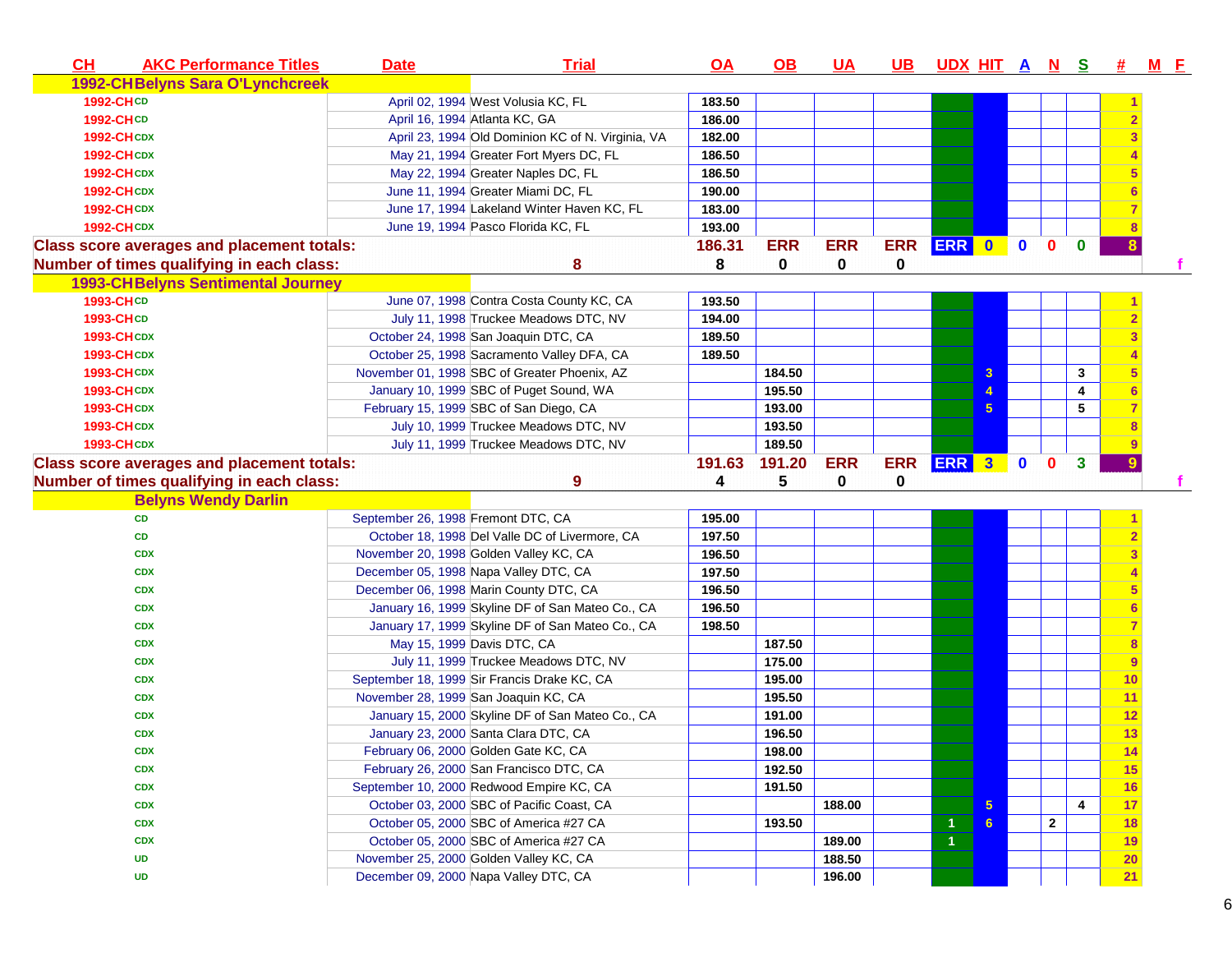| CL | <b>AKC Performance Titles</b>                     | <b>Date</b>                          | <b>Trial</b>                                   | <u>OA</u>   | $\underline{\mathsf{OB}}$ | $UA$          | <u>UB</u>   | <u>UDX HIT A N</u> |                |              |              | <u>s</u>     | <u>#</u>     | $M$ $E$ |  |
|----|---------------------------------------------------|--------------------------------------|------------------------------------------------|-------------|---------------------------|---------------|-------------|--------------------|----------------|--------------|--------------|--------------|--------------|---------|--|
|    | <b>UD</b>                                         |                                      | February 04, 2001 Golden Gate KC, CA           |             | 188.50                    |               |             |                    |                |              |              |              | 22           |         |  |
|    | <b>UD</b>                                         |                                      | May 06, 2001 Mensona KC, CA                    |             | 192.00                    |               |             |                    |                |              |              |              | 23           |         |  |
|    | <b>UD</b>                                         |                                      | June 24, 2001 Deep Peninsula DTC, CA           |             | 195.50                    |               |             |                    |                |              |              |              | 22           |         |  |
|    | <b>UD</b>                                         |                                      | June 30, 2001 Napa Valley DTC, CA              |             | 194.50                    |               |             |                    |                |              |              |              | 23           |         |  |
|    | <b>Class score averages and placement totals:</b> |                                      |                                                | 196.86      |                           | 191.89 190.38 | <b>ERR</b>  |                    | 2 <sub>1</sub> | $\mathbf{0}$ | 1            | 1            | 25           |         |  |
|    | Number of times qualifying in each class:         |                                      | 25                                             | 7           | 14                        | 4             | 0           |                    |                |              |              |              |              |         |  |
|    | <b>Benbarons Tinker of Yondo</b>                  |                                      |                                                |             |                           |               |             |                    |                |              |              |              |              |         |  |
|    | <b>CD</b>                                         |                                      | May 10, 2009 Macon KC, GA                      | 175.00      |                           |               |             |                    |                |              |              |              |              |         |  |
|    | <b>CD</b>                                         | December 05, 2009 Forsyth KC, GA     |                                                | 189.50      |                           |               |             |                    |                |              |              |              |              |         |  |
|    | <b>CDX</b>                                        |                                      | April 17, 2010 Atlanta KC, GA                  | 191.00      |                           |               |             |                    |                |              |              |              |              |         |  |
|    | <b>CDX</b>                                        |                                      | April 18, 2010 Atlanta Golden Retriever, GA    | 192.50      |                           |               |             |                    |                |              |              |              |              |         |  |
|    | <b>Class score averages and placement totals:</b> |                                      |                                                | 187.00      | <b>ERR</b>                | <b>ERR</b>    | <b>ERR</b>  | <b>ERR</b>         | $\bullet$      | $\mathbf{0}$ | $\mathbf{0}$ | $\mathbf{0}$ |              |         |  |
|    | Number of times qualifying in each class:         |                                      |                                                | 4           | 0                         | 0             | $\mathbf 0$ |                    |                |              |              |              |              |         |  |
|    | <b>Benjamin Wayne II</b>                          |                                      |                                                |             |                           |               |             |                    |                |              |              |              |              |         |  |
|    | <b>CD</b>                                         |                                      | May 09, 2003 SBC of America #30 NM             | 189.50      |                           |               |             |                    |                |              |              |              |              |         |  |
|    | <b>Class score averages and placement totals:</b> |                                      |                                                | 189.50      | <b>ERR</b>                | <b>ERR</b>    | <b>ERR</b>  | <b>ERR</b>         | $\bullet$      | $\mathbf{0}$ | $\mathbf{0}$ | $\mathbf{0}$ |              |         |  |
|    | Number of times qualifying in each class:         |                                      |                                                | $\mathbf 1$ | $\mathbf 0$               | 0             | 0           |                    |                |              |              |              |              | m       |  |
|    | <b>Bennetts Little Misty</b>                      |                                      |                                                |             |                           |               |             |                    |                |              |              |              |              |         |  |
|    | CD                                                |                                      | October 22, 1978 OC of Chattanooga, TN         | 193.00      |                           |               |             |                    |                |              |              |              |              |         |  |
|    | <b>CD</b>                                         |                                      | November 05, 1978 Birmingham OTC, AL           | 191.50      |                           |               |             |                    |                |              |              |              |              |         |  |
|    | <b>CDX</b>                                        | November 12, 1978 Huntsville OTC, AL |                                                | 186.00      |                           |               |             |                    |                |              |              |              |              |         |  |
|    | <b>CDX</b>                                        |                                      | March 08, 1980 Chattanooga KC, TN              |             |                           | 192.00        |             |                    |                |              |              |              |              |         |  |
|    | <b>CDX</b>                                        |                                      | March 09, 1980 OC of Chattanooga, TN           |             |                           | 190.00        |             |                    |                |              |              |              |              |         |  |
|    | <b>UD</b>                                         |                                      | March 16, 1980 Nashville DTC, TN               |             |                           | 193.00        |             |                    |                |              |              |              |              |         |  |
|    | <b>UD</b>                                         |                                      | September 24, 1980 SBC of America # 7 OH       |             | 195.50                    |               |             |                    |                |              |              |              |              |         |  |
|    | <b>Class score averages and placement totals:</b> |                                      |                                                | 190.17      |                           | 195.50 191.67 | <b>ERR</b>  | ERR 0              |                | $\bullet$    | $\mathbf{0}$ | $\mathbf{0}$ |              |         |  |
|    | Number of times qualifying in each class:         |                                      | 7                                              | 3           |                           | 3             | $\mathbf 0$ |                    |                |              |              |              |              |         |  |
|    | <b>Big Paws Golden Duke</b>                       |                                      |                                                |             |                           |               |             |                    |                |              |              |              |              |         |  |
|    | <b>CD</b>                                         |                                      | April 04, 1971 Kern County KC, CA              | 198.00      |                           |               |             |                    |                |              |              |              |              |         |  |
|    | <b>CD</b>                                         |                                      | April 24, 1971 Hollywood DOC, CA               | 178.00      |                           |               |             |                    |                |              |              |              |              |         |  |
|    | <b>CDX</b>                                        |                                      | May 02, 1971 Santa Ana Valley KC, CA           | 186.00      |                           |               |             |                    |                |              |              |              |              |         |  |
|    | <b>CDX</b>                                        |                                      | May 07, 1972 Hollywood DOC, CA                 |             | 180.00                    |               |             |                    |                |              |              |              |              |         |  |
|    | <b>Class score averages and placement totals:</b> |                                      |                                                | 187.33      | 180.00                    | <b>ERR</b>    | <b>ERR</b>  | <b>ERR</b>         | $\bullet$      | $\mathbf{0}$ | $\mathbf{0}$ | $\mathbf{0}$ |              |         |  |
|    | Number of times qualifying in each class:         |                                      | 4                                              | 3           | 1                         | 0             | $\mathbf 0$ |                    |                |              |              |              |              |         |  |
|    | <b>Blue Collars Once To Every Woman</b>           |                                      |                                                |             |                           |               |             |                    |                |              |              |              |              | m       |  |
|    | CD BN GN RN RAE2 FDC CGC                          |                                      | September 17, 2018 SBC of America Regional, OR | 182.00      |                           |               |             |                    |                |              |              |              |              |         |  |
|    | CD BN GN RN RAE2 FDC CGC                          | October 27, 2018 Tulsa DTC, OK       |                                                | 187.50      |                           |               |             |                    |                |              |              |              |              |         |  |
|    | CDX BN GN RN RAE2 FDC CGC                         | October 28, 2018 Tulsa DTC, OK       |                                                | 190.00      |                           |               |             |                    |                |              |              |              |              |         |  |
|    |                                                   |                                      |                                                | 186.50      | <b>ERR</b>                | <b>ERR</b>    |             | ERR ERR 1          |                | $\mathbf{0}$ | $\mathbf{0}$ | $\mathbf{1}$ | $\mathbf{3}$ |         |  |
|    | <b>Class score averages and placement totals:</b> |                                      |                                                |             |                           |               |             |                    |                |              |              |              |              |         |  |
|    | Number of times qualifying in each class:         |                                      | 3                                              | 3           | 0                         | 0             | 0           |                    |                |              |              |              |              | m       |  |
|    | <b>1996-CHBoomer Ray Redding</b>                  |                                      |                                                |             |                           |               |             |                    |                |              |              |              |              |         |  |
|    | 1996-CHCD                                         |                                      | October 28, 1995 Superstition KC, AZ           | 187.00      |                           |               |             |                    |                |              |              |              |              |         |  |
|    | <b>1996-CHCD</b>                                  |                                      | November 18, 1995 Canada Del Oro KC, AZ        | 178.00      |                           |               |             |                    |                |              |              |              |              |         |  |
|    | <b>1996-CHCDX</b>                                 |                                      | December 10, 1995 Antelope Valley KC, CA       | 191.50      |                           |               |             |                    |                |              |              |              |              |         |  |
|    | <b>Class score averages and placement totals:</b> |                                      |                                                | 185.50      | <b>ERR</b>                | <b>ERR</b>    |             | ERR ERR 0 0        |                |              | $\mathbf{0}$ | $\mathbf 0$  | $\mathbf{3}$ |         |  |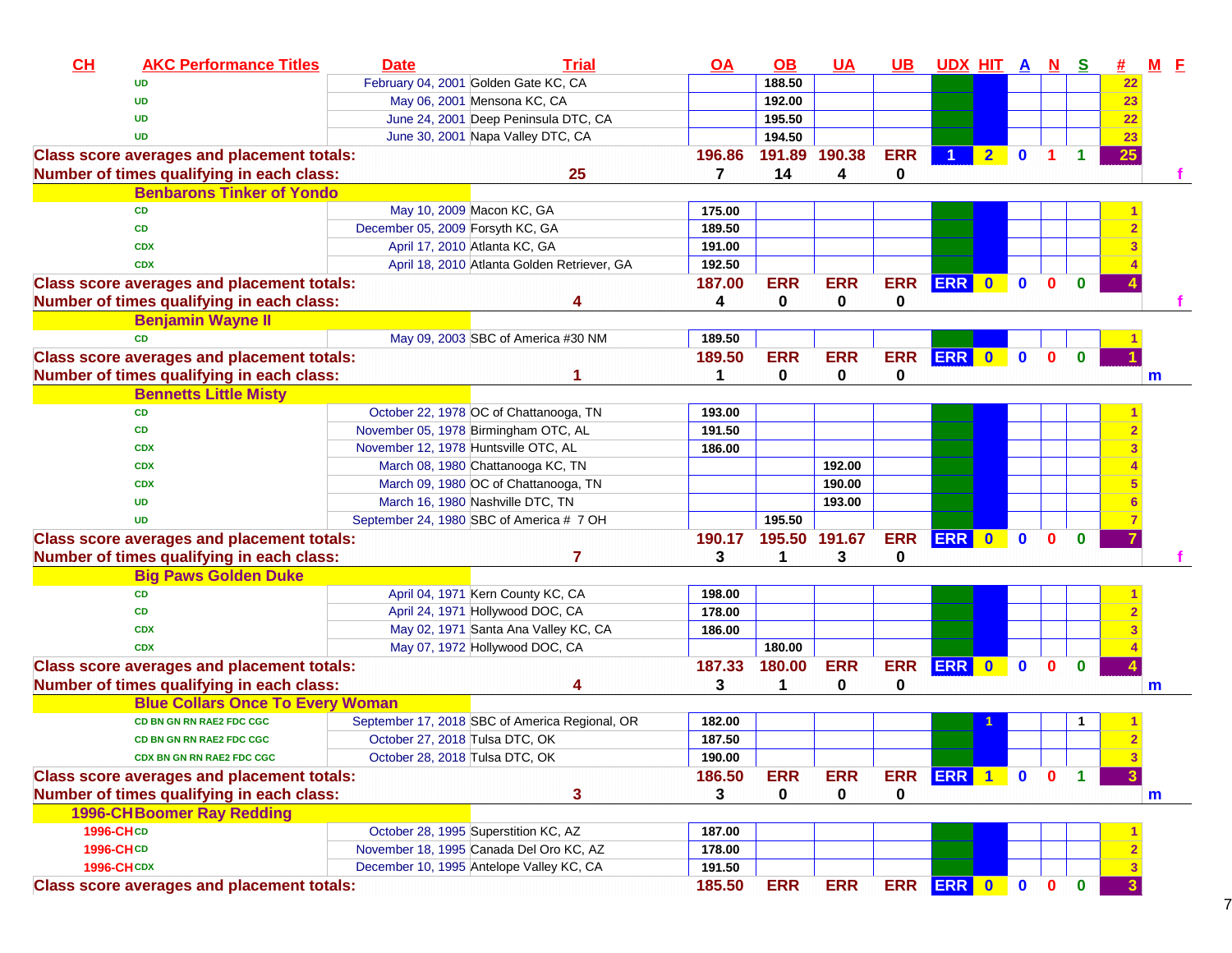| CH<br><b>AKC Performance Titles</b>               | <b>Date</b>                      | <b>Trial</b>                                      | $\overline{OA}$ | $\underline{\mathsf{OB}}$ | $UA$         | <u>UB</u>   | <u>UDX HIT A N</u> |            |              |              | <u>s</u>             | $M$ E |
|---------------------------------------------------|----------------------------------|---------------------------------------------------|-----------------|---------------------------|--------------|-------------|--------------------|------------|--------------|--------------|----------------------|-------|
| Number of times qualifying in each class:         |                                  | 3                                                 | 3               | $\bf{0}$                  | $\mathbf{0}$ | 0           |                    |            |              |              |                      | m     |
| <b>Boozer Brutus</b>                              |                                  |                                                   |                 |                           |              |             |                    |            |              |              |                      |       |
| <b>CD</b>                                         |                                  | March 18, 1973 National Capitol KC, DC            |                 | 186.50                    |              |             |                    |            |              |              |                      |       |
| <b>CD</b>                                         |                                  | September 23, 1973 Hyattsville DTC, MD            | 181.00          |                           |              |             |                    |            |              |              |                      |       |
| <b>CDX</b>                                        |                                  | October 07, 1973 Capitol DTC of Washington DC, MD | 180.50          |                           |              |             |                    |            |              |              |                      |       |
| <b>Class score averages and placement totals:</b> |                                  |                                                   | 180.75          | 186.50                    | <b>ERR</b>   | <b>ERR</b>  | ERR 0              |            | $\mathbf{0}$ | $\mathbf{0}$ | $\mathbf{0}$         |       |
| Number of times qualifying in each class:         |                                  | 3                                                 | $\mathbf{2}$    | 1                         | $\mathbf 0$  | 0           |                    |            |              |              |                      | m     |
| <b>Boyds Long Haul</b>                            |                                  |                                                   |                 |                           |              |             |                    |            |              |              |                      |       |
| <b>CD</b>                                         |                                  | June 20, 1976 Brevard KC, FL                      | 175.00          |                           |              |             |                    |            |              |              |                      |       |
| <b>CD</b>                                         |                                  | October 31, 1976 Greater Gainesville DFA, FL      | 194.00          |                           |              |             |                    |            |              |              |                      |       |
| <b>CDX</b>                                        | December 11, 1976 Brevard KC, FL |                                                   | 191.00          |                           |              |             |                    |            |              |              |                      |       |
| <b>CDX</b>                                        |                                  | January 16, 1977 Tampa Bay KC, FL                 | 188.00          |                           |              |             |                    |            |              |              |                      |       |
| <b>CDX</b>                                        |                                  | May 11, 1977 DTC of St. Petersburg, FL            |                 | 186.00                    |              |             |                    |            |              |              |                      |       |
| <b>CDX</b>                                        |                                  | May 15, 1977 K-9 OC of Jacksonville, FL           |                 | 191.00                    |              |             |                    |            |              |              |                      |       |
| <b>CDX</b>                                        |                                  | April 09, 1978 Greater Gainesville DFA, FL        |                 | 186.00                    |              |             |                    |            |              |              |                      |       |
| <b>Class score averages and placement totals:</b> |                                  |                                                   | 187.00          | 187.67                    | <b>ERR</b>   | <b>ERR</b>  | ERR 0              |            | $\mathbf{0}$ | $\mathbf{0}$ | $\mathbf{0}$         |       |
| Number of times qualifying in each class:         |                                  | 7                                                 | 4               | 3                         | 0            | 0           |                    |            |              |              |                      | m     |
| <b>Brandet Ster</b>                               |                                  |                                                   |                 |                           |              |             |                    |            |              |              |                      |       |
| <b>CD</b>                                         |                                  | August 21, 1971 Valley Hills OC, CA               | 189.50          |                           |              |             |                    |            |              |              |                      |       |
| <b>Class score averages and placement totals:</b> |                                  |                                                   | 189.50          | <b>ERR</b>                | <b>ERR</b>   | <b>ERR</b>  | ERR 0              |            | $\bullet$    | $\mathbf{0}$ | $\bf{0}$             |       |
| Number of times qualifying in each class:         |                                  |                                                   |                 | $\bf{0}$                  | 0            | $\mathbf 0$ |                    |            |              |              |                      |       |
| <b>Brandy Stations Almost N Angel</b>             |                                  |                                                   |                 |                           |              |             |                    |            |              |              |                      |       |
| <b>CD</b>                                         |                                  | May 07, 1999 SBC of America #25 PA                | 196.50          |                           |              |             |                    |            |              | 1            |                      |       |
| CD                                                |                                  | October 23, 1999 Merrimac DTC, VA                 | 198.00          |                           |              |             |                    |            |              |              |                      |       |
| <b>CDX</b>                                        |                                  | October 30, 1999 Middleburg KC, VA                | 189.00          |                           |              |             |                    |            |              |              |                      |       |
| <b>CDX</b>                                        |                                  | November 13, 1999 Salisbury Maryland KC, MD       | 191.50          |                           |              |             |                    |            |              |              |                      |       |
| <b>CDX</b>                                        |                                  | November 27, 1999 Dauphin DTC, PA                 | 192.50          |                           |              |             |                    |            |              |              |                      |       |
| <b>CDX</b>                                        |                                  | May 05, 2000 Middle Atlantic SBC, NJ              |                 | 183.50                    |              |             |                    |            |              |              | 3                    |       |
| <b>CDX</b>                                        |                                  | October 07, 2000 Mount Vernon DTC, VA             |                 | 194.50                    |              |             |                    |            |              |              |                      |       |
| <b>CDX</b>                                        |                                  | October 28, 2000 Middleburg KC, VA                |                 | 194.50                    |              |             |                    |            |              |              |                      |       |
| <b>CDX</b>                                        |                                  | May 04, 2001 Middle Atlantic SBC, NJ              |                 | 192.00                    |              |             |                    | $\sqrt{5}$ |              |              | 4                    |       |
| <b>Class score averages and placement totals:</b> |                                  |                                                   | 193.50          | 191.13                    | <b>ERR</b>   | <b>ERR</b>  | ERR 3              |            | $\mathbf{0}$ | 1.           | $\overline{2}$       |       |
| Number of times qualifying in each class:         |                                  | 9                                                 | 5               | 4                         | 0            | 0           |                    |            |              |              |                      |       |
| <b>Brandy Stations High Hope</b>                  |                                  |                                                   |                 |                           |              |             |                    |            |              |              |                      |       |
| <b>CD</b>                                         |                                  | April 22, 1994 Greater Washington SBC, MD         | 190.50          |                           |              |             |                    |            |              |              | $\mathbf{2}$         |       |
| CD                                                |                                  | May 22, 1994 Berks County DTC, PA                 | 196.50          |                           |              |             |                    |            |              |              |                      |       |
| <b>CDX</b>                                        |                                  | May 28, 1994 Glouchester KC, VA                   | 184.00          |                           |              |             |                    |            |              |              |                      |       |
| <b>CDX</b>                                        |                                  | October 15, 1995 Rock Creek KC, MD                |                 |                           | 187.00       |             |                    |            |              |              |                      |       |
| <b>CDX</b>                                        |                                  | October 19, 1996 Merrimac DTC, VA                 |                 | 182.50                    |              |             |                    |            |              |              |                      |       |
| <b>CDX</b>                                        |                                  | January 12, 1997 Merrimac DTC, VA                 |                 |                           | 182.50       |             |                    |            |              |              |                      |       |
| <b>UD</b>                                         |                                  | April 05, 1997 Chesapeake KC of Maryland, MD      |                 |                           | 187.00       |             |                    |            |              |              |                      |       |
|                                                   |                                  |                                                   |                 |                           |              |             |                    |            |              |              |                      |       |
| <b>Class score averages and placement totals:</b> |                                  |                                                   | 190.33          | 182.50                    | 185.50       | <b>ERR</b>  | ERR 1              |            | $\mathbf 0$  | $\mathbf{0}$ | $\blacktriangleleft$ |       |
| Number of times qualifying in each class:         |                                  | 7                                                 | 3               | 1                         | 3            | 0           |                    |            |              |              |                      | f.    |
| <b>Brandy Stations Lady Ashley</b>                |                                  |                                                   |                 |                           |              |             |                    |            |              |              |                      |       |
| <b>CD</b>                                         |                                  | September 30, 1988 Warrenton KC, VA               | 192.50          |                           |              |             |                    |            |              |              |                      |       |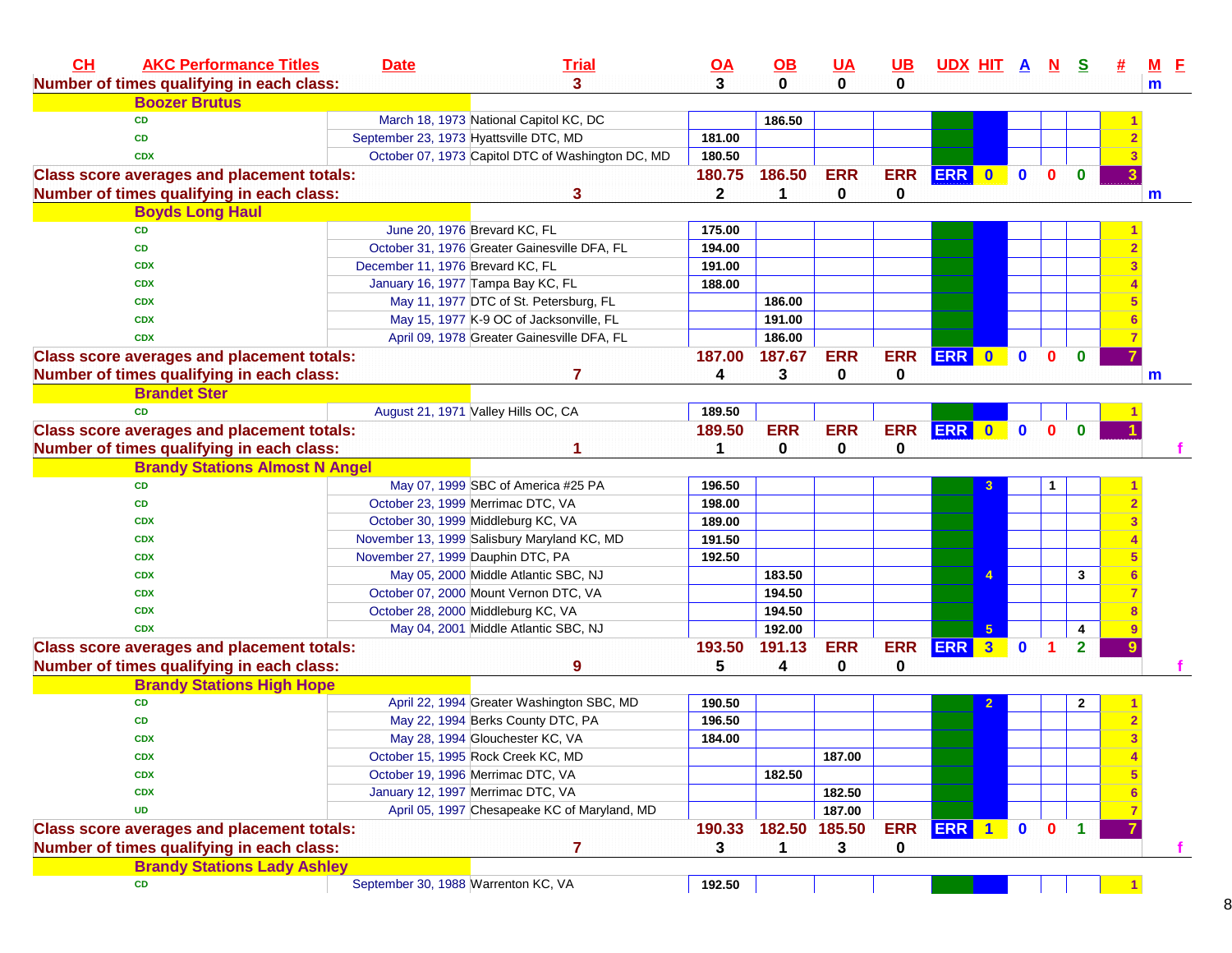| CH<br><b>AKC Performance Titles</b>               | <b>Date</b>                        | <b>Trial</b>                                         | <u>OA</u> | <u>OB</u>  | <u>UA</u>     | UB I       | UDX HIT A N S |              |              |              | #            |   | $M$ $E$ |
|---------------------------------------------------|------------------------------------|------------------------------------------------------|-----------|------------|---------------|------------|---------------|--------------|--------------|--------------|--------------|---|---------|
| <b>CD</b>                                         |                                    | October 08, 1988 Mt Vernon DTC, VA                   | 187.50    |            |               |            |               |              |              |              |              |   |         |
| <b>CDX</b>                                        |                                    | October 16, 1988 Rock Creek KC, MD                   | 184.50    |            |               |            |               |              |              |              |              |   |         |
| <b>CDX</b>                                        |                                    | April 22, 1991 Rock Creek KC, MD                     |           |            | 187.50        |            |               |              |              |              |              |   |         |
| <b>CDX</b>                                        |                                    | September 21, 1991 S Maryland DTC of Forestville, MD |           |            | 190.00        |            |               |              |              |              |              |   |         |
| <b>UD</b>                                         |                                    | September 22, 1991 Hyattsville DTC, MD               |           |            | 192.00        |            |               |              |              |              |              |   |         |
| <b>Class score averages and placement totals:</b> |                                    |                                                      | 188.17    | <b>ERR</b> | 189.83        | <b>ERR</b> | ERR 0         | $\mathbf{0}$ | $\mathbf{0}$ | $\mathbf{0}$ |              |   |         |
| Number of times qualifying in each class:         |                                    | 6                                                    | 3         | $\bf{0}$   | 3             | 0          |               |              |              |              |              |   |         |
| <b>Brandywynes Christi Noel</b>                   |                                    |                                                      |           |            |               |            |               |              |              |              |              |   |         |
| <b>CD</b>                                         | December 01, 1974 Palmetto OTC, SC |                                                      | 188.50    |            |               |            |               |              |              |              |              |   |         |
| <b>CD</b>                                         |                                    | December 08, 1974 Birmingham OTC, AL                 | 192.00    |            |               |            |               |              |              |              |              |   |         |
| <b>CDX</b>                                        |                                    | April 12, 1975 Atlanta KC, GA                        | 189.00    |            |               |            |               |              |              |              |              |   |         |
| <b>Class score averages and placement totals:</b> |                                    |                                                      | 189.83    | <b>ERR</b> | <b>ERR</b>    | <b>ERR</b> | ERR 0         | $\mathbf{0}$ | $\bf{0}$     | $\mathbf{0}$ |              |   |         |
| Number of times qualifying in each class:         |                                    | 3                                                    | 3         | 0          | 0             | 0          |               |              |              |              |              |   |         |
| <b>Bridget La Belle Chienne</b>                   |                                    |                                                      |           |            |               |            |               |              |              |              |              |   |         |
| <b>CD</b>                                         |                                    | July 18, 1971 Green Mountain DC, VT                  | 190.00    |            |               |            |               |              |              |              |              |   |         |
| <b>CD</b>                                         |                                    | July 20, 1971 Carroll County KC of NH, NH            | 190.50    |            |               |            |               |              |              |              |              |   |         |
| <b>CDX</b>                                        |                                    | October 16, 1971 Catonsville KC, MD                  | 192.50    |            |               |            |               |              |              |              |              |   |         |
| <b>Class score averages and placement totals:</b> |                                    |                                                      | 191.00    | <b>ERR</b> | <b>ERR</b>    | <b>ERR</b> | ERR 0         | $\mathbf{0}$ | $\bf{0}$     | $\mathbf{0}$ |              |   |         |
| Number of times qualifying in each class:         |                                    | 3                                                    | 3         | 0          | 0             | 0          |               |              |              |              |              |   |         |
| 1969-CHBrigdoon V Sherwood Forest                 |                                    |                                                      |           |            |               |            |               |              |              |              |              |   |         |
| 1969-CHCD                                         |                                    | September 20, 1969 Mountain States DTC, CO           | 191.50    |            |               |            |               |              |              |              |              |   |         |
| 1969-CHCD                                         |                                    | October 19, 1969 Rapid City KC, SD                   | 179.50    |            |               |            |               |              |              |              |              |   |         |
| <b>1969-CHCDX</b>                                 |                                    | November 09, 1969 Rio Grande KC, NM                  | 193.50    |            |               |            |               |              |              |              |              |   |         |
| <b>Class score averages and placement totals:</b> |                                    |                                                      | 188.17    | <b>ERR</b> | <b>ERR</b>    | <b>ERR</b> | ERR 0         | $\bullet$    | $\mathbf{0}$ | $\mathbf{0}$ |              |   |         |
| Number of times qualifying in each class:         |                                    | 3                                                    | 3         | 0          | 0             | 0          |               |              |              |              |              | m |         |
| <b>1971-CHBruno Von Erick</b>                     |                                    |                                                      |           |            |               |            |               |              |              |              |              |   |         |
| 1971-CHCD                                         |                                    | April 30, 1972 Santa Ana Valley KC, CA               | 197.00    |            |               |            |               |              |              |              |              |   |         |
| 1971-CHCD                                         |                                    | May 07, 1972 Hollywood DOC, CA                       | 198.00    |            |               |            |               |              |              |              |              |   |         |
| <b>1971-CHCDX</b>                                 |                                    | June 04, 1972 KC of Pasadena, CA                     | 196.50    |            |               |            |               |              |              |              |              |   |         |
| <b>1971-CHCDX</b>                                 |                                    | August 18, 1973 Valley Hills OC, CA                  |           | 196.50     |               |            |               |              |              |              |              |   |         |
| <b>1971-CHCDX</b>                                 |                                    | October 21, 1973 San Fernando KC, CA                 | 195.50    |            |               |            |               |              |              |              |              |   |         |
| <b>1971-CHCDX</b>                                 | November 11, 1973 Cabrillo KC, CA  |                                                      | 196.00    |            |               |            |               |              |              |              |              |   |         |
| <b>1971-CH CDX</b>                                |                                    | April 21, 1974 San Gabriel Valley KC, CA             |           |            | 192.50        |            |               |              |              |              |              |   |         |
| <b>Class score averages and placement totals:</b> |                                    |                                                      | 196.60    |            | 196.50 192.50 | <b>ERR</b> | ERR 0         | $\mathbf{0}$ | $\bf{0}$     | 0            |              |   |         |
| Number of times qualifying in each class:         |                                    |                                                      | 5         | 1          | 1             | 0          |               |              |              |              |              | m |         |
| 1993-CHBuena Vistas Bella V Joy                   |                                    |                                                      |           |            |               |            |               |              |              |              |              |   |         |
| 1993-CHCD                                         |                                    | March 03, 1995 SBC of San Diego, CA                  | 191.00    |            |               |            |               |              |              |              |              |   |         |
| 1993-CHCD                                         |                                    | March 25, 1995 KC of Palm Springs, CA                | 183.00    |            |               |            |               |              |              |              | $\mathbf{2}$ |   |         |
| <b>1993-CHCDX</b>                                 |                                    | March 26, 1995 KC of Palm Springs, CA                | 183.00    |            |               |            |               |              |              |              |              |   |         |
| <b>1993-CHCDX</b>                                 |                                    | February 17, 1996 SBC of San Diego, CA               |           | 184.50     |               |            |               |              |              |              |              |   |         |
| <b>Class score averages and placement totals:</b> |                                    |                                                      | 185.67    | 184.50     | <b>ERR</b>    |            | ERR ERR 0     | $\bullet$    | $\mathbf{0}$ | $\mathbf{0}$ |              |   |         |
| Number of times qualifying in each class:         |                                    | 4                                                    | 3         | 1          | $\mathbf{0}$  | 0          |               |              |              |              |              |   |         |
| 1998-CH Buena Vistas Legacy V Bella               |                                    |                                                      |           |            |               |            |               |              |              |              |              |   |         |
| 1998-CHCD                                         |                                    | November 07, 1999 SBC of Greater Phoenix, AZ         | 180.50    |            |               |            |               |              |              | 2            |              |   |         |
| 1998-CHCD                                         |                                    | November 12, 1999 OC of San Diego County, CA         | 189.00    |            |               |            |               |              |              |              |              |   |         |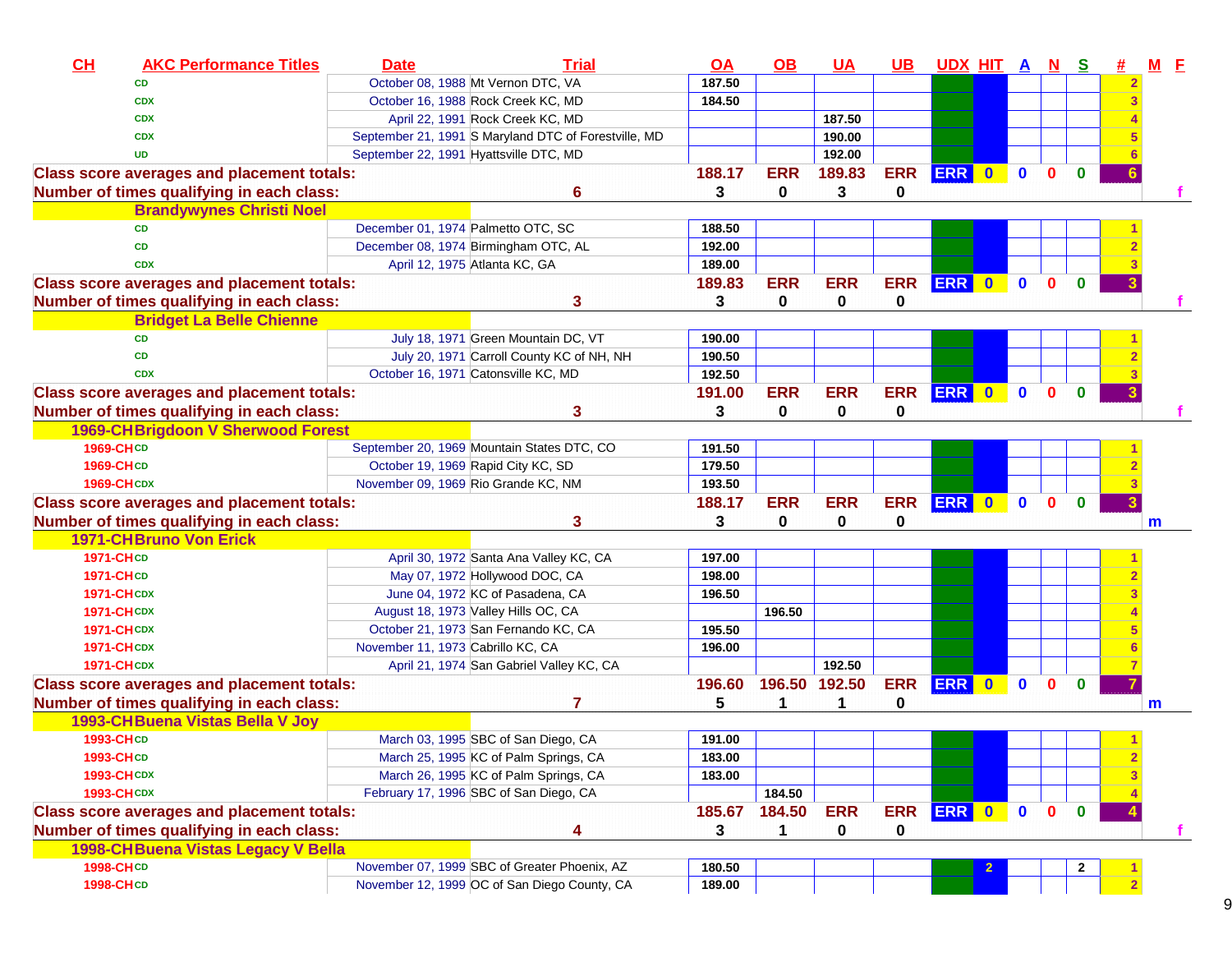| CH<br><b>AKC Performance Titles</b>               | <b>Date</b>                          | <b>Trial</b>                                     | <u>OA</u>    | $\overline{OB}$ | <u>UA</u>                  | <u>UB</u>  | UDX HIT A N S |                         |              |              |              | # | $M$ $E$ |  |
|---------------------------------------------------|--------------------------------------|--------------------------------------------------|--------------|-----------------|----------------------------|------------|---------------|-------------------------|--------------|--------------|--------------|---|---------|--|
| <b>1998-CHCDX</b>                                 |                                      | January 29, 2000 Orange Empire DC, CA            |              | 189.00          |                            |            |               |                         |              |              |              |   |         |  |
| <b>1998-CHCDX</b>                                 |                                      | February 19, 2000 SBC of San Diego, CA           |              | 191.50          |                            |            |               | 3                       |              |              | 3            |   |         |  |
| <b>1998-CHCDX</b>                                 |                                      | February 20, 2000 SBC of San Diego, CA           |              | 192.00          |                            |            |               | 4                       |              |              | 4            |   |         |  |
| <b>Class score averages and placement totals:</b> |                                      |                                                  | 184.75       | 190.83          | <b>ERR</b>                 | <b>ERR</b> | <b>ERR</b>    | $\overline{\mathbf{3}}$ | $\mathbf 0$  | $\mathbf{0}$ | 3            |   |         |  |
| Number of times qualifying in each class:         |                                      | 5                                                | 2            | 3               | 0                          | 0          |               |                         |              |              |              |   |         |  |
| <b>1999-CHBuena Vistas Montana V Rene</b>         |                                      |                                                  |              |                 |                            |            |               |                         |              |              |              |   |         |  |
| <b>1999-CHCD</b>                                  |                                      | January 29, 2000 Orange Empire DC, CA            |              | 186.00          |                            |            |               |                         |              |              |              |   |         |  |
| <b>1998-CHCD</b>                                  |                                      | June 18, 2000 Bahia Sur KC of Chula Vista, CA    | 185.50       |                 |                            |            |               |                         |              |              |              |   |         |  |
| <b>1998-CHCDX</b>                                 |                                      | July 01, 2000 Shoreline DFA of Orange County, CA | 183.00       |                 |                            |            |               |                         |              |              |              |   |         |  |
| <b>Class score averages and placement totals:</b> |                                      |                                                  | 184.25       | 186.00          | <b>ERR</b>                 | <b>ERR</b> | ERR 0         |                         | $\mathbf{0}$ | $\mathbf{0}$ | $\bf{0}$     |   |         |  |
| Number of times qualifying in each class:         |                                      | 3                                                | $\mathbf{2}$ | 1               | 0                          | 0          |               |                         |              |              |              |   | m       |  |
| <b>1995-CHBuena Vistas Scannon</b>                |                                      |                                                  |              |                 |                            |            |               |                         |              |              |              |   |         |  |
| 1995-CHCD                                         |                                      | March 03, 1995 SBC of San Diego, CA              | 188.50       |                 |                            |            |               |                         |              |              |              |   |         |  |
| 1995-CHCD                                         |                                      | April 09, 1995 OC of San Diego County, CA        | 174.00       |                 |                            |            |               |                         |              |              |              |   |         |  |
| <b>1995-CHCDX</b>                                 |                                      | April 22, 1995 Coso DF of California, CA         | 186.50       |                 |                            |            |               |                         |              |              |              |   |         |  |
| <b>1995-CHCDX</b>                                 |                                      | February 17, 1996 SBC of San Diego, CA           |              | 184.00          |                            |            |               |                         |              |              |              |   |         |  |
| <b>Class score averages and placement totals:</b> |                                      |                                                  | 183.00       | 184.00          | <b>ERR</b>                 | <b>ERR</b> | <b>ERR</b>    | $\mathbf{0}$            | $\mathbf{0}$ | $\mathbf{0}$ | $\mathbf{0}$ |   |         |  |
| Number of times qualifying in each class:         |                                      | 4                                                | 3            | 1               | 0                          | 0          |               |                         |              |              |              |   | m       |  |
| <b>Buena Vistas Uri V Heathbell</b>               |                                      |                                                  |              |                 |                            |            |               |                         |              |              |              |   |         |  |
| <b>CD</b>                                         |                                      | January 11, 1981 Ventura County DFA, CA          |              | 195.00          |                            |            |               |                         |              |              |              |   |         |  |
| <b>CD</b>                                         |                                      | January 24, 1981 Rio Hondo KC, CA                |              | 197.00          |                            |            |               |                         |              |              |              |   |         |  |
| <b>CDX</b>                                        | February 08, 1981 Motoc DOC, CA      |                                                  | 195.00       |                 |                            |            |               |                         |              |              |              |   |         |  |
| <b>CDX</b>                                        |                                      | January 16, 1983 Ventura County DFA, CA          |              |                 | 190.00                     |            |               |                         |              |              |              |   |         |  |
| <b>CDX</b>                                        |                                      | April 17, 1983 OC of San Diego County, CA        |              |                 | 183.50                     |            |               |                         |              |              |              |   |         |  |
| <b>UD</b>                                         |                                      | May 01, 1983 Santa Ana Valley KC, CA             |              |                 | 184.00                     |            |               |                         |              |              |              |   |         |  |
| <b>UD</b>                                         |                                      | May 08, 1983 Hollywood DOC, CA                   |              |                 |                            | 189.00     |               |                         |              |              |              |   |         |  |
| <b>UD</b>                                         |                                      | May 27, 1983 San Fernando KC, CA                 |              | 186.50          |                            |            |               |                         |              |              |              |   |         |  |
| <b>Class score averages and placement totals:</b> |                                      |                                                  | 195.00       |                 | 192.83 185.83 189.00 ERR 0 |            |               |                         | $\mathbf{0}$ | $\mathbf{0}$ | $\bf{0}$     |   |         |  |
| Number of times qualifying in each class:         |                                      | 8                                                | 1            | 3               | 3                          | 1          |               |                         |              |              |              |   | m       |  |
| <b>Buena Vistas Valais V Bella</b>                |                                      |                                                  |              |                 |                            |            |               |                         |              |              |              |   |         |  |
| CD                                                |                                      | January 11, 1981 Ventura County DFA, CA          |              | 189.50          |                            |            |               |                         |              |              |              |   |         |  |
| CD                                                |                                      | January 25, 1981 Orange Empire DC, CA            | 184.00       |                 |                            |            |               |                         |              |              |              |   |         |  |
| <b>CDX</b>                                        | February 08, 1981 Motoc DOC, CA      |                                                  | 187.00       |                 |                            |            |               |                         |              |              |              |   |         |  |
| <b>CDX</b>                                        |                                      | May 08, 1983 Hollywood DOC, CA                   |              |                 | 178.00                     |            |               |                         |              |              |              |   |         |  |
| <b>CDX</b>                                        |                                      | June 05, 1983 KC of Pasadena, CA                 |              |                 | 189.50                     |            |               |                         |              |              |              |   |         |  |
| <b>UD</b>                                         | September 10, 1983 Del Diablo DA, CA |                                                  |              |                 | 185.50                     |            |               |                         |              |              |              |   |         |  |
| <b>Class score averages and placement totals:</b> |                                      |                                                  | 185.50       | 189.50 184.33   |                            | <b>ERR</b> | <b>ERR</b>    | $\bf{0}$                | $\mathbf 0$  | $\bf{0}$     | $\bf{0}$     | 6 |         |  |
| Number of times qualifying in each class:         |                                      | 6                                                | 2            | 1               | 3                          | 0          |               |                         |              |              |              |   |         |  |
| <b>Buffy Belle Chere</b>                          |                                      |                                                  |              |                 |                            |            |               |                         |              |              |              |   |         |  |
| <b>CD</b>                                         | December 03, 1972 San Mateo KC, CA   |                                                  | 191.00       |                 |                            |            |               |                         |              |              |              |   |         |  |
| CD                                                |                                      | February 18, 1973 Santa Clara Valley KC, CA      | 194.50       |                 |                            |            |               |                         |              |              |              |   |         |  |
| <b>CDX</b>                                        |                                      | March 11, 1973 San Mateo DTC, CA                 | 193.00       |                 |                            |            |               |                         |              |              |              |   |         |  |
| <b>Class score averages and placement totals:</b> |                                      |                                                  | 192.83       | <b>ERR</b>      | <b>ERR</b>                 | <b>ERR</b> | ERR 0         |                         | $\bullet$    | $\mathbf{0}$ | $\mathbf{0}$ |   |         |  |
| Number of times qualifying in each class:         |                                      | 3                                                | 3            | $\mathbf 0$     | 0                          | 0          |               |                         |              |              |              |   |         |  |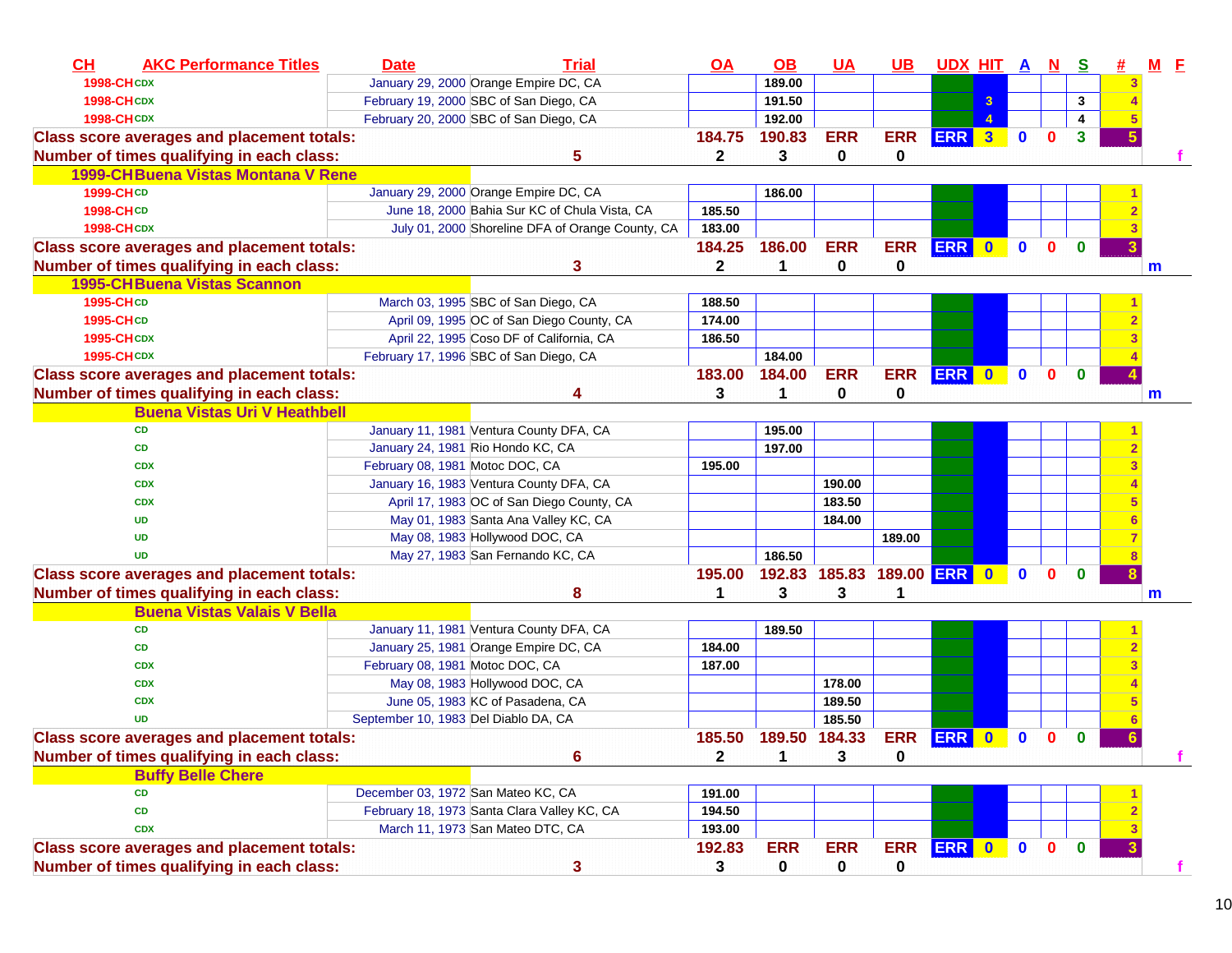| CL                | <b>AKC Performance Titles</b>                     | <b>Date</b>                      | <b>Trial</b>                                     | <b>OA</b> | OB           | <u>UA</u>  | <u>UB</u>  | <u>UDX HIT A N</u> |                |             |              | <u>s</u>     | #  | <u>M F</u> |
|-------------------|---------------------------------------------------|----------------------------------|--------------------------------------------------|-----------|--------------|------------|------------|--------------------|----------------|-------------|--------------|--------------|----|------------|
|                   | <b>Buster Brown of Sarnas Acres</b>               |                                  |                                                  |           |              |            |            |                    |                |             |              |              |    |            |
|                   | <b>CD</b>                                         |                                  | July 16, 1983 Twin Ports DTC, MN                 | 186.50    |              |            |            |                    |                |             |              |              |    |            |
|                   | <b>CD</b>                                         |                                  | July 17, 1983 Duluth KC, MN                      | 189.00    |              |            |            |                    |                |             |              |              |    |            |
|                   | <b>CDX</b>                                        |                                  | September 24, 1983 Rochester Minnesota KC, MN    | 186.50    |              |            |            |                    |                |             |              |              |    |            |
|                   | <b>CDX</b>                                        |                                  | September 25, 1983 Minnesota River Valley KC, MN | 186.00    |              |            |            |                    |                |             |              |              |    |            |
|                   | <b>Class score averages and placement totals:</b> |                                  |                                                  | 187.00    | <b>ERR</b>   | <b>ERR</b> | <b>ERR</b> | ERR 0              |                | $\mathbf 0$ | $\Omega$     | $\mathbf{0}$ |    |            |
|                   | Number of times qualifying in each class:         |                                  |                                                  | 4         | $\bf{0}$     | 0          | 0          |                    |                |             |              |              |    | m          |
|                   | <b>Cache Retreat Fillmore</b>                     |                                  |                                                  |           |              |            |            |                    |                |             |              |              |    |            |
|                   | <b>CD</b>                                         |                                  | October 23, 1985 SBC of America #12 AZ           | 170.00    |              |            |            |                    |                |             |              |              |    |            |
|                   | <b>CD</b>                                         |                                  | May 19, 1986 Bonneville Basin KA, UT             | 188.50    |              |            |            |                    |                |             |              |              |    |            |
|                   | <b>CD</b>                                         |                                  | October 02, 1986 Utah Valley KC, UT              | 189.50    |              |            |            |                    |                |             |              |              |    |            |
|                   | <b>CDX</b>                                        |                                  | October 03, 1986 Bonneville Basin KA, UT         | 187.50    |              |            |            |                    |                |             |              |              |    |            |
|                   | <b>CDX</b>                                        |                                  | October 04, 1986 Intermountain KC, UT            | 191.50    |              |            |            |                    |                |             |              |              |    |            |
|                   | <b>CDX</b>                                        |                                  | October 05, 1986 Great Salt Lake DTC, UT         | 186.00    |              |            |            |                    |                |             |              |              |    |            |
|                   | <b>CDX</b>                                        |                                  | May 16, 1987 Great Salt Lake KC, UT              |           | 184.00       |            |            |                    |                |             |              |              |    |            |
|                   | <b>CDX</b>                                        |                                  | May 17, 1987 Intermountain KC, UT                |           | 180.50       |            |            |                    |                |             |              |              |    |            |
|                   | <b>Class score averages and placement totals:</b> |                                  |                                                  | 185.50    | 182.25       | <b>ERR</b> | <b>ERR</b> | <b>ERR</b>         | $\bullet$      | $\mathbf 0$ | $\mathbf{0}$ | $\bf{0}$     |    |            |
|                   | Number of times qualifying in each class:         |                                  | 8                                                | 6         | 2            | 0          | 0          |                    |                |             |              |              |    | m          |
|                   | <b>1990-CHCache Retreat Just A Joy</b>            |                                  |                                                  |           |              |            |            |                    |                |             |              |              |    |            |
| 1990-CHCD         |                                                   |                                  | October 06, 1991 KC of Pasadena, CA              | 190.00    |              |            |            |                    |                |             |              |              |    |            |
| 1990-CHCD         |                                                   | November 09, 1991 Del Sur KC, CA |                                                  | 189.00    |              |            |            |                    |                |             |              |              |    |            |
| <b>1990-CHCDX</b> |                                                   |                                  | December 01, 1991 Imperial Valley KC, CA         | 185.50    |              |            |            |                    |                |             |              |              |    |            |
| <b>1990-CHCDX</b> |                                                   |                                  | February 22, 1992 SBC of San Diego, CA           |           | 189.00       |            |            |                    |                |             |              | 1            |    |            |
| <b>1990-CHCDX</b> |                                                   |                                  | November 01, 1992 SBC of Greater Phoenix, AZ     |           | 187.50       |            |            |                    | $\overline{2}$ |             |              | $\mathbf{2}$ |    |            |
|                   | <b>Class score averages and placement totals:</b> |                                  |                                                  | 188.17    | 188.25       | <b>ERR</b> | <b>ERR</b> | <b>ERR</b>         | $\bullet$      | $\bf{0}$    | $\Omega$     | $\mathbf{2}$ |    |            |
|                   | Number of times qualifying in each class:         |                                  | 5                                                | 3         | $\mathbf{2}$ | 0          | 0          |                    |                |             |              |              |    |            |
|                   | <b>Cache Retreat U R My Sunshine</b>              |                                  |                                                  |           |              |            |            |                    |                |             |              |              |    |            |
|                   | <b>CD</b>                                         |                                  | August 26, 1990 Sammamish KC, WA                 | 179.50    |              |            |            |                    |                |             |              |              |    |            |
|                   | <b>CD</b>                                         |                                  | September 15, 1990 Ephrata Moses Lake KC, WA     | 188.50    |              |            |            |                    |                |             |              |              |    |            |
|                   | <b>CDX</b>                                        |                                  | September 23, 1990 SBC of America #17 NY         | 181.00    |              |            |            |                    |                |             |              |              |    |            |
|                   | <b>CDX</b>                                        |                                  | October 06, 1990 Timberland Valley DFA, WA       | 179.00    |              |            |            |                    |                |             |              |              |    |            |
|                   | <b>Class score averages and placement totals:</b> |                                  |                                                  | 182.00    | <b>ERR</b>   | <b>ERR</b> | <b>ERR</b> | <b>ERR</b>         | $\mathbf{0}$   | $\bf{0}$    | $\Omega$     | $\bf{0}$     |    |            |
|                   | Number of times qualifying in each class:         |                                  | 4                                                | 4         | 0            | 0          | 0          |                    |                |             |              |              |    |            |
|                   | <b>Camelots Amy Moe B Mar-Don</b>                 |                                  |                                                  |           |              |            |            |                    |                |             |              |              |    |            |
|                   | <b>CD</b>                                         |                                  | September 30, 1979 Southern Michigan OTC, MI     | 180.50    |              |            |            |                    |                |             |              |              |    |            |
|                   | <b>CD</b>                                         |                                  | October 07, 1979 Progressive DC of Wayne Co., MI | 193.00    |              |            |            |                    |                |             |              |              |    |            |
|                   | <b>CDX</b>                                        | March 09, 1980 Detroit KC, MI    |                                                  | 185.00    |              |            |            |                    |                |             |              |              |    |            |
|                   | <b>CDX</b>                                        |                                  | April 26, 1980 Progressive DC of Wayne Co., MI   | 185.00    |              |            |            |                    |                |             |              |              |    |            |
|                   | <b>CDX</b>                                        |                                  | September 24, 1980 SBC of America # 7 OH         |           | 188.50       |            |            |                    |                |             |              |              |    |            |
|                   | <b>CDX</b>                                        |                                  | February 22, 1981 Sportsmans DTC of Detroit, MI  |           |              | 183.00     |            |                    |                |             |              |              |    |            |
|                   | <b>CDX</b>                                        |                                  | April 04, 1981 Saginaw Valley KC, MI             |           |              | 187.50     |            |                    |                |             |              |              |    |            |
|                   | <b>UD</b>                                         |                                  | April 25, 1981 Progressive DC of Wayne Co., MI   |           |              | 181.00     |            |                    |                |             |              |              |    |            |
|                   | <b>UD</b>                                         |                                  | May 17, 1981 Oakland County KC, MI               |           |              |            | 186.00     |                    |                |             |              |              | 9  |            |
|                   | <b>UD</b>                                         |                                  | February 28, 1982 Sportsmans DTC of Detroit, MI  |           | 190.50       |            |            |                    |                |             |              |              | 10 |            |
|                   | <b>UD</b>                                         |                                  | May 02, 1982 Ann Arbor KC, MI                    |           |              |            | 181.50     |                    |                |             |              |              | 11 |            |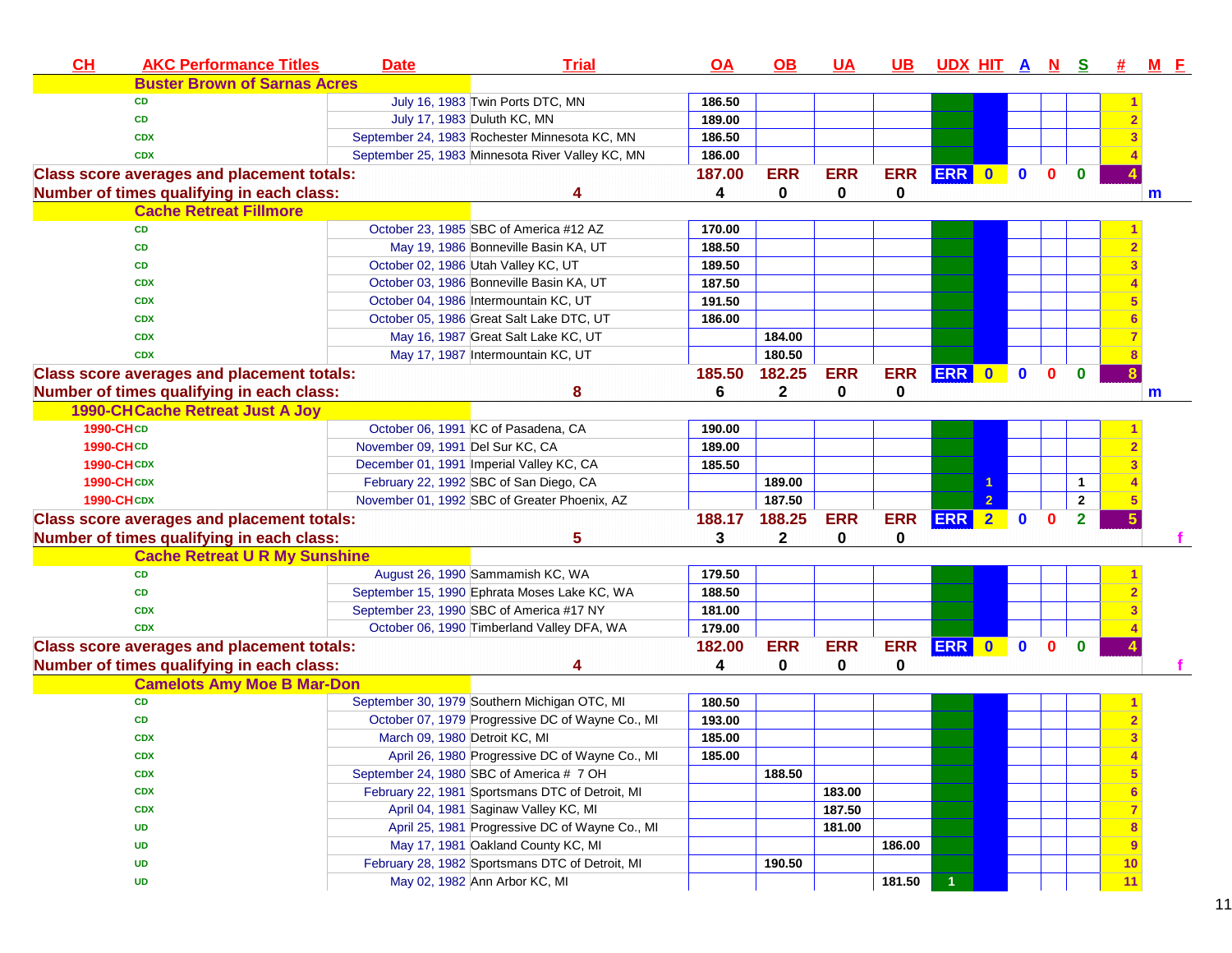| CL | <b>AKC Performance Titles</b>                     | <b>Date</b>                        | <b>Trial</b>                               | <u>OA</u>  | $\overline{OB}$ | <u>UA</u>            | <u>UB</u>    | <u>UDX HIT A N S</u> |           |              |              |              | #∴                      | $M$ E |  |
|----|---------------------------------------------------|------------------------------------|--------------------------------------------|------------|-----------------|----------------------|--------------|----------------------|-----------|--------------|--------------|--------------|-------------------------|-------|--|
|    | <b>UD</b>                                         |                                    | May 02, 1982 Ann Arbor KC, MI              |            | 188.50          |                      |              |                      |           |              |              |              | 12                      |       |  |
|    | <b>UD</b>                                         |                                    | October 03, 1982 Southern Michigan OTC, MI |            | 179.50          |                      |              |                      |           |              |              |              | 13                      |       |  |
|    | <b>Class score averages and placement totals:</b> |                                    |                                            | 185.88     |                 | 186.75 183.83 183.75 |              | $\overline{1}$       | $\bullet$ | $\mathbf 0$  | $\mathbf{0}$ | $\bf{0}$     | 13                      |       |  |
|    | Number of times qualifying in each class:         |                                    | 13                                         | 4          | 4               | 3                    | $\mathbf{2}$ |                      |           |              |              |              |                         |       |  |
|    | <b>Carlo V Ober Lanzer</b>                        |                                    |                                            |            |                 |                      |              |                      |           |              |              |              |                         |       |  |
|    | CD                                                |                                    | October 06, 1962 Intermountain KC, UT      |            | 190.50          |                      |              |                      |           |              |              |              |                         |       |  |
|    | CD                                                |                                    | May 19, 1963 Intermountain KC, UT          | 191.50     |                 |                      |              |                      |           |              |              |              | $\overline{2}$          |       |  |
|    | <b>CDX</b>                                        |                                    | May 17, 1964 Intermountain KC, UT          |            | 189.00          |                      |              |                      |           |              |              |              | 3                       |       |  |
|    | <b>CDX</b>                                        |                                    | October 09, 1965 Intermountain KC, UT      |            | 187.00          |                      |              |                      |           |              |              |              |                         |       |  |
|    | <b>Class score averages and placement totals:</b> |                                    |                                            | 191.50     | 188.83          | <b>ERR</b>           | <b>ERR</b>   | ERR 0                |           | $\mathbf 0$  | $\mathbf{0}$ | $\bf{0}$     |                         |       |  |
|    | Number of times qualifying in each class:         |                                    | 4                                          | 1          | 3               | 0                    | 0            |                      |           |              |              |              |                         |       |  |
|    | <b>Cavajones Lord Samson</b>                      |                                    |                                            |            |                 |                      |              |                      |           |              |              |              |                         |       |  |
|    | <b>CD</b>                                         |                                    | July 16, 1971 Woodstock DC, VT             | 191.00     |                 |                      |              |                      |           |              |              |              |                         |       |  |
|    | CD                                                |                                    | August 22, 1971 Greater Lowell KC, MA      | 197.00     |                 |                      |              |                      |           |              |              |              | $\overline{2}$          |       |  |
|    | <b>CDX</b>                                        |                                    | November 13, 1971 Nathan Hale OC, CT       | 195.00     |                 |                      |              |                      |           |              |              |              | $\overline{\mathbf{3}}$ |       |  |
|    | <b>CDX</b>                                        |                                    | November 28, 1971 South Side DTC, MA       | 193.00     |                 |                      |              |                      |           |              |              |              | $\overline{4}$          |       |  |
|    | <b>CDX</b>                                        |                                    | July 08, 1972 Farmington Valley KC, CT     |            | 191.50          |                      |              |                      |           |              |              |              | $5\phantom{.0}$         |       |  |
|    | <b>CDX</b>                                        |                                    | July 13, 1972 Holyoke KC, MA               |            | 194.00          |                      |              |                      |           |              |              |              | 6                       |       |  |
|    | <b>CDX</b>                                        |                                    | July 15, 1972 Champlain Valley KC, VT      |            | 189.50          |                      |              |                      |           |              |              |              | $\overline{7}$          |       |  |
|    | <b>CDX</b>                                        |                                    | July 30, 1972 Elm City KC, CT              |            | 197.00          |                      |              |                      |           |              |              |              | 8                       |       |  |
|    | <b>CDX</b>                                        |                                    | November 10, 1972 Nathan Hale OC, CT       |            | 190.00          |                      |              |                      |           |              |              |              | 9                       |       |  |
|    | <b>CDX</b>                                        | November 19, 1972 Holyoke DOTC, MA |                                            |            | 194.50          |                      |              |                      |           |              |              |              | 10                      |       |  |
|    | <b>CDX</b>                                        |                                    | December 03, 1972 New England DTC, MA      |            | 189.00          |                      |              |                      |           |              |              |              | 11                      |       |  |
|    | <b>CDX</b>                                        |                                    | August 17, 1973 Cheshire KC, NH            |            |                 | 189.50               |              |                      |           |              |              |              | 12                      |       |  |
|    | <b>CDX</b>                                        |                                    | August 18, 1973 Wachusett KC, MA           |            |                 | 191.00               |              |                      |           |              |              |              | 13                      |       |  |
|    | <b>CDX</b>                                        | November 18, 1973 Holyoke DOTC, MA |                                            |            | 191.50          |                      |              |                      |           |              |              |              | 14                      |       |  |
|    | <b>UD</b>                                         | November 18, 1973 Holyoke DOTC, MA |                                            |            |                 | 187.50               |              |                      |           |              |              |              | 15                      |       |  |
|    | <b>Class score averages and placement totals:</b> |                                    |                                            | 194.00     | 192.13 189.33   |                      | <b>ERR</b>   |                      | $\bullet$ | $\mathbf{0}$ | $\mathbf{0}$ | $\bf{0}$     | 15                      |       |  |
|    | Number of times qualifying in each class:         |                                    | 15                                         | 4          | 8               | 3                    | 0            |                      |           |              |              |              |                         | m     |  |
|    | <b>Celebritys Heidi V Roland</b>                  |                                    |                                            |            |                 |                      |              |                      |           |              |              |              |                         |       |  |
|    | CD                                                |                                    | May 06, 1979 Kennesaw KC, GA               | 191.00     |                 |                      |              |                      |           |              |              |              |                         |       |  |
|    | <b>CD</b>                                         |                                    | May 12, 1979 Greater Columbia OC, SC       | 192.50     |                 |                      |              |                      |           |              |              |              | $\overline{2}$          |       |  |
|    | <b>Class score averages and placement totals:</b> |                                    |                                            | 191.75     | <b>ERR</b>      | <b>ERR</b>           | ERR ERR 0    |                      |           | $\mathbf 0$  | $\mathbf{0}$ | $\bf{0}$     | $\overline{2}$          |       |  |
|    | Number of times qualifying in each class:         |                                    | 2                                          | 2          | 0               | 0                    | 0            |                      |           |              |              |              |                         |       |  |
|    | <b>1993-CHChads Gloria O'Lynchcreek</b>           |                                    |                                            |            |                 |                      |              |                      |           |              |              |              |                         |       |  |
|    | 1993-CHCD                                         |                                    | April 02, 1995 Washington State OTC, WA    |            | 188.50          |                      |              |                      |           |              |              |              |                         |       |  |
|    | <b>1993-CHCD</b>                                  |                                    | June 10, 1995 Puyallup Valley DF, WA       |            | 188.00          |                      |              |                      |           |              |              |              | $\overline{2}$          |       |  |
|    | <b>1993-CHCDX</b>                                 |                                    | June 11, 1995 Tacoma KC, WA                |            | 195.00          |                      |              |                      |           |              |              |              |                         |       |  |
|    | <b>Class score averages and placement totals:</b> |                                    |                                            | <b>ERR</b> | 190.50          | <b>ERR</b>           | ERR ERR 0 0  |                      |           |              | $\mathbf{0}$ | $\mathbf{0}$ | $\overline{3}$          |       |  |
|    | Number of times qualifying in each class:         |                                    | 3                                          | 0          | 3               | 0                    | 0            |                      |           |              |              |              |                         |       |  |
|    | <b>Chapel Hills Big Dumbo V Sno</b>               |                                    |                                            |            |                 |                      |              |                      |           |              |              |              |                         |       |  |
|    | <b>CD</b>                                         |                                    | November 17, 1968 Central Ohio KC, OH      | 183.00     |                 |                      |              |                      |           |              |              |              |                         |       |  |
|    | CD                                                |                                    | December 15, 1968 Western Reserve KC, OH   | 193.50     |                 |                      |              |                      |           |              |              |              | $\overline{2}$          |       |  |
|    | <b>CDX</b>                                        | January 12, 1969 McKinley KC, OH   |                                            | 181.50     |                 |                      |              |                      |           |              |              |              | $\mathbf{3}$            |       |  |
|    | <b>CDX</b>                                        |                                    | April 20, 1969 Central Ohio KC, OH         |            | 188.50          |                      |              |                      |           |              |              |              | $\boldsymbol{A}$        |       |  |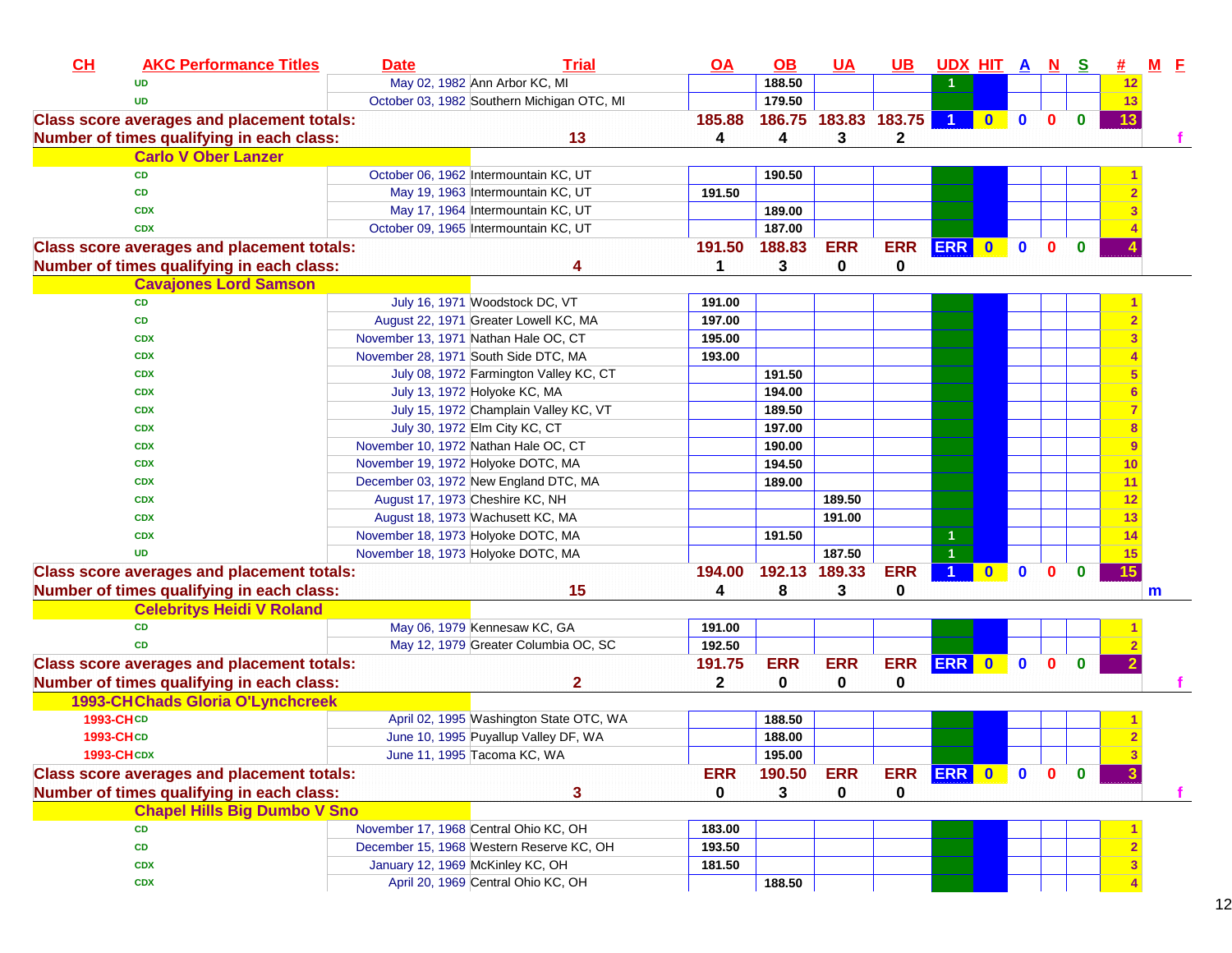| CL                 | <b>AKC Performance Titles</b>                     | <b>Date</b>                          | <b>Trial</b>                              | <u>OA</u> | <u>OB</u>            | <u>UA</u> |            | <u>UBUDXHITANS</u>      |  |              |              | <u>#</u>  | $M$ $E$ |  |
|--------------------|---------------------------------------------------|--------------------------------------|-------------------------------------------|-----------|----------------------|-----------|------------|-------------------------|--|--------------|--------------|-----------|---------|--|
|                    | <b>CDX</b>                                        |                                      | July 05, 1969 Blennerhassett KC, WV       |           |                      | 172.00    |            |                         |  |              |              | 5         |         |  |
|                    | <b>CDX</b>                                        |                                      | August 10, 1969 Lorain County KC, OH      |           |                      | 184.50    |            |                         |  |              |              | 6         |         |  |
|                    | <b>UD</b>                                         | October 19, 1969 Dayton DTC, OH      |                                           |           |                      | 175.50    |            |                         |  |              |              |           |         |  |
|                    | <b>Class score averages and placement totals:</b> |                                      |                                           | 186.00    | 188.50 177.33        |           | <b>ERR</b> | ERR 0 0                 |  | $\mathbf{0}$ | $\mathbf{0}$ |           |         |  |
|                    | Number of times qualifying in each class:         |                                      | $\overline{7}$                            | 3         | $\blacktriangleleft$ | 3         | 0          |                         |  |              |              |           | m       |  |
|                    | <b>1975-CHCherryacres Nicklus V Hyden</b>         |                                      |                                           |           |                      |           |            |                         |  |              |              |           |         |  |
| 1975-CHCD          |                                                   |                                      | March 27, 1971 Washington State OTC, WA   | 193.00    |                      |           |            |                         |  |              |              |           |         |  |
| <b>1975-CHCD</b>   |                                                   |                                      | July 04, 1971 Mt Baker KC, WA             | 188.50    |                      |           |            |                         |  |              |              |           |         |  |
| <b>1975-CHCDX</b>  |                                                   | September 26, 1971 Peninsula DFA, WA |                                           | 191.00    |                      |           |            |                         |  |              |              | 3         |         |  |
| <b>1975-CHCDX</b>  |                                                   | October 30, 1971 Portland KC, OR     |                                           |           | 190.00               |           |            |                         |  |              |              |           |         |  |
| <b>1975-CHCDX</b>  |                                                   |                                      | November 21, 1971 Whidbey Island KC, WA   |           | 194.00               |           |            |                         |  |              |              | 5         |         |  |
| <b>1975-CHCDX</b>  |                                                   |                                      | January 15, 1972 Portland Dog OC, OR      |           | 192.50               |           |            | 1                       |  |              |              |           |         |  |
| <b>1975-CH CDX</b> |                                                   |                                      | January 15, 1972 Portland Dog OC, OR      |           |                      | 188.50    |            | $\overline{1}$          |  |              |              |           |         |  |
| <b>1975-CH CDX</b> |                                                   |                                      | April 23, 1972 Inland Empire KA, WA       |           |                      | 186.00    |            |                         |  |              |              | 8         |         |  |
| <b>1975-CHUD</b>   |                                                   |                                      | April 29, 1972 Richland KC, WA            |           |                      | 196.00    |            |                         |  |              |              | 9         |         |  |
| <b>1975-CHUD</b>   |                                                   |                                      | April 30, 1972 Yakima Valley KA, WA       |           |                      |           | 175.00     |                         |  |              |              | 10        |         |  |
| <b>1975-CH UD</b>  |                                                   |                                      | June 11, 1972 Tacoma KC, WA               |           |                      |           | 175.00     |                         |  |              |              | 11        |         |  |
| <b>1975-CHUD</b>   |                                                   |                                      | July 09, 1972 DFA of Oregon, OR           |           |                      |           | 188.00     |                         |  |              |              | 12        |         |  |
| <b>1975-CHUD</b>   |                                                   | August 06, 1972 Seattle KC, WA       |                                           |           | 190.50               |           |            |                         |  |              |              | 13        |         |  |
| 1975-CHUD          |                                                   | September 24, 1972 Peninsula DFA, WA |                                           |           | 185.00               |           |            |                         |  |              |              | 14        |         |  |
| <b>1975-CHUD</b>   |                                                   |                                      | October 01, 1972 Washington State OTC, WA |           |                      |           | 178.50     |                         |  |              |              | 15        |         |  |
| <b>1975-CHUD</b>   |                                                   |                                      | October 15, 1972 Olympia DFA, WA          |           | 190.50               |           |            |                         |  |              |              | 16        |         |  |
| 1975-CHUD          |                                                   | October 28, 1972 Portland KC, OR     |                                           |           | 188.00               |           |            | $\overline{2}$          |  |              |              | 17        |         |  |
| 1975-CH UD         |                                                   | October 28, 1972 Portland KC, OR     |                                           |           |                      |           | 183.00     | $\overline{2}$          |  |              |              | 18        |         |  |
| 1975-CHUD          |                                                   |                                      | November 19, 1972 Whidbey Island KC, WA   |           |                      |           | 178.00     |                         |  |              |              | 19        |         |  |
| 1975-CHUD          |                                                   |                                      | January 14, 1973 DFA of Oregon, OR        |           |                      |           | 176.00     |                         |  |              |              | 20        |         |  |
| <b>1975-CHUD</b>   |                                                   |                                      | March 24, 1973 Washington State OTC, WA   |           | 186.00               |           |            |                         |  |              |              | 21        |         |  |
| <b>1975-CHUD</b>   |                                                   |                                      | April 21, 1973 Palouse Hills DF, WA       |           | 187.50               |           |            | $\mathbf{3}$            |  |              |              | 22        |         |  |
| <b>1975-CHUD</b>   |                                                   |                                      | April 21, 1973 Palouse Hills DF, WA       |           |                      |           | 185.00     | $\overline{3}$          |  |              |              | 23        |         |  |
| <b>1975-CHUD</b>   |                                                   |                                      | April 22, 1973 Inland Empire KA, WA       |           | 184.50               |           |            |                         |  |              |              | 24        |         |  |
| <b>1975-CHUD</b>   |                                                   |                                      | May 04, 1973 SBC of Puget Sound, WA       |           | 194.50               |           |            |                         |  |              |              | 25        |         |  |
| <b>1975-CHUD</b>   |                                                   |                                      | June 17, 1973 Portland Dog OC, OR         |           | 187.00               |           |            |                         |  |              |              | 26        |         |  |
| <b>1975-CHUD</b>   |                                                   |                                      | October 06, 1973 Willamette Valley KC, OR |           | 187.50               |           |            |                         |  |              |              | 27        |         |  |
| 1975-CHUD          |                                                   | December 01, 1973 Portland KC, OR    |                                           |           | 194.00               |           |            |                         |  |              |              | 28        |         |  |
| <b>1975-CHUD</b>   |                                                   |                                      | April 20, 1974 Palouse Hills KC, WA       |           | 193.50               |           |            |                         |  |              |              | <b>29</b> |         |  |
| 1975-CHUD          |                                                   |                                      | April 21, 1974 Inland Empire KA, WA       |           | 175.50               |           |            |                         |  |              |              | 30        |         |  |
| 1975-CHUD          |                                                   |                                      | April 27, 1974 Richland KC, WA            |           | 187.50               |           |            |                         |  |              |              | 31        |         |  |
| 1975-CHUD          |                                                   |                                      | June 02, 1974 Vancouver KC, WA            |           | 182.00               |           |            |                         |  |              |              | 32        |         |  |
| <b>1975-CHUD</b>   |                                                   |                                      | June 29, 1974 SBC of Puget Sound, WA      |           | 192.00               |           |            | 4                       |  |              |              | 33        |         |  |
| <b>1975-CHUD</b>   |                                                   |                                      | June 29, 1974 SBC of Puget Sound, WA      |           |                      |           | 189.00     | 4                       |  |              |              | 34        |         |  |
| 1975-CHUD          |                                                   |                                      | June 30, 1974 Mt Baker KC, WA             |           | 178.00               |           |            |                         |  |              |              | 35        |         |  |
| 1975-CH UD         |                                                   |                                      | July 21, 1974 Longview Kelso KC, WA       |           | 171.00               |           |            |                         |  |              |              | 36        |         |  |
| 1975-CHUD          |                                                   | August 17, 1974 Olympic KC, WA       |                                           |           | 187.50               |           |            |                         |  |              |              | 37        |         |  |
| 1975-CHUD          |                                                   | September 15, 1974 Wenatchee KC, WA  |                                           |           | 191.00               |           |            | $\overline{\mathbf{5}}$ |  |              |              | 38        |         |  |
| 1975-CHUD          |                                                   | September 15, 1974 Wenatchee KC, WA  |                                           |           |                      |           | 176.50     | 5 <sub>5</sub>          |  |              |              | 39        |         |  |
|                    |                                                   |                                      |                                           |           |                      |           |            |                         |  |              |              |           |         |  |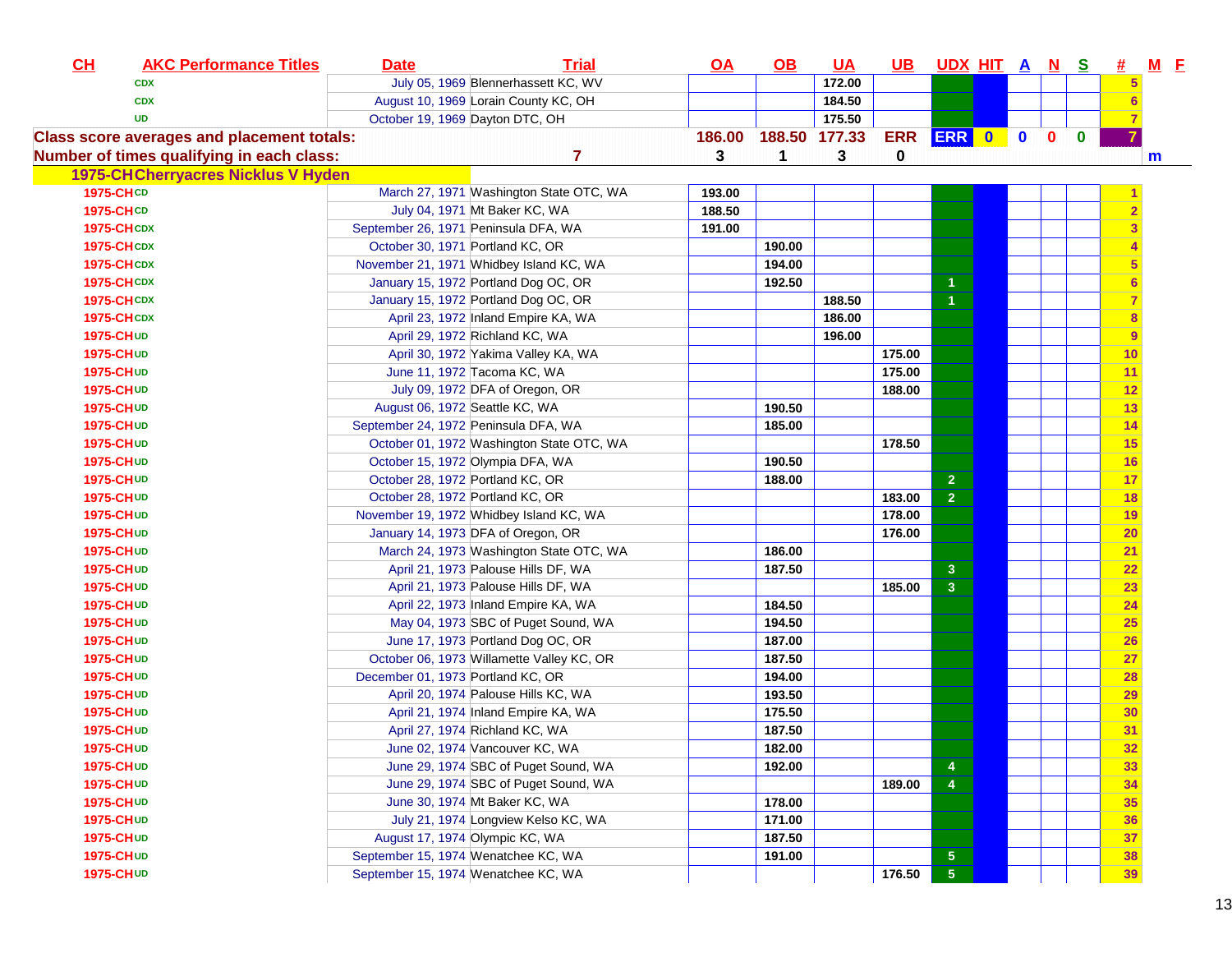| $CH$              | <b>AKC Performance Titles</b>                     | <b>Date</b>                       | <b>Trial</b>                                      | <u>OA</u> | <u>OB</u> | <u>UA</u>            | UB.         | <u>UDXHITANS</u>     |                      |              |              | 坓               | $M$ E        |  |
|-------------------|---------------------------------------------------|-----------------------------------|---------------------------------------------------|-----------|-----------|----------------------|-------------|----------------------|----------------------|--------------|--------------|-----------------|--------------|--|
| 1975-CHUD         |                                                   |                                   | September 22, 1974 Peninsula DFA, WA              |           | 194.00    |                      |             |                      |                      |              |              | 40              |              |  |
| 1975-CHUD         |                                                   |                                   | September 29, 1974 Washington State OTC, WA       |           | 186.50    |                      |             |                      |                      |              |              | 41              |              |  |
| 1975-CHUD         |                                                   |                                   | October 05, 1974 Willamette Valley KC, OR         |           |           |                      | 188.00      |                      |                      |              |              | 42              |              |  |
| 1975-CHUD         |                                                   | November 10, 1974 Spokane DTC, WA |                                                   |           |           |                      | 193.50      |                      |                      |              |              | 43              |              |  |
| 1975-CHUD         |                                                   |                                   | March 27, 1976 Washington State OTC, WA           |           | 182.00    |                      |             |                      |                      |              |              | 44              |              |  |
| 1975-CHUD         |                                                   |                                   | June 02, 1976 SBC of America # 3 CO               |           | 183.50    |                      |             |                      |                      |              |              | 45              |              |  |
| <b>1975-CHUD</b>  |                                                   |                                   | June 04, 1976 Northern Colorado SBC, CO           |           | 185.00    |                      |             |                      |                      |              |              | 46              |              |  |
| 1975-CHUD         |                                                   |                                   | July 31, 1976 SBC of Puget Sound, WA              |           | 179.00    |                      |             |                      |                      |              |              | 47              |              |  |
| 1975-CHUD         |                                                   |                                   | March 20, 1977 Willamette Valley SBC, OR          |           | 194.50    |                      |             |                      |                      |              |              | 48              |              |  |
| 1975-CHUD         |                                                   |                                   | June 15, 1977 SBC of America # 4 WI               |           | 180.00    |                      |             | 6 <sup>°</sup>       |                      |              |              | 49              |              |  |
| 1975-CHUD         |                                                   |                                   | June 15, 1977 SBC of America # 4 WI               |           |           |                      | 170.00      | 6 <sup>1</sup>       |                      |              |              | 50              |              |  |
| 1975-CHUD         |                                                   |                                   | June 17, 1977 Greater Milwaukee SBC, WI           |           | 186.00    |                      |             |                      |                      |              |              | 51              |              |  |
| 1975-CHUD         |                                                   |                                   | June 18, 1977 Greater Madison SBC, WI             |           | 182.50    |                      |             |                      |                      |              |              | 52              |              |  |
| <b>1975-CH UD</b> |                                                   |                                   | August 06, 1977 SBC of Puget Sound, WA            |           | 194.00    |                      |             | $\overline{7}$       |                      |              |              | 53              |              |  |
| 1975-CHUD         |                                                   |                                   | August 06, 1977 SBC of Puget Sound, WA            |           |           |                      | 181.00      | $\overline{7}$       |                      |              |              | 54              |              |  |
| 1975-CHUD         |                                                   |                                   | September 17, 1977 SBC of Pacific Coast, CA       |           | 175.00    |                      |             |                      |                      |              |              | 55              |              |  |
|                   | <b>Class score averages and placement totals:</b> |                                   |                                                   | 190.83    |           | 186.61 190.17 181.18 |             | $\overline{7}$       | $\bullet$ $\bullet$  | $\mathbf{0}$ | $\bf{0}$     | 55              |              |  |
|                   | Number of times qualifying in each class:         |                                   | 55                                                | 3         | 35        | 3                    | 14          |                      |                      |              |              |                 | m            |  |
|                   | <b>Cherryacres Sir Yocom</b>                      |                                   |                                                   |           |           |                      |             |                      |                      |              |              |                 |              |  |
|                   | CD                                                |                                   | May 27, 1972 Spokane KC, WA                       | 196.00    |           |                      |             |                      |                      |              |              |                 |              |  |
|                   | CD                                                |                                   | September 09, 1972 Inland Empire KA, WA           | 195.50    |           |                      |             |                      |                      |              |              |                 |              |  |
|                   | <b>CDX</b>                                        | November 12, 1972 Spokane DTC, WA |                                                   | 194.00    |           |                      |             |                      |                      |              |              |                 |              |  |
|                   | <b>CDX</b>                                        |                                   | May 26, 1973 Spokane DTC, WA                      |           | 195.00    |                      |             |                      |                      |              |              |                 |              |  |
|                   | <b>CDX</b>                                        |                                   | May 27, 1973 Lewis Clark KC, ID                   |           | 197.50    |                      |             |                      |                      |              |              |                 |              |  |
|                   | <b>CDX</b>                                        |                                   | June 10, 1973 Spokane DTC, WA                     |           | 196.00    |                      |             |                      |                      |              |              |                 |              |  |
|                   | <b>Class score averages and placement totals:</b> |                                   |                                                   | 195.17    | 196.17    | <b>ERR</b>           | ERR ERR 0 0 |                      |                      | $\mathbf{0}$ | $\mathbf{0}$ | $6\phantom{1}6$ |              |  |
|                   | Number of times qualifying in each class:         |                                   | 6                                                 | 3         | 3         | 0                    | 0           |                      |                      |              |              |                 | $\mathsf{m}$ |  |
|                   | <b>Christina Von Grindenwald</b>                  |                                   |                                                   |           |           |                      |             |                      |                      |              |              |                 |              |  |
|                   | <b>CD</b>                                         |                                   | September 24, 1972 Hyattsville DTC, MD            | 193.00    |           |                      |             |                      |                      |              |              |                 |              |  |
|                   | <b>CD</b>                                         | September 30, 1972 Ohio SBC, OH   |                                                   | 192.50    |           |                      |             |                      |                      |              |              |                 |              |  |
|                   | <b>CD</b>                                         |                                   | October 08, 1972 Capitol DTC of Washington DC, MD | 187.00    |           |                      |             |                      |                      |              |              |                 |              |  |
|                   | <b>CDX</b>                                        | November 26, 1972 Maryland KC, MD |                                                   |           | 190.00    |                      |             |                      |                      |              |              |                 |              |  |
|                   | <b>CDX</b>                                        |                                   | September 23, 1973 Hyattsville DTC, MD            |           | 195.50    |                      |             |                      |                      |              |              | 5               |              |  |
|                   | <b>CDX</b>                                        | August 17, 1974 Talbot KC, MD     |                                                   |           |           | 194.00               |             |                      |                      |              |              | $6 \,$          |              |  |
|                   | <b>CDX</b>                                        |                                   | August 18, 1974 Annapolis KC, MD                  |           |           | 194.00               |             |                      |                      |              |              |                 |              |  |
|                   | <b>UD</b>                                         |                                   | October 13, 1974 Rock Creek KC, MD                |           |           | 194.50               |             |                      |                      |              |              | 8               |              |  |
|                   | <b>UD</b>                                         |                                   | November 09, 1974 Lower Camden County DTC, NJ     |           |           |                      | 194.00      |                      |                      |              |              | 9               |              |  |
|                   | <b>UD</b>                                         |                                   | March 16, 1975 DOTC of Maryland, MD               |           | 192.00    |                      |             |                      |                      |              |              | $\frac{10}{10}$ |              |  |
|                   | <b>UD</b>                                         |                                   | May 16, 1975 SBC of America # 2 MD                |           | 192.50    |                      |             |                      | $\blacktriangleleft$ | $\mathbf{1}$ |              | 11              |              |  |
|                   | <b>UD</b>                                         |                                   | June 07, 1975 National Capitol KC, DC             |           | 198.00    |                      |             | $\blacktriangleleft$ |                      |              |              | 12              |              |  |
|                   | <b>UD</b>                                         |                                   | June 07, 1975 National Capitol KC, DC             |           |           |                      | 197.00      | $\blacktriangleleft$ |                      |              |              | 13              |              |  |
|                   | <b>UD</b>                                         |                                   | September 21, 1975 Hyattsville DTC, MD            |           | 195.00    |                      |             |                      |                      |              |              | 14              |              |  |
|                   | <b>UD</b>                                         |                                   | October 05, 1975 Capitol DTC of Washington DC, MD |           | 194.00    |                      |             | $\mathbf{2}$         |                      |              |              | <b>15</b>       |              |  |
|                   | <b>UD</b>                                         |                                   | October 05, 1975 Capitol DTC of Washington DC, MD |           |           |                      | 190.00      | $\overline{2}$       |                      |              |              | 16              |              |  |
|                   | <b>UD</b>                                         |                                   | March 14, 1976 DOTC of Maryland, MD               |           | 194.00    |                      |             | 3 <sup>2</sup>       |                      |              |              | 17              |              |  |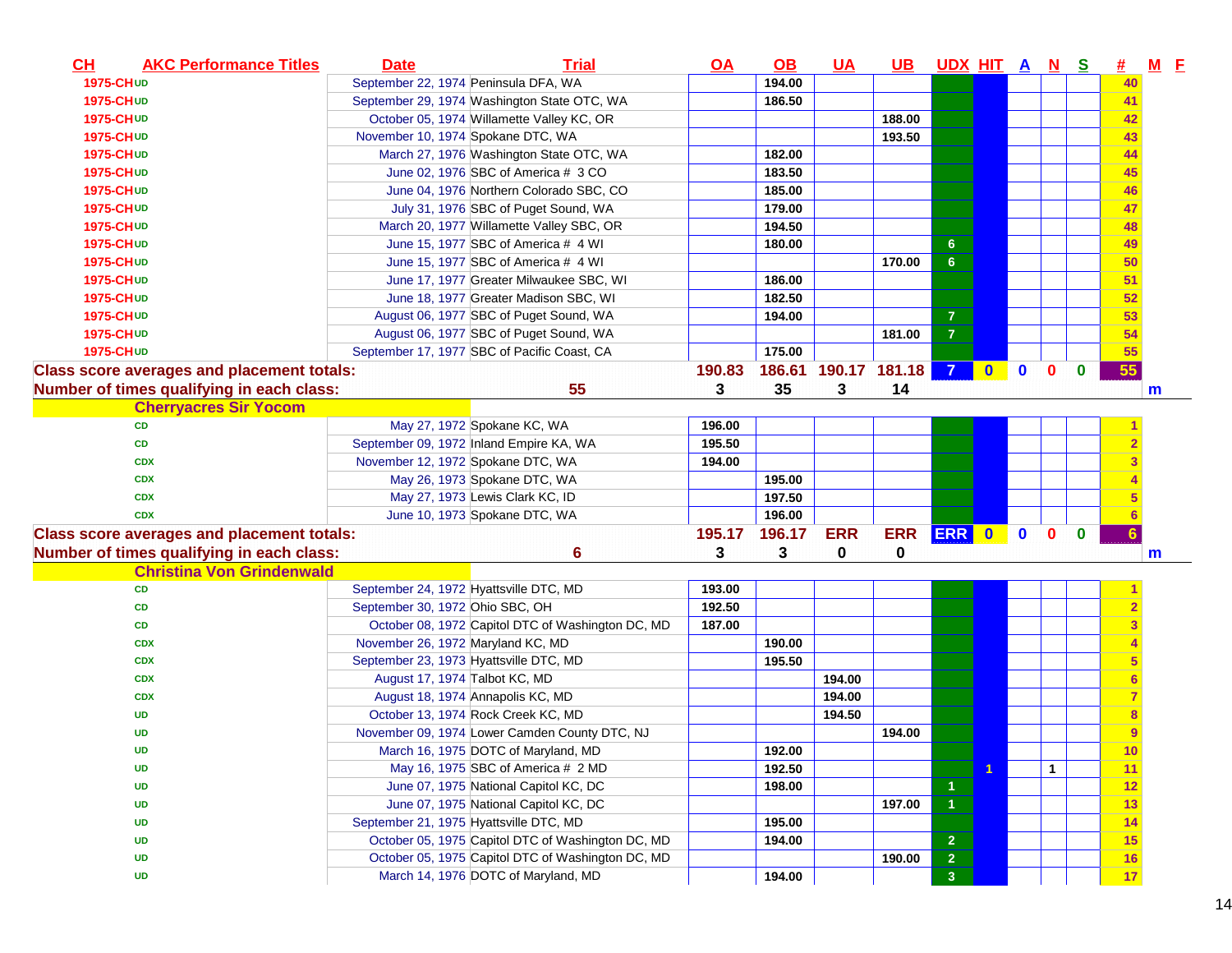| CH | <b>AKC Performance Titles</b>                     | <b>Date</b>                       | <b>Trial</b>                                       | <u>OA</u>  | $\Omega$         | <u>UA</u>     | <u>UB</u>  | <u>UDX HIT A N</u> |                         |              |              | <u>s</u>     | 坓         | $M$ $E$ |  |
|----|---------------------------------------------------|-----------------------------------|----------------------------------------------------|------------|------------------|---------------|------------|--------------------|-------------------------|--------------|--------------|--------------|-----------|---------|--|
|    | <b>UD</b>                                         |                                   | March 14, 1976 DOTC of Maryland, MD                |            |                  |               | 192.00     | 3 <sup>2</sup>     |                         |              |              |              | 18        |         |  |
|    | <b>UD</b>                                         |                                   | April 11, 1976 Mason and Dixon KC, MD              |            | 194.00           |               |            |                    |                         |              |              |              | 19        |         |  |
|    | <b>UD</b>                                         |                                   | April 17, 1976 SBC of Greater New York, NY         |            | 193.50           |               |            |                    | $\overline{2}$          |              |              | $\mathbf 1$  | 20        |         |  |
|    | <b>UD</b>                                         |                                   | September 18, 1976 DTC of Forestville Maryland, MD |            | 190.00           |               |            |                    |                         |              |              |              | 21        |         |  |
|    | <b>UD</b>                                         |                                   | October 02, 1976 Mount Vernon DTC, VA              |            |                  |               | 189.00     |                    |                         |              |              |              | 22        |         |  |
|    | <b>UD</b>                                         |                                   | October 03, 1976 Capitol DTC of Washington DC, MD  |            | 195.50           |               |            |                    |                         |              |              |              | 23        |         |  |
|    | <b>UD</b>                                         |                                   | October 09, 1976 Catonsville KC, MD                |            | 194.00           |               |            | 4                  |                         |              |              |              | 24        |         |  |
|    | <b>UD</b>                                         |                                   | October 09, 1976 Catonsville KC, MD                |            |                  |               | 191.50     | $\overline{4}$     |                         |              |              |              | 25        |         |  |
|    | <b>UD</b>                                         |                                   | October 10, 1976 Rock Creek KC, MD                 |            | 194.50           |               |            |                    |                         |              |              |              | <b>26</b> |         |  |
|    | <b>UD</b>                                         |                                   | March 19, 1978 DOTC of Maryland, MD                |            |                  |               | 191.00     |                    |                         |              |              |              | 27        |         |  |
|    | <b>Class score averages and placement totals:</b> |                                   |                                                    | 190.83     | 193.75           | 194.17 192.07 |            | 4                  | $\overline{\mathbf{2}}$ | $\mathbf{0}$ |              | 1            | 27        |         |  |
|    | Number of times qualifying in each class:         |                                   | 27                                                 | 3          | 14               | 3             | 7          |                    |                         |              |              |              |           |         |  |
|    | <b>Cianciolos Lucky Lucinda</b>                   |                                   |                                                    |            |                  |               |            |                    |                         |              |              |              |           |         |  |
|    | <b>CD TD</b>                                      |                                   | June 01, 1975 Ann Arbor KC, MI                     | 193.00     |                  |               |            |                    |                         |              |              |              |           |         |  |
|    | <b>CD TD</b>                                      | September 07, 1975 Livonia KC, MI |                                                    | 186.00     |                  |               |            |                    |                         |              |              |              |           |         |  |
|    | <b>CDX TD</b>                                     | October 19, 1975 Toledo KC, OH    |                                                    | 186.50     |                  |               |            |                    |                         |              |              |              |           |         |  |
|    | <b>CDX TD</b>                                     |                                   | November 23, 1975 SBC of Greater Detroit, MI       |            | 188.00           |               |            |                    |                         |              |              |              |           |         |  |
|    | <b>CDX TD</b>                                     |                                   | January 25, 1976 Marion Ohio KC, OH                |            | 179.00           |               |            |                    |                         |              |              |              |           |         |  |
|    | <b>CDX TD</b>                                     |                                   | April 25, 1976 Toledo KC, OH                       |            | 172.50           |               |            |                    |                         |              |              |              |           |         |  |
|    | <b>CDX TD</b>                                     |                                   | April 09, 1977 Saginaw Valley KC, MI               |            |                  | 180.50        |            |                    |                         |              |              |              |           |         |  |
|    | <b>CDX TD</b>                                     |                                   | June 05, 1977 Ann Arbor KC, MI                     |            |                  | 177.00        |            |                    |                         |              |              |              |           |         |  |
|    | <b>UDT</b>                                        |                                   | October 01, 1977 Sportsmans DTC of Detroit, MI     |            |                  | 171.00        |            |                    |                         |              |              |              |           |         |  |
|    | <b>UDT</b>                                        |                                   | November 27, 1977 SBC of Greater Detroit, MI       |            | 188.00           |               |            |                    |                         |              |              |              | 10        |         |  |
|    | <b>Class score averages and placement totals:</b> |                                   |                                                    | 188.50     | 181.88 176.17    |               | <b>ERR</b> | ERR 0              |                         | $\mathbf{0}$ | $\mathbf{0}$ | $\bf{0}$     | 10        |         |  |
|    | Number of times qualifying in each class:         |                                   | 10                                                 | 3          | 4                | 3             | 0          |                    |                         |              |              |              |           |         |  |
|    | <b>Cinnamon Cinders Rosalee</b>                   |                                   |                                                    |            |                  |               |            |                    |                         |              |              |              |           |         |  |
|    | CD<br><b>CD</b>                                   |                                   | July 17, 1977 Orange Empire DC, CA                 |            | 177.00<br>184.00 |               |            |                    |                         |              |              |              |           |         |  |
|    | <b>CDX</b>                                        |                                   | August 20, 1977 Valley Hills OC, CA                |            | 189.00           |               |            |                    |                         |              |              |              |           |         |  |
|    | <b>Class score averages and placement totals:</b> |                                   | September 25, 1977 Santa Ana Valley KC, CA         | <b>ERR</b> | 183.33           | <b>ERR</b>    | <b>ERR</b> | ERR 0              |                         | $\bullet$    | $\mathbf{0}$ | $\mathbf{0}$ | 3         |         |  |
|    | Number of times qualifying in each class:         |                                   | 3                                                  | 0          | 3                | 0             | 0          |                    |                         |              |              |              |           |         |  |
|    | <b>Coberlins Valiant Kitty</b>                    |                                   |                                                    |            |                  |               |            |                    |                         |              |              |              |           |         |  |
|    | <b>CD</b>                                         |                                   | June 12, 1965 Southern Colorado KC, CO             | 194.50     |                  |               |            |                    |                         |              |              |              |           |         |  |
|    | <b>CD</b>                                         |                                   | June 13, 1965 Colorado Springs KC, CO              | 196.50     |                  |               |            |                    |                         |              |              |              |           |         |  |
|    | <b>CDX</b>                                        |                                   | June 20, 1965 Central Wyoming KC, WY               | 193.00     |                  |               |            |                    |                         |              |              |              |           |         |  |
|    | <b>Class score averages and placement totals:</b> |                                   |                                                    | 194.67     | <b>ERR</b>       | <b>ERR</b>    | <b>ERR</b> | ERR 0              |                         | $\mathbf 0$  | $\mathbf{0}$ | $\bf{0}$     | 3         |         |  |
|    | Number of times qualifying in each class:         |                                   | 3                                                  | 3          | 0                | 0             | 0          |                    |                         |              |              |              |           |         |  |
|    | <b>Colt Forty Five V Real Gusto</b>               |                                   |                                                    |            |                  |               |            |                    |                         |              |              |              |           |         |  |
|    | <b>CD</b>                                         |                                   | September 30, 1967 Sportsmans DTC of Detroit, MI   | 180.00     |                  |               |            |                    |                         |              |              |              |           |         |  |
|    | <b>CD</b>                                         |                                   | October 08, 1967 Progressive DC of Wayne Co., MI   | 190.50     |                  |               |            |                    |                         |              |              |              |           |         |  |
|    | <b>CDX</b>                                        |                                   | November 12, 1967 Grand Rapids KC, MI              | 196.50     |                  |               |            |                    |                         |              |              |              |           |         |  |
|    | <b>CDX</b>                                        |                                   | December 10, 1967 Ingham County KC, MI             | 196.00     |                  |               |            |                    |                         |              |              |              |           |         |  |
|    | <b>CDX</b>                                        | March 03, 1968 Detroit KC, MI     |                                                    |            | 190.00           |               |            |                    |                         |              |              |              |           |         |  |
|    | <b>CDX</b>                                        | March 09, 1969 Detroit KC, MI     |                                                    |            | 190.00           |               |            |                    |                         |              |              |              |           |         |  |
|    | <b>CDX</b>                                        |                                   | May 18, 1969 Oakland County KC, MI                 |            | 186.50           |               |            |                    |                         |              |              |              |           |         |  |
|    |                                                   |                                   |                                                    |            |                  |               |            |                    |                         |              |              |              |           |         |  |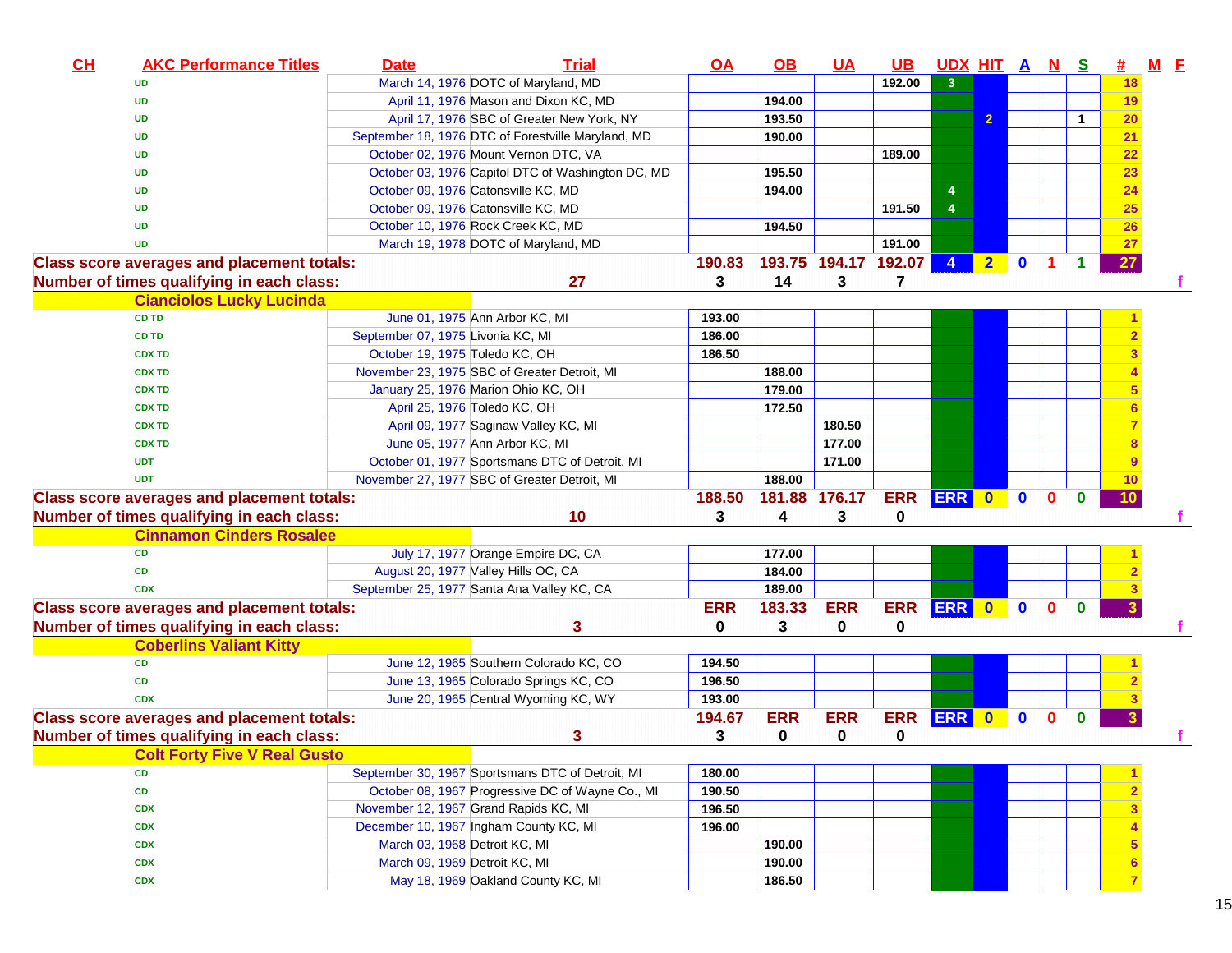| CH<br><b>AKC Performance Titles</b>               | <b>Date</b> | <b>Trial</b>                                  | <u>OA</u> | $\overline{OB}$ | <b>UA</b>   | <b>UB</b>  | <b>UDX HIT A</b> |              | <u>N</u>     | S            |                | M E |    |
|---------------------------------------------------|-------------|-----------------------------------------------|-----------|-----------------|-------------|------------|------------------|--------------|--------------|--------------|----------------|-----|----|
| <b>Class score averages and placement totals:</b> |             |                                               | 190.75    | 188.83          | <b>ERR</b>  | <b>ERR</b> | <b>ERR</b> 0     | $\mathbf 0$  | $\mathbf{0}$ | $\mathbf{0}$ |                |     |    |
| Number of times qualifying in each class:         |             | 7                                             | 4         | 3               | $\mathbf 0$ | 0          |                  |              |              |              |                | m   |    |
| <b>Comrade Bismark Von Erick</b>                  |             |                                               |           |                 |             |            |                  |              |              |              |                |     |    |
| <b>CD</b>                                         |             | June 22, 1975 KC of Beverly Hills, CA         | 187.00    |                 |             |            |                  |              |              |              |                |     |    |
| <b>Class score averages and placement totals:</b> |             |                                               | 187.00    | <b>ERR</b>      | <b>ERR</b>  | <b>ERR</b> | ERR 0            | $\mathbf{0}$ | $\mathbf{0}$ | $\mathbf{0}$ |                |     |    |
| Number of times qualifying in each class:         |             |                                               | 1         | 0               | 0           | 0          |                  |              |              |              |                | m   |    |
| <b>Connies Midnight Bandit</b>                    |             |                                               |           |                 |             |            |                  |              |              |              |                |     |    |
| <b>CD</b>                                         |             | March 09, 1975 OC of Chattanooga, TN          | 178.50    |                 |             |            |                  |              |              |              |                |     |    |
| <b>CD</b>                                         |             | April 06, 1975 Birmingham OTC, AL             | 187.50    |                 |             |            |                  |              |              |              |                |     |    |
| <b>CDX</b>                                        |             | April 11, 1975 Macon KC, GA                   | 170.00    |                 |             |            |                  |              |              |              |                |     |    |
| <b>CDX</b>                                        |             | April 12, 1975 Atlanta KC, GA                 | 170.00    |                 |             |            |                  |              |              |              |                |     |    |
| <b>Class score averages and placement totals:</b> |             |                                               | 176.50    | <b>ERR</b>      | <b>ERR</b>  | <b>ERR</b> | ERR 0            | $\mathbf{0}$ | $\mathbf{0}$ | $\mathbf{0}$ |                |     |    |
| Number of times qualifying in each class:         |             |                                               | 4         | 0               | $\mathbf 0$ | 0          |                  |              |              |              |                |     |    |
| <b>Count Gustov V Bliss</b>                       |             |                                               |           |                 |             |            |                  |              |              |              |                |     |    |
| <b>CD</b>                                         |             | January 13, 1974 Ventura County DFA, CA       | 197.00    |                 |             |            |                  |              |              |              |                |     |    |
| <b>CD</b>                                         |             | July 20, 1974 Southwest OC of Los Angeles, CA | 192.50    |                 |             |            |                  |              |              |              |                |     |    |
| <b>CDX</b>                                        |             | August 11, 1974 South Bay KC, CA              | 196.00    |                 |             |            |                  |              |              |              |                |     |    |
| <b>Class score averages and placement totals:</b> |             |                                               | 195.17    | <b>ERR</b>      | <b>ERR</b>  | <b>ERR</b> | <b>ERR</b> 0     | $\mathbf{0}$ | $\mathbf{0}$ | $\mathbf{0}$ |                |     |    |
| Number of times qualifying in each class:         |             | 3                                             | 3         | 0               | 0           | 0          |                  |              |              |              |                | m   |    |
| <b>Count Wesley of The Hills</b>                  |             |                                               |           |                 |             |            |                  |              |              |              |                |     |    |
| <b>CD</b>                                         |             | June 15, 1975 Spokane DTC, WA                 | 195.50    |                 |             |            |                  |              |              |              |                |     |    |
| CD                                                |             | April 17, 1976 Palouse Hills DF, WA           | 194.00    |                 |             |            |                  |              |              |              |                |     |    |
| <b>CDX</b>                                        |             | June 13, 1976 Spokane DTC, WA                 | 190.50    |                 |             |            |                  |              |              |              |                |     |    |
| <b>Class score averages and placement totals:</b> |             |                                               | 193.33    | <b>ERR</b>      | <b>ERR</b>  | <b>ERR</b> | ERR 0            | $\bullet$    | $\mathbf{0}$ | $\mathbf{0}$ |                |     |    |
| Number of times qualifying in each class:         |             | 3                                             | 3         | 0               | 0           | 0          |                  |              |              |              |                | m   |    |
| <b>1980-CH Countrios Sweet Surrender</b>          |             |                                               |           |                 |             |            |                  |              |              |              |                |     |    |
| 1980-CHCD                                         |             | November 16, 1980 Whidbey Island KC, WA       |           | 192.50          |             |            |                  |              |              |              |                |     |    |
| 1980-CHCD                                         |             | March 01, 1981 Seattle KC, WA                 | 185.00    |                 |             |            |                  |              |              |              |                |     |    |
| <b>1980-CH CDX</b>                                |             | March 29, 1981 Washington State OTC, WA       |           | 181.50          |             |            |                  |              |              |              |                |     |    |
| <b>Class score averages and placement totals:</b> |             |                                               | 185.00    | 187.00          | <b>ERR</b>  | <b>ERR</b> | ERR 0            | $\bullet$    | $\mathbf{0}$ | $\mathbf{0}$ |                |     |    |
| Number of times qualifying in each class:         |             | 3                                             |           | 2               | 0           | 0          |                  |              |              |              |                | m   |    |
| <b>Crawleys Heidi</b>                             |             |                                               |           |                 |             |            |                  |              |              |              |                |     |    |
| CD                                                |             | October 16, 1955 Richland County KC, OH       | 193.00    |                 |             |            |                  |              |              |              |                |     |    |
| CD                                                |             | October 30, 1955 Cleveland All-Breed KC, OH   | 192.50    |                 |             |            |                  |              |              |              |                |     |    |
| <b>CDX</b>                                        |             | February 26, 1956 Western Reserve KC, OH      | 195.50    |                 |             |            |                  |              |              |              |                |     |    |
| <b>CDX</b>                                        |             | March 25, 1956 Mahoning Shenango KC, OH       |           | 194.50          |             |            |                  |              |              |              |                |     |    |
| <b>CDX</b>                                        |             | April 08, 1956 Toledo KC, OH                  |           | 193.50          |             |            |                  |              |              |              | 5              |     |    |
| <b>CDX</b>                                        |             | April 21, 1956 Columbus All-Breed TC, OH      |           | 195.50          |             |            |                  |              |              |              | 6              |     |    |
| <b>Class score averages and placement totals:</b> |             |                                               | 193.67    | 194.50          | <b>ERR</b>  |            | ERR ERR 0        | $\mathbf 0$  | $\mathbf{0}$ | $\mathbf{0}$ |                |     |    |
| Number of times qualifying in each class:         |             | $6\phantom{1}$                                | 3         | 3               | 0           | 0          |                  |              |              |              |                |     | f. |
| <b>Cypress Woods Lancelot</b>                     |             |                                               |           |                 |             |            |                  |              |              |              |                |     |    |
| <b>CD</b>                                         |             | August 01, 1971 KC of Santa Barbara, CA       | 186.00    |                 |             |            |                  |              |              |              |                |     |    |
| CD                                                |             | August 29, 1971 Deep Peninsula DTC, CA        | 191.00    |                 |             |            |                  |              |              |              |                |     |    |
| <b>CDX</b>                                        |             | September 19, 1971 Sir Francis Drake KC, CA   | 187.00    |                 |             |            |                  |              |              |              | 3 <sup>1</sup> |     |    |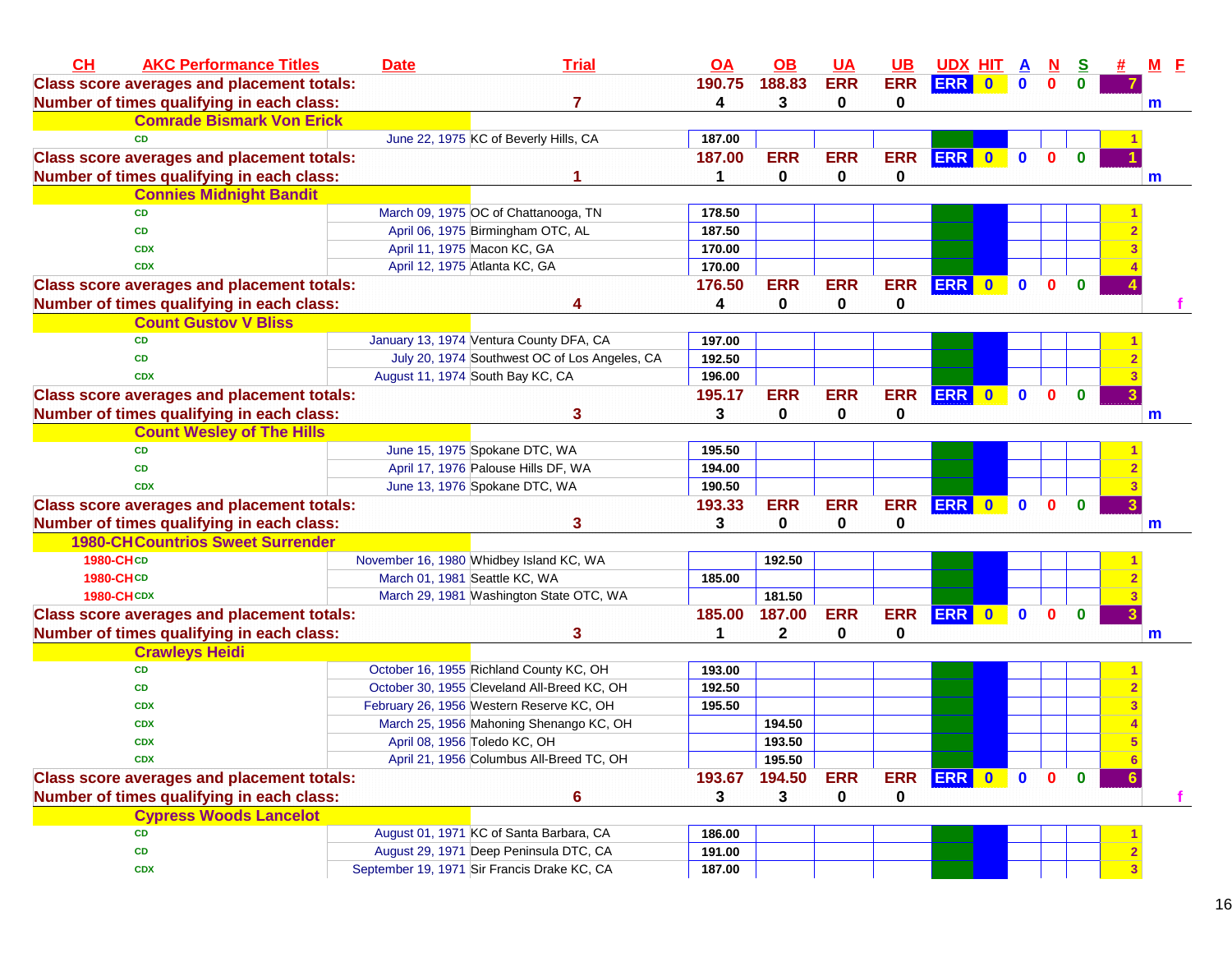| CH                     | <b>AKC Performance Titles</b>                     | <b>Date</b>                            | <b>Trial</b>                                                               | $\overline{OA}$  | <u>OB</u>  | <u>UA</u>  | UB.         | <u>UDX HIT A N S</u> |           |             |              |              |                 | $M$ E |
|------------------------|---------------------------------------------------|----------------------------------------|----------------------------------------------------------------------------|------------------|------------|------------|-------------|----------------------|-----------|-------------|--------------|--------------|-----------------|-------|
|                        | <b>CDX</b>                                        |                                        | February 02, 1973 Golden Gate KC, CA                                       |                  |            | 176.00     |             |                      |           |             |              |              |                 |       |
|                        | <b>CDX</b>                                        | March 30, 1973 Sequoia KC, CA          |                                                                            |                  |            | 180.50     |             |                      |           |             |              |              |                 |       |
|                        | <b>UD</b>                                         |                                        | April 01, 1973 Kern County KC, CA                                          |                  |            | 181.50     |             |                      |           |             |              |              |                 |       |
|                        | <b>Class score averages and placement totals:</b> |                                        |                                                                            | 188.00           | <b>ERR</b> | 179.33     | <b>ERR</b>  | ERR 0                |           | $\bullet$   | $\mathbf{0}$ | $\mathbf{0}$ |                 |       |
|                        | Number of times qualifying in each class:         |                                        | 6                                                                          | 3                | 0          | 3          | 0           |                      |           |             |              |              |                 | m     |
|                        | 1952-CHCzar II                                    |                                        |                                                                            |                  |            |            |             |                      |           |             |              |              |                 |       |
| 1952-CHCD              |                                                   | November 04, 1951 Glendale KC, CA      |                                                                            |                  | 183.00     |            |             |                      |           |             |              |              |                 |       |
| 1952-CHCD              |                                                   |                                        | December 09, 1951 Palm Springs KC, CA                                      |                  | 184.00     |            |             |                      |           |             |              |              |                 |       |
| <b>1952-CHCDX</b>      |                                                   |                                        | January 20, 1952 Orange Empire DC, CA                                      |                  | 183.00     |            |             |                      |           |             |              |              |                 |       |
|                        | <b>Class score averages and placement totals:</b> |                                        |                                                                            | <b>ERR</b>       | 183.33     | <b>ERR</b> | <b>ERR</b>  | <b>ERR</b>           | $\bullet$ | $\mathbf 0$ | $\mathbf{0}$ | $\mathbf{0}$ |                 |       |
|                        | Number of times qualifying in each class:         |                                        | 3                                                                          | 0                | 3          | 0          | $\mathbf 0$ |                      |           |             |              |              |                 | m     |
|                        | <b>D &amp; D Alpine Brandy</b>                    |                                        |                                                                            |                  |            |            |             |                      |           |             |              |              |                 |       |
|                        | CD                                                |                                        | April 24, 1966 Colorado KC, CO                                             |                  | 190.50     |            |             |                      |           |             |              |              |                 |       |
|                        | CD                                                |                                        | June 05, 1966 Grand Island KC, NE                                          | 181.00           |            |            |             |                      |           |             |              |              |                 |       |
|                        | <b>CDX</b>                                        |                                        | June 19, 1966 Central Wyoming KC, WY                                       |                  | 184.00     |            |             |                      |           |             |              |              |                 |       |
|                        | <b>CDX</b>                                        |                                        | June 22, 1966 Yellowstone Valley KC, MT                                    |                  | 196.50     |            |             |                      |           |             |              |              |                 |       |
|                        | <b>CDX</b>                                        |                                        | June 25, 1966 Electric City KC, MT                                         |                  | 186.50     |            |             |                      |           |             |              |              |                 |       |
|                        | <b>CDX</b>                                        | September 18, 1966 Colorado KC, CO     |                                                                            |                  | 190.00     |            |             |                      |           |             |              |              |                 |       |
|                        | <b>CDX</b>                                        |                                        | October 16, 1966 Mountain States DTC, CO                                   |                  | 190.50     |            |             |                      |           |             |              |              |                 |       |
|                        | <b>CDX</b>                                        |                                        | October 23, 1966 Rapid City KC, SD                                         |                  | 196.00     |            |             |                      |           |             |              |              |                 |       |
|                        | <b>CDX</b>                                        |                                        | February 05, 1967 St. Joseph KC, MO                                        |                  | 190.00     |            |             |                      |           |             |              |              |                 |       |
|                        | <b>CDX</b>                                        |                                        | June 04, 1967 Grand Island KC, NE                                          |                  | 184.50     |            |             |                      |           |             |              |              | 10              |       |
|                        | <b>CDX</b>                                        |                                        | June 10, 1967 Southern Colorado KC, CO                                     |                  | 192.50     |            |             |                      |           |             |              |              | 11              |       |
|                        | <b>Class score averages and placement totals:</b> |                                        |                                                                            | 181.00           | 190.10     | <b>ERR</b> | <b>ERR</b>  | ERR 0 0              |           |             | $\mathbf{0}$ | $\bf{0}$     | $\overline{11}$ |       |
|                        | Number of times qualifying in each class:         |                                        | 11                                                                         | 1                | 10         | 0          | 0           |                      |           |             |              |              |                 | m     |
|                        |                                                   |                                        |                                                                            |                  |            |            |             |                      |           |             |              |              |                 |       |
|                        | <b>Dan Mars Brandy Wine</b>                       |                                        |                                                                            |                  |            |            |             |                      |           |             |              |              |                 |       |
|                        | CD                                                |                                        | December 07, 1974 Philadelphia DTC, PA                                     | 186.50           |            |            |             |                      |           |             |              |              |                 |       |
|                        | CD                                                |                                        | March 16, 1975 DOTC of Maryland, MD                                        | 180.00           |            |            |             |                      |           |             |              |              |                 |       |
|                        | <b>CDX</b>                                        |                                        | April 13, 1975 Mason and Dixon KC, MD                                      | 188.00           |            |            |             |                      |           |             |              |              |                 |       |
|                        | <b>CDX</b>                                        |                                        | April 20, 1975 SBC of Greater New York, NY                                 | 190.00           |            |            |             |                      |           |             |              |              |                 |       |
|                        | <b>CDX</b>                                        |                                        | May 16, 1975 SBC of America # 2 MD                                         | 182.00           |            |            |             |                      |           |             |              |              |                 |       |
|                        | <b>CDX</b>                                        | September 27, 1975 Ohio SBC, OH        |                                                                            |                  | 180.50     |            |             |                      |           |             |              |              |                 |       |
|                        | <b>CDX</b>                                        |                                        | October 04, 1975 Mount Vernon DTC, VA                                      |                  | 185.00     |            |             |                      |           |             |              |              |                 |       |
|                        | <b>CDX</b>                                        |                                        | October 05, 1975 Capitol DTC of Washington DC, MD                          |                  | 173.00     |            |             |                      |           |             |              |              |                 |       |
|                        | <b>CDX</b>                                        |                                        | October 19, 1975 Portsmouth Chesapeake KC, VA                              |                  | 189.00     |            |             |                      |           |             |              |              |                 |       |
|                        | <b>CDX</b>                                        |                                        | October 26, 1975 Hampton Roads OTC, VA                                     |                  | 180.00     |            |             |                      |           |             |              |              | 10              |       |
|                        | <b>CDX</b>                                        |                                        | March 07, 1976 National Capitol KC, MD                                     |                  | 186.00     |            |             |                      |           |             |              |              | 11              |       |
|                        | <b>CDX</b>                                        |                                        | March 14, 1976 DOTC of Maryland, MD                                        |                  | 182.00     |            |             |                      |           |             |              |              |                 |       |
|                        | <b>CDX</b>                                        | September 25, 1977 Hyattsville DTC, MD |                                                                            |                  | 186.50     |            |             |                      |           |             |              |              | 13              |       |
|                        | <b>CDX</b>                                        |                                        | October 30, 1977 Hampton Roads OTC, VA                                     |                  | 184.00     |            |             |                      |           |             |              |              |                 |       |
|                        | <b>Class score averages and placement totals:</b> |                                        |                                                                            | 185.30           | 182.89     | <b>ERR</b> | <b>ERR</b>  | ERR 0                |           | $\bullet$   | $\mathbf{0}$ | $\mathbf{0}$ | -14             |       |
|                        | Number of times qualifying in each class:         |                                        | 14                                                                         | 5                | 9          | 0          | 0           |                      |           |             |              |              |                 | m     |
|                        | <b>1980-CHD'Aosta Darth Vader</b>                 |                                        |                                                                            |                  |            |            |             |                      |           |             |              |              |                 |       |
| 1980-CHCD<br>1980-CHCD |                                                   |                                        | June 07, 1981 Shenandoah Valley KC, VA<br>August 16, 1981 Annapolis KC, MD | 183.00<br>183.00 |            |            |             |                      |           |             |              |              |                 |       |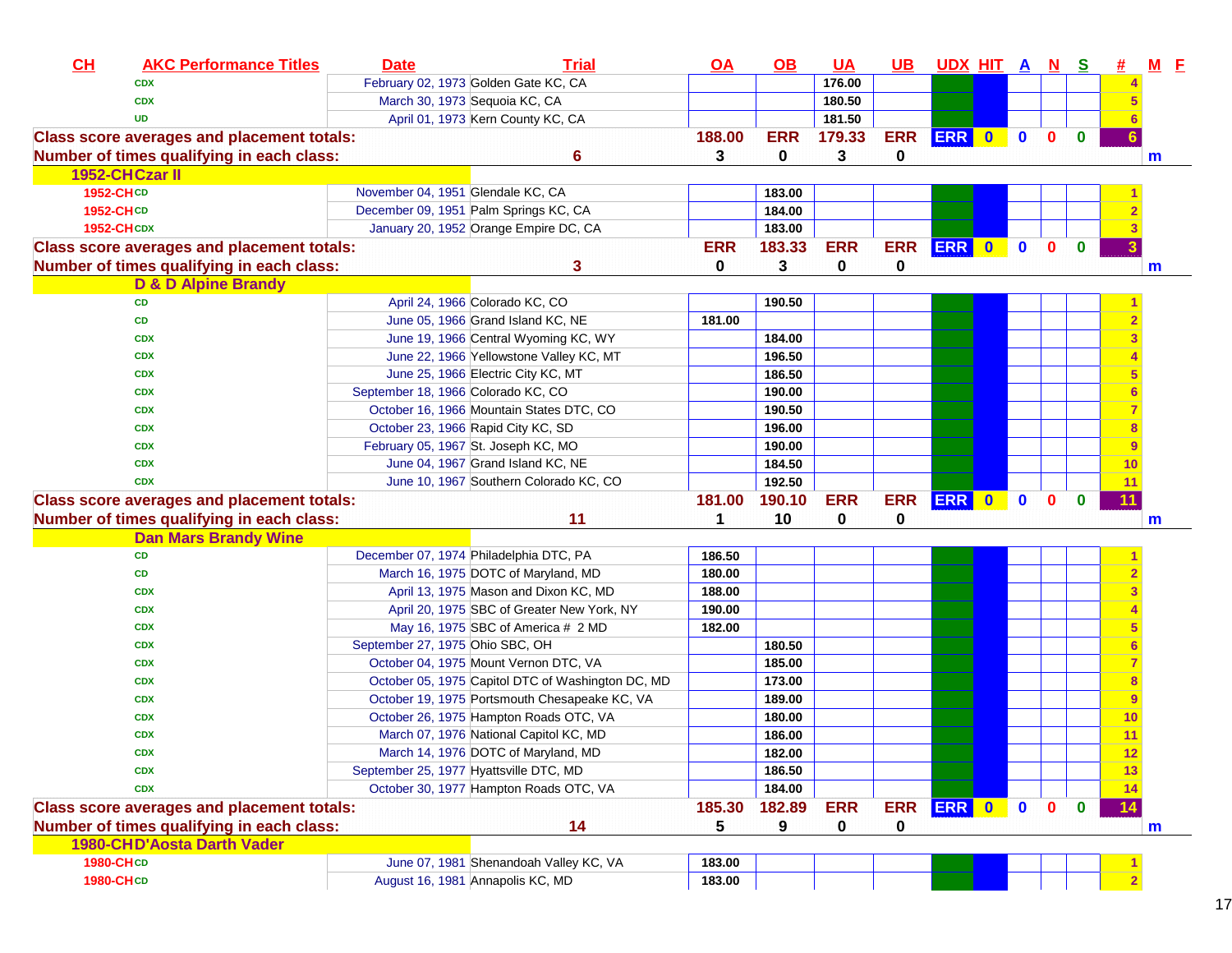| CL                | <b>AKC Performance Titles</b>                     | <b>Date</b>                            | <b>Trial</b>                                          | <u>OA</u>  | $\underline{\mathsf{OB}}$ | <b>UA</b>     | $UB$        | <b>UDX HIT A</b> |   |              | $\overline{\mathbf{N}}$ | $\mathbf{s}$         | 坓  | $M$ $E$ |    |
|-------------------|---------------------------------------------------|----------------------------------------|-------------------------------------------------------|------------|---------------------------|---------------|-------------|------------------|---|--------------|-------------------------|----------------------|----|---------|----|
| <b>1980-CHCDX</b> |                                                   |                                        | September 12, 1982 Southern Maryland SBF, MD          | 183.50     |                           |               |             |                  |   |              |                         |                      |    |         |    |
|                   | <b>Class score averages and placement totals:</b> |                                        |                                                       | 183.17     | <b>ERR</b>                | <b>ERR</b>    | <b>ERR</b>  | ERR 0            |   | $\bullet$    | $\mathbf{0}$            | $\mathbf{0}$         |    |         |    |
|                   | Number of times qualifying in each class:         |                                        | 3                                                     | 3          | 0                         | 0             | 0           |                  |   |              |                         |                      |    | m       |    |
|                   | <b>D'Aosta Robin of Ashleigh</b>                  |                                        |                                                       |            |                           |               |             |                  |   |              |                         |                      |    |         |    |
|                   | <b>CD</b>                                         | August 20, 1983 Talbot KC, MD          |                                                       | 189.50     |                           |               |             |                  |   |              |                         |                      |    |         |    |
|                   | CD                                                |                                        | September 24, 1983 S Maryland DTC of Forestville, MD  | 191.00     |                           |               |             |                  |   |              |                         |                      |    |         |    |
|                   | <b>CDX</b>                                        | September 25, 1983 Hyattsville DTC, MD |                                                       | 181.00     |                           |               |             |                  |   |              |                         |                      |    |         |    |
|                   | <b>CDX</b>                                        |                                        | September 30, 1984 Old Dominion KC of N. Virginia, VA |            |                           | 186.50        |             |                  |   |              |                         |                      |    |         |    |
|                   | <b>CDX</b>                                        |                                        | October 06, 1984 Mount Vernon DTC, VA                 |            |                           | 186.00        |             |                  |   |              |                         |                      | 5  |         |    |
|                   | <b>UD</b>                                         | October 15, 1984 Carroll KC, MD        |                                                       |            |                           | 183.50        |             |                  |   |              |                         |                      | 6  |         |    |
|                   | <b>UD</b>                                         | November 04, 1984 Oriole DTC, MD       |                                                       |            |                           |               | 179.00      |                  |   |              |                         |                      |    |         |    |
|                   | <b>UD</b>                                         |                                        | April 06, 1985 Southern Maryland SBF, MD              |            |                           |               | 187.00      |                  |   |              |                         |                      | 8  |         |    |
|                   | <b>UD</b>                                         |                                        | September 21, 1985 S Maryland DTC of Forestville, MD  |            |                           |               | 191.50      |                  |   |              |                         |                      | 9  |         |    |
|                   | <b>UD</b>                                         |                                        | October 06, 1985 Capitol DTC of Washington DC, MD     |            |                           |               | 188.00      |                  |   |              |                         |                      | 10 |         |    |
|                   | <b>UD</b>                                         | October 14, 1985 Carroll KC, MD        |                                                       |            |                           |               | 187.50      |                  |   |              |                         |                      | 11 |         |    |
|                   | <b>UD</b>                                         |                                        | April 05, 1986 Southern Maryland SBF, MD              |            | 190.00                    |               |             |                  |   |              |                         | -1                   | 12 |         |    |
|                   | <b>UD</b>                                         |                                        | May 17, 1986 Mattaponi KC, VA                         |            | 193.00                    |               |             |                  |   |              |                         |                      | 13 |         |    |
|                   | <b>UD</b>                                         |                                        | May 17, 1986 Mattaponi KC, VA                         |            |                           |               | 193.00      | $\overline{1}$   |   |              |                         |                      | 14 |         |    |
|                   | <b>Class score averages and placement totals:</b> |                                        |                                                       | 187.17     |                           | 191.50 185.33 | 187.67      |                  | 1 | $\mathbf{0}$ | $\bf{0}$                | 1                    | 14 |         |    |
|                   | Number of times qualifying in each class:         |                                        | 14                                                    | 3          | $\mathbf{2}$              | 3             | 6           |                  |   |              |                         |                      |    |         |    |
|                   | <b>1970-CHDawns Snow Angel</b>                    |                                        |                                                       |            |                           |               |             |                  |   |              |                         |                      |    |         |    |
| 1970-CHCD         |                                                   |                                        | December 13, 1969 Richland County KC, OH              |            | 192.50                    |               |             |                  |   |              |                         |                      |    |         |    |
| <b>1970-CHCD</b>  |                                                   |                                        | March 28, 1970 Western Penn KC, PA                    |            | 190.50                    |               |             |                  |   |              |                         |                      |    |         |    |
| <b>1970-CHCDX</b> |                                                   |                                        | May 17, 1970 Columbus All-Breed TC, OH                |            | 180.50                    |               |             |                  |   |              |                         |                      |    |         |    |
|                   | <b>Class score averages and placement totals:</b> |                                        |                                                       | <b>ERR</b> | 187.83                    | <b>ERR</b>    | <b>ERR</b>  | ERR 0            |   | $\mathbf{0}$ | $\mathbf{0}$            | $\bf{0}$             |    |         |    |
|                   | Number of times qualifying in each class:         |                                        | 3                                                     | 0          | 3                         | 0             | 0           |                  |   |              |                         |                      |    |         |    |
|                   | <b>Deer Licks Brigitte</b>                        |                                        |                                                       |            |                           |               |             |                  |   |              |                         |                      |    |         |    |
|                   | <b>CD</b>                                         |                                        | June 30, 1979 New England SBC, MA                     | 194.00     |                           |               |             |                  |   |              |                         |                      |    |         |    |
|                   | CD                                                |                                        | September 02, 1979 Lakes Region KC, NH                | 191.00     |                           |               |             |                  |   |              |                         |                      |    |         |    |
|                   | <b>CD</b>                                         |                                        | October 07, 1979 Saccarappa OC, ME                    | 193.50     |                           |               |             |                  |   |              |                         |                      |    |         |    |
|                   | <b>CDX</b>                                        |                                        | October 21, 1979 New England DTC, MA                  | 191.00     |                           |               |             |                  |   |              |                         |                      |    |         |    |
|                   | <b>CDX</b>                                        |                                        | April 17, 1982 Vacationland DC of Maine, ME           |            |                           | 177.00        |             |                  |   |              |                         |                      |    |         |    |
|                   | <b>Class score averages and placement totals:</b> |                                        |                                                       | 192.38     | <b>ERR</b>                | 177.00        | <b>ERR</b>  | ERR 1            |   | $\mathbf{0}$ | $\mathbf{0}$            | $\blacktriangleleft$ | 5. |         |    |
|                   | Number of times qualifying in each class:         |                                        | 5                                                     | 4          | 0                         | 1             | 0           |                  |   |              |                         |                      |    |         |    |
|                   | <b>Dennis The Mennace</b>                         |                                        |                                                       |            |                           |               |             |                  |   |              |                         |                      |    |         |    |
|                   | <b>CD</b>                                         |                                        | October 15, 1999 Greater Shelby KC, TN                | 181.00     |                           |               |             |                  |   |              |                         |                      |    |         |    |
|                   | <b>Class score averages and placement totals:</b> |                                        |                                                       | 181.00     | <b>ERR</b>                | <b>ERR</b>    |             | ERR ERR 0        |   | $\mathbf{0}$ | $\mathbf 0$             | $\bf{0}$             |    |         |    |
|                   | Number of times qualifying in each class:         |                                        |                                                       | 1          | $\mathbf{0}$              | 0             | $\bf{0}$    |                  |   |              |                         |                      |    | m       |    |
|                   | <b>Deserts Saint Joan of Arc</b>                  |                                        |                                                       |            |                           |               |             |                  |   |              |                         |                      |    |         |    |
|                   | <b>CD</b>                                         |                                        | May 10, 1975 Santa Fe DOC, NM                         | 174.50     |                           |               |             |                  |   |              |                         |                      |    |         |    |
|                   | CD                                                |                                        | October 09, 1975 Sandia DOC, NM                       | 179.00     |                           |               |             |                  |   |              |                         |                      |    |         |    |
|                   | <b>CDX</b>                                        | September 05, 1976 Sandia DOC, NM      |                                                       | 187.50     |                           |               |             |                  |   |              |                         |                      |    |         |    |
|                   | <b>Class score averages and placement totals:</b> |                                        |                                                       | 180.33     | <b>ERR</b>                | <b>ERR</b>    |             | ERR ERR 0 0 0    |   |              |                         | $\bullet$            |    |         |    |
|                   | Number of times qualifying in each class:         |                                        | 3                                                     | 3          | 0                         | $\mathbf 0$   | $\mathbf 0$ |                  |   |              |                         |                      |    |         | f. |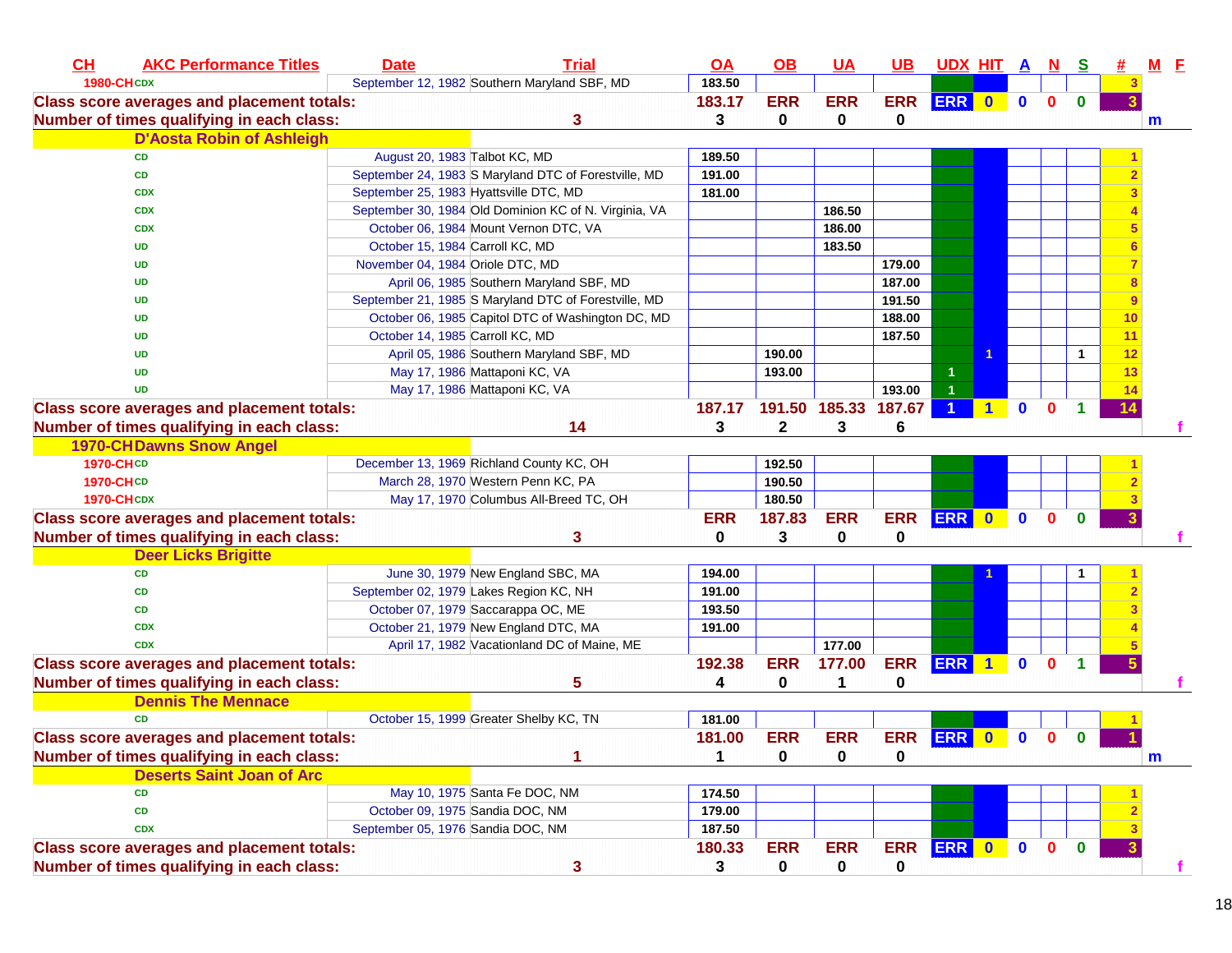| CL | <b>AKC Performance Titles</b>                     | <b>Date</b>                           | <b>Trial</b>                               | <u>OA</u> | <u>OB</u> | <u>UA</u>  | <u>UB</u>  | <u>UDX HITANS</u>       |                         |              |              | 坓              | $M$ $E$ |
|----|---------------------------------------------------|---------------------------------------|--------------------------------------------|-----------|-----------|------------|------------|-------------------------|-------------------------|--------------|--------------|----------------|---------|
|    | <b>Diamond Dandy Hansel</b>                       |                                       |                                            |           |           |            |            |                         |                         |              |              |                |         |
|    | <b>CD</b>                                         | September 21, 1974 Ox Ridge KC, CT    |                                            | 191.00    |           |            |            |                         |                         |              |              |                |         |
|    | <b>CD</b>                                         |                                       | September 22, 1974 Northwestern CT DC, CT  | 184.00    |           |            |            |                         |                         |              |              |                |         |
|    | <b>CDX</b>                                        |                                       | October 27, 1974 South Shore DTC, MA       | 183.50    |           |            |            |                         |                         |              |              |                |         |
|    | <b>CDX</b>                                        |                                       | November 09, 1974 Nathan Hale OC, CT       | 184.00    |           |            |            |                         |                         |              |              |                |         |
|    | <b>CDX</b>                                        | November 16, 1974 Holyoke DOTC, MA    |                                            |           | 178.00    |            |            |                         |                         |              |              |                |         |
|    | <b>Class score averages and placement totals:</b> |                                       |                                            | 185.63    | 178.00    | <b>ERR</b> | <b>ERR</b> | ERR 0                   | $\bullet$               | $\mathbf{0}$ | $\mathbf{0}$ | 5 <sup>5</sup> |         |
|    | Number of times qualifying in each class:         |                                       | 5                                          | 4         | 1         | 0          | 0          |                         |                         |              |              |                | m       |
|    | <b>Donbies Big Bertha</b>                         |                                       |                                            |           |           |            |            |                         |                         |              |              |                |         |
|    | <b>CD</b>                                         |                                       | July 31, 1966 KC of Santa Barbara, CA      |           | 193.00    |            |            |                         |                         |              |              |                |         |
|    | CD                                                |                                       | October 23, 1966 San Fernando KC, CA       | 193.00    |           |            |            |                         |                         |              |              | $\overline{2}$ |         |
|    | <b>CDX</b>                                        | October 30, 1966 Pasanita OC, CA      |                                            | 193.00    |           |            |            |                         |                         |              |              | 3              |         |
|    | <b>CDX</b>                                        |                                       | November 06, 1966 KC of Riverside, CA      | 199.00    |           |            |            |                         |                         |              |              |                |         |
|    | <b>CDX</b>                                        | November 27, 1966 Sequoia KC, CA      |                                            | 188.00    |           |            |            |                         |                         |              |              | 5              |         |
|    | <b>CDX</b>                                        | December 04, 1966 Yuma KC, CA         |                                            | 194.50    |           |            |            |                         |                         |              |              |                |         |
|    | <b>CDX</b>                                        |                                       | April 03, 1967 Kern County KC, CA          |           | 187.50    |            |            |                         |                         |              |              | 7              |         |
|    | <b>CDX</b>                                        |                                       | June 04, 1967 KC of Pasadena, CA           |           | 198.00    |            |            |                         |                         |              |              | 8              |         |
|    | <b>CDX</b>                                        |                                       | June 24, 1967 KC of Beverly Hills, CA      |           | 197.00    |            |            |                         |                         |              |              | 9              |         |
|    | <b>CDX</b>                                        |                                       | August 19, 1967 Valley Hills OC, CA        |           | 194.00    |            |            |                         |                         |              |              | 10             |         |
|    | <b>CDX</b>                                        | November 05, 1967 KC of Riverside, CA |                                            |           | 197.00    |            |            |                         |                         |              |              | 11             |         |
|    | <b>CDX</b>                                        |                                       | June 09, 1968 Southeast OC of Lynwood, CA  |           | 199.50    |            |            |                         | $\overline{\mathbf{1}}$ |              |              | 12             |         |
|    | <b>CDX</b>                                        |                                       | June 22, 1968 KC of Beverly Hills, CA      |           | 197.00    |            |            |                         |                         |              |              | 13             |         |
|    | <b>CDX</b>                                        |                                       | June 22, 1968 KC of Beverly Hills, CA      |           |           | 181.50     |            |                         |                         |              |              | 14             |         |
|    | <b>CDX</b>                                        |                                       | July 28, 1968 KC of Santa Barbara, CA      |           | 189.00    |            |            |                         |                         |              |              | 15             |         |
|    | <b>CDX</b>                                        |                                       | August 17, 1968 Valley Hills OC, CA        |           | 197.50    |            |            |                         |                         |              |              | 16             |         |
|    | <b>CDX</b>                                        |                                       | September 22, 1968 Santa Ana Valley KC, CA |           | 197.00    |            |            | $\blacktriangleleft$    |                         |              |              | 17             |         |
|    | <b>CDX</b>                                        |                                       | September 22, 1968 Santa Ana Valley KC, CA |           |           | 195.50     |            | $\blacktriangleleft$    |                         |              |              | <b>18</b>      |         |
|    | <b>UD</b>                                         |                                       | September 28, 1968 San Luis Obispo KC, CA  |           |           | 183.50     |            |                         |                         |              |              | 19             |         |
|    | <b>UD</b>                                         | September 29, 1968 Santa Maria KC, CA |                                            |           | 197.00    |            |            |                         |                         |              |              | 20             |         |
|    | <b>UD</b>                                         |                                       | November 03, 1968 KC of Riverside, CA      |           | 196.00    |            |            |                         |                         |              |              | 21             |         |
|    | <b>UD</b>                                         |                                       | December 08, 1968 Antelope Valley KC, CA   |           | 194.50    |            |            | $\overline{\mathbf{2}}$ |                         |              |              | 22             |         |
|    | <b>UD</b>                                         |                                       | December 08, 1968 Antelope Valley KC, CA   |           |           |            | 189.50     | $\overline{2}$          |                         |              |              | 23             |         |
|    | <b>UD</b>                                         |                                       | June 08, 1969 Southeast OC of Lynwood, CA  |           | 195.50    |            |            |                         |                         |              |              | 24             |         |
|    | <b>UD</b>                                         |                                       | August 16, 1969 Valley Hills OC, CA        |           | 191.00    |            |            |                         |                         |              |              | 25             |         |
|    | <b>UD</b>                                         | October 26, 1969 Pasanita OC, CA      |                                            |           | 195.00    |            |            |                         |                         |              |              | 26             |         |
|    | UD                                                |                                       | November 08, 1969 Vegas Valley DOC, NV     |           |           |            | 191.00     |                         |                         |              |              | 27             |         |
|    | UD                                                |                                       | August 15, 1970 Valley Hills OC, CA        |           |           |            | 193.00     |                         |                         |              |              | 28             |         |
|    | <b>UD</b>                                         |                                       | September 26, 1970 San Luis Obispo KC, CA  |           | 191.00    |            |            |                         |                         |              |              | 29             |         |
|    | <b>UD</b>                                         | September 27, 1970 Santa Maria KC, CA |                                            |           | 196.00    |            |            |                         |                         |              |              | 30             |         |
|    | <b>UD</b>                                         | November 01, 1970 KC of Riverside, CA |                                            |           | 185.50    |            |            |                         |                         |              |              | 31             |         |
|    | UD                                                |                                       | November 07, 1970 Vegas Valley DOC, NV     |           | 194.50    |            |            |                         |                         |              |              | 32             |         |
|    | <b>UD</b>                                         | November 28, 1970 Yuma KC, AZ         |                                            |           | 192.00    |            |            |                         |                         |              |              | 33             |         |
|    | <b>UD</b>                                         |                                       | November 29, 1970 Imperial Valley KC, CA   |           | 191.50    |            |            |                         |                         |              |              | 34             |         |
|    | <b>UD</b>                                         |                                       | April 24, 1971 Hollywood DOC, CA           |           | 192.50    |            |            |                         |                         |              |              | 35             |         |
|    | <b>UD</b>                                         |                                       | May 22, 1971 Bakersfield OTC, CA           |           | 194.50    |            |            | $\mathbf{3}$            |                         |              |              | 36             |         |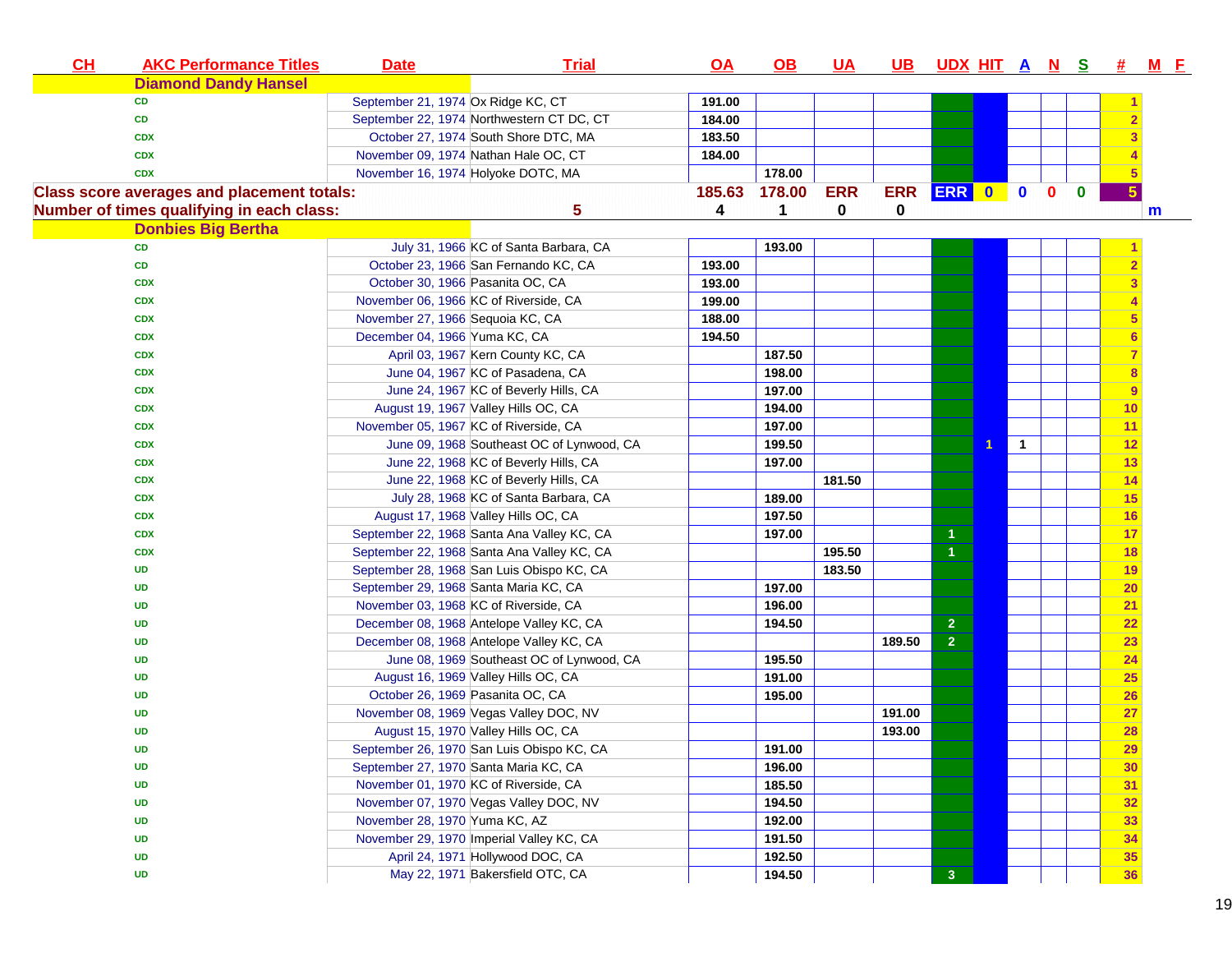| CL                | <b>AKC Performance Titles</b>                                                        | <b>Date</b>                           | <b>Trial</b>                                  | $\overline{\mathsf{OA}}$ | $\underline{\mathsf{OB}}$ | <b>UA</b>                 | $\overline{\mathsf{UB}}$ | <u>UDX HIT A N</u>                     |              |              | <u>s</u>    | #  | $M$ E       |  |
|-------------------|--------------------------------------------------------------------------------------|---------------------------------------|-----------------------------------------------|--------------------------|---------------------------|---------------------------|--------------------------|----------------------------------------|--------------|--------------|-------------|----|-------------|--|
|                   | <b>UD</b>                                                                            |                                       | May 22, 1971 Bakersfield OTC, CA              |                          |                           |                           | 191.00                   | $\mathbf{3}$                           |              |              |             | 37 |             |  |
|                   | <b>UD</b>                                                                            |                                       | October 31, 1971 Pasanita OC, CA              |                          | 194.50                    |                           |                          |                                        |              |              |             | 38 |             |  |
|                   | <b>UD</b>                                                                            |                                       | November 14, 1971 Silver State KC, NV         |                          | 189.00                    |                           |                          | 4                                      |              |              |             | 39 |             |  |
|                   | <b>UD</b>                                                                            |                                       | November 14, 1971 Silver State KC, NV         |                          |                           |                           | 171.50                   | $\overline{4}$                         |              |              |             | 40 |             |  |
|                   | <b>Class score averages and placement totals:</b>                                    |                                       | 40                                            | 193.50<br>5              | 27                        | 193.94 186.83 187.20<br>3 | 5                        | $\overline{4}$<br>$\blacktriangleleft$ | $\mathbf{1}$ | $\mathbf{0}$ | $\bf{0}$    | 40 |             |  |
|                   | Number of times qualifying in each class:<br><b>1991-CHDoolittles Cagney Hantana</b> |                                       |                                               |                          |                           |                           |                          |                                        |              |              |             |    |             |  |
| <b>1991-CHCD</b>  |                                                                                      |                                       | June 02, 1990 Edwardsville Illinois KC, IL    | 189.50                   |                           |                           |                          |                                        |              |              |             |    |             |  |
| <b>1991-CHCD</b>  |                                                                                      |                                       | June 03, 1990 Mississippi Valley KC, MO       | 187.50                   |                           |                           |                          |                                        |              |              |             |    |             |  |
| <b>1991-CHCDX</b> |                                                                                      |                                       | June 04, 1990 St. Charles Missouri KC, MO     | 191.00                   |                           |                           |                          |                                        |              |              |             |    |             |  |
| <b>1991-CHCDX</b> |                                                                                      |                                       | October 13, 1990 Northern Illinois SBC, IL    |                          | 188.00                    |                           |                          |                                        |              |              |             |    |             |  |
| <b>1991-CHCDX</b> |                                                                                      |                                       | November 16, 1991 Northern Illinois SBC, IL   |                          | 187.00                    |                           |                          |                                        |              |              |             |    |             |  |
|                   | <b>Class score averages and placement totals:</b>                                    |                                       |                                               | 189.33                   | 187.50                    | <b>ERR</b>                | <b>ERR</b>               | ERR 0                                  | $\mathbf 0$  | $\mathbf{0}$ | $\mathbf 0$ | 5  |             |  |
|                   | Number of times qualifying in each class:                                            |                                       | 5                                             | 3                        | $\mathbf{2}$              | 0                         | 0                        |                                        |              |              |             |    |             |  |
|                   | <b>1991-CHDoolittles Cagney Hantana</b>                                              |                                       |                                               |                          |                           |                           |                          |                                        |              |              |             |    |             |  |
| <b>1991-CHCDX</b> |                                                                                      |                                       | September 30, 1992 SBC of America #19 OK      |                          | 194.00                    |                           |                          |                                        |              |              |             |    |             |  |
| <b>1991-CHCDX</b> |                                                                                      |                                       | October 16, 1993 Northern Illinois SBC, IL    |                          | 191.50                    |                           |                          |                                        |              |              | 1           |    |             |  |
|                   | <b>Class score averages and placement totals:</b>                                    |                                       |                                               | <b>ERR</b>               | 192.75                    | <b>ERR</b>                | <b>ERR</b>               | ERR <sub>1</sub>                       | $\mathbf 0$  | $\mathbf{0}$ | 1           |    |             |  |
|                   | Number of times qualifying in each class:                                            |                                       | $\overline{2}$                                | 0                        | 2                         | 0                         | 0                        |                                        |              |              |             |    |             |  |
|                   | <b>Dotties Frisky</b>                                                                |                                       |                                               |                          |                           |                           |                          |                                        |              |              |             |    |             |  |
|                   | CD                                                                                   |                                       | March 03, 1990 Springfield Missouri DTC, MO   | 193.00                   |                           |                           |                          |                                        |              |              |             |    |             |  |
|                   | CD                                                                                   |                                       | March 04, 1990 Greater Kansas City DTC, MO    | 189.50                   |                           |                           |                          |                                        |              |              |             |    |             |  |
|                   | <b>CDX</b>                                                                           |                                       | March 31, 1990 Tulsa DTC, OK                  | 186.00                   |                           |                           |                          |                                        |              |              |             |    |             |  |
|                   | <b>CDX</b>                                                                           |                                       | April 14, 1990 Oklahoma City KC, OK           | 191.50                   |                           |                           |                          |                                        |              |              |             |    |             |  |
|                   | <b>CDX</b>                                                                           |                                       | March 30, 1991 Tulsa DTC, OK                  |                          | 190.00                    |                           |                          |                                        |              |              |             |    |             |  |
|                   | <b>CDX</b>                                                                           |                                       | April 07, 1991 Hutchinson KC, KS              |                          | 189.00                    |                           |                          |                                        |              |              |             |    |             |  |
|                   | <b>CDX</b>                                                                           |                                       | September 26, 1991 Hobbs New Mexico KC, TX    |                          | 190.50                    |                           |                          |                                        |              |              |             | 7  |             |  |
|                   | <b>CDX</b>                                                                           |                                       | September 28, 1991 Heart of the Plains KC, TX |                          | 190.50                    |                           |                          |                                        |              |              |             | 8  |             |  |
|                   | <b>CDX</b>                                                                           |                                       | May 23, 1992 Illinois Capitol KC, IL          |                          | 189.50                    |                           |                          |                                        |              |              |             | 9  |             |  |
|                   | <b>CDX</b>                                                                           |                                       | May 24, 1992 Illinois Valley KC of Peoria, IL |                          | 189.00                    |                           |                          |                                        |              |              |             | 10 |             |  |
|                   | <b>CDX</b>                                                                           |                                       | September 12, 1992 Greater Emporia KC, KS     |                          | 190.00                    |                           |                          |                                        |              |              |             | 11 |             |  |
|                   | <b>CDX</b>                                                                           | September 13, 1992 Salina KC, KS      |                                               |                          | 193.00                    |                           |                          |                                        |              |              |             | 12 |             |  |
|                   | <b>CDX</b>                                                                           | October 25, 1992 Tulsa DTC, OK        |                                               |                          |                           | 192.00                    |                          |                                        |              |              |             | 13 |             |  |
|                   | <b>CDX</b>                                                                           | November 01, 1992 Bartlesville KC, OK |                                               |                          |                           | 191.00                    |                          |                                        |              |              |             | 14 |             |  |
|                   | <b>UD</b>                                                                            |                                       | April 03, 1994 Oklahoma City OTC, OK          |                          |                           | 191.00                    |                          |                                        |              |              |             | 15 |             |  |
|                   | <b>UD</b>                                                                            |                                       | April 23, 1994 Manhattan Kansas KC, KS        |                          | 194.00                    |                           |                          |                                        |              |              |             | 16 |             |  |
|                   | <b>UD</b>                                                                            |                                       | April 24, 1994 Topeka KC, KS                  |                          | 195.00                    |                           |                          |                                        |              |              |             | 17 |             |  |
|                   | $\mathbf{m}$                                                                         |                                       | April 29, 1994 Bartlesville KC, OK            |                          | 195.50                    |                           |                          |                                        |              |              |             | 18 |             |  |
|                   | <b>Class score averages and placement totals:</b>                                    |                                       |                                               | 190.00                   |                           | 191.45 191.33             | <b>ERR</b>               | <b>ERR</b> 0                           | $\mathbf{0}$ |              |             |    |             |  |
|                   | Number of times qualifying in each class:                                            |                                       | 18                                            | 4                        | 11                        | 3                         | 0                        |                                        |              |              |             |    |             |  |
|                   | <b>Dream On Big Bad Irving</b>                                                       |                                       |                                               |                          |                           |                           |                          |                                        |              |              |             |    |             |  |
|                   | <b>CD</b>                                                                            |                                       | April 23, 1972 Alamo DOC, TX                  | 187.00                   |                           |                           |                          |                                        |              |              |             |    |             |  |
|                   | <b>CD</b>                                                                            |                                       | May 21, 1972 OC of Corpus Christi, TX         | 184.00                   |                           |                           |                          |                                        |              |              |             |    |             |  |
|                   | <b>Class score averages and placement totals:</b>                                    |                                       |                                               | 185.50                   | <b>ERR</b>                | <b>ERR</b>                | <b>ERR</b>               | ERR 0                                  | $\mathbf{0}$ | $\bf{0}$     | $\bf{0}$    |    |             |  |
|                   | Number of times qualifying in each class:                                            |                                       | $\overline{2}$                                | $\mathbf{2}$             | $\mathbf 0$               | $\mathbf 0$               | 0                        |                                        |              |              |             |    | $\mathbf m$ |  |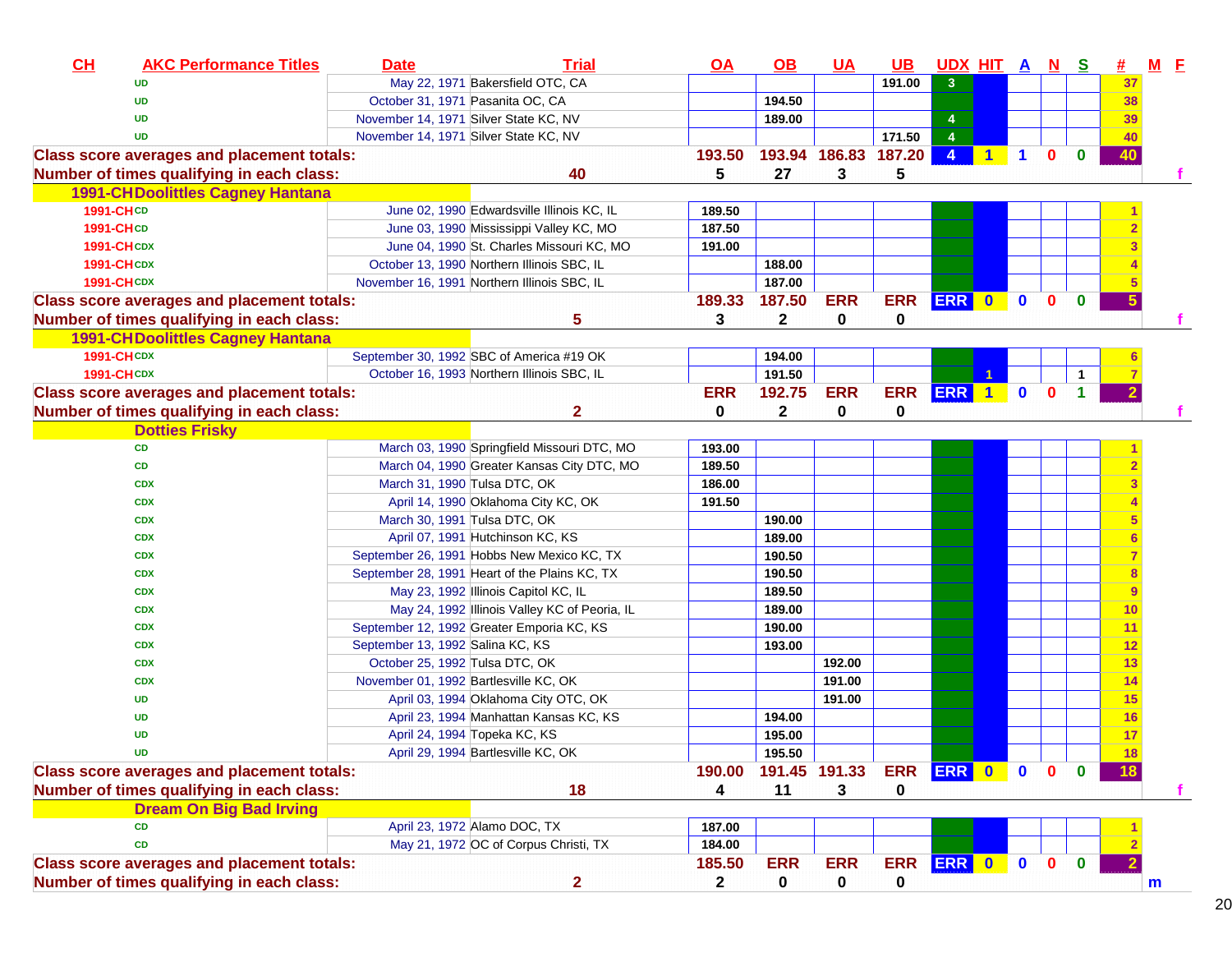| CH        | <b>AKC Performance Titles</b>                     | <b>Date</b> | <b>Trial</b>                                 | <b>OA</b> | $\overline{OB}$ | <u>UA</u>   | <u>UB</u>   | <u>UDX HIT A N S</u> |                |             |              |              | 亜  | <b>M</b> E |
|-----------|---------------------------------------------------|-------------|----------------------------------------------|-----------|-----------------|-------------|-------------|----------------------|----------------|-------------|--------------|--------------|----|------------|
|           | <b>Duke Ellington</b>                             |             |                                              |           |                 |             |             |                      |                |             |              |              |    |            |
|           | <b>CD</b>                                         |             | October 12, 1974 Catonsville KC, MD          | 194.00    |                 |             |             |                      |                |             |              |              |    |            |
|           | <b>CD</b>                                         |             | November 03, 1974 Oriole DTC, MD             | 186.00    |                 |             |             |                      |                |             |              |              |    |            |
|           | <b>CDX</b>                                        |             | December 07, 1974 Philadelphia DTC, PA       | 189.00    |                 |             |             |                      |                |             |              |              |    |            |
|           | <b>Class score averages and placement totals:</b> |             |                                              | 189.67    | <b>ERR</b>      | <b>ERR</b>  | <b>ERR</b>  | ERR 0                |                | $\mathbf 0$ | $\mathbf{0}$ | $\mathbf{0}$ |    |            |
|           | Number of times qualifying in each class:         |             | 3                                            | 3         | 0               | 0           | 0           |                      |                |             |              |              |    | m          |
|           | <b>Dustyacres Magic Marker</b>                    |             |                                              |           |                 |             |             |                      |                |             |              |              |    |            |
|           | <b>CD</b>                                         |             | June 03, 1984 Vancouver KC, WA               | 186.00    |                 |             |             |                      |                |             |              |              |    |            |
|           | <b>CD</b>                                         |             | January 12, 1985 Sammamish KC, WA            | 187.50    |                 |             |             |                      |                |             |              |              |    |            |
|           | <b>CDX</b>                                        |             | June 08, 1985 Puyallup Valley DF, WA         | 185.00    |                 |             |             |                      |                |             |              |              |    |            |
|           | <b>Class score averages and placement totals:</b> |             |                                              | 186.17    | <b>ERR</b>      | <b>ERR</b>  | <b>ERR</b>  | <b>ERR</b>           | $\bullet$      | $\mathbf 0$ | $\bf{0}$     | $\mathbf{0}$ |    |            |
|           | Number of times qualifying in each class:         |             | 3                                            | 3         | $\bf{0}$        | $\mathbf 0$ | $\mathbf 0$ |                      |                |             |              |              |    |            |
|           | <b>1983-CHDustyacres Sweet Serenade</b>           |             |                                              |           |                 |             |             |                      |                |             |              |              |    |            |
| 1983-CHCD |                                                   |             | September 02, 1982 Rogue Valley KC, OR       | 191.00    |                 |             |             |                      |                |             |              |              |    |            |
| 1983-CHCD |                                                   |             | September 03, 1982 Umpqua KC, OR             | 183.00    |                 |             |             |                      |                |             |              |              |    |            |
|           | <b>1983-CHCDX</b>                                 |             | April 27, 1983 Wenatchee KC, WA              | 188.00    |                 |             |             |                      |                |             |              |              |    |            |
|           | <b>1983-CHCDX</b>                                 |             | April 29, 1983 Walla Walla KC, WA            | 190.50    |                 |             |             |                      |                |             |              |              |    |            |
|           | <b>1983-CHCDX</b>                                 |             | April 30, 1983 Richland KC, WA               | 178.00    |                 |             |             |                      |                |             |              |              |    |            |
|           | <b>1983-CHCDX</b>                                 |             | June 18, 1983 SBC of Puget Sound, WA         | 196.50    |                 |             |             |                      | $\overline{2}$ |             |              | $\mathbf{2}$ |    |            |
|           | <b>Class score averages and placement totals:</b> |             |                                              | 187.83    | <b>ERR</b>      | <b>ERR</b>  | <b>ERR</b>  | ERR 1                |                | $\mathbf 0$ | $\mathbf{0}$ | 1.           |    |            |
|           | Number of times qualifying in each class:         |             | 6                                            | 6         | 0               | 0           | 0           |                      |                |             |              |              |    | m          |
|           | <b>Dutchess of Hazard</b>                         |             |                                              |           |                 |             |             |                      |                |             |              |              |    |            |
|           | <b>CD</b>                                         |             | November 13, 1983 Huntsville OTC, AL         | 185.00    |                 |             |             |                      |                |             |              |              |    |            |
|           | CD                                                |             | March 17, 1984 Greater Louisville TC, KY     | 176.00    |                 |             |             |                      |                |             |              |              |    |            |
|           | <b>CDX</b>                                        |             | May 31, 1984 Nashville DTC, TN               | 176.50    |                 |             |             |                      |                |             |              |              |    |            |
|           | <b>CDX</b>                                        |             | March 30, 1986 Nashville DTC, TN             |           |                 | 181.00      |             |                      |                |             |              |              |    |            |
|           | <b>CDX</b>                                        |             | May 04, 1986 Memphis OTC, TN                 |           |                 | 182.00      |             |                      |                |             |              |              |    |            |
|           | <b>Class score averages and placement totals:</b> |             |                                              | 179.17    | <b>ERR</b>      | 181.50      | <b>ERR</b>  | ERR 0 0              |                |             | $\mathbf{0}$ | $\bf{0}$     |    |            |
|           | Number of times qualifying in each class:         |             | 5                                            | 3         | 0               | 2           | 0           |                      |                |             |              |              |    |            |
|           | <b>Dutchess Saint Catherine</b>                   |             |                                              |           |                 |             |             |                      |                |             |              |              |    |            |
|           | CD                                                |             | July 11, 1981 Twin Ports DTC, MN             | 191.00    |                 |             |             |                      |                |             |              |              |    |            |
|           | CD                                                |             | July 12, 1981 Duluth KC, MN                  | 189.00    |                 |             |             |                      |                |             |              |              |    |            |
|           | <b>CDX</b>                                        |             | August 07, 1981 Keomah KC, IA                | 197.00    |                 |             |             |                      |                |             |              |              |    |            |
|           | <b>CDX</b>                                        |             | August 23, 1981 St. Croix Valley KC, MN      | 191.00    |                 |             |             |                      |                |             |              |              |    |            |
|           | <b>CDX</b>                                        |             | September 05, 1981 Des Moines OTC, IA        | 190.00    |                 |             |             |                      |                |             |              |              |    |            |
|           | <b>CDX</b>                                        |             | September 06, 1981 Des Moines OTC, IA        | 194.50    |                 |             |             |                      |                |             |              |              |    |            |
|           | <b>CDX</b>                                        |             | October 03, 1981 Rochester Minnesota KC, MN  | 190.50    |                 |             |             |                      |                |             |              |              |    |            |
|           | <b>CDX</b>                                        |             | October 11, 1981 Rochester DOC, MN           | 193.00    |                 |             |             |                      |                |             |              |              | 8  |            |
|           | <b>CDX</b>                                        |             | October 18, 1981 Minneapolis KC, MN          | 195.00    |                 |             |             |                      |                |             |              |              | 9  |            |
|           | <b>CDX</b>                                        |             | November 07, 1981 Iron Range DTC, MN         |           | 195.50          |             |             |                      |                |             |              |              | 10 |            |
|           | <b>CDX</b>                                        |             | April 17, 1982 Minnesota River Valley KC, MN |           | 189.00          |             |             |                      |                |             |              |              | 11 |            |
|           | <b>CDX</b>                                        |             | May 02, 1982 Granite City KC, MN             |           | 194.00          |             |             |                      |                |             |              |              | 12 |            |
|           | <b>CDX</b>                                        |             | June 06, 1982 Fargo Moorhead KC, ND          |           | 189.00          |             |             |                      |                |             |              |              | 13 |            |
|           | <b>CDX</b>                                        |             | July 16, 1982 Iron Range DTC, MN             |           | 190.00          |             |             |                      |                |             |              |              | 14 |            |
|           | <b>CDX</b>                                        |             | October 24, 1982 Minneapolis KC, MN          |           |                 | 178.50      |             |                      |                |             |              |              | 15 |            |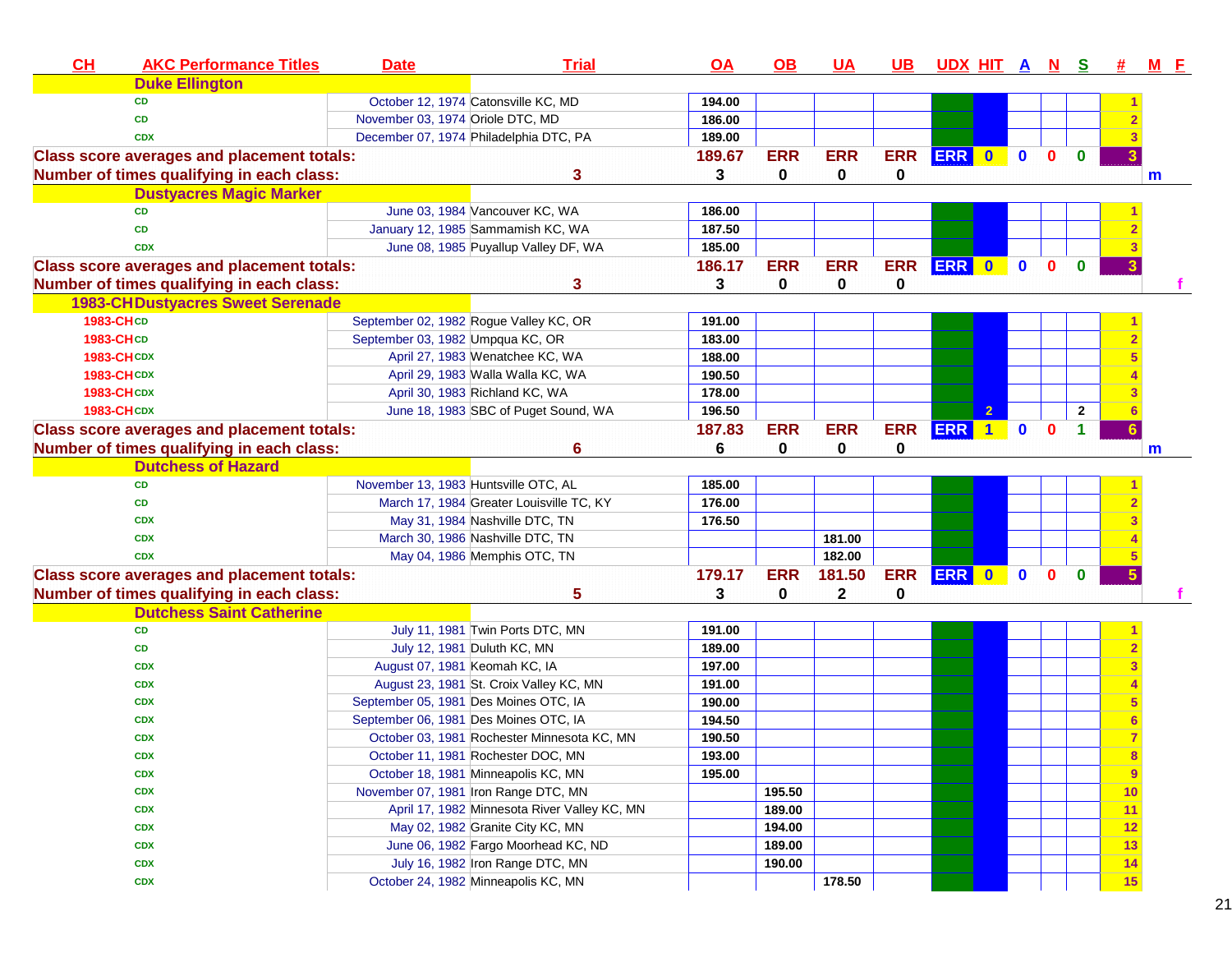| CL<br><b>AKC Performance Titles</b>               | Date                                 | <b>Trial</b>                                  | $\overline{OA}$ | $\Omega$       | <u>UA</u>            | <u>UB</u>    | UDX HIT A N S           |                          |              |              |          | <u>#</u>       | <b>M</b> E   |  |
|---------------------------------------------------|--------------------------------------|-----------------------------------------------|-----------------|----------------|----------------------|--------------|-------------------------|--------------------------|--------------|--------------|----------|----------------|--------------|--|
| <b>CDX</b>                                        |                                      | April 16, 1983 Minnesota River Valley KC, MN  |                 |                | 192.00               |              |                         |                          |              |              |          | 16             |              |  |
| <b>UD</b>                                         |                                      | May 14, 1983 Bloomington OTC, MN              |                 |                | 189.00               |              |                         |                          |              |              |          | 17             |              |  |
| UD                                                |                                      | May 15, 1983 St. Paul DTC, MN                 |                 |                |                      | 188.50       |                         |                          |              |              |          | 18             |              |  |
| UD                                                |                                      | May 27, 1983 Worthington KC, SD               |                 | 189.50         |                      |              |                         |                          |              |              |          | 19             |              |  |
| UD                                                |                                      | June 06, 1983 SBC of America #10 WI           |                 | 187.50         |                      |              |                         |                          |              |              |          | <b>20</b>      |              |  |
| UD                                                |                                      | July 15, 1983 Iron Range DTC, MN              |                 | 187.50         |                      |              | 1                       |                          |              |              |          | 21             |              |  |
| <b>UD</b>                                         |                                      | July 15, 1983 Iron Range DTC, MN              |                 |                |                      | 189.00       | $\overline{1}$          |                          |              |              |          | 22             |              |  |
| <b>UD</b>                                         |                                      | July 16, 1983 Twin Ports DTC, MN              |                 | 189.50         |                      |              |                         |                          |              |              |          | 23             |              |  |
| <b>UD</b>                                         |                                      | July 17, 1983 Duluth KC, MN                   |                 |                |                      | 182.00       |                         |                          |              |              |          | 24             |              |  |
| <b>UD</b>                                         | September 11, 1983 Des Moines KC, IA |                                               |                 | 193.00         |                      |              | $\mathbf{2}$            |                          |              |              |          | 25             |              |  |
| <b>UD</b>                                         | September 11, 1983 Des Moines KC, IA |                                               |                 |                |                      | 187.00       | $\overline{2}$          |                          |              |              |          | <b>26</b>      |              |  |
| <b>UD</b>                                         | September 12, 1983 Keomah KC, IA     |                                               |                 |                |                      | 194.00       |                         |                          |              |              |          | 27             |              |  |
| <b>UD</b>                                         |                                      | September 24, 1983 Rochester Minnesota KC, MN |                 | 190.00         |                      |              |                         |                          |              |              |          | 28             |              |  |
| <b>UD</b>                                         |                                      | October 22, 1983 Twin Cities OTC, MN          |                 | 194.00         |                      |              | $\mathbf{3}$            |                          |              |              |          | 29             |              |  |
| <b>UD</b>                                         |                                      | October 22, 1983 Twin Cities OTC, MN          |                 |                |                      | 181.50       | $\overline{\mathbf{3}}$ |                          |              |              |          | 30             |              |  |
| <b>UD</b>                                         |                                      | October 23, 1983 Minneapolis KC, MN           |                 | 194.00         |                      |              | $\overline{4}$          |                          |              |              |          | 31             |              |  |
| UD                                                |                                      | October 23, 1983 Minneapolis KC, MN           |                 |                |                      | 192.00       | $\overline{4}$          |                          |              |              |          | 32             |              |  |
| UD                                                |                                      | January 15, 1984 Land O'Lakes KC, MN          |                 | 190.00         |                      |              | $\sqrt{5}$              |                          |              |              |          | 33             |              |  |
| <b>UD</b>                                         |                                      | January 15, 1984 Land O'Lakes KC, MN          |                 |                |                      | 189.50       | 5 <sub>5</sub>          |                          |              |              |          | 34             |              |  |
| <b>UD</b>                                         |                                      | May 26, 1984 Sioux Empire KC, SD              |                 | 193.00         |                      |              |                         |                          |              |              |          | 35             |              |  |
| <b>UD</b>                                         |                                      | May 27, 1984 Sioux Valley KC, SD              |                 | 191.50         |                      |              |                         |                          |              |              |          | 36             |              |  |
| <b>UD</b>                                         |                                      | July 13, 1984 Iron Range DTC, MN              |                 | 192.00         |                      |              |                         |                          |              |              |          | 37             |              |  |
| <b>UD</b>                                         |                                      | July 14, 1984 Twin Ports DTC, MN              |                 | 193.50         |                      |              | 6 <sup>°</sup>          |                          |              |              |          | 38             |              |  |
| <b>UD</b>                                         |                                      | July 14, 1984 Twin Ports DTC, MN              |                 |                |                      | 187.00       | 6 <sup>°</sup>          |                          |              |              |          | 39             |              |  |
| <b>UD</b>                                         |                                      | July 15, 1984 Duluth KC, MN                   |                 | 191.50         |                      |              | $\overline{7}$          |                          |              |              |          | 40             |              |  |
| <b>UD</b>                                         |                                      | July 15, 1984 Duluth KC, MN                   |                 |                |                      | 186.00       | $\overline{7}$          |                          |              |              |          | 41             |              |  |
| <b>UD</b>                                         |                                      | August 26, 1984 St. Croix Valley KC, MN       |                 | 192.00         |                      |              | 8                       |                          |              |              |          | 42             |              |  |
| <b>UD</b>                                         |                                      | August 26, 1984 St. Croix Valley KC, MN       |                 |                |                      | 180.50       | 8                       |                          |              |              |          | 43             |              |  |
| <b>UD</b>                                         |                                      | October 20, 1984 Twin Cities OTC, MN          |                 | 189.50         |                      |              |                         |                          |              |              |          | 44             |              |  |
| <b>Class score averages and placement totals:</b> |                                      |                                               | 192.33          |                | 191.21 186.50 187.00 |              | 8 <sup>1</sup>          | $\overline{\phantom{a}}$ | $\mathbf{0}$ | $\mathbf{0}$ | $\bf{0}$ | 44             |              |  |
| Number of times qualifying in each class:         |                                      | 44                                            | 9               | 21             | 3                    | 11           |                         |                          |              |              |          |                |              |  |
| <b>CH-2007 Eastgates Remember The Knight</b>      |                                      |                                               |                 |                |                      |              |                         |                          |              |              |          |                |              |  |
| <b>CH-2007 CD RE</b>                              |                                      | May 13, 2007 Macon KC, GA                     | 186.00          |                |                      |              |                         |                          |              |              |          |                |              |  |
| <b>CH-2007 CD RE</b>                              |                                      | October 27, 2007 Kennesaw KC, GA              | 193.00          |                |                      |              |                         |                          |              |              |          |                |              |  |
| <b>2007-CH CDX RE</b>                             | March 30, 2008 Newnan KC, GA         |                                               | 190.50          |                |                      |              |                         |                          |              |              |          |                |              |  |
| 2007-CHCDX RE                                     | September 19, 2009 Atlanta KC, GA    |                                               |                 | 188.50         |                      |              |                         |                          |              |              |          |                |              |  |
| <b>Class score averages and placement totals:</b> |                                      |                                               | 189.83          | 188.50         | <b>ERR</b>           | <b>ERR</b>   | <b>ERR</b> 0            |                          | $\bf{0}$     | $\bf{0}$     | $\bf{0}$ |                |              |  |
| Number of times qualifying in each class:         |                                      |                                               | $3^{\circ}$     | $\blacksquare$ | $\mathbf{0}$         | $\mathbf{0}$ |                         |                          |              |              |          |                | $\mathbf{m}$ |  |
| <b>Echos Utmost</b>                               |                                      |                                               |                 |                |                      |              |                         |                          |              |              |          |                |              |  |
| VCD1 OA                                           |                                      | September 27, 2003 San Lorenzo DTC, CA        | 194.00          |                |                      |              |                         |                          |              |              |          |                |              |  |
| <b>VCD1 OA</b>                                    |                                      | October 17, 2003 SBC of Pacific Coast, CA     | 197.00          |                |                      |              |                         | $5\phantom{.0}$          |              |              | 5        | $\overline{2}$ |              |  |
| <b>VCD1 OA CDX</b>                                | November 02, 2003 Vallejo DTC, CA    |                                               | 191.50          |                |                      |              |                         |                          |              |              |          |                |              |  |
| <b>VCD1 OA CDX</b>                                |                                      | November 21, 2003 Golden Valley KC, CA        | 188.50          |                |                      |              |                         |                          |              |              |          |                |              |  |
| <b>VCD1 OA CDX</b>                                | November 29, 2003 San Mateo KC, CA   |                                               | 189.50          |                |                      |              |                         |                          |              |              |          |                |              |  |
| <b>VCD1 OA CDX</b>                                | November 30, 2003 San Mateo KC, CA   |                                               | 195.00          |                |                      |              |                         |                          |              |              |          |                |              |  |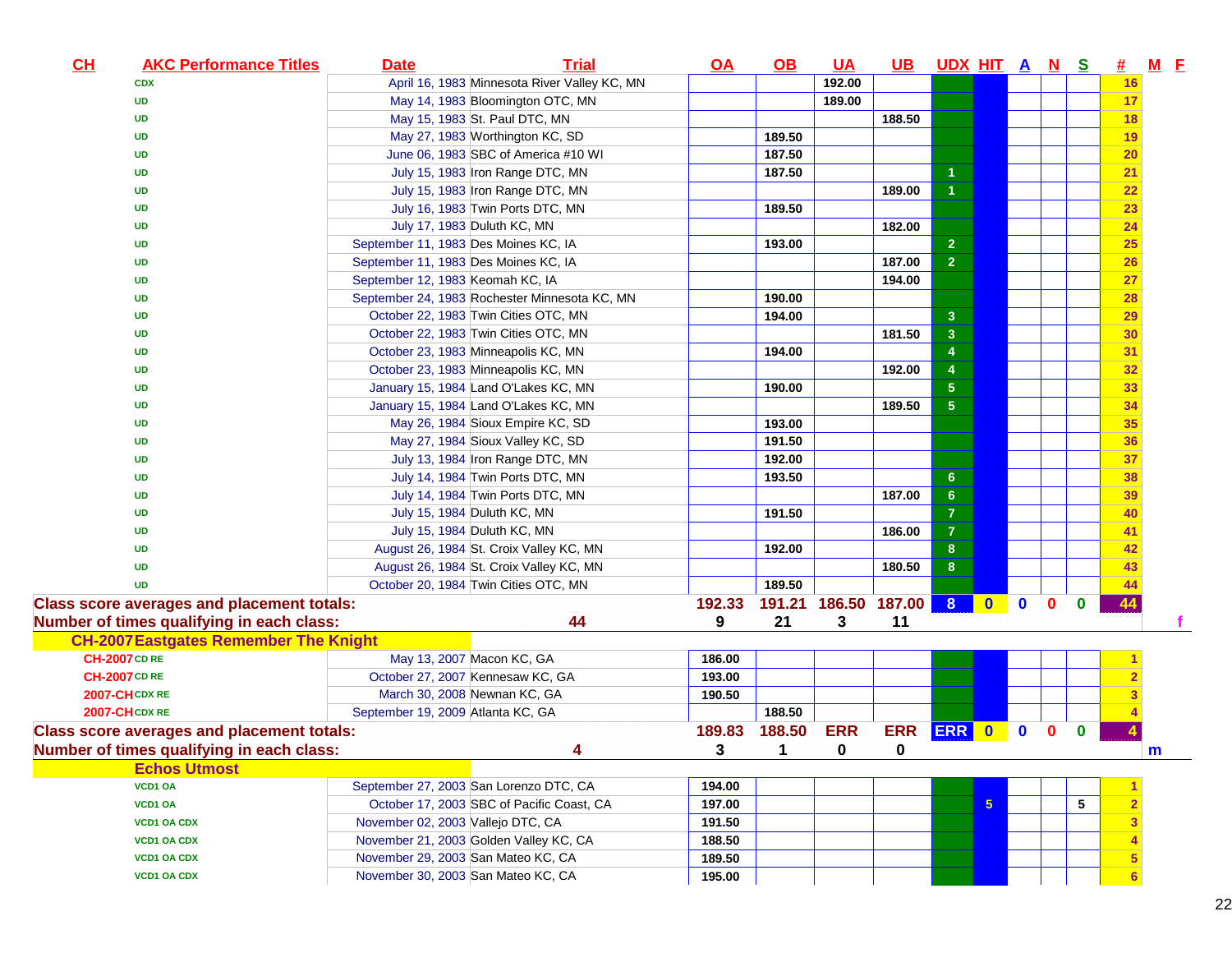| CL | <b>AKC Performance Titles</b>                     | <b>Date</b>                        | <b>Trial</b>                                   | QA     | $\Omega$   | <b>UA</b>            | $\overline{\mathsf{UB}}$ | UDX HIT A N S  |                      |             |              |              | <u>#</u> | $M$ E |
|----|---------------------------------------------------|------------------------------------|------------------------------------------------|--------|------------|----------------------|--------------------------|----------------|----------------------|-------------|--------------|--------------|----------|-------|
|    | VCD <sub>2</sub>                                  |                                    | September 26, 2004 San Lorenzo DTC, CA         |        |            | 189.00               |                          |                |                      |             |              |              |          |       |
|    | VCD <sub>2</sub>                                  |                                    | October 18, 2004 Del Valle DC of Livermore, CA |        |            | 191.50               |                          |                |                      |             |              |              | 8        |       |
|    | <b>VCD2 UD</b>                                    |                                    | November 19, 2004 Golden Valley KC, CA         |        |            | 192.50               |                          |                |                      |             |              |              | 9        |       |
|    | <b>VCD2 UD</b>                                    | November 29, 2004 San Mateo KC, CA |                                                |        |            | 189.20               |                          |                |                      |             |              |              | 10       |       |
|    | <b>VCD2 UD</b>                                    |                                    | January 23, 2005 Santa Clara DTC, CA           |        | 191.00     |                      |                          |                |                      |             |              |              | 11       |       |
|    | <b>VCD2 UD</b>                                    |                                    | January 23, 2005 Santa Clara DTC, CA           |        |            |                      | 195.50                   | $\overline{1}$ |                      |             |              |              | 12       |       |
|    | <b>VCD2 UDTDX</b>                                 |                                    | March 20, 2005 Skyline DF of San Mateo Co., CA |        | 191.50     |                      |                          |                |                      |             |              |              | 13       |       |
|    | <b>VCD2 UDTDX</b>                                 |                                    | March 27, 2005 County Wide DTC, CA             |        |            |                      | 191.00                   |                |                      |             |              |              | 14       |       |
|    | <b>VCD2 UDTDX</b>                                 |                                    | April 29, 2005 SBC of Pacific Coast, CA        |        | 191.00     |                      |                          |                | 6                    |             |              | 6            | 15       |       |
|    | <b>VCD2 UDTDX</b>                                 |                                    | May 20, 2005 SBC of Southern Oregon, OR        |        | 189.00     |                      |                          |                | 7                    |             |              | 7            | 16       |       |
|    | <b>VCD2 UDTDX</b>                                 |                                    | June 19, 2005 Deep Peninsula DTC, CA           |        | 196.00     |                      |                          |                |                      |             |              |              | 17       |       |
|    | <b>VCD2 UDTDX</b>                                 |                                    | October 01, 2005 San Lorenzo DTC, CA           |        | 191.50     |                      |                          | $\overline{2}$ |                      |             |              |              | 18       |       |
|    | <b>VCD2 UDTDX</b>                                 |                                    | October 01, 2005 San Lorenzo DTC, CA           |        |            |                      | 185.50                   | $\overline{2}$ |                      |             |              |              | 19       |       |
|    | <b>VCD2 UDTDX</b>                                 | November 06, 2005 Vallejo DTC, CA  |                                                |        |            |                      | 188.00                   |                |                      |             |              |              | 20       |       |
|    | <b>VCD2 UDTDX</b>                                 |                                    | December 02, 2005 Salinas Valley KC, CA        |        | 190.00     |                      |                          |                |                      |             |              |              | 21       |       |
|    | <b>VCD2 UDTDX</b>                                 | December 04, 2005 San Mateo KC, CA |                                                |        | 193.00     |                      |                          |                |                      |             |              |              | 22       |       |
|    | <b>VCD2 UDTDX</b>                                 |                                    | January 22, 2006 Santa Clara DTC, CA           |        | 187.00     |                      |                          |                |                      |             |              |              | 23       |       |
|    | <b>VCD2 UDTDX</b>                                 |                                    | April 29, 2006 SBC of Pacific Coast, CA        |        | 193.50     |                      |                          |                | 8                    |             |              | 8            | 24       |       |
|    | <b>VCD2 UDTDX</b>                                 |                                    | June 25, 2006 Deep Peninsula DTC, CA           |        | 191.50     |                      |                          |                |                      |             |              |              | 25       |       |
|    | <b>VCD2 UDTDX</b>                                 |                                    | September 19, 2006 SBC of America Regional, WY |        | 188.50     |                      |                          |                |                      |             |              |              | 26       |       |
|    | <b>Class score averages and placement totals:</b> |                                    |                                                | 192.58 |            | 191.13 190.55 190.00 |                          | 2 <sup>1</sup> | $\blacktriangleleft$ | $\bf{0}$    | $\Omega$     | 4            | 26       |       |
|    | Number of times qualifying in each class:         |                                    | 26                                             | 6      | 12         | 4                    | 4                        |                |                      |             |              |              |          |       |
|    | 2007-CHEchos Xtra Sweetie V Eddy                  |                                    |                                                |        |            |                      |                          |                |                      |             |              |              |          |       |
|    | 2007-CHCDRA                                       |                                    | October 17, 2008 SBC of Pacific Coast, CA      | 182.00 |            |                      |                          |                |                      |             |              | 5            |          |       |
|    | <b>2007-CHCD RA</b>                               |                                    | November 08, 2008 Wine Country KC, CA          | 192.00 |            |                      |                          |                |                      |             |              |              |          |       |
|    | 2007-CHCDXRA                                      |                                    | November 23, 2008 San Joaquin KC, CA           | 196.50 |            |                      |                          |                |                      |             |              |              |          |       |
|    | 2007-CHCDX RA TD                                  |                                    | January 17, 2009 San Francisco DTC, CA         | 192.50 |            |                      |                          |                |                      |             |              |              |          |       |
|    | 2007-CH CDX RA TD                                 |                                    | February 14, 2009 SBC of San Diego, CA         |        | 194.50     |                      |                          |                | 6                    |             |              | 6            |          |       |
|    | <b>Class score averages and placement totals:</b> |                                    |                                                | 190.75 | 194.50     | <b>ERR</b>           | <b>ERR</b>               | ERR 2          |                      | $\mathbf 0$ | $\bf{0}$     | $\mathbf{2}$ |          |       |
|    | Number of times qualifying in each class:         |                                    | 5                                              | 4      | 1          | 0                    | 0                        |                |                      |             |              |              |          |       |
|    | <b>Empress Josephine V Brandy</b>                 |                                    |                                                |        |            |                      |                          |                |                      |             |              |              |          |       |
|    | <b>CD</b>                                         |                                    | May 21, 1977 Ladies KA of America, NY          | 184.00 |            |                      |                          |                |                      |             |              |              |          |       |
|    | <b>Class score averages and placement totals:</b> |                                    |                                                | 184.00 | <b>ERR</b> | <b>ERR</b>           | <b>ERR</b>               | ERR 0          |                      | $\bullet$   | $\mathbf{0}$ | $\mathbf{0}$ |          |       |
|    | Number of times qualifying in each class:         |                                    |                                                |        | 0          | 0                    | 0                        |                |                      |             |              |              |          |       |
|    | <b>Excaliburs Distinction</b>                     |                                    |                                                |        |            |                      |                          |                |                      |             |              |              |          |       |
|    | <b>CD</b>                                         | October 08, 1988 Newnan KC, GA     |                                                | 197.00 |            |                      |                          |                |                      |             |              |              |          |       |
|    | CD                                                |                                    | October 23, 1988 OC of Chattanooga, TN         | 196.50 |            |                      |                          |                |                      |             |              |              |          |       |
|    | <b>CDX</b>                                        |                                    | October 29, 1988 Kennesaw KC, GA               | 194.50 |            |                      |                          |                |                      |             |              |              |          |       |
|    | <b>CDX</b>                                        |                                    | April 22, 1989 Tuscaloosa KC, AL               |        | 195.50     |                      |                          |                |                      |             |              |              |          |       |
|    | <b>CDX</b>                                        |                                    | May 03, 1989 SBC of America #16 TN             |        | 195.00     |                      |                          |                |                      |             |              |              |          |       |
|    | <b>CDX</b>                                        |                                    | May 06, 1989 Classic City KC, GA               |        | 191.50     |                      |                          |                |                      |             |              |              |          |       |
|    | <b>CDX</b>                                        | October 13, 1989 Atlanta OC, GA    |                                                |        | 190.00     |                      |                          |                |                      |             |              |              |          |       |
|    | <b>CDX</b>                                        | October 14, 1989 Atlanta KC, GA    |                                                |        | 187.50     |                      |                          |                |                      |             |              |              | 8        |       |
|    | <b>CDX</b>                                        |                                    | October 28, 1989 Kennesaw KC, GA               |        | 190.00     |                      |                          |                |                      |             |              |              | 9        |       |
|    | <b>CDX</b>                                        |                                    | October 29, 1989 Classic City KC, GA           |        | 189.00     |                      |                          |                |                      |             |              |              | 10       |       |
|    |                                                   |                                    |                                                |        |            |                      |                          |                |                      |             |              |              |          |       |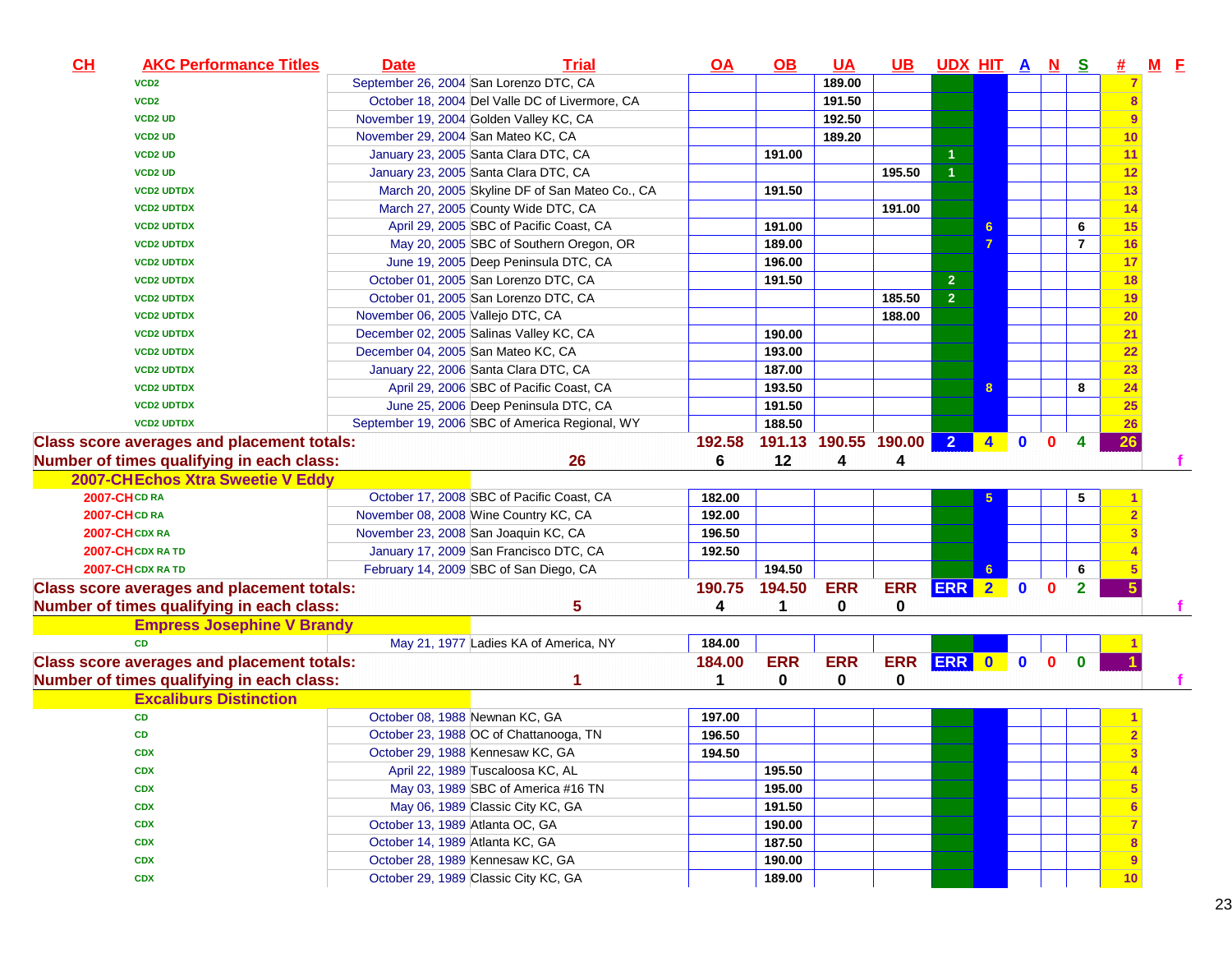| CL | <b>AKC Performance Titles</b>                     | <b>Date</b>                         | <b>Trial</b>                               | $Q$ $A$ | $\Omega$ | <u>UA</u>            | <u>UB</u> | UDX HIT A N S        |                          |           |              |          | 坓              | $M$ $E$ |  |
|----|---------------------------------------------------|-------------------------------------|--------------------------------------------|---------|----------|----------------------|-----------|----------------------|--------------------------|-----------|--------------|----------|----------------|---------|--|
|    | <b>CDX</b>                                        |                                     | November 04, 1989 Tennessee Valley KC, TN  |         | 192.50   |                      |           |                      |                          |           |              |          | 11             |         |  |
|    | <b>CDX</b>                                        |                                     | November 05, 1989 Greater Kingsport KC, TN |         | 194.50   |                      |           |                      |                          |           |              |          | 12             |         |  |
|    | <b>CDX</b>                                        |                                     | February 17, 1990 Spartanburg KC, SC       |         |          | 186.50               |           |                      |                          |           |              |          | 13             |         |  |
|    | <b>CDX</b>                                        |                                     | March 11, 1990 Chattanooga OTC, TN         |         |          | 190.50               |           |                      |                          |           |              |          | 14             |         |  |
|    | <b>UD</b>                                         |                                     | May 20, 1990 Greater Kingsport KC, TN      |         |          | 187.00               |           |                      |                          |           |              |          | 15             |         |  |
|    | <b>UD</b>                                         | October 06, 1990 Newnan KC, GA      |                                            |         | 185.50   |                      |           |                      |                          |           |              |          | 16             |         |  |
|    | <b>UD</b>                                         |                                     | October 07, 1990 Griffin Georgia KC, GA    |         | 185.50   |                      |           |                      |                          |           |              |          | 17             |         |  |
|    | <b>UD</b>                                         | October 12, 1990 Atlanta OC, GA     |                                            |         | 190.00   |                      |           |                      |                          |           |              |          | 18             |         |  |
|    | <b>UD</b>                                         | October 13, 1990 Atlanta KC, GA     |                                            |         | 185.50   |                      |           |                      |                          |           |              |          | 19             |         |  |
|    | <b>UD</b>                                         | October 14, 1990 Macon KC, GA       |                                            |         | 193.00   |                      |           |                      |                          |           |              |          | 20             |         |  |
|    | <b>UD</b>                                         |                                     | October 20, 1990 Thronateeska KC, GA       |         | 192.00   |                      |           |                      |                          |           |              |          | 21             |         |  |
|    | <b>UD</b>                                         |                                     | November 17, 1990 Birmingham OTC, AL       |         | 193.50   |                      |           |                      |                          |           |              |          | 22             |         |  |
|    | <b>UD</b>                                         | November 18, 1990 Birmingham KC, AL |                                            |         | 188.00   |                      |           |                      |                          |           |              |          | 23             |         |  |
|    | UD                                                |                                     | February 25, 1991 Southeast Alabama KC, AL |         | 192.00   |                      |           |                      |                          |           |              |          | 24             |         |  |
|    | <b>UD</b>                                         |                                     | March 09, 1991 Chattanooga KC, TN          |         | 192.50   |                      |           |                      |                          |           |              |          | 25             |         |  |
|    | UD                                                |                                     | March 10, 1991 OC of Chattanooga, TN       |         | 190.00   |                      |           |                      |                          |           |              |          | 26             |         |  |
|    | UD                                                |                                     | March 30, 1991 Griffin Georgia KC, GA      |         | 192.50   |                      |           |                      |                          |           |              |          | 27             |         |  |
|    | <b>UD</b>                                         |                                     | March 31, 1991 Newnan KC, GA               |         |          |                      | 190.00    |                      |                          |           |              |          | 28             |         |  |
|    | <b>UD</b>                                         |                                     | April 12, 1991 Macon KC, GA                |         | 186.50   |                      |           |                      |                          |           |              |          | 29             |         |  |
|    | <b>UD</b>                                         |                                     | April 13, 1991 Atlanta KC, GA              |         | 192.50   |                      |           |                      |                          |           |              |          | 30             |         |  |
|    | <b>UD</b>                                         |                                     | April 14, 1991 Atlanta OC, GA              |         | 194.50   |                      |           |                      |                          |           |              |          | 31             |         |  |
|    | <b>UD</b>                                         |                                     | April 21, 1991 Birmingham KC, AL           |         | 191.50   |                      |           |                      |                          |           |              |          | 32             |         |  |
|    | <b>UD</b>                                         | October 05, 1991 Newnan KC, GA      |                                            |         | 194.00   |                      |           |                      |                          |           |              |          | 33             |         |  |
|    | <b>UD</b>                                         | October 13, 1991 Macon KC, GA       |                                            |         | 187.50   |                      |           |                      |                          |           |              |          | 34             |         |  |
|    | <b>UD</b>                                         |                                     | April 10, 1992 Macon KC, GA                |         | 192.00   |                      |           | 1                    |                          |           |              |          | 35             |         |  |
|    | <b>UD</b>                                         |                                     | April 10, 1992 Macon KC, GA                |         |          |                      | 177.00    | $\overline{1}$       |                          |           |              |          | 36             |         |  |
|    | <b>UD</b>                                         |                                     | April 11, 1992 Atlanta KC, GA              |         | 188.00   |                      |           |                      |                          |           |              |          | 37             |         |  |
|    | <b>UD</b>                                         |                                     | April 12, 1992 Atlanta OC, GA              |         | 189.00   |                      |           |                      |                          |           |              |          | 38             |         |  |
|    | <b>UD</b>                                         |                                     | June 06, 1992 DOC of Greenville, SC        |         |          |                      | 185.40    |                      |                          |           |              |          | 39             |         |  |
|    | <b>Class score averages and placement totals:</b> |                                     |                                            | 196.00  |          | 190.70 188.00 184.13 |           | $\blacktriangleleft$ | $\overline{\phantom{a}}$ | $\bullet$ | $\mathbf{0}$ | $\bf{0}$ | 39             |         |  |
|    | Number of times qualifying in each class:         |                                     | 39                                         | 3       | 30       | 3                    | 3         |                      |                          |           |              |          |                |         |  |
|    | <b>Excaliburs Dream Weaver</b>                    |                                     |                                            |         |          |                      |           |                      |                          |           |              |          |                |         |  |
|    | CD                                                | October 08, 1988 Newnan KC, GA      |                                            | 184.50  |          |                      |           |                      |                          |           |              |          |                |         |  |
|    | CD                                                | October 15, 1988 Atlanta KC, GA     |                                            | 195.00  |          |                      |           |                      |                          |           |              |          |                |         |  |
|    | <b>CDX</b>                                        | October 16, 1988 Macon KC, GA       |                                            | 196.50  |          |                      |           |                      |                          |           |              |          | 3              |         |  |
|    | <b>CDX</b>                                        |                                     | October 28, 1988 Lawrenceville KC, GA      | 192.00  |          |                      |           |                      |                          |           |              |          |                |         |  |
|    | <b>CDX</b>                                        |                                     | November 19, 1988 Birmingham OTC, AL       | 189.50  |          |                      |           |                      |                          |           |              |          | 5              |         |  |
|    | <b>CDX</b>                                        |                                     | April 01, 1989 Griffin Georgia KC, GA      |         | 181.00   |                      |           |                      |                          |           |              |          |                |         |  |
|    | <b>CDX</b>                                        |                                     | April 02, 1989 Newnan KC, GA               |         | 189.50   |                      |           |                      |                          |           |              |          | $\overline{7}$ |         |  |
|    | <b>CDX</b>                                        |                                     | April 15, 1989 Atlanta KC, GA              |         | 191.00   |                      |           |                      |                          |           |              |          | 8              |         |  |
|    | <b>CDX</b>                                        |                                     | April 16, 1989 Atlanta KC, GA              |         | 189.00   |                      |           |                      |                          |           |              |          | 9              |         |  |
|    | <b>CDX</b>                                        |                                     | April 23, 1989 Birmingham KC, AL           |         | 190.50   |                      |           |                      |                          |           |              |          | 10             |         |  |
|    | <b>CDX</b>                                        |                                     | May 03, 1989 SBC of America #16 TN         |         | 195.50   |                      |           |                      | 1                        |           | $\mathbf{1}$ |          | 11             |         |  |
|    | <b>CDX</b>                                        |                                     | May 14, 1989 Lawrenceville KC, GA          |         | 192.50   |                      |           |                      |                          |           |              |          | 12             |         |  |
|    | <b>CDX</b>                                        | October 07, 1989 Newnan KC, GA      |                                            |         | 192.00   |                      |           |                      |                          |           |              |          | 13             |         |  |
|    |                                                   |                                     |                                            |         |          |                      |           |                      |                          |           |              |          |                |         |  |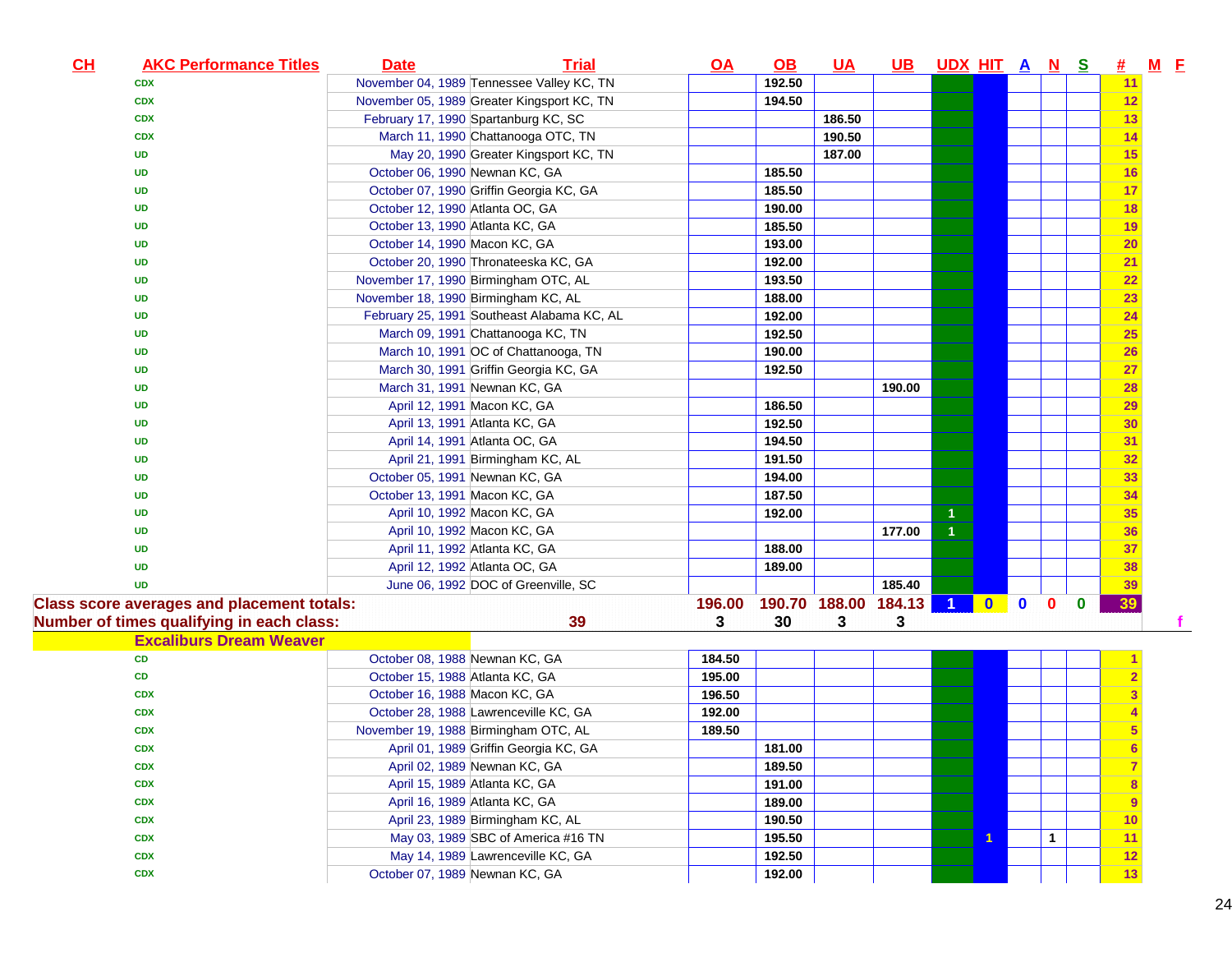| CL        | <b>AKC Performance Titles</b>                     | <b>Date</b>                       | <b>Trial</b>                                     | <u>OA</u>  | $\Omega$ | <u>UA</u>            | <u>UB</u>  | UDX HIT A N S  |                      |              |                |              | <u>#</u> | $M$ E |  |
|-----------|---------------------------------------------------|-----------------------------------|--------------------------------------------------|------------|----------|----------------------|------------|----------------|----------------------|--------------|----------------|--------------|----------|-------|--|
|           | <b>CDX</b>                                        |                                   | October 08, 1989 Griffin Georgia KC, GA          |            | 191.00   |                      |            |                |                      |              |                |              | 14       |       |  |
|           | <b>CDX</b>                                        |                                   | October 27, 1989 Lawrenceville KC, GA            |            | 184.00   |                      |            |                |                      |              |                |              | 15       |       |  |
|           | <b>CDX</b>                                        |                                   | October 28, 1989 Kennesaw KC, GA                 |            | 190.50   |                      |            |                |                      |              |                |              | 16       |       |  |
|           | <b>CDX</b>                                        |                                   | November 04, 1989 Tennessee Valley KC, TN        |            | 192.50   |                      |            |                |                      |              |                |              | 17       |       |  |
|           | <b>CDX</b>                                        |                                   | November 05, 1989 Greater Kingsport KC, TN       |            | 191.50   |                      |            |                |                      |              |                |              | 18       |       |  |
|           | <b>CDX</b>                                        |                                   | March 10, 1990 Chattanooga KC, TN                |            |          | 188.00               |            |                |                      |              |                |              | 19       |       |  |
|           | <b>CDX</b>                                        |                                   | April 01, 1990 Newnan KC, GA                     |            |          | 187.50               |            |                |                      |              |                |              | 20       |       |  |
|           | <b>UD</b>                                         |                                   | April 21, 1990 Tuscaloosa KC, AL                 |            |          | 187.00               |            |                |                      |              |                |              | 21       |       |  |
|           | <b>UD</b>                                         | October 06, 1990 Newnan KC, GA    |                                                  |            | 188.50   |                      |            | $\mathbf{1}$   |                      |              |                |              | 22       |       |  |
|           | <b>UD</b>                                         | October 06, 1990 Newnan KC, GA    |                                                  |            |          |                      | 188.50     | $\mathbf{1}$   |                      |              |                |              | 23       |       |  |
|           | <b>UD</b>                                         |                                   | October 07, 1990 Griffin Georgia KC, GA          |            | 192.50   |                      |            |                |                      |              |                |              | 24       |       |  |
|           | UD                                                | October 12, 1990 Atlanta OC, GA   |                                                  |            | 187.50   |                      |            | $\overline{2}$ |                      |              |                |              | 25       |       |  |
|           | UD                                                | October 12, 1990 Atlanta OC, GA   |                                                  |            |          |                      | 183.50     | $\overline{2}$ |                      |              |                |              | 26       |       |  |
|           | <b>UD</b>                                         | October 13, 1990 Atlanta KC, GA   |                                                  |            | 189.00   |                      |            | $\mathbf{3}$   |                      |              |                |              | 27       |       |  |
|           | <b>UD</b>                                         | October 13, 1990 Atlanta KC, GA   |                                                  |            |          |                      | 185.50     | $\overline{3}$ |                      |              |                |              | 28       |       |  |
|           | <b>Class score averages and placement totals:</b> |                                   |                                                  | 191.50     |          | 189.88 187.50 185.83 |            | 3 <sup>2</sup> | $\blacktriangleleft$ | $\mathbf{0}$ | 1.             | $\bf{0}$     | 28       |       |  |
|           | Number of times qualifying in each class:         |                                   | 28                                               | 5          | 17       | 3                    | 3          |                |                      |              |                |              |          |       |  |
|           | <b>1992-CHExcaliburs Friar V Eastgate</b>         |                                   |                                                  |            |          |                      |            |                |                      |              |                |              |          |       |  |
| 1992-CHCD |                                                   |                                   | October 23, 1994 OC of Chattanooga, TN           |            | 189.00   |                      |            |                |                      |              |                |              |          |       |  |
| 1992-CHCD |                                                   |                                   | November 20, 1994 Cahaba Valley KC, AL           |            | 184.50   |                      |            |                |                      |              |                |              |          |       |  |
|           | <b>1992-CHCDX</b>                                 |                                   | December 03, 1994 Greater Columbia OC, SC        |            | 182.50   |                      |            |                |                      |              |                |              |          |       |  |
|           | <b>1992-CHCDX</b>                                 |                                   | April 15, 1995 Atlanta KC, GA                    |            | 185.00   |                      |            |                |                      |              |                |              |          |       |  |
|           | <b>Class score averages and placement totals:</b> |                                   |                                                  | <b>ERR</b> | 185.25   | <b>ERR</b>           | <b>ERR</b> | ERR 0          |                      | $\mathbf{0}$ | $\mathbf{0}$   | $\bf{0}$     |          |       |  |
|           | Number of times qualifying in each class:         |                                   | 4                                                | 0          | 4        | 0                    | 0          |                |                      |              |                |              |          | m     |  |
|           | <b>Excaliburs Hallmark</b>                        |                                   |                                                  |            |          |                      |            |                |                      |              |                |              |          |       |  |
|           | <b>CD</b>                                         |                                   | April 23, 1998 SBC of America #24 MO             |            | 185.50   |                      |            |                |                      |              | $\mathbf{2}$   |              |          |       |  |
|           | <b>CD</b>                                         |                                   | July 26, 1998 Spartanburg KC, SC                 |            | 187.50   |                      |            |                |                      |              |                |              |          |       |  |
|           | <b>CD</b>                                         | August 02, 1998 Macon KC, GA      |                                                  |            | 179.00   |                      |            |                |                      |              |                |              |          |       |  |
|           | <b>Class score averages and placement totals:</b> |                                   |                                                  | <b>ERR</b> | 184.00   | <b>ERR</b>           | ERR ERR 1  |                |                      | $\bullet$    | $\blacksquare$ | $\mathbf{0}$ |          |       |  |
|           | Number of times qualifying in each class:         |                                   | 3                                                | 0          | 3        | 0                    | 0          |                |                      |              |                |              |          |       |  |
|           | <b>1981-CHExcaliburs Lady Anastasia</b>           |                                   |                                                  |            |          |                      |            |                |                      |              |                |              |          |       |  |
| 1981-CHCD |                                                   |                                   | April 18, 1981 Tuscaloosa KC, AL                 | 195.50     |          |                      |            |                |                      |              |                |              |          |       |  |
| 1981-CHCD |                                                   |                                   | May 14, 1981 Southern Maryland SBF, MD           | 189.00     |          |                      |            |                |                      |              |                |              |          |       |  |
|           | <b>1981-CHCDX</b>                                 | September 20, 1981 Atlanta OC, GA |                                                  | 193.50     |          |                      |            |                |                      |              |                |              |          |       |  |
|           | <b>1981-CHCDX</b>                                 |                                   | April 11, 1982 Birmingham OTC, AL                |            | 192.00   |                      |            |                |                      |              |                |              |          |       |  |
|           | <b>1981-CHCDX</b>                                 |                                   | May 08, 1982 Classic City KC, GA                 |            | 193.50   |                      |            |                |                      |              |                |              |          |       |  |
|           | <b>1981-CHCDX</b>                                 |                                   | October 09, 1982 Chattanooga KC, TN              |            | 192.50   |                      |            |                |                      |              |                |              |          |       |  |
|           | <b>1981-CHCDX</b>                                 | October 17, 1982 Macon KC, GA     |                                                  |            | 188.50   |                      |            |                |                      |              |                |              |          |       |  |
|           | <b>1981-CHCDX</b>                                 |                                   | April 13, 1984 Macon KC, GA                      |            |          | 194.00               |            |                |                      |              |                |              |          |       |  |
|           | <b>1981-CHCDX</b>                                 |                                   | October 21, 1984 OC of Chattanooga, TN           |            |          | 187.00               |            |                |                      |              |                |              |          |       |  |
| 1981-CHUD |                                                   |                                   | April 12, 1985 Macon KC, GA                      |            |          | 190.50               |            |                |                      |              |                |              | 10       |       |  |
|           | <b>Class score averages and placement totals:</b> |                                   |                                                  | 192.67     |          | 191.63 190.50        | <b>ERR</b> | ERR 0          |                      | $\bullet$    | $\mathbf{0}$   | $\bf{0}$     | 10       |       |  |
|           | Number of times qualifying in each class:         |                                   | 10                                               | 3          | 4        | 3                    | 0          |                |                      |              |                |              |          |       |  |
|           | 2013-CHExcaliburs Lady of The Lake                |                                   |                                                  |            |          |                      |            |                |                      |              |                |              |          |       |  |
|           | <b>2013-CHCD RN</b>                               |                                   | July 17, 2015 Four Paw Agility Club of N. GA, GA | 195.50     |          |                      |            |                |                      |              |                |              |          |       |  |
|           |                                                   |                                   |                                                  |            |          |                      |            |                |                      |              |                |              |          |       |  |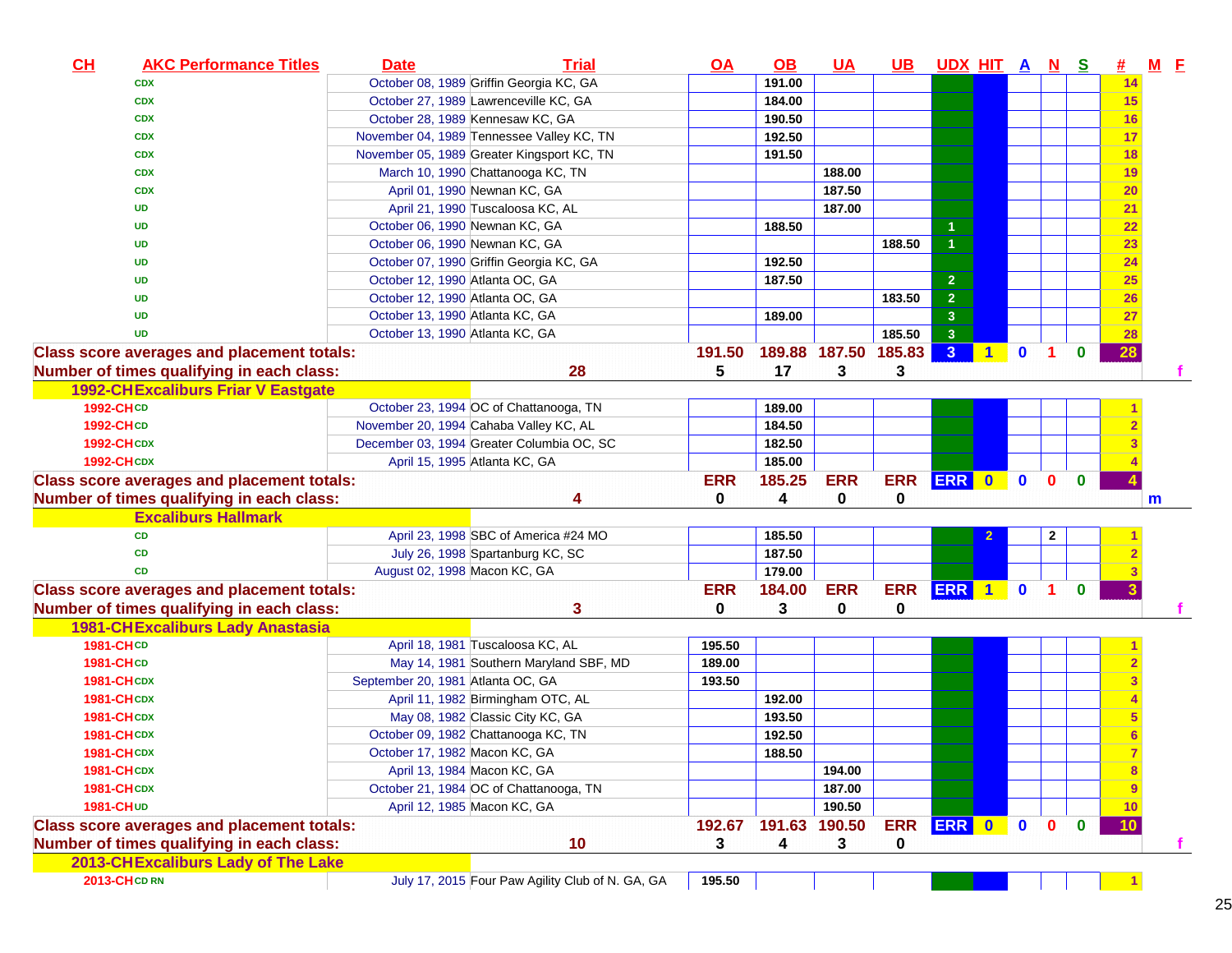| CH<br><b>AKC Performance Titles</b>               | <b>Date</b>                       | <b>Trial</b>                                      | $\overline{\mathsf{OA}}$ | $\underline{\mathsf{OB}}$ | <b>UA</b>  | <u>UB</u>      | UDX HIT A N S |              |              |              | #              | $M$ $E$ |  |
|---------------------------------------------------|-----------------------------------|---------------------------------------------------|--------------------------|---------------------------|------------|----------------|---------------|--------------|--------------|--------------|----------------|---------|--|
| <b>2013-CHCD RN</b>                               |                                   | July 19, 2015 Four Paw Agility Club of N. GA, GA  | 190.00                   |                           |            |                |               |              |              |              | $\overline{2}$ |         |  |
| 2013-CHCDXRN                                      |                                   | August 22, 2015 Lawrenceville KC, GA              | 195.50                   |                           |            |                |               |              |              |              | з              |         |  |
| <b>Class score averages and placement totals:</b> |                                   |                                                   | 193.67                   | <b>ERR</b>                | <b>ERR</b> | <b>ERR</b>     | <b>ERR</b> 0  | $\bullet$    | $\bf{0}$     | $\mathbf{0}$ |                |         |  |
| Number of times qualifying in each class:         |                                   | 3                                                 | 3                        | $\mathbf 0$               | 0          | 0              |               |              |              |              |                |         |  |
| <b>Excaliburs Legend of Arthur</b>                |                                   |                                                   |                          |                           |            |                |               |              |              |              |                |         |  |
| <b>CD</b>                                         | September 20, 1981 Atlanta OC, GA |                                                   | 191.50                   |                           |            |                |               |              |              |              |                |         |  |
| CD                                                |                                   | November 01, 1981 Birmingham OTC, AL              | 195.00                   |                           |            |                |               |              |              |              |                |         |  |
| <b>CDX</b>                                        |                                   | December 05, 1981 Greater Columbia OC, SC         | 193.00                   |                           |            |                |               |              |              |              |                |         |  |
| <b>CDX</b>                                        |                                   | March 28, 1982 Atlanta OC, GA                     | 194.50                   |                           |            |                |               |              |              |              |                |         |  |
| <b>Class score averages and placement totals:</b> |                                   |                                                   | 193.50                   | <b>ERR</b>                | <b>ERR</b> | <b>ERR</b>     | ERR 0         | $\mathbf{0}$ | $\mathbf{0}$ | $\bf{0}$     |                |         |  |
| Number of times qualifying in each class:         |                                   | 4                                                 | 4                        | 0                         | 0          | 0              |               |              |              |              |                | m       |  |
| <b>Excaliburs Muse</b>                            |                                   |                                                   |                          |                           |            |                |               |              |              |              |                |         |  |
| <b>CD BN RA</b>                                   |                                   | July 17, 2015 Four Paw Agility Club of N. GA, GA  | 196.00                   |                           |            |                |               |              |              |              |                |         |  |
| <b>CD BN RA</b>                                   |                                   | July 19, 2015 Four Paw Agility Club of N. GA, GA  | 194.00                   |                           |            |                |               |              |              |              |                |         |  |
| <b>CDX BN RA</b>                                  |                                   | August 21, 2015 Sawnee Mountain KC of Georgia, GA | 194.50                   |                           |            |                |               |              |              |              |                |         |  |
| <b>CDX BN RA</b>                                  | January 17, 2016 Atlanta OC, GA   |                                                   |                          | 192.00                    |            |                |               |              |              |              |                |         |  |
| <b>CDX BN RA</b>                                  |                                   | October 21, 2016 Douglasville KC of Georgia, GA   |                          |                           | 186.50     |                |               |              |              |              | 5              |         |  |
| <b>CDX BN RA</b>                                  |                                   | October 23, 2016 Newnan KC, GA                    |                          |                           | 183.50     |                |               |              |              |              | 6              |         |  |
| <b>UD BN RA</b>                                   | January 15, 2017 Atlanta OC, GA   |                                                   |                          |                           | 189.00     |                |               |              |              |              |                |         |  |
| <b>UD BN RA</b>                                   |                                   | February 04, 2017 Conyers KC of Georgia, GA       |                          | 192.50                    |            |                |               |              |              |              |                |         |  |
| <b>UD BN RA</b>                                   |                                   | February 05, 2017 Lawrenceville KC, GA            |                          | 192.00                    |            |                |               |              |              |              |                |         |  |
| <b>UD BN RA</b>                                   |                                   | June 24, 2017 Four Paw Agility Club of N. GA, GA  |                          | 181.00                    |            |                |               |              |              |              | 10             |         |  |
| <b>UD BN RA</b>                                   |                                   | February 03, 2018 Conyers KC of Georgia, GA       |                          | 195.50                    |            |                |               |              |              |              | 11             |         |  |
| <b>Class score averages and placement totals:</b> |                                   |                                                   | 194.83                   | 190.60 186.33             |            | <b>ERR</b>     | ERR 0         | $\bullet$    | $\mathbf{0}$ | $\bf{0}$     | 11             |         |  |
| Number of times qualifying in each class:         |                                   | 11                                                | 3                        | 5                         | 3          | 0              |               |              |              |              |                |         |  |
| <b>Fairy Tales Forewarned</b>                     |                                   |                                                   |                          |                           |            |                |               |              |              |              |                |         |  |
| <b>CD</b>                                         |                                   | May 20, 1989 Allentown DTC, PA                    |                          | 193.00                    |            |                |               |              |              |              |                |         |  |
| CD                                                |                                   | May 28, 1989 Mid Jersey CDTC, NJ                  |                          | 193.00                    |            |                |               |              |              |              |                |         |  |
| <b>CDX</b>                                        |                                   | June 04, 1989 Delaware County KC, PA              |                          | 192.50                    |            |                |               |              |              |              |                |         |  |
| <b>CDX</b>                                        |                                   | June 17, 1989 Bryn Mawr KC, PA                    |                          | 192.50                    |            |                |               |              |              |              |                |         |  |
| <b>CDX</b>                                        |                                   | June 18, 1989 Burlington County KC, NJ            |                          | 194.50                    |            |                |               |              |              |              |                |         |  |
| <b>CDX</b>                                        |                                   | June 24, 1989 Town and Country DTC, NJ            |                          | 186.50                    |            |                |               |              |              |              |                |         |  |
| <b>CDX</b>                                        |                                   | October 07, 1989 Port Chester OTC, NY             |                          | 196.50                    |            |                |               |              |              |              |                |         |  |
| <b>CDX</b>                                        |                                   | October 21, 1989 Camden County KC, NJ             |                          | 193.50                    |            |                |               |              |              |              | 8              |         |  |
| <b>CDX</b>                                        | November 19, 1989 Dauphin DTC, PA |                                                   |                          | 188.50                    |            |                |               |              |              |              | 9              |         |  |
| <b>CDX</b>                                        |                                   | September 23, 1990 SBC of America #17 NY          |                          | 194.50                    |            |                |               |              | 1            |              | 10             |         |  |
| <b>CDX</b>                                        |                                   | April 14, 1991 Lower Bucksaw DTC, PA              |                          |                           |            | 184.50         |               |              |              |              | 11             |         |  |
| CDX                                               |                                   | May 18, 1991 Allentown DTC, PA                    |                          | 194.00                    |            |                |               |              |              |              | 12             |         |  |
| <b>Class score averages and placement totals:</b> |                                   |                                                   | <b>ERR</b>               | 192.64                    | <b>ERR</b> | 184.50 ERR 1 0 |               |              |              |              |                |         |  |
| Number of times qualifying in each class:         |                                   | 12                                                | 0                        | 11                        | 0          |                |               |              |              |              |                |         |  |
| <b>Fawn</b>                                       |                                   |                                                   |                          |                           |            |                |               |              |              |              |                |         |  |
| CD                                                |                                   | September 22, 1963 Hyattsville DTC, MD            |                          | 192.50                    |            |                |               |              |              |              |                |         |  |
| CD                                                | November 03, 1963 Oriole DTC, MD  |                                                   | 196.50                   |                           |            |                |               |              |              |              |                |         |  |
| <b>CDX</b>                                        |                                   | March 22, 1964 DOTC of Maryland, MD               | 194.00                   |                           |            |                |               |              |              |              |                |         |  |
| <b>CDX</b>                                        |                                   | October 03, 1964 Mt Vernon DTC, VA                |                          | 194.00                    |            |                |               |              |              |              |                |         |  |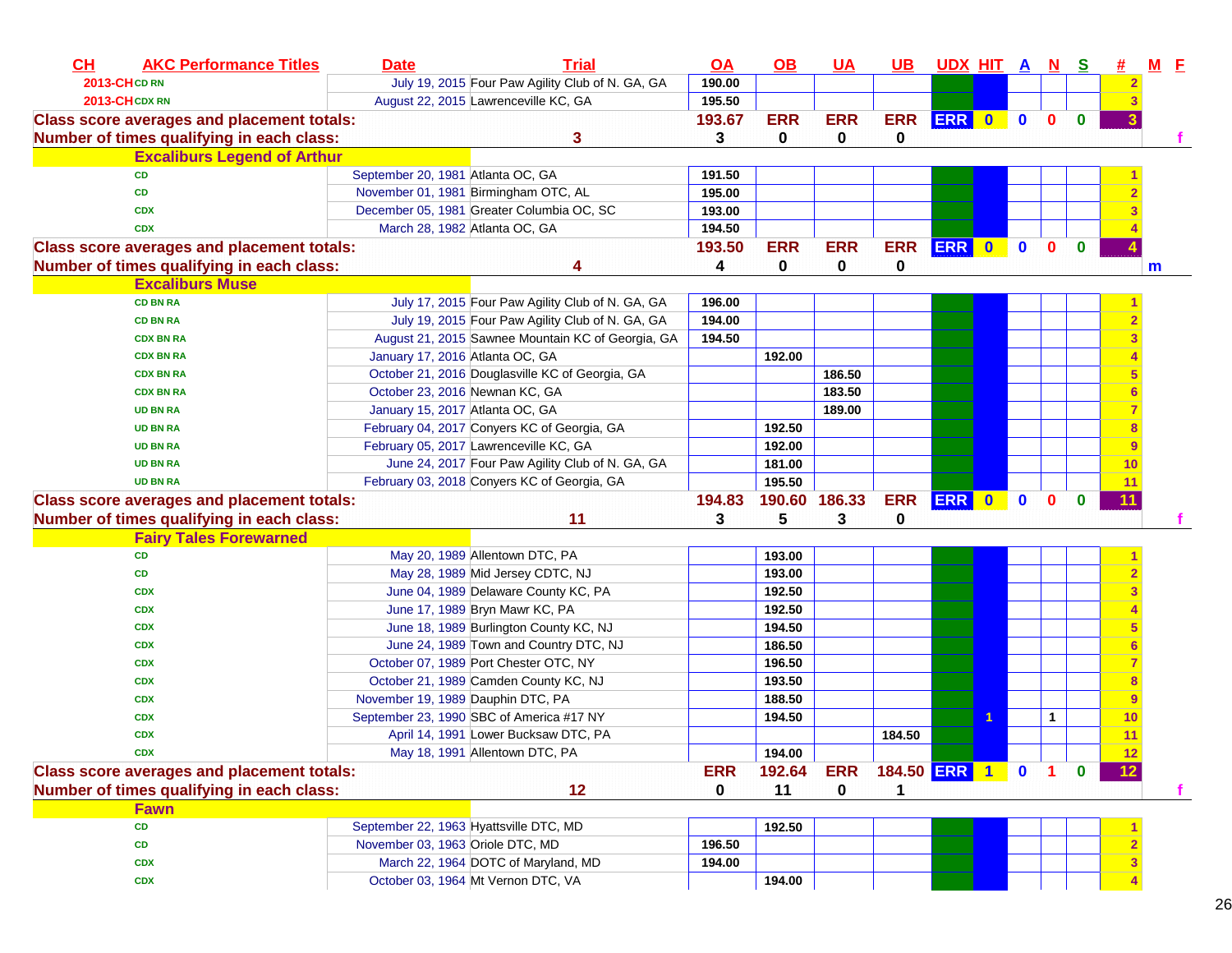| CH<br><b>AKC Performance Titles</b>               | <b>Date</b>                       | <b>Trial</b>                                        | <u>OA</u>    | $\overline{OB}$ | <b>UA</b>     | <u>UB</u>  | <b>UDX HIT A</b> |                      |              | <b>N</b>     | <u>s</u>     |   | <u>M E</u> |
|---------------------------------------------------|-----------------------------------|-----------------------------------------------------|--------------|-----------------|---------------|------------|------------------|----------------------|--------------|--------------|--------------|---|------------|
| <b>Class score averages and placement totals:</b> |                                   |                                                     | 195.25       | 193.25          | <b>ERR</b>    | <b>ERR</b> | ERR 0            |                      | $\mathbf 0$  | $\mathbf{0}$ | $\bf{0}$     |   |            |
| Number of times qualifying in each class:         |                                   |                                                     | $\mathbf{2}$ | $\mathbf{2}$    | 0             | 0          |                  |                      |              |              |              |   |            |
| <b>1974-CHFelicidads Tigger</b>                   |                                   |                                                     |              |                 |               |            |                  |                      |              |              |              |   |            |
| <b>1974-CHCD</b>                                  |                                   | July 06, 1975 Concho KC, TX                         | 187.00       |                 |               |            |                  |                      |              |              |              |   |            |
| <b>1974-CHCD</b>                                  |                                   | August 31, 1975 Los Alamos DOC, NM                  | 191.00       |                 |               |            |                  |                      |              |              |              |   |            |
| <b>1974-CHCDX</b>                                 |                                   | November 08, 1975 Rio Grande KC, NM                 | 192.00       |                 |               |            |                  |                      |              |              |              |   |            |
| <b>1974-CHCDX</b>                                 |                                   | May 08, 1977 Rio Grande ODC, NM                     |              |                 | 179.00        |            |                  |                      |              |              |              |   |            |
| <b>1974-CHCDX</b>                                 |                                   | May 13, 1977 Sandia DOC, NM                         |              |                 | 185.00        |            |                  |                      |              |              |              |   |            |
| 1974-CH UD                                        |                                   | July 10, 1977 Concho KC, TX                         |              |                 | 187.00        |            |                  |                      |              |              |              |   |            |
| <b>Class score averages and placement totals:</b> |                                   |                                                     | 190.00       | <b>ERR</b>      | 183.67        | <b>ERR</b> | ERR 0            |                      | $\mathbf{0}$ | $\mathbf{0}$ | $\bf{0}$     |   |            |
| Number of times qualifying in each class:         |                                   | 6                                                   | 3            | $\mathbf 0$     | 3             | 0          |                  |                      |              |              |              |   |            |
| <b>Felicidads Wewon For Tigger</b>                |                                   |                                                     |              |                 |               |            |                  |                      |              |              |              |   |            |
| <b>CD</b>                                         |                                   | June 10, 1978 Southern Colorado KC, CO              | 172.00       |                 |               |            |                  |                      |              |              |              |   |            |
| <b>CD</b>                                         |                                   | October 01, 1978 Panhandle KC of Texas, TX          | 179.00       |                 |               |            |                  |                      |              |              |              |   |            |
| <b>CDX</b>                                        |                                   | November 11, 1978 Rio Grande KC, NM                 | 184.00       |                 |               |            |                  |                      |              |              |              |   |            |
| <b>Class score averages and placement totals:</b> |                                   |                                                     | 178.33       | <b>ERR</b>      | <b>ERR</b>    | <b>ERR</b> | ERR 0            |                      | $\mathbf{0}$ | $\mathbf{0}$ | $\mathbf{0}$ |   |            |
| Number of times qualifying in each class:         |                                   | 3                                                   | 3            | 0               | 0             | 0          |                  |                      |              |              |              |   |            |
| <b>Fellow Boy Morris</b>                          |                                   |                                                     |              |                 |               |            |                  |                      |              |              |              |   |            |
| <b>CD</b>                                         | November 02, 1958 Oriole DTC, MD  |                                                     | 180.00       |                 |               |            |                  |                      |              |              |              |   |            |
| <b>CD</b>                                         |                                   | May 21, 1960 Prince George DTC, MD                  | 192.50       |                 |               |            |                  |                      |              |              |              |   |            |
| <b>CDX</b>                                        |                                   | June 05, 1960 Delaware County KC, PA                | 187.50       |                 |               |            |                  |                      |              |              |              |   |            |
| <b>CDX</b>                                        |                                   | October 01, 1961 Old Dominion KC of N. Virginia, VA |              |                 | 189.00        |            |                  |                      |              |              |              |   |            |
| <b>CDX</b>                                        |                                   | October 07, 1961 Capitol DTC of Washington DC, MD   |              |                 | 180.00        |            |                  |                      |              |              |              |   |            |
| <b>UD</b>                                         | November 05, 1961 Oriole DTC, MD  |                                                     |              |                 | 183.00        |            |                  |                      |              |              |              |   |            |
| <b>Class score averages and placement totals:</b> |                                   |                                                     | 186.67       | <b>ERR</b>      | 184.00        | <b>ERR</b> | ERR 0 0          |                      |              | $\mathbf{0}$ | $\mathbf 0$  |   |            |
| Number of times qualifying in each class:         |                                   | 6                                                   | 3            | 0               | 3             | 0          |                  |                      |              |              |              |   | m          |
| <b>Fierendecs Little Miss Heidi</b>               |                                   |                                                     |              |                 |               |            |                  |                      |              |              |              |   |            |
| <b>CD</b>                                         | November 20, 1971 Dauphin DTC, PA |                                                     | 197.50       |                 |               |            |                  |                      |              |              |              |   |            |
| CD                                                |                                   | May 21, 1972 Berks County DTC, PA                   | 194.00       |                 |               |            |                  |                      |              |              |              |   |            |
| <b>CDX</b>                                        |                                   | June 11, 1972 Upper Marlboro KC, MD                 | 195.00       |                 |               |            |                  |                      |              |              |              |   |            |
| <b>CDX</b>                                        |                                   | May 19, 1973 Cabrillo KC, CA                        |              | 195.00          |               |            |                  |                      |              |              |              |   |            |
| <b>CDX</b>                                        |                                   | May 20, 1973 Del Sur KC, CA                         |              | 178.50          |               |            |                  |                      |              |              |              |   |            |
| <b>CDX</b>                                        | October 26, 1975 Pasanita OC, CA  |                                                     |              |                 | 193.00        |            |                  |                      |              |              |              |   |            |
| <b>CDX</b>                                        |                                   | April 24, 1976 Hollywood DOC, CA                    |              |                 | 193.00        |            |                  |                      |              |              |              |   |            |
| <b>CDX</b>                                        |                                   | May 26, 1976 OC of San Diego County, CA             |              | 190.50          |               |            |                  |                      |              |              |              |   |            |
| <b>CDX</b>                                        |                                   | February 26, 1977 SBC of San Diego, CA              |              | 186.00          |               |            |                  |                      |              |              | $\mathbf{1}$ |   |            |
| <b>Class score averages and placement totals:</b> |                                   |                                                     | 195.50       |                 | 187.50 193.00 | <b>ERR</b> | <b>ERR</b>       | $\blacktriangleleft$ | $\mathbf 0$  | $\mathbf 0$  | 1            | 9 |            |
| Number of times qualifying in each class:         |                                   | 9                                                   | 3            | 4               | $\mathbf{2}$  | 0          |                  |                      |              |              |              |   |            |
| <b>Florian V Alpenhof</b>                         |                                   |                                                     |              |                 |               |            |                  |                      |              |              |              |   |            |
| CD                                                |                                   | May 04, 1969 Hollywood DOC, CA                      | 175.00       |                 |               |            |                  |                      |              |              |              |   |            |
| CD                                                |                                   | May 25, 1969 OC of San Diego County, CA             | 185.50       |                 |               |            |                  |                      |              |              |              |   |            |
| <b>CDX</b>                                        |                                   | July 19, 1969 Southwest OC of Los Angeles, CA       | 179.50       |                 |               |            |                  |                      |              |              |              |   |            |
| <b>Class score averages and placement totals:</b> |                                   |                                                     | 180.00       | <b>ERR</b>      | <b>ERR</b>    | <b>ERR</b> | ERR 0 0          |                      |              | $\mathbf{0}$ | $\mathbf{0}$ |   |            |
| Number of times qualifying in each class:         |                                   | 3                                                   | 3            | 0               | 0             | 0          |                  |                      |              |              |              |   |            |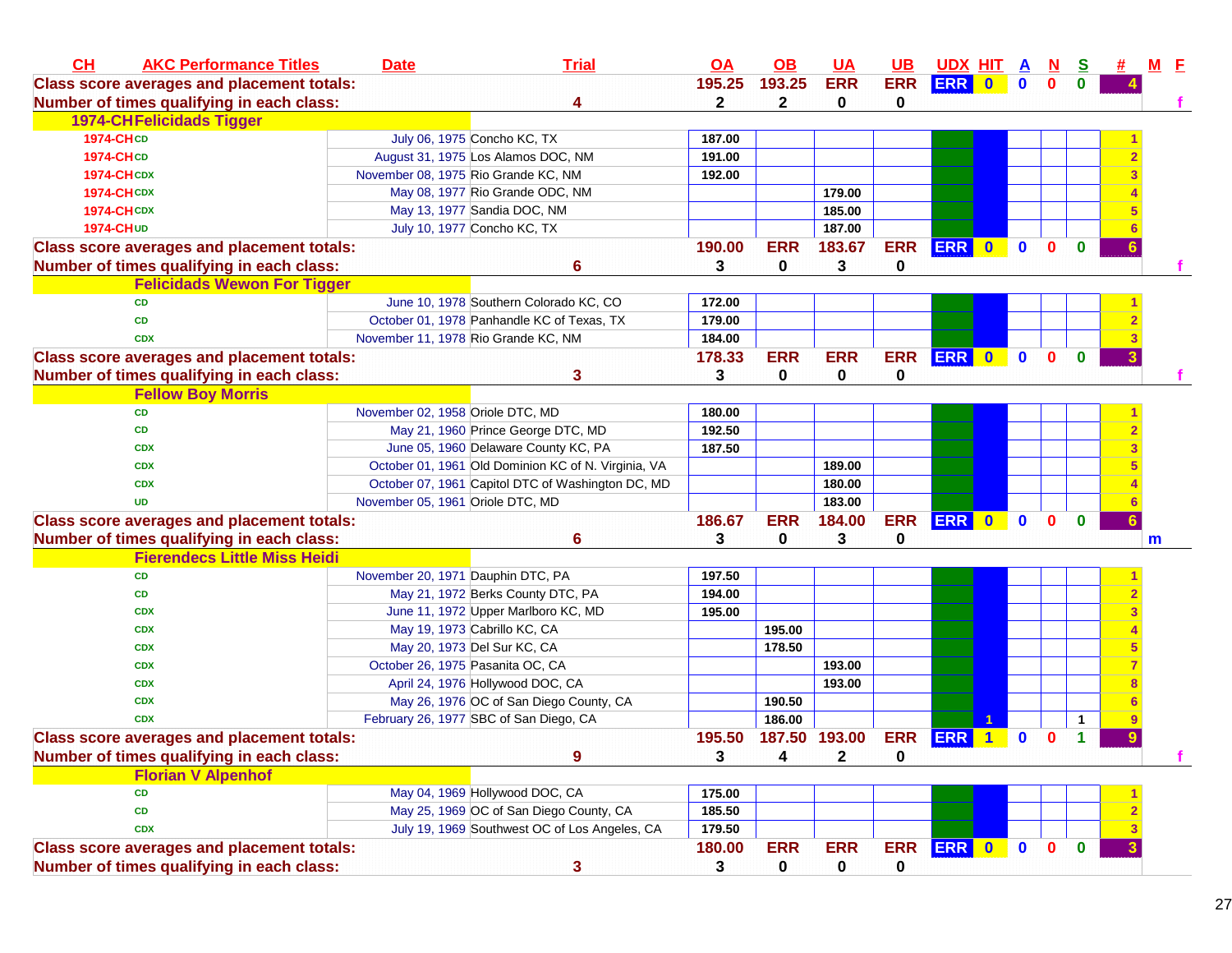| CL                | <b>AKC Performance Titles</b>                     | <b>Date</b>                          | <b>Trial</b>                                         | $\overline{OA}$ | <u>OB</u>            | <u>UA</u>  | <u>UB</u>  | <u>UDX HIT A N S</u> |                  |             |          |              | 坓  | <u>M E</u> |
|-------------------|---------------------------------------------------|--------------------------------------|------------------------------------------------------|-----------------|----------------------|------------|------------|----------------------|------------------|-------------|----------|--------------|----|------------|
|                   | <b>Floyd Richard</b>                              |                                      |                                                      |                 |                      |            |            |                      |                  |             |          |              |    |            |
|                   | <b>CD</b>                                         |                                      | June 15, 1975 Westside DTC, IL                       | 182.50          |                      |            |            |                      |                  |             |          |              |    |            |
|                   | <b>CD</b>                                         | September 21, 1975 Lakeland DTC, WI  |                                                      | 187.50          |                      |            |            |                      |                  |             |          |              |    |            |
|                   | <b>CDX</b>                                        |                                      | October 05, 1975 Janesville Beloit KC, WI            | 188.00          |                      |            |            |                      |                  |             |          |              |    |            |
|                   | <b>CDX</b>                                        |                                      | October 29, 1975 South Side All-Breed DOC, IL        | 188.00          |                      |            |            |                      |                  |             |          |              |    |            |
|                   | <b>CDX</b>                                        | November 09, 1975 Fox Valley DTC, IL |                                                      | 179.50          |                      |            |            |                      |                  |             |          |              |    |            |
|                   | <b>CDX</b>                                        |                                      | May 23, 1976 Milwaukee DTC, WI                       |                 | 186.00               |            |            |                      |                  |             |          |              |    |            |
|                   | <b>Class score averages and placement totals:</b> |                                      |                                                      | 185.10          | 186.00               | <b>ERR</b> | <b>ERR</b> | <b>ERR</b>           | $\bullet$        | $\mathbf 0$ | $\bf{0}$ | $\bf{0}$     |    |            |
|                   | Number of times qualifying in each class:         |                                      | 6                                                    | 5               | $\blacktriangleleft$ | 0          | 0          |                      |                  |             |          |              |    | m          |
|                   | <b>Folklores George Rama</b>                      |                                      |                                                      |                 |                      |            |            |                      |                  |             |          |              |    |            |
|                   | CD                                                |                                      | October 24, 1999 South Jersey KC, NJ                 | 187.00          |                      |            |            |                      |                  |             |          |              |    |            |
|                   | <b>CDX</b>                                        |                                      | February 25, 2000 Glouchester County KC, NJ          | 184.50          |                      |            |            |                      |                  |             |          |              |    |            |
|                   | <b>CDX</b>                                        |                                      | February 27, 2000 Bayshore CDTC, NJ                  | 189.00          |                      |            |            |                      |                  |             |          |              |    |            |
|                   | <b>CDX</b>                                        |                                      | April 26, 2002 Greater Washington SBC, NJ            |                 | 185.00               |            |            |                      | 1                |             |          | 1            |    |            |
|                   | <b>Class score averages and placement totals:</b> |                                      |                                                      | 186.83          | 185.00               | <b>ERR</b> | <b>ERR</b> | <b>ERR</b>           | $\blacksquare$ 1 | $\mathbf 0$ | 0        | 1            |    |            |
|                   | Number of times qualifying in each class:         |                                      | 4                                                    | 3               | 1                    | 0          | 0          |                      |                  |             |          |              |    | m          |
|                   | <b>1983-CHFolly Barns Macho Muchacho</b>          |                                      |                                                      |                 |                      |            |            |                      |                  |             |          |              |    |            |
| 1983-CHCD         |                                                   |                                      | September 12, 1982 Southern Maryland SBF, MD         | 187.00          |                      |            |            |                      |                  |             |          |              |    |            |
| 1983-CHCD         |                                                   |                                      | April 02, 1983 Richmond DOC, VA                      | 192.50          |                      |            |            |                      |                  |             |          |              |    |            |
| <b>1983-CHCDX</b> |                                                   |                                      | April 03, 1983 DOTC of Lynchburg, VA                 | 195.00          |                      |            |            |                      |                  |             |          |              |    |            |
| <b>1983-CHCDX</b> |                                                   |                                      | April 18, 1983 Charlottesville Albemarle KC, VA      | 192.50          |                      |            |            |                      |                  |             |          |              |    |            |
| <b>1983-CHCDX</b> |                                                   |                                      | April 19, 1983 Greater Fredericksburg KC, VA         | 186.00          |                      |            |            |                      |                  |             |          |              |    |            |
| <b>1983-CHCDX</b> |                                                   |                                      | April 23, 1983 Old Dominion KC of N. Virginia, VA    | 190.50          |                      |            |            |                      |                  |             |          |              |    |            |
| <b>1983-CHCDX</b> |                                                   |                                      | April 24, 1983 Baltimore County KC, MD               | 194.00          |                      |            |            |                      |                  |             |          |              |    |            |
| <b>1983-CHCDX</b> |                                                   |                                      | May 01, 1983 Hampton Roads OTC, VA                   | 189.00          |                      |            |            |                      |                  |             |          |              |    |            |
| <b>1983-CHCDX</b> |                                                   |                                      | May 20, 1983 Southern Maryland KC, MD                | 189.00          |                      |            |            |                      |                  |             |          |              |    |            |
| <b>1983-CHCDX</b> |                                                   |                                      | May 29, 1983 Virginia Beach KC, VA                   | 196.00          |                      |            |            |                      |                  |             |          |              | 10 |            |
| <b>1983-CHCDX</b> |                                                   |                                      | June 06, 1983 SBC of America #10 WI                  | 188.00          |                      |            |            |                      |                  |             |          |              | 11 |            |
| <b>1983-CHCDX</b> |                                                   |                                      | June 08, 1983 Greater Milwaukee SBC, WI              | 187.50          |                      |            |            |                      |                  |             |          | 1            | 12 |            |
| <b>1983-CHCDX</b> |                                                   | October 01, 1983 Ohio SBC, OH        |                                                      |                 | 191.00               |            |            |                      |                  |             |          |              | 13 |            |
| <b>1983-CHCDX</b> |                                                   |                                      | March 18, 1984 DOTC of Maryland, MD                  |                 | 191.50               |            |            |                      |                  |             |          |              | 14 |            |
| <b>1983-CHCDX</b> |                                                   |                                      | April 21, 1984 Old Dominion KC of N. Virginia, VA    |                 | 186.50               |            |            |                      |                  |             |          |              | 15 |            |
| <b>1983-CHCDX</b> |                                                   |                                      | May 10, 1984 New England SBC, CT                     |                 | 190.50               |            |            |                      |                  |             |          |              | 16 |            |
| <b>1983-CHCDX</b> |                                                   |                                      | May 19, 1984 Mattaponi KC, VA                        |                 | 188.00               |            |            |                      |                  |             |          |              | 17 |            |
| <b>1983-CHCDX</b> |                                                   |                                      | September 22, 1984 S Maryland DTC of Forestville, MD |                 | 186.00               |            |            |                      |                  |             |          |              | 18 |            |
| <b>1983-CHCDX</b> |                                                   |                                      | October 14, 1984 Rock Creek KC, MD                   |                 | 184.50               |            |            |                      |                  |             |          |              | 19 |            |
| <b>1983-CHCDX</b> |                                                   |                                      | April 06, 1985 Southern Maryland SBF, MD             |                 | 189.50               |            |            |                      | $\overline{2}$   |             |          | $\mathbf{2}$ | 20 |            |
|                   | <b>Class score averages and placement totals:</b> |                                      |                                                      | 190.58          | 188.44 ERR           |            |            | ERR ERR 2 0 0        |                  |             |          | $\mathbf{r}$ | 20 |            |
|                   | Number of times qualifying in each class:         |                                      | 20                                                   | 12              | 8                    | 0          | 0          |                      |                  |             |          |              |    | m          |
|                   | <b>Folly Barns Maggie Mae</b>                     |                                      |                                                      |                 |                      |            |            |                      |                  |             |          |              |    |            |
|                   | <b>CD</b>                                         |                                      | October 04, 1981 Capitol DTC of Washington DC, MD    | 194.50          |                      |            |            |                      |                  |             |          |              |    |            |
|                   | CD                                                |                                      | October 11, 1981 Rock Creek KC, MD                   | 191.50          |                      |            |            |                      |                  |             |          |              |    |            |
|                   | <b>CDX</b>                                        | October 12, 1981 Carroll KC, MD      |                                                      | 192.50          |                      |            |            |                      |                  |             |          |              |    |            |
|                   | <b>CDX</b>                                        |                                      | October 18, 1981 Portsmouth Chesapeake KC, VA        | 193.00          |                      |            |            |                      |                  |             |          |              |    |            |
|                   | <b>CDX</b>                                        | October 24, 1981 Skyline KC, VA      |                                                      | 182.50          |                      |            |            |                      |                  |             |          |              |    |            |
|                   |                                                   |                                      |                                                      |                 |                      |            |            |                      |                  |             |          |              |    |            |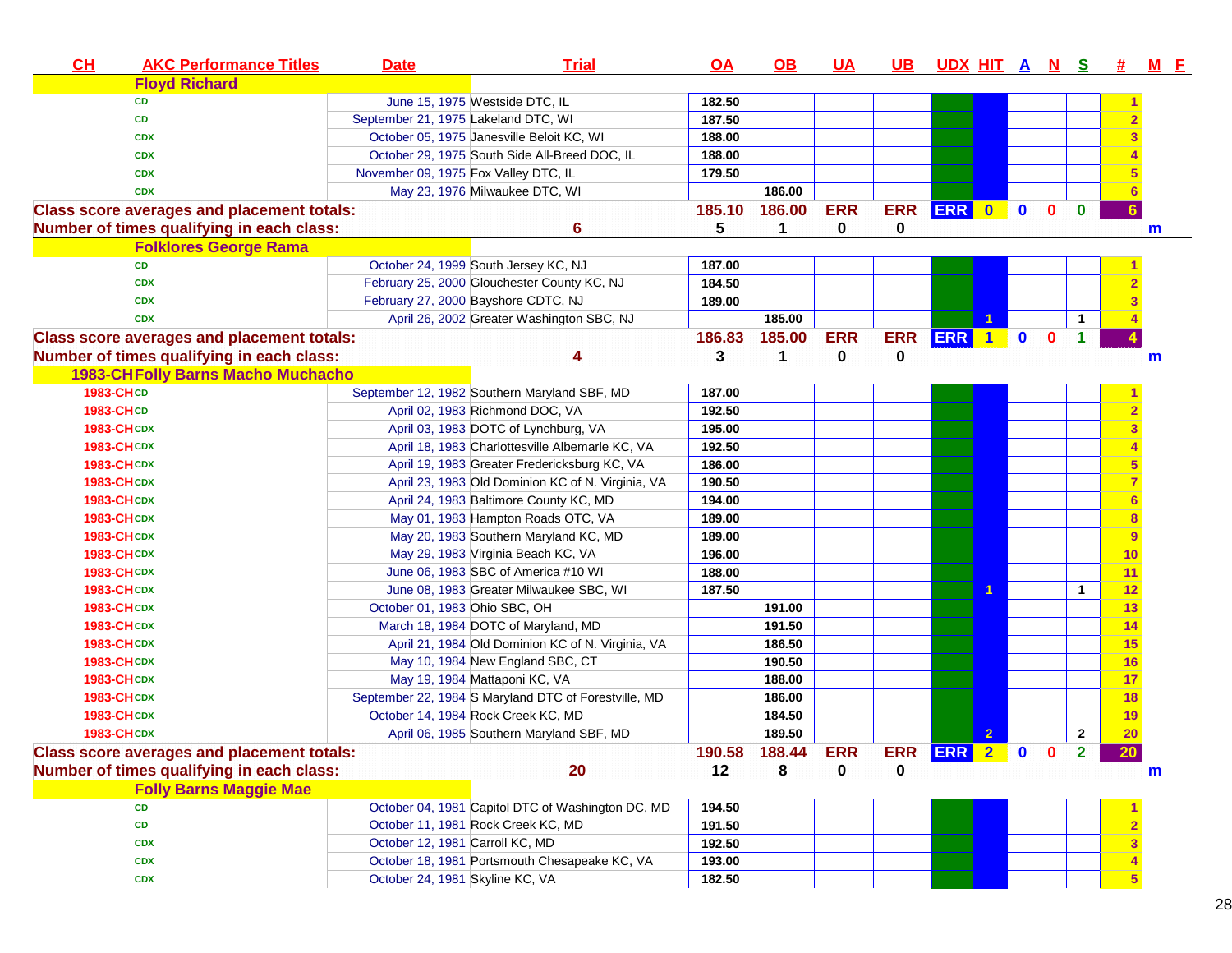| CL | <b>AKC Performance Titles</b>                     | <b>Date</b>                         | <b>Trial</b>                                                               | <u>OA</u> | <u>OB</u>  | <u>UA</u>  | <u>UB</u>  | UDX HIT A N S                    |           |             |              |              | <b>#</b>       | <u>M E</u> |
|----|---------------------------------------------------|-------------------------------------|----------------------------------------------------------------------------|-----------|------------|------------|------------|----------------------------------|-----------|-------------|--------------|--------------|----------------|------------|
|    | <b>CDX</b>                                        |                                     | October 25, 1981 Charlottesville Albemarle KC, VA                          | 194.00    |            |            |            |                                  |           |             |              |              |                |            |
|    | <b>CDX</b>                                        |                                     | November 07, 1981 Salisbury Maryland KC, MD                                | 192.50    |            |            |            |                                  |           |             |              |              |                |            |
|    | <b>CDX</b>                                        | November 08, 1981 Mispillion KC, MD |                                                                            | 186.00    |            |            |            |                                  |           |             |              |              |                |            |
|    | <b>CDX</b>                                        | November 14, 1981 Dauphin DTC, PA   |                                                                            | 194.50    |            |            |            |                                  |           |             |              |              |                |            |
|    | <b>CDX</b>                                        | November 22, 1981 Maryland KC, MD   |                                                                            | 189.00    |            |            |            |                                  |           |             |              |              | 10             |            |
|    | <b>CDX</b>                                        |                                     | November 28, 1981 Philadelphia DTC, PA                                     | 193.50    |            |            |            |                                  |           |             |              |              | 11             |            |
|    | <b>CDX</b>                                        |                                     | September 12, 1982 Southern Maryland SBF, MD                               |           | 193.50     |            |            |                                  |           |             |              |              | 12             |            |
|    | <b>CDX</b>                                        | October 02, 1982 Ohio SBC, OH       |                                                                            |           | 186.00     |            |            |                                  |           |             |              |              | 13             |            |
|    | <b>CDX</b>                                        | October 18, 1982 Carroll KC, MD     |                                                                            |           | 189.00     |            |            |                                  |           |             |              |              | 14             |            |
|    | <b>Class score averages and placement totals:</b> |                                     |                                                                            | 191.23    | 189.50     | <b>ERR</b> | <b>ERR</b> | <b>ERR</b>                       | $\bullet$ | $\mathbf 0$ | $\mathbf{0}$ | $\bf{0}$     | 14             |            |
|    | Number of times qualifying in each class:         |                                     | 14                                                                         | 11        | 3          | 0          | 0          |                                  |           |             |              |              |                |            |
|    | <b>Franz V Fortitude</b>                          |                                     |                                                                            |           |            |            |            |                                  |           |             |              |              |                |            |
|    | CD                                                |                                     | May 07, 1972 Olympia DFA, WA                                               | 188.00    |            |            |            |                                  |           |             |              |              |                |            |
|    | CD                                                |                                     | June 14, 1972 Portland Dog OC, OR                                          | 184.50    |            |            |            |                                  |           |             |              |              |                |            |
|    | <b>CDX</b>                                        |                                     | June 18, 1972 Vancouver KC, WA                                             | 187.00    |            |            |            |                                  |           |             |              |              |                |            |
|    | <b>CDX</b>                                        | August 06, 1972 Seattle KC, WA      |                                                                            |           | 190.50     |            |            |                                  |           |             |              |              |                |            |
|    | <b>CDX</b>                                        |                                     | May 04, 1975 Olympia DFA, WA                                               |           | 182.00     |            |            |                                  |           |             |              |              |                |            |
|    | <b>CDX</b>                                        |                                     | May 30, 1975 Portland Dog OC, OR                                           |           | 189.00     |            |            |                                  |           |             |              |              |                |            |
|    | <b>CDX</b>                                        |                                     | June 08, 1975 Tacoma KC, WA                                                |           | 186.00     |            |            |                                  |           |             |              |              |                |            |
|    | <b>CDX</b>                                        |                                     | September 28, 1975 Washington State OTC, WA                                |           | 187.00     |            |            |                                  |           |             |              |              |                |            |
|    | <b>CDX</b>                                        |                                     | March 27, 1976 Washington State OTC, WA                                    |           | 184.50     |            |            |                                  |           |             |              |              |                |            |
|    | <b>Class score averages and placement totals:</b> |                                     |                                                                            | 186.50    | 186.50     | <b>ERR</b> | <b>ERR</b> | ERR 0                            |           | $\bullet$   | $\mathbf{0}$ | $\mathbf{0}$ |                |            |
|    |                                                   |                                     |                                                                            |           |            |            |            |                                  |           |             |              |              |                |            |
|    | Number of times qualifying in each class:         |                                     | 9                                                                          | 3         | 6          | 0          | 0          |                                  |           |             |              |              |                | m          |
|    | <b>Fraulein Mollman V Falstaff</b>                |                                     |                                                                            |           |            |            |            |                                  |           |             |              |              |                |            |
|    | <b>CD</b>                                         |                                     | March 09, 1975 San Antonio KC, TX                                          | 190.50    |            |            |            |                                  |           |             |              |              |                |            |
|    | <b>Class score averages and placement totals:</b> |                                     |                                                                            | 190.50    | <b>ERR</b> | <b>ERR</b> | <b>ERR</b> | ERR 0 0                          |           |             | $\mathbf{0}$ | $\mathbf{0}$ |                |            |
|    | Number of times qualifying in each class:         |                                     |                                                                            | 1         | 0          | 0          | 0          |                                  |           |             |              |              |                |            |
|    | <b>Frederick Von Hyden</b>                        |                                     |                                                                            |           |            |            |            |                                  |           |             |              |              |                |            |
|    | CD                                                | November 10, 1974 Spokane DTC, WA   |                                                                            |           | 193.00     |            |            |                                  |           |             |              |              |                |            |
|    | CD                                                |                                     | January 11, 1975 Portland Dog OC, OR                                       | 183.00    |            |            |            |                                  |           |             |              |              |                |            |
|    | <b>CDX</b>                                        |                                     | January 12, 1975 DFA of Oregon, OR                                         | 183.00    |            |            |            |                                  |           |             |              |              |                |            |
|    | <b>CDX</b>                                        | March 01, 1975 Seattle KC, WA       |                                                                            |           | 191.50     |            |            |                                  |           |             |              |              |                |            |
|    | <b>CDX</b>                                        | March 01, 1975 Seattle KC, WA       |                                                                            |           |            | 177.50     |            |                                  |           |             |              |              |                |            |
|    | <b>CDX</b>                                        |                                     | April 20, 1975 Inland Empire KA, WA                                        |           | 191.50     |            |            | $\overline{2}$                   |           |             |              |              |                |            |
|    | <b>CDX</b>                                        |                                     | April 20, 1975 Inland Empire KA, WA                                        |           |            | 192.50     |            | $\overline{2}$                   |           |             |              |              |                |            |
|    | UD                                                |                                     | April 25, 1975 Walla Walla KC, WA                                          |           |            | 179.00     |            |                                  |           |             |              |              |                |            |
|    | UD                                                |                                     | May 04, 1975 Olympia DFA, WA                                               |           |            |            | 179.00     |                                  |           |             |              |              | $\overline{9}$ |            |
|    | UD                                                |                                     | May 24, 1975 Spokane KC, WA                                                |           | 183.50     |            |            | $\mathbf{3}$                     |           |             |              |              | <u> 10</u>     |            |
|    | UD                                                |                                     | May 24, 1975 Spokane KC, WA                                                |           |            |            | 186.00     | $\overline{\mathbf{3}}$          |           |             |              |              | 11             |            |
|    | UD                                                |                                     | May 25, 1975 Lewis Clark KC, ID                                            |           | 189.00     |            |            |                                  |           |             |              |              | 12             |            |
|    | UD                                                |                                     | May 30, 1975 Portland Dog OC, OR                                           |           | 186.00     |            |            |                                  |           |             |              |              | 13             |            |
|    | UD                                                |                                     | June 08, 1975 Tacoma KC, WA                                                |           | 171.50     |            |            |                                  |           |             |              |              | 14             |            |
|    | UD                                                | February 21, 1976 Seattle KC, WA    |                                                                            |           | 190.00     |            |            |                                  |           |             |              |              | 15             |            |
|    | <b>UD</b>                                         |                                     | April 25, 1976 Yakima Valley KA, WA<br>April 25, 1976 Yakima Valley KA, WA |           | 188.50     |            | 180.00     | $\overline{4}$<br>$\overline{4}$ |           |             |              |              | 16<br>17       |            |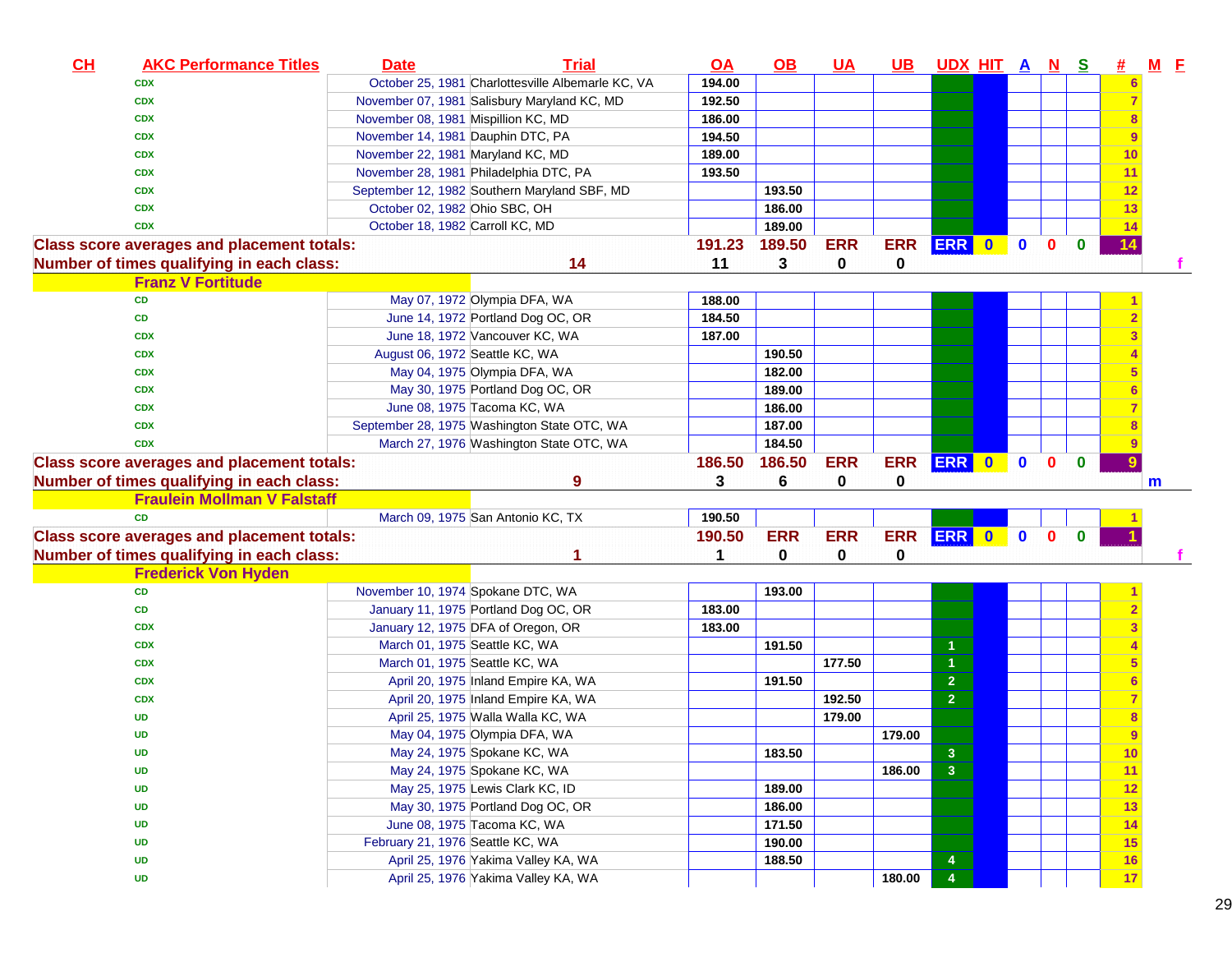| CL | <b>AKC Performance Titles</b>                     | <b>Date</b> | <b>Trial</b>                                  | <u>OA</u>    | $\Omega$   | <u>UA</u>     | <u>UB</u>       | UDX HIT A N S    |                |              |              |                | 坓         | $M$ E |  |
|----|---------------------------------------------------|-------------|-----------------------------------------------|--------------|------------|---------------|-----------------|------------------|----------------|--------------|--------------|----------------|-----------|-------|--|
|    | <b>UDT</b>                                        |             | May 30, 1976 Portland Dog OC, OR              |              |            |               |                 |                  |                |              |              |                | 18        |       |  |
|    | <b>UDT</b>                                        |             | June 02, 1976 SBC of America # 3 CO           |              | 190.50     |               |                 |                  |                |              |              |                | 19        |       |  |
|    | <b>UDT</b>                                        |             | June 04, 1976 Northern Colorado SBC, CO       |              | 191.00     |               |                 | ${\bf 5}$        |                |              |              |                | 20        |       |  |
|    | <b>UDT</b>                                        |             | June 04, 1976 Northern Colorado SBC, CO       |              |            |               | 192.50          | $\overline{5}$   |                |              |              |                | 21        |       |  |
|    | <b>UDT</b>                                        |             | July 31, 1976 SBC of Puget Sound, WA          |              |            |               | 181.00          |                  |                |              |              | 1              | 22        |       |  |
|    | <b>UDT</b>                                        |             | February 19, 1977 SBC of Greater San Jose, CA |              | 194.50     |               |                 |                  | $\overline{2}$ |              |              | $\overline{2}$ | 23        |       |  |
|    | <b>UDT</b>                                        |             | March 20, 1977 Willamette Valley SBC, OR      |              | 187.00     |               |                 | $6\phantom{.}6$  |                |              |              |                | 24        |       |  |
|    | <b>UDT</b>                                        |             | March 20, 1977 Willamette Valley SBC, OR      |              |            |               | 195.00          | $\bf 6$          | $\overline{3}$ |              |              | 3              | <b>25</b> |       |  |
|    | <b>UDT</b>                                        |             | June 15, 1977 SBC of America # 4 WI           |              | 192.00     |               |                 | $\overline{7}$   |                |              |              |                | 26        |       |  |
|    | <b>UDT</b>                                        |             | June 15, 1977 SBC of America # 4 WI           |              |            |               | 187.00          | $\overline{7}$   |                |              |              |                | 27        |       |  |
|    | <b>UDT</b>                                        |             | June 17, 1977 Greater Milwaukee SBC, WI       |              | 186.00     |               |                 |                  |                |              |              |                | <b>28</b> |       |  |
|    | <b>UDT</b>                                        |             | June 18, 1977 Greater Madison SBC, WI         |              |            |               | 177.00          |                  |                |              |              |                | 29        |       |  |
|    | <b>UDT</b>                                        |             | August 06, 1977 SBC of Puget Sound, WA        |              | 196.00     |               |                 | $\boldsymbol{8}$ |                |              |              |                | 30        |       |  |
|    | <b>UDT</b>                                        |             | August 06, 1977 SBC of Puget Sound, WA        |              |            |               | 194.00          | $\bf 8$          |                |              |              |                | 31        |       |  |
|    | <b>UDT</b>                                        |             | September 17, 1977 SBC of Pacific Coast, CA   |              | 190.00     |               |                 | $\overline{9}$   |                |              |              |                | 32        |       |  |
|    | <b>UDT</b>                                        |             | September 17, 1977 SBC of Pacific Coast, CA   |              |            |               | 185.50          | 9                |                |              |              |                | 33        |       |  |
|    | <b>UDT</b>                                        |             | November 20, 1977 Whidbey Island KC, WA       |              | 189.00     |               |                 |                  |                |              |              |                | 34        |       |  |
|    | <b>UDT</b>                                        |             | February 18, 1978 SBC of Greater San Jose, CA |              | 189.00     |               |                 | 10               |                |              |              |                | 35        |       |  |
|    | <b>UDT</b>                                        |             | February 18, 1978 SBC of Greater San Jose, CA |              |            |               | 170.00          | 10               |                |              |              |                | 36        |       |  |
|    | <b>UDT</b>                                        |             | June 24, 1978 Willamette Valley SBC, OR       |              | 186.50     |               |                 |                  |                |              |              |                | 37        |       |  |
|    | <b>UDT</b>                                        |             | June 25, 1978 SBC of Puget Sound, WA          |              | 192.00     |               |                 |                  |                |              |              |                | 38        |       |  |
|    | <b>UDT</b>                                        |             | February 17, 1979 SBC of Greater San Jose, CA |              |            |               | 189.50          |                  |                |              |              |                | 39        |       |  |
|    | <b>UDT</b>                                        |             | June 23, 1979 SBC of Puget Sound, WA          |              |            |               | 172.00          |                  |                |              |              |                | 40        |       |  |
|    | <b>UDT</b>                                        |             | June 21, 1980 SBC of Puget Sound, WA          |              | 192.50     |               |                 | 11               |                |              |              |                | 41        |       |  |
|    | <b>UDT</b>                                        |             | June 21, 1980 SBC of Puget Sound, WA          |              |            |               | 185.50          | 11               |                |              |              |                | 42        |       |  |
|    | <b>Class score averages and placement totals:</b> |             |                                               | 183.00       |            | 189.11 183.00 | 183.86          | 11               | $3-1$          | $\mathbf{0}$ | $\mathbf{0}$ | $\mathbf{3}$   | 42        |       |  |
|    | Number of times qualifying in each class:         |             | 42                                            | $\mathbf{2}$ | 22         | 3             | 14              |                  |                |              |              |                |           | m     |  |
|    | <b>Fremonts Kinetograph</b>                       |             |                                               |              |            |               |                 |                  |                |              |              |                |           |       |  |
|    | <b>CD</b>                                         |             | May 20, 2000 Allentown DTC, PA                | 188.00       |            |               |                 |                  |                |              |              |                |           |       |  |
|    | CD                                                |             | November 24, 2000 Windham County KC, MA       | 176.00       |            |               |                 |                  |                |              |              |                |           |       |  |
|    | <b>CDX</b>                                        |             | November 25, 2000 South Windsor KC, MA        | 187.00       |            |               |                 |                  |                |              |              |                |           |       |  |
|    | <b>Class score averages and placement totals:</b> |             |                                               | 183.67       | <b>ERR</b> | <b>ERR</b>    | <b>ERR</b>      | ERR 0 0          |                |              | $\mathbf{0}$ | $\mathbf{0}$   | 3         |       |  |
|    | Number of times qualifying in each class:         |             | 3                                             | 3            | 0          | 0             | 0               |                  |                |              |              |                |           |       |  |
|    | <b>Fremonts Very Ve Vee Dee</b>                   |             |                                               |              |            |               |                 |                  |                |              |              |                |           |       |  |
|    | <b>CD RN</b>                                      |             | April 10, 2009 Chambersburg Area KC, PA       | 176.00       |            |               |                 |                  |                |              |              |                |           |       |  |
|    | <b>CD RN</b>                                      |             | October 15, 2010 Palisades KC, NJ             | 181.50       |            |               |                 |                  |                |              |              |                |           |       |  |
|    | <b>CDX RN</b>                                     |             | November 06, 2010 Black Mountain KC, PA       | 172.00       |            |               |                 |                  |                |              |              |                |           |       |  |
|    | <b>Class score averages and placement totals:</b> |             |                                               | 176.50       | <b>ERR</b> | <b>ERR</b>    | ERR ERR 0 0 0 0 |                  |                |              |              |                |           |       |  |
|    | Number of times qualifying in each class:         |             | 3                                             | 3            | 0          | 0             | 0               |                  |                |              |              |                |           |       |  |
|    | <b>Friar Tuck Bernie</b>                          |             |                                               |              |            |               |                 |                  |                |              |              |                |           |       |  |
|    | <b>CD</b>                                         |             | December 07, 1969 Ingham County KC, MI        |              | 190.00     |               |                 |                  |                |              |              |                |           |       |  |
|    | <b>Class score averages and placement totals:</b> |             |                                               | <b>ERR</b>   | 190.00     | <b>ERR</b>    | ERR ERR 0 0     |                  |                |              | $\mathbf{0}$ | $\mathbf{0}$   |           |       |  |
|    | Number of times qualifying in each class:         |             |                                               | 0            | 1          | 0             |                 |                  |                |              |              |                |           |       |  |
|    | <b>Friend Benjamin Bernhard</b>                   |             |                                               |              |            |               | 0               |                  |                |              |              |                |           | m     |  |
|    | <b>CD</b>                                         |             | August 08, 1986 Iron Range DTC, MN            | 181.00       |            |               |                 |                  |                |              |              |                |           |       |  |
|    |                                                   |             |                                               |              |            |               |                 |                  |                |              |              |                |           |       |  |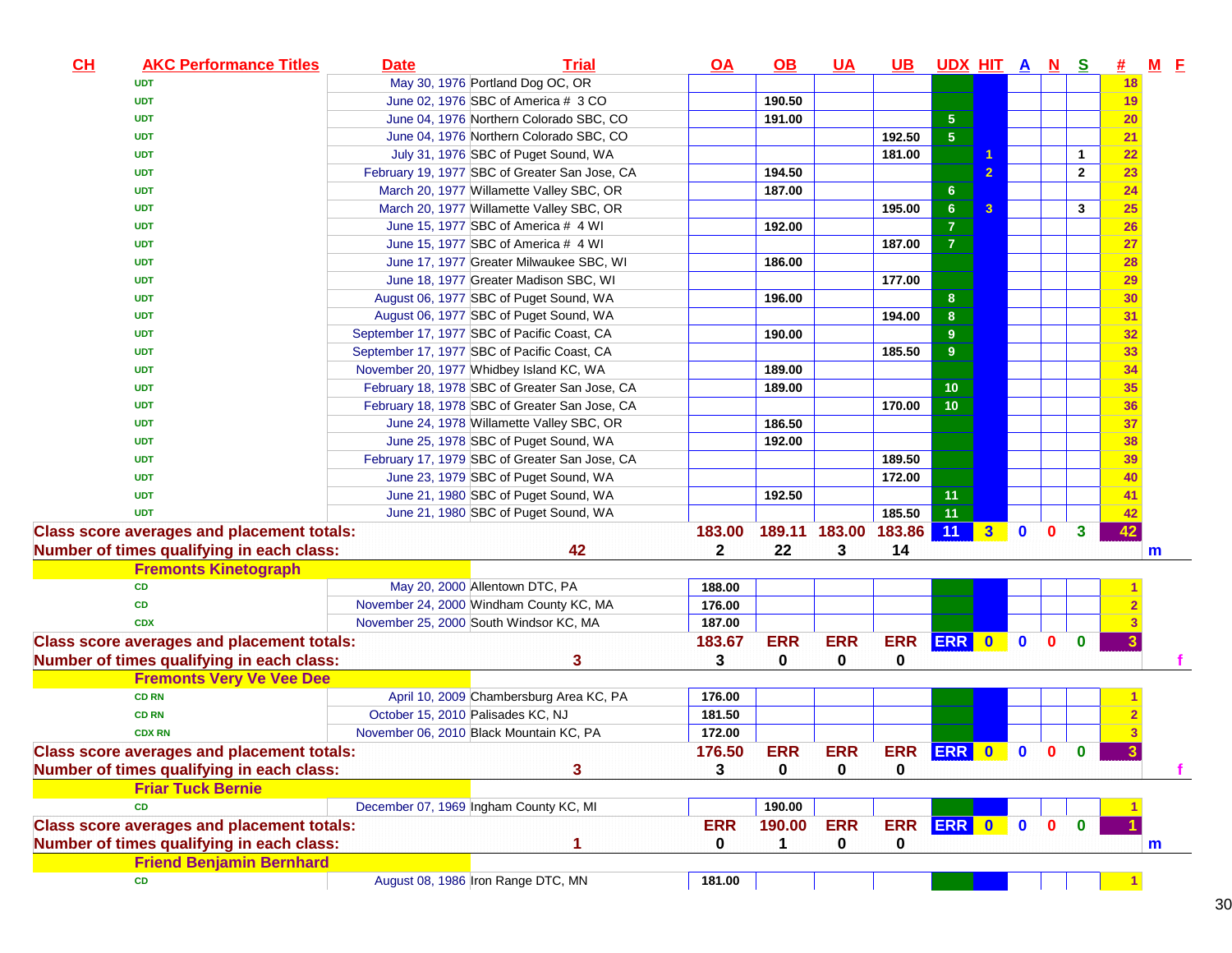| September 05, 1987 Des Moines OTC, IA<br>186.00<br><b>CD</b><br>September 07, 1987 Keomah KC, IA<br>177.50<br><b>CDX</b><br><b>ERR</b><br><b>ERR</b><br>ERR 0<br>181.50<br><b>ERR</b><br>$\mathbf 0$<br>$\mathbf{0}$<br>$\mathbf{0}$<br><b>Class score averages and placement totals:</b><br>3<br>0<br>Number of times qualifying in each class:<br>3<br>0<br>0<br>m<br><b>Genevieve De Nantes</b><br>September 28, 1974 Ohio SBC, OH<br><b>CD</b><br>183.50<br><b>ERR</b><br><b>ERR</b><br><b>ERR</b><br><b>ERR</b><br>183.50<br>$\bullet$<br>$\mathbf{0}$<br>$\mathbf{0}$<br><b>Class score averages and placement totals:</b><br>Number of times qualifying in each class:<br>$\mathbf 0$<br>0<br>0<br>1<br><b>George Oliver Bernardi</b><br>March 21, 1976 Atlanta OC, GA<br><b>CD</b><br>191.00<br><b>CD</b><br>April 25, 1976 Huntsville OTC, AL<br>191.00<br>May 01, 1976 Classic City KC, GA<br>190.00<br><b>CDX</b><br>March 13, 1977 OC of Chattanooga, TN<br>178.00<br><b>CDX</b><br>March 19, 1977 Nashville DTC, TN<br><b>CDX TD</b><br>183.00<br>April 24, 1977 Greater Kingsport KC, TN<br><b>CDX TD</b><br>May 08, 1977 Kennesaw KC, GA<br>187.00<br><b>UDT</b><br>September 25, 1977 Atlanta OC, GA<br>194.50<br><b>UDT</b><br>187.50<br>October 23, 1977 OC of Chattanooga, TN<br><b>UDT</b><br>9<br>November 13, 1977 Huntsville OTC, AL<br>194.00<br><b>UDT</b><br>$\blacktriangleleft$<br>10<br>$\overline{1}$<br>195.50<br>11<br>November 13, 1977 Huntsville OTC, AL<br><b>UDT</b><br>188.50<br>March 11, 1978 Chattanooga KC, TN<br>12<br><b>UDT</b><br>March 12, 1978 OC of Chattanooga, TN<br>189.50<br>$\overline{2}$<br><b>UDT</b><br>13<br>$\overline{2}$<br>March 12, 1978 OC of Chattanooga, TN<br>178.50<br>14<br><b>UDT</b><br>193.00<br>April 02, 1978 Birmingham OTC, AL<br><b>UDT</b><br>15<br>191.00<br><b>UDT</b><br>April 12, 1978 SBC of America # 5 GA<br>16<br>191.30 185.90 187.00<br>$\overline{2}$<br><b>Class score averages and placement totals:</b><br>190.67<br>$\mathbf{0}$<br>$\mathbf{0}$<br>$\mathbf{0}$<br>16<br>5<br>$\mathbf 2$<br>16<br>3<br>5<br>Number of times qualifying in each class:<br>m<br><b>Ginger Bear Teddy</b><br>February 17, 1963 Middletown DTC, OH<br><b>CD</b><br>195.00<br>May 04, 1963 Fort Wayne OTC, IN<br>196.00<br><b>CD</b><br>June 02, 1963 Cincinnati KC, OH<br>194.50<br><b>CDX</b><br>196.50<br>February 01, 1964 Muncie OTC, IN<br><b>CDX</b><br><b>ERR</b><br><b>Class score averages and placement totals:</b><br>196.50<br><b>ERR</b><br><b>ERR</b><br>195.17<br>$\bullet$<br>$\mathbf{0}$<br>$\mathbf{0}$<br>$\bf{0}$<br>Number of times qualifying in each class:<br>3<br>$\mathbf{1}$<br>0<br>0<br>4<br><b>Glacier Du Mont Blanc</b><br>March 06, 1982 Monticello New York KC, NY<br>CD<br>183.00<br>October 23, 1982 Richmond DOC, VA<br>175.00<br><b>CD</b><br><b>CDX</b><br>November 14, 1982 Mispillion KC, MD<br>187.00<br>May 29, 1983 Virginia Beach KC, VA<br>181.50<br><b>CDX</b><br><b>ERR</b><br>181.67<br><b>ERR</b><br>ERR 0 0<br>181.50<br>$\mathbf{0}$<br>$\mathbf{0}$<br><b>Class score averages and placement totals:</b><br>Number of times qualifying in each class:<br>0<br>3<br>0<br>4<br>1<br>m<br><b>Goliard Emma Lou V Falstaff</b><br>April 04, 1971 Cen Tex KC, TX<br>181.00<br>CD<br>May 22, 1971 Greater St. Louis TC, MO<br>185.00<br>CD<br>May 23, 1971 Mississippi Valley KC, MO<br>193.00<br><b>CDX</b> | CL | <b>AKC Performance Titles</b> | <b>Date</b> | <b>Trial</b> | <u>OA</u> | $\Omega$ | <u>UA</u> | $\overline{\mathsf{UB}}$ | <u>UDX HIT A N S</u> |  |  | 坓 | $M$ E |
|----------------------------------------------------------------------------------------------------------------------------------------------------------------------------------------------------------------------------------------------------------------------------------------------------------------------------------------------------------------------------------------------------------------------------------------------------------------------------------------------------------------------------------------------------------------------------------------------------------------------------------------------------------------------------------------------------------------------------------------------------------------------------------------------------------------------------------------------------------------------------------------------------------------------------------------------------------------------------------------------------------------------------------------------------------------------------------------------------------------------------------------------------------------------------------------------------------------------------------------------------------------------------------------------------------------------------------------------------------------------------------------------------------------------------------------------------------------------------------------------------------------------------------------------------------------------------------------------------------------------------------------------------------------------------------------------------------------------------------------------------------------------------------------------------------------------------------------------------------------------------------------------------------------------------------------------------------------------------------------------------------------------------------------------------------------------------------------------------------------------------------------------------------------------------------------------------------------------------------------------------------------------------------------------------------------------------------------------------------------------------------------------------------------------------------------------------------------------------------------------------------------------------------------------------------------------------------------------------------------------------------------------------------------------------------------------------------------------------------------------------------------------------------------------------------------------------------------------------------------------------------------------------------------------------------------------------------------------------------------------------------------------------------------------------------------------------------------------------------------------------------------------------------------------------------------------------------------------------------------------------------------------------------------------------------------------------------------------------------------------------------------------------------------------------------------|----|-------------------------------|-------------|--------------|-----------|----------|-----------|--------------------------|----------------------|--|--|---|-------|
|                                                                                                                                                                                                                                                                                                                                                                                                                                                                                                                                                                                                                                                                                                                                                                                                                                                                                                                                                                                                                                                                                                                                                                                                                                                                                                                                                                                                                                                                                                                                                                                                                                                                                                                                                                                                                                                                                                                                                                                                                                                                                                                                                                                                                                                                                                                                                                                                                                                                                                                                                                                                                                                                                                                                                                                                                                                                                                                                                                                                                                                                                                                                                                                                                                                                                                                                                                                                                                        |    |                               |             |              |           |          |           |                          |                      |  |  |   |       |
|                                                                                                                                                                                                                                                                                                                                                                                                                                                                                                                                                                                                                                                                                                                                                                                                                                                                                                                                                                                                                                                                                                                                                                                                                                                                                                                                                                                                                                                                                                                                                                                                                                                                                                                                                                                                                                                                                                                                                                                                                                                                                                                                                                                                                                                                                                                                                                                                                                                                                                                                                                                                                                                                                                                                                                                                                                                                                                                                                                                                                                                                                                                                                                                                                                                                                                                                                                                                                                        |    |                               |             |              |           |          |           |                          |                      |  |  |   |       |
|                                                                                                                                                                                                                                                                                                                                                                                                                                                                                                                                                                                                                                                                                                                                                                                                                                                                                                                                                                                                                                                                                                                                                                                                                                                                                                                                                                                                                                                                                                                                                                                                                                                                                                                                                                                                                                                                                                                                                                                                                                                                                                                                                                                                                                                                                                                                                                                                                                                                                                                                                                                                                                                                                                                                                                                                                                                                                                                                                                                                                                                                                                                                                                                                                                                                                                                                                                                                                                        |    |                               |             |              |           |          |           |                          |                      |  |  |   |       |
|                                                                                                                                                                                                                                                                                                                                                                                                                                                                                                                                                                                                                                                                                                                                                                                                                                                                                                                                                                                                                                                                                                                                                                                                                                                                                                                                                                                                                                                                                                                                                                                                                                                                                                                                                                                                                                                                                                                                                                                                                                                                                                                                                                                                                                                                                                                                                                                                                                                                                                                                                                                                                                                                                                                                                                                                                                                                                                                                                                                                                                                                                                                                                                                                                                                                                                                                                                                                                                        |    |                               |             |              |           |          |           |                          |                      |  |  |   |       |
|                                                                                                                                                                                                                                                                                                                                                                                                                                                                                                                                                                                                                                                                                                                                                                                                                                                                                                                                                                                                                                                                                                                                                                                                                                                                                                                                                                                                                                                                                                                                                                                                                                                                                                                                                                                                                                                                                                                                                                                                                                                                                                                                                                                                                                                                                                                                                                                                                                                                                                                                                                                                                                                                                                                                                                                                                                                                                                                                                                                                                                                                                                                                                                                                                                                                                                                                                                                                                                        |    |                               |             |              |           |          |           |                          |                      |  |  |   |       |
|                                                                                                                                                                                                                                                                                                                                                                                                                                                                                                                                                                                                                                                                                                                                                                                                                                                                                                                                                                                                                                                                                                                                                                                                                                                                                                                                                                                                                                                                                                                                                                                                                                                                                                                                                                                                                                                                                                                                                                                                                                                                                                                                                                                                                                                                                                                                                                                                                                                                                                                                                                                                                                                                                                                                                                                                                                                                                                                                                                                                                                                                                                                                                                                                                                                                                                                                                                                                                                        |    |                               |             |              |           |          |           |                          |                      |  |  |   |       |
|                                                                                                                                                                                                                                                                                                                                                                                                                                                                                                                                                                                                                                                                                                                                                                                                                                                                                                                                                                                                                                                                                                                                                                                                                                                                                                                                                                                                                                                                                                                                                                                                                                                                                                                                                                                                                                                                                                                                                                                                                                                                                                                                                                                                                                                                                                                                                                                                                                                                                                                                                                                                                                                                                                                                                                                                                                                                                                                                                                                                                                                                                                                                                                                                                                                                                                                                                                                                                                        |    |                               |             |              |           |          |           |                          |                      |  |  |   |       |
|                                                                                                                                                                                                                                                                                                                                                                                                                                                                                                                                                                                                                                                                                                                                                                                                                                                                                                                                                                                                                                                                                                                                                                                                                                                                                                                                                                                                                                                                                                                                                                                                                                                                                                                                                                                                                                                                                                                                                                                                                                                                                                                                                                                                                                                                                                                                                                                                                                                                                                                                                                                                                                                                                                                                                                                                                                                                                                                                                                                                                                                                                                                                                                                                                                                                                                                                                                                                                                        |    |                               |             |              |           |          |           |                          |                      |  |  |   |       |
|                                                                                                                                                                                                                                                                                                                                                                                                                                                                                                                                                                                                                                                                                                                                                                                                                                                                                                                                                                                                                                                                                                                                                                                                                                                                                                                                                                                                                                                                                                                                                                                                                                                                                                                                                                                                                                                                                                                                                                                                                                                                                                                                                                                                                                                                                                                                                                                                                                                                                                                                                                                                                                                                                                                                                                                                                                                                                                                                                                                                                                                                                                                                                                                                                                                                                                                                                                                                                                        |    |                               |             |              |           |          |           |                          |                      |  |  |   |       |
|                                                                                                                                                                                                                                                                                                                                                                                                                                                                                                                                                                                                                                                                                                                                                                                                                                                                                                                                                                                                                                                                                                                                                                                                                                                                                                                                                                                                                                                                                                                                                                                                                                                                                                                                                                                                                                                                                                                                                                                                                                                                                                                                                                                                                                                                                                                                                                                                                                                                                                                                                                                                                                                                                                                                                                                                                                                                                                                                                                                                                                                                                                                                                                                                                                                                                                                                                                                                                                        |    |                               |             |              |           |          |           |                          |                      |  |  |   |       |
|                                                                                                                                                                                                                                                                                                                                                                                                                                                                                                                                                                                                                                                                                                                                                                                                                                                                                                                                                                                                                                                                                                                                                                                                                                                                                                                                                                                                                                                                                                                                                                                                                                                                                                                                                                                                                                                                                                                                                                                                                                                                                                                                                                                                                                                                                                                                                                                                                                                                                                                                                                                                                                                                                                                                                                                                                                                                                                                                                                                                                                                                                                                                                                                                                                                                                                                                                                                                                                        |    |                               |             |              |           |          |           |                          |                      |  |  |   |       |
|                                                                                                                                                                                                                                                                                                                                                                                                                                                                                                                                                                                                                                                                                                                                                                                                                                                                                                                                                                                                                                                                                                                                                                                                                                                                                                                                                                                                                                                                                                                                                                                                                                                                                                                                                                                                                                                                                                                                                                                                                                                                                                                                                                                                                                                                                                                                                                                                                                                                                                                                                                                                                                                                                                                                                                                                                                                                                                                                                                                                                                                                                                                                                                                                                                                                                                                                                                                                                                        |    |                               |             |              |           |          |           |                          |                      |  |  |   |       |
|                                                                                                                                                                                                                                                                                                                                                                                                                                                                                                                                                                                                                                                                                                                                                                                                                                                                                                                                                                                                                                                                                                                                                                                                                                                                                                                                                                                                                                                                                                                                                                                                                                                                                                                                                                                                                                                                                                                                                                                                                                                                                                                                                                                                                                                                                                                                                                                                                                                                                                                                                                                                                                                                                                                                                                                                                                                                                                                                                                                                                                                                                                                                                                                                                                                                                                                                                                                                                                        |    |                               |             |              |           |          |           |                          |                      |  |  |   |       |
|                                                                                                                                                                                                                                                                                                                                                                                                                                                                                                                                                                                                                                                                                                                                                                                                                                                                                                                                                                                                                                                                                                                                                                                                                                                                                                                                                                                                                                                                                                                                                                                                                                                                                                                                                                                                                                                                                                                                                                                                                                                                                                                                                                                                                                                                                                                                                                                                                                                                                                                                                                                                                                                                                                                                                                                                                                                                                                                                                                                                                                                                                                                                                                                                                                                                                                                                                                                                                                        |    |                               |             |              |           |          |           |                          |                      |  |  |   |       |
|                                                                                                                                                                                                                                                                                                                                                                                                                                                                                                                                                                                                                                                                                                                                                                                                                                                                                                                                                                                                                                                                                                                                                                                                                                                                                                                                                                                                                                                                                                                                                                                                                                                                                                                                                                                                                                                                                                                                                                                                                                                                                                                                                                                                                                                                                                                                                                                                                                                                                                                                                                                                                                                                                                                                                                                                                                                                                                                                                                                                                                                                                                                                                                                                                                                                                                                                                                                                                                        |    |                               |             |              |           |          |           |                          |                      |  |  |   |       |
|                                                                                                                                                                                                                                                                                                                                                                                                                                                                                                                                                                                                                                                                                                                                                                                                                                                                                                                                                                                                                                                                                                                                                                                                                                                                                                                                                                                                                                                                                                                                                                                                                                                                                                                                                                                                                                                                                                                                                                                                                                                                                                                                                                                                                                                                                                                                                                                                                                                                                                                                                                                                                                                                                                                                                                                                                                                                                                                                                                                                                                                                                                                                                                                                                                                                                                                                                                                                                                        |    |                               |             |              |           |          |           |                          |                      |  |  |   |       |
|                                                                                                                                                                                                                                                                                                                                                                                                                                                                                                                                                                                                                                                                                                                                                                                                                                                                                                                                                                                                                                                                                                                                                                                                                                                                                                                                                                                                                                                                                                                                                                                                                                                                                                                                                                                                                                                                                                                                                                                                                                                                                                                                                                                                                                                                                                                                                                                                                                                                                                                                                                                                                                                                                                                                                                                                                                                                                                                                                                                                                                                                                                                                                                                                                                                                                                                                                                                                                                        |    |                               |             |              |           |          |           |                          |                      |  |  |   |       |
|                                                                                                                                                                                                                                                                                                                                                                                                                                                                                                                                                                                                                                                                                                                                                                                                                                                                                                                                                                                                                                                                                                                                                                                                                                                                                                                                                                                                                                                                                                                                                                                                                                                                                                                                                                                                                                                                                                                                                                                                                                                                                                                                                                                                                                                                                                                                                                                                                                                                                                                                                                                                                                                                                                                                                                                                                                                                                                                                                                                                                                                                                                                                                                                                                                                                                                                                                                                                                                        |    |                               |             |              |           |          |           |                          |                      |  |  |   |       |
|                                                                                                                                                                                                                                                                                                                                                                                                                                                                                                                                                                                                                                                                                                                                                                                                                                                                                                                                                                                                                                                                                                                                                                                                                                                                                                                                                                                                                                                                                                                                                                                                                                                                                                                                                                                                                                                                                                                                                                                                                                                                                                                                                                                                                                                                                                                                                                                                                                                                                                                                                                                                                                                                                                                                                                                                                                                                                                                                                                                                                                                                                                                                                                                                                                                                                                                                                                                                                                        |    |                               |             |              |           |          |           |                          |                      |  |  |   |       |
|                                                                                                                                                                                                                                                                                                                                                                                                                                                                                                                                                                                                                                                                                                                                                                                                                                                                                                                                                                                                                                                                                                                                                                                                                                                                                                                                                                                                                                                                                                                                                                                                                                                                                                                                                                                                                                                                                                                                                                                                                                                                                                                                                                                                                                                                                                                                                                                                                                                                                                                                                                                                                                                                                                                                                                                                                                                                                                                                                                                                                                                                                                                                                                                                                                                                                                                                                                                                                                        |    |                               |             |              |           |          |           |                          |                      |  |  |   |       |
|                                                                                                                                                                                                                                                                                                                                                                                                                                                                                                                                                                                                                                                                                                                                                                                                                                                                                                                                                                                                                                                                                                                                                                                                                                                                                                                                                                                                                                                                                                                                                                                                                                                                                                                                                                                                                                                                                                                                                                                                                                                                                                                                                                                                                                                                                                                                                                                                                                                                                                                                                                                                                                                                                                                                                                                                                                                                                                                                                                                                                                                                                                                                                                                                                                                                                                                                                                                                                                        |    |                               |             |              |           |          |           |                          |                      |  |  |   |       |
|                                                                                                                                                                                                                                                                                                                                                                                                                                                                                                                                                                                                                                                                                                                                                                                                                                                                                                                                                                                                                                                                                                                                                                                                                                                                                                                                                                                                                                                                                                                                                                                                                                                                                                                                                                                                                                                                                                                                                                                                                                                                                                                                                                                                                                                                                                                                                                                                                                                                                                                                                                                                                                                                                                                                                                                                                                                                                                                                                                                                                                                                                                                                                                                                                                                                                                                                                                                                                                        |    |                               |             |              |           |          |           |                          |                      |  |  |   |       |
|                                                                                                                                                                                                                                                                                                                                                                                                                                                                                                                                                                                                                                                                                                                                                                                                                                                                                                                                                                                                                                                                                                                                                                                                                                                                                                                                                                                                                                                                                                                                                                                                                                                                                                                                                                                                                                                                                                                                                                                                                                                                                                                                                                                                                                                                                                                                                                                                                                                                                                                                                                                                                                                                                                                                                                                                                                                                                                                                                                                                                                                                                                                                                                                                                                                                                                                                                                                                                                        |    |                               |             |              |           |          |           |                          |                      |  |  |   |       |
|                                                                                                                                                                                                                                                                                                                                                                                                                                                                                                                                                                                                                                                                                                                                                                                                                                                                                                                                                                                                                                                                                                                                                                                                                                                                                                                                                                                                                                                                                                                                                                                                                                                                                                                                                                                                                                                                                                                                                                                                                                                                                                                                                                                                                                                                                                                                                                                                                                                                                                                                                                                                                                                                                                                                                                                                                                                                                                                                                                                                                                                                                                                                                                                                                                                                                                                                                                                                                                        |    |                               |             |              |           |          |           |                          |                      |  |  |   |       |
|                                                                                                                                                                                                                                                                                                                                                                                                                                                                                                                                                                                                                                                                                                                                                                                                                                                                                                                                                                                                                                                                                                                                                                                                                                                                                                                                                                                                                                                                                                                                                                                                                                                                                                                                                                                                                                                                                                                                                                                                                                                                                                                                                                                                                                                                                                                                                                                                                                                                                                                                                                                                                                                                                                                                                                                                                                                                                                                                                                                                                                                                                                                                                                                                                                                                                                                                                                                                                                        |    |                               |             |              |           |          |           |                          |                      |  |  |   |       |
|                                                                                                                                                                                                                                                                                                                                                                                                                                                                                                                                                                                                                                                                                                                                                                                                                                                                                                                                                                                                                                                                                                                                                                                                                                                                                                                                                                                                                                                                                                                                                                                                                                                                                                                                                                                                                                                                                                                                                                                                                                                                                                                                                                                                                                                                                                                                                                                                                                                                                                                                                                                                                                                                                                                                                                                                                                                                                                                                                                                                                                                                                                                                                                                                                                                                                                                                                                                                                                        |    |                               |             |              |           |          |           |                          |                      |  |  |   |       |
|                                                                                                                                                                                                                                                                                                                                                                                                                                                                                                                                                                                                                                                                                                                                                                                                                                                                                                                                                                                                                                                                                                                                                                                                                                                                                                                                                                                                                                                                                                                                                                                                                                                                                                                                                                                                                                                                                                                                                                                                                                                                                                                                                                                                                                                                                                                                                                                                                                                                                                                                                                                                                                                                                                                                                                                                                                                                                                                                                                                                                                                                                                                                                                                                                                                                                                                                                                                                                                        |    |                               |             |              |           |          |           |                          |                      |  |  |   |       |
|                                                                                                                                                                                                                                                                                                                                                                                                                                                                                                                                                                                                                                                                                                                                                                                                                                                                                                                                                                                                                                                                                                                                                                                                                                                                                                                                                                                                                                                                                                                                                                                                                                                                                                                                                                                                                                                                                                                                                                                                                                                                                                                                                                                                                                                                                                                                                                                                                                                                                                                                                                                                                                                                                                                                                                                                                                                                                                                                                                                                                                                                                                                                                                                                                                                                                                                                                                                                                                        |    |                               |             |              |           |          |           |                          |                      |  |  |   |       |
|                                                                                                                                                                                                                                                                                                                                                                                                                                                                                                                                                                                                                                                                                                                                                                                                                                                                                                                                                                                                                                                                                                                                                                                                                                                                                                                                                                                                                                                                                                                                                                                                                                                                                                                                                                                                                                                                                                                                                                                                                                                                                                                                                                                                                                                                                                                                                                                                                                                                                                                                                                                                                                                                                                                                                                                                                                                                                                                                                                                                                                                                                                                                                                                                                                                                                                                                                                                                                                        |    |                               |             |              |           |          |           |                          |                      |  |  |   |       |
|                                                                                                                                                                                                                                                                                                                                                                                                                                                                                                                                                                                                                                                                                                                                                                                                                                                                                                                                                                                                                                                                                                                                                                                                                                                                                                                                                                                                                                                                                                                                                                                                                                                                                                                                                                                                                                                                                                                                                                                                                                                                                                                                                                                                                                                                                                                                                                                                                                                                                                                                                                                                                                                                                                                                                                                                                                                                                                                                                                                                                                                                                                                                                                                                                                                                                                                                                                                                                                        |    |                               |             |              |           |          |           |                          |                      |  |  |   |       |
|                                                                                                                                                                                                                                                                                                                                                                                                                                                                                                                                                                                                                                                                                                                                                                                                                                                                                                                                                                                                                                                                                                                                                                                                                                                                                                                                                                                                                                                                                                                                                                                                                                                                                                                                                                                                                                                                                                                                                                                                                                                                                                                                                                                                                                                                                                                                                                                                                                                                                                                                                                                                                                                                                                                                                                                                                                                                                                                                                                                                                                                                                                                                                                                                                                                                                                                                                                                                                                        |    |                               |             |              |           |          |           |                          |                      |  |  |   |       |
|                                                                                                                                                                                                                                                                                                                                                                                                                                                                                                                                                                                                                                                                                                                                                                                                                                                                                                                                                                                                                                                                                                                                                                                                                                                                                                                                                                                                                                                                                                                                                                                                                                                                                                                                                                                                                                                                                                                                                                                                                                                                                                                                                                                                                                                                                                                                                                                                                                                                                                                                                                                                                                                                                                                                                                                                                                                                                                                                                                                                                                                                                                                                                                                                                                                                                                                                                                                                                                        |    |                               |             |              |           |          |           |                          |                      |  |  |   |       |
|                                                                                                                                                                                                                                                                                                                                                                                                                                                                                                                                                                                                                                                                                                                                                                                                                                                                                                                                                                                                                                                                                                                                                                                                                                                                                                                                                                                                                                                                                                                                                                                                                                                                                                                                                                                                                                                                                                                                                                                                                                                                                                                                                                                                                                                                                                                                                                                                                                                                                                                                                                                                                                                                                                                                                                                                                                                                                                                                                                                                                                                                                                                                                                                                                                                                                                                                                                                                                                        |    |                               |             |              |           |          |           |                          |                      |  |  |   |       |
|                                                                                                                                                                                                                                                                                                                                                                                                                                                                                                                                                                                                                                                                                                                                                                                                                                                                                                                                                                                                                                                                                                                                                                                                                                                                                                                                                                                                                                                                                                                                                                                                                                                                                                                                                                                                                                                                                                                                                                                                                                                                                                                                                                                                                                                                                                                                                                                                                                                                                                                                                                                                                                                                                                                                                                                                                                                                                                                                                                                                                                                                                                                                                                                                                                                                                                                                                                                                                                        |    |                               |             |              |           |          |           |                          |                      |  |  |   |       |
|                                                                                                                                                                                                                                                                                                                                                                                                                                                                                                                                                                                                                                                                                                                                                                                                                                                                                                                                                                                                                                                                                                                                                                                                                                                                                                                                                                                                                                                                                                                                                                                                                                                                                                                                                                                                                                                                                                                                                                                                                                                                                                                                                                                                                                                                                                                                                                                                                                                                                                                                                                                                                                                                                                                                                                                                                                                                                                                                                                                                                                                                                                                                                                                                                                                                                                                                                                                                                                        |    |                               |             |              |           |          |           |                          |                      |  |  |   |       |
|                                                                                                                                                                                                                                                                                                                                                                                                                                                                                                                                                                                                                                                                                                                                                                                                                                                                                                                                                                                                                                                                                                                                                                                                                                                                                                                                                                                                                                                                                                                                                                                                                                                                                                                                                                                                                                                                                                                                                                                                                                                                                                                                                                                                                                                                                                                                                                                                                                                                                                                                                                                                                                                                                                                                                                                                                                                                                                                                                                                                                                                                                                                                                                                                                                                                                                                                                                                                                                        |    |                               |             |              |           |          |           |                          |                      |  |  |   |       |
|                                                                                                                                                                                                                                                                                                                                                                                                                                                                                                                                                                                                                                                                                                                                                                                                                                                                                                                                                                                                                                                                                                                                                                                                                                                                                                                                                                                                                                                                                                                                                                                                                                                                                                                                                                                                                                                                                                                                                                                                                                                                                                                                                                                                                                                                                                                                                                                                                                                                                                                                                                                                                                                                                                                                                                                                                                                                                                                                                                                                                                                                                                                                                                                                                                                                                                                                                                                                                                        |    |                               |             |              |           |          |           |                          |                      |  |  |   |       |
|                                                                                                                                                                                                                                                                                                                                                                                                                                                                                                                                                                                                                                                                                                                                                                                                                                                                                                                                                                                                                                                                                                                                                                                                                                                                                                                                                                                                                                                                                                                                                                                                                                                                                                                                                                                                                                                                                                                                                                                                                                                                                                                                                                                                                                                                                                                                                                                                                                                                                                                                                                                                                                                                                                                                                                                                                                                                                                                                                                                                                                                                                                                                                                                                                                                                                                                                                                                                                                        |    |                               |             |              |           |          |           |                          |                      |  |  |   |       |
|                                                                                                                                                                                                                                                                                                                                                                                                                                                                                                                                                                                                                                                                                                                                                                                                                                                                                                                                                                                                                                                                                                                                                                                                                                                                                                                                                                                                                                                                                                                                                                                                                                                                                                                                                                                                                                                                                                                                                                                                                                                                                                                                                                                                                                                                                                                                                                                                                                                                                                                                                                                                                                                                                                                                                                                                                                                                                                                                                                                                                                                                                                                                                                                                                                                                                                                                                                                                                                        |    |                               |             |              |           |          |           |                          |                      |  |  |   |       |
|                                                                                                                                                                                                                                                                                                                                                                                                                                                                                                                                                                                                                                                                                                                                                                                                                                                                                                                                                                                                                                                                                                                                                                                                                                                                                                                                                                                                                                                                                                                                                                                                                                                                                                                                                                                                                                                                                                                                                                                                                                                                                                                                                                                                                                                                                                                                                                                                                                                                                                                                                                                                                                                                                                                                                                                                                                                                                                                                                                                                                                                                                                                                                                                                                                                                                                                                                                                                                                        |    |                               |             |              |           |          |           |                          |                      |  |  |   |       |
|                                                                                                                                                                                                                                                                                                                                                                                                                                                                                                                                                                                                                                                                                                                                                                                                                                                                                                                                                                                                                                                                                                                                                                                                                                                                                                                                                                                                                                                                                                                                                                                                                                                                                                                                                                                                                                                                                                                                                                                                                                                                                                                                                                                                                                                                                                                                                                                                                                                                                                                                                                                                                                                                                                                                                                                                                                                                                                                                                                                                                                                                                                                                                                                                                                                                                                                                                                                                                                        |    |                               |             |              |           |          |           |                          |                      |  |  |   |       |
|                                                                                                                                                                                                                                                                                                                                                                                                                                                                                                                                                                                                                                                                                                                                                                                                                                                                                                                                                                                                                                                                                                                                                                                                                                                                                                                                                                                                                                                                                                                                                                                                                                                                                                                                                                                                                                                                                                                                                                                                                                                                                                                                                                                                                                                                                                                                                                                                                                                                                                                                                                                                                                                                                                                                                                                                                                                                                                                                                                                                                                                                                                                                                                                                                                                                                                                                                                                                                                        |    |                               |             |              |           |          |           |                          |                      |  |  |   |       |
|                                                                                                                                                                                                                                                                                                                                                                                                                                                                                                                                                                                                                                                                                                                                                                                                                                                                                                                                                                                                                                                                                                                                                                                                                                                                                                                                                                                                                                                                                                                                                                                                                                                                                                                                                                                                                                                                                                                                                                                                                                                                                                                                                                                                                                                                                                                                                                                                                                                                                                                                                                                                                                                                                                                                                                                                                                                                                                                                                                                                                                                                                                                                                                                                                                                                                                                                                                                                                                        |    |                               |             |              |           |          |           |                          |                      |  |  |   |       |
|                                                                                                                                                                                                                                                                                                                                                                                                                                                                                                                                                                                                                                                                                                                                                                                                                                                                                                                                                                                                                                                                                                                                                                                                                                                                                                                                                                                                                                                                                                                                                                                                                                                                                                                                                                                                                                                                                                                                                                                                                                                                                                                                                                                                                                                                                                                                                                                                                                                                                                                                                                                                                                                                                                                                                                                                                                                                                                                                                                                                                                                                                                                                                                                                                                                                                                                                                                                                                                        |    |                               |             |              |           |          |           |                          |                      |  |  |   |       |
|                                                                                                                                                                                                                                                                                                                                                                                                                                                                                                                                                                                                                                                                                                                                                                                                                                                                                                                                                                                                                                                                                                                                                                                                                                                                                                                                                                                                                                                                                                                                                                                                                                                                                                                                                                                                                                                                                                                                                                                                                                                                                                                                                                                                                                                                                                                                                                                                                                                                                                                                                                                                                                                                                                                                                                                                                                                                                                                                                                                                                                                                                                                                                                                                                                                                                                                                                                                                                                        |    |                               |             |              |           |          |           |                          |                      |  |  |   |       |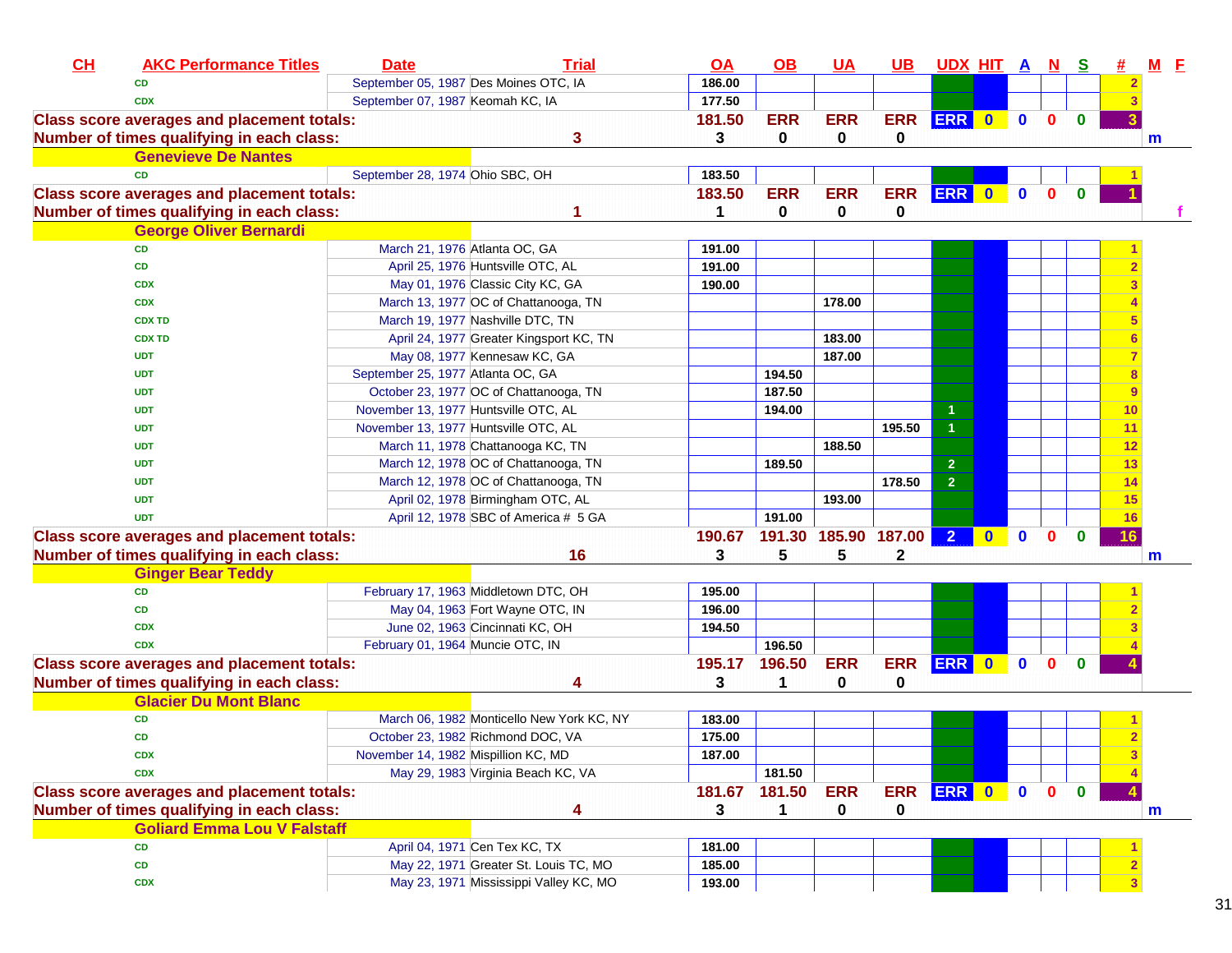| CH<br><b>AKC Performance Titles</b>               | <b>Date</b>                          | <b>Trial</b>                                     | <u>OA</u>    | $\underline{\mathsf{OB}}$ | <b>UA</b>  | <b>UB</b>  | <b>UDX HIT A</b> |           |             | N            | $\mathbf{s}$ |                | $M$ $E$ |  |
|---------------------------------------------------|--------------------------------------|--------------------------------------------------|--------------|---------------------------|------------|------------|------------------|-----------|-------------|--------------|--------------|----------------|---------|--|
| <b>Class score averages and placement totals:</b> |                                      |                                                  | 186.33       | <b>ERR</b>                | <b>ERR</b> | <b>ERR</b> | <b>ERR</b> 0     |           | $\mathbf 0$ | 0            |              |                |         |  |
| Number of times qualifying in each class:         |                                      | 3                                                | 3            | $\mathbf 0$               | 0          | 0          |                  |           |             |              |              |                |         |  |
| <b>Goliard Garland V Falstaff</b>                 |                                      |                                                  |              |                           |            |            |                  |           |             |              |              |                |         |  |
| <b>CD</b>                                         |                                      | April 07, 1974 San Jacinto KC, TX                | 188.50       |                           |            |            |                  |           |             |              |              |                |         |  |
| <b>CD</b>                                         |                                      | April 21, 1974 Alamo DOC, TX                     | 188.00       |                           |            |            |                  |           |             |              |              |                |         |  |
| <b>CDX</b>                                        |                                      | June 02, 1974 OC of Corpus Christi, TX           | 185.50       |                           |            |            |                  |           |             |              |              |                |         |  |
| <b>CDX</b>                                        |                                      | November 10, 1974 Galveston County KC, TX        | 187.00       |                           |            |            |                  |           |             |              |              |                |         |  |
| <b>Class score averages and placement totals:</b> |                                      |                                                  | 187.25       | <b>ERR</b>                | <b>ERR</b> | <b>ERR</b> | ERR 0            |           | $\mathbf 0$ | $\mathbf{0}$ | $\mathbf{0}$ |                |         |  |
| Number of times qualifying in each class:         |                                      |                                                  | 4            | 0                         | 0          | 0          |                  |           |             |              |              |                |         |  |
| <b>Goliard Sebastian V Falstaff</b>               |                                      |                                                  |              |                           |            |            |                  |           |             |              |              |                |         |  |
| <b>CD</b>                                         | October 15, 1972 Houston KC, TX      |                                                  |              | 186.50                    |            |            |                  |           |             |              |              |                |         |  |
| <b>CD</b>                                         |                                      | March 11, 1973 San Antonio KC, TX                | 181.00       |                           |            |            |                  |           |             |              |              |                |         |  |
| <b>CDX</b>                                        |                                      | March 24, 1973 Fort Worth KC, TX                 | 182.00       |                           |            |            |                  |           |             |              |              |                |         |  |
| <b>Class score averages and placement totals:</b> |                                      |                                                  | 181.50       | 186.50                    | <b>ERR</b> | <b>ERR</b> | <b>ERR</b>       | $\bullet$ | $\mathbf 0$ | 0            | $\bf{0}$     | $\mathbf{3}$   |         |  |
| Number of times qualifying in each class:         |                                      | 3                                                | $\mathbf{2}$ | 1                         | 0          | 0          |                  |           |             |              |              |                | m       |  |
| <b>1977-CHGood Samaritans Big Splash</b>          |                                      |                                                  |              |                           |            |            |                  |           |             |              |              |                |         |  |
| <b>1977-CHCD</b>                                  |                                      | May 22, 1977 Long Island KC, NY                  | 190.50       |                           |            |            |                  |           |             |              |              |                |         |  |
| <b>1977-CHCD</b>                                  | September 30, 1977 Brookhaven KC, NY |                                                  | 185.00       |                           |            |            |                  |           |             |              |              |                |         |  |
| <b>1977-CHCDX</b>                                 | October 01, 1977 Nassau DTC, NY      |                                                  | 175.00       |                           |            |            |                  |           |             |              |              |                |         |  |
| <b>1977-CHCDX</b>                                 |                                      | April 14, 1978 Macon KC, GA                      | 184.00       |                           |            |            |                  |           |             |              |              |                |         |  |
| <b>Class score averages and placement totals:</b> |                                      |                                                  | 183.63       | <b>ERR</b>                | <b>ERR</b> | <b>ERR</b> | ERR 0            |           | $\mathbf 0$ | $\mathbf{0}$ | $\mathbf{0}$ |                |         |  |
| Number of times qualifying in each class:         |                                      | 4                                                | 4            | $\bf{0}$                  | 0          | 0          |                  |           |             |              |              |                | m       |  |
| 1976-CH Gordons Jackson V Astor                   |                                      |                                                  |              |                           |            |            |                  |           |             |              |              |                |         |  |
| <b>1976-CHCD</b>                                  |                                      | January 28, 1973 Orange Empire DC, CA            | 186.00       |                           |            |            |                  |           |             |              |              |                |         |  |
| <b>1976-CHCD</b>                                  |                                      | February 15, 1973 Silver Bay KC of San Diego, CA | 174.50       |                           |            |            |                  |           |             |              |              |                |         |  |
| <b>1976-CH CDX</b>                                |                                      | April 22, 1973 San Gabriel Valley KC, CA         | 176.50       |                           |            |            |                  |           |             |              |              |                |         |  |
| <b>Class score averages and placement totals:</b> |                                      |                                                  | 179.00       | <b>ERR</b>                | <b>ERR</b> | <b>ERR</b> | ERR 0 0          |           |             | $\mathbf{0}$ | $\bf{0}$     | $\overline{3}$ |         |  |
| Number of times qualifying in each class:         |                                      | 3                                                | 3            | 0                         | 0          | 0          |                  |           |             |              |              |                | m       |  |
| <b>Grantwoods Bernice Alpine</b>                  |                                      |                                                  |              |                           |            |            |                  |           |             |              |              |                |         |  |
| <b>CD</b>                                         |                                      | January 27, 1962 Richland County KC, OH          | 183.00       |                           |            |            |                  |           |             |              |              |                |         |  |
| CD                                                |                                      | January 28, 1962 Marion Ohio KC, OH              | 184.00       |                           |            |            |                  |           |             |              |              |                |         |  |
| <b>CDX</b>                                        |                                      | March 18, 1962 Columbus All-Breed TC, OH         | 188.00       |                           |            |            |                  |           |             |              |              |                |         |  |
| <b>CDX</b>                                        |                                      | March 25, 1962 Mahoning Shenango KC, OH          | 190.00       |                           |            |            |                  |           |             |              |              |                |         |  |
| <b>Class score averages and placement totals:</b> |                                      |                                                  | 186.25       | <b>ERR</b>                | <b>ERR</b> |            | ERR ERR 0        |           | $\mathbf 0$ | $\bf{0}$     | $\bf{0}$     |                |         |  |
| Number of times qualifying in each class:         |                                      |                                                  | 4            | $\mathbf 0$               | 0          | 0          |                  |           |             |              |              |                |         |  |
| <b>Griffin Von Bruno</b>                          |                                      |                                                  |              |                           |            |            |                  |           |             |              |              |                |         |  |
| CD                                                |                                      | November 14, 1976 Whidbey Island KC, WA          |              | 193.00                    |            |            |                  |           |             |              |              |                |         |  |
| CD                                                |                                      | May 07, 1977 Whidbey Island KC, WA               |              | 182.50                    |            |            |                  |           |             |              |              | $\overline{2}$ |         |  |
| <b>CDX</b>                                        |                                      | May 08, 1977 Olympia DFA, WA                     |              | 193.00                    |            |            |                  |           |             |              |              | 3              |         |  |
| <b>Class score averages and placement totals:</b> |                                      |                                                  | <b>ERR</b>   | 189.50                    | <b>ERR</b> |            | ERR ERR 0        |           | $\mathbf 0$ | $\mathbf{0}$ | $\mathbf{0}$ | $\mathbf{3}$   |         |  |
| Number of times qualifying in each class:         |                                      | 3                                                | 0            | 3                         | 0          | 0          |                  |           |             |              |              |                | m       |  |
| <b>Guinevere V Matterhorn</b>                     |                                      |                                                  |              |                           |            |            |                  |           |             |              |              |                |         |  |
| CD                                                |                                      | July 22, 1978 SW OC of Los Angeles, CA           | 179.00       |                           |            |            |                  |           |             |              |              |                |         |  |
| CD                                                |                                      | July 29, 1978 Ventura County DFA, CA             | 181.00       |                           |            |            |                  |           |             |              |              |                |         |  |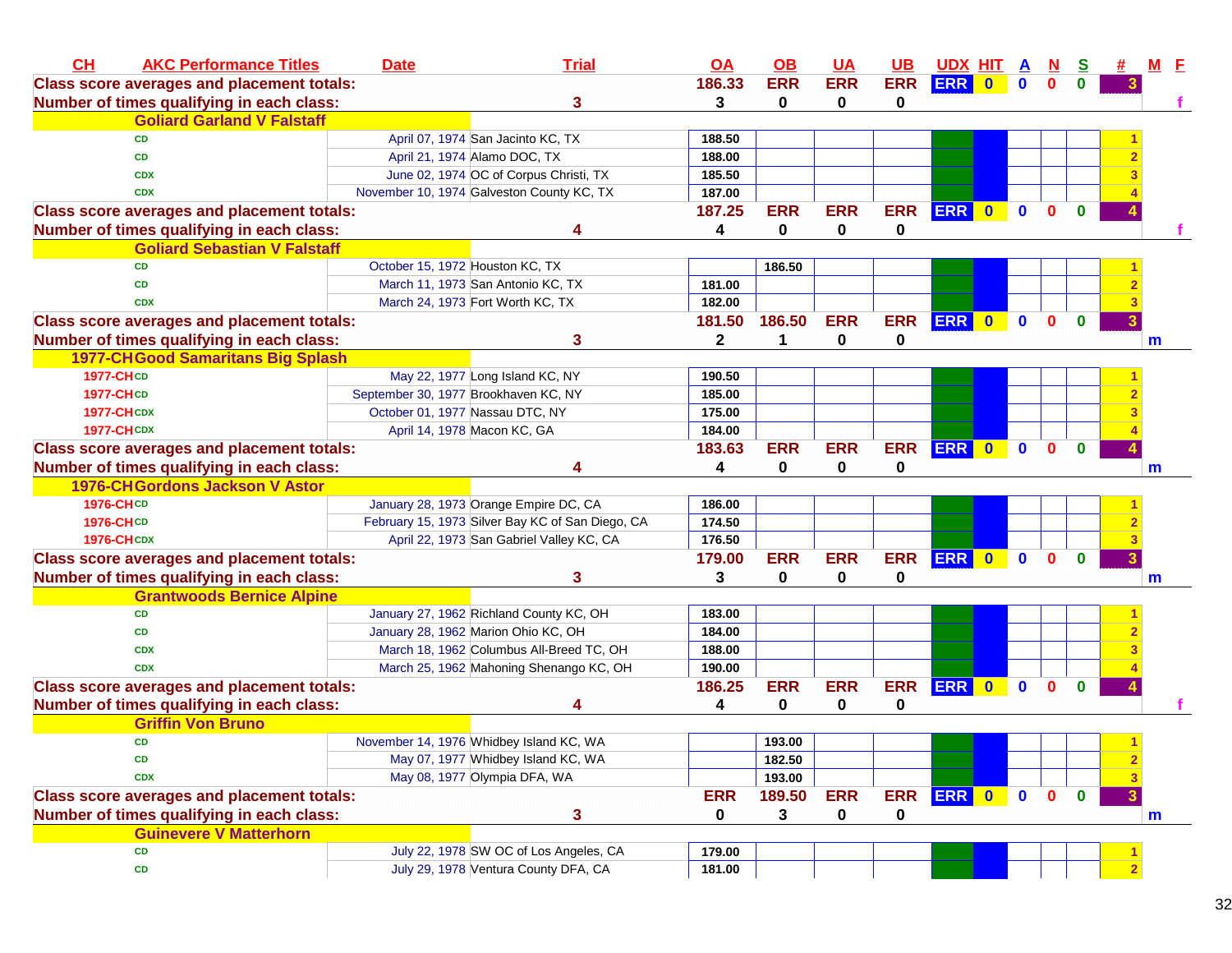| CL | <b>AKC Performance Titles</b>                     | <b>Date</b> | <b>Trial</b>                                  | <b>OA</b>   | $\Omega$     | $UA$        | $UB$       | <u>UDX HIT A</u> |           |              | $\overline{\mathbf{M}}$ | <u>s</u>     |   |   | E |
|----|---------------------------------------------------|-------------|-----------------------------------------------|-------------|--------------|-------------|------------|------------------|-----------|--------------|-------------------------|--------------|---|---|---|
|    | <b>CDX</b>                                        |             | October 01, 1978 Santa Maria KC, CA           | 183.50      |              |             |            |                  |           |              |                         |              |   |   |   |
|    | <b>CDX</b>                                        |             | October 07, 1978 Simi Valley KC, CA           | 179.00      |              |             |            |                  |           |              |                         |              |   |   |   |
|    | <b>Class score averages and placement totals:</b> |             |                                               | 180.63      | <b>ERR</b>   | <b>ERR</b>  | <b>ERR</b> | ERR 0            |           | $\mathbf{0}$ | $\mathbf{0}$            | $\Omega$     |   |   |   |
|    | Number of times qualifying in each class:         |             |                                               | 4           | 0            | 0           | 0          |                  |           |              |                         |              |   |   |   |
|    | <b>Gypsy Queen of Azura</b>                       |             |                                               |             |              |             |            |                  |           |              |                         |              |   |   |   |
|    | <b>CD</b>                                         |             | July 13, 1952 Orange Empire DC, CA            |             | 193.00       |             |            |                  |           |              |                         |              |   |   |   |
|    | <b>CD</b>                                         |             | August 10, 1952 San Gabriel Valley KC, CA     |             | 184.00       |             |            |                  |           |              |                         |              |   |   |   |
|    | <b>CDX</b>                                        |             | September 28, 1952 Pasanita OC, CA            |             | 197.00       |             |            |                  |           |              |                         |              |   |   |   |
|    | <b>CDX</b>                                        |             | January 18, 1953 Orange Empire DC, CA         |             | 198.00       |             |            |                  |           |              |                         |              |   |   |   |
|    | <b>CDX</b>                                        |             | October 11, 1953 San Fernando KC, CA          |             | 179.50       |             |            |                  |           |              |                         |              |   |   |   |
|    | <b>Class score averages and placement totals:</b> |             |                                               | <b>ERR</b>  | 190.30       | <b>ERR</b>  | <b>ERR</b> | <b>ERR</b>       | $\bullet$ | $\mathbf{0}$ | 0                       | $\mathbf{0}$ |   |   |   |
|    | Number of times qualifying in each class:         |             | 5                                             | $\mathbf 0$ | 5            | $\mathbf 0$ | 0          |                  |           |              |                         |              |   |   |   |
|    | <b>Hallmarks Sugar Bear</b>                       |             |                                               |             |              |             |            |                  |           |              |                         |              |   |   |   |
|    | <b>CD</b>                                         |             | October 23, 1976 Faith City KC, TX            | 193.00      |              |             |            |                  |           |              |                         |              |   |   |   |
|    | <b>Class score averages and placement totals:</b> |             |                                               | 193.00      | <b>ERR</b>   | <b>ERR</b>  | <b>ERR</b> | <b>ERR</b>       | $\bullet$ | $\mathbf{0}$ | $\mathbf{0}$            | $\bf{0}$     |   |   |   |
|    | Number of times qualifying in each class:         |             |                                               | 1           | 0            | 0           | 0          |                  |           |              |                         |              |   |   |   |
|    | <b>Hannibal of Shattenseite</b>                   |             |                                               |             |              |             |            |                  |           |              |                         |              |   |   |   |
|    | <b>CD</b>                                         |             | September 24, 1972 Cape Fear DTC, NC          | 176.00      |              |             |            |                  |           |              |                         |              |   |   |   |
|    | <b>CD</b>                                         |             | March 22, 1974 Durham KC, NC                  | 177.00      |              |             |            |                  |           |              |                         |              |   |   |   |
|    | <b>CDX</b>                                        |             | March 23, 1974 Raleigh KC, NC                 | 188.50      |              |             |            |                  |           |              |                         |              |   |   |   |
|    | <b>Class score averages and placement totals:</b> |             |                                               | 180.50      | <b>ERR</b>   | <b>ERR</b>  | <b>ERR</b> | <b>ERR</b>       | $\bullet$ | $\mathbf{0}$ | $\mathbf{0}$            | $\bf{0}$     |   |   |   |
|    | Number of times qualifying in each class:         |             | 3                                             | 3           | 0            | 0           | 0          |                  |           |              |                         |              |   | m |   |
|    | <b>Heavens Hi's Kris Kringle</b>                  |             |                                               |             |              |             |            |                  |           |              |                         |              |   |   |   |
|    | <b>CD</b>                                         |             | August 30, 1987 Plum Creek KC of Colorado, CO | 187.50      |              |             |            |                  |           |              |                         |              |   |   |   |
|    | <b>CD</b>                                         |             | September 07, 1987 Colorado KC, CO            | 191.50      |              |             |            |                  |           |              |                         |              |   |   |   |
|    | <b>CDX</b>                                        |             | November 15, 1987 Evergreen Colorado KC, CO   | 183.00      |              |             |            |                  |           |              |                         |              |   |   |   |
|    | <b>Class score averages and placement totals:</b> |             |                                               | 187.33      | <b>ERR</b>   | <b>ERR</b>  | <b>ERR</b> | <b>ERR</b>       | $\bullet$ | $\mathbf{0}$ | $\mathbf{0}$            | $\bf{0}$     |   |   |   |
|    | Number of times qualifying in each class:         |             | 3                                             | 3           | 0            | 0           | 0          |                  |           |              |                         |              |   | m |   |
|    | <b>Hecca Big Buffy Marie</b>                      |             |                                               |             |              |             |            |                  |           |              |                         |              |   |   |   |
|    | <b>CD</b>                                         |             | May 18, 1985 NW OC of Suburban Chicago, IL    | 175.00      |              |             |            |                  |           |              |                         |              |   |   |   |
|    | <b>CD</b>                                         |             | June 07, 1985 Stone City KC, IL               | 179.00      |              |             |            |                  |           |              |                         |              |   |   |   |
|    | <b>CDX</b>                                        |             | October 27, 1985 Forest City DTC, IL          | 175.50      |              |             |            |                  |           |              |                         |              |   |   |   |
|    | <b>Class score averages and placement totals:</b> |             |                                               | 176.50      | <b>ERR</b>   | <b>ERR</b>  | <b>ERR</b> | ERR 0            |           | $\mathbf{0}$ | $\Omega$                | $\Omega$     |   |   |   |
|    | Number of times qualifying in each class:         |             | 3                                             | 3           | 0            | 0           | 0          |                  |           |              |                         |              |   |   |   |
|    | <b>Heidi V Frederich</b>                          |             |                                               |             |              |             |            |                  |           |              |                         |              |   |   |   |
|    | <b>CD</b>                                         |             | December 02, 1973 New England DTC, MA         | 196.00      |              |             |            |                  |           |              |                         |              |   |   |   |
|    | CD                                                |             | May 11, 1974 Springfield KC, MA               | 196.50      |              |             |            |                  |           |              |                         |              |   |   |   |
|    | <b>CDX</b>                                        |             | May 12, 1974 Windham County KC, CT            | 194.00      |              |             |            |                  |           |              |                         |              | з |   |   |
|    | <b>CDX</b>                                        |             | November 17, 1974 Holyoke DOTC, MA            |             | 198.00       |             |            |                  |           |              |                         |              |   |   |   |
|    | <b>CDX</b>                                        |             | February 15, 1975 Holyoke DOTC, MA            |             | 197.50       |             |            |                  | 1         | $\mathbf{1}$ |                         |              |   |   |   |
|    | <b>Class score averages and placement totals:</b> |             |                                               | 195.50      | 197.75       | <b>ERR</b>  | <b>ERR</b> | ERR 1            |           | $\mathbf{1}$ | $\mathbf{0}$            | $\mathbf 0$  |   |   |   |
|    | Number of times qualifying in each class:         |             | 5                                             | 3           | $\mathbf{2}$ | 0           | 0          |                  |           |              |                         |              |   |   | f |
|    | <b>Helena Girl</b>                                |             |                                               |             |              |             |            |                  |           |              |                         |              |   |   |   |
|    | CD                                                |             | November 14, 1965 OTC of Rhode Island, RI     |             | 199.50       |             |            |                  |           |              |                         |              |   |   |   |
|    |                                                   |             |                                               |             |              |             |            |                  |           |              |                         |              |   |   |   |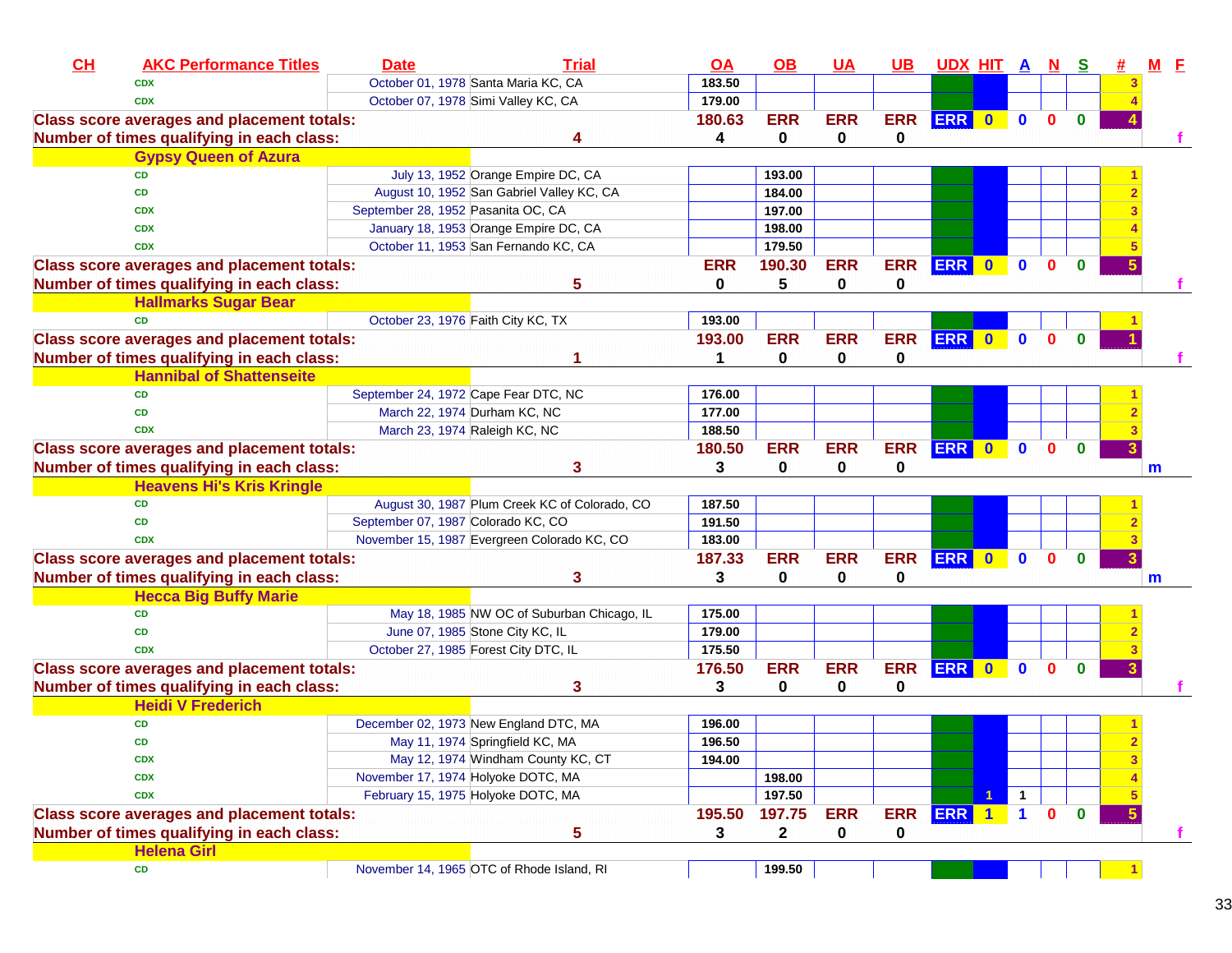| CH<br><b>AKC Performance Titles</b>               | <b>Date</b>                     | <b>Trial</b>                                  | QA           | $\underline{\mathsf{OB}}$ | <b>UA</b>     | <u>UB</u>   | UDX HIT A N |                         |              |          | <u>s</u>       | #  |   | <u>M F</u> |
|---------------------------------------------------|---------------------------------|-----------------------------------------------|--------------|---------------------------|---------------|-------------|-------------|-------------------------|--------------|----------|----------------|----|---|------------|
| <b>CD</b>                                         |                                 | November 13, 1966 OTC of Rhode Island, RI     | 199.50       |                           |               |             |             |                         |              |          |                |    |   |            |
| <b>CDX</b>                                        |                                 | May 13, 1967 Springfield KC, MA               | 196.00       |                           |               |             |             |                         |              |          |                |    |   |            |
| <b>Class score averages and placement totals:</b> |                                 |                                               | 197.75       | 199.50                    | <b>ERR</b>    | <b>ERR</b>  | ERR 0       |                         | $\mathbf 0$  | $\bf{0}$ | $\mathbf{0}$   |    |   |            |
| Number of times qualifying in each class:         |                                 | 3                                             | $\mathbf{2}$ | 1                         | 0             | 0           |             |                         |              |          |                |    |   |            |
| <b>Hercules Tiny Christine</b>                    |                                 |                                               |              |                           |               |             |             |                         |              |          |                |    |   |            |
| <b>CD</b>                                         |                                 | August 29, 1976 Grand Valley KC, CO           | 192.00       |                           |               |             |             |                         |              |          |                |    |   |            |
| <b>CD</b>                                         |                                 | September 06, 1976 Central Wyoming KC, WY     | 193.50       |                           |               |             |             |                         |              |          |                |    |   |            |
| <b>CD</b>                                         |                                 | May 28, 1977 Northern Colorado SBC, CO        | 190.00       |                           |               |             |             | $\overline{2}$          |              |          | $\overline{2}$ |    |   |            |
| <b>CDX</b>                                        |                                 | June 17, 1977 Greater Milwaukee SBC, WI       | 188.00       |                           |               |             |             |                         |              |          |                |    |   |            |
| <b>CDX</b>                                        |                                 | June 18, 1977 Greater Madison SBC, WI         | 188.00       |                           |               |             |             |                         |              |          |                |    |   |            |
| <b>CDX</b>                                        |                                 | June 09, 1978 Northern Colorado SBC, CO       |              | 192.00                    |               |             |             | 3                       |              |          | $\mathbf{3}$   |    |   |            |
| <b>Class score averages and placement totals:</b> |                                 |                                               | 190.30       | 192.00                    | <b>ERR</b>    | <b>ERR</b>  | <b>ERR</b>  | $\overline{2}$          | $\mathbf 0$  | $\bf{0}$ | $\overline{2}$ |    |   |            |
| Number of times qualifying in each class:         |                                 | 6                                             | 5            | 1                         | 0             | 0           |             |                         |              |          |                |    |   |            |
| <b>Heritage Misty Snow Dolly</b>                  |                                 |                                               |              |                           |               |             |             |                         |              |          |                |    |   |            |
| <b>CD</b>                                         |                                 | April 03, 1976 Greater Milwaukee SBC, WI      | 178.00       |                           |               |             |             |                         |              |          |                |    |   |            |
| <b>CD</b>                                         |                                 | April 25, 1976 Sheboygan KC, WI               | 181.00       |                           |               |             |             |                         |              |          |                |    |   |            |
| <b>CDX</b>                                        |                                 | May 16, 1976 Winnegamie DC, WI                | 180.00       |                           |               |             |             |                         |              |          |                |    |   |            |
| <b>CDX</b>                                        |                                 | November 21, 1976 SBC of Greater Detroit, MI  |              | 178.00                    |               |             |             |                         |              |          |                |    |   |            |
| <b>CDX</b>                                        |                                 | May 29, 1977 Milwaukee DTC, WI                |              | 186.00                    |               |             |             |                         |              |          |                |    |   |            |
| <b>CDX</b>                                        | November 13, 1977 Cudahy KC, IL |                                               |              | 179.00                    |               |             |             |                         |              |          |                |    |   |            |
| <b>CDX</b>                                        |                                 | March 04, 1979 Cudahy KC, IL                  |              |                           | 178.50        |             |             |                         |              |          |                |    |   |            |
| <b>Class score averages and placement totals:</b> |                                 |                                               | 179.67       |                           | 181.00 178.50 | <b>ERR</b>  | <b>ERR</b>  | $\overline{\mathbf{0}}$ | $\mathbf 0$  | $\bf{0}$ | $\bf{0}$       |    |   |            |
| Number of times qualifying in each class:         |                                 | 7                                             | 3            | 3                         | 1             | 0           |             |                         |              |          |                |    |   |            |
| <b>Hickory Knolls Leviticus</b>                   |                                 |                                               |              |                           |               |             |             |                         |              |          |                |    |   |            |
| <b>CD</b>                                         |                                 | May 11, 1969 Rio Grande KC, NM                | 189.50       |                           |               |             |             |                         |              |          |                |    |   |            |
| <b>CD</b>                                         |                                 | September 05, 1970 Los Alamos DOC, NM         | 185.00       |                           |               |             |             |                         |              |          |                |    |   |            |
| <b>Class score averages and placement totals:</b> |                                 |                                               | 187.25       | <b>ERR</b>                | <b>ERR</b>    | <b>ERR</b>  | ERR 0       |                         | $\mathbf{0}$ | $\bf{0}$ | $\bf{0}$       |    |   |            |
| Number of times qualifying in each class:         |                                 | 2                                             | $\mathbf 2$  | 0                         | $\mathbf 0$   | $\mathbf 0$ |             |                         |              |          |                |    |   |            |
| <b>Highpoints Mundy Morning</b>                   |                                 |                                               |              |                           |               |             |             |                         |              |          |                |    |   |            |
| <b>CD</b>                                         |                                 | September 03, 1978 Sussex Hills KC, NJ        | 171.00       |                           |               |             |             |                         |              |          |                |    |   |            |
| <b>CD</b>                                         |                                 | September 10, 1978 Port Chester OTC, NY       | 178.00       |                           |               |             |             |                         |              |          |                |    |   |            |
| <b>CDX</b>                                        |                                 | September 16, 1978 Lehigh Valley KC, PA       | 185.50       |                           |               |             |             |                         |              |          |                |    |   |            |
| <b>Class score averages and placement totals:</b> |                                 |                                               | 178.17       | <b>ERR</b>                | <b>ERR</b>    | <b>ERR</b>  | <b>ERR</b>  | $\bullet$               | $\bf{0}$     | 0        | $\bf{0}$       | 3  |   |            |
| Number of times qualifying in each class:         |                                 | 3                                             | 3            | 0                         | 0             | 0           |             |                         |              |          |                |    | m |            |
| <b>1986-OTCH Highpoints Mundys Muse</b>           |                                 |                                               |              |                           |               |             |             |                         |              |          |                |    |   |            |
| 1986-OTCHCD                                       |                                 | November 13, 1982 Lower Camden County DTC, NJ | 193.00       |                           |               |             |             |                         |              |          |                |    |   |            |
| 1986-OTCHCD                                       |                                 | November 14, 1982 Morris Hills DTC, NJ        | 197.00       |                           |               |             |             |                         |              |          |                |    |   |            |
| 1986-OTCHCDX                                      |                                 | November 20, 1982 Dauphin DTC, PA             | 196.00       |                           |               |             |             |                         |              |          |                |    |   |            |
| 1986-OTCHCDX                                      |                                 | December 18, 1982 Philadelphia DTC, PA        | 196.50       |                           |               |             |             |                         |              |          |                |    |   |            |
| 1986-OTCHCDX                                      |                                 | January 29, 1983 Princeton DTC, NJ            |              | 189.00                    |               |             |             |                         |              |          |                |    |   |            |
| 1986-OTCHCDX                                      |                                 | February 20, 1983 Staten Island CDTC, NY      |              | 194.00                    |               |             |             |                         |              |          |                |    |   |            |
| 1986-OTCHCDX                                      |                                 | February 27, 1983 Bayshore CDTC, NJ           |              | 198.00                    |               |             |             |                         |              |          |                |    |   |            |
| 1986-OTCHCDX                                      |                                 | April 16, 1983 Harrisburg KC, PA              |              | 196.00                    |               |             |             |                         |              |          |                | 8  |   |            |
| 1986-OTCHCDX                                      |                                 | May 22, 1983 Berks County DTC, PA             |              | 196.00                    |               |             |             |                         |              |          |                | 9  |   |            |
| 1986-OTCHCDX                                      |                                 | August 13, 1983 Mid Coast KC of Maine, ME     |              | 196.50                    |               |             |             |                         |              |          |                | 10 |   |            |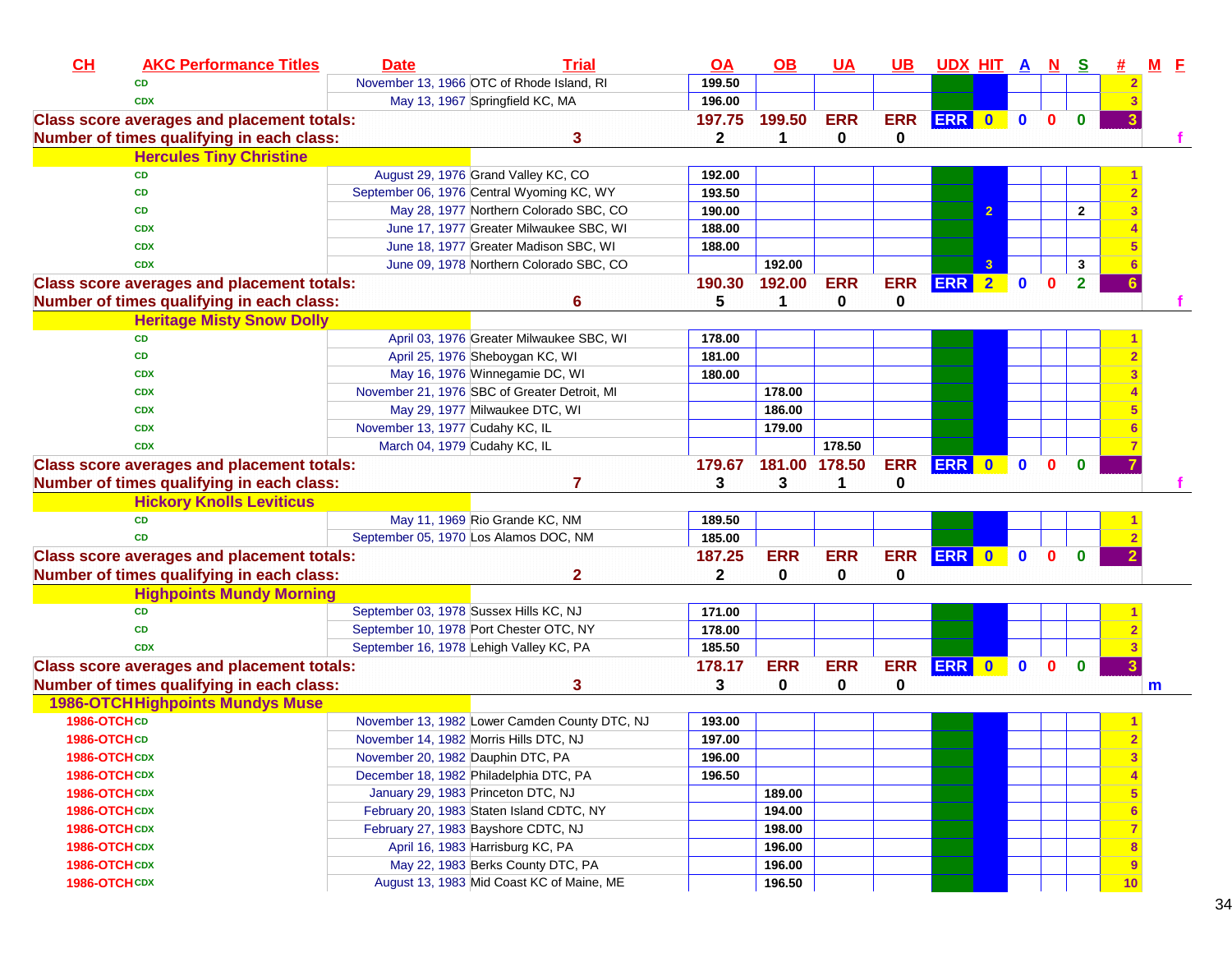| CH                  | <b>AKC Performance Titles</b> | <b>Date</b>                            | <b>Trial</b>                                 | $\overline{OA}$ | <u>OB</u> | <u>UA</u> | UB.    | <u>UDX HIT A N</u>      |                |              |             | <u>s</u>     | #         | $M$ E |  |
|---------------------|-------------------------------|----------------------------------------|----------------------------------------------|-----------------|-----------|-----------|--------|-------------------------|----------------|--------------|-------------|--------------|-----------|-------|--|
| 1986-OTCHCDX        |                               |                                        | September 02, 1983 New Brunswick KC, NJ      |                 | 193.00    |           |        |                         |                |              |             |              | 11        |       |  |
| 1986-OTCHCDX        |                               |                                        | September 05, 1983 Schooleys Mountain KC, NJ |                 | 196.50    |           |        |                         |                |              |             |              | 12        |       |  |
| 1986-OTCHCDX        |                               |                                        | September 16, 1983 Pocono Mountain KC, PA    |                 | 195.00    |           |        |                         |                |              |             |              | 13        |       |  |
| 1986-OTCHCDX        |                               |                                        | September 17, 1983 Lehigh Valley KC, PA      |                 | 188.50    |           |        |                         |                |              |             |              | 14        |       |  |
| 1986-OTCHCDX        |                               |                                        | October 15, 1983 Catonsville KC, MD          |                 | 196.50    |           |        |                         |                |              |             |              | 15        |       |  |
| 1986-OTCHCDX        |                               |                                        | October 16, 1983 Rock Creek KC, MD           |                 | 193.50    |           |        |                         |                |              |             |              | 16        |       |  |
| 1986-OTCHCDX        |                               |                                        | January 28, 1984 Princeton DTC, NJ           |                 |           | 188.00    |        |                         |                |              |             |              | 17        |       |  |
| 1986-OTCHCDX        |                               |                                        | February 26, 1984 Bayshore CDTC, NJ          |                 |           | 188.00    |        |                         |                |              |             |              | 18        |       |  |
| 1986-OTCHUD         |                               |                                        | April 14, 1984 Harrisburg KC, PA             |                 |           | 189.50    |        |                         |                |              |             |              | 19        |       |  |
| 1986-OTCHUD         |                               |                                        | May 08, 1984 SBC of America #11 CT           |                 | 196.50    |           |        |                         | $\overline{2}$ |              | $\mathbf 1$ |              | <b>20</b> |       |  |
| 1986-OTCHUD         |                               |                                        | May 10, 1984 New England SBC, CT             |                 | 197.50    |           |        |                         | 3              |              |             | $\mathbf{1}$ | 21        |       |  |
| 1986-OTCHUD         |                               | July 22, 1984 York KC, PA              |                                              |                 | 197.00    |           |        |                         |                |              |             |              | 22        |       |  |
| 1986-OTCHUD         |                               |                                        | July 28, 1984 Lackawanna KC, PA              |                 | 198.50    |           |        |                         | 4              | $\mathbf{2}$ |             |              | 23        |       |  |
| 1986-OTCHUD         |                               |                                        | July 28, 1984 Lackawanna KC, PA              |                 |           |           | 194.50 | 1                       |                |              |             |              | 24        |       |  |
| 1986-OTCHUD         |                               |                                        | August 03, 1984 Parkiomen Valley KC, PA      |                 |           |           | 194.50 |                         |                |              |             |              | 25        |       |  |
| 1986-OTCHUD         |                               |                                        | August 11, 1984 Mid Coast KC of Maine, ME    |                 | 196.50    |           |        |                         |                |              |             |              | 26        |       |  |
| 1986-OTCHUD         |                               |                                        | August 31, 1984 New Brunswick KC, NJ         |                 | 196.00    |           |        |                         |                |              |             |              | 27        |       |  |
| 1986-OTCHUD         |                               | September 01, 1984 Newton KC, NJ       |                                              |                 | 197.50    |           |        |                         |                |              |             |              | 28        |       |  |
| <b>1986-OTCHUD</b>  |                               |                                        | September 03, 1984 Schooleys Mountain KC, NJ |                 | 194.00    |           |        |                         |                |              |             |              | <b>29</b> |       |  |
| 1986-OTCHUD         |                               |                                        | September 15, 1984 Lehigh Valley KC, PA      |                 | 192.00    |           |        |                         |                |              |             |              | 30        |       |  |
| 1986-OTCH UD        |                               | September 23, 1984 Valley Forge KC, PA |                                              |                 | 197.00    |           |        | $\overline{2}$          |                |              |             |              | 31        |       |  |
| 1986-OTCHUD         |                               | September 23, 1984 Valley Forge KC, PA |                                              |                 |           |           | 194.50 | 2 <sup>1</sup>          |                |              |             |              | 32        |       |  |
| 1986-OTCHUD         |                               | October 05, 1984 Hatboro DC, PA        |                                              |                 | 197.50    |           |        |                         |                |              |             |              | 33        |       |  |
| 1986-OTCHUD         |                               | October 15, 1984 Carroll KC, MD        |                                              |                 | 198.00    |           |        | $\overline{\mathbf{3}}$ |                |              |             |              | 34        |       |  |
| <b>1986-OTCHUD</b>  |                               | October 15, 1984 Carroll KC, MD        |                                              |                 |           |           | 195.00 | 3 <sup>2</sup>          |                |              |             |              | 35        |       |  |
| <b>1986-OTCHUD</b>  |                               |                                        | November 03, 1984 Black Mountain KC, PA      |                 | 194.00    |           |        |                         |                |              |             |              | 36        |       |  |
| 1986-OTCHUD         |                               | December 08, 1984 Dauphin DTC, PA      |                                              |                 | 197.50    |           |        | 4                       |                |              |             |              | 37        |       |  |
| 1986-OTCHUD         |                               | December 08, 1984 Dauphin DTC, PA      |                                              |                 |           |           | 195.00 | $\overline{4}$          |                |              |             |              | 38        |       |  |
| 1986-OTCHUD         |                               | December 13, 1984 Catonsville KC, MD   |                                              |                 | 198.00    |           |        |                         |                |              |             |              | 39        |       |  |
| 1986-OTCHUD         |                               |                                        | March 17, 1985 DOTC of Maryland, MD          |                 | 196.50    |           |        |                         |                |              |             |              | 40        |       |  |
| 1986-OTCHUD         |                               |                                        | April 13, 1985 Harrisburg KC, PA             |                 | 196.00    |           |        |                         |                |              |             |              | 41        |       |  |
| <b>1986-OTCHUD</b>  |                               |                                        | April 14, 1985 Rhode Island KC, Ri           |                 | 196.50    |           |        |                         |                |              |             |              | 42        |       |  |
| <b>1986-OTCH UD</b> |                               |                                        | April 27, 1985 Wilmington KC, DE             |                 | 193.50    |           |        |                         |                |              |             |              | 43        |       |  |
| <b>1986-OTCH UD</b> |                               |                                        | May 04, 1985 Philadelphia DTC, PA            |                 | 195.50    |           |        |                         |                |              |             |              | 44        |       |  |
| 1986-OTCHUD         |                               |                                        | May 05, 1985 Trenton KC, NJ                  |                 | 198.00    |           |        |                         |                |              |             |              | 45        |       |  |
| 1986-OTCHUD         |                               |                                        | May 12, 1985 Lancaster KC, PA                |                 | 195.50    |           |        |                         |                |              |             |              | 46        |       |  |
| 1986-OTCHUD         |                               |                                        | May 19, 1985 Long Island KC, NY              |                 | 198.50    |           |        |                         |                |              |             |              | 47        |       |  |
| 1986-OTCH UD        |                               |                                        | May 24, 1985 Union County KC, NJ             |                 | 194.50    |           |        |                         |                |              |             |              | 48        |       |  |
| 1986-OTCHUD         |                               |                                        | May 25, 1985 Monmouth County KC, NJ          |                 | 195.00    |           |        |                         |                |              |             |              | 49        |       |  |
| 1986-OTCHUD         |                               |                                        | May 26, 1985 Mid Jersey CDTC, NJ             |                 | 198.00    |           |        |                         |                |              |             |              | 50        |       |  |
| 1986-OTCHUD         |                               |                                        | June 08, 1985 Greenwich KC, CT               |                 | 197.50    |           |        |                         |                |              |             |              | 51        |       |  |
| 1986-OTCHUD         |                               |                                        | June 15, 1985 Screen Mawa KC, PA             |                 | 196.00    |           |        |                         |                |              |             |              | 52        |       |  |
| 1986-OTCHUD         |                               |                                        | June 16, 1985 Burlington County KC, NJ       |                 | 197.00    |           |        | $\sqrt{5}$              |                |              |             |              | 53        |       |  |
| 1986-OTCHUD         |                               |                                        | June 16, 1985 Burlington County KC, NJ       |                 |           |           | 194.50 | $\sqrt{5}$              |                |              |             |              | 54        |       |  |
| 1986-OTCHUD         |                               |                                        | June 22, 1985 South Hills KC, PA             |                 | 196.00    |           |        |                         |                |              |             |              | 55        |       |  |
|                     |                               |                                        |                                              |                 |           |           |        |                         |                |              |             |              |           |       |  |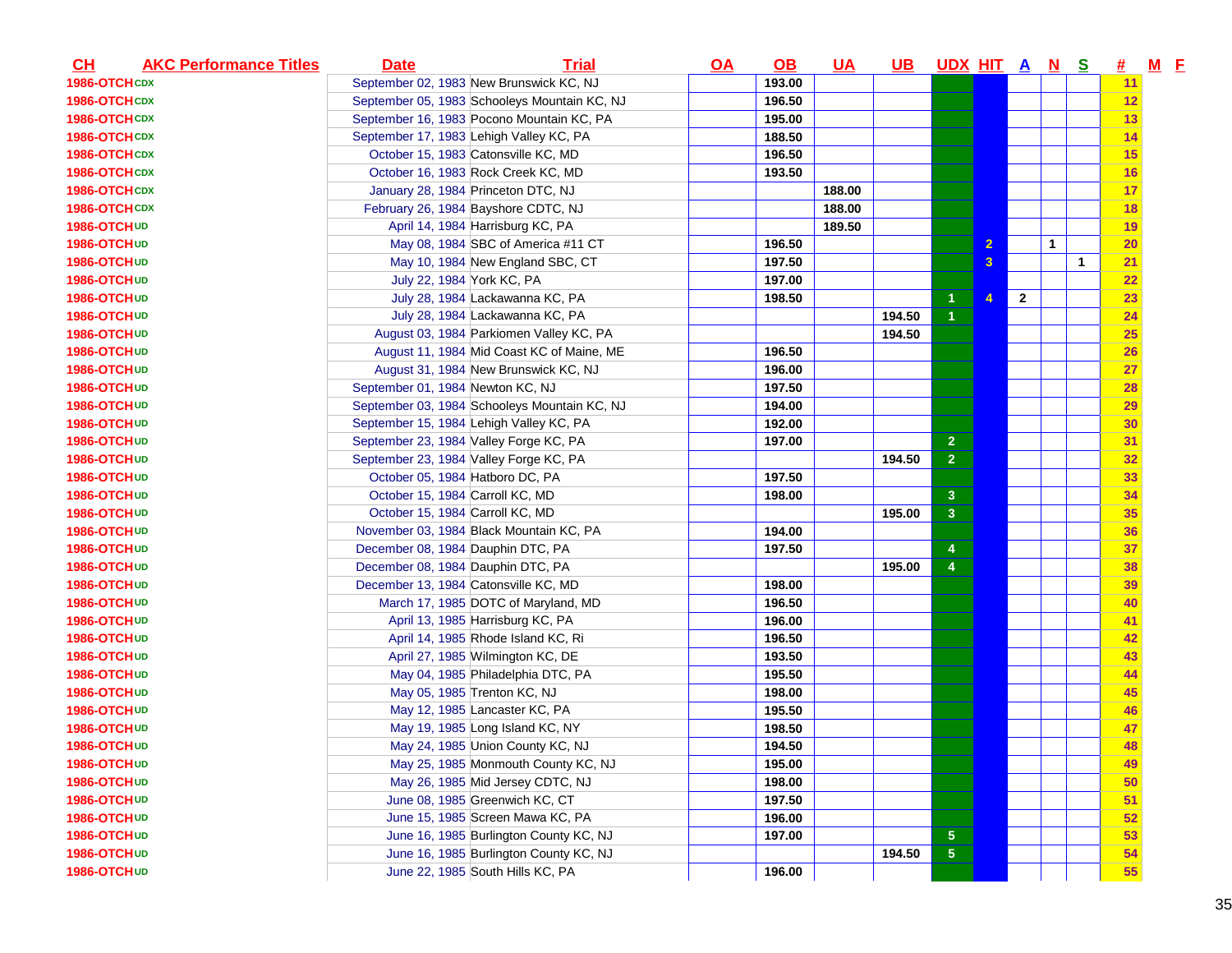| $CH$               | <b>AKC Performance Titles</b> | <b>Date</b>                            | <b>Trial</b>                                    | $\overline{OA}$ | $\Omega$ | <u>UA</u> | <u>UB</u> | <u>UDX HITANS</u> |                |              |              | #   | $M$ $E$ |  |
|--------------------|-------------------------------|----------------------------------------|-------------------------------------------------|-----------------|----------|-----------|-----------|-------------------|----------------|--------------|--------------|-----|---------|--|
| 1986-OTCHUD        |                               |                                        | June 23, 1985 Kittanning KC, PA                 |                 | 196.50   |           |           |                   |                |              |              | 56  |         |  |
| 1986-OTCHUD        |                               |                                        | June 29, 1985 New England SBC, MA               |                 | 198.50   |           |           | 6 <sup>6</sup>    |                |              |              | 57  |         |  |
| 1986-OTCHUD        |                               |                                        | June 29, 1985 New England SBC, MA               |                 |          |           | 199.50    | 6 <sup>°</sup>    | 5 <sup>5</sup> |              | $\mathbf{2}$ | 58  |         |  |
| 1986-OTCHUD        |                               |                                        | July 20, 1985 Nita Nee KC, PA                   |                 | 199.50   |           |           | $\overline{7}$    | 6 <sup>1</sup> | $\mathbf{3}$ |              | 59  |         |  |
| 1986-OTCHUD        |                               |                                        | July 20, 1985 Nita Nee KC, PA                   |                 |          |           | 193.00    | $\overline{7}$    |                |              |              | 60  |         |  |
| 1986-OTCHUD        |                               | July 21, 1985 York KC, NY              |                                                 |                 | 197.50   |           |           | 8 <sup>°</sup>    |                |              |              | 61  |         |  |
| 1986-OTCHUD        |                               | July 21, 1985 York KC, NY              |                                                 |                 |          |           | 196.00    | 8 <sup>°</sup>    |                |              |              | 62  |         |  |
| 1986-OTCHUD        |                               |                                        | July 27, 1985 Lackawanna KC, PA                 |                 | 196.00   |           |           | 9                 |                |              |              | 63  |         |  |
| 1986-OTCHUD        |                               |                                        | July 27, 1985 Lackawanna KC, PA                 |                 |          |           | 195.50    | 9 <sup>°</sup>    |                |              |              | 64  |         |  |
| 1986-OTCHUD        |                               |                                        | July 28, 1985 Bald Eagle KC of Williamsburg, PA |                 | 197.00   |           |           | 10                |                |              |              | 65  |         |  |
| 1986-OTCHUD        |                               |                                        | July 28, 1985 Bald Eagle KC of Williamsburg, PA |                 |          |           | 196.00    | 10                |                |              |              | 66  |         |  |
| 1986-OTCHUD        |                               |                                        | August 10, 1985 Mid Coast KC of Maine, ME       |                 | 198.00   |           |           | 11                |                |              |              | 67  |         |  |
| 1986-OTCH UD       |                               |                                        | August 10, 1985 Mid Coast KC of Maine, ME       |                 |          |           | 197.00    | 11                |                |              |              | 68  |         |  |
| 1986-OTCH UD       |                               | August 24, 1985 Newton KC, CT          |                                                 |                 | 198.00   |           |           |                   | $\overline{7}$ | 4            |              | 69  |         |  |
| 1986-OTCHUD        |                               |                                        | August 25, 1985 Great Barrington KC, MA         |                 | 195.50   |           |           | 12                |                |              |              | 70  |         |  |
| 1986-OTCHUD        |                               |                                        | August 25, 1985 Great Barrington KC, MA         |                 |          |           | 198.00    | 12                |                |              |              | 71  |         |  |
| 1986-OTCHUD        |                               |                                        | August 30, 1985 New Brunswick KC, NJ            |                 | 196.50   |           |           | 13                |                |              |              | 72  |         |  |
| <b>1986-OTCHUD</b> |                               |                                        | August 30, 1985 New Brunswick KC, NJ            |                 |          |           | 196.00    | 13                |                |              |              | 73  |         |  |
| 1986-OTCHUD        |                               | August 31, 1985 Newton KC, NJ          |                                                 |                 | 195.00   |           |           | 14                |                |              |              | 74  |         |  |
| 1986-OTCHUD        |                               | August 31, 1985 Newton KC, NJ          |                                                 |                 |          |           | 194.00    | 14                |                |              |              | 75  |         |  |
| 1986-OTCH UD       |                               | September 01, 1985 Sussex Hills KC, NJ |                                                 |                 |          |           | 192.00    |                   |                |              |              | 76  |         |  |
| 1986-OTCHUD        |                               |                                        | September 02, 1985 Schooleys Mountain KC, NJ    |                 |          |           | 192.00    |                   |                |              |              | 77  |         |  |
| 1986-OTCHUD        |                               |                                        | September 05, 1985 Rockland County KC, NY       |                 | 198.00   |           |           | 15                | 8              | $\sqrt{5}$   |              | 78  |         |  |
| <b>1986-OTCHUD</b> |                               |                                        | September 05, 1985 Rockland County KC, NY       |                 |          |           | 195.00    | 15                |                |              |              | 79  |         |  |
| 1986-OTCHUD        |                               |                                        | September 14, 1985 Lehigh Valley KC, PA         |                 | 197.50   |           |           | 16                |                |              |              | 80  |         |  |
| <b>1986-OTCHUD</b> |                               |                                        | September 14, 1985 Lehigh Valley KC, PA         |                 |          |           | 195.00    | 16                |                |              |              | 81  |         |  |
| 1986-OTCHUD        |                               |                                        | September 15, 1985 Berks County KC, PA          |                 | 196.00   |           |           | 17                |                |              |              | 82  |         |  |
| 1986-OTCHUD        |                               |                                        | September 15, 1985 Berks County KC, PA          |                 |          |           | 195.00    | 17                |                |              |              | 83  |         |  |
| <b>1986-OTCHUD</b> |                               |                                        | September 22, 1985 Northwestern CT DC, CT       |                 |          |           | 195.50    |                   |                |              |              | 84  |         |  |
| <b>1986-OTCHUD</b> |                               | September 28, 1985 Suffolk OTC, NY     |                                                 |                 | 196.00   |           |           | 18                |                |              |              | 85  |         |  |
| 1986-OTCHUD        |                               | September 28, 1985 Suffolk OTC, NY     |                                                 |                 |          |           | 196.00    | 18                |                |              |              | 86  |         |  |
| <b>1986-OTCHUD</b> |                               |                                        | October 06, 1985 Saccarappa OC, ME              |                 | 196.00   |           |           | 19                |                |              |              | 87  |         |  |
| 1986-OTCHUD        |                               |                                        | October 06, 1985 Saccarappa OC, ME              |                 |          |           | 195.50    | 19                |                |              |              | 88  |         |  |
| 1986-OTCHUD        |                               | October 12, 1985 Palisades KC, NJ      |                                                 |                 | 195.00   |           |           | 20                |                |              |              | 89  |         |  |
| 1986-OTCHUD        |                               | October 12, 1985 Palisades KC, NJ      |                                                 |                 |          |           | 196.00    | 20                |                |              |              | 90  |         |  |
| <b>1986-OTCHUD</b> |                               | October 13, 1985 Ramapo KC, NJ         |                                                 |                 |          |           | 196.00    |                   |                |              |              | 91  |         |  |
| 1986-OTCHUD        |                               |                                        | October 16, 1985 Dauphin DTC, PA                |                 | 198.00   |           |           | 21                |                |              |              | 92  |         |  |
| 1986-OTCHUD        |                               |                                        | October 16, 1985 Dauphin DTC, PA                |                 |          |           | 191.50    | 21                |                |              |              | 93  |         |  |
| 1986-OTCH UD       |                               |                                        | October 20, 1985 Shrewsbury DTC, MA             |                 | 197.50   |           |           | 22                |                |              |              | 94  |         |  |
| 1986-OTCHUD        |                               |                                        | October 20, 1985 Shrewsbury DTC, MA             |                 |          |           | 197.50    | 22                |                |              |              | 95  |         |  |
| 1986-OTCHUD        |                               |                                        | November 02, 1985 Black Mountain KC, PA         |                 | 198.00   |           |           | 23                |                |              |              | 96  |         |  |
| 1986-OTCHUD        |                               |                                        | November 02, 1985 Black Mountain KC, PA         |                 |          |           | 196.00    | 23                |                |              |              | 97  |         |  |
| 1986-OTCHUD        |                               | November 03, 1985 Ulster DTC, NY       |                                                 |                 | 195.50   |           |           | 24                |                |              |              | 98  |         |  |
| 1986-OTCHUD        |                               | November 03, 1985 Ulster DTC, NY       |                                                 |                 |          |           | 195.00    | 24                |                |              |              | 99  |         |  |
| 1986-OTCHUD        |                               |                                        | November 09, 1985 OTC of Rhode Island, RI       |                 | 199.50   |           |           | 25                |                |              |              | 100 |         |  |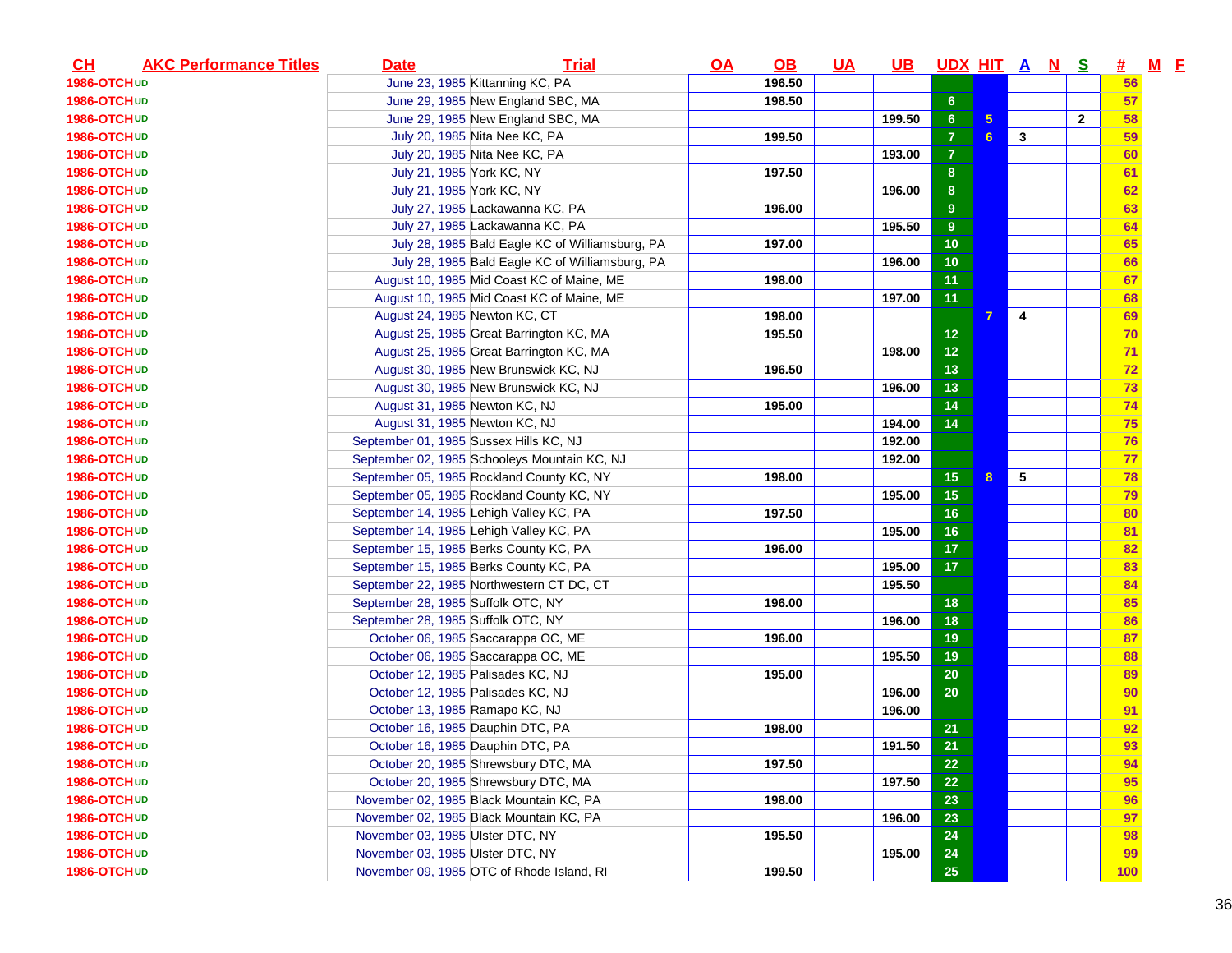| CL                 | <b>AKC Performance Titles</b> | <b>Date</b>                          | <b>Trial</b>                                 | $\overline{OA}$ | $\underline{\mathsf{OB}}$ | <u>UA</u> | <u>UB</u> | UDX HIT A N S |                 |                |  | <u>#</u>   | $M$ E |  |
|--------------------|-------------------------------|--------------------------------------|----------------------------------------------|-----------------|---------------------------|-----------|-----------|---------------|-----------------|----------------|--|------------|-------|--|
| 1986-OTCHUD        |                               |                                      | November 09, 1985 OTC of Rhode Island, RI    |                 |                           |           | 196.00    | 25            |                 |                |  | 101        |       |  |
| 1986-OTCHUD        |                               | November 10, 1985 Nathan Hale OC, CT |                                              |                 | 194.50                    |           |           | 26            |                 |                |  | 102        |       |  |
| 1986-OTCHUD        |                               | November 10, 1985 Nathan Hale OC, CT |                                              |                 |                           |           | 195.00    | 26            |                 |                |  | 103        |       |  |
| 1986-OTCHUD        |                               | November 15, 1985 Ladies DC, MA      |                                              |                 | 196.00                    |           |           | 27            |                 |                |  | 104        |       |  |
| 1986-OTCHUD        |                               | November 15, 1985 Ladies DC, MA      |                                              |                 |                           |           | 196.00    | 27            |                 |                |  | <b>105</b> |       |  |
| 1986-OTCHUD        |                               | November 17, 1985 Mt Nittany DTC, PA |                                              |                 | 194.00                    |           |           | 28            |                 |                |  | 106        |       |  |
| 1986-OTCHUD        |                               | November 17, 1985 Mt Nittany DTC, PA |                                              |                 |                           |           | 195.50    | 28            |                 |                |  | 107        |       |  |
| 1986-OTCHUD        |                               | November 24, 1985 Springfield KC, MA |                                              |                 | 198.00                    |           |           | 29            |                 |                |  | 108        |       |  |
| 1986-OTCHUD        |                               | November 24, 1985 Springfield KC, MA |                                              |                 |                           |           | 194.50    | 29            |                 |                |  | 109        |       |  |
| 1986-OTCHUD        |                               | November 25, 1985 Holyoke KC, MA     |                                              |                 | 195.50                    |           |           | 30            |                 |                |  | 110        |       |  |
| 1986-OTCHUD        |                               | November 25, 1985 Holyoke KC, MA     |                                              |                 |                           |           | 195.00    | 30            |                 |                |  | 111        |       |  |
| 1986-OTCHUD        |                               | January 25, 1986 Princeton DTC, NJ   |                                              |                 | 194.00                    |           |           | 31            |                 |                |  | 112        |       |  |
| 1986-OTCHUD        |                               | January 25, 1986 Princeton DTC, NJ   |                                              |                 |                           |           | 192.50    | 31            |                 |                |  | 113        |       |  |
| 1986-OTCH UD       |                               |                                      | February 16, 1986 Staten Island CDTC, NY     |                 | 188.00                    |           |           | 32            |                 |                |  | 114        |       |  |
| 1986-OTCHUD        |                               |                                      | February 16, 1986 Staten Island CDTC, NY     |                 |                           |           | 190.50    | 32            |                 |                |  | 115        |       |  |
| 1986-OTCHUD        |                               |                                      | February 22, 1986 1st Co. Gov. Ft. Guard, CT |                 | 195.50                    |           |           |               |                 |                |  | 116        |       |  |
| 1986-OTCHUD        |                               |                                      | March 08, 1986 Rockland County KC, NY        |                 | 195.00                    |           |           | 33            |                 |                |  | 117        |       |  |
| 1986-OTCHUD        |                               |                                      | March 08, 1986 Rockland County KC, NY        |                 |                           |           | 193.50    | 33            |                 |                |  | <b>118</b> |       |  |
| 1986-OTCHUD        |                               |                                      | March 09, 1986 Saw Mill River KC, NY         |                 | 198.50                    |           |           |               | 9               | 6              |  | 119        |       |  |
| 1986-OTCHUD        |                               |                                      | March 16, 1986 DOTC of Maryland, MD          |                 |                           |           | 195.00    |               |                 |                |  | 120        |       |  |
| 1986-OTCH UD       |                               |                                      | March 29, 1986 Western Penn KC, PA           |                 | 193.50                    |           |           | 34            |                 |                |  | 121        |       |  |
| 1986-OTCHUD        |                               |                                      | March 29, 1986 Western Penn KC, PA           |                 |                           |           | 193.00    | 34            |                 |                |  | 122        |       |  |
| 1986-OTCHUD        |                               |                                      | April 05, 1986 Vacationland DC of Maine, ME  |                 | 192.50                    |           |           | 35            |                 |                |  | 123        |       |  |
| 1986-OTCHUD        |                               |                                      | April 05, 1986 Vacationland DC of Maine, ME  |                 |                           |           | 191.00    | 35            |                 |                |  | 124        |       |  |
| 1986-OTCHUD        |                               |                                      | April 06, 1986 Lewiston Auburn KC, ME        |                 | 196.50                    |           |           | 36            |                 |                |  | 125        |       |  |
| <b>1986-OTCHUD</b> |                               |                                      | April 06, 1986 Lewiston Auburn KC, ME        |                 |                           |           | 196.50    | 36            |                 |                |  | 126        |       |  |
| <b>1986-OTCHUD</b> |                               |                                      | April 12, 1986 South County KC, RI           |                 | 198.00                    |           |           | 37            |                 |                |  | 127        |       |  |
| 1986-OTCHUD        |                               |                                      | April 12, 1986 South County KC, RI           |                 |                           |           | 191.00    | 37            |                 |                |  | 128        |       |  |
| <b>1986-OTCHUD</b> |                               |                                      | April 13, 1986 Rhode Island KC, RI           |                 | 196.50                    |           |           | 38            |                 |                |  | 129        |       |  |
| <b>1986-OTCHUD</b> |                               |                                      | April 13, 1986 Rhode Island KC, RI           |                 |                           |           | 196.00    | 38            |                 |                |  |            |       |  |
|                    |                               |                                      | April 24, 1986 Kanadasaga KC, NY             |                 | 188.00                    |           |           |               |                 |                |  | <b>130</b> |       |  |
| 1986-OTCHUD        |                               |                                      |                                              |                 |                           |           | 195.00    | 39            |                 |                |  | 131        |       |  |
| 1986-OTCHUD        |                               |                                      | April 24, 1986 Kanadasaga KC, NY             |                 |                           |           |           | 39            |                 |                |  | 132        |       |  |
| 1986-OTCHUD        |                               |                                      | May 05, 1986 Delaware Water Gap KC, NJ       |                 | 195.00                    |           |           |               |                 |                |  | <b>133</b> |       |  |
| 1986-OTCHUD        |                               |                                      | May 10, 1986 Chester Valley KC, PA           |                 | 193.50                    |           |           | 40            |                 |                |  | 134        |       |  |
| 1986-OTCHUD        |                               |                                      | May 10, 1986 Chester Valley KC, PA           |                 |                           |           | 193.50    | 40            |                 |                |  | 135        |       |  |
| 1986-OTCHUD        |                               |                                      | May 11, 1986 Windham County KC, CT           |                 | 197.50                    |           |           | 41            | 10 <sub>1</sub> | $\overline{7}$ |  | 136        |       |  |
| 1986-OTCHUD        |                               |                                      | May 11, 1986 Windham County KC, CT           |                 |                           |           | 192.00    | 41            |                 |                |  | 137        |       |  |
| 1986-OTCHUD        |                               | May 17, 1986 Albany OC, NY           |                                              |                 | 194.00                    |           |           | 42            |                 |                |  | 138        |       |  |
| 1986-OTCHUD        |                               | May 17, 1986 Albany OC, NY           |                                              |                 |                           |           | 197.00    | 42            |                 |                |  | 139        |       |  |
| 1986-OTCHUD        |                               |                                      | May 18, 1986 Berks County DTC, PA            |                 | 195.00                    |           |           |               |                 |                |  | 140        |       |  |
| 1986-OTCHUD        |                               |                                      | May 24, 1986 Monmouth County KC, NJ          |                 | 194.50                    |           |           | 43            |                 |                |  | 141        |       |  |
| 1986-OTCHUD        |                               |                                      | May 24, 1986 Monmouth County KC, NJ          |                 |                           |           | 191.00    | 43            |                 |                |  | 142        |       |  |
| 1986-OTCHUD        |                               |                                      | May 25, 1986 Mid Jersey CDTC, NJ             |                 | 198.50                    |           |           | 44            |                 |                |  | <b>143</b> |       |  |
| 1986-OTCHUD        |                               |                                      | May 25, 1986 Mid Jersey CDTC, NJ             |                 |                           |           | 191.00    | 44            |                 |                |  | <b>144</b> |       |  |
| 1986-OTCHUD        |                               |                                      | May 31, 1986 St. Lawrence Valley DT, NY      |                 | 196.00                    |           |           | 45            |                 |                |  | 145        |       |  |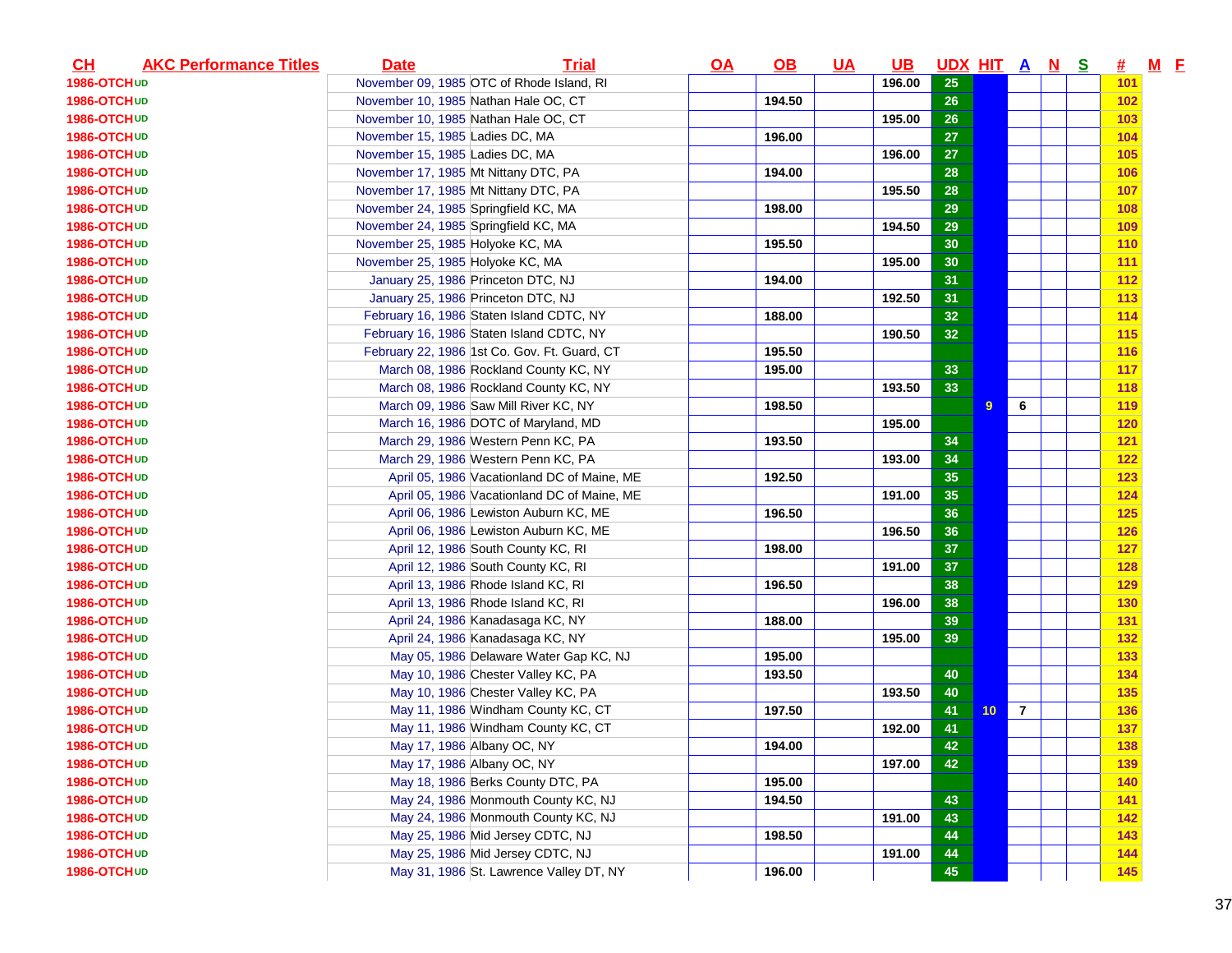| $CH$               | <b>AKC Performance Titles</b> | <b>Date</b>                   | <b>Trial</b>                                  | $\overline{OA}$ | $\underline{\mathsf{OB}}$ | <u>UA</u> | <u>UB</u> | <u>UDX HIT A N</u> |    |   | <u>s</u>     | <u>#</u>   | $M$ E |  |
|--------------------|-------------------------------|-------------------------------|-----------------------------------------------|-----------------|---------------------------|-----------|-----------|--------------------|----|---|--------------|------------|-------|--|
| 1986-OTCHUD        |                               |                               | May 31, 1986 St. Lawrence Valley DT, NY       |                 |                           |           | 196.50    | 45                 |    |   |              | 146        |       |  |
| 1986-OTCHUD        |                               |                               | June 01, 1986 North Country KC, NY            |                 | 197.50                    |           |           | 46                 |    |   |              | 147        |       |  |
| 1986-OTCHUD        |                               |                               | June 01, 1986 North Country KC, NY            |                 |                           |           | 193.50    | 46                 |    |   |              | 148        |       |  |
| 1986-OTCHUD        |                               |                               | June 21, 1986 Town and Country DTC, NJ        |                 |                           |           | 194.00    |                    |    |   |              | 149        |       |  |
| <b>1986-OTCHUD</b> |                               |                               | June 28, 1986 New England SBC, MA             |                 | 194.50                    |           |           | 47                 | 11 |   | $\mathbf{3}$ | 150        |       |  |
| 1986-OTCHUD        |                               |                               | June 28, 1986 New England SBC, MA             |                 |                           |           | 194.00    | 47                 |    |   |              | 151        |       |  |
| 1986-OTCHUD        |                               |                               | June 29, 1986 Cape Cod KC, MA                 |                 |                           |           | 192.00    |                    |    |   |              | 152        |       |  |
| 1986-OTCHUD        |                               |                               | July 05, 1986 Farmington Valley KC, CT        |                 | 195.00                    |           |           |                    |    |   |              | 153        |       |  |
| 1986-OTCHUD        |                               |                               | July 19, 1986 Putnam KC, NY                   |                 | 196.50                    |           |           | 48                 |    |   |              | 154        |       |  |
| 1986-OTCHUD        |                               |                               | July 19, 1986 Putnam KC, NY                   |                 |                           |           | 196.50    | 48                 |    |   |              | 155        |       |  |
| 1986-OTCHUD        |                               |                               | August 02, 1986 Pioneer Valley KC, MA         |                 | 194.00                    |           |           | 49                 |    |   |              | 156        |       |  |
| <b>1986-OTCHUD</b> |                               |                               | August 02, 1986 Pioneer Valley KC, MA         |                 |                           |           | 196.00    | 49                 | 12 | 8 |              | 157        |       |  |
| 1986-OTCH UD       |                               |                               | August 09, 1986 Mid Coast KC of Maine, ME     |                 | 196.50                    |           |           | 50                 | 13 | 9 |              | 158        |       |  |
| 1986-OTCH UD       |                               |                               | August 09, 1986 Mid Coast KC of Maine, ME     |                 |                           |           | 188.00    | 50                 |    |   |              | 159        |       |  |
| <b>1986-OTCHUD</b> |                               |                               | August 24, 1986 Mid Susquehanna Valley KC, PA |                 | 196.00                    |           |           | 51                 |    |   |              | 160        |       |  |
| 1986-OTCHUD        |                               |                               | August 24, 1986 Mid Susquehanna Valley KC, PA |                 |                           |           | 195.00    | 51                 |    |   |              | 161        |       |  |
| 1986-OTCHUD        |                               | August 30, 1986 Newton KC, NJ |                                               |                 |                           |           | 188.00    |                    |    |   |              | 162        |       |  |
| <b>1986-OTCHUD</b> |                               |                               | August 31, 1986 Sussex Hills KC, NJ           |                 | 196.00                    |           |           | 52                 |    |   |              | <b>163</b> |       |  |
| 1986-OTCHUD        |                               |                               | August 31, 1986 Sussex Hills KC, NJ           |                 |                           |           | 187.00    | 52                 |    |   |              | 164        |       |  |
| 1986-OTCHUD        |                               |                               | September 04, 1986 Rockland County KC, NY     |                 |                           |           | 192.50    |                    |    |   |              | 165        |       |  |
| 1986-OTCH UD       |                               |                               | September 06, 1986 Somerset Hills KC, NJ      |                 | 196.00                    |           |           | 53                 |    |   |              | 166        |       |  |
| 1986-OTCHUD        |                               |                               | September 06, 1986 Somerset Hills KC, NJ      |                 |                           |           | 190.50    | 53                 |    |   |              | 167        |       |  |
| 1986-OTCHUD        |                               |                               | September 21, 1986 Northwestern CT DC, CT     |                 | 194.00                    |           |           | 54                 |    |   |              | 168        |       |  |
| 1986-OTCHUD        |                               |                               | September 21, 1986 Northwestern CT DC, CT     |                 |                           |           | 193.50    | 54                 |    |   |              | 169        |       |  |
| 1986-OTCH UD       |                               |                               | October 04, 1986 Port Chester OTC, NY         |                 | 196.00                    |           |           | 55                 |    |   |              | 170        |       |  |
| <b>1986-OTCHUD</b> |                               |                               | October 04, 1986 Port Chester OTC, NY         |                 |                           |           | 189.00    | 55                 |    |   |              | 171        |       |  |
| <b>1986-OTCHUD</b> |                               |                               | October 11, 1986 Vacationland DC of Maine, ME |                 | 193.00                    |           |           | 56                 |    |   |              | 172        |       |  |
| 1986-OTCHUD        |                               |                               | October 11, 1986 Vacationland DC of Maine, ME |                 |                           |           | 190.50    | 56                 |    |   |              | 173        |       |  |
| <b>1986-OTCHUD</b> |                               |                               | November 08, 1986 OTC of Rhode Island, RI     |                 | 195.00                    |           |           | 57                 |    |   |              | 174        |       |  |
| <b>1986-OTCHUD</b> |                               |                               | November 08, 1986 OTC of Rhode Island, RI     |                 |                           |           | 194.50    | 57                 |    |   |              | <b>175</b> |       |  |
| 1986-OTCHUD        |                               |                               | November 09, 1986 Nathan Hale OC, CT          |                 |                           |           | 196.50    |                    |    |   |              | 176        |       |  |
| <b>1986-OTCHUD</b> |                               |                               | December 14, 1986 Lehigh Valley KC, PA        |                 | 196.50                    |           |           |                    |    |   |              | 177        |       |  |
| 1986-OTCHUD        |                               |                               | January 24, 1987 Princeton DTC, NJ            |                 | 196.50                    |           |           | 58                 |    |   |              | 178        |       |  |
| 1986-OTCHUD        |                               |                               | January 24, 1987 Princeton DTC, NJ            |                 |                           |           | 195.00    | 58                 |    |   |              | 179        |       |  |
| 1986-OTCHUD        |                               |                               | February 22, 1987 Bayshore CDTC, NJ           |                 | 191.50                    |           |           | 59                 |    |   |              | 180        |       |  |
| 1986-OTCHUD        |                               |                               | February 22, 1987 Bayshore CDTC, NJ           |                 |                           |           | 189.00    | 59                 |    |   |              | 181        |       |  |
| 1986-OTCHUD        |                               |                               | March 07, 1987 Rockland County KC, NY         |                 | 196.00                    |           |           | 60                 |    |   |              | 182        |       |  |
| 1986-OTCHUD        |                               |                               | March 07, 1987 Rockland County KC, NY         |                 |                           |           | 193.00    | 60                 |    |   |              | 183        |       |  |
| 1986-OTCH UD       |                               |                               | April 26, 1987 Penn Treaty KC, PA             |                 | 195.50                    |           |           | 61                 |    |   |              | 184        |       |  |
| 1986-OTCHUD        |                               |                               | April 26, 1987 Penn Treaty KC, PA             |                 |                           |           | 192.50    | 61                 |    |   |              | 185        |       |  |
| 1986-OTCHUD        |                               |                               | May 02, 1987 Philadelphia DTC, PA             |                 | 192.50                    |           |           | 62                 |    |   |              | 186        |       |  |
| 1986-OTCHUD        |                               |                               | May 02, 1987 Philadelphia DTC, PA             |                 |                           |           | 193.00    | 62                 |    |   |              | 187        |       |  |
| 1986-OTCHUD        |                               |                               | May 24, 1987 Mid Jersey CDTC, NJ              |                 | 192.50                    |           |           | 63                 |    |   |              | <b>188</b> |       |  |
| 1986-OTCHUD        |                               |                               | May 24, 1987 Mid Jersey CDTC, NJ              |                 |                           |           | 198.00    | 63                 |    |   |              | <b>189</b> |       |  |
| 1986-OTCHUD        |                               |                               | October 03, 1987 SBC of America #14 NJ        |                 | 194.50                    |           |           |                    |    |   |              | <b>190</b> |       |  |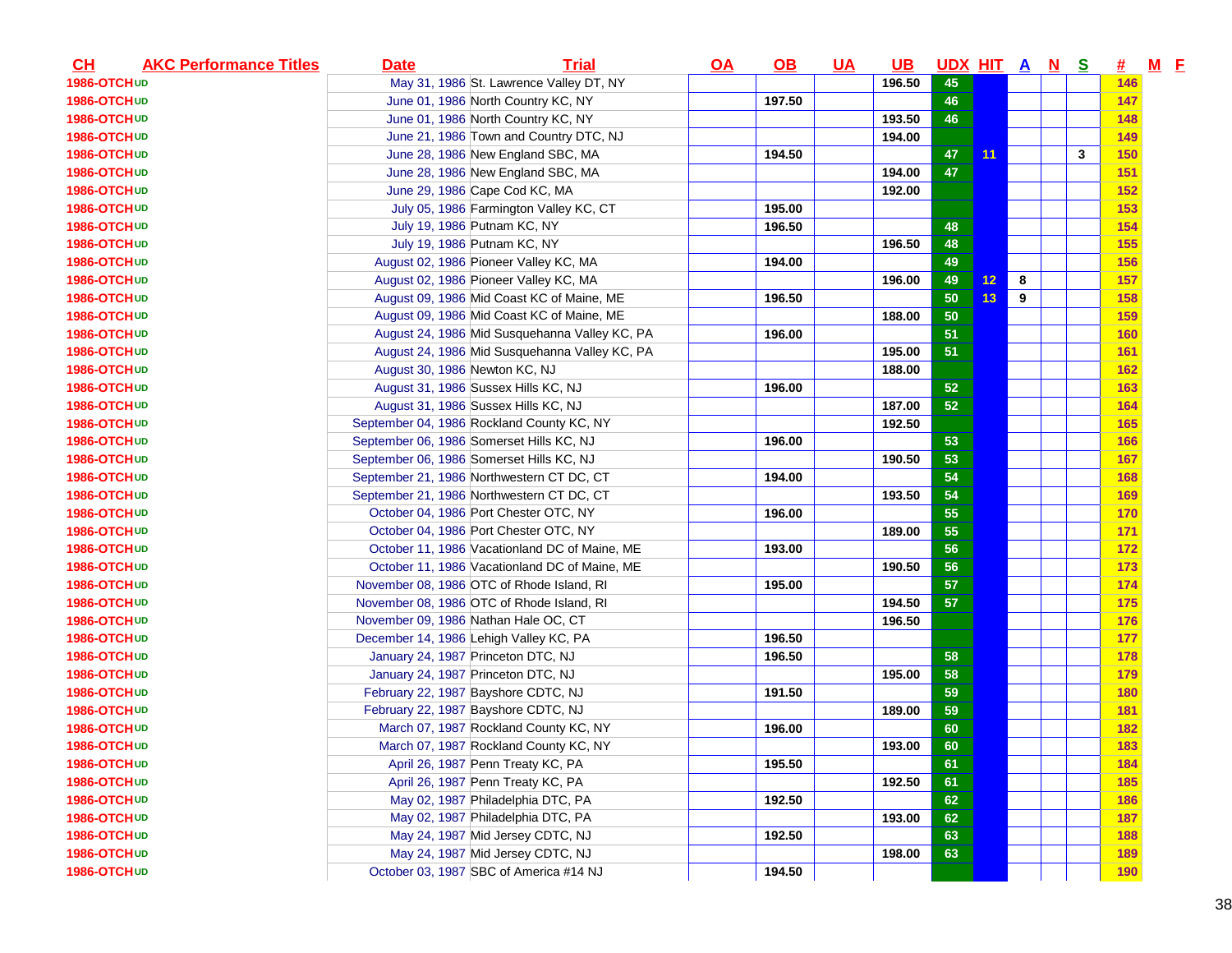| CH<br><b>AKC Performance Titles</b>               | <b>Date</b>                             | <b>Trial</b>                                     | $\overline{OA}$ | $\overline{OB}$ | <b>UA</b>   | <b>UB</b>        | <b>UDX HIT</b>  |                      | A            | N            | <u>s</u>     |     | $M$ E |  |
|---------------------------------------------------|-----------------------------------------|--------------------------------------------------|-----------------|-----------------|-------------|------------------|-----------------|----------------------|--------------|--------------|--------------|-----|-------|--|
| <b>Class score averages and placement totals:</b> |                                         |                                                  | 195.63          | 195.71          |             | 188.50 194.05 63 |                 | $\sqrt{12}$          | 8            |              | 3            | 190 |       |  |
| Number of times qualifying in each class:         |                                         | 190                                              | 4               | 109             | 3           | 74               |                 |                      |              |              |              |     |       |  |
| <b>Hillikers Lady Britnee</b>                     |                                         |                                                  |                 |                 |             |                  |                 |                      |              |              |              |     |       |  |
| <b>CD</b>                                         |                                         | December 04, 1976 Northern Colorado SBC, CO      | 184.50          |                 |             |                  |                 |                      |              |              |              |     |       |  |
| <b>CD</b>                                         | December 05, 1976 Terry All KC, CO      |                                                  | 195.00          |                 |             |                  |                 |                      |              |              |              |     |       |  |
| <b>CD</b>                                         |                                         | May 08, 1977 Mountain States DTC, CO             | 191.00          |                 |             |                  |                 |                      |              |              |              |     |       |  |
| <b>CDX</b>                                        | August 21, 1977 Greeley KC, CO          |                                                  | 191.00          |                 |             |                  |                 |                      |              |              |              |     |       |  |
| <b>Class score averages and placement totals:</b> |                                         |                                                  | 190.38          | <b>ERR</b>      | <b>ERR</b>  | <b>ERR</b>       | <b>ERR</b>      | $\blacktriangleleft$ | $\mathbf{0}$ | $\mathbf{0}$ | 1            |     |       |  |
| Number of times qualifying in each class:         |                                         | Δ                                                | 4               | 0               | $\mathbf 0$ | 0                |                 |                      |              |              |              |     |       |  |
| <b>Hilltops Alpine Fancy Lady</b>                 |                                         |                                                  |                 |                 |             |                  |                 |                      |              |              |              |     |       |  |
| <b>CD</b>                                         | September 08, 1974 Indianapolis OTC, IN |                                                  | 187.00          |                 |             |                  |                 |                      |              |              |              |     |       |  |
| <b>CD</b>                                         |                                         | September 15, 1974 Greater Lafayette KC, IN      | 185.50          |                 |             |                  |                 |                      |              |              |              |     |       |  |
| <b>CDX</b>                                        | October 20, 1974 Kokomo KC, IN          |                                                  | 188.50          |                 |             |                  |                 |                      |              |              |              |     |       |  |
| <b>Class score averages and placement totals:</b> |                                         |                                                  | 187.00          | <b>ERR</b>      | <b>ERR</b>  | <b>ERR</b>       | <b>ERR</b>      | $\bullet$            | $\mathbf{0}$ | $\Omega$     | $\mathbf{0}$ |     |       |  |
| Number of times qualifying in each class:         |                                         | 3                                                | 3               | 0               | 0           | 0                |                 |                      |              |              |              |     |       |  |
| <b>Hiltzbury Tasha Baby</b>                       |                                         |                                                  |                 |                 |             |                  |                 |                      |              |              |              |     |       |  |
| <b>CD</b>                                         |                                         | September 30, 1992 SBC of America #19 OK         | 182.50          |                 |             |                  |                 |                      |              |              |              |     |       |  |
| <b>CD</b>                                         | November 08, 1992 Duluth KC, MN         |                                                  | 192.50          |                 |             |                  |                 |                      |              |              |              |     |       |  |
| <b>CDX</b>                                        |                                         | January 10, 1993 Cambridge Minnesota KC, MN      | 179.50          |                 |             |                  |                 |                      |              |              |              |     |       |  |
| <b>Class score averages and placement totals:</b> |                                         |                                                  | 184.83          | <b>ERR</b>      | <b>ERR</b>  | <b>ERR</b>       | ERR 0           |                      | $\mathbf{0}$ | $\mathbf{0}$ | $\mathbf{0}$ |     |       |  |
| Number of times qualifying in each class:         |                                         | 3                                                | 3               | 0               | 0           | 0                |                 |                      |              |              |              |     |       |  |
| <b>Hirschys V Francesca</b>                       |                                         |                                                  |                 |                 |             |                  |                 |                      |              |              |              |     |       |  |
| <b>CD</b>                                         | September 20, 1970 Steel City KC, IN    |                                                  | 186.00          |                 |             |                  |                 |                      |              |              |              |     |       |  |
| <b>CD</b>                                         |                                         | October 04, 1970 Progressive DC of Wayne Co., MI | 187.50          |                 |             |                  |                 |                      |              |              |              |     |       |  |
| <b>CDX</b>                                        |                                         | November 08, 1970 Grand Rapids KC, MI            | 180.00          |                 |             |                  |                 |                      |              |              |              |     |       |  |
| <b>Class score averages and placement totals:</b> |                                         |                                                  | 184.50          | <b>ERR</b>      | <b>ERR</b>  | <b>ERR</b>       | ERR 0           |                      | $\mathbf{0}$ | $\mathbf{0}$ | $\bf{0}$     |     |       |  |
| Number of times qualifying in each class:         |                                         | 3                                                | 3               | 0               | 0           | 0                |                 |                      |              |              |              |     |       |  |
| <b>Holly Crest Basko V Rox</b>                    |                                         |                                                  |                 |                 |             |                  |                 |                      |              |              |              |     |       |  |
| <b>CD</b>                                         |                                         | April 18, 1971 Egyptian KC, IL                   | 173.00          |                 |             |                  |                 |                      |              |              |              |     |       |  |
| <b>CD</b>                                         |                                         | August 22, 1971 NW OC of Suburban Chicago, IL    | 187.50          |                 |             |                  |                 |                      |              |              |              |     |       |  |
| <b>CDX</b>                                        | October 10, 1971 Peoria OTC, IL         |                                                  | 189.50          |                 |             |                  |                 |                      |              |              |              |     |       |  |
| <b>Class score averages and placement totals:</b> |                                         |                                                  | 183.33          | <b>ERR</b>      | <b>ERR</b>  | <b>ERR</b>       | ERR 0           |                      | $\mathbf{0}$ | $\Omega$     | $\bf{0}$     |     |       |  |
| Number of times qualifying in each class:         |                                         | 3                                                | 3               | 0               | 0           | 0                |                 |                      |              |              |              |     |       |  |
| <b>Holly Demarest</b>                             |                                         |                                                  |                 |                 |             |                  |                 |                      |              |              |              |     |       |  |
| <b>CD</b>                                         |                                         | September 10, 1966 Somerset Hills KC, NJ         | 190.50          |                 |             |                  |                 |                      |              |              |              |     |       |  |
| <b>CD</b>                                         |                                         | August 13, 1967 Sand and Sea KC, NJ              | 191.00          |                 |             |                  |                 |                      |              |              |              |     |       |  |
| <b>CDX</b>                                        |                                         | September 03, 1967 Rockland County KC, NY        | 183.00          |                 |             |                  |                 |                      |              |              |              |     |       |  |
| <b>Class score averages and placement totals:</b> |                                         |                                                  | 188.17          | <b>ERR</b>      | <b>ERR</b>  |                  | ERR ERR 0 0 0 0 |                      |              |              |              |     |       |  |
| Number of times qualifying in each class:         |                                         | 3                                                | 3               | 0               | 0           | 0                |                 |                      |              |              |              |     |       |  |
| <b>Hungry Jack Welker</b>                         |                                         |                                                  |                 |                 |             |                  |                 |                      |              |              |              |     |       |  |
| <b>CD</b>                                         |                                         | May 23, 2010 Greater St. Louis TC, MO            | 193.00          |                 |             |                  |                 |                      |              |              |              |     |       |  |
| CD                                                |                                         | October 15, 2010 Mound City OTC, IL              | 188.50          |                 |             |                  |                 |                      |              |              |              |     |       |  |
| <b>CDX</b>                                        |                                         | October 16, 2010 Mound City OTC, IL              | 189.50          |                 |             |                  |                 |                      |              |              |              |     |       |  |
| <b>Class score averages and placement totals:</b> |                                         |                                                  | 190.33          | <b>ERR</b>      | <b>ERR</b>  | <b>ERR</b>       | ERR 0 0         |                      |              | $\mathbf{0}$ | $\mathbf 0$  | 3   |       |  |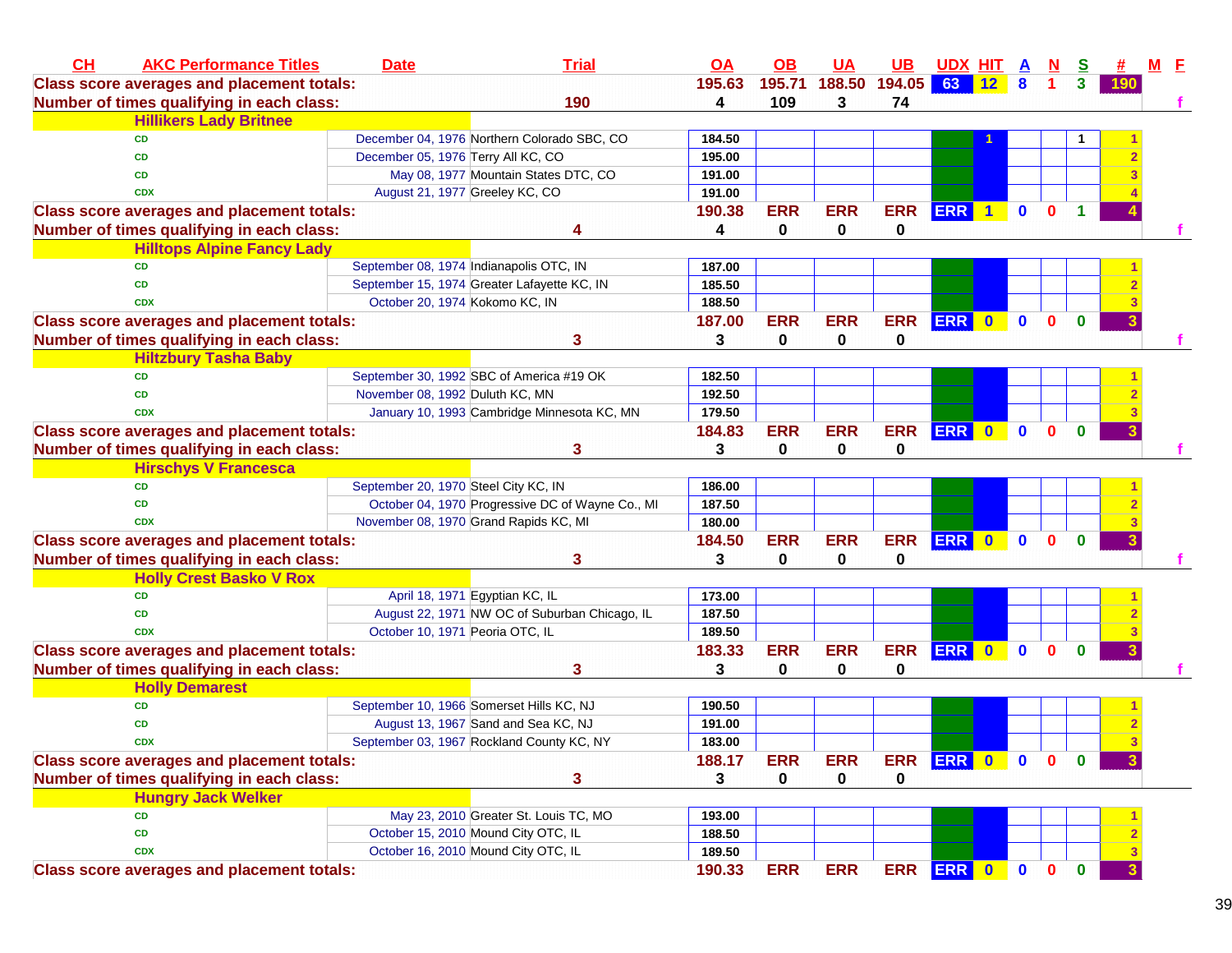| CH                | <b>AKC Performance Titles</b>                     | <b>Date</b>                      | <b>Trial</b>                                    | <u>OA</u> | $\underline{\mathsf{OB}}$               | <b>UA</b>     | <u>UB</u>  | <u>UDX HIT A N</u> |           |              |              | <u>୍ର</u>    |                 | $M$ E |
|-------------------|---------------------------------------------------|----------------------------------|-------------------------------------------------|-----------|-----------------------------------------|---------------|------------|--------------------|-----------|--------------|--------------|--------------|-----------------|-------|
|                   | Number of times qualifying in each class:         |                                  | 3                                               | 3         | $\bf{0}$                                | $\mathbf{0}$  | 0          |                    |           |              |              |              |                 | m     |
|                   | <b>Is That You Louise</b>                         |                                  |                                                 |           |                                         |               |            |                    |           |              |              |              |                 |       |
| <b>CD</b>         |                                                   | December 01, 1974 Dallas OTC, TX |                                                 | 178.00    |                                         |               |            |                    |           |              |              |              |                 |       |
| <b>CD</b>         |                                                   | December 07, 1974 Alamo DOC, TX  |                                                 | 183.00    |                                         |               |            |                    |           |              |              |              |                 |       |
| <b>CDX</b>        |                                                   |                                  | January 18, 1975 Big Springs KC, TX             | 175.00    |                                         |               |            |                    |           |              |              |              |                 |       |
| <b>CDX</b>        |                                                   |                                  | January 29, 1975 Concho KC, TX                  | 177.00    |                                         |               |            |                    |           |              |              |              |                 |       |
| <b>CDX</b>        |                                                   |                                  | March 23, 1975 Dallas OTC, TX                   |           | 189.00                                  |               |            |                    |           |              |              |              |                 |       |
| <b>CDX</b>        |                                                   |                                  | December 14, 1975 Capitol DTC of Austin, TX     |           |                                         | 182.50        |            |                    |           |              |              |              |                 |       |
|                   | <b>Class score averages and placement totals:</b> |                                  |                                                 | 178.25    |                                         | 189.00 182.50 | <b>ERR</b> | ERR 0              |           | $\mathbf 0$  | $\mathbf{0}$ | $\mathbf{0}$ |                 |       |
|                   | Number of times qualifying in each class:         |                                  | 6                                               | 4         | 1                                       | 1             | 0          |                    |           |              |              |              |                 |       |
|                   | <b>Jatos Lord Patric</b>                          |                                  |                                                 |           |                                         |               |            |                    |           |              |              |              |                 |       |
| <b>CD</b>         |                                                   |                                  | February 22, 1976 Sportsmans DTC of Detroit, MI | 190.00    |                                         |               |            |                    |           |              |              |              |                 |       |
| <b>CD</b>         |                                                   |                                  | April 03, 1976 Saginaw Valley KC, MI            | 176.00    |                                         |               |            |                    |           |              |              |              |                 |       |
| <b>CDX</b>        |                                                   |                                  | September 26, 1976 Southern Michigan OTC, MI    | 177.00    |                                         |               |            |                    |           |              |              |              |                 |       |
|                   | <b>Class score averages and placement totals:</b> |                                  |                                                 | 181.00    | <b>ERR</b>                              | <b>ERR</b>    | <b>ERR</b> | <b>ERR</b>         | $\bullet$ | $\mathbf{0}$ | $\bf{0}$     | $\bf{0}$     |                 |       |
|                   | Number of times qualifying in each class:         |                                  | 3                                               | 3         | 0                                       | 0             | 0          |                    |           |              |              |              |                 | m     |
|                   | <b>Johoys Woeful Countenance</b>                  |                                  |                                                 |           |                                         |               |            |                    |           |              |              |              |                 |       |
| <b>CD</b>         |                                                   |                                  | April 21, 1974 Mound City OTC, MO               | 188.50    |                                         |               |            |                    |           |              |              |              |                 |       |
|                   | <b>Class score averages and placement totals:</b> |                                  |                                                 | 188.50    | <b>ERR</b>                              | <b>ERR</b>    | <b>ERR</b> | <b>ERR</b>         | $\bullet$ | $\mathbf{0}$ | $\mathbf{0}$ | $\mathbf{0}$ |                 |       |
|                   | Number of times qualifying in each class:         |                                  | 1                                               | 1         | 0                                       | $\mathbf 0$   | 0          |                    |           |              |              |              |                 |       |
|                   | <b>Jura Tisch V Sonthofen</b>                     |                                  |                                                 |           |                                         |               |            |                    |           |              |              |              |                 | m     |
| <b>CD</b>         |                                                   |                                  |                                                 |           |                                         |               |            |                    |           |              |              |              |                 |       |
| <b>CD</b>         |                                                   |                                  | March 10, 1973 Austin KC, TX                    | 189.00    |                                         |               |            |                    |           |              |              |              |                 |       |
|                   |                                                   |                                  | April 01, 1973 Cen Tex KC, TX                   | 175.50    |                                         |               |            |                    |           |              |              |              |                 |       |
| <b>CDX</b>        |                                                   |                                  | June 03, 1973 OC of Corpus Christi, TX          | 186.00    |                                         |               |            |                    |           |              |              |              |                 |       |
|                   | <b>Class score averages and placement totals:</b> |                                  |                                                 | 183.50    | <b>ERR</b>                              | <b>ERR</b>    | <b>ERR</b> | <b>ERR</b>         | $\bullet$ | $\mathbf{0}$ | $\mathbf{0}$ | $\bf{0}$     |                 |       |
|                   | Number of times qualifying in each class:         |                                  | 3                                               | 3         | 0                                       | 0             | 0          |                    |           |              |              |              |                 |       |
|                   | <b>Kessopulos Agustus Ceasar</b>                  |                                  |                                                 |           |                                         |               |            |                    |           |              |              |              |                 |       |
| <b>CD</b>         |                                                   |                                  | November 12, 1967 Youngstown All-Breed TC, OH   | 190.50    |                                         |               |            |                    |           |              |              |              |                 |       |
| <b>CD</b>         |                                                   |                                  | December 16, 1967 Richland County KC, OH        | 191.50    |                                         |               |            |                    |           |              |              |              |                 |       |
| <b>CDX</b>        |                                                   |                                  | December 17, 1967 Western Reserve KC, OH        | 190.00    |                                         |               |            |                    |           |              |              |              |                 |       |
| <b>CDX</b>        |                                                   |                                  | May 05, 1968 Canton All-Breed TC, OH            |           | 194.00                                  |               |            |                    |           |              |              |              |                 |       |
| <b>CDX</b>        |                                                   |                                  | May 19, 1968 Columbus All-Breed TC, OH          |           | 195.50                                  |               |            |                    |           |              |              |              |                 |       |
| <b>CDX</b>        |                                                   |                                  | June 15, 1968 Mahoning Shenango KC, OH          |           |                                         | 195.50        |            |                    |           |              |              |              |                 |       |
| <b>CDX</b>        |                                                   |                                  | November 10, 1968 Youngstown All-Breed TC, OH   |           |                                         |               | 171.50     |                    |           |              |              |              |                 |       |
| <b>UD</b>         |                                                   |                                  | November 30, 1968 Marion Ohio KC, OH            |           |                                         | 191.00        |            |                    |           |              |              |              |                 |       |
| <b>UD</b>         |                                                   |                                  | January 12, 1969 McKinley KC, OH                |           | 193.00                                  |               |            |                    |           |              |              |              |                 |       |
| <b>UD</b>         |                                                   |                                  | May 04, 1969 Canton All-Breed TC, OH            |           | 194.00                                  |               |            |                    |           |              |              |              | 10 <sub>1</sub> |       |
|                   | <b>Class score averages and placement totals:</b> |                                  |                                                 |           | 190.67 194.13 193.25 171.50 ERR 0 0 0 0 |               |            |                    |           |              |              |              | 10              |       |
|                   | Number of times qualifying in each class:         |                                  | 10                                              | 3         | 4                                       | $\mathbf{2}$  | 1          |                    |           |              |              |              |                 | m     |
|                   | <b>1986-CHKings Row Snowjob</b>                   |                                  |                                                 |           |                                         |               |            |                    |           |              |              |              |                 |       |
| 1986-CHCD         |                                                   |                                  | February 25, 1984 Monterey Bay DTC, CA          |           | 184.00                                  |               |            |                    |           |              |              |              |                 |       |
| 1986-CHCD         |                                                   |                                  | March 11, 1984 Marin County DTC, CA             |           | 182.50                                  |               |            |                    |           |              |              |              |                 |       |
| <b>1986-CHCDX</b> |                                                   |                                  | April 01, 1984 County Wide DTC, CA              |           | 175.00                                  |               |            |                    |           |              |              |              |                 |       |
| <b>1986-CHCDX</b> |                                                   |                                  | April 08, 1984 Santa Cruz KC, CA                |           | 191.50                                  |               |            |                    |           |              |              |              |                 |       |
| <b>1986-CHCDX</b> |                                                   |                                  | April 22, 1984 Sir Francis Drake KC, CA         |           | 173.00                                  |               |            |                    |           |              |              |              |                 |       |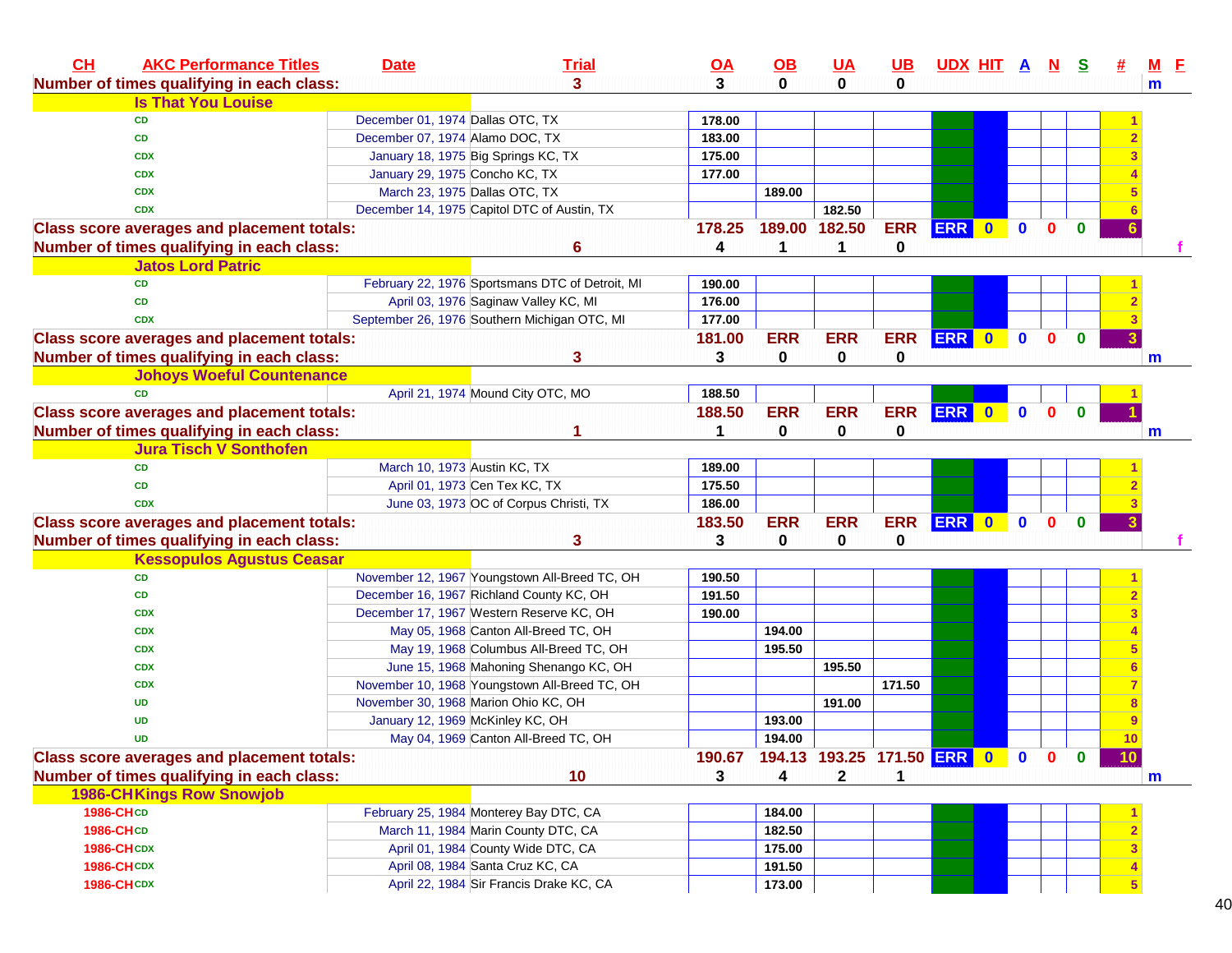| CH<br><b>AKC Performance Titles</b>               | <b>Date</b>                          | <b>Trial</b>                                  | $\overline{OA}$ | $\underline{\mathsf{OB}}$ | <b>UA</b>     | $UB$       | UDX HIT A N |              |              |              | <u>s</u>    |    | <u>M</u><br>E |
|---------------------------------------------------|--------------------------------------|-----------------------------------------------|-----------------|---------------------------|---------------|------------|-------------|--------------|--------------|--------------|-------------|----|---------------|
| <b>1986-CHCDX</b>                                 |                                      | October 25, 1985 SBC of Greater Phoenix, AZ   |                 | 193.00                    |               |            |             |              |              |              |             |    |               |
| <b>1986-CHCDX</b>                                 |                                      | October 25, 1985 SBC of Greater Phoenix, AZ   |                 |                           |               | 192.00     |             |              |              |              |             |    |               |
| <b>1986-CHCDX</b>                                 |                                      | February 16, 1986 Santa Clara Valley KC, CA   |                 |                           |               | 191.00     |             |              |              |              |             |    |               |
| <b>1986-CHCDX</b>                                 |                                      | March 30, 1986 County Wide DTC, CA            |                 |                           |               | 188.00     |             |              |              |              |             |    |               |
| 1986-CHUD                                         |                                      | June 22, 1986 San Mateo KC, CA                |                 |                           |               | 170.50     |             |              |              |              |             | 10 |               |
| <b>1986-CHUD</b>                                  | November 30, 1986 San Mateo KC, CA   |                                               |                 | 195.50                    |               |            |             |              |              |              |             | 11 |               |
| <b>Class score averages and placement totals:</b> |                                      |                                               | <b>ERR</b>      | 184.93                    | <b>ERR</b>    | 185.38     |             | $\bf{0}$     | $\mathbf{0}$ | $\bf{0}$     | $\bf{0}$    | 11 |               |
| Number of times qualifying in each class:         |                                      | 11                                            | 0               | 7                         | 0             | 4          |             |              |              |              |             |    | m             |
| <b>Kings Row Uno Mas St. Hampton</b>              |                                      |                                               |                 |                           |               |            |             |              |              |              |             |    |               |
| <b>CD</b>                                         |                                      | April 09, 2006 Yosemite KC, CA                | 192.50          |                           |               |            |             |              |              |              |             |    |               |
| <b>CD</b>                                         |                                      | April 29, 2006 SBC of Pacific Coast, CA       | 178.00          |                           |               |            |             |              |              |              |             |    |               |
| <b>CDX</b>                                        |                                      | April 30, 2006 Mt Diablo DTC, CA              | 185.50          |                           |               |            |             |              |              |              |             |    |               |
| <b>CDX</b>                                        | December 30, 2007 San Mateo KC, CA   |                                               |                 |                           | 183.00        |            |             |              |              |              |             |    |               |
| <b>CDX</b>                                        |                                      | April 04, 2008 Yosemite KC, CA                |                 |                           | 179.00        |            |             |              |              |              |             |    |               |
| <b>Class score averages and placement totals:</b> |                                      |                                               | 185.33          | <b>ERR</b>                | 181.00        | <b>ERR</b> | <b>ERR</b>  | $\bullet$    | $\mathbf 0$  | $\mathbf{0}$ | $\mathbf 0$ |    |               |
| Number of times qualifying in each class:         |                                      | 5                                             | 3               | 0                         | $\mathbf{2}$  | 0          |             |              |              |              |             |    | m             |
| <b>Knights King Klancy</b>                        |                                      |                                               |                 |                           |               |            |             |              |              |              |             |    |               |
| <b>CD</b>                                         | November 24, 1974 Nebraska KC, NE    |                                               |                 | 186.00                    |               |            |             |              |              |              |             |    |               |
| <b>CD</b>                                         |                                      | April 04, 1975 Wichita DTC, KS                |                 | 177.00                    |               |            |             |              |              |              |             |    |               |
| <b>CDX</b>                                        |                                      | May 04, 1975 Council Bluffs KC, IA            |                 | 192.00                    |               |            |             |              |              |              |             |    |               |
| <b>CDX</b>                                        |                                      | May 24, 1975 Nebraska KC, NE                  |                 |                           | 193.00        |            |             |              |              |              |             |    |               |
| <b>Class score averages and placement totals:</b> |                                      |                                               | <b>ERR</b>      |                           | 185.00 193.00 | <b>ERR</b> | ERR 0       |              | $\mathbf{0}$ | $\mathbf{0}$ | $\mathbf 0$ |    |               |
| Number of times qualifying in each class:         |                                      | 4                                             | 0               | 3                         | 1             | 0          |             |              |              |              |             |    | m             |
| <b>Kragen Von Schnaps</b>                         |                                      |                                               |                 |                           |               |            |             |              |              |              |             |    |               |
| <b>CD</b>                                         |                                      | March 17, 1968 Houston KC, TX                 | 186.50          |                           |               |            |             |              |              |              |             |    |               |
| <b>CD</b>                                         |                                      | September 01, 1968 Corpus Christi KC, TX      | 187.00          |                           |               |            |             |              |              |              |             |    |               |
| <b>CDX</b>                                        |                                      | October 06, 1968 Deep South All-Breed OTC, LA | 180.50          |                           |               |            |             |              |              |              |             |    |               |
| <b>CDX</b>                                        | October 13, 1968 Houston KC, TX      |                                               | 194.50          |                           |               |            |             |              |              |              |             |    |               |
| <b>Class score averages and placement totals:</b> |                                      |                                               | 187.13          | <b>ERR</b>                | <b>ERR</b>    | <b>ERR</b> | <b>ERR</b>  | $\mathbf{0}$ | $\bf{0}$     | $\bf{0}$     | $\bf{0}$    |    |               |
| Number of times qualifying in each class:         |                                      | 4                                             | 4               | 0                         | 0             | 0          |             |              |              |              |             |    | m             |
| <b>Lachs Little Bit</b>                           |                                      |                                               |                 |                           |               |            |             |              |              |              |             |    |               |
| <b>CD</b>                                         |                                      | July 28, 1968 Waukesha KC, WI                 |                 | 178.00                    |               |            |             |              |              |              |             |    |               |
| <b>CD</b>                                         |                                      | August 16, 1968 NW OC of Suburban Chicago, IL |                 | 178.00                    |               |            |             |              |              |              |             |    |               |
| <b>CDX</b>                                        | November 10, 1968 Fox Valley DTC, IL |                                               | 193.00          |                           |               |            |             |              |              |              |             |    |               |
| <b>CDX</b>                                        | February 01, 1969 Muncie OTC, IN     |                                               |                 | 186.00                    |               |            |             |              |              |              |             |    |               |
| <b>CDX</b>                                        | March 09, 1969 Detroit KC, MI        |                                               |                 | 185.00                    |               |            |             |              |              |              |             |    |               |
| <b>CDX</b>                                        |                                      | October 19, 1969 Glenbard All-Breed KC, IL    |                 | 186.50                    |               |            |             |              |              |              |             |    |               |
| <b>CDX</b>                                        |                                      | May 31, 1970 Stone City KC, IL                |                 | 187.00                    |               |            |             |              |              |              |             |    |               |
| <b>CDX</b>                                        |                                      | May 16, 1971 Dunes DTC, IN                    |                 |                           | 182.00        |            |             |              |              |              |             |    |               |
| <b>Class score averages and placement totals:</b> |                                      |                                               | 193.00          |                           | 183.42 182.00 | <b>ERR</b> | ERR 0 0     |              |              | $\mathbf{0}$ | $\mathbf 0$ |    |               |
| Number of times qualifying in each class:         |                                      | 8                                             | 1               | 6                         | 1             | 0          |             |              |              |              |             |    |               |
| <b>Lady Allen</b>                                 |                                      |                                               |                 |                           |               |            |             |              |              |              |             |    |               |
| CD                                                |                                      | May 21, 1967 Twin Cities OTC, MN              | 181.00          |                           |               |            |             |              |              |              |             |    |               |
| <b>CDX</b>                                        |                                      | September 09, 1967 Des Moines OTC, IA         | 193.50          |                           |               |            |             |              |              |              |             |    |               |
|                                                   |                                      |                                               |                 |                           |               |            |             |              |              |              |             |    |               |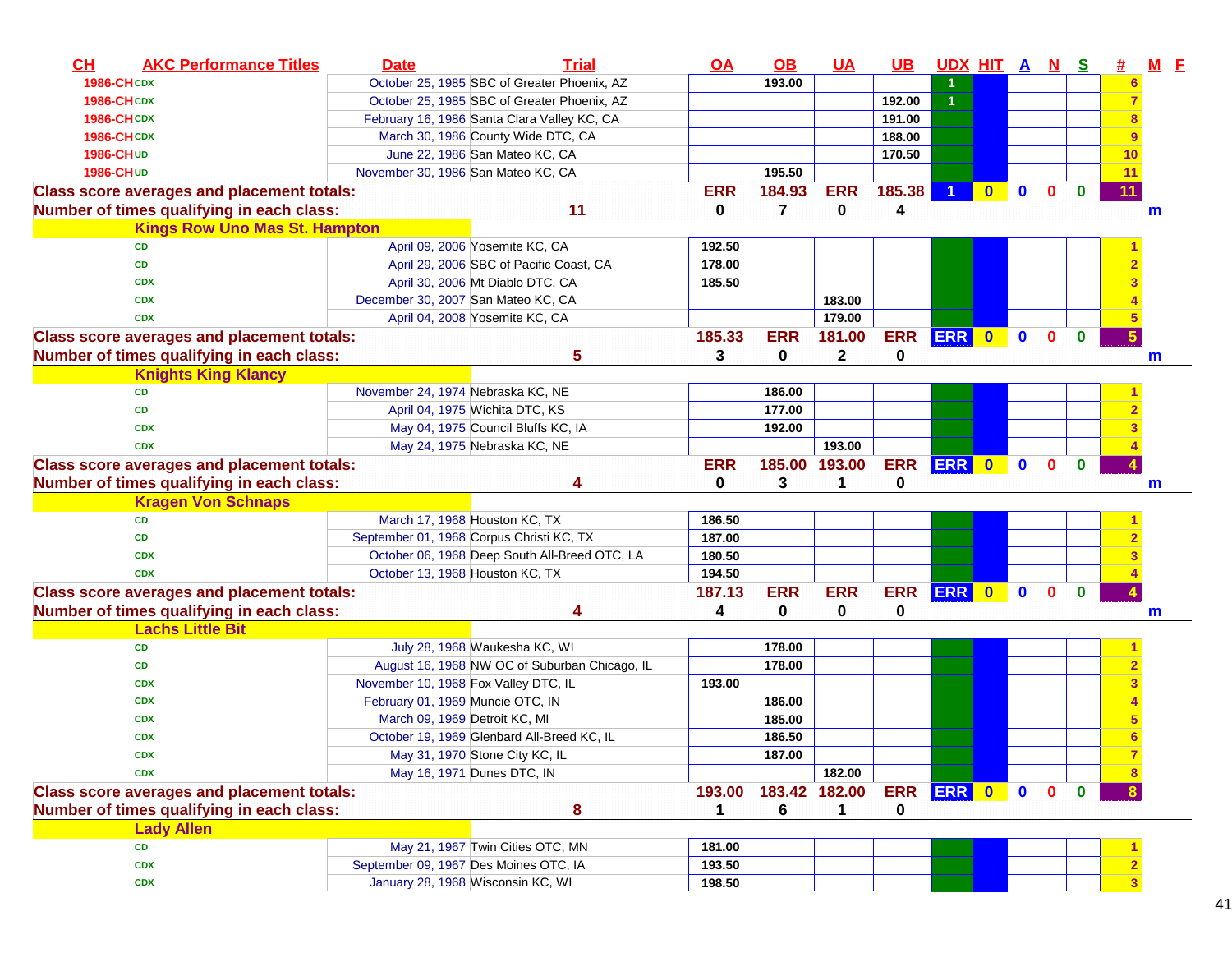| CH | <b>AKC Performance Titles</b>                     | <b>Date</b>                          | <b>Trial</b>                                 | $\overline{OA}$ | $\Omega$    | <b>UA</b>   | <b>UB</b>  | <u>UDX_HIT</u>   |                |              | N            | <u>s</u>       |   | <u>M E</u> |
|----|---------------------------------------------------|--------------------------------------|----------------------------------------------|-----------------|-------------|-------------|------------|------------------|----------------|--------------|--------------|----------------|---|------------|
|    | <b>Class score averages and placement totals:</b> |                                      |                                              | 191.00          | <b>ERR</b>  | <b>ERR</b>  | <b>ERR</b> | <b>ERR</b>       | $\mathbf{0}$   | $\mathbf 0$  | $\mathbf{0}$ | $\mathbf{0}$   |   |            |
|    | Number of times qualifying in each class:         |                                      | 3                                            | 3               | 0           | 0           | 0          |                  |                |              |              |                |   |            |
|    | <b>Lady Beatrice of Queens</b>                    |                                      |                                              |                 |             |             |            |                  |                |              |              |                |   |            |
|    | <b>CD</b>                                         | December 06, 1980 Portland KC, OR    |                                              | 192.50          |             |             |            |                  |                |              |              |                |   |            |
|    | <b>CD</b>                                         |                                      | January 11, 1981 Puyallup Valley DF, WA      |                 | 195.50      |             |            |                  |                |              |              |                |   |            |
|    | <b>CDX</b>                                        |                                      | March 01, 1981 Seattle KC, WA                | 190.50          |             |             |            |                  |                |              |              |                |   |            |
|    | <b>CDX</b>                                        |                                      | March 08, 1981 Willamette Valley KC, OR      | 191.50          |             |             |            |                  |                |              |              |                |   |            |
|    | <b>CDX</b>                                        |                                      | June 20, 1981 SBC of Puget Sound, WA         |                 | 193.50      |             |            |                  |                |              |              |                |   |            |
|    | <b>CDX</b>                                        |                                      | June 27, 1982 SBC of Puget Sound, WA         |                 | 194.50      |             |            |                  | $\mathbf{2}$   |              |              | $\mathbf{2}$   |   |            |
|    | <b>CDX</b>                                        |                                      | June 17, 1984 SBC of Puget Sound, WA         |                 | 191.50      |             |            |                  | 3 <sup>1</sup> |              |              | 3              |   |            |
|    | <b>Class score averages and placement totals:</b> |                                      |                                              | 191.50          | 193.75      | <b>ERR</b>  | <b>ERR</b> | ERR <sub>2</sub> |                | $\mathbf{0}$ | $\mathbf{0}$ | $\overline{2}$ |   |            |
|    | Number of times qualifying in each class:         |                                      | 7                                            | 3               | 4           | 0           | 0          |                  |                |              |              |                |   |            |
|    | <b>Lady Brandi V Brau</b>                         |                                      |                                              |                 |             |             |            |                  |                |              |              |                |   |            |
|    | <b>CD</b>                                         |                                      | May 26, 1973 Louisiana KC, LA                |                 | 184.00      |             |            |                  |                |              |              |                |   |            |
|    | <b>Class score averages and placement totals:</b> |                                      |                                              | <b>ERR</b>      | 184.00      | <b>ERR</b>  | <b>ERR</b> | ERR 0            |                | $\mathbf 0$  | $\mathbf{0}$ | $\bf{0}$       |   |            |
|    | Number of times qualifying in each class:         |                                      |                                              | 0               | 1           | $\mathbf 0$ | 0          |                  |                |              |              |                |   |            |
|    | <b>Lady Erica Jo V Gero Gerd</b>                  |                                      |                                              |                 |             |             |            |                  |                |              |              |                |   |            |
|    | <b>CD</b>                                         |                                      | April 01, 1972 Tulsa DTC, OK                 | 182.50          |             |             |            |                  |                |              |              |                |   |            |
|    | <b>CD</b>                                         |                                      | April 29, 1972 Tri State KC, MO              | 189.00          |             |             |            |                  |                |              |              |                |   |            |
|    | <b>CDX</b>                                        |                                      | April 30, 1972 Mid Continent KC of Tulsa, OK | 194.00          |             |             |            |                  |                |              |              |                |   |            |
|    | <b>CDX</b>                                        |                                      | October 01, 1972 Heart of America KC, MO     |                 | 187.00      |             |            |                  |                |              |              |                |   |            |
|    | <b>Class score averages and placement totals:</b> |                                      |                                              | 188.50          | 187.00      | <b>ERR</b>  | <b>ERR</b> | ERR 0            |                | $\mathbf{0}$ | 0            | $\mathbf{0}$   |   |            |
|    | Number of times qualifying in each class:         |                                      | Δ                                            | 3               | 1           | 0           | 0          |                  |                |              |              |                |   |            |
|    | <b>Lady Fiona V St. Mark</b>                      |                                      |                                              |                 |             |             |            |                  |                |              |              |                |   |            |
|    | <b>CD</b>                                         |                                      | March 11, 1973 San Mateo DTC, CA             | 188.50          |             |             |            |                  |                |              |              |                |   |            |
|    | <b>CD</b>                                         |                                      | June 24, 1973 Marin County DTC, CA           | 193.00          |             |             |            |                  |                |              |              |                |   |            |
|    | <b>CDX</b>                                        | August 05, 1973 Eden KC, CA          |                                              | 193.00          |             |             |            |                  |                |              |              |                |   |            |
|    | <b>Class score averages and placement totals:</b> |                                      |                                              | 191.50          | <b>ERR</b>  | <b>ERR</b>  | <b>ERR</b> | ERR 0            |                | $\mathbf 0$  | $\mathbf{0}$ | $\bf{0}$       |   |            |
|    | Number of times qualifying in each class:         |                                      | 3                                            | 3               | 0           | 0           | 0          |                  |                |              |              |                |   |            |
|    | <b>Lady Kathy V Brandendale</b>                   |                                      |                                              |                 |             |             |            |                  |                |              |              |                |   |            |
|    | <b>CD</b>                                         |                                      | May 20, 1973 Columbus All-Breed TC, OH       | 190.00          |             |             |            |                  |                |              |              |                |   |            |
|    | <b>CD</b>                                         | September 29, 1973 Hoosier KC, IN    |                                              | 188.00          |             |             |            |                  |                |              |              |                |   |            |
|    | <b>CDX</b>                                        |                                      | November 25, 1973 Queen City DTC, OH         | 191.50          |             |             |            |                  |                |              |              |                |   |            |
|    | <b>CDX TD</b>                                     |                                      | May 31, 1976 Claremont County KC, OH         |                 |             | 190.00      |            |                  |                |              |              |                |   |            |
|    | <b>CDX TD</b>                                     | September 06, 1976 Louisville KC, KY |                                              |                 |             | 186.00      |            |                  |                |              |              |                |   |            |
|    | <b>UDT</b>                                        | November 07, 1976 Hamilton DTC, OH   |                                              |                 |             | 179.50      |            |                  |                |              |              |                |   |            |
|    | <b>Class score averages and placement totals:</b> |                                      |                                              | 189.83          | <b>ERR</b>  | 185.17      | <b>ERR</b> | <b>ERR</b>       | $\mathbf{0}$   | $\mathbf 0$  | 0            | $\bf{0}$       | 6 |            |
|    | Number of times qualifying in each class:         |                                      | 6                                            | $\mathbf{3}$    | $\mathbf 0$ | 3           | 0          |                  |                |              |              |                |   |            |
|    | <b>Lady Mercedes Dechynne</b>                     |                                      |                                              |                 |             |             |            |                  |                |              |              |                |   |            |
|    | <b>CD</b>                                         |                                      | June 08, 2002 McKinley KC, OH                | 180.50          |             |             |            |                  |                |              |              |                |   |            |
|    | <b>CD</b>                                         |                                      | March 08, 2003 Cleveland All-Breed KC, OH    | 193.50          |             |             |            |                  |                |              |              |                |   |            |
|    | <b>CDX</b>                                        |                                      | June 22, 2003 South Hills KC, PA             | 182.50          |             |             |            |                  |                |              |              |                |   |            |
|    | <b>Class score averages and placement totals:</b> |                                      |                                              | 185.50          | <b>ERR</b>  | <b>ERR</b>  | <b>ERR</b> | ERR 0            |                | $\bullet$    | $\mathbf{0}$ | $\mathbf 0$    |   |            |
|    | Number of times qualifying in each class:         |                                      | 3                                            | 3               | $\mathbf 0$ | $\mathbf 0$ | 0          |                  |                |              |              |                |   | f          |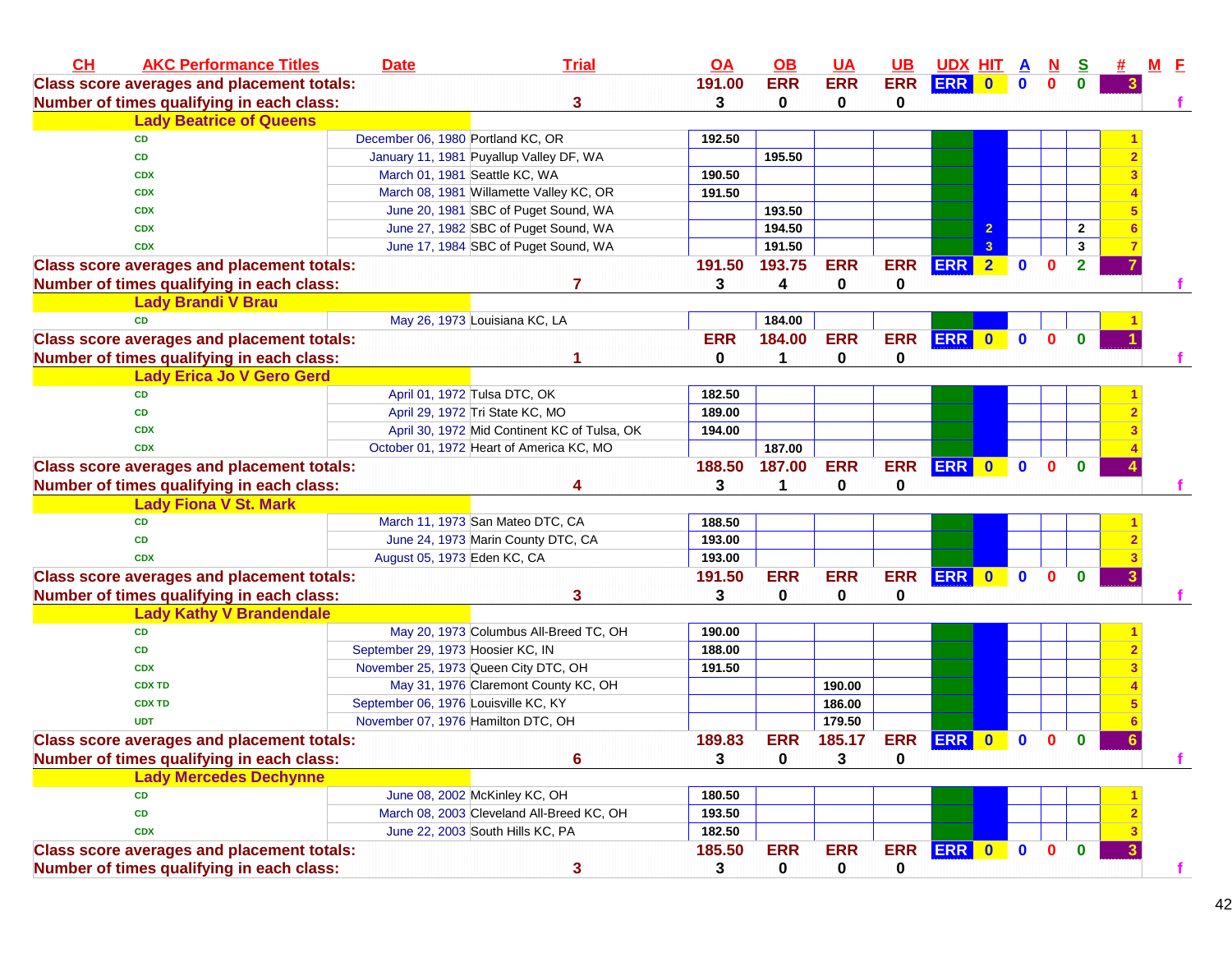| CH<br><b>AKC Performance Titles</b>               | <b>Date</b>                            | <b>Trial</b>                             | <u>OA</u> | $\Omega$    | <u>UA</u>   | <u>UB</u>  | <u>UDX HIT A N S</u> |                      |              |              |              | 坓 | <b>M</b> E  |  |
|---------------------------------------------------|----------------------------------------|------------------------------------------|-----------|-------------|-------------|------------|----------------------|----------------------|--------------|--------------|--------------|---|-------------|--|
| <b>2013-GCHLasquites May of Denver</b>            |                                        |                                          |           |             |             |            |                      |                      |              |              |              |   |             |  |
| 2013-GCH CD BN PCD GN CGCA                        |                                        | April 26, 2014 Sherwood DTC, OR          | 182.50    |             |             |            |                      |                      |              |              |              |   |             |  |
| 2013-GCH CD BN PCD GN CGCA                        |                                        | July 10, 2014 Mt. Rainier WDC, WA        | 187.00    |             |             |            |                      |                      | $\mathbf{1}$ |              |              |   |             |  |
| 2013-GCH CDX BN PCD GN CGCA                       |                                        | July 12, 2014 Timberland Valley DFA, WA  | 176.50    |             |             |            |                      |                      |              |              |              |   |             |  |
| <b>Class score averages and placement totals:</b> |                                        |                                          | 182.00    | <b>ERR</b>  | <b>ERR</b>  | <b>ERR</b> | ERR 1                |                      | $\mathbf{1}$ | $\Omega$     | $\bf{0}$     |   |             |  |
| Number of times qualifying in each class:         |                                        | 3                                        | 3         | $\mathbf 0$ | 0           | 0          |                      |                      |              |              |              |   |             |  |
| <b>Lil Jons Fremonts Finola</b>                   |                                        |                                          |           |             |             |            |                      |                      |              |              |              |   |             |  |
| <b>CD RAE</b>                                     |                                        | May 19, 2007 Allentown DTC, PA           | 187.00    |             |             |            |                      |                      |              |              |              |   |             |  |
| <b>Class score averages and placement totals:</b> |                                        |                                          | 187.00    | <b>ERR</b>  | <b>ERR</b>  | <b>ERR</b> | ERR 0                |                      | $\mathbf{0}$ | $\mathbf{0}$ | $\bf{0}$     |   |             |  |
| Number of times qualifying in each class:         |                                        |                                          |           | 0           | $\mathbf 0$ | 0          |                      |                      |              |              |              |   |             |  |
| <b>Little Lady Lorelei</b>                        |                                        |                                          |           |             |             |            |                      |                      |              |              |              |   |             |  |
| <b>CD</b>                                         |                                        | April 29, 1978 Greater Milwaukee SBC, WI | 190.50    |             |             |            |                      |                      |              |              |              |   |             |  |
| <b>CD</b>                                         |                                        | April 30, 1978 Greater Madison SBC, WI   | 189.00    |             |             |            |                      |                      |              |              |              |   |             |  |
| <b>CD</b>                                         |                                        | May 20, 1978 Oshkosh KC, WI              | 184.00    |             |             |            |                      |                      |              |              |              |   |             |  |
| <b>CD</b>                                         |                                        | May 21, 1978 North Shore DTC, IL         | 187.00    |             |             |            |                      |                      |              |              |              |   |             |  |
| <b>CDX</b>                                        |                                        | May 27, 1978 Grand Rapids KC, MI         | 186.50    |             |             |            |                      |                      |              |              |              |   |             |  |
| <b>CDX</b>                                        |                                        | May 28, 1978 Kalamazoo KC, MI            | 183.50    |             |             |            |                      |                      |              |              |              |   |             |  |
| <b>CDX</b>                                        |                                        | October 29, 1978 Forest City DTC, IL     |           | 184.50      |             |            |                      |                      |              |              |              |   |             |  |
| <b>CDX</b>                                        |                                        | April 07, 1979 Greater Milwaukee SBC, WI |           | 188.00      |             |            |                      |                      |              |              |              |   |             |  |
| <b>CDX</b>                                        |                                        | April 04, 1981 Greater Milwaukee SBC, WI |           | 191.50      |             |            |                      |                      |              |              |              |   |             |  |
| <b>Class score averages and placement totals:</b> |                                        |                                          | 186.75    | 188.00      | <b>ERR</b>  | <b>ERR</b> | <b>ERR</b>           | $\blacktriangleleft$ | $\mathbf{0}$ | $\mathbf{0}$ | $\mathbf 1$  |   |             |  |
| Number of times qualifying in each class:         |                                        | 9                                        | 6         | 3           | 0           | 0          |                      |                      |              |              |              |   |             |  |
| <b>Little Miss Bailey Haze</b>                    |                                        |                                          |           |             |             |            |                      |                      |              |              |              |   |             |  |
| <b>CD</b>                                         |                                        | November 01, 2003 Bloomington OTC, MN    | 173.00    |             |             |            |                      |                      |              |              |              |   |             |  |
| <b>Class score averages and placement totals:</b> |                                        |                                          | 173.00    | <b>ERR</b>  | <b>ERR</b>  | <b>ERR</b> | ERR 0 0              |                      |              | $\mathbf{0}$ | $\mathbf{0}$ |   |             |  |
| Number of times qualifying in each class:         |                                        |                                          | 1         | 0           | 0           | 0          |                      |                      |              |              |              |   |             |  |
| <b>1985-CHLocust Runs Athena</b>                  |                                        |                                          |           |             |             |            |                      |                      |              |              |              |   |             |  |
| 1985-CHCD                                         | November 03, 1985 Oriole DTC, MD       |                                          | 186.00    |             |             |            |                      |                      |              |              |              |   |             |  |
| 1985-CHCD                                         | November 16, 1985 Dauphin DTC, PA      |                                          | 184.00    |             |             |            |                      |                      |              |              |              |   |             |  |
| <b>1985-CHCDX</b>                                 |                                        | March 15, 1987 DOTC of Maryland, MD      | 175.50    |             |             |            |                      |                      |              |              |              |   |             |  |
| <b>Class score averages and placement totals:</b> |                                        |                                          | 181.83    | <b>ERR</b>  | <b>ERR</b>  | <b>ERR</b> | ERR 0                |                      | $\bullet$    | $\mathbf{0}$ | $\bf{0}$     |   |             |  |
| Number of times qualifying in each class:         |                                        | 3                                        | 3         | $\bf{0}$    | 0           | 0          |                      |                      |              |              |              |   |             |  |
| <b>Locust Runs Thor XXXVI</b>                     |                                        |                                          |           |             |             |            |                      |                      |              |              |              |   |             |  |
| CD                                                | September 29, 1984 Ohio SBC, OH        |                                          | 185.50    |             |             |            |                      |                      |              |              |              |   |             |  |
| CD                                                | November 04, 1984 Oriole DTC, MD       |                                          | 192.00    |             |             |            |                      |                      |              |              |              |   |             |  |
| <b>CDX</b>                                        | November 17, 1984 American KC, PA      |                                          | 188.00    |             |             |            |                      |                      |              |              |              |   |             |  |
| <b>CDX</b>                                        |                                        | November 24, 1984 Upper Marlboro KC, MD  | 196.50    |             |             |            |                      |                      |              |              |              |   |             |  |
| <b>CDX</b>                                        | November 25, 1984 Maryland KC, MD      |                                          | 190.00    |             |             |            |                      |                      |              |              |              |   |             |  |
| <b>CDX</b>                                        |                                        | June 29, 1985 New England SBC, MA        |           | 198.00      |             |            |                      |                      |              |              |              |   |             |  |
| <b>CDX</b>                                        | September 22, 1985 Hyattsville DTC, MD |                                          |           | 195.50      |             |            |                      |                      |              |              |              |   |             |  |
| <b>CDX</b>                                        |                                        | October 05, 1985 Mount Vernon DTC, VA    |           | 194.50      |             |            |                      |                      |              |              |              |   |             |  |
| <b>CDX</b>                                        |                                        | October 13, 1985 Rock Creek KC, NJ       |           | 192.00      |             |            |                      |                      |              |              |              | 9 |             |  |
| <b>Class score averages and placement totals:</b> |                                        |                                          | 190.40    | 195.00      | <b>ERR</b>  | <b>ERR</b> | ERR 0                |                      | $\bullet$    | $\mathbf 0$  | $\mathbf 0$  |   |             |  |
| Number of times qualifying in each class:         |                                        | 9                                        | 5         | 4           | $\mathbf 0$ | 0          |                      |                      |              |              |              |   | $\mathbf m$ |  |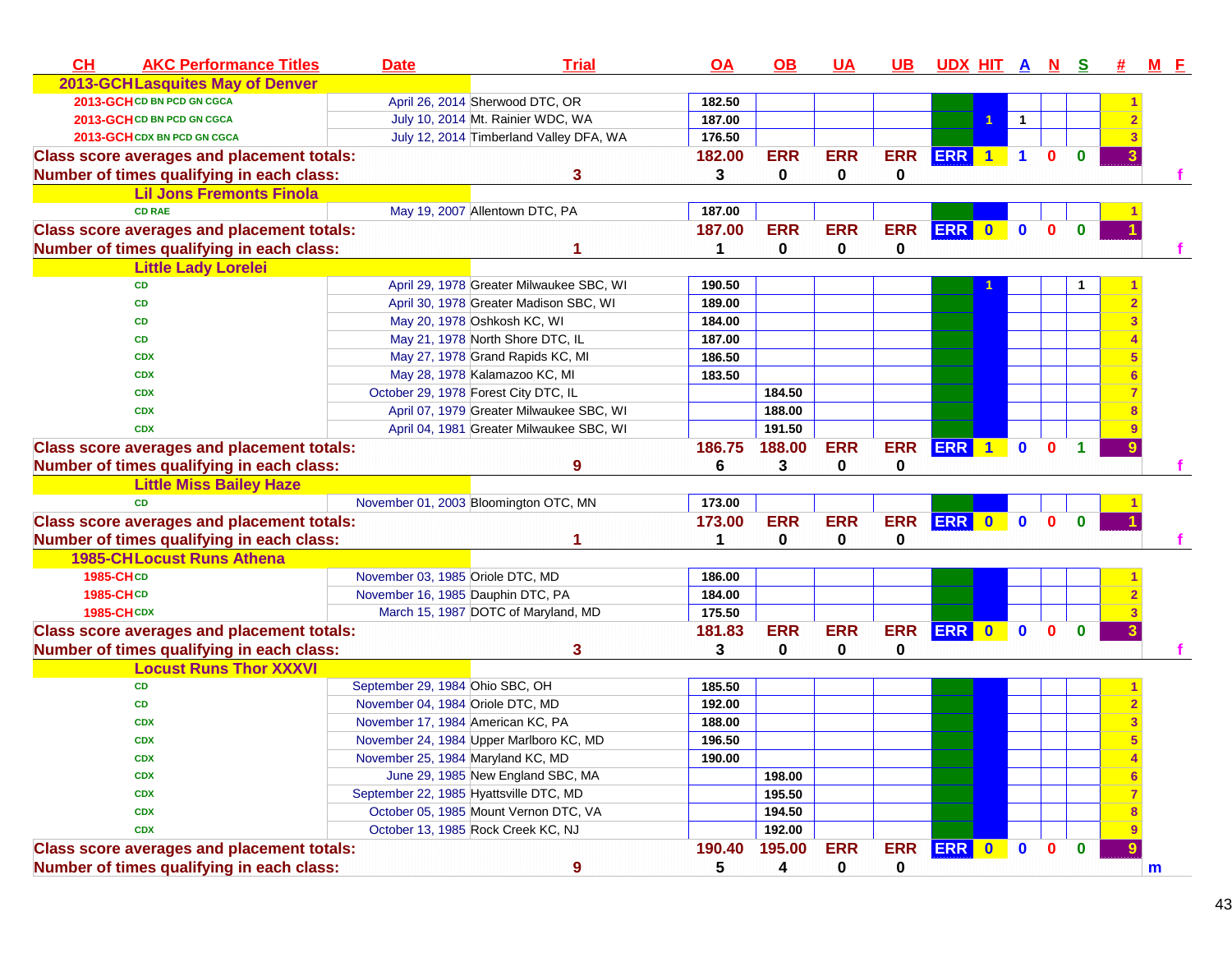| CL<br><b>AKC Performance Titles</b>               | <b>Date</b>                              | <b>Trial</b>                                  | $\overline{OA}$ | <u>OB</u>   | <u>UA</u>  | <u>UB</u>  | <u>UDX HITANS</u> |                |                |              |                | 坓                       | <b>M</b> E |  |
|---------------------------------------------------|------------------------------------------|-----------------------------------------------|-----------------|-------------|------------|------------|-------------------|----------------|----------------|--------------|----------------|-------------------------|------------|--|
| <b>Lone Palms Czar II</b>                         |                                          |                                               |                 |             |            |            |                   |                |                |              |                |                         |            |  |
| <b>CD</b>                                         |                                          | July 17, 1955 Orange Empire DC, CA            | 190.00          |             |            |            |                   |                |                |              |                |                         |            |  |
| CD                                                | October 09, 1955 Pasadena KC, CA         |                                               | 192.50          |             |            |            |                   |                |                |              |                |                         |            |  |
| <b>CDX</b>                                        | November 20, 1955 Riverside KC, CA       |                                               | 192.50          |             |            |            |                   |                |                |              |                |                         |            |  |
| <b>CDX</b>                                        |                                          | April 22, 1956 San Gabriel Valley KC, CA      |                 | 195.00      |            |            |                   |                |                |              |                |                         |            |  |
| <b>Class score averages and placement totals:</b> |                                          |                                               | 191.67          | 195.00      | <b>ERR</b> | <b>ERR</b> | ERR 0 0           |                |                | $\mathbf{0}$ | $\mathbf{0}$   |                         |            |  |
| Number of times qualifying in each class:         |                                          | 4                                             | 3               | $\mathbf 1$ | 0          | 0          |                   |                |                |              |                |                         | m          |  |
| <b>Lord Titus Groan</b>                           |                                          |                                               |                 |             |            |            |                   |                |                |              |                |                         |            |  |
| CD                                                | March 01, 1981 Seattle KC, WA            |                                               | 194.50          |             |            |            |                   |                |                |              |                |                         |            |  |
| CD                                                |                                          | March 07, 1981 Chintimini KC, OR              | 197.00          |             |            |            |                   |                |                |              |                |                         |            |  |
| <b>CDX</b>                                        |                                          | March 08, 1981 Willamette Valley KC, OR       | 190.50          |             |            |            |                   |                |                |              |                |                         |            |  |
| <b>CDX</b>                                        |                                          | June 20, 1981 SBC of Puget Sound, WA          | 193.00          |             |            |            |                   |                |                |              |                |                         |            |  |
| <b>CDX</b>                                        |                                          | November 01, 1981 Puyallup Valley DF, WA      |                 | 196.50      |            |            |                   |                |                |              |                |                         |            |  |
| <b>Class score averages and placement totals:</b> |                                          |                                               | 193.75          | 196.50      | <b>ERR</b> | <b>ERR</b> | ERR 0             |                | $\mathbf{0}$   | $\mathbf{0}$ | $\mathbf{0}$   | $5\phantom{.0}$         |            |  |
| Number of times qualifying in each class:         |                                          | 5                                             | 4               | 1           | 0          | 0          |                   |                |                |              |                |                         | m          |  |
| 1971-CHLost Valleys Amanda Stoan                  |                                          |                                               |                 |             |            |            |                   |                |                |              |                |                         |            |  |
| 1971-CHCD                                         |                                          | November 15, 1970 Whidbey Island KC, WA       | 181.00          |             |            |            |                   |                |                |              |                |                         |            |  |
| <b>1971-CHCD</b>                                  | January 17, 1971 DFA of Oregon, OR       |                                               |                 | 178.00      |            |            |                   |                |                |              |                |                         |            |  |
| <b>1971-CHCDX</b>                                 | February 27, 1971 Seattle KC, WA         |                                               | 175.00          |             |            |            |                   |                |                |              |                |                         |            |  |
| <b>Class score averages and placement totals:</b> |                                          |                                               | 178.00          | 178.00      | <b>ERR</b> | <b>ERR</b> | ERR 0 0           |                |                | $\mathbf{0}$ | $\mathbf{0}$   | $\overline{\mathbf{3}}$ |            |  |
| Number of times qualifying in each class:         |                                          | 3                                             | $\mathbf 2$     | 1           | 0          | 0          |                   |                |                |              |                |                         |            |  |
| <b>Lovecrafts Nita Nicklus</b>                    |                                          |                                               |                 |             |            |            |                   |                |                |              |                |                         |            |  |
| CD                                                |                                          | July 20, 1975 Santa Clara DTC, CA             | 197.00          |             |            |            |                   |                |                |              |                |                         |            |  |
| CD                                                |                                          | July 27, 1975 Fremont DTC, CA                 | 192.00          |             |            |            |                   |                |                |              |                |                         |            |  |
| <b>CDX</b>                                        |                                          | August 16, 1975 Santa Cruz KC, CA             | 192.50          |             |            |            |                   |                |                |              |                |                         |            |  |
| <b>CDX</b>                                        |                                          | August 17, 1975 Salinas Valley KC, CA         | 193.00          |             |            |            |                   |                |                |              |                |                         |            |  |
| <b>CDX</b>                                        |                                          | February 14, 1976 SBC of Greater San Jose, CA | 197.00          |             |            |            |                   |                |                |              | 1              |                         |            |  |
| <b>CDX</b>                                        |                                          | May 24, 1976 Del Monte KC, CA                 |                 |             | 194.00     |            |                   |                |                |              |                |                         |            |  |
| <b>CDX</b>                                        |                                          | June 02, 1976 SBC of America # 3 CO           |                 | 194.50      |            |            |                   |                |                |              |                |                         |            |  |
| <b>CDX</b>                                        |                                          | June 04, 1976 Northern Colorado SBC, CO       |                 | 195.00      |            |            |                   |                |                |              |                |                         |            |  |
| <b>CDX</b>                                        |                                          | July 11, 1976 Fremont DTC, CA                 |                 |             |            | 191.00     |                   |                |                |              |                | 9                       |            |  |
| <b>CDX</b>                                        |                                          | September 18, 1976 SBC of Pacific Coast, CA   |                 | 193.00      |            |            |                   | $\overline{2}$ |                |              | $\overline{2}$ | 10                      |            |  |
| <b>CDX</b>                                        |                                          | May 01, 1977 Mt Diablo DTC, CA                |                 | 196.00      |            |            |                   |                |                |              |                | 11                      |            |  |
| UD                                                |                                          | May 15, 1977 Fresno DTC, CA                   |                 | 196.50      |            |            | $\mathbf{1}$      | $\mathbf{3}$   | $\overline{1}$ |              |                | 12                      |            |  |
| <b>UD</b>                                         |                                          | May 15, 1977 Fresno DTC, CA                   |                 |             | 193.00     |            | $\mathbf{1}$      |                |                |              |                | 13                      |            |  |
| <b>UD</b>                                         |                                          | May 29, 1977 Del Monte KC, CA                 |                 |             |            | 189.00     |                   |                |                |              |                | 14                      |            |  |
| <b>UD</b>                                         |                                          | June 19, 1977 San Mateo DTC, CA               |                 | 191.00      |            |            | $\overline{2}$    |                |                |              |                | 15                      |            |  |
| <b>UD</b>                                         |                                          | June 19, 1977 San Mateo DTC, CA               |                 |             | 196.00     |            | $\overline{2}$    |                |                |              |                | <u>16</u>               |            |  |
| UD                                                |                                          | July 24, 1977 Fremont DTC, CA                 |                 | 196.00      |            |            | $\mathbf{3}$      |                |                |              |                | 17                      |            |  |
| UD                                                |                                          | July 24, 1977 Fremont DTC, CA                 |                 |             |            | 195.00     | $\overline{3}$    |                |                |              |                | 18                      |            |  |
| UD                                                |                                          | August 06, 1977 SBC of Puget Sound, WA        |                 | 196.50      |            |            |                   | $\overline{4}$ |                |              | $\mathbf{3}$   | 19                      |            |  |
| <b>UD</b>                                         |                                          | August 28, 1977 Deep Peninsula DTC, CA        |                 | 195.50      |            |            |                   |                |                |              |                | $\frac{20}{ }$          |            |  |
| <b>UD</b>                                         |                                          | September 17, 1977 SBC of Pacific Coast, CA   |                 | 196.00      |            |            |                   | 5 <sub>5</sub> |                |              | 4              | 21                      |            |  |
| UD                                                | September 21, 1977 Salinas Valley KC, CA |                                               |                 | 190.50      |            |            |                   |                |                |              |                | 22                      |            |  |
| <b>UD</b>                                         |                                          | February 18, 1978 SBC of Greater San Jose, CA |                 | 193.50      |            |            |                   | 6 <sup>1</sup> |                |              | $\sqrt{5}$     | 23                      |            |  |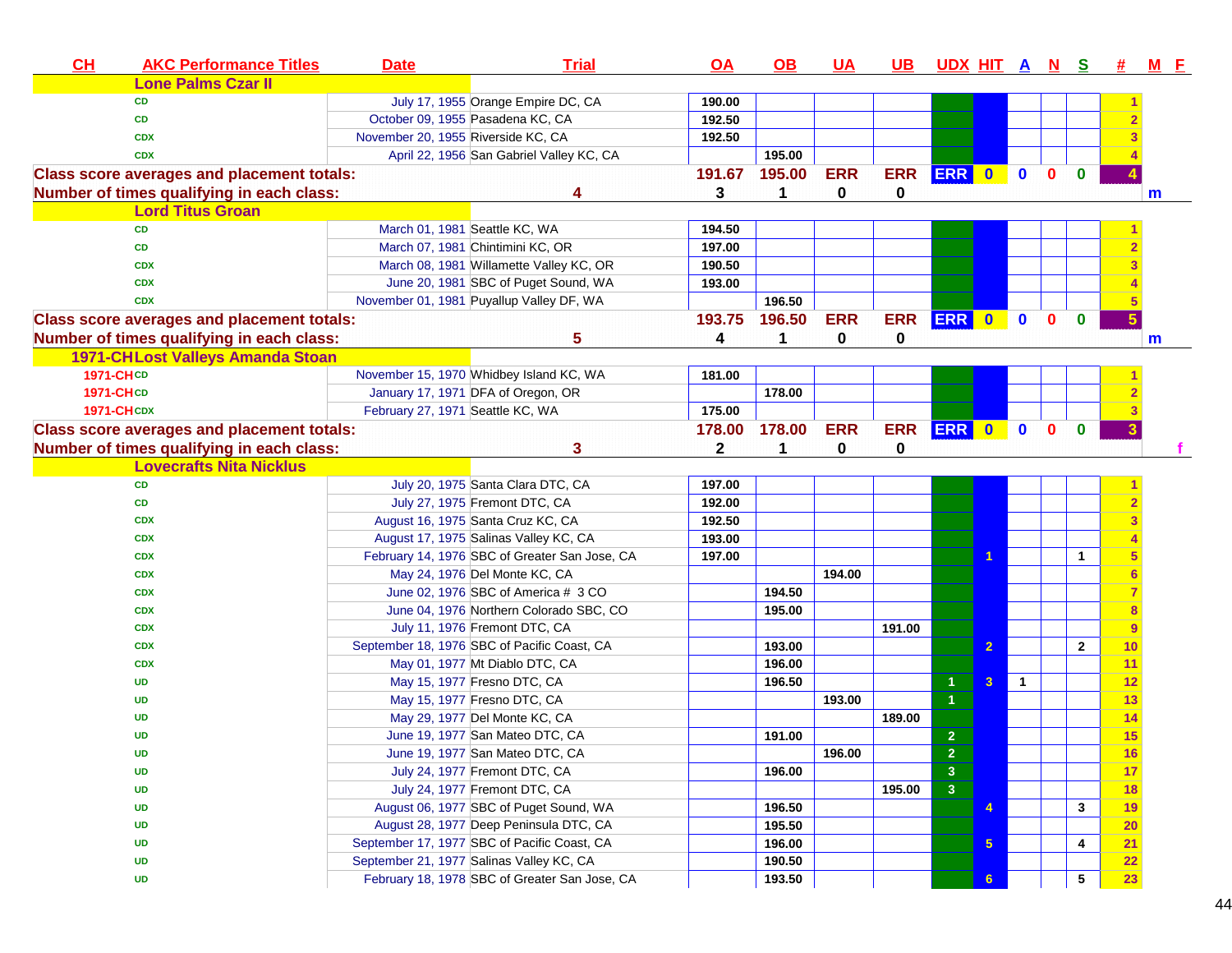| CH | <b>AKC Performance Titles</b>                     | <b>Date</b> | <b>Trial</b>                                    | <u>OA</u>  | $\Omega$   | <u>UA</u>   | <u>UB</u>     | <u>UDX HIT A N</u> |   |                      |              | <u>୍ତ</u>      | <u>#</u> | $M$ E       |
|----|---------------------------------------------------|-------------|-------------------------------------------------|------------|------------|-------------|---------------|--------------------|---|----------------------|--------------|----------------|----------|-------------|
|    | <b>UD</b>                                         |             | March 05, 1978 Santa Clara DTC, CA              |            | 192.50     |             |               |                    |   |                      |              |                | 24       |             |
|    | <b>UD</b>                                         |             | May 14, 1978 Del Monte KC, CA                   |            | 194.00     |             |               |                    |   |                      |              |                | 25       |             |
|    | <b>UD</b>                                         |             | June 24, 1978 Willamette Valley SBC, OR         |            | 189.50     |             |               |                    |   |                      |              | 6              | 26       |             |
|    | <b>UD</b>                                         |             | June 25, 1978 SBC of Puget Sound, WA            |            | 197.00     |             |               |                    | 8 |                      |              | $\overline{7}$ | 27       |             |
|    | <b>UDT</b>                                        |             | August 20, 1978 Portland Dog OC, OR             |            |            |             |               |                    |   |                      |              |                | 28       |             |
|    | <b>UDT</b>                                        |             | February 17, 1979 SBC of Greater San Jose, CA   |            | 192.00     |             |               |                    | 9 |                      |              | 8              | 29       |             |
|    | <b>UDT</b>                                        |             | June 20, 1979 SBC of America # 6 OR             |            | 190.00     |             |               |                    |   |                      |              |                | 30       |             |
|    | <b>UDT</b>                                        |             | June 22, 1979 Willamette Valley SBC, OR         |            |            |             | 192.50        |                    |   |                      |              |                | 31       |             |
|    | <b>UDT</b>                                        |             | June 23, 1979 SBC of Puget Sound, WA            |            | 188.50     |             |               |                    |   |                      |              |                | 32       |             |
|    | <b>Class score averages and placement totals:</b> |             |                                                 | 194.30     | 193.55     |             | 194.33 191.88 | 3 <sup>1</sup>     | 9 | $\blacktriangleleft$ | $\bf{0}$     | 8              | 32       |             |
|    | Number of times qualifying in each class:         |             | 32                                              | 5          | 19         | 3           | 4             |                    |   |                      |              |                |          |             |
|    | <b>Ludwig Van Beethoven</b>                       |             |                                                 |            |            |             |               |                    |   |                      |              |                |          |             |
|    | <b>CD</b>                                         |             | April 12, 1971 Chester Valley KC, PA            | 193.50     |            |             |               |                    |   |                      |              |                |          |             |
|    | <b>CD</b>                                         |             | May 16, 1971 Lancaster KC, PA                   | 191.00     |            |             |               |                    |   |                      |              |                |          |             |
|    | <b>CDX</b>                                        |             | June 26, 1971 Town and Country DTC, NJ          | 194.00     |            |             |               |                    |   |                      |              |                |          |             |
|    | <b>CDX</b>                                        |             | September 23, 1972 Allentown DTC, PA            |            |            | 193.50      |               |                    |   |                      |              |                |          |             |
|    | <b>CDX</b>                                        |             | October 22, 1972 South Jersey KC, NJ            |            |            | 194.00      |               |                    |   |                      |              |                |          |             |
|    | <b>UD</b>                                         |             | November 18, 1972 Dauphin DTC, PA               |            |            | 197.50      |               |                    |   |                      |              |                |          |             |
|    | <b>Class score averages and placement totals:</b> |             |                                                 | 192.83     | <b>ERR</b> | 195.00      | <b>ERR</b>    | ERR 0 0            |   |                      | $\mathbf 0$  | $\mathbf 0$    |          |             |
|    | Number of times qualifying in each class:         |             | 6                                               | 3          | 0          | 3           | 0             |                    |   |                      |              |                |          | $\mathbf m$ |
|    | <b>Ludwigs Royal Jay</b>                          |             |                                                 |            |            |             |               |                    |   |                      |              |                |          |             |
|    | <b>CD</b>                                         |             | April 21, 1973 Terre Haute Ch. Izaak Walton, IN |            | 191.00     |             |               |                    |   |                      |              |                |          |             |
|    | <b>Class score averages and placement totals:</b> |             |                                                 | <b>ERR</b> | 191.00     | <b>ERR</b>  | <b>ERR</b>    | ERR 0 0            |   |                      | $\mathbf{0}$ | $\mathbf{0}$   |          |             |
|    | Number of times qualifying in each class:         |             |                                                 | 0          | 1          | $\mathbf 0$ | 0             |                    |   |                      |              |                |          | m           |
|    | <b>Lysanders Little Bateese</b>                   |             |                                                 |            |            |             |               |                    |   |                      |              |                |          |             |
|    | <b>CD</b>                                         |             | July 02, 1972 Del Otse Nango KC, NY             | 170.00     |            |             |               |                    |   |                      |              |                |          |             |
|    | <b>CD</b>                                         |             | July 07, 1972 Genessee Valley KC, NY            | 174.00     |            |             |               |                    |   |                      |              |                |          |             |
|    | <b>CDX</b>                                        |             | August 12, 1972 Southern Adirondack KC, NY      | 174.00     |            |             |               |                    |   |                      |              |                |          |             |
|    | <b>Class score averages and placement totals:</b> |             |                                                 | 172.67     | <b>ERR</b> | <b>ERR</b>  | <b>ERR</b>    | ERR 0              |   | $\bullet$            | $\mathbf{0}$ | $\bf{0}$       |          |             |
|    | Number of times qualifying in each class:         |             | 3                                               | 3          | 0          | $\bf{0}$    | 0             |                    |   |                      |              |                |          | $\mathbf m$ |
|    | <b>Lysanders Super Claude</b>                     |             |                                                 |            |            |             |               |                    |   |                      |              |                |          |             |
|    | CD                                                |             | June 06, 1970 Kanadasaga KC, NY                 | 174.50     |            |             |               |                    |   |                      |              |                |          |             |
|    | <b>CD</b>                                         |             | August 08, 1970 Southern Adirondack KC, NY      | 173.50     |            |             |               |                    |   |                      |              |                |          |             |
|    | <b>CDX</b>                                        |             | May 02, 1971 Central New York KC, NY            | 184.50     |            |             |               |                    |   |                      |              |                |          |             |
|    | <b>Class score averages and placement totals:</b> |             |                                                 | 177.50     | <b>ERR</b> | <b>ERR</b>  | <b>ERR</b>    | ERR 0              |   | $\mathbf 0$          | $\mathbf{0}$ | $\bullet$      |          |             |
|    | Number of times qualifying in each class:         |             | 3                                               | 3          | 0          | 0           | 0             |                    |   |                      |              |                |          | m           |
|    | <b>Madame Debra Angelique</b>                     |             |                                                 |            |            |             |               |                    |   |                      |              |                |          |             |
|    | CD                                                |             | May 05, 1974 Mississippi Coast KC, MS           | 190.00     |            |             |               |                    |   |                      |              |                |          |             |
|    | CD                                                |             | October 06, 1974 Deep South All-Breed OTC, LA   | 192.50     |            |             |               |                    |   |                      |              |                |          |             |
|    | <b>CDX</b>                                        |             | October 27, 1974 Louisiana KC, LA               | 194.50     |            |             |               |                    |   |                      |              |                |          |             |
|    | <b>CDX</b>                                        |             | May 18, 1975 Mississippi State KC, MS           |            | 194.50     |             |               |                    |   |                      |              |                |          |             |
|    | <b>Class score averages and placement totals:</b> |             |                                                 | 192.33     | 194.50     | <b>ERR</b>  | <b>ERR</b>    | ERR 0              |   | $\mathbf 0$          | $\mathbf{0}$ | $\bf{0}$       |          |             |
|    | Number of times qualifying in each class:         |             | 4                                               | 3          | 1          | 0           | 0             |                    |   |                      |              |                |          |             |
|    | <b>Mandys Valentine Sassafrasie</b>               |             |                                                 |            |            |             |               |                    |   |                      |              |                |          |             |
|    | CD                                                |             | October 28, 2000 San Joaquin DTC, CA            | 182.00     |            |             |               |                    |   |                      |              |                |          |             |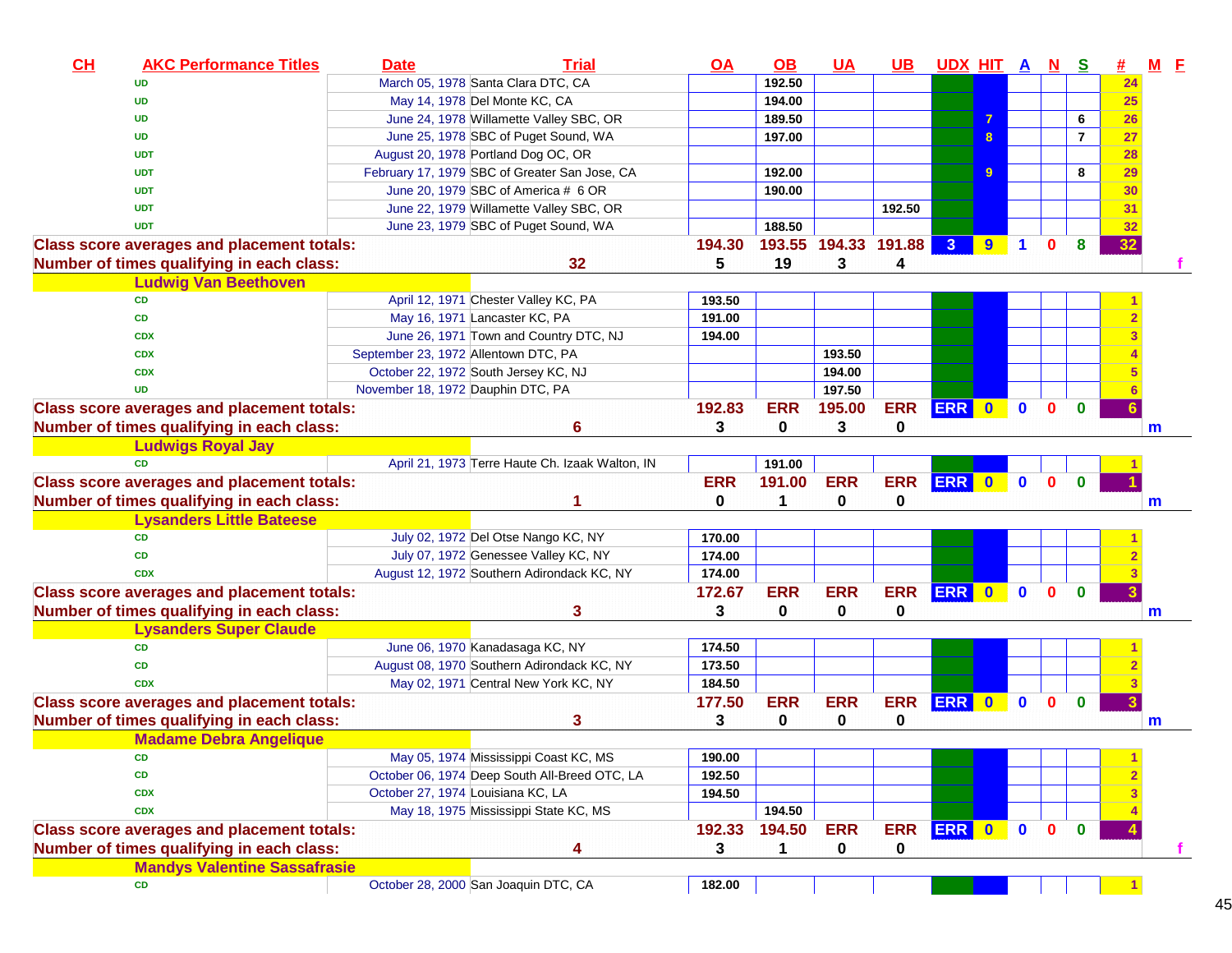| CL                | <b>AKC Performance Titles</b>                     | <b>Date</b>                        | <b>Trial</b>                                 | <u>OA</u> | <u>OB</u>    | <b>UA</b>            | <u>UB</u>  | <u>UDX HIT A</u>     |                |             | $\mathbf{N}$ | <u>s</u>             | 坓  | <u>M E</u>   |
|-------------------|---------------------------------------------------|------------------------------------|----------------------------------------------|-----------|--------------|----------------------|------------|----------------------|----------------|-------------|--------------|----------------------|----|--------------|
|                   | <b>Class score averages and placement totals:</b> |                                    |                                              | 182.00    | <b>ERR</b>   | <b>ERR</b>           | <b>ERR</b> | ERR 0                |                | $\mathbf 0$ | 0            | 0                    |    |              |
|                   | Number of times qualifying in each class:         |                                    |                                              | 1         | 0            | 0                    | 0          |                      |                |             |              |                      |    |              |
|                   | <b>1948-CHManitou Barry VI</b>                    |                                    |                                              |           |              |                      |            |                      |                |             |              |                      |    |              |
| <b>1948-CHCD</b>  |                                                   |                                    | October 28, 1945 Providence County KC, RI    | 233.00    |              |                      |            |                      |                |             |              |                      |    |              |
| <b>1948-CHCD</b>  |                                                   |                                    | November 04, 1945 OTC of Rhode Island, RI    | 230.00    |              |                      |            |                      |                |             |              |                      |    |              |
| <b>1948-CHCDX</b> |                                                   |                                    | February 16, 1946 1st Co. Gov. Ft. Guard, CT | 220.00    |              |                      |            |                      |                |             |              |                      |    |              |
| <b>1948-CHCDX</b> |                                                   |                                    | September 01, 1946 OA of Belmont Park, NY    |           | 222.00       |                      |            |                      |                |             |              |                      |    |              |
| <b>1948-CHCDX</b> |                                                   |                                    | February 15, 1947 1st Co. Gov. Ft. Guard, CT |           | 220.00       |                      |            |                      |                |             |              |                      |    |              |
| <b>1948-CHCDX</b> |                                                   |                                    | March 09, 1947 Providence County KC, RI      |           | 229.00       |                      |            |                      |                |             |              |                      |    |              |
| <b>1948-CHCDX</b> |                                                   | August 30, 1947 Lenox KC, MA       |                                              |           |              | 181.00               |            |                      |                |             |              |                      |    |              |
|                   | <b>Class score averages and placement totals:</b> |                                    |                                              | 227.67    |              | 223.67 181.00        | <b>ERR</b> | ERR 0                |                | $\mathbf 0$ | $\mathbf{0}$ | $\bf{0}$             |    |              |
|                   | Number of times qualifying in each class:         |                                    | 7                                            | 3         | 3            | 1                    | 0          |                      |                |             |              |                      |    | m            |
|                   | <b>Mar-Dons Hope V Jak A Moe</b>                  |                                    |                                              |           |              |                      |            |                      |                |             |              |                      |    |              |
|                   | <b>CD</b>                                         |                                    | October 25, 1981 Cleveland All-Breed KC, OH  | 191.50    |              |                      |            |                      |                |             |              |                      |    |              |
|                   | CD                                                |                                    | November 14, 1981 Columbus All-Breed TC, OH  | 180.00    |              |                      |            |                      |                |             |              |                      |    |              |
|                   | <b>CDX</b>                                        |                                    | December 13, 1981 Western Reserve KC, OH     | 191.00    |              |                      |            |                      |                |             |              |                      |    |              |
|                   | <b>CDX</b>                                        |                                    | January 09, 1982 Rubber City KC, OH          | 186.00    |              |                      |            |                      |                |             |              |                      |    |              |
|                   | <b>CDX</b>                                        |                                    | September 25, 1983 Trumbull County KC, OH    |           |              | 182.50               |            |                      |                |             |              |                      |    |              |
|                   | <b>CDX</b>                                        |                                    | December 17, 1983 Richland County KC, OH     |           |              | 183.00               |            |                      |                |             |              |                      |    |              |
|                   | UD                                                |                                    | December 18, 1983 Western Reserve KC, OH     |           |              | 185.00               |            |                      |                |             |              |                      |    |              |
|                   | <b>UD</b>                                         |                                    | April 08, 1984 Greater Gainesville DFA, FL   |           | 193.50       |                      |            |                      |                |             |              |                      |    |              |
|                   | <b>UD</b>                                         | September 29, 1984 Ohio SBC, OH    |                                              |           | 191.50       |                      |            | 1                    | -1             |             |              | 1                    | 9  |              |
|                   | <b>UD</b>                                         | September 29, 1984 Ohio SBC, OH    |                                              |           |              |                      | 181.50     | $\overline{1}$       |                |             |              |                      | 10 |              |
|                   | <b>Class score averages and placement totals:</b> |                                    |                                              | 187.13    |              | 192.50 183.50 181.50 |            | $\blacktriangleleft$ | 1              | $\mathbf 0$ | $\mathbf{0}$ |                      | 10 |              |
|                   | Number of times qualifying in each class:         |                                    | 10                                           | 4         | $\mathbf{2}$ | 3                    |            |                      |                |             |              |                      |    |              |
|                   | <b>Mar-Dons Prince Hamlet</b>                     |                                    |                                              |           |              |                      |            |                      |                |             |              |                      |    |              |
|                   | CD                                                |                                    | March 10, 1985 San Antonio KC, TX            | 188.50    |              |                      |            |                      |                |             |              |                      |    |              |
|                   | CD                                                |                                    | April 07, 1985 San Jacinto KC, TX            | 186.50    |              |                      |            |                      |                |             |              |                      |    |              |
|                   | <b>CDX</b>                                        |                                    | April 20, 1985 San Antonio DTC, TX           | 188.00    |              |                      |            |                      |                |             |              |                      |    |              |
|                   | <b>CDX</b>                                        |                                    | April 21, 1985 Alamo DOC, TX                 | 191.00    |              |                      |            |                      |                |             |              |                      |    |              |
|                   | <b>CDX</b>                                        |                                    | April 27, 1985 Conroe KC, TX                 | 189.00    |              |                      |            |                      |                |             |              |                      |    |              |
|                   | <b>CDX</b>                                        |                                    | April 28, 1985 Beaumont KC, TX               | 184.00    |              |                      |            |                      |                |             |              |                      |    |              |
|                   | <b>CDX</b>                                        |                                    | May 19, 1985 Houston OTDC, TX                | 189.50    |              |                      |            |                      |                |             |              |                      |    |              |
|                   | <b>CDX</b>                                        | November 15, 1987 Fort Bend KC, TX |                                              |           |              | 175.00               |            |                      |                |             |              |                      |    |              |
|                   | <b>CDX</b>                                        |                                    | December 06, 1987 Capitol DTC of Austin, TX  |           |              | 179.50               |            |                      |                |             |              |                      |    |              |
|                   | <b>UD</b>                                         |                                    | March 20, 1988 Houston KC, TX                |           |              | 189.00               |            |                      |                |             |              |                      | 10 |              |
|                   | <b>Class score averages and placement totals:</b> |                                    |                                              | 188.07    | <b>ERR</b>   | 181.17               | <b>ERR</b> | <b>ERR</b> 0         |                | $\mathbf 0$ | $\bf{0}$     | 0                    | 10 |              |
|                   | Number of times qualifying in each class:         |                                    | 10                                           | 7         | $\mathbf{0}$ | 3                    | 0          |                      |                |             |              |                      |    | $\mathsf{m}$ |
|                   | <b>Mar-Eds Ascos Colt Forty Five</b>              |                                    |                                              |           |              |                      |            |                      |                |             |              |                      |    |              |
|                   | CD                                                |                                    | May 07, 1988 Whidbey Island KC, WA           | 180.00    |              |                      |            |                      |                |             |              |                      |    |              |
|                   | CD                                                |                                    | March 26, 1989 Peninsula DFA, WA             | 185.00    |              |                      |            |                      |                |             |              |                      |    |              |
|                   | <b>CDX</b>                                        |                                    | June 17, 1989 SBC of Puget Sound, WA         | 183.00    |              |                      |            |                      | $\overline{2}$ |             |              | $\mathbf{2}$         |    |              |
|                   | <b>CDX</b>                                        |                                    | September 09, 1989 Bonneville Basin KA, UT   |           | 187.00       |                      |            |                      |                |             |              |                      |    |              |
|                   | <b>CDX</b>                                        |                                    | October 15, 1989 Olympia DFA, WA             | 185.50    |              |                      |            |                      |                |             |              |                      |    |              |
|                   | <b>Class score averages and placement totals:</b> |                                    |                                              | 183.38    | 187.00       | <b>ERR</b>           |            | ERR ERR 1 0 0        |                |             |              | $\blacktriangleleft$ |    |              |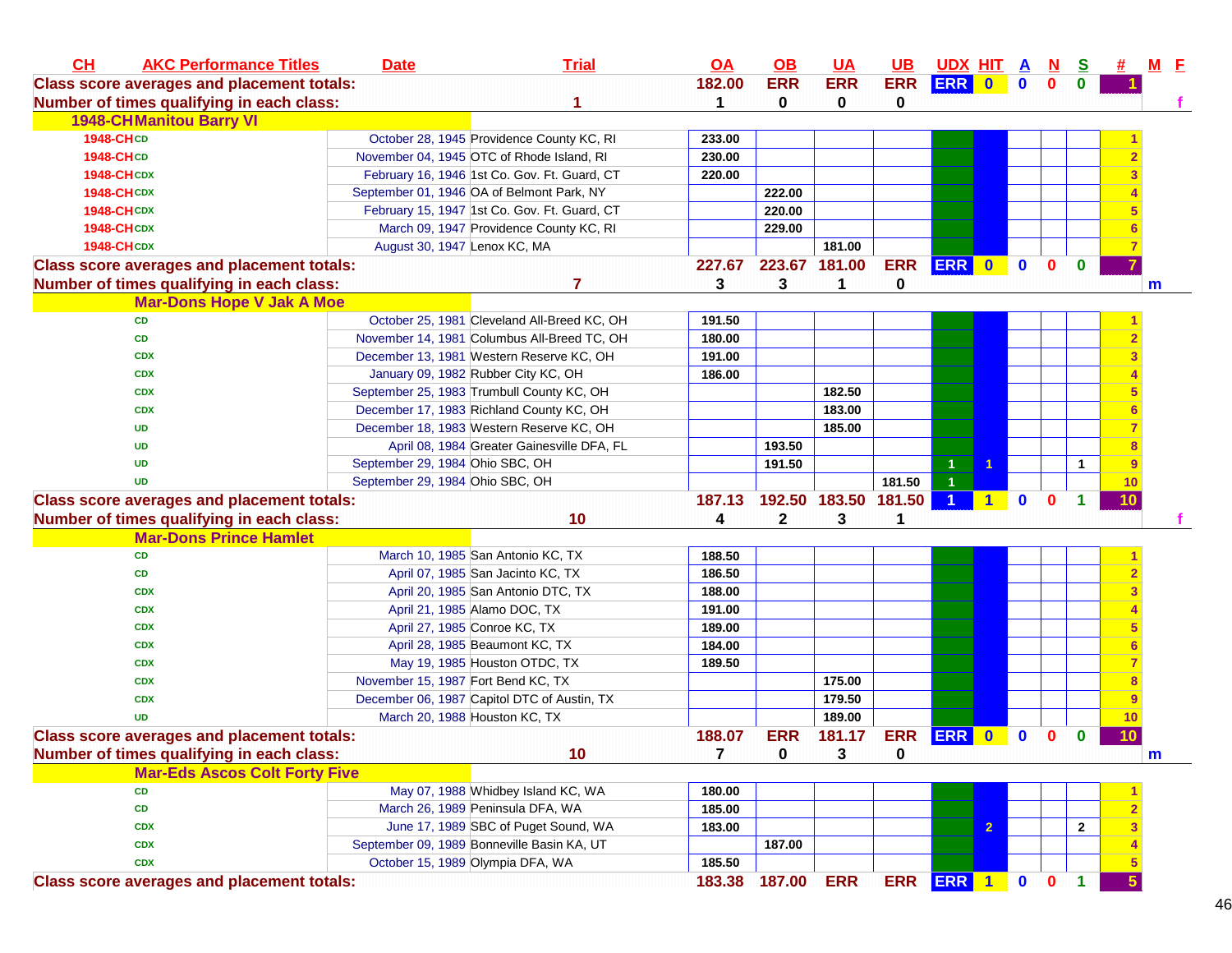| CL<br><b>AKC Performance Titles</b>               | <b>Date</b>                       | <b>Trial</b>                                  | <u>OA</u>    | $\underline{\mathsf{OB}}$ | <b>UA</b>  | $UB$       | <u>UDX HIT A N</u> |              |              | <u>s</u>     |        | $M$ $E$      |
|---------------------------------------------------|-----------------------------------|-----------------------------------------------|--------------|---------------------------|------------|------------|--------------------|--------------|--------------|--------------|--------|--------------|
| Number of times qualifying in each class:         |                                   | 5                                             | 4            | $\mathbf{1}$              | $\bf{0}$   | 0          |                    |              |              |              |        | $\mathbf{m}$ |
| <b>Mar-Eds Ascos Kristy Belle</b>                 |                                   |                                               |              |                           |            |            |                    |              |              |              |        |              |
| <b>CD</b>                                         |                                   | June 10, 1989 Puyallup Valley DF, WA          | 190.00       |                           |            |            |                    |              |              |              |        |              |
| <b>CD</b>                                         |                                   | June 17, 1989 SBC of Puget Sound, WA          | 180.00       |                           |            |            |                    |              |              |              |        |              |
| <b>CDX</b>                                        |                                   | October 15, 1989 Olympia DFA, WA              | 185.50       |                           |            |            |                    |              |              |              |        |              |
| <b>CDX</b>                                        |                                   | January 07, 1990 SBC of Puget Sound, WA       |              | 189.50                    |            |            |                    |              |              |              |        |              |
| <b>Class score averages and placement totals:</b> |                                   |                                               | 185.17       | 189.50                    | <b>ERR</b> | <b>ERR</b> | ERR 0              | $\mathbf 0$  | $\mathbf{0}$ | $\bf{0}$     |        |              |
| Number of times qualifying in each class:         |                                   |                                               | 3            | 1                         | 0          | 0          |                    |              |              |              |        |              |
| <b>Markels Paddington Too</b>                     |                                   |                                               |              |                           |            |            |                    |              |              |              |        |              |
| <b>CD</b>                                         |                                   | June 20, 1976 Marin County DTC, CA            | 184.50       |                           |            |            |                    |              |              |              |        |              |
| <b>CD</b>                                         |                                   | August 14, 1976 Salinas Valley KC, CA         | 186.50       |                           |            |            |                    |              |              |              |        |              |
| <b>CDX</b>                                        |                                   | August 22, 1976 Deep Peninsula DTC, CA        | 181.00       |                           |            |            |                    |              |              |              |        |              |
| <b>CDX</b>                                        |                                   | August 06, 1977 SBC of Puget Sound, WA        |              | 186.00                    |            |            |                    |              |              |              |        |              |
| <b>CDX</b>                                        |                                   | February 17, 1979 SBC of Greater San Jose, CA |              | 188.50                    |            |            |                    |              |              |              |        |              |
| <b>CDX</b>                                        |                                   | June 20, 1979 SBC of America # 6 OR           |              |                           | 170.50     |            |                    |              |              |              |        |              |
| <b>CDX</b>                                        |                                   | June 20, 1979 SBC of America # 6 OR           |              | 185.00                    |            |            |                    |              |              |              | 8      |              |
| <b>CDX</b>                                        |                                   | July 22, 1979 Fremont DTC, CA                 |              |                           | 193.50     |            |                    |              |              |              | 9      |              |
| <b>UD</b>                                         |                                   | October 28, 1979 San Joaquin DTC, CA          |              |                           | 175.50     |            |                    |              |              |              | 10     |              |
| <b>UD</b>                                         |                                   | February 16, 1980 SBC of Greater San Jose, CA |              | 189.00                    |            |            |                    |              |              | $\mathbf{1}$ | 11     |              |
| <b>Class score averages and placement totals:</b> |                                   |                                               | 184.00       | 187.13 179.83             |            | <b>ERR</b> |                    | $\mathbf{0}$ | $\bf{0}$     | 1            | 10     |              |
| Number of times qualifying in each class:         |                                   | 10                                            | 3            | 4                         | 3          | 0          |                    |              |              |              |        | $\mathsf{m}$ |
| <b>Marls Fury V Danny</b>                         |                                   |                                               |              |                           |            |            |                    |              |              |              |        |              |
| <b>CD</b>                                         |                                   | April 22, 1973 Waterloo KC, IA                | 192.00       |                           |            |            |                    |              |              |              |        |              |
| <b>Class score averages and placement totals:</b> |                                   |                                               | 192.00       | <b>ERR</b>                | <b>ERR</b> | <b>ERR</b> | ERR 0              | $\bullet$    | $\mathbf{0}$ | $\mathbf 0$  |        |              |
| Number of times qualifying in each class:         |                                   |                                               | 1            | 0                         | 0          | 0          |                    |              |              |              |        | m            |
| <b>Marols Anvil V Grand Kobi</b>                  |                                   |                                               |              |                           |            |            |                    |              |              |              |        |              |
| <b>CD</b>                                         |                                   | November 29, 1970 South Side DTC, MA          |              | 182.50                    |            |            |                    |              |              |              |        |              |
| <b>CD</b>                                         |                                   | November 13, 1971 Nathan Hale OC, CT          | 187.00       |                           |            |            |                    |              |              |              |        |              |
| <b>CDX</b>                                        |                                   | April 16, 1972 Rhode Island KC, RI            | 183.50       |                           |            |            |                    |              |              |              |        |              |
| <b>Class score averages and placement totals:</b> |                                   |                                               | 185.25       | 182.50                    | <b>ERR</b> | <b>ERR</b> | ERR 0              | $\bullet$    | $\mathbf{0}$ | $\mathbf 0$  |        |              |
| Number of times qualifying in each class:         |                                   | 3                                             | $\mathbf{2}$ | 1                         | 0          | 0          |                    |              |              |              |        | m            |
| <b>Mar-Wils Markus Von Hyden</b>                  |                                   |                                               |              |                           |            |            |                    |              |              |              |        |              |
| <b>CD TD</b>                                      |                                   | September 17, 1988 Ephrata Moses Lake KC, WA  |              | 185.00                    |            |            |                    |              |              |              |        |              |
| <b>CD TD</b>                                      |                                   | September 18, 1988 Wenatchee KC, WA           |              | 183.00                    |            |            |                    |              |              |              |        |              |
| <b>CDX TD</b>                                     |                                   | October 08, 1988 Timberland Valley DFA, WA    |              | 188.00                    |            |            |                    |              |              |              |        |              |
| <b>CDX TD</b>                                     |                                   | October 09, 1988 Vancouver KC, WA             |              | 179.00                    |            |            |                    |              |              |              |        |              |
| <b>CDX TD</b>                                     |                                   | March 26, 1989 Peninsula DFA, WA              |              |                           |            | 189.00     |                    |              |              |              |        |              |
| <b>CDX TD</b>                                     |                                   | April 01, 1989 Washington State OTC, WA       |              |                           |            | 186.50     |                    |              |              |              | $6 \,$ |              |
| <b>UDT</b>                                        |                                   | April 26, 1989 Wenatchee KC, WA               |              |                           |            | 193.50     |                    |              |              |              | 7      |              |
| <b>UDT</b>                                        |                                   | June 11, 1989 Tacoma KC, WA                   |              | 191.50                    |            |            |                    |              |              |              | 8      |              |
| <b>UDT</b>                                        | November 05, 1989 Mt Baker KC, WA |                                               |              | 191.50                    |            |            |                    |              |              |              | 9      |              |
| <b>UDT</b>                                        |                                   | January 07, 1990 SBC of Puget Sound, WA       |              | 197.00                    |            |            | $\overline{2}$     |              |              | $\mathbf{2}$ | 10     |              |
| <b>Class score averages and placement totals:</b> |                                   |                                               | <b>ERR</b>   | 187.86                    | <b>ERR</b> |            | 189.67 ERR 1       | $\mathbf 0$  | $\mathbf 0$  | $\mathbf 1$  | 10     |              |
| Number of times qualifying in each class:         |                                   | 10                                            | 0            | 7                         | 0          | 3          |                    |              |              |              |        | m            |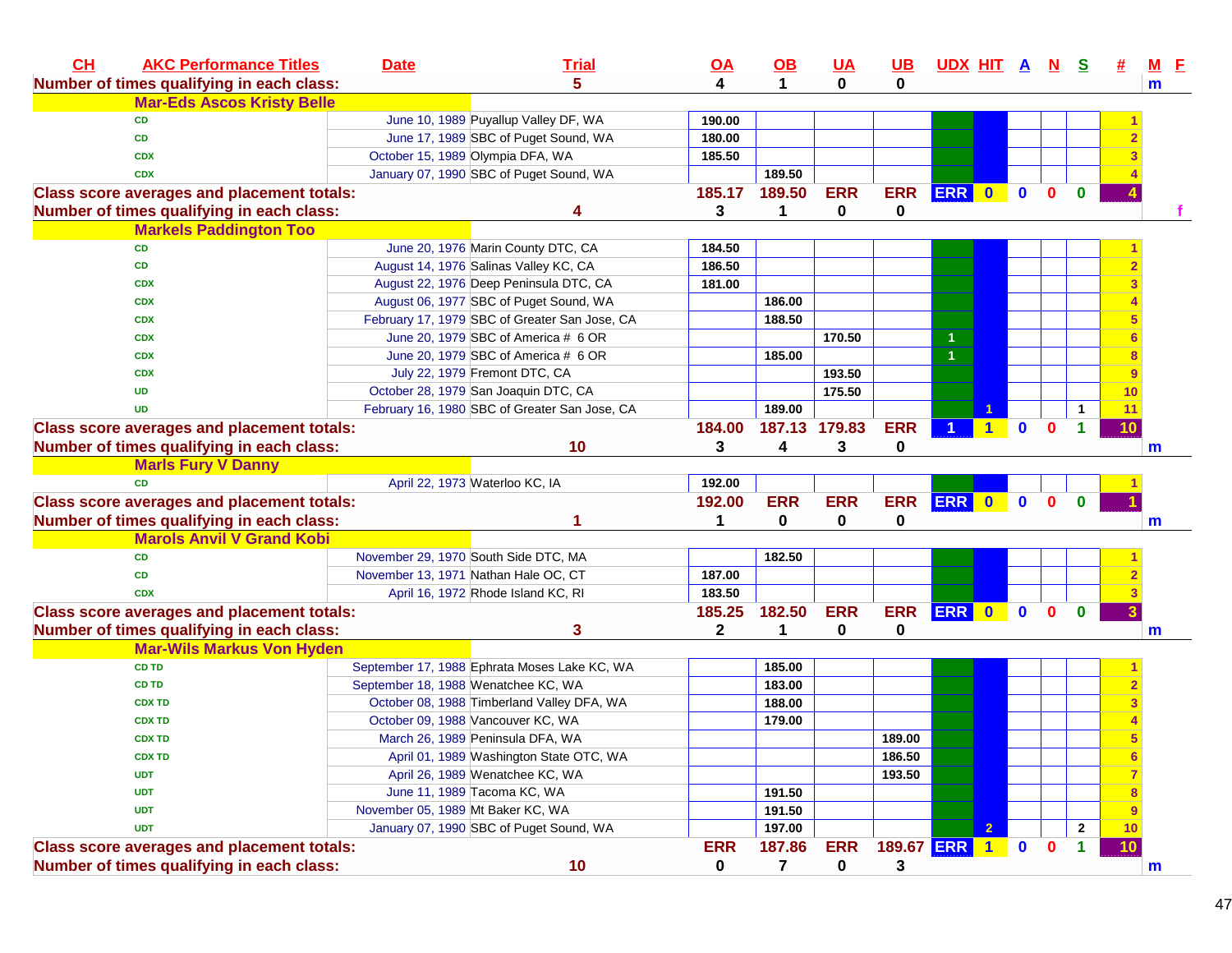| CH | <b>AKC Performance Titles</b>                     | <b>Date</b>                     | <b>Trial</b>                               | $\overline{OA}$ | $\overline{OB}$ | <b>UA</b>   | $\overline{UB}$ | <u>UDX HIT A N</u> |              |              |              | $\mathbf{s}$ |   | $M$ $E$ |    |
|----|---------------------------------------------------|---------------------------------|--------------------------------------------|-----------------|-----------------|-------------|-----------------|--------------------|--------------|--------------|--------------|--------------|---|---------|----|
|    | <b>Matterhorn Mathilda</b>                        |                                 |                                            |                 |                 |             |                 |                    |              |              |              |              |   |         |    |
|    | <b>CD</b>                                         |                                 | April 20, 1975 Mound City OTC, MO          | 190.00          |                 |             |                 |                    |              |              |              |              |   |         |    |
|    | CD                                                |                                 | May 31, 1975 St. Louis TC, MO              | 185.50          |                 |             |                 |                    |              |              |              |              |   |         |    |
|    | <b>CDX</b>                                        |                                 | August 10, 1975 Columbia KC, MO            | 189.00          |                 |             |                 |                    |              |              |              |              |   |         |    |
|    | <b>Class score averages and placement totals:</b> |                                 |                                            | 188.17          | <b>ERR</b>      | <b>ERR</b>  | <b>ERR</b>      | ERR 0              |              | $\mathbf{0}$ | $\mathbf{0}$ | $\mathbf{0}$ |   |         |    |
|    | Number of times qualifying in each class:         |                                 | 3                                          | 3               | 0               | 0           | 0               |                    |              |              |              |              |   |         |    |
|    | <b>Meadowrocks Holy Smokes</b>                    |                                 |                                            |                 |                 |             |                 |                    |              |              |              |              |   |         |    |
|    | <b>CD</b>                                         |                                 | November 22, 1991 South Windsor KC, MA     | 188.50          |                 |             |                 |                    |              |              |              |              |   |         |    |
|    | <b>CD</b>                                         |                                 | May 09, 1992 Springfield KC, MA            | 180.00          |                 |             |                 |                    |              |              |              |              |   |         |    |
|    | <b>CDX</b>                                        |                                 | May 15, 1993 Springfield KC, MA            | 174.50          |                 |             |                 |                    |              |              |              |              |   |         |    |
|    | <b>CDX</b>                                        |                                 | July 03, 1993 New England SBC, MA          |                 | 178.50          |             |                 |                    |              |              |              | -1           |   |         |    |
|    | <b>Class score averages and placement totals:</b> |                                 |                                            | 181.00          | 178.50          | <b>ERR</b>  | <b>ERR</b>      | <b>ERR</b>         |              | $\mathbf{0}$ | $\Omega$     |              |   |         |    |
|    | Number of times qualifying in each class:         |                                 | 4                                          | 3               | 1               | $\mathbf 0$ | 0               |                    |              |              |              |              |   | m       |    |
|    | <b>Mein Verstand Schatze</b>                      |                                 |                                            |                 |                 |             |                 |                    |              |              |              |              |   |         |    |
|    | <b>CD</b>                                         |                                 | May 09, 1970 Springfield KC, MA            | 190.50          |                 |             |                 |                    |              |              |              |              |   |         |    |
|    | <b>CD</b>                                         |                                 | November 15, 1970 Holyoke DOTC, MA         | 193.00          |                 |             |                 |                    |              |              |              |              |   |         |    |
|    | <b>CDX</b>                                        |                                 | November 29, 1970 South Side DTC, MA       |                 | 193.00          |             |                 |                    |              |              |              |              |   |         |    |
|    | <b>Class score averages and placement totals:</b> |                                 |                                            | 191.75          | 193.00          | <b>ERR</b>  | <b>ERR</b>      | ERR 0              |              | $\mathbf{0}$ | $\mathbf{0}$ | $\mathbf{0}$ |   |         |    |
|    | Number of times qualifying in each class:         |                                 | 3                                          | $\mathbf{2}$    | 1               | 0           | 0               |                    |              |              |              |              |   |         |    |
|    | <b>Michaela of Chi Cal</b>                        |                                 |                                            |                 |                 |             |                 |                    |              |              |              |              |   |         |    |
|    | CD                                                |                                 | November 23, 1974 Vegas Valley DOC, NV     | 193.00          |                 |             |                 |                    |              |              |              |              |   |         |    |
|    | CD                                                |                                 | April 05, 1975 Vegas Valley DOC, NV        | 191.50          |                 |             |                 |                    |              |              |              |              |   |         |    |
|    | <b>CDX</b>                                        |                                 | May 04, 1975 Hollywood DOC, CA             | 194.50          |                 |             |                 |                    |              |              |              |              |   |         |    |
|    | <b>Class score averages and placement totals:</b> |                                 |                                            | 193.00          | <b>ERR</b>      | <b>ERR</b>  | <b>ERR</b>      | ERR 0              |              | $\mathbf{0}$ | $\mathbf{0}$ | $\bf{0}$     |   |         |    |
|    | Number of times qualifying in each class:         |                                 | 3                                          | 3               | 0               | 0           | 0               |                    |              |              |              |              |   |         |    |
|    | <b>Mik-Lins Love V Hawkeye</b>                    |                                 |                                            |                 |                 |             |                 |                    |              |              |              |              |   |         |    |
|    | CD                                                | October 21, 1989 Conejo KC, CA  |                                            |                 | 189.00          |             |                 |                    |              |              |              |              |   |         |    |
|    | CD                                                | February 18, 1990 Motoc DOC, CA |                                            | 188.00          |                 |             |                 |                    |              |              |              |              |   |         |    |
|    | <b>CDX</b>                                        |                                 | March 18, 1990 South Bay KC, CA            |                 | 191.50          |             |                 |                    |              |              |              |              |   |         |    |
|    | <b>CDX</b>                                        |                                 | May 30, 1993 San Fernando KC, CA           |                 |                 | 179.00      |                 |                    |              |              |              |              |   |         |    |
|    | <b>CDX</b>                                        |                                 | July 09, 1993 Channel City KC, CA          |                 |                 | 186.50      |                 |                    |              |              |              |              |   |         |    |
|    | <b>UD</b>                                         |                                 | November 21, 1993 San Luis Obispo KC, CA   |                 |                 | 186.00      |                 |                    |              |              |              |              |   |         |    |
|    | <b>Class score averages and placement totals:</b> |                                 |                                            | 188.00          | 190.25          | 183.83      | <b>ERR</b>      | <b>ERR</b>         | $\mathbf{0}$ | $\mathbf{0}$ | <sup>0</sup> | $\bf{0}$     |   |         |    |
|    | Number of times qualifying in each class:         |                                 | 6                                          | 1               | $\mathbf 2$     | 3           | 0               |                    |              |              |              |              |   |         |    |
|    | <b>Mims Heidi V Court</b>                         |                                 |                                            |                 |                 |             |                 |                    |              |              |              |              |   |         |    |
|    | CD                                                |                                 | October 19, 1975 Upper Suncoast DOC, FL    | 170.00          |                 |             |                 |                    |              |              |              |              |   |         |    |
|    | CD                                                |                                 | October 26, 1975 DTC of St. Petersburg, FL | 188.50          |                 |             |                 |                    |              |              |              |              |   |         |    |
|    | <b>CDX</b>                                        |                                 | November 01, 1975 Greater Ocala DC, FL     | 184.00          |                 |             |                 |                    |              |              |              |              | 3 |         |    |
|    | <b>Class score averages and placement totals:</b> |                                 |                                            | 180.83          | <b>ERR</b>      | <b>ERR</b>  | <b>ERR</b>      | ERR 0              |              | $\bullet$    | $\mathbf{0}$ | $\bf{0}$     | 3 |         |    |
|    | Number of times qualifying in each class:         |                                 | 3                                          | 3               | 0               | 0           | 0               |                    |              |              |              |              |   |         | f. |
|    | <b>Miss Aggies Brandy Bernard</b>                 |                                 |                                            |                 |                 |             |                 |                    |              |              |              |              |   |         |    |
|    | <b>CD</b>                                         |                                 | June 02, 1976 SBC of America # 3 CO        | 194.00          |                 |             |                 |                    |              |              |              |              |   |         |    |
|    | CD                                                |                                 | June 04, 1976 Northern Colorado SBC, CO    | 197.00          |                 |             |                 |                    | 1            |              |              | -1           |   |         |    |
|    | <b>CDX</b>                                        | September 19, 1976 Texas KC, TX |                                            | 194.50          |                 |             |                 |                    |              |              |              |              |   |         |    |
|    | <b>CDX</b>                                        |                                 | November 07, 1976 Galveston County KC, TX  |                 | 195.00          |             |                 |                    |              |              |              |              |   |         |    |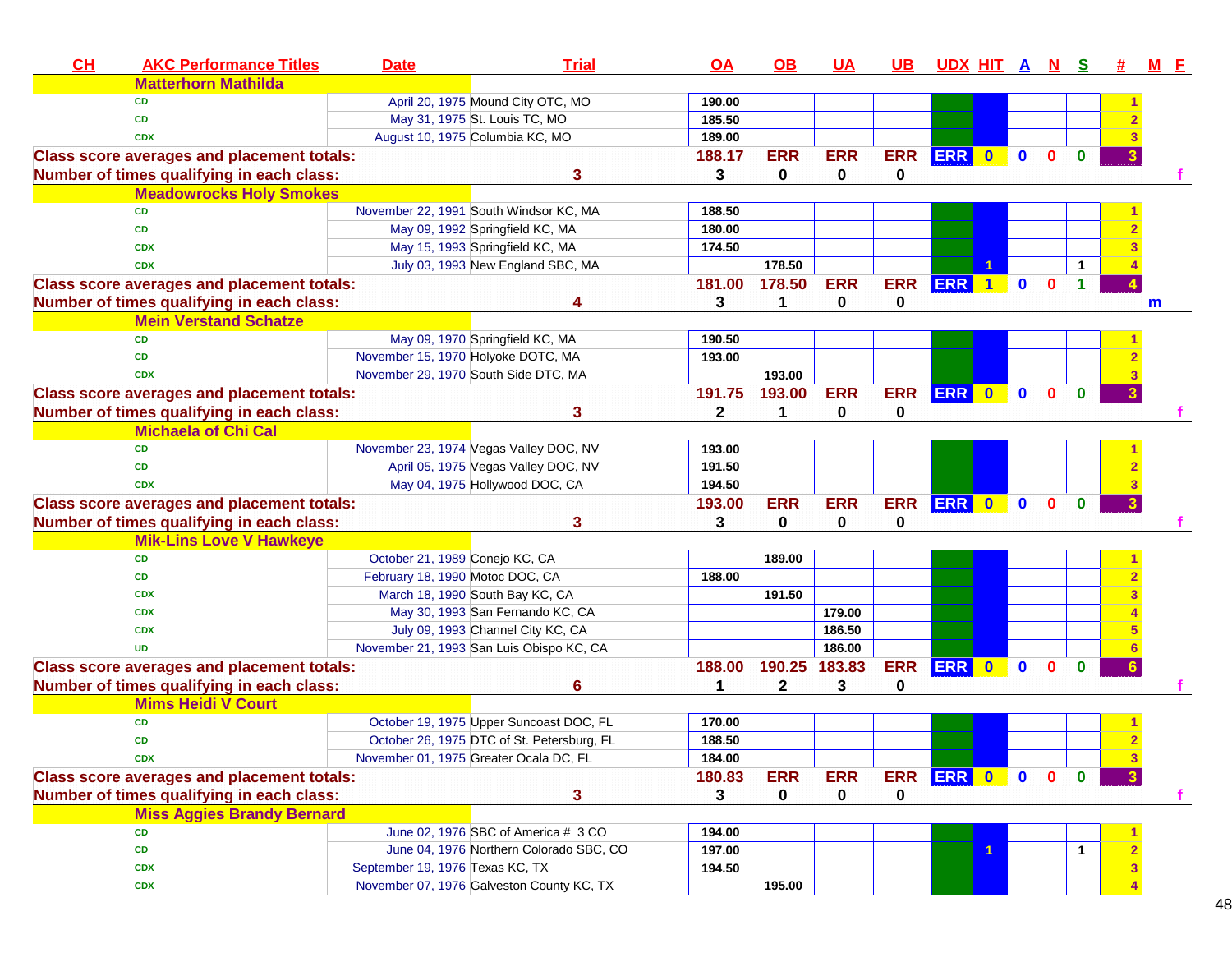| CH | <b>AKC Performance Titles</b>                     | <b>Date</b>                          | <b>Trial</b>                                | $\overline{OA}$ | <u>OB</u>     | <u>UA</u>  | UB.        | <u>UDX HIT A N S</u> |                |                |              |              | <u>#</u>       | <b>M</b> E |  |
|----|---------------------------------------------------|--------------------------------------|---------------------------------------------|-----------------|---------------|------------|------------|----------------------|----------------|----------------|--------------|--------------|----------------|------------|--|
|    | <b>CDX</b>                                        |                                      | March 06, 1977 San Antonio DTC, TX          |                 | 194.50        |            |            |                      |                |                |              |              |                |            |  |
|    | <b>CDX</b>                                        |                                      | April 24, 1977 Alamo DOC, TX                |                 | 193.50        |            |            |                      |                |                |              |              | 6              |            |  |
|    | <b>CDX</b>                                        |                                      | May 14, 1977 Houston KC, TX                 |                 | 191.50        |            |            |                      |                |                |              |              |                |            |  |
|    | <b>CDX</b>                                        |                                      | May 15, 1977 OC of Corpus Christi, TX       |                 | 188.50        |            |            |                      |                |                |              |              |                |            |  |
|    | <b>CDX</b>                                        |                                      | June 17, 1977 Greater Milwaukee SBC, WI     |                 | 190.00        |            |            |                      | $\overline{2}$ |                |              | $\mathbf{2}$ | 9              |            |  |
|    | <b>CDX</b>                                        |                                      | June 18, 1977 Greater Madison SBC, WI       |                 | 193.00        |            |            |                      | $\mathbf{3}$   |                |              | 3            | 10             |            |  |
|    | <b>CDX</b>                                        | February 26, 1978 Fort Bend KC, TX   |                                             |                 | 197.00        |            |            |                      |                |                |              |              | 11             |            |  |
|    | <b>CDX</b>                                        |                                      | March 05, 1978 San Antonio DTC, TX          |                 |               | 197.50     |            |                      |                |                |              |              | 12             |            |  |
|    | <b>CDX</b>                                        | March 25, 1978 Texas KC, TX          |                                             |                 |               | 193.50     |            |                      |                |                |              |              | 13             |            |  |
|    | <b>CDX</b>                                        |                                      | April 16, 1978 Beaumont KC, TX              |                 | 195.50        |            |            |                      |                |                |              |              | 14             |            |  |
|    | <b>CDX</b>                                        |                                      | April 23, 1978 Alamo DOC, TX                |                 | 193.50        |            |            | 1                    |                |                |              |              | 15             |            |  |
|    | <b>UD</b>                                         |                                      | April 23, 1978 Alamo DOC, TX                |                 |               | 195.00     |            | $\overline{1}$       |                |                |              |              | 16             |            |  |
|    | <b>UD</b>                                         |                                      | April 17, 1983 Houston KC, TX               |                 | 188.00        |            |            |                      |                |                |              |              | 17             |            |  |
|    | <b>Class score averages and placement totals:</b> |                                      |                                             | 195.17          | 192.73        | 195.33     | <b>ERR</b> |                      | 3 <sup>1</sup> | $\mathbf{0}$   | $\mathbf 0$  | $\mathbf{3}$ | 17             |            |  |
|    | Number of times qualifying in each class:         |                                      | 17                                          | 3               | 11            | 3          | 0          |                      |                |                |              |              |                |            |  |
|    | <b>Miss Lightfoot</b>                             |                                      |                                             |                 |               |            |            |                      |                |                |              |              |                |            |  |
|    | CD                                                |                                      | April 20, 1974 Staten Island CDTC, NY       | 175.50          |               |            |            |                      |                |                |              |              |                |            |  |
|    | CD                                                | September 27, 1974 Brookhaven KC, NY |                                             | 185.50          |               |            |            |                      |                |                |              |              |                |            |  |
|    | <b>CDX</b>                                        |                                      | April 19, 1975 Staten Island CDTC, NY       | 187.00          |               |            |            |                      |                |                |              |              |                |            |  |
|    | <b>CDX</b>                                        |                                      | October 25, 1975 Queensboro KC, NY          |                 |               | 178.00     |            |                      |                |                |              |              |                |            |  |
|    | <b>CDX</b>                                        |                                      | May 22, 1976 Monmouth County KC, NJ         |                 |               | 182.00     |            |                      |                |                |              |              |                |            |  |
|    | <b>UD</b>                                         |                                      | June 26, 1976 Hockamock KC, MA              |                 |               | 178.50     |            |                      |                |                |              |              |                |            |  |
|    | <b>UD</b>                                         |                                      | April 23, 1977 SBC of Greater New York, NY  |                 | 184.00        |            |            |                      |                |                |              |              |                |            |  |
|    | <b>Class score averages and placement totals:</b> |                                      |                                             | 182.67          | 184.00 179.50 |            | <b>ERR</b> | ERR 0                |                | $\mathbf{0}$   | $\mathbf{0}$ | $\bf{0}$     |                |            |  |
|    | Number of times qualifying in each class:         |                                      | 7                                           | 3               | 1             | 3          | 0          |                      |                |                |              |              |                |            |  |
|    | <b>Miss Suzanne of Martini</b>                    |                                      |                                             |                 |               |            |            |                      |                |                |              |              |                |            |  |
|    | <b>CD</b>                                         | October 02, 1971 Hoosier KC, IN      |                                             | 191.50          |               |            |            |                      |                |                |              |              |                |            |  |
|    | <b>CD</b>                                         | October 24, 1971 Dayton DTC, OH      |                                             | 191.50          |               |            |            |                      |                |                |              |              |                |            |  |
|    | <b>CDX</b>                                        |                                      | November 07, 1971 Queen City DTC, OH        |                 | 191.50        |            |            |                      |                |                |              |              |                |            |  |
|    | <b>Class score averages and placement totals:</b> |                                      |                                             | 191.50          | 191.50        | <b>ERR</b> | <b>ERR</b> | ERR 0                |                | $\mathbf{0}$   | $\mathbf{0}$ | $\bf{0}$     | 3              |            |  |
|    | Number of times qualifying in each class:         |                                      | 3                                           | $\mathbf{2}$    | 1             | 0          | 0          |                      |                |                |              |              |                |            |  |
|    | <b>Mistihil Turmwirt</b>                          |                                      |                                             |                 |               |            |            |                      |                |                |              |              |                |            |  |
|    | <b>CD</b>                                         |                                      | August 17, 1974 Olympic KC, WA              | 197.00          |               |            |            |                      |                |                |              |              |                |            |  |
|    | <b>CD</b>                                         |                                      | September 29, 1974 Washington State OTC, WA | 193.50          |               |            |            |                      |                |                |              |              |                |            |  |
|    | <b>CDX</b>                                        |                                      | October 05, 1974 Willamette Valley KC, OR   | 198.50          |               |            |            |                      |                |                |              |              |                |            |  |
|    | <b>CDX</b>                                        |                                      | November 17, 1974 Whidbey Island KC, WA     | 199.50          |               |            |            |                      |                | $\overline{1}$ |              |              |                |            |  |
|    | <b>CDX</b>                                        |                                      | January 11, 1975 Portland Dog OC, OR        |                 | 193.00        |            |            |                      |                |                |              |              | 5              |            |  |
|    | <b>CDX</b>                                        |                                      | January 12, 1975 DFA of Oregon, OR          |                 | 195.50        |            |            |                      |                |                |              |              | 6              |            |  |
|    | <b>CDX</b>                                        |                                      | March 01, 1975 Seattle KC, WA               |                 |               | 198.00     |            |                      |                |                |              |              | $\overline{7}$ |            |  |
|    | <b>CDX</b>                                        |                                      | March 09, 1975 Willamette Valley KC, OR     |                 |               | 194.50     |            |                      |                |                |              |              | 8              |            |  |
|    | UD                                                |                                      | May 24, 1975 Spokane KC, WA                 |                 |               | 195.50     |            |                      |                |                |              |              | 9              |            |  |
|    | <b>UD</b>                                         |                                      | May 25, 1975 Lewis Clark KC, ID             |                 |               |            | 192.50     |                      |                |                |              |              | 10             |            |  |
|    | <b>UD</b>                                         |                                      | May 31, 1975 Portland KC, OR                |                 |               |            | 189.00     |                      |                |                |              |              | 11             |            |  |
|    | <b>UD</b>                                         |                                      | June 01, 1975 Vancouver KC, WA              |                 |               |            | 198.00     |                      |                |                |              |              | 12             |            |  |
|    | <b>UD</b>                                         |                                      | June 22, 1975 Emerald DOC, OR               |                 | 198.50        |            |            |                      |                |                |              |              | 13             |            |  |
|    |                                                   |                                      |                                             |                 |               |            |            |                      |                |                |              |              |                |            |  |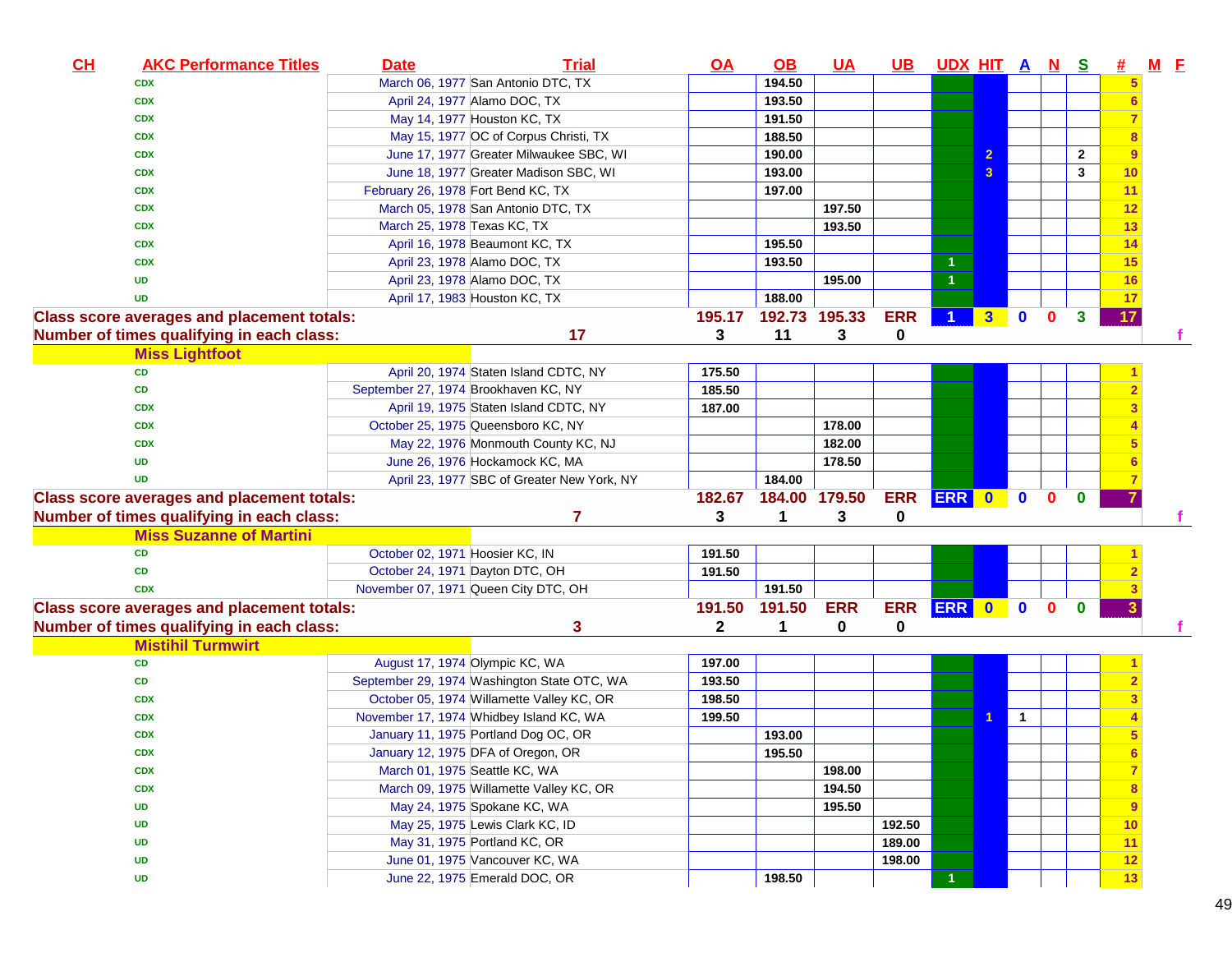| CL | <b>AKC Performance Titles</b>                     | <b>Date</b>                          | <b>Trial</b>                                | $Q$ $A$ | $\underline{\mathsf{OB}}$ | <b>UA</b>                       | <u>UB</u> | UDX HIT A N S   |                         |                |              |              | <u>#</u>        | $M$ $E$ |
|----|---------------------------------------------------|--------------------------------------|---------------------------------------------|---------|---------------------------|---------------------------------|-----------|-----------------|-------------------------|----------------|--------------|--------------|-----------------|---------|
|    | <b>UD</b>                                         |                                      | June 22, 1975 Emerald DOC, OR               |         |                           |                                 | 199.00    |                 | $\overline{2}$          | $\overline{2}$ |              |              | 14              |         |
|    | <b>UD</b>                                         |                                      | June 28, 1975 SBC of Puget Sound, WA        |         | 198.50                    |                                 |           | 2 <sup>1</sup>  | $\overline{\mathbf{3}}$ |                |              | $\mathbf{1}$ | 15              |         |
|    | <b>UD</b>                                         |                                      | June 28, 1975 SBC of Puget Sound, WA        |         |                           |                                 | 197.50    | 2 <sup>1</sup>  |                         |                |              |              | 16              |         |
|    | <b>UD</b>                                         |                                      | July 04, 1975 Coos Bay KC, OR               |         | 198.00                    |                                 |           | 3 <sup>2</sup>  |                         |                |              |              | 17              |         |
|    | <b>UD</b>                                         |                                      | July 04, 1975 Coos Bay KC, OR               |         |                           |                                 | 198.50    | 3 <sup>2</sup>  |                         |                |              |              | <b>18</b>       |         |
|    | <b>UD</b>                                         |                                      | July 05, 1975 Chintimini KC, OR             |         | 197.00                    |                                 |           |                 |                         |                |              |              | 19              |         |
|    | <b>UD</b>                                         |                                      | July 06, 1975 DFA of Oregon, OR             |         | 197.50                    |                                 |           | 4               |                         |                |              |              | 20              |         |
|    | <b>UD</b>                                         |                                      | July 06, 1975 DFA of Oregon, OR             |         |                           |                                 | 199.50    | $\overline{4}$  | $\overline{4}$          | $\mathbf{3}$   |              |              | 21              |         |
|    | <b>UD</b>                                         |                                      | July 20, 1975 Longview Kelso KC, WA         |         | 196.00                    |                                 |           | 5 <sub>5</sub>  |                         |                |              |              | 22              |         |
|    | <b>UD</b>                                         |                                      | July 20, 1975 Longview Kelso KC, WA         |         |                           |                                 | 198.00    | 5 <sub>5</sub>  | $5\phantom{.0}$         | 4              |              |              | 23              |         |
|    | <b>UD</b>                                         |                                      | August 16, 1975 Olympic KC, WA              |         | 199.00                    |                                 |           | 6 <sup>°</sup>  |                         |                |              |              | 24              |         |
|    | <b>UD</b>                                         | August 16, 1975 Olympic KC, WA       |                                             |         |                           |                                 | 192.00    | 6 <sup>°</sup>  |                         |                |              |              | 25              |         |
|    | <b>UD</b>                                         | September 21, 1975 Peninsula DFA, WA |                                             |         | 199.50                    |                                 |           | 7 <sup>1</sup>  | 6                       | $\sqrt{5}$     |              |              | 26              |         |
|    | <b>UD</b>                                         | September 21, 1975 Peninsula DFA, WA |                                             |         |                           |                                 | 199.00    | $\overline{7}$  |                         |                |              |              | 27              |         |
|    | <b>UD</b>                                         | October 25, 1975 Portland KC, OR     |                                             |         | 198.00                    |                                 |           | 8 <sup>°</sup>  | $\overline{7}$          | 6              |              |              | 28              |         |
|    | <b>UD</b>                                         | October 25, 1975 Portland KC, OR     |                                             |         |                           |                                 | 194.50    | 8               |                         |                |              |              | 29              |         |
|    | <b>UD</b>                                         |                                      | November 16, 1975 Whidbey Island KC, WA     |         | 197.50                    |                                 |           | 9 <sup>°</sup>  |                         |                |              |              | 30              |         |
|    | <b>UD</b>                                         |                                      | November 16, 1975 Whidbey Island KC, WA     |         |                           |                                 | 195.50    | 9 <sup>°</sup>  |                         |                |              |              | 31              |         |
|    | <b>UD</b>                                         |                                      | January 17, 1976 Portland Dog OC, OR        |         | 197.50                    |                                 |           |                 |                         |                |              |              | 32              |         |
|    | <b>UD</b>                                         |                                      | January 18, 1976 DFA of Oregon, OR          |         | 199.00                    |                                 |           | 10 <sub>1</sub> | 8                       | $\overline{7}$ |              |              | 33              |         |
|    | <b>UD</b>                                         |                                      | January 18, 1976 DFA of Oregon, OR          |         |                           |                                 | 192.50    | 10              |                         |                |              |              | 34              |         |
|    | <b>UD</b>                                         |                                      | May 01, 1976 Whidbey Island KC, WA          |         | 199.00                    |                                 |           | 11 <sub>1</sub> | $\overline{9}$          | 8              |              |              | 35              |         |
|    | <b>UD</b>                                         |                                      | May 01, 1976 Whidbey Island KC, WA          |         |                           |                                 | 195.00    | 11              |                         |                |              |              | 36              |         |
|    | <b>UD</b>                                         |                                      | May 02, 1976 Olympia DFA, WA                |         | 196.50                    |                                 |           |                 |                         |                |              |              | 37              |         |
|    | <b>UD</b>                                         |                                      | May 28, 1976 Portland Dog OC, OR            |         | 199.00                    |                                 |           | 12 <sub>2</sub> | 10 <sub>1</sub>         | 9              |              |              | 38              |         |
|    | <b>UD</b>                                         |                                      | May 28, 1976 Portland Dog OC, OR            |         |                           |                                 | 195.00    | 12 <sub>2</sub> |                         |                |              |              | 39              |         |
|    | <b>UD</b>                                         |                                      | June 02, 1976 SBC of America # 3 CO         |         | 196.50                    |                                 |           | 13 <sub>1</sub> |                         |                |              |              | 40              |         |
|    | <b>UD</b>                                         |                                      | June 02, 1976 SBC of America # 3 CO         |         |                           |                                 | 197.00    | 13 <sup>°</sup> | 11                      |                | $\mathbf{1}$ |              | 41              |         |
|    | <b>UD</b>                                         |                                      | June 04, 1976 Northern Colorado SBC, CO     |         | 196.00                    |                                 |           |                 |                         |                |              |              | 42              |         |
|    | <b>UD</b>                                         |                                      | June 20, 1976 Emerald DOC, OR               |         | 199.50                    |                                 |           | 14              | 12                      | 10             |              |              | 43              |         |
|    | <b>UD</b>                                         |                                      | June 20, 1976 Emerald DOC, OR               |         |                           |                                 | 184.00    | 14              |                         |                |              |              | 44              |         |
|    | <b>UD</b>                                         | December 04, 1976 Portland KC, OR    |                                             |         |                           |                                 | 196.00    |                 |                         |                |              |              | 45              |         |
|    | <b>UD</b>                                         |                                      | January 22, 1977 Portland Dog OC, OR        |         | 191.50                    |                                 |           | 15              |                         |                |              |              | 46              |         |
|    | <b>UD</b>                                         |                                      | January 22, 1977 Portland Dog OC, OR        |         |                           |                                 | 180.00    | 15 <sub>1</sub> |                         |                |              |              | 47              |         |
|    | <b>UD</b>                                         |                                      | January 23, 1977 DFA of Oregon, OR          |         | 198.00                    |                                 |           |                 |                         |                |              |              | 48              |         |
|    | <b>Class score averages and placement totals:</b> |                                      |                                             | 197.13  |                           | 197.30 196.00 194.34 15 12 10 1 |           |                 |                         |                |              | $\mathbf 1$  | 48              |         |
|    | Number of times qualifying in each class:         |                                      | 48                                          | 4       | 22                        | 3                               | 19        |                 |                         |                |              |              |                 |         |
|    | <b>Mitzi Schariffe V Breier</b>                   |                                      |                                             |         |                           |                                 |           |                 |                         |                |              |              |                 |         |
|    | <b>CD</b>                                         | June 20, 1971 Erie KC, PA            |                                             | 190.50  |                           |                                 |           |                 |                         |                |              |              |                 |         |
|    | CD                                                |                                      | July 11, 1971 KC of Buffalo, NY             | 193.50  |                           |                                 |           |                 |                         |                |              |              |                 |         |
|    | <b>CDX</b>                                        |                                      | July 25, 1971 Sugarbush KC, OH              | 193.50  |                           |                                 |           |                 |                         |                |              |              | 3               |         |
|    | <b>CDX</b>                                        |                                      | June 08, 1974 Kanadasaga KC, NY             |         |                           | 190.50                          |           |                 |                         |                |              |              |                 |         |
|    | <b>CDX</b>                                        |                                      | July 07, 1974 KC of Buffalo, NY             |         |                           | 191.50                          |           |                 |                         |                |              |              | 5               |         |
|    | <b>UD</b>                                         |                                      | October 27, 1974 Cleveland All-Breed KC, OH |         |                           | 179.00                          |           |                 |                         |                |              |              | $6\phantom{1}6$ |         |
|    | <b>Class score averages and placement totals:</b> |                                      |                                             |         |                           |                                 |           |                 |                         |                |              |              |                 |         |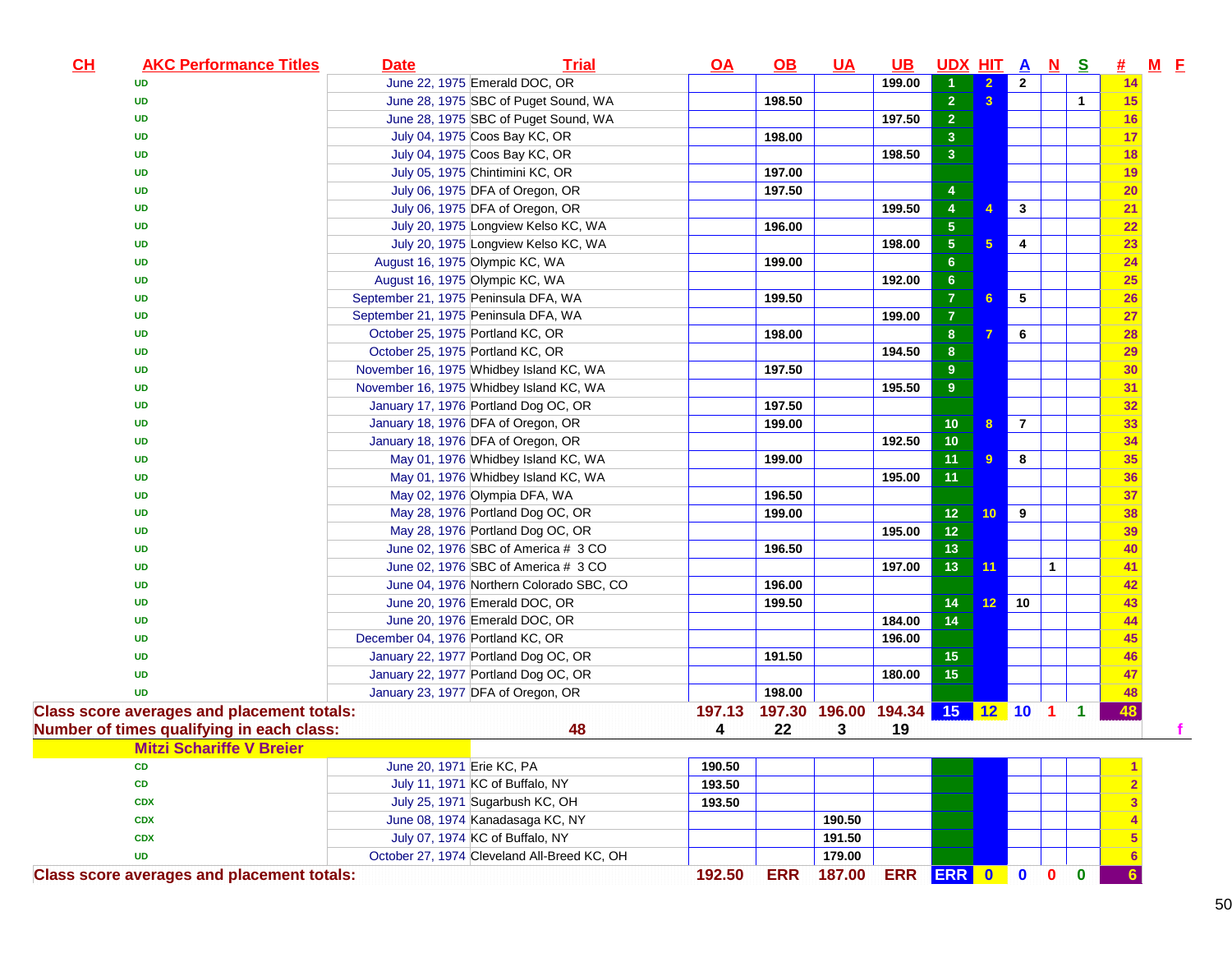| CH<br><b>AKC Performance Titles</b>               | <b>Date</b>                        | <b>Trial</b>                                | <u>OA</u>        | $\underline{\mathsf{OB}}$ | <b>UA</b>    | <u>UB</u>  | UDX HIT A N S    |              |              |              | #              | $M$ $E$ |
|---------------------------------------------------|------------------------------------|---------------------------------------------|------------------|---------------------------|--------------|------------|------------------|--------------|--------------|--------------|----------------|---------|
| Number of times qualifying in each class:         |                                    | 6                                           | 3                | $\bf{0}$                  | 3            | 0          |                  |              |              |              |                |         |
| <b>Molly of Flanders</b>                          |                                    |                                             |                  |                           |              |            |                  |              |              |              |                |         |
| <b>CD</b>                                         |                                    | October 10, 1976 Rochester DOC, MN          | 186.50           |                           |              |            |                  |              |              |              |                |         |
| CD                                                |                                    | June 12, 1977 Land O'Lakes KC, MN           | 186.00           |                           |              |            |                  |              |              |              |                |         |
| <b>CDX</b>                                        |                                    | October 16, 1977 Rochester DOC, MN          | 182.00           |                           |              |            |                  |              |              |              |                |         |
| <b>Class score averages and placement totals:</b> |                                    |                                             | 184.83           | <b>ERR</b>                | <b>ERR</b>   | <b>ERR</b> | ERR 0            | $\mathbf{0}$ | $\mathbf{0}$ | $\bf{0}$     |                |         |
| Number of times qualifying in each class:         |                                    | 3                                           | 3                | 0                         | 0            | 0          |                  |              |              |              |                |         |
| <b>Montaguas Garland of Roses</b>                 |                                    |                                             |                  |                           |              |            |                  |              |              |              |                |         |
| <b>CD</b>                                         |                                    | October 30, 1977 Pasanita OC, CA            | 193.50           |                           |              |            |                  |              |              |              |                |         |
| <b>CD</b>                                         |                                    | November 06, 1977 KC of Riverside, CA       | 193.50           |                           |              |            |                  |              |              |              |                |         |
| <b>CDX</b>                                        |                                    | June 11, 1978 Southeast OC of Lynwood, CA   | 179.50           |                           |              |            |                  |              |              | $\mathbf{0}$ |                |         |
| <b>Class score averages and placement totals:</b> |                                    |                                             | 188.83           | <b>ERR</b>                | <b>ERR</b>   | <b>ERR</b> | ERR 0            | $\mathbf{0}$ | $\mathbf{0}$ |              |                |         |
| Number of times qualifying in each class:         |                                    | 3                                           | 3                | $\bf{0}$                  | $\mathbf{0}$ | 0          |                  |              |              |              |                |         |
| <b>Mountain Brooks Sultan</b>                     |                                    |                                             |                  |                           |              |            |                  |              |              |              |                |         |
| <b>CD</b>                                         |                                    | September 09, 1977 Tuxedo Park KC, NY       | 174.00           |                           |              |            |                  |              |              |              |                |         |
| CD                                                | November 06, 1977 Ulster DTC, NY   |                                             | 187.00           |                           |              |            |                  |              |              |              |                |         |
| <b>CDX</b>                                        |                                    | May 13, 1978 Springfield KC, MA             | 179.00           |                           |              |            |                  |              |              |              |                |         |
| <b>CDX</b>                                        |                                    | March 11, 1979 Saw Mill River KC, NY        |                  |                           | 172.00       |            |                  |              |              |              |                |         |
| <b>CDX</b>                                        |                                    | April 22, 1979 1st DTC of N. New Jersey, NJ |                  |                           | 176.00       |            |                  |              |              |              |                |         |
| <b>UD</b>                                         |                                    | June 23, 1979 Town and Country DTC, NJ      |                  |                           | 177.00       |            |                  |              |              |              |                |         |
| <b>Class score averages and placement totals:</b> |                                    |                                             | 180.00           | <b>ERR</b>                | 175.00       | <b>ERR</b> | ERR 0            | $\mathbf{0}$ | $\mathbf{0}$ | $\bf{0}$     |                |         |
| Number of times qualifying in each class:         |                                    | 6                                           | 3                | 0                         | 3            | 0          |                  |              |              |              |                | m       |
|                                                   |                                    |                                             |                  |                           |              |            |                  |              |              |              |                |         |
| <b>1938-CHMountain Scout</b>                      |                                    |                                             |                  |                           |              |            |                  |              |              |              |                |         |
| <b>1938-CHCD</b>                                  |                                    | June 24, 1939 Harbor Cities KC, CA          |                  | 220.00                    |              |            |                  |              |              |              |                |         |
| <b>1938-CHCD</b>                                  |                                    | July 09, 1939 KC of Santa Barbara, CA       |                  | 233.00                    |              |            |                  |              |              |              |                |         |
| <b>1938-CHCDX</b>                                 |                                    | August 05, 1939 Salinas Valley KC, CA       |                  | 221.00                    |              |            |                  |              |              |              |                |         |
| <b>1938-CHCDX</b>                                 |                                    | January 25, 1941 Golden Gate KC, CA         |                  | 232.00                    |              |            |                  |              |              |              |                |         |
| <b>Class score averages and placement totals:</b> |                                    |                                             | <b>ERR</b>       | 226.50                    | <b>ERR</b>   | <b>ERR</b> | ERR 0 0          |              | $\mathbf{0}$ | $\bf{0}$     |                |         |
| Number of times qualifying in each class:         |                                    | 4                                           | 0                | 4                         | 0            | 0          |                  |              |              |              |                | m       |
| <b>1992-CHMtn Shadows Chausr V Columbo</b>        |                                    |                                             |                  |                           |              |            |                  |              |              |              |                |         |
| 1992-CHCD                                         |                                    | October 16, 1991 SBC of San Diego, CA       | 192.00           |                           |              |            |                  |              |              | $\mathbf{2}$ |                |         |
| 1992-CHCD                                         |                                    | May 26, 1994 SBC of America #21 OR          | 193.50           |                           |              |            |                  |              |              |              |                |         |
| <b>1992-CH CDX</b>                                |                                    | May 30, 1994 SBC of Puget Sound, WA         | 190.50           |                           |              |            |                  |              |              |              |                |         |
| <b>Class score averages and placement totals:</b> |                                    |                                             | 192.00           | <b>ERR</b>                | <b>ERR</b>   | <b>ERR</b> | ERR <sub>1</sub> | $\mathbf{0}$ | $\mathbf{0}$ | 1            |                |         |
| Number of times qualifying in each class:         |                                    | 3                                           | 3                | 0                         | 0            | 0          |                  |              |              |              |                | m       |
| <b>Muffin</b>                                     |                                    |                                             |                  |                           |              |            |                  |              |              |              |                |         |
| CD                                                |                                    | May 18, 1975 Oakland DTC, CA                | 194.50           |                           |              |            |                  |              |              |              |                |         |
| CD                                                |                                    | June 08, 1975 Contra Costa County KC, CA    | 183.50           |                           |              |            |                  |              |              |              | $\overline{2}$ |         |
| <b>CDX</b>                                        |                                    | August 10, 1975 San Francisco DTC, CA       |                  | 182.00                    |              |            |                  |              |              |              |                |         |
| <b>Class score averages and placement totals:</b> |                                    |                                             | 189.00           | 182.00                    | <b>ERR</b>   | <b>ERR</b> | ERR 0            | $\mathbf{0}$ | $\mathbf{0}$ | $\mathbf{0}$ |                |         |
| Number of times qualifying in each class:         |                                    | 3                                           | $\mathbf{2}$     | $\mathbf{1}$              | 0            | 0          |                  |              |              |              |                | f.      |
| <b>Nacrellis Brock Del Giocate</b>                |                                    |                                             |                  |                           |              |            |                  |              |              |              |                |         |
| CD<br>CD                                          | November 20, 1969 Boardwalk KC, NJ | October 19, 1969 South Jersey KC, NJ        | 190.00<br>185.00 |                           |              |            |                  |              |              |              |                |         |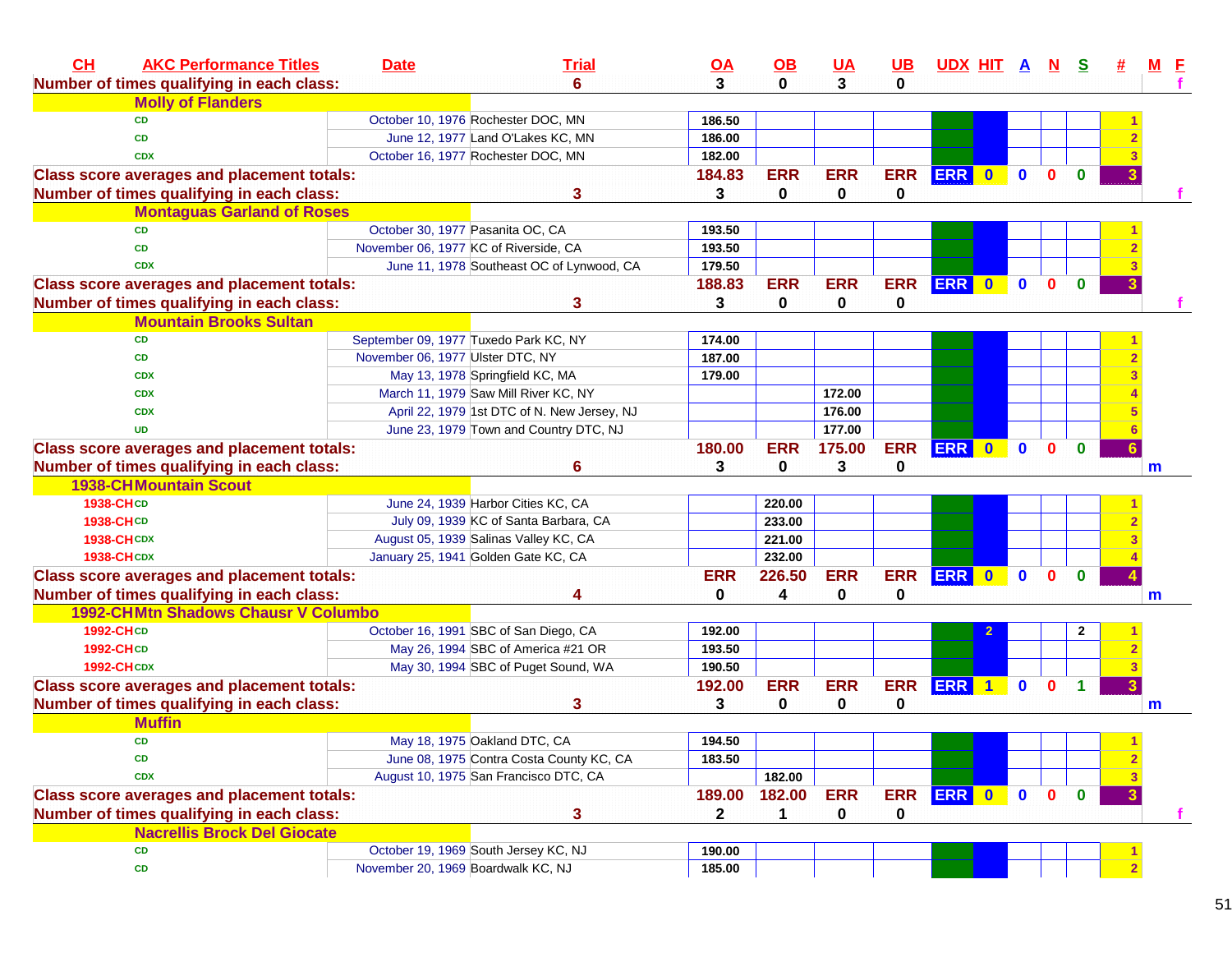| CL | <b>AKC Performance Titles</b>                     | <b>Date</b>                             | <b>Trial</b>                                | <u>OA</u>    | $\Omega$    | <b>UA</b>  | $UB$       | <u>UDX HITAA</u>        |             | $\mathbf{N}$ | <u>s</u>     | <b>#</b>  | <u>M E</u> |
|----|---------------------------------------------------|-----------------------------------------|---------------------------------------------|--------------|-------------|------------|------------|-------------------------|-------------|--------------|--------------|-----------|------------|
|    | <b>Class score averages and placement totals:</b> |                                         |                                             | 187.50       | <b>ERR</b>  | <b>ERR</b> | <b>ERR</b> | <b>ERR</b> 0            | $\mathbf 0$ | $\mathbf 0$  | $\bf{0}$     |           |            |
|    | Number of times qualifying in each class:         |                                         | 2                                           | $\mathbf{2}$ | 0           | 0          | 0          |                         |             |              |              |           |            |
|    | <b>Nana</b>                                       |                                         |                                             |              |             |            |            |                         |             |              |              |           |            |
|    | CD                                                |                                         | March 18, 1950 Manchester KC, NH            | 188.00       |             |            |            |                         |             |              |              |           |            |
|    | CD                                                |                                         | June 04, 1950 Farmingham District KC, MA    | 173.00       |             |            |            |                         |             |              |              |           |            |
|    | <b>CDX</b>                                        |                                         | August 19, 1950 North Shore KC, MA          | 183.00       |             |            |            |                         |             |              |              |           |            |
|    | <b>CDX</b>                                        |                                         | December 02, 1950 South Shore DTC, MA       |              | 176.00      |            |            |                         |             |              |              |           |            |
|    | <b>Class score averages and placement totals:</b> |                                         |                                             | 181.33       | 176.00      | <b>ERR</b> | <b>ERR</b> | ERR 0                   | $\bullet$   | $\mathbf{0}$ | $\mathbf{0}$ |           |            |
|    | Number of times qualifying in each class:         |                                         | Δ                                           | 3            | 1           | 0          | 0          |                         |             |              |              |           |            |
|    | <b>Nanette Gabrielle</b>                          |                                         |                                             |              |             |            |            |                         |             |              |              |           |            |
|    | <b>CD</b>                                         |                                         | March 27, 1999 Clinton Iowa KC, IA          | 191.00       |             |            |            |                         |             |              |              |           |            |
|    | <b>CD</b>                                         | September 19, 1999 Peoria OTC, IL       |                                             | 182.50       |             |            |            |                         |             |              |              |           |            |
|    | <b>CDX</b>                                        |                                         | May 13, 2000 Scott County KC, IL            | 191.50       |             |            |            |                         |             |              |              |           |            |
|    | <b>Class score averages and placement totals:</b> |                                         |                                             | 188.33       | <b>ERR</b>  | <b>ERR</b> | <b>ERR</b> | ERR 0                   | $\mathbf 0$ | $\mathbf{0}$ | $\mathbf{0}$ |           |            |
|    | Number of times qualifying in each class:         |                                         | 3                                           | 3            | $\mathbf 0$ | 0          | 0          |                         |             |              |              |           |            |
|    | <b>Nero V Sauliamt</b>                            |                                         |                                             |              |             |            |            |                         |             |              |              |           |            |
|    | <b>CD</b>                                         |                                         | May 27, 1990 Antelope Valley KC, CA         | 177.00       |             |            |            |                         |             |              |              |           |            |
|    | <b>Class score averages and placement totals:</b> |                                         |                                             | 177.00       | <b>ERR</b>  | <b>ERR</b> | <b>ERR</b> | ERR 0                   | $\mathbf 0$ | $\mathbf{0}$ | $\mathbf{0}$ |           |            |
|    | Number of times qualifying in each class:         |                                         | 1                                           | 1            | 0           | 0          | 0          |                         |             |              |              |           | m          |
|    | <b>Nerthus Chrissys Alpen Joy</b>                 |                                         |                                             |              |             |            |            |                         |             |              |              |           |            |
|    | <b>CD</b>                                         |                                         | June 05, 1998 Taconic Hills KC, NY          | 192.00       |             |            |            |                         |             |              |              |           |            |
|    | CD                                                |                                         | June 07, 1998 Longshore Southport KC, NY    | 181.00       |             |            |            |                         |             |              |              |           |            |
|    | <b>CDX</b>                                        |                                         | July 05, 1998 Wallkill KC, NY               | 182.00       |             |            |            |                         |             |              |              |           |            |
|    | <b>CDX</b>                                        | October 10, 1998 Palisades KC, NJ       |                                             |              |             | 178.50     |            |                         |             |              |              |           |            |
|    | <b>CDX</b>                                        | October 11, 1998 Ramapo KC, NJ          |                                             |              |             | 172.00     |            |                         |             |              |              |           |            |
|    | <b>CDX</b>                                        |                                         | October 25, 1998 Bronx County KC, NY        |              |             | 185.50     |            |                         |             |              |              |           |            |
|    | UD                                                |                                         | March 06, 1999 Monticello New York KC, NY   |              | 189.00      |            |            | 1                       |             |              |              |           |            |
|    | UD                                                |                                         | March 06, 1999 Monticello New York KC, NY   |              |             |            | 185.00     | $\overline{1}$          |             |              |              |           |            |
|    | UD                                                |                                         | March 13, 1999 Rockland County KC, NY       |              | 193.00      |            |            | $\overline{\mathbf{2}}$ |             |              |              | 9         |            |
|    | UD                                                |                                         | March 13, 1999 Rockland County KC, NY       |              |             |            | 191.00     | $\overline{2}$          |             |              |              | 10        |            |
|    | UD                                                |                                         | March 21, 1999 1st DTC of N. New Jersey, NJ |              | 194.50      |            |            | $\mathbf{3}$            |             |              |              | 11        |            |
|    | UD                                                |                                         | March 21, 1999 1st DTC of N. New Jersey, NJ |              |             |            | 182.00     | $\overline{\mathbf{3}}$ |             |              |              | 12        |            |
|    | UD                                                |                                         | April 02, 1999 Onondaga KA, NY              |              | 187.00      |            |            | 4                       |             |              |              | 13        |            |
|    | UD                                                |                                         | April 02, 1999 Onondaga KA, NY              |              |             |            | 182.00     | $\overline{\mathbf{4}}$ |             |              |              | 14        |            |
|    | UD                                                |                                         | April 04, 1999 Kanadasaga KC, NY            |              | 189.50      |            |            | ${\bf 5}$               |             |              |              | <b>15</b> |            |
|    | UD                                                |                                         | April 04, 1999 Kanadasaga KC, NY            |              |             |            | 186.50     | ${\bf 5}$               |             |              |              | 16        |            |
|    | UD                                                |                                         | May 07, 1999 SBC of America #25 PA          |              | 196.00      |            |            | $\bf 6$                 |             |              |              | 17        |            |
|    | UD                                                |                                         | May 07, 1999 SBC of America #25 PA          |              |             |            | 193.50     | 6                       |             |              |              | <b>18</b> |            |
|    | UD                                                |                                         | May 10, 1999 Delaware Water Gap KC, NJ      |              | 188.50      |            |            | $\overline{\mathbf{7}}$ |             |              |              | 19        |            |
|    | UD                                                |                                         | May 10, 1999 Delaware Water Gap KC, NJ      |              |             |            | 176.50     | $\overline{\mathbf{7}}$ |             |              |              | <b>20</b> |            |
|    | UD                                                |                                         | May 30, 1999 Plainfield KC, NJ              |              |             |            | 181.50     |                         |             |              |              | 21        |            |
|    | UD                                                |                                         | June 26, 1999 Mid Hudson KA, NY             |              |             |            | 170.00     |                         |             |              |              | 22        |            |
|    | UD                                                |                                         | July 11, 1999 Wallkill KC, NY               |              | 188.00      |            |            | 8                       |             |              |              | 23        |            |
|    | UD                                                |                                         | July 11, 1999 Wallkill KC, NY               |              |             |            | 176.50     | $\bf{8}$                |             |              |              | 24        |            |
|    | <b>UD</b>                                         | September 05, 1999 Morris Hills DTC, NJ |                                             |              | 190.50      |            |            | 9                       |             |              |              | <b>25</b> |            |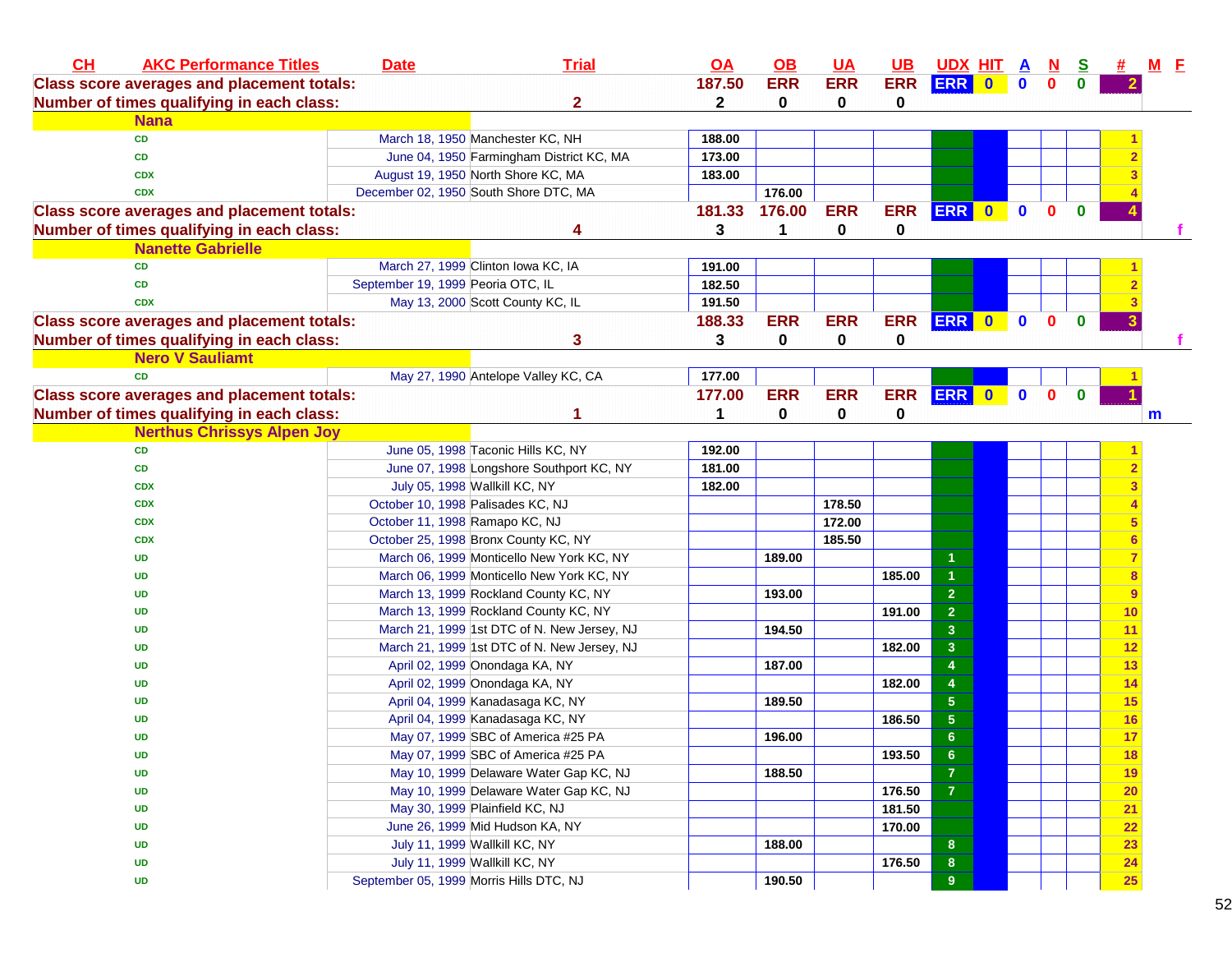| CH<br><b>AKC Performance Titles</b>               | <b>Date</b>                             | <b>Trial</b>                                       | OA     | $\overline{OB}$         | <b>UA</b> | <u>UB</u> | UDX HIT A N S |           |             |              |          | # M E |  |
|---------------------------------------------------|-----------------------------------------|----------------------------------------------------|--------|-------------------------|-----------|-----------|---------------|-----------|-------------|--------------|----------|-------|--|
| <b>UD</b>                                         | September 05, 1999 Morris Hills DTC, NJ |                                                    |        |                         |           | 191.00    | 9             |           |             |              |          | 26    |  |
| <b>UDX</b>                                        |                                         | September 26, 1999 Northwestern Connecticut DC, CT |        | 191.00                  |           |           | 10            |           |             |              |          | 27    |  |
| <b>UDX</b>                                        |                                         | September 26, 1999 Northwestern Connecticut DC, CT |        |                         |           | 186.00    | 10            |           |             |              |          | 28    |  |
| <b>UDX</b>                                        | October 16, 1999 Palisades KC, NJ       |                                                    |        | 192.00                  |           |           |               |           |             |              |          | 29    |  |
| <b>UDX</b>                                        |                                         | October 31, 1999 Bronx County KC, NY               |        |                         |           | 185.00    |               |           |             |              |          | 30    |  |
| <b>UDX</b>                                        |                                         | March 10, 2000 Rockland County KC, NY              |        | 191.00                  |           |           | 11            |           |             |              |          | 31    |  |
| <b>UDX</b>                                        |                                         | March 10, 2000 Rockland County KC, NY              |        |                         |           | 188.50    | 11            |           |             |              |          | 32    |  |
| <b>UDX</b>                                        |                                         | June 24, 2000 Mid Hudson KA, NY                    |        | 190.50                  |           |           |               |           |             |              |          | 33    |  |
| <b>UDX</b>                                        |                                         | July 09, 2000 Wallkill KC, NY                      |        | 188.00                  |           |           | 12            |           |             |              |          | 34    |  |
| <b>UDX</b>                                        |                                         | July 09, 2000 Wallkill KC, NY                      |        |                         |           | 185.00    | 12            |           |             |              |          | 35    |  |
| <b>UDX</b>                                        |                                         | September 15, 2000 Pocono Mountain KC, PA          |        | 187.00                  |           |           | 13            |           |             |              |          | 36    |  |
| <b>UDX</b>                                        |                                         | September 15, 2000 Pocono Mountain KC, PA          |        |                         |           | 186.00    | 13            |           |             |              |          | 37    |  |
| <b>UDX</b>                                        |                                         | September 24, 2000 Northwestern Connecticut DC, CT |        | 185.50                  |           |           |               |           |             |              |          | 38    |  |
| <b>UDX</b>                                        | October 14, 2000 Palisades KC, NJ       |                                                    |        | 180.00                  |           |           | 14            |           |             |              |          | 39    |  |
| <b>UDX</b>                                        | October 14, 2000 Palisades KC, NJ       |                                                    |        |                         |           | 180.50    | 14            |           |             |              |          | 40    |  |
| <b>UDX</b>                                        |                                         | October 27, 2000 Queensboro KC, NY                 |        |                         |           | 184.00    |               |           |             |              |          | 41    |  |
| <b>UDX</b>                                        |                                         | March 23, 2001 New Brunswick KC, NJ                |        | 185.00                  |           |           | 15            |           |             |              |          | 42    |  |
| <b>UDX</b>                                        |                                         | March 23, 2001 New Brunswick KC, NJ                |        |                         |           | 184.00    | 15            |           |             |              |          | 43    |  |
| <b>UDX</b>                                        |                                         | May 20, 2001 Long Island KC, NY                    |        | 184.50                  |           |           | 16            |           |             |              |          | 44    |  |
| <b>UDX</b>                                        |                                         | May 20, 2001 Long Island KC, NY                    |        |                         |           | 180.00    | 16            |           |             |              |          | 45    |  |
| <b>UDX</b>                                        |                                         | June 10, 2001 Longshore Southport KC, NY           |        | 192.50                  |           |           | 17            |           |             |              |          | 46    |  |
| <b>UDX</b>                                        |                                         | June 10, 2001 Longshore Southport KC, NY           |        |                         |           | 180.50    | 17            |           |             |              |          | 47    |  |
| <b>UDX</b>                                        |                                         | July 08, 2001 Wallkill KC, NY                      |        |                         |           | 179.00    |               |           |             |              |          | 48    |  |
| <b>UDX</b>                                        | September 02, 2001 Morris Hills DTC, NJ |                                                    |        | 185.00                  |           |           | 18            |           |             |              |          | 49    |  |
| <b>UDX</b>                                        | September 02, 2001 Morris Hills DTC, NJ |                                                    |        |                         |           | 177.50    | 18            |           |             |              |          | 50    |  |
| <b>UDX</b>                                        | September 07, 2001 Tuxedo Park KC, NY   |                                                    |        | 184.00                  |           |           | 19            |           |             |              |          | 51    |  |
| <b>UDX</b>                                        | September 07, 2001 Tuxedo Park KC, NY   |                                                    |        |                         |           | 174.50    | 19            |           |             |              |          | 52    |  |
| UDX2                                              | October 13, 2001 Palisades KC, NJ       |                                                    |        | 190.00                  |           |           | 20            |           |             |              |          | 53    |  |
| UDX2                                              | October 13, 2001 Palisades KC, NJ       |                                                    |        |                         |           | 191.00    | 20            |           |             |              |          | 54    |  |
| UDX2                                              |                                         | October 26, 2001 Queensboro KC, NY                 |        | 187.00                  |           |           | 21            |           |             |              |          | 55    |  |
| UDX2                                              |                                         | October 26, 2001 Queensboro KC, NY                 |        |                         |           | 176.50    | 21            |           |             |              |          | 56    |  |
| UDX2                                              |                                         | March 01, 2002 Monticello New York KC, NY          |        | 185.50                  |           |           |               |           |             |              |          | 57    |  |
| UDX2                                              |                                         | April 12, 2002 Chambersburg Area KC, PA            |        | 188.00                  |           |           | 22            |           |             |              |          | 58    |  |
| UDX2                                              |                                         | April 12, 2002 Chambersburg Area KC, PA            |        |                         |           | 171.50    | 22            |           |             |              |          | 59    |  |
| UDX2                                              |                                         | April 13, 2002 Harrisburg KC, PA                   |        | 178.00                  |           |           |               |           |             |              |          | 60    |  |
| UDX2                                              |                                         | July 13, 2002 Champlain Valley KC, VT              |        | 190.50                  |           |           |               |           |             |              |          | 61    |  |
| UDX2                                              |                                         | July 14, 2002 Green Mountain DC, VT                |        | 177.00                  |           |           | 23            |           |             |              |          | 62    |  |
| UDX2                                              |                                         | July 14, 2002 Green Mountain DC, VT                |        |                         |           | 180.50    | 23            |           |             |              |          | 63    |  |
| UDX2                                              |                                         | August 02, 2002 Perkiomen Valley KC, PA            |        | 186.00                  |           |           | 24            |           |             |              |          | 64    |  |
| UDX2                                              |                                         | August 02, 2002 Perkiomen Valley KC, PA            |        |                         |           | 183.50    | 24            |           |             |              |          | 65    |  |
| UDX2                                              | September 01, 2002 Morris Hills DTC, NJ |                                                    |        |                         |           | 184.50    |               |           |             |              |          | 66    |  |
| UDX2                                              |                                         | September 13, 2002 Pocono Mountain KC, PA          |        | 185.00                  |           |           |               |           |             |              |          | 67    |  |
| <b>Class score averages and placement totals:</b> |                                         |                                                    | 185.00 | 187.71 178.67 182.45 24 |           |           |               | $\bullet$ | $\mathbf 0$ | $\mathbf{0}$ | $\bf{0}$ | 67    |  |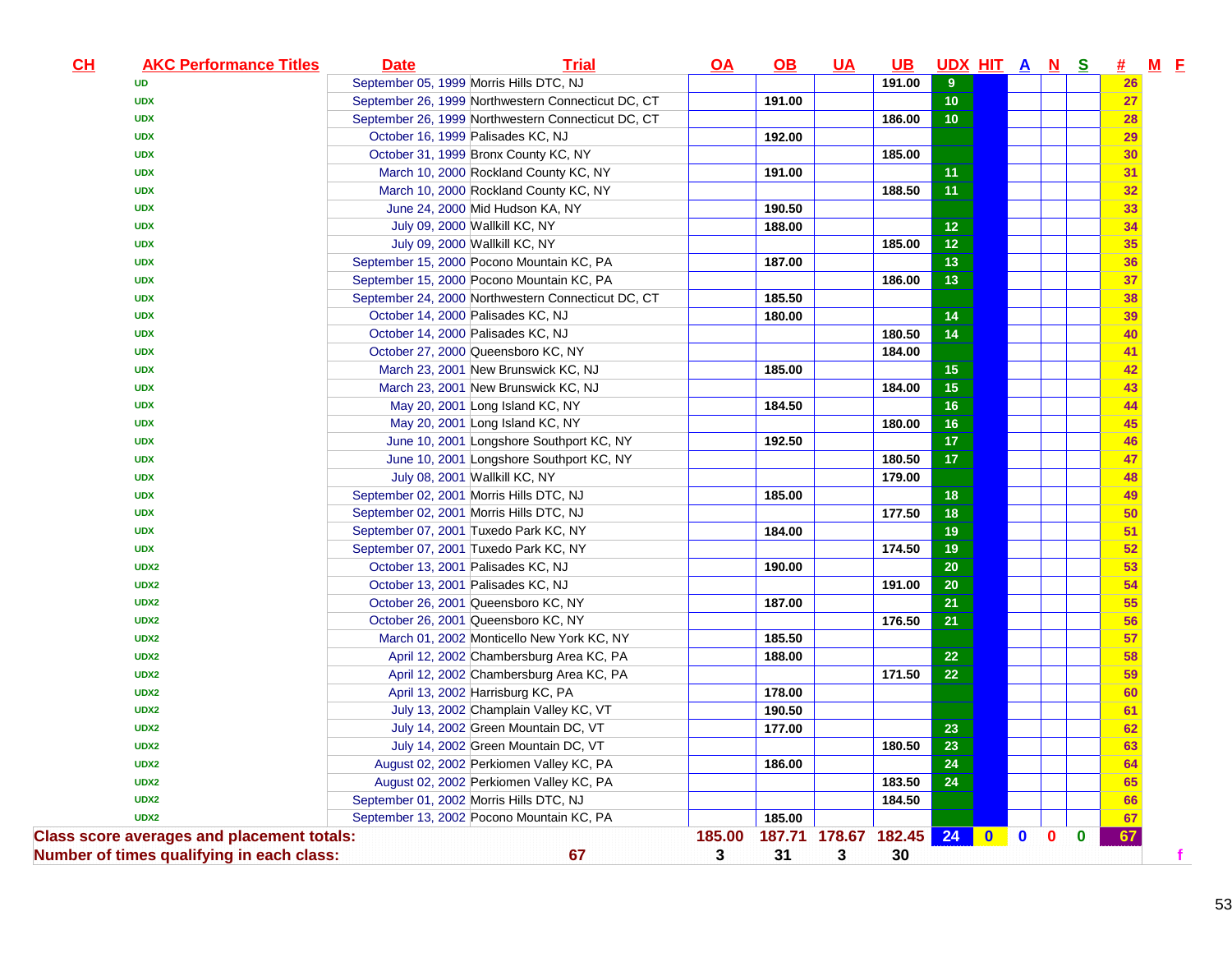| <b>CH</b>         | <b>AKC Performance Titles</b>                     | <b>Date</b>                             | <b>Trial</b>                                 | <u>OA</u> | <u>OB</u>            | <u>UA</u>  | <b>UB</b>  | UDX HIT A N S # M F |           |              |              |          |           |   |
|-------------------|---------------------------------------------------|-----------------------------------------|----------------------------------------------|-----------|----------------------|------------|------------|---------------------|-----------|--------------|--------------|----------|-----------|---|
|                   | <b>1991-CHNerthus Forever Young</b>               |                                         |                                              |           |                      |            |            |                     |           |              |              |          |           |   |
| 1991-CHCD         |                                                   | September 28, 1991 Onondaga KA, NY      |                                              | 180.00    |                      |            |            |                     |           |              |              |          |           |   |
| <b>1991-CHCD</b>  |                                                   |                                         | July 19, 1992 Sugarbush KC, OH               | 178.50    |                      |            |            |                     |           |              |              |          |           |   |
| <b>1991-CHCDX</b> |                                                   |                                         | July 30, 1992 Fort Steuben KA, OH            | 186.00    |                      |            |            |                     |           |              |              |          |           |   |
| <b>1991-CHCDX</b> |                                                   | August 01, 1992 Roanoke KC, VA          |                                              | 181.50    |                      |            |            |                     |           |              |              |          |           |   |
| <b>1991-CHCDX</b> |                                                   |                                         | July 03, 1993 New England SBC, MA            |           | 176.50               |            |            |                     |           |              |              |          |           |   |
|                   | <b>Class score averages and placement totals:</b> |                                         |                                              | 181.50    | 176.50               | <b>ERR</b> | <b>ERR</b> | ERR 0               |           | $\mathbf{0}$ | $\mathbf{0}$ | $\bf{0}$ |           |   |
|                   | Number of times qualifying in each class:         |                                         | 5                                            | 4         | $\blacktriangleleft$ | 0          | 0          |                     |           |              |              |          |           |   |
|                   | <b>Nerthus Philys Chances R Good</b>              |                                         |                                              |           |                      |            |            |                     |           |              |              |          |           |   |
|                   | CD                                                |                                         | January 27, 2002 Schenectady DTC, MY         | 188.00    |                      |            |            |                     |           |              |              |          |           |   |
|                   | CD                                                |                                         | March 02, 2002 Monticello New York KC, NY    | 193.00    |                      |            |            |                     |           |              |              |          |           |   |
|                   | <b>CDX</b>                                        |                                         | March 23, 2002 New Brunswick KC, NJ          | 188.50    |                      |            |            |                     |           |              |              |          |           |   |
|                   | <b>CDX</b>                                        |                                         | April 13, 2002 Harrisburg KC, PA             |           |                      | 180.00     |            |                     |           |              |              |          |           |   |
|                   | <b>CDX</b>                                        |                                         | June 09, 2002 Longshore Southport KC, NY     |           |                      | 172.00     |            |                     |           |              |              |          |           |   |
|                   | <b>UD</b>                                         |                                         | July 05, 2002 Kenilworth KC of CT, CT        |           |                      | 178.00     |            |                     |           |              |              |          |           |   |
|                   | <b>UD</b>                                         |                                         | July 13, 2002 Champlain Valley KC, VT        |           | 190.50               |            |            | $\mathbf{1}$        |           |              |              |          |           |   |
|                   | <b>UD</b>                                         |                                         | July 13, 2002 Champlain Valley KC, VT        |           |                      |            | 176.50     | 1                   |           |              |              |          |           |   |
|                   | <b>UD</b>                                         |                                         | July 14, 2002 Green Mountain DC, VT          |           | 180.50               |            |            | $\overline{2}$      |           |              |              |          |           |   |
|                   | UD                                                |                                         | July 14, 2002 Green Mountain DC, VT          |           |                      |            | 178.00     | $\overline{2}$      |           |              |              |          | 10        |   |
|                   | UD                                                |                                         | July 26, 2002 Lackawanna KC, PA              |           | 188.50               |            |            | $\mathbf{3}$        |           |              |              |          | 11        |   |
|                   | <b>UD</b>                                         |                                         | July 26, 2002 Lackawanna KC, PA              |           |                      |            | 187.50     | $\mathbf{3}$        |           |              |              |          | 12        |   |
|                   | <b>UD</b>                                         |                                         | July 27, 2002 Lackawanna KC, PA              |           | 185.50               |            |            | 4                   |           |              |              |          | 13        |   |
|                   | UD                                                |                                         | July 27, 2002 Lackawanna KC, PA              |           |                      |            | 174.00     | 4                   |           |              |              |          | 14        |   |
|                   | UD                                                | September 01, 2002 Morris Hills DTC, NJ |                                              |           | 191.50               |            |            | $5\phantom{.0}$     |           |              |              |          | 15        |   |
|                   | UD                                                | September 01, 2002 Morris Hills DTC, NJ |                                              |           |                      |            | 184.50     | $\sqrt{5}$          |           |              |              |          | 16        |   |
|                   | UD                                                |                                         | September 13, 2002 Pocono Mountain KC, PA    |           | 191.00               |            |            | $6\phantom{1}6$     |           |              |              |          | 17        |   |
|                   | <b>UD</b>                                         |                                         | September 13, 2002 Pocono Mountain KC, PA    |           |                      |            | 183.00     | $6\phantom{1}6$     |           |              |              |          | 18        |   |
|                   | <b>UD</b>                                         |                                         | November 22, 2002 Windham County KC, MA      |           | 175.50               |            |            | $\overline{7}$      |           |              |              |          | 19        |   |
|                   | <b>UD</b>                                         |                                         | November 22, 2002 Windham County KC, MA      |           |                      |            | 170.50     | $\overline{7}$      |           |              |              |          | <b>20</b> |   |
|                   | <b>UD</b>                                         |                                         | November 23, 2002 South Windsor KC, MA       |           | 172.50               |            |            | 8                   |           |              |              |          | 21        |   |
|                   | <b>UD</b>                                         |                                         | November 23, 2002 South Windsor KC, MA       |           |                      |            | 172.00     | $\bf8$              |           |              |              |          | 22        |   |
|                   | UD                                                |                                         | January 12, 2003 K 9 OTC of Essex County, NJ |           |                      |            | 170.00     |                     |           |              |              |          | 23        |   |
|                   | <b>UD</b>                                         |                                         | March 01, 2003 Monticello New York KC, NY    |           | 188.50               |            |            | 9                   |           |              |              |          | 24        |   |
|                   | <b>UD</b>                                         |                                         | March 01, 2003 Monticello New York KC, NY    |           |                      |            | 187.00     | 9                   |           |              |              |          | 25        |   |
|                   | <b>UDX</b>                                        |                                         | March 16, 2003 First DTC of Northern NJ, NJ  |           | 190.00               |            |            | 10                  |           |              |              |          | 26        |   |
|                   | <b>UDX</b>                                        |                                         | March 16, 2003 First DTC of Northern NJ, NJ  |           |                      |            | 170.00     | 10                  |           |              |              |          | 27        |   |
|                   | <b>UDX</b>                                        | August 29, 2003 Newton KC, NJ           |                                              |           | 179.00               |            |            | 11                  |           |              |              |          | 28        |   |
|                   | <b>UDX</b>                                        | August 29, 2003 Newton KC, NJ           |                                              |           |                      |            | 182.00     | 11                  |           |              |              |          | 29        |   |
|                   | <b>UDX</b>                                        |                                         | January 11, 2004 K-9 OTC of Essex County, NJ |           | 178.00               |            |            |                     |           |              |              |          | 30        |   |
|                   | <b>UDX</b>                                        |                                         | March 14, 2004 1st DTC of N. New Jersey, NJ  |           | 185.50               |            |            | 12                  |           |              |              |          | 31        |   |
|                   | <b>UDX</b>                                        |                                         | March 14, 2004 1st DTC of N. New Jersey, NJ  |           |                      |            | 177.50     | $12$                |           |              |              |          | 32        |   |
|                   | <b>UDX</b>                                        |                                         | March 20, 2004 New Brunswick KC, NJ          |           |                      |            | 170.50     |                     |           |              |              |          | 33        |   |
|                   | <b>UDX</b>                                        |                                         | June 04, 2004 Taconic Hills KC, NY           |           |                      |            | 181.00     |                     |           |              |              |          | 34        |   |
|                   | <b>Class score averages and placement totals:</b> |                                         |                                              | 189.83    | 184.35 176.67        |            | 177.60     | 12                  | $\bullet$ | $\mathbf 0$  | $\mathbf{0}$ | $\bf{0}$ | 34        |   |
|                   | Number of times qualifying in each class:         |                                         | 34                                           | 3         | 13                   | 3          | 15         |                     |           |              |              |          |           | m |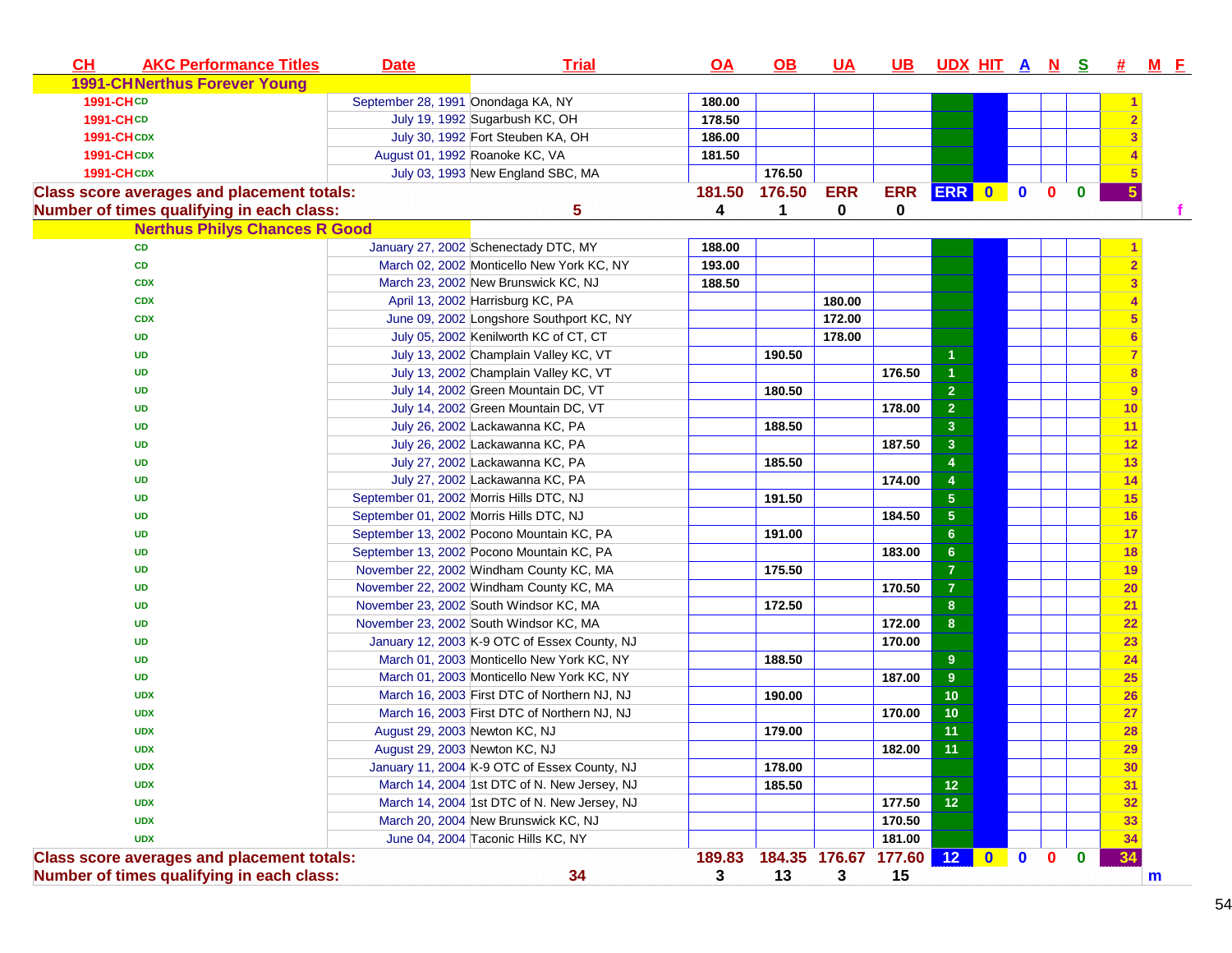| CH                | <b>AKC Performance Titles</b>                     | <b>Date</b>                        | <b>Trial</b>                               | OA           | OB           | <u>UA</u>   | <u>UB</u>  | UDX HIT A N S |           |              |              |                      | # | <u>M E</u> |
|-------------------|---------------------------------------------------|------------------------------------|--------------------------------------------|--------------|--------------|-------------|------------|---------------|-----------|--------------|--------------|----------------------|---|------------|
|                   | <b>1987-CHNerthus White Lighting</b>              |                                    |                                            |              |              |             |            |               |           |              |              |                      |   |            |
| <b>1987-CHCD</b>  |                                                   |                                    | September 23, 1990 SBC of America #17 NY   | 190.00       |              |             |            |               |           |              |              |                      |   |            |
| <b>1987-CHCD</b>  |                                                   |                                    | September 25, 1990 SBC of Finger Lakes, NY | 186.00       |              |             |            |               |           |              |              | $\blacktriangleleft$ |   |            |
| <b>1987-CHCDX</b> |                                                   | September 28, 1990 Onondaga KA, NY |                                            | 176.50       |              |             |            |               |           |              |              |                      |   |            |
|                   | <b>Class score averages and placement totals:</b> |                                    |                                            | 184.17       | <b>ERR</b>   | <b>ERR</b>  | <b>ERR</b> | ERR 1         |           | $\mathbf{0}$ | $\Omega$     |                      |   |            |
|                   | Number of times qualifying in each class:         |                                    | 3                                          | 3            | 0            | 0           | 0          |               |           |              |              |                      |   |            |
|                   | <b>Nikkis Barnabas</b>                            |                                    |                                            |              |              |             |            |               |           |              |              |                      |   |            |
|                   | <b>CD</b>                                         |                                    | March 03, 1979 Superstition KC, AZ         | 194.00       |              |             |            |               |           |              |              |                      |   |            |
|                   | <b>CD</b>                                         |                                    | March 04, 1979 Sahuaro State KC, AZ        | 193.50       |              |             |            |               |           |              |              |                      |   |            |
|                   | <b>CDX</b>                                        |                                    | March 24, 1979 Scottsdale DFA, AZ          | 193.00       |              |             |            |               |           |              |              |                      |   |            |
|                   | <b>Class score averages and placement totals:</b> |                                    |                                            | 193.50       | <b>ERR</b>   | <b>ERR</b>  | <b>ERR</b> | <b>ERR</b>    | $\bullet$ | $\mathbf{0}$ | $\mathbf{0}$ | $\mathbf{0}$         |   |            |
|                   | Number of times qualifying in each class:         |                                    | 3                                          | 3            | 0            | $\mathbf 0$ | 0          |               |           |              |              |                      |   | m          |
|                   | <b>Northwoods Clever Clyde</b>                    |                                    |                                            |              |              |             |            |               |           |              |              |                      |   |            |
|                   | <b>CD</b>                                         |                                    | May 08, 1982 Bloomington OTC, MN           | 180.00       |              |             |            |               |           |              |              |                      |   |            |
|                   | <b>CD</b>                                         |                                    | May 09, 1982 St. Paul DTC, MN              | 184.00       |              |             |            |               |           |              |              |                      |   |            |
|                   | <b>CDX</b>                                        |                                    | May 15, 1983 St. Paul DTC, MN              | 181.50       |              |             |            |               |           |              |              |                      |   |            |
|                   | <b>CDX</b>                                        |                                    | October 22, 1983 Twin Cities OTC, MN       |              | 192.00       |             |            |               |           |              |              |                      |   |            |
|                   | <b>Class score averages and placement totals:</b> |                                    |                                            | 181.83       | 192.00       | <b>ERR</b>  | <b>ERR</b> | <b>ERR</b>    | $\bullet$ | $\mathbf 0$  | $\mathbf{0}$ | $\mathbf{0}$         |   |            |
|                   | Number of times qualifying in each class:         |                                    |                                            | 3            | 1            | 0           | 0          |               |           |              |              |                      |   | m          |
|                   | <b>Oden Masked Prince</b>                         |                                    |                                            |              |              |             |            |               |           |              |              |                      |   |            |
|                   | <b>CD</b>                                         |                                    | May 25, 1974 Louisiana KC, LA              | 181.50       |              |             |            |               |           |              |              |                      |   |            |
|                   | <b>Class score averages and placement totals:</b> |                                    |                                            | 181.50       | <b>ERR</b>   | <b>ERR</b>  | <b>ERR</b> | ERR 0         |           | $\mathbf 0$  | $\mathbf{0}$ | $\mathbf{0}$         |   |            |
|                   | Number of times qualifying in each class:         |                                    |                                            | 1            | 0            | 0           | 0          |               |           |              |              |                      |   | m          |
|                   | <b>Olsons Pepper Candy</b>                        |                                    |                                            |              |              |             |            |               |           |              |              |                      |   |            |
|                   | <b>CD</b>                                         |                                    | October 20, 1974 San Fernando KC, CA       | 194.50       |              |             |            |               |           |              |              |                      |   |            |
|                   | <b>Class score averages and placement totals:</b> |                                    |                                            | 194.50       | <b>ERR</b>   | <b>ERR</b>  | <b>ERR</b> | ERR 0         |           | $\mathbf 0$  | $\mathbf{0}$ | $\mathbf{0}$         |   |            |
|                   | Number of times qualifying in each class:         |                                    |                                            | 1            | 0            | 0           | 0          |               |           |              |              |                      |   |            |
|                   | <b>Omar V Herman Alpen-Lorelei</b>                |                                    |                                            |              |              |             |            |               |           |              |              |                      |   |            |
|                   | <b>CD</b>                                         |                                    | July 31, 1994 Elm City KC, CT              | 186.50       |              |             |            |               |           |              |              |                      |   |            |
|                   | <b>CD</b>                                         |                                    | August 28, 1994 Greater Barrington KC, MA  | 192.50       |              |             |            |               |           |              |              |                      |   |            |
|                   | <b>CDX</b>                                        | October 01, 1994 Suffolk OTC, NY   |                                            | 189.00       |              |             |            |               |           |              |              |                      |   |            |
|                   | <b>Class score averages and placement totals:</b> |                                    |                                            | 189.33       | <b>ERR</b>   | <b>ERR</b>  | <b>ERR</b> | <b>ERR</b>    | $\bullet$ | $\mathbf 0$  | $\mathbf{0}$ | $\bf{0}$             |   |            |
|                   | Number of times qualifying in each class:         |                                    | 3                                          | 3            | 0            | 0           | 0          |               |           |              |              |                      |   |            |
|                   | <b>Opdykes Signore Barton</b>                     |                                    |                                            |              |              |             |            |               |           |              |              |                      |   |            |
|                   | <b>CD</b>                                         | November 27, 1976 Yuma KC, AZ      |                                            | 185.00       |              |             |            |               |           |              |              |                      |   |            |
|                   | CD                                                |                                    | January 09, 1977 KC of Beverly Hills, CA   |              | 188.00       |             |            |               |           |              |              |                      |   |            |
|                   | <b>CDX</b>                                        |                                    | March 05, 1977 Superstition KC, AZ         | 185.00       |              |             |            |               |           |              |              |                      |   |            |
|                   | <b>CDX</b>                                        |                                    | March 20, 1977 South Bay KC, CA            |              | 186.50       |             |            |               |           |              |              |                      |   |            |
|                   | <b>Class score averages and placement totals:</b> |                                    |                                            | 185.00       | 187.25       | <b>ERR</b>  | <b>ERR</b> | ERR 0         |           | $\mathbf{0}$ | $\mathbf{0}$ | $\bf{0}$             |   |            |
|                   | Number of times qualifying in each class:         |                                    | 4                                          | $\mathbf{2}$ | $\mathbf{2}$ | $\mathbf 0$ | 0          |               |           |              |              |                      |   | m          |
|                   | <b>Pancho Del Valle</b>                           |                                    |                                            |              |              |             |            |               |           |              |              |                      |   |            |
|                   | CD                                                |                                    | March 23, 1969 Dubuque KC, IA              | 195.50       |              |             |            |               |           |              |              |                      |   |            |
|                   | CD                                                |                                    | May 17, 1969 Bloomington OTC, MN           | 195.00       |              |             |            |               |           |              |              |                      |   |            |
|                   | <b>CDX</b>                                        |                                    | June 29, 1969 Badger KC, WI                | 189.00       |              |             |            |               |           |              |              |                      |   |            |
|                   |                                                   |                                    |                                            |              |              |             |            |               |           |              |              |                      |   |            |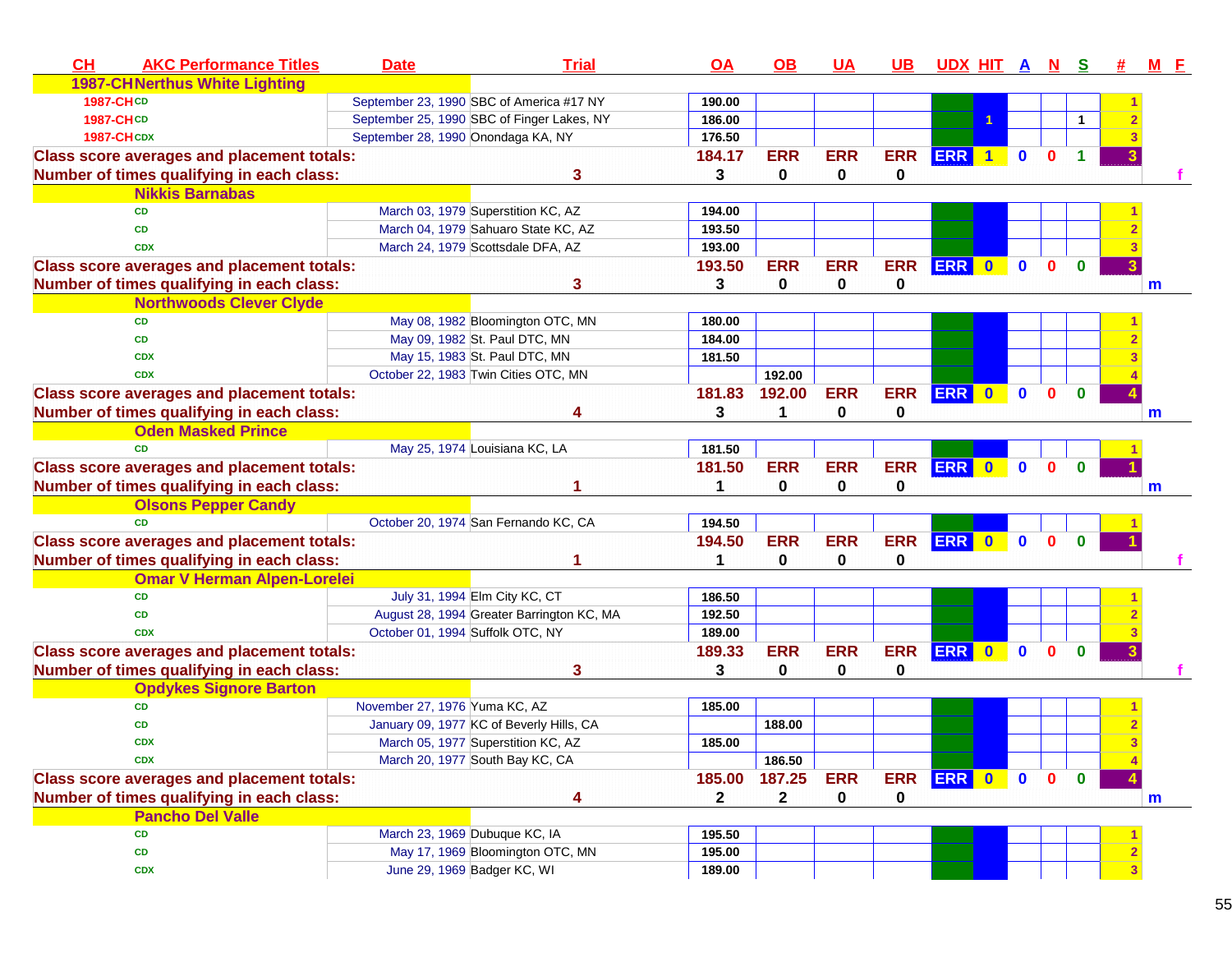| CL | <b>AKC Performance Titles</b>                     | <b>Date</b>                      | <b>Trial</b>                                | $\overline{OA}$ | $\overline{OB}$ | <b>UA</b>     | <u>UB</u>  | UDX HIT A N          |              |              |              | <u>s</u>     |    | $M$ E |
|----|---------------------------------------------------|----------------------------------|---------------------------------------------|-----------------|-----------------|---------------|------------|----------------------|--------------|--------------|--------------|--------------|----|-------|
|    | <b>CDX</b>                                        |                                  | July 27, 1969 Waukesha KC, WI               |                 | 187.00          |               |            |                      |              |              |              |              |    |       |
|    | <b>Class score averages and placement totals:</b> |                                  |                                             | 193.17          | 187.00          | <b>ERR</b>    | <b>ERR</b> | ERR 0                |              | $\mathbf 0$  | $\mathbf{0}$ |              |    |       |
|    | Number of times qualifying in each class:         |                                  |                                             | 3               | 1               | 0             | 0          |                      |              |              |              |              |    |       |
|    | <b>Pandora V Sheba</b>                            |                                  |                                             |                 |                 |               |            |                      |              |              |              |              |    |       |
|    | <b>CD</b>                                         | November 04, 1973 Oriole DTC, MD |                                             | 192.00          |                 |               |            |                      |              |              |              |              |    |       |
|    | <b>CD</b>                                         |                                  | December 08, 1973 Philadelphia DTC, PA      | 191.00          |                 |               |            |                      |              |              |              |              |    |       |
|    | <b>CDX</b>                                        |                                  | March 17, 1974 DOTC of Maryland, MD         | 183.50          |                 |               |            |                      |              |              |              |              |    |       |
|    | <b>Class score averages and placement totals:</b> |                                  |                                             | 188.83          | <b>ERR</b>      | <b>ERR</b>    | <b>ERR</b> | ERR 0                |              | $\mathbf{0}$ | $\mathbf{0}$ | $\mathbf{0}$ |    |       |
|    | Number of times qualifying in each class:         |                                  | 3                                           | 3               | 0               | $\mathbf 0$   | 0          |                      |              |              |              |              |    |       |
|    | <b>Patins Brandy Doll</b>                         |                                  |                                             |                 |                 |               |            |                      |              |              |              |              |    |       |
|    | <b>CD</b>                                         | August 07, 1976 Cudahy KC, WI    |                                             |                 | 189.00          |               |            |                      |              |              |              |              |    |       |
|    | <b>CD</b>                                         |                                  | August 15, 1976 Indianhead KC, WI           |                 | 186.00          |               |            |                      |              |              |              |              |    |       |
|    | <b>CDX</b>                                        |                                  | August 21, 1976 Lyons Township DTC, IL      |                 | 183.00          |               |            |                      |              |              |              |              |    |       |
|    | <b>CDX</b>                                        |                                  | September 07, 1976 Indianapolis OTC, IN     | 190.50          |                 |               |            |                      |              |              |              |              |    |       |
|    | <b>CDX</b>                                        |                                  | June 15, 1977 SBC of America # 4 WI         |                 | 185.50          |               |            |                      |              |              |              |              |    |       |
|    | <b>CDX</b>                                        |                                  | June 18, 1977 Greater Madison SBC, WI       |                 | 192.50          |               |            |                      |              |              |              |              |    |       |
|    | <b>Class score averages and placement totals:</b> |                                  |                                             | 190.50          | 187.20          | <b>ERR</b>    | <b>ERR</b> | <b>ERR</b>           | $\bullet$    | $\mathbf{0}$ | $\mathbf{0}$ | $\bf{0}$     |    |       |
|    | Number of times qualifying in each class:         |                                  | 6                                           | 1               | 5               | 0             | 0          |                      |              |              |              |              |    |       |
|    | <b>Peanut Butter Fudge</b>                        |                                  |                                             |                 |                 |               |            |                      |              |              |              |              |    |       |
|    | <b>CD</b>                                         |                                  | May 10, 1980 Springfield KC, MA             | 189.00          |                 |               |            |                      |              |              |              |              |    |       |
|    | <b>CD</b>                                         |                                  | October 03, 1981 Shrewsbury DTC, MA         | 181.00          |                 |               |            |                      |              |              |              |              |    |       |
|    | <b>CDX</b>                                        |                                  | November 15, 1981 Holyoke DOTC, MA          | 181.00          |                 |               |            |                      |              |              |              |              |    |       |
|    | <b>Class score averages and placement totals:</b> |                                  |                                             | 183.67          | <b>ERR</b>      | <b>ERR</b>    | <b>ERR</b> | ERR 0                |              | $\mathbf 0$  | $\mathbf{0}$ | $\bf{0}$     |    |       |
|    | Number of times qualifying in each class:         |                                  | 3                                           | 3               | 0               | 0             | 0          |                      |              |              |              |              |    |       |
|    | <b>Peanuts Mighty Titan</b>                       |                                  |                                             |                 |                 |               |            |                      |              |              |              |              |    |       |
|    | <b>CD</b>                                         | December 08, 1973 Alamo DOC, TX  |                                             | 187.50          |                 |               |            |                      |              |              |              |              |    |       |
|    | <b>CD</b>                                         | March 09, 1974 Austin KC, TX     |                                             | 185.00          |                 |               |            |                      |              |              |              |              |    |       |
|    | <b>CD</b>                                         |                                  | September 21, 1974 North Texas SBC, TX      | 194.50          |                 |               |            |                      |              |              |              |              |    |       |
|    | <b>CDX</b>                                        | September 22, 1974 Texas KC, TX  |                                             | 190.00          |                 |               |            |                      |              |              |              |              |    |       |
|    | <b>CDX</b>                                        |                                  | November 17, 1974 South Texas OC, TX        | 190.00          |                 |               |            |                      |              |              |              |              |    |       |
|    | <b>CDX</b>                                        |                                  | April 06, 1975 San Jacinto KC, TX           |                 |                 | 178.00        |            |                      |              |              |              |              |    |       |
|    | <b>CDX</b>                                        |                                  | November 09, 1975 Galveston County KC, TX   |                 |                 | 188.00        |            |                      |              |              |              |              |    |       |
|    | <b>CDX</b>                                        |                                  | November 23, 1975 South Texas OC, TX        |                 | 188.50          |               |            | -1                   |              |              |              |              |    |       |
|    | <b>UD</b>                                         |                                  | November 23, 1975 South Texas OC, TX        |                 |                 | 187.00        |            | $\blacktriangleleft$ |              |              |              |              |    |       |
|    | <b>UD</b>                                         |                                  | February 29, 1976 San Antonio KC, TX        |                 | 191.50          |               |            |                      |              |              |              |              | 10 |       |
|    | <b>UD</b>                                         |                                  | March 13, 1976 Galveston County KC, TX      |                 | 184.00          |               |            |                      |              |              |              |              | 11 |       |
|    | <b>UD</b>                                         |                                  | November 14, 1976 South Texas OC, TX        |                 | 187.00          |               |            |                      |              |              |              |              | 12 |       |
|    | <b>UD</b>                                         | October 16, 1977 Houston KC, TX  |                                             |                 | 191.00          |               |            |                      |              |              |              |              | 13 |       |
|    | <b>Class score averages and placement totals:</b> |                                  |                                             | 189.40          |                 | 188.40 184.33 | <b>ERR</b> |                      | $\mathbf{0}$ | $\mathbf 0$  | $\mathbf{0}$ |              | 13 |       |
|    | Number of times qualifying in each class:         |                                  | 13                                          | 5               | 5               | 3             | 0          |                      |              |              |              |              |    | m     |
|    | <b>Petite Fleur De Neige</b>                      |                                  |                                             |                 |                 |               |            |                      |              |              |              |              |    |       |
|    | <b>CD</b>                                         |                                  | September 13, 1970 Greater Lafayette KC, IN | 170.00          |                 |               |            |                      |              |              |              |              |    |       |
|    | <b>Class score averages and placement totals:</b> |                                  |                                             | 170.00          | <b>ERR</b>      | <b>ERR</b>    | <b>ERR</b> | ERR 0                |              | $\mathbf 0$  | $\mathbf 0$  | $\bf{0}$     |    |       |
|    | Number of times qualifying in each class:         |                                  | 1                                           | 1               | 0               | 0             | 0          |                      |              |              |              |              |    |       |
|    |                                                   |                                  |                                             |                 |                 |               |            |                      |              |              |              |              |    |       |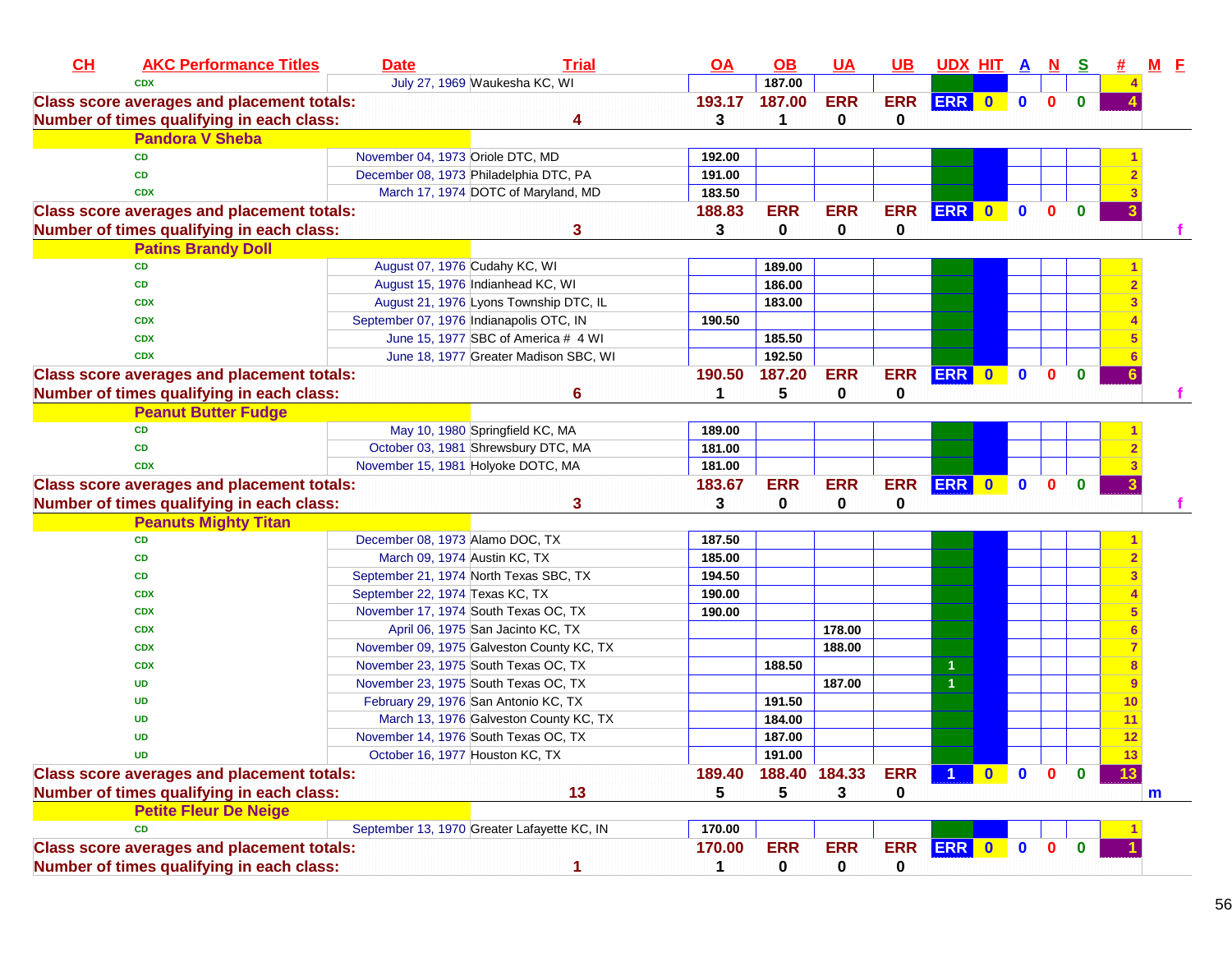| <b>AKC Performance Titles</b><br><u>OA</u><br><u>UDX HIT A N S</u><br>#<br><u>M E</u><br><b>Pride of The Hilltop</b><br>August 22, 1959 Newton KC, CT<br><b>CD</b><br>191.50<br>February 13, 1960 1st Co. Gov. Ft. Guard, CT<br>192.50<br><b>CD</b><br>May 14, 1960 Springfield KC, MA<br>185.00<br><b>CDX</b><br>May 15, 1960 Windham County KC, CT<br>189.50<br><b>CDX</b><br>$\bullet$<br>189.63<br><b>ERR</b><br><b>ERR</b><br><b>ERR</b><br>ERR 0<br>$\mathbf 0$<br>$\mathbf{0}$<br><b>Class score averages and placement totals:</b><br>Number of times qualifying in each class:<br>0<br>0<br>0<br>4<br><b>Princess Cupcake</b><br>May 26, 1974 Terry All KC, CO<br>193.50<br><b>CD</b><br>August 25, 1974 Greeley KC, CO<br>195.50<br><b>CD</b><br>August 31, 1974 Buckhorn Valley KC, CO<br>195.00<br><b>CDX</b><br><b>ERR</b><br><b>ERR</b><br><b>ERR</b><br>ERR 0<br><b>Class score averages and placement totals:</b><br>194.67<br>$\mathbf{0}$<br>$\mathbf{0}$<br>$\bf{0}$<br>$\mathbf 0$<br>$\mathbf 0$<br>Number of times qualifying in each class:<br>3<br>3<br>0<br><b>Princess Heidi Von Thor</b><br>190.00<br><b>CD</b><br>August 20, 1966 Finger Lakes KC, NY<br><b>ERR</b><br><b>ERR</b><br><b>ERR</b><br>ERR 0<br>$\mathbf{0}$<br><b>Class score averages and placement totals:</b><br>190.00<br>$\mathbf{0}$<br>$\bf{0}$<br>$\mathbf 0$<br>Number of times qualifying in each class:<br>0<br>0<br>1<br><b>Princess Jasmine</b><br><b>CD</b><br>January 21, 1990 Greenville Mississippi KC, MS<br>183.50<br>March 25, 1990 Nashville DTC, TN<br>187.50<br><b>CD</b><br>182.50<br>May 06, 1990 Memphis OTC, TN<br><b>CDX</b><br><b>ERR</b><br><b>ERR</b><br><b>ERR</b><br>ERR 0<br><b>Class score averages and placement totals:</b><br>184.50<br>$\mathbf{0}$<br>$\mathbf{0}$<br>$\bf{0}$<br>Number of times qualifying in each class:<br>0<br>3<br>3<br>0<br>0<br><b>Professor Marvel</b><br>April 06, 1975 Greater Madison SBC, WI<br>191.00<br><b>CD</b><br>October 26, 1975 South Side All-Breed DOC, IL<br>187.50<br><b>CD</b><br>November 29, 1975 Car Dun Al ODTC, IL<br>188.50<br><b>CDX</b><br><b>CDX</b><br>November 30, 1975 Rand Park DTC of Des Plaines, IL<br>179.50<br><b>ERR</b><br><b>ERR</b><br>ERR 0 0<br>$\mathbf{0}$<br>$\mathbf 0$<br>186.63<br><b>ERR</b><br><b>Class score averages and placement totals:</b> |
|-------------------------------------------------------------------------------------------------------------------------------------------------------------------------------------------------------------------------------------------------------------------------------------------------------------------------------------------------------------------------------------------------------------------------------------------------------------------------------------------------------------------------------------------------------------------------------------------------------------------------------------------------------------------------------------------------------------------------------------------------------------------------------------------------------------------------------------------------------------------------------------------------------------------------------------------------------------------------------------------------------------------------------------------------------------------------------------------------------------------------------------------------------------------------------------------------------------------------------------------------------------------------------------------------------------------------------------------------------------------------------------------------------------------------------------------------------------------------------------------------------------------------------------------------------------------------------------------------------------------------------------------------------------------------------------------------------------------------------------------------------------------------------------------------------------------------------------------------------------------------------------------------------------------------------------------------------------------------------------------------------------------------------------------------------------------------------------------------------------------------------------------------------------------------------------------------------------------------------------------------------------------------------------------------------------------------------------------------------------|
|                                                                                                                                                                                                                                                                                                                                                                                                                                                                                                                                                                                                                                                                                                                                                                                                                                                                                                                                                                                                                                                                                                                                                                                                                                                                                                                                                                                                                                                                                                                                                                                                                                                                                                                                                                                                                                                                                                                                                                                                                                                                                                                                                                                                                                                                                                                                                             |
|                                                                                                                                                                                                                                                                                                                                                                                                                                                                                                                                                                                                                                                                                                                                                                                                                                                                                                                                                                                                                                                                                                                                                                                                                                                                                                                                                                                                                                                                                                                                                                                                                                                                                                                                                                                                                                                                                                                                                                                                                                                                                                                                                                                                                                                                                                                                                             |
|                                                                                                                                                                                                                                                                                                                                                                                                                                                                                                                                                                                                                                                                                                                                                                                                                                                                                                                                                                                                                                                                                                                                                                                                                                                                                                                                                                                                                                                                                                                                                                                                                                                                                                                                                                                                                                                                                                                                                                                                                                                                                                                                                                                                                                                                                                                                                             |
|                                                                                                                                                                                                                                                                                                                                                                                                                                                                                                                                                                                                                                                                                                                                                                                                                                                                                                                                                                                                                                                                                                                                                                                                                                                                                                                                                                                                                                                                                                                                                                                                                                                                                                                                                                                                                                                                                                                                                                                                                                                                                                                                                                                                                                                                                                                                                             |
|                                                                                                                                                                                                                                                                                                                                                                                                                                                                                                                                                                                                                                                                                                                                                                                                                                                                                                                                                                                                                                                                                                                                                                                                                                                                                                                                                                                                                                                                                                                                                                                                                                                                                                                                                                                                                                                                                                                                                                                                                                                                                                                                                                                                                                                                                                                                                             |
|                                                                                                                                                                                                                                                                                                                                                                                                                                                                                                                                                                                                                                                                                                                                                                                                                                                                                                                                                                                                                                                                                                                                                                                                                                                                                                                                                                                                                                                                                                                                                                                                                                                                                                                                                                                                                                                                                                                                                                                                                                                                                                                                                                                                                                                                                                                                                             |
|                                                                                                                                                                                                                                                                                                                                                                                                                                                                                                                                                                                                                                                                                                                                                                                                                                                                                                                                                                                                                                                                                                                                                                                                                                                                                                                                                                                                                                                                                                                                                                                                                                                                                                                                                                                                                                                                                                                                                                                                                                                                                                                                                                                                                                                                                                                                                             |
|                                                                                                                                                                                                                                                                                                                                                                                                                                                                                                                                                                                                                                                                                                                                                                                                                                                                                                                                                                                                                                                                                                                                                                                                                                                                                                                                                                                                                                                                                                                                                                                                                                                                                                                                                                                                                                                                                                                                                                                                                                                                                                                                                                                                                                                                                                                                                             |
|                                                                                                                                                                                                                                                                                                                                                                                                                                                                                                                                                                                                                                                                                                                                                                                                                                                                                                                                                                                                                                                                                                                                                                                                                                                                                                                                                                                                                                                                                                                                                                                                                                                                                                                                                                                                                                                                                                                                                                                                                                                                                                                                                                                                                                                                                                                                                             |
|                                                                                                                                                                                                                                                                                                                                                                                                                                                                                                                                                                                                                                                                                                                                                                                                                                                                                                                                                                                                                                                                                                                                                                                                                                                                                                                                                                                                                                                                                                                                                                                                                                                                                                                                                                                                                                                                                                                                                                                                                                                                                                                                                                                                                                                                                                                                                             |
|                                                                                                                                                                                                                                                                                                                                                                                                                                                                                                                                                                                                                                                                                                                                                                                                                                                                                                                                                                                                                                                                                                                                                                                                                                                                                                                                                                                                                                                                                                                                                                                                                                                                                                                                                                                                                                                                                                                                                                                                                                                                                                                                                                                                                                                                                                                                                             |
|                                                                                                                                                                                                                                                                                                                                                                                                                                                                                                                                                                                                                                                                                                                                                                                                                                                                                                                                                                                                                                                                                                                                                                                                                                                                                                                                                                                                                                                                                                                                                                                                                                                                                                                                                                                                                                                                                                                                                                                                                                                                                                                                                                                                                                                                                                                                                             |
|                                                                                                                                                                                                                                                                                                                                                                                                                                                                                                                                                                                                                                                                                                                                                                                                                                                                                                                                                                                                                                                                                                                                                                                                                                                                                                                                                                                                                                                                                                                                                                                                                                                                                                                                                                                                                                                                                                                                                                                                                                                                                                                                                                                                                                                                                                                                                             |
|                                                                                                                                                                                                                                                                                                                                                                                                                                                                                                                                                                                                                                                                                                                                                                                                                                                                                                                                                                                                                                                                                                                                                                                                                                                                                                                                                                                                                                                                                                                                                                                                                                                                                                                                                                                                                                                                                                                                                                                                                                                                                                                                                                                                                                                                                                                                                             |
|                                                                                                                                                                                                                                                                                                                                                                                                                                                                                                                                                                                                                                                                                                                                                                                                                                                                                                                                                                                                                                                                                                                                                                                                                                                                                                                                                                                                                                                                                                                                                                                                                                                                                                                                                                                                                                                                                                                                                                                                                                                                                                                                                                                                                                                                                                                                                             |
|                                                                                                                                                                                                                                                                                                                                                                                                                                                                                                                                                                                                                                                                                                                                                                                                                                                                                                                                                                                                                                                                                                                                                                                                                                                                                                                                                                                                                                                                                                                                                                                                                                                                                                                                                                                                                                                                                                                                                                                                                                                                                                                                                                                                                                                                                                                                                             |
|                                                                                                                                                                                                                                                                                                                                                                                                                                                                                                                                                                                                                                                                                                                                                                                                                                                                                                                                                                                                                                                                                                                                                                                                                                                                                                                                                                                                                                                                                                                                                                                                                                                                                                                                                                                                                                                                                                                                                                                                                                                                                                                                                                                                                                                                                                                                                             |
|                                                                                                                                                                                                                                                                                                                                                                                                                                                                                                                                                                                                                                                                                                                                                                                                                                                                                                                                                                                                                                                                                                                                                                                                                                                                                                                                                                                                                                                                                                                                                                                                                                                                                                                                                                                                                                                                                                                                                                                                                                                                                                                                                                                                                                                                                                                                                             |
|                                                                                                                                                                                                                                                                                                                                                                                                                                                                                                                                                                                                                                                                                                                                                                                                                                                                                                                                                                                                                                                                                                                                                                                                                                                                                                                                                                                                                                                                                                                                                                                                                                                                                                                                                                                                                                                                                                                                                                                                                                                                                                                                                                                                                                                                                                                                                             |
|                                                                                                                                                                                                                                                                                                                                                                                                                                                                                                                                                                                                                                                                                                                                                                                                                                                                                                                                                                                                                                                                                                                                                                                                                                                                                                                                                                                                                                                                                                                                                                                                                                                                                                                                                                                                                                                                                                                                                                                                                                                                                                                                                                                                                                                                                                                                                             |
|                                                                                                                                                                                                                                                                                                                                                                                                                                                                                                                                                                                                                                                                                                                                                                                                                                                                                                                                                                                                                                                                                                                                                                                                                                                                                                                                                                                                                                                                                                                                                                                                                                                                                                                                                                                                                                                                                                                                                                                                                                                                                                                                                                                                                                                                                                                                                             |
|                                                                                                                                                                                                                                                                                                                                                                                                                                                                                                                                                                                                                                                                                                                                                                                                                                                                                                                                                                                                                                                                                                                                                                                                                                                                                                                                                                                                                                                                                                                                                                                                                                                                                                                                                                                                                                                                                                                                                                                                                                                                                                                                                                                                                                                                                                                                                             |
|                                                                                                                                                                                                                                                                                                                                                                                                                                                                                                                                                                                                                                                                                                                                                                                                                                                                                                                                                                                                                                                                                                                                                                                                                                                                                                                                                                                                                                                                                                                                                                                                                                                                                                                                                                                                                                                                                                                                                                                                                                                                                                                                                                                                                                                                                                                                                             |
|                                                                                                                                                                                                                                                                                                                                                                                                                                                                                                                                                                                                                                                                                                                                                                                                                                                                                                                                                                                                                                                                                                                                                                                                                                                                                                                                                                                                                                                                                                                                                                                                                                                                                                                                                                                                                                                                                                                                                                                                                                                                                                                                                                                                                                                                                                                                                             |
|                                                                                                                                                                                                                                                                                                                                                                                                                                                                                                                                                                                                                                                                                                                                                                                                                                                                                                                                                                                                                                                                                                                                                                                                                                                                                                                                                                                                                                                                                                                                                                                                                                                                                                                                                                                                                                                                                                                                                                                                                                                                                                                                                                                                                                                                                                                                                             |
|                                                                                                                                                                                                                                                                                                                                                                                                                                                                                                                                                                                                                                                                                                                                                                                                                                                                                                                                                                                                                                                                                                                                                                                                                                                                                                                                                                                                                                                                                                                                                                                                                                                                                                                                                                                                                                                                                                                                                                                                                                                                                                                                                                                                                                                                                                                                                             |
|                                                                                                                                                                                                                                                                                                                                                                                                                                                                                                                                                                                                                                                                                                                                                                                                                                                                                                                                                                                                                                                                                                                                                                                                                                                                                                                                                                                                                                                                                                                                                                                                                                                                                                                                                                                                                                                                                                                                                                                                                                                                                                                                                                                                                                                                                                                                                             |
|                                                                                                                                                                                                                                                                                                                                                                                                                                                                                                                                                                                                                                                                                                                                                                                                                                                                                                                                                                                                                                                                                                                                                                                                                                                                                                                                                                                                                                                                                                                                                                                                                                                                                                                                                                                                                                                                                                                                                                                                                                                                                                                                                                                                                                                                                                                                                             |
|                                                                                                                                                                                                                                                                                                                                                                                                                                                                                                                                                                                                                                                                                                                                                                                                                                                                                                                                                                                                                                                                                                                                                                                                                                                                                                                                                                                                                                                                                                                                                                                                                                                                                                                                                                                                                                                                                                                                                                                                                                                                                                                                                                                                                                                                                                                                                             |
| 0<br>0<br>0<br>Number of times qualifying in each class:<br>4<br>4<br>m                                                                                                                                                                                                                                                                                                                                                                                                                                                                                                                                                                                                                                                                                                                                                                                                                                                                                                                                                                                                                                                                                                                                                                                                                                                                                                                                                                                                                                                                                                                                                                                                                                                                                                                                                                                                                                                                                                                                                                                                                                                                                                                                                                                                                                                                                     |
| <b>Queeners Sir Nicholas</b>                                                                                                                                                                                                                                                                                                                                                                                                                                                                                                                                                                                                                                                                                                                                                                                                                                                                                                                                                                                                                                                                                                                                                                                                                                                                                                                                                                                                                                                                                                                                                                                                                                                                                                                                                                                                                                                                                                                                                                                                                                                                                                                                                                                                                                                                                                                                |
| March 30, 1980 Oklahoma City OTC, OK<br><b>CD</b><br>192.00                                                                                                                                                                                                                                                                                                                                                                                                                                                                                                                                                                                                                                                                                                                                                                                                                                                                                                                                                                                                                                                                                                                                                                                                                                                                                                                                                                                                                                                                                                                                                                                                                                                                                                                                                                                                                                                                                                                                                                                                                                                                                                                                                                                                                                                                                                 |
| April 11, 1980 Town and Country KC, OK<br>194.00<br>CD                                                                                                                                                                                                                                                                                                                                                                                                                                                                                                                                                                                                                                                                                                                                                                                                                                                                                                                                                                                                                                                                                                                                                                                                                                                                                                                                                                                                                                                                                                                                                                                                                                                                                                                                                                                                                                                                                                                                                                                                                                                                                                                                                                                                                                                                                                      |
| April 12, 1980 Oklahoma City KC, OK<br>188.00<br><b>CDX</b>                                                                                                                                                                                                                                                                                                                                                                                                                                                                                                                                                                                                                                                                                                                                                                                                                                                                                                                                                                                                                                                                                                                                                                                                                                                                                                                                                                                                                                                                                                                                                                                                                                                                                                                                                                                                                                                                                                                                                                                                                                                                                                                                                                                                                                                                                                 |
| April 13, 1980 Mid Continent KC of Tulsa, OK<br>193.00<br><b>CDX</b>                                                                                                                                                                                                                                                                                                                                                                                                                                                                                                                                                                                                                                                                                                                                                                                                                                                                                                                                                                                                                                                                                                                                                                                                                                                                                                                                                                                                                                                                                                                                                                                                                                                                                                                                                                                                                                                                                                                                                                                                                                                                                                                                                                                                                                                                                        |
| May 04, 1980 Lawton Fort Sill KC, OK<br>191.00<br><b>CDX</b>                                                                                                                                                                                                                                                                                                                                                                                                                                                                                                                                                                                                                                                                                                                                                                                                                                                                                                                                                                                                                                                                                                                                                                                                                                                                                                                                                                                                                                                                                                                                                                                                                                                                                                                                                                                                                                                                                                                                                                                                                                                                                                                                                                                                                                                                                                |
| October 25, 1980 Lawton Fort Sill KC, OK<br>188.50<br><b>CDX</b>                                                                                                                                                                                                                                                                                                                                                                                                                                                                                                                                                                                                                                                                                                                                                                                                                                                                                                                                                                                                                                                                                                                                                                                                                                                                                                                                                                                                                                                                                                                                                                                                                                                                                                                                                                                                                                                                                                                                                                                                                                                                                                                                                                                                                                                                                            |
| 190.00<br>October 26, 1980 Tulsa DTC, OK<br><b>CDX</b><br>7                                                                                                                                                                                                                                                                                                                                                                                                                                                                                                                                                                                                                                                                                                                                                                                                                                                                                                                                                                                                                                                                                                                                                                                                                                                                                                                                                                                                                                                                                                                                                                                                                                                                                                                                                                                                                                                                                                                                                                                                                                                                                                                                                                                                                                                                                                 |
| 186.50<br>March 28, 1981 Tulsa DTC, OK<br><b>CDX</b>                                                                                                                                                                                                                                                                                                                                                                                                                                                                                                                                                                                                                                                                                                                                                                                                                                                                                                                                                                                                                                                                                                                                                                                                                                                                                                                                                                                                                                                                                                                                                                                                                                                                                                                                                                                                                                                                                                                                                                                                                                                                                                                                                                                                                                                                                                        |
| March 29, 1981 Oklahoma City OTC, OK<br>191.00<br><b>CDX</b><br>9                                                                                                                                                                                                                                                                                                                                                                                                                                                                                                                                                                                                                                                                                                                                                                                                                                                                                                                                                                                                                                                                                                                                                                                                                                                                                                                                                                                                                                                                                                                                                                                                                                                                                                                                                                                                                                                                                                                                                                                                                                                                                                                                                                                                                                                                                           |
| April 11, 1981 Oklahoma City KC, OK<br>180.50<br><b>CDX</b><br>10                                                                                                                                                                                                                                                                                                                                                                                                                                                                                                                                                                                                                                                                                                                                                                                                                                                                                                                                                                                                                                                                                                                                                                                                                                                                                                                                                                                                                                                                                                                                                                                                                                                                                                                                                                                                                                                                                                                                                                                                                                                                                                                                                                                                                                                                                           |
| <b>ERR</b><br><b>ERR</b><br>ERR 0<br>187.30<br>$\bullet$<br>$\mathbf 0$<br>$\mathbf 0$<br><b>Class score averages and placement totals:</b><br>191.60<br>10                                                                                                                                                                                                                                                                                                                                                                                                                                                                                                                                                                                                                                                                                                                                                                                                                                                                                                                                                                                                                                                                                                                                                                                                                                                                                                                                                                                                                                                                                                                                                                                                                                                                                                                                                                                                                                                                                                                                                                                                                                                                                                                                                                                                 |
| Number of times qualifying in each class:<br>10<br>0<br>5<br>0<br>5                                                                                                                                                                                                                                                                                                                                                                                                                                                                                                                                                                                                                                                                                                                                                                                                                                                                                                                                                                                                                                                                                                                                                                                                                                                                                                                                                                                                                                                                                                                                                                                                                                                                                                                                                                                                                                                                                                                                                                                                                                                                                                                                                                                                                                                                                         |
| <b>Ralph Washington</b>                                                                                                                                                                                                                                                                                                                                                                                                                                                                                                                                                                                                                                                                                                                                                                                                                                                                                                                                                                                                                                                                                                                                                                                                                                                                                                                                                                                                                                                                                                                                                                                                                                                                                                                                                                                                                                                                                                                                                                                                                                                                                                                                                                                                                                                                                                                                     |
| May 21, 1967 Twin Cities OTC, MN<br>CD<br>194.50                                                                                                                                                                                                                                                                                                                                                                                                                                                                                                                                                                                                                                                                                                                                                                                                                                                                                                                                                                                                                                                                                                                                                                                                                                                                                                                                                                                                                                                                                                                                                                                                                                                                                                                                                                                                                                                                                                                                                                                                                                                                                                                                                                                                                                                                                                            |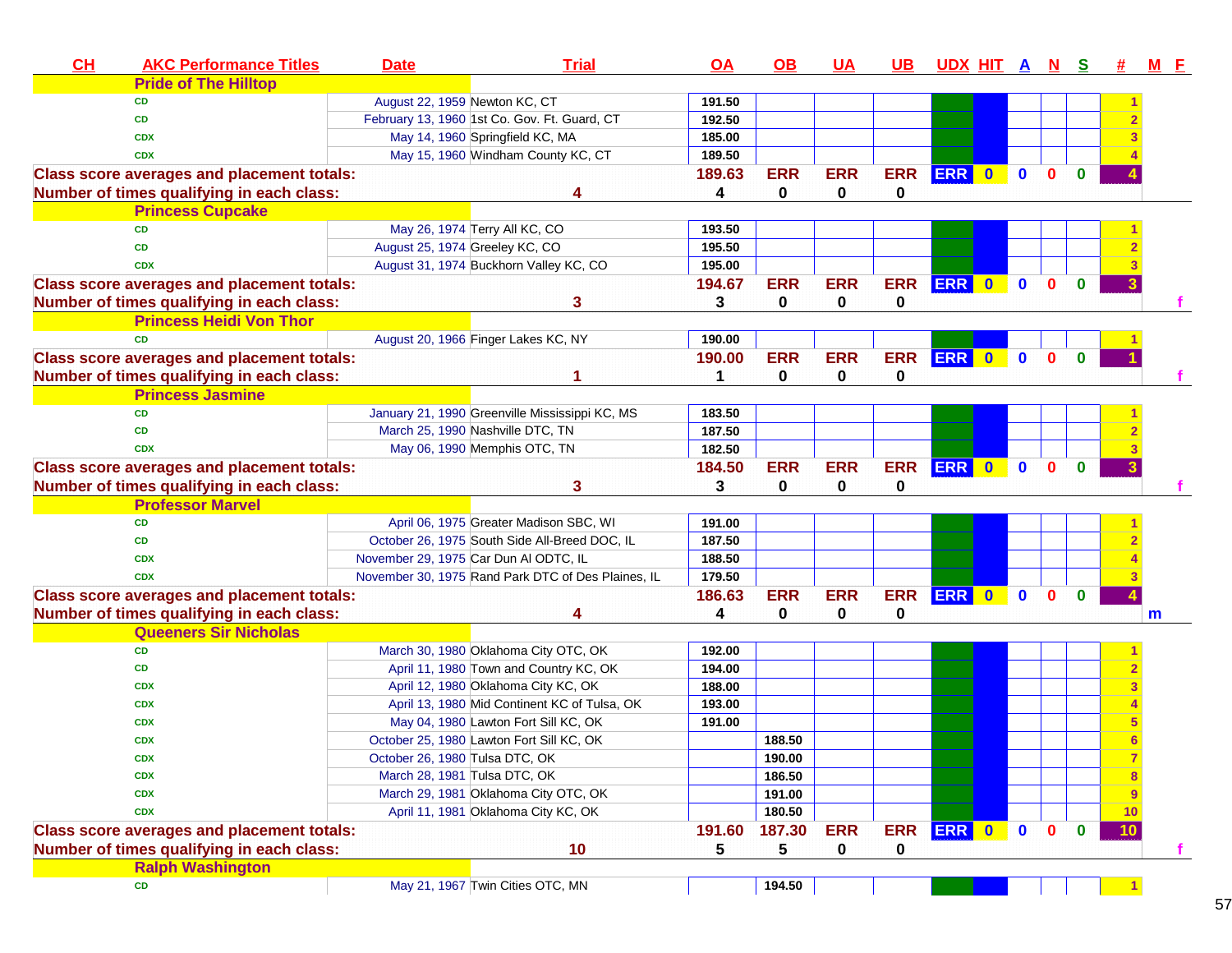| CL | <b>AKC Performance Titles</b>                     | <b>Date</b>                           | <b>Trial</b>                                              | $\overline{OA}$ | <u>OB</u>  | $UA$                       | <u>UB</u>  | UDX HIT A N S |           |              |              |          |   | $M$ $E$ |  |
|----|---------------------------------------------------|---------------------------------------|-----------------------------------------------------------|-----------------|------------|----------------------------|------------|---------------|-----------|--------------|--------------|----------|---|---------|--|
|    | <b>CD</b>                                         |                                       | June 04, 1967 St. Paul DTC, MN                            |                 | 192.50     |                            |            |               |           |              |              |          |   |         |  |
|    | <b>CDX</b>                                        |                                       | June 04, 1967 Fargo Moorhead KC, ND                       |                 | 182.00     |                            |            |               |           |              |              |          |   |         |  |
|    | <b>CDX</b>                                        |                                       | June 11, 1967 Land O'Lakes KC, MN                         |                 | 192.00     |                            |            |               |           |              |              |          |   |         |  |
|    | <b>Class score averages and placement totals:</b> |                                       |                                                           | <b>ERR</b>      | 190.25     | <b>ERR</b>                 | <b>ERR</b> | ERR 0         |           | $\mathbf{0}$ | $\mathbf{0}$ | $\bf{0}$ |   |         |  |
|    | Number of times qualifying in each class:         |                                       | Δ                                                         | 0               | 4          | 0                          | 0          |               |           |              |              |          |   | m       |  |
|    | <b>Rassatts Heidi Lee</b>                         |                                       |                                                           |                 |            |                            |            |               |           |              |              |          |   |         |  |
|    | <b>CD</b>                                         |                                       | September 15, 1973 Lehigh Valley KC, PA                   | 177.00          |            |                            |            |               |           |              |              |          |   |         |  |
|    | <b>Class score averages and placement totals:</b> |                                       |                                                           | 177.00          | <b>ERR</b> | <b>ERR</b>                 | <b>ERR</b> | ERR 0         |           | $\mathbf{0}$ | $\mathbf{0}$ | $\Omega$ |   |         |  |
|    | Number of times qualifying in each class:         |                                       |                                                           |                 | 0          | $\mathbf 0$                | 0          |               |           |              |              |          |   |         |  |
|    | <b>Rit Bells Hackmatack V Hugo</b>                |                                       |                                                           |                 |            |                            |            |               |           |              |              |          |   |         |  |
|    | <b>CD</b>                                         | September 05, 1971 Kittanning KC, PA  |                                                           | 185.00          |            |                            |            |               |           |              |              |          |   |         |  |
|    | <b>CD TD</b>                                      |                                       | December 19, 1971 Western Reserve KC, OH                  |                 | 188.50     |                            |            |               |           |              |              |          |   |         |  |
|    | <b>CDX TD</b>                                     |                                       | July 09, 1972 Magic Valley KC, WV                         |                 | 187.50     |                            |            |               |           |              |              |          |   |         |  |
|    | <b>CDX TD</b>                                     | September 17, 1972 Tri State KA, WV   |                                                           |                 | 188.00     |                            |            |               |           |              |              |          |   |         |  |
|    | <b>Class score averages and placement totals:</b> |                                       |                                                           | 185.00          | 188.00     | <b>ERR</b>                 | <b>ERR</b> | <b>ERR</b>    | $\bullet$ | $\mathbf{0}$ | $\mathbf{0}$ | $\bf{0}$ |   |         |  |
|    | Number of times qualifying in each class:         |                                       | Δ                                                         | 1               | 3          | 0                          | 0          |               |           |              |              |          |   |         |  |
|    | <b>Roberts A B Normal</b>                         |                                       |                                                           |                 |            |                            |            |               |           |              |              |          |   |         |  |
|    | <b>CD RAE</b>                                     |                                       | September 14, 2011 SBC of America Regional, NY            | 193.00          |            |                            |            |               |           |              |              | 3        |   |         |  |
|    | <b>CD RAE</b>                                     |                                       | September 16, 2011 SBC of America #38, NY                 | 186.00          |            |                            |            |               |           |              |              |          |   |         |  |
|    | <b>CDX RAE</b>                                    | October 29, 2011 Tulsa DTC, OK        |                                                           | 194.00          |            |                            |            |               |           |              |              |          |   |         |  |
|    | <b>CDX RAE2</b>                                   |                                       | May 24, 2013 Mid Continent KC of Tulsa, OK                |                 |            |                            | 178.00     |               |           |              |              |          |   |         |  |
|    | <b>CDX RAE2</b>                                   |                                       | September 27, 2013 Irish Setter Club of Greater Tulsa, OK |                 |            | 190.50                     |            |               |           |              |              |          |   |         |  |
|    | <b>UD RAE2</b>                                    |                                       | October 18, 2013 Springfield MO DTC, MO                   |                 |            | 182.50                     |            |               |           |              |              |          |   |         |  |
|    | <b>UD RAE3</b>                                    |                                       | March 08, 2014 Garden City Kansas KC, KS                  |                 | 193.00     |                            |            |               |           |              |              |          |   |         |  |
|    | <b>UD RAE3</b>                                    |                                       | April 05, 2014 Tulsa DTC, OK                              |                 | 194.00     |                            |            |               |           |              |              |          |   |         |  |
|    | <b>UD RAE3</b>                                    |                                       | April 19, 2014 Kay-9 DTC of Ponca City, OK                |                 |            |                            | 173.50     |               |           |              |              |          |   |         |  |
|    | <b>Class score averages and placement totals:</b> |                                       |                                                           | 191.00          |            | 193.50 186.50 175.75 ERR 1 |            |               |           | $\mathbf 0$  | $\mathbf{0}$ |          |   |         |  |
|    | Number of times qualifying in each class:         |                                       | 9                                                         | 3               | 2          | 2                          | 2          |               |           |              |              |          |   | m       |  |
|    | <b>Roberts It Is Babe Isn't It</b>                |                                       |                                                           |                 |            |                            |            |               |           |              |              |          |   |         |  |
|    | CD                                                |                                       | October 11, 2003 Sooner State KC, OK                      | 192.50          |            |                            |            |               |           |              |              |          |   |         |  |
|    | CD                                                |                                       | October 18, 2003 Springfield Missouri DTC, MO             | 195.00          |            |                            |            |               |           |              |              |          |   |         |  |
|    | <b>CD</b>                                         |                                       | April 18, 2004 Kay-9 DTC of Ponca City, OK                | 197.50          |            |                            |            |               |           |              |              |          |   |         |  |
|    | <b>CDX</b>                                        |                                       | October 31, 2004 Bartlesville KC, OK                      | 196.50          |            |                            |            |               |           |              |              |          |   |         |  |
|    | <b>Class score averages and placement totals:</b> |                                       |                                                           | 195.38          | <b>ERR</b> | <b>ERR</b>                 | <b>ERR</b> | <b>ERR</b>    | $\bullet$ | $\mathbf{0}$ | $\mathbf{0}$ | $\bf{0}$ |   |         |  |
|    | Number of times qualifying in each class:         |                                       | 4                                                         | 4               | 0          | 0                          | 0          |               |           |              |              |          |   |         |  |
|    | <b>Roberts TBD</b>                                |                                       |                                                           |                 |            |                            |            |               |           |              |              |          |   |         |  |
|    | CD                                                |                                       | March 21, 1998 Greater Kansas City DTC, MO                | 193.50          |            |                            |            |               |           |              |              |          |   |         |  |
|    | CD                                                |                                       | March 22, 1998 Greater Kansas City DTC, MO                | 191.00          |            |                            |            |               |           |              |              |          |   |         |  |
|    | <b>CDX</b>                                        |                                       | October 10, 1998 Sooner State KC, OK                      | 195.00          |            |                            |            |               |           |              |              |          |   |         |  |
|    | <b>CDX</b>                                        | October 24, 1998 Tulsa DTC, OK        |                                                           | 194.50          |            |                            |            |               |           |              |              |          |   |         |  |
|    | <b>CDX</b>                                        | October 25, 1998 Tulsa DTC, OK        |                                                           | 189.00          |            |                            |            |               |           |              |              |          |   |         |  |
|    | <b>CDX</b>                                        | October 31, 1998 Tri State KC, OK     |                                                           | 197.50          |            |                            |            |               |           |              |              |          | 6 |         |  |
|    | <b>CDX</b>                                        | November 01, 1998 Bartlesville KC, OK |                                                           | 193.00          |            |                            |            |               |           |              |              |          |   |         |  |
|    | <b>CDX</b>                                        |                                       | February 05, 2000 Southeast Arkansas KC, AR               |                 | 192.50     |                            |            |               |           |              |              |          |   |         |  |
|    | <b>CDX</b>                                        |                                       | April 07, 2000 Salina KC, KS                              |                 |            | 190.00                     |            |               |           |              |              |          | 9 |         |  |
|    |                                                   |                                       |                                                           |                 |            |                            |            |               |           |              |              |          |   |         |  |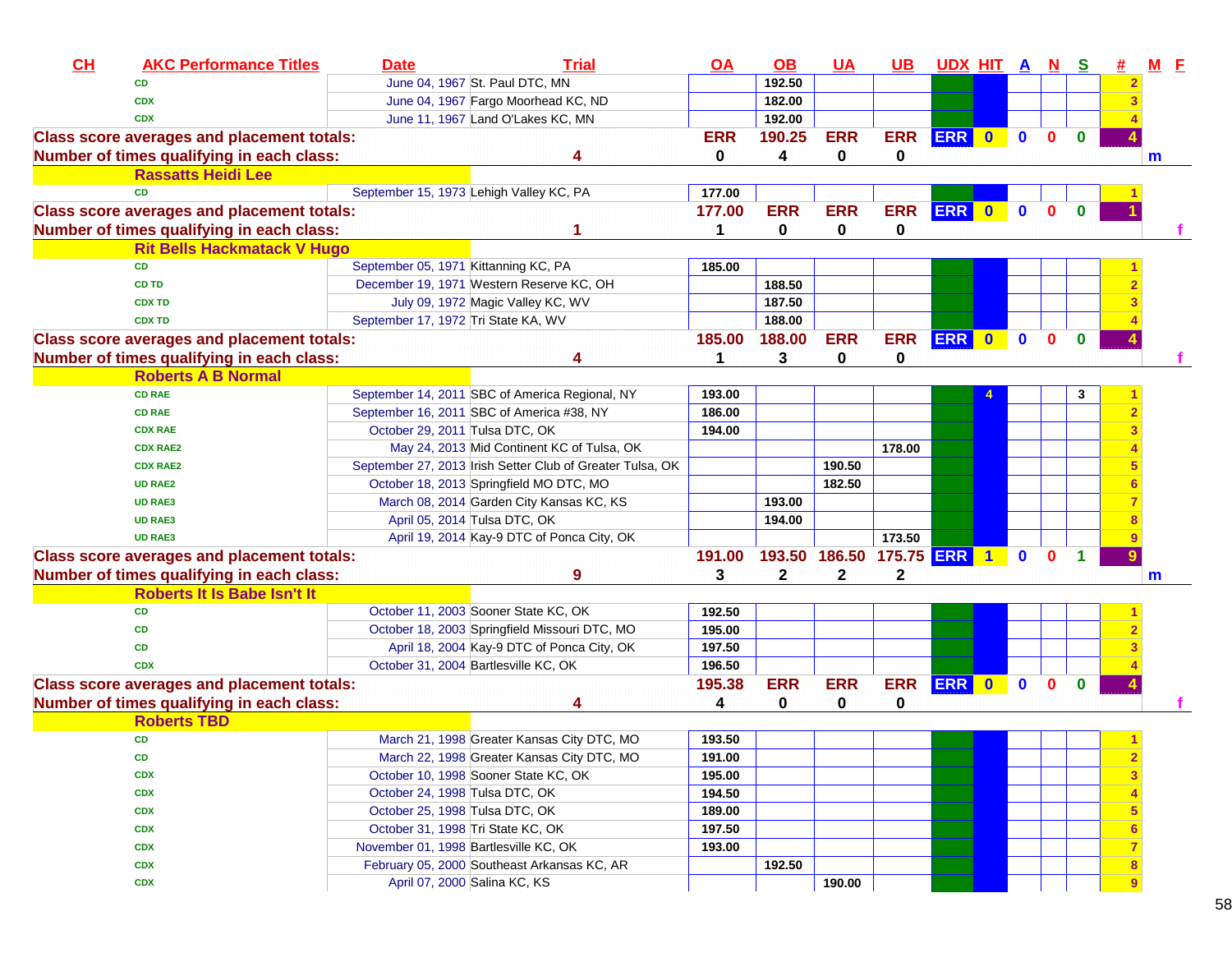| CH | <b>AKC Performance Titles</b>                     | <b>Date</b>                         | <b>Trial</b>                                        | $Q\triangle$   | $\overline{OB}$ | <u>UA</u>     | <u>UB</u>  | <u>UDX HIT A N S</u> |           |              |              |              | 坓  | <u>M F</u> |
|----|---------------------------------------------------|-------------------------------------|-----------------------------------------------------|----------------|-----------------|---------------|------------|----------------------|-----------|--------------|--------------|--------------|----|------------|
|    | <b>CDX</b>                                        |                                     | September 30, 2000 Hot Springs National Park KC, AR |                | 190.00          |               |            |                      |           |              |              |              | 10 |            |
|    | <b>CDX</b>                                        |                                     | October 07, 2000 Sooner State KC, OK                |                | 190.00          |               |            |                      |           |              |              |              | 11 |            |
|    | <b>CDX</b>                                        |                                     | October 14, 2000 Oklahoma City OTC, OK              |                | 193.00          |               |            |                      |           |              |              |              | 12 |            |
|    | <b>CDX</b>                                        |                                     | October 15, 2000 Oklahoma City OTC, OK              |                | 190.50          |               |            |                      |           |              |              |              | 13 |            |
|    | <b>CDX</b>                                        |                                     | April 22, 2001 North Arkansas KC, AR                |                |                 | 176.00        |            |                      |           |              |              |              | 14 |            |
|    | <b>UD</b>                                         |                                     | April 27, 2001 Bartlesville KC, OK                  |                |                 | 188.00        |            |                      |           |              |              |              | 15 |            |
|    | <b>UD</b>                                         |                                     | March 29, 2002 Mid Continent KC of Tulsa, OK        |                | 190.00          |               |            |                      |           |              |              |              | 16 |            |
|    | <b>Class score averages and placement totals:</b> |                                     |                                                     | 193.36         |                 | 191.00 184.67 | <b>ERR</b> | <b>ERR</b>           | $\bullet$ | $\mathbf 0$  | $\Omega$     | $\bf{0}$     | 16 |            |
|    | Number of times qualifying in each class:         |                                     | 16                                                  | $\overline{7}$ | 6               | 3             | 0          |                      |           |              |              |              |    |            |
|    | <b>Rolf V Sauliamt</b>                            |                                     |                                                     |                |                 |               |            |                      |           |              |              |              |    |            |
|    | CD                                                | November 06, 1960 Anderson KC, IN   |                                                     | 188.50         |                 |               |            |                      |           |              |              |              |    |            |
|    | <b>CD</b>                                         |                                     | March 25, 1961 Indianapolis OTC, IN                 | 195.00         |                 |               |            |                      |           |              |              |              |    |            |
|    | <b>CDX</b>                                        |                                     | April 30, 1961 Decatur OTC, IL                      | 198.00         |                 |               |            |                      |           |              |              |              |    |            |
|    | <b>CDX</b>                                        |                                     | May 06, 1961 Fort Wayne OTC, IN                     | 194.00         |                 |               |            |                      |           |              |              |              |    |            |
|    | <b>Class score averages and placement totals:</b> |                                     |                                                     | 193.88         | <b>ERR</b>      | <b>ERR</b>    | <b>ERR</b> | <b>ERR</b>           | $\bullet$ | $\mathbf 0$  | $\bf{0}$     | $\bf{0}$     |    |            |
|    | Number of times qualifying in each class:         |                                     | Δ                                                   | 4              | 0               | $\mathbf 0$   | 0          |                      |           |              |              |              |    | m          |
|    | <b>Rondos Shelita Mariea</b>                      |                                     |                                                     |                |                 |               |            |                      |           |              |              |              |    |            |
|    | <b>CD</b>                                         |                                     | May 21, 1988 NW OC of Suburban Chicago, IL          | 182.50         |                 |               |            |                      |           |              |              |              |    |            |
|    | CD                                                |                                     | May 22, 1988 North Shore DTC, IL                    | 186.00         |                 |               |            |                      |           |              |              |              |    |            |
|    | <b>CDX</b>                                        |                                     | June 10, 1988 Greater Freeport Illinois KC, IL      | 174.50         |                 |               |            |                      |           |              |              |              |    |            |
|    | <b>CDX</b>                                        |                                     | September 10, 1988 Western Lakes TC of Buffalo, NY  |                | 192.50          |               |            |                      |           |              |              |              |    |            |
|    | <b>CDX</b>                                        | September 25, 1988 Lakeland DTC, WI |                                                     |                | 182.50          |               |            |                      |           |              |              |              |    |            |
|    | <b>CDX</b>                                        |                                     | November 12, 1988 Car Dun Al ODTC, IL               |                | 191.50          |               |            |                      |           |              |              |              |    |            |
|    | <b>CDX</b>                                        | November 15, 1988 Westside DTC, IL  |                                                     |                | 189.00          |               |            |                      |           |              |              |              |    |            |
|    | <b>CDX</b>                                        | September 10, 1989 Kenosha KC, WI   |                                                     |                | 182.00          |               |            |                      |           |              |              |              |    |            |
|    | <b>Class score averages and placement totals:</b> |                                     |                                                     | 181.00         | 187.50          | <b>ERR</b>    | <b>ERR</b> | ERR 0                |           | $\mathbf{0}$ | $\Omega$     | $\bf{0}$     |    |            |
|    | Number of times qualifying in each class:         |                                     | 8                                                   | 3              | 5               | 0             | 0          |                      |           |              |              |              |    |            |
|    | <b>Rudolph Big Man</b>                            |                                     |                                                     |                |                 |               |            |                      |           |              |              |              |    |            |
|    | <b>CD</b>                                         |                                     | September 24, 1983 Rochester Minnesota KC, MN       | 186.00         |                 |               |            |                      |           |              |              |              |    |            |
|    | CD                                                |                                     | October 22, 1983 Twin Cities OTC, MN                | 179.50         |                 |               |            |                      |           |              |              |              |    |            |
|    | <b>CDX</b>                                        |                                     | November 12, 1983 Iron Range DTC, MN                | 181.50         |                 |               |            |                      |           |              |              |              |    |            |
|    | <b>CDX</b>                                        |                                     | September 22, 1985 Minnesota River Valley KC, MN    |                |                 | 175.50        |            |                      |           |              |              |              |    |            |
|    | <b>Class score averages and placement totals:</b> |                                     |                                                     | 182.33         | <b>ERR</b>      | 175.50        | <b>ERR</b> | ERR 0                |           | $\mathbf 0$  | $\mathbf{0}$ | $\bf{0}$     |    |            |
|    | Number of times qualifying in each class:         |                                     |                                                     | 3              | 0               | 1             | 0          |                      |           |              |              |              |    | m          |
|    | <b>Rutndicks Merry Mary Melody</b>                |                                     |                                                     |                |                 |               |            |                      |           |              |              |              |    |            |
|    | CD                                                |                                     | May 02, 1971 Quincy KC, IL                          | 189.00         |                 |               |            |                      |           |              |              |              |    |            |
|    | CD                                                |                                     | May 23, 1971 North Shore DTC, IL                    | 181.00         |                 |               |            |                      |           |              |              |              |    |            |
|    | <b>CDX</b>                                        | August 20, 1972 Pontiac KC, MI      |                                                     | 187.00         |                 |               |            |                      |           |              |              |              |    |            |
|    | <b>Class score averages and placement totals:</b> |                                     |                                                     | 185.67         | <b>ERR</b>      | <b>ERR</b>    | <b>ERR</b> | ERR 0 0              |           |              | $\mathbf{0}$ | $\bf{0}$     |    |            |
|    | Number of times qualifying in each class:         |                                     | 3                                                   | 3              | 0               | 0             | 0          |                      |           |              |              |              |    |            |
|    | <b>Sabecs Swiss Miss Gretchen</b>                 |                                     |                                                     |                |                 |               |            |                      |           |              |              |              |    |            |
|    | CD                                                |                                     | September 02, 1972 Buckhorn Valley KC, CO           | 196.50         |                 |               |            |                      |           |              |              |              |    |            |
|    | <b>CD</b>                                         | September 16, 1972 Flatirons KC, CO |                                                     | 192.50         |                 |               |            |                      |           |              |              |              |    |            |
|    | <b>Class score averages and placement totals:</b> |                                     |                                                     | 194.50         | <b>ERR</b>      | <b>ERR</b>    | <b>ERR</b> | ERR 0 0              |           |              | $\mathbf{0}$ | $\mathbf{0}$ |    |            |
|    | Number of times qualifying in each class:         |                                     | $\overline{2}$                                      | $\mathbf{2}$   | 0               | 0             | 0          |                      |           |              |              |              |    |            |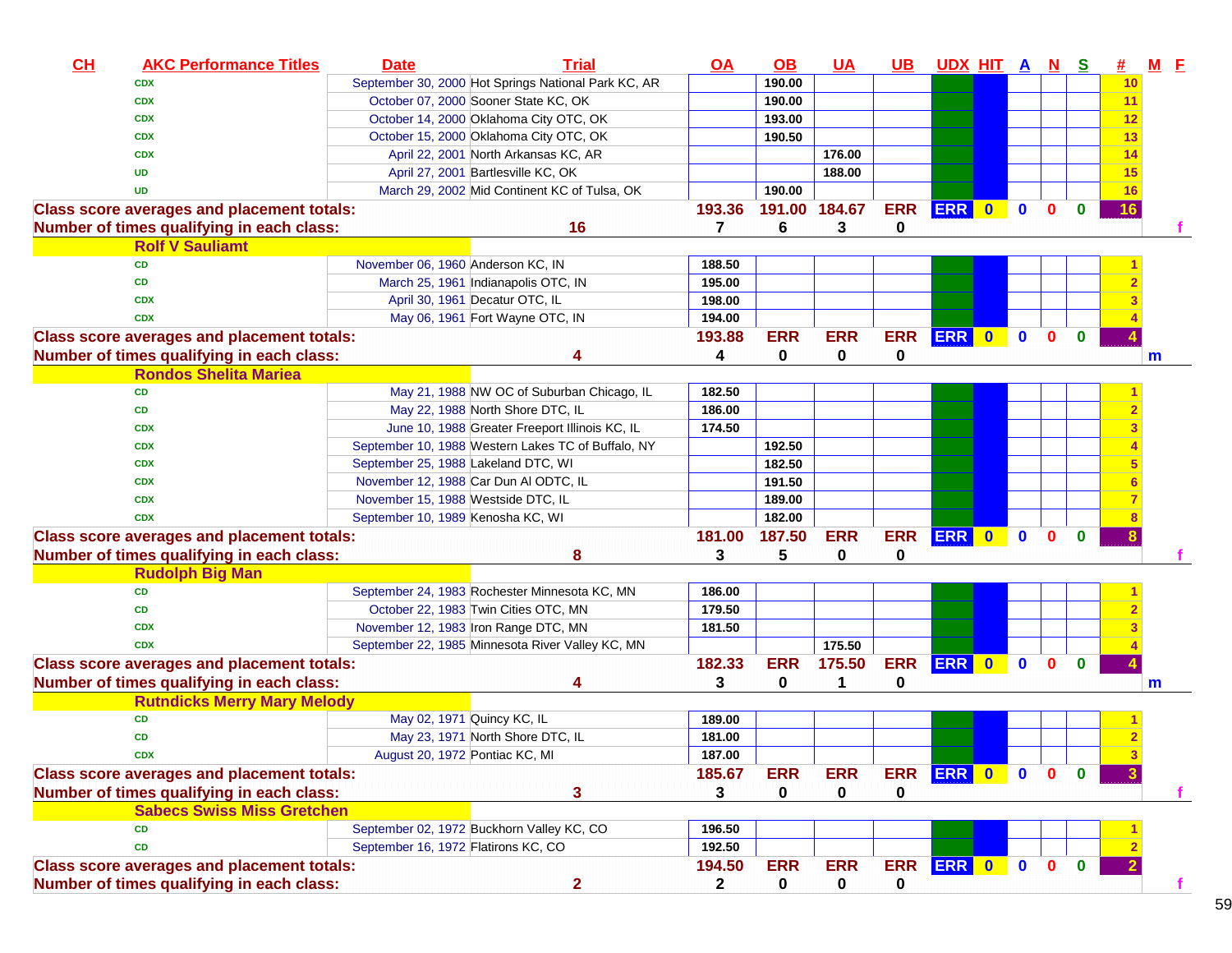| CH               | <b>AKC Performance Titles</b>                     | <b>Date</b>                           | <b>Trial</b>                                      | OA           | <b>OB</b>    | <b>UA</b>    | <b>UB</b>   | UDX HIT A N S |              |              |              |              | # | $M$ $E$      |
|------------------|---------------------------------------------------|---------------------------------------|---------------------------------------------------|--------------|--------------|--------------|-------------|---------------|--------------|--------------|--------------|--------------|---|--------------|
|                  | 1982-CHSabrina V Billy Jak                        |                                       |                                                   |              |              |              |             |               |              |              |              |              |   |              |
| 1982-CHCD        |                                                   |                                       | May 14, 1981 Southern Maryland SBF, MD            | 185.00       |              |              |             |               |              |              |              |              |   |              |
| <b>1982-CHCD</b> |                                                   |                                       | June 27, 1981 Mountaineer KC, WV                  | 186.50       |              |              |             |               |              |              |              |              |   |              |
|                  | <b>1982-CHCDX</b>                                 | October 24, 1981 Skyline KC, VA       |                                                   | 187.00       |              |              |             |               |              |              |              |              |   |              |
|                  | <b>1982-CHCDX</b>                                 |                                       | October 25, 1981 Charlottesville Albemarle KC, VA | 195.00       |              |              |             |               |              |              |              |              |   |              |
|                  | <b>1982-CHCDX</b>                                 |                                       | April 24, 1982 Old Dominion KC of N. Virginia, VA |              | 179.50       |              |             |               |              |              |              |              |   |              |
|                  | <b>Class score averages and placement totals:</b> |                                       |                                                   | 188.38       | 179.50       | <b>ERR</b>   | <b>ERR</b>  | ERR 0         |              | $\mathbf{0}$ | $\mathbf{0}$ | $\mathbf{0}$ |   |              |
|                  | Number of times qualifying in each class:         |                                       | 5                                                 | 4            | 1            | $\mathbf 0$  | $\mathbf 0$ |               |              |              |              |              |   |              |
|                  | <b>Sadie Hunter</b>                               |                                       |                                                   |              |              |              |             |               |              |              |              |              |   |              |
|                  | <b>CD BN RN</b>                                   |                                       | November 15, 2020 San Mateo DTC, CA               | 190.50       |              |              |             |               |              |              |              |              |   |              |
|                  | <b>CD BN RN TKN</b>                               | December 12, 2020 Oakland DTC, CA     |                                                   | 190.50       |              |              |             |               |              |              |              |              |   |              |
|                  | <b>CDX BN RN TKN</b>                              |                                       | March 20, 2021 San Joaquin DTC, CA                | 179.00       |              |              |             |               |              |              |              |              |   |              |
|                  | <b>Class score averages and placement totals:</b> |                                       |                                                   | 186.67       | <b>ERR</b>   | <b>ERR</b>   | <b>ERR</b>  | ERR 0         |              | $\mathbf{0}$ | $\Omega$     | $\mathbf{0}$ |   |              |
|                  | Number of times qualifying in each class:         |                                       | 3                                                 | 3            | $\mathbf 0$  | $\mathbf 0$  | $\bf{0}$    |               |              |              |              |              |   |              |
|                  | <b>Sadye Jane</b>                                 |                                       |                                                   |              |              |              |             |               |              |              |              |              |   |              |
|                  | <b>CD</b>                                         |                                       | April 03, 1976 Greater Milwaukee SBC, WI          |              | 188.50       |              |             |               |              |              |              |              |   |              |
|                  | <b>CD</b>                                         |                                       | April 24, 1976 Packerland KC, WI                  | 182.50       |              |              |             |               |              |              |              |              |   |              |
|                  | <b>CDX</b>                                        |                                       | June 27, 1976 Badger KC, WI                       | 180.00       |              |              |             |               |              |              |              |              |   |              |
|                  | <b>Class score averages and placement totals:</b> |                                       |                                                   | 181.25       | 188.50       | <b>ERR</b>   | <b>ERR</b>  | ERR 0         |              | $\mathbf 0$  | $\Omega$     |              |   |              |
|                  | Number of times qualifying in each class:         |                                       | 3                                                 | $\mathbf{2}$ | $\mathbf{1}$ | $\mathbf{0}$ | $\mathbf 0$ |               |              |              |              |              |   |              |
|                  | <b>Saint Johannas Cloud Nine</b>                  |                                       |                                                   |              |              |              |             |               |              |              |              |              |   |              |
|                  | <b>CD</b>                                         | September 28, 1975 Santa Maria KC, CA |                                                   | 181.00       |              |              |             |               |              |              |              |              |   |              |
|                  | <b>CD</b>                                         |                                       | August 14, 1976 Valley Hills OC, CA               | 176.00       |              |              |             |               |              |              |              |              |   |              |
|                  | <b>CDX</b>                                        | February 10, 1977 Motoc DOC, CA       |                                                   |              | 182.50       |              |             |               |              |              |              |              |   |              |
|                  | <b>Class score averages and placement totals:</b> |                                       |                                                   | 178.50       | 182.50       | <b>ERR</b>   | <b>ERR</b>  | ERR 0         |              | $\bullet$    | $\Omega$     | $\bf{0}$     |   |              |
|                  | Number of times qualifying in each class:         |                                       | 3                                                 | $\mathbf{2}$ | 1            | 0            | 0           |               |              |              |              |              |   | m            |
|                  | <b>Saint Johannas Hope</b>                        |                                       |                                                   |              |              |              |             |               |              |              |              |              |   |              |
|                  | <b>CD</b>                                         |                                       | October 19, 1975 San Fernando KC, CA              | 180.00       |              |              |             |               |              |              |              |              |   |              |
|                  | <b>CD</b>                                         |                                       | February 22, 1976 Silver Bay KC of San Diego, CA  | 182.00       |              |              |             |               |              |              |              |              |   |              |
|                  | <b>CDX</b>                                        |                                       | March 28, 1976 Kern County KC, CA                 | 184.50       |              |              |             |               |              |              |              |              |   |              |
|                  | <b>Class score averages and placement totals:</b> |                                       |                                                   | 182.17       | <b>ERR</b>   | <b>ERR</b>   | <b>ERR</b>  | ERR 0         |              | $\mathbf{0}$ | $\mathbf{0}$ | $\bf{0}$     |   |              |
|                  | Number of times qualifying in each class:         |                                       | 3                                                 | 3            | $\mathbf 0$  | 0            | 0           |               |              |              |              |              |   |              |
|                  | <b>Saint Pepper</b>                               |                                       |                                                   |              |              |              |             |               |              |              |              |              |   |              |
|                  | <b>CD</b>                                         |                                       | May 05, 1974 Hollywood DOC, CA                    | 192.00       |              |              |             |               |              |              |              |              |   |              |
|                  | <b>CD</b>                                         |                                       | October 06, 1974 KC of Pasadena, CA               | 192.00       |              |              |             |               |              |              |              |              |   |              |
|                  | <b>Class score averages and placement totals:</b> |                                       |                                                   | 192.00       | <b>ERR</b>   | <b>ERR</b>   | <b>ERR</b>  | ERR 0         |              | $\mathbf{0}$ | $\Omega$     | $\Omega$     |   |              |
|                  | Number of times qualifying in each class:         |                                       | $\overline{2}$                                    | $\mathbf{2}$ | $\mathbf 0$  | $\mathbf 0$  | $\mathbf 0$ |               |              |              |              |              |   |              |
|                  | <b>1945-CHSaint Peter of Sunny Slopes</b>         |                                       |                                                   |              |              |              |             |               |              |              |              |              |   |              |
| 1945-CHCD        |                                                   |                                       | February 15, 1947 1st Co. Gov. Ft. Guard, CT      | 223.00       |              |              |             |               |              |              |              |              |   |              |
| <b>1945-CHCD</b> |                                                   |                                       | March 16, 1947 Saw Mill River KC, NY              | 221.00       |              |              |             |               |              |              |              |              |   |              |
|                  | <b>1945-CHCDX</b>                                 |                                       | May 11, 1947 K-9 OTC of Essex County, NJ          | 220.00       |              |              |             |               |              |              |              |              |   |              |
|                  | <b>Class score averages and placement totals:</b> |                                       |                                                   | 221.33       | <b>ERR</b>   | <b>ERR</b>   | <b>ERR</b>  | <b>ERR</b>    | $\mathbf{0}$ | $\mathbf{0}$ | O            | $\bf{0}$     |   |              |
|                  | Number of times qualifying in each class:         |                                       | 3                                                 | 3            | 0            | 0            | 0           |               |              |              |              |              |   | $\mathbf{m}$ |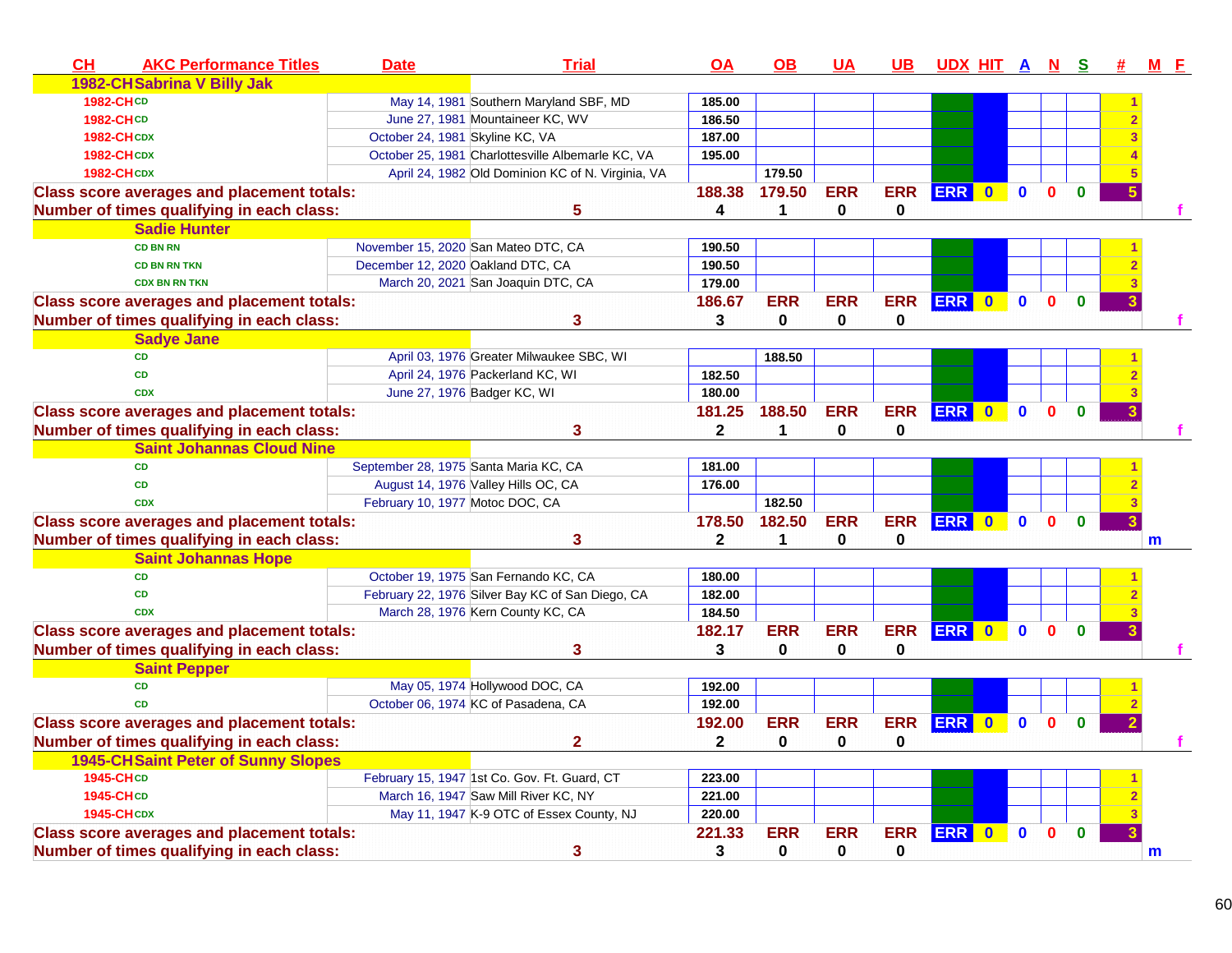| CH | <b>AKC Performance Titles</b>                     | <b>Date</b> | <b>Trial</b>                                   | $\overline{OA}$ | <u>OB</u>   | <u>UA</u>     | <u>UB</u>   | <u>UDX HIT A N S</u> |              |              |              |              | 坓 | <u>MF</u> |
|----|---------------------------------------------------|-------------|------------------------------------------------|-----------------|-------------|---------------|-------------|----------------------|--------------|--------------|--------------|--------------|---|-----------|
|    | <b>Saints Kingdoms Doppel Heart</b>               |             |                                                |                 |             |               |             |                      |              |              |              |              |   |           |
|    | CD                                                |             | May 14, 1983 Springfield KC, MA                | 194.50          |             |               |             |                      |              |              |              |              |   |           |
|    | <b>CD</b>                                         |             | May 28, 1983 Merrimack Valley KC, NH           | 178.00          |             |               |             |                      |              |              |              |              |   |           |
|    | <b>CDX</b>                                        |             | October 10, 1983 Penobscot Valley KC, ME       | 190.00          |             |               |             |                      |              |              |              |              |   |           |
|    | <b>CDX</b>                                        |             | November 13, 1983 Nathan Hale OC, CT           | 188.00          |             |               |             |                      |              |              |              |              |   |           |
|    | <b>CDX</b>                                        |             | January 12, 1985 Wachusett KC, MA              |                 |             | 177.50        |             |                      |              |              |              |              |   |           |
|    | <b>CDX</b>                                        |             | June 29, 1985 New England SBC, MA              |                 | 195.00      |               |             |                      |              |              |              |              |   |           |
|    | <b>CDX</b>                                        |             | June 29, 1985 New England SBC, MA              |                 |             | 196.00        |             | $\overline{1}$       |              |              |              |              |   |           |
|    | <b>CDX</b>                                        |             | October 06, 1985 Saccarappa OC, ME             |                 |             | 170.00        |             |                      |              |              |              |              |   |           |
|    | <b>UD</b>                                         |             | October 12, 1985 Vacationland DC of Maine, ME  |                 |             | 178.50        |             |                      |              |              |              |              |   |           |
|    | <b>Class score averages and placement totals:</b> |             |                                                | 187.63          |             | 195.00 180.50 | <b>ERR</b>  |                      | $\bf{0}$     | $\mathbf{0}$ | $\Omega$     | $\bf{0}$     | 9 |           |
|    | Number of times qualifying in each class:         |             | 9                                              | 4               | 1           | 4             | 0           |                      |              |              |              |              |   |           |
|    | <b>Saltys Gay George</b>                          |             |                                                |                 |             |               |             |                      |              |              |              |              |   |           |
|    | <b>CD</b>                                         |             | April 30, 1978 Mt Diablo DTC, CA               |                 | 183.00      |               |             |                      |              |              |              |              |   |           |
|    | <b>CD</b>                                         |             | May 21, 1978 Oakland DTC, CA                   | 182.50          |             |               |             |                      |              |              |              |              |   |           |
|    | <b>CDX</b>                                        |             | June 11, 1978 Contra Costa County KC, CA       |                 | 189.00      |               |             |                      |              |              |              |              |   |           |
|    | <b>Class score averages and placement totals:</b> |             |                                                | 182.50          | 186.00      | <b>ERR</b>    | <b>ERR</b>  | ERR 0                |              | $\mathbf{0}$ | $\mathbf{0}$ | $\mathbf{0}$ |   |           |
|    | Number of times qualifying in each class:         |             | 3                                              | 1               | 2           | 0             | 0           |                      |              |              |              |              |   | m         |
|    | <b>Saltys Happy Harry</b>                         |             |                                                |                 |             |               |             |                      |              |              |              |              |   |           |
|    | <b>CD</b>                                         |             | November 03, 1974 Vallejo DTC, CA              | 189.00          |             |               |             |                      |              |              |              |              |   |           |
|    | <b>CD</b>                                         |             | November 10, 1974 Mensona KC, CA               | 179.00          |             |               |             |                      |              |              |              |              |   |           |
|    | <b>CDX</b>                                        |             | October 20, 1975 San Joaquin DTC, CA           | 181.00          |             |               |             |                      |              |              |              |              |   |           |
|    | <b>CDX</b>                                        |             | August 28, 1977 Deep Peninsula DTC, CA         |                 |             | 172.50        |             |                      |              |              |              |              |   |           |
|    | <b>CDX</b>                                        |             | November 26, 1977 Golden Valley KC, CA         |                 |             | 173.00        |             |                      |              |              |              |              |   |           |
|    | <b>UD</b>                                         |             | December 04, 1977 San Mateo KC, CA             |                 |             | 171.00        |             |                      |              |              |              |              |   |           |
|    | <b>Class score averages and placement totals:</b> |             |                                                | 183.00          | <b>ERR</b>  | 172.17        | <b>ERR</b>  | ERR 0                |              | $\bullet$    | $\mathbf{0}$ | $\bf{0}$     |   |           |
|    | Number of times qualifying in each class:         |             | 6                                              | 3               | 0           | 3             | 0           |                      |              |              |              |              |   | m         |
|    | <b>Saltys Little Lulu of Ro San</b>               |             |                                                |                 |             |               |             |                      |              |              |              |              |   |           |
|    | <b>CD TD</b>                                      |             | October 19, 1986 Del Valle DC of Livermore, CA | 184.50          |             |               |             |                      |              |              |              |              |   |           |
|    | <b>CD TD</b>                                      |             | November 01, 1986 San Joaquin DTC, CA          | 181.50          |             |               |             |                      |              |              |              |              |   |           |
|    | <b>CDX TD</b>                                     |             | November 02, 1986 KC of Riverside, CA          | 192.00          |             |               |             |                      |              |              |              |              |   |           |
|    | <b>Class score averages and placement totals:</b> |             |                                                | 186.00          | <b>ERR</b>  | <b>ERR</b>    | <b>ERR</b>  | ERR 0                |              | $\mathbf{0}$ | $\mathbf{0}$ | $\bf{0}$     |   |           |
|    | Number of times qualifying in each class:         |             | 3                                              | 3               | $\bf{0}$    | 0             | 0           |                      |              |              |              |              |   |           |
|    | <b>Saltys Little Wendy</b>                        |             |                                                |                 |             |               |             |                      |              |              |              |              |   |           |
|    | <b>CD</b>                                         |             | November 13, 1983 Mensona KC, CA               | 180.00          |             |               |             |                      |              |              |              |              |   |           |
|    | <b>CD</b>                                         |             | December 04, 1983 San Mateo KC, CA             | 181.50          |             |               |             |                      |              |              |              |              |   |           |
|    | <b>Class score averages and placement totals:</b> |             |                                                | 180.75          | <b>ERR</b>  | <b>ERR</b>    | <b>ERR</b>  | <b>ERR</b>           | $\mathbf{0}$ | $\mathbf{0}$ | $\bf{0}$     | $\bf{0}$     | 2 |           |
|    | Number of times qualifying in each class:         |             | $\overline{\mathbf{2}}$                        | $\mathbf{2}$    | $\pmb{0}$   | $\mathbf 0$   | $\mathbf 0$ |                      |              |              |              |              |   |           |
|    | <b>Saltys Sherlok Bonz of Jay San</b>             |             |                                                |                 |             |               |             |                      |              |              |              |              |   |           |
|    | <b>CD TD</b>                                      |             | May 20, 1984 Napa Valley DTC, CA               | 174.00          |             |               |             |                      |              |              |              |              |   |           |
|    | CD TD                                             |             | June 23, 1984 Golden Gate KC, CA               | 177.00          |             |               |             |                      |              |              |              |              |   |           |
|    | <b>CDX TD</b>                                     |             | November 03, 1984 San Joaquin DTC, CA          | 185.00          |             |               |             |                      |              |              |              |              |   |           |
|    | <b>Class score averages and placement totals:</b> |             |                                                | 178.67          | <b>ERR</b>  | <b>ERR</b>    | <b>ERR</b>  | ERR 0                |              | $\bullet$    | $\bullet$    | $\mathbf{0}$ |   |           |
|    | Number of times qualifying in each class:         |             | 3                                              | 3               | $\mathbf 0$ | 0             | 0           |                      |              |              |              |              |   | m         |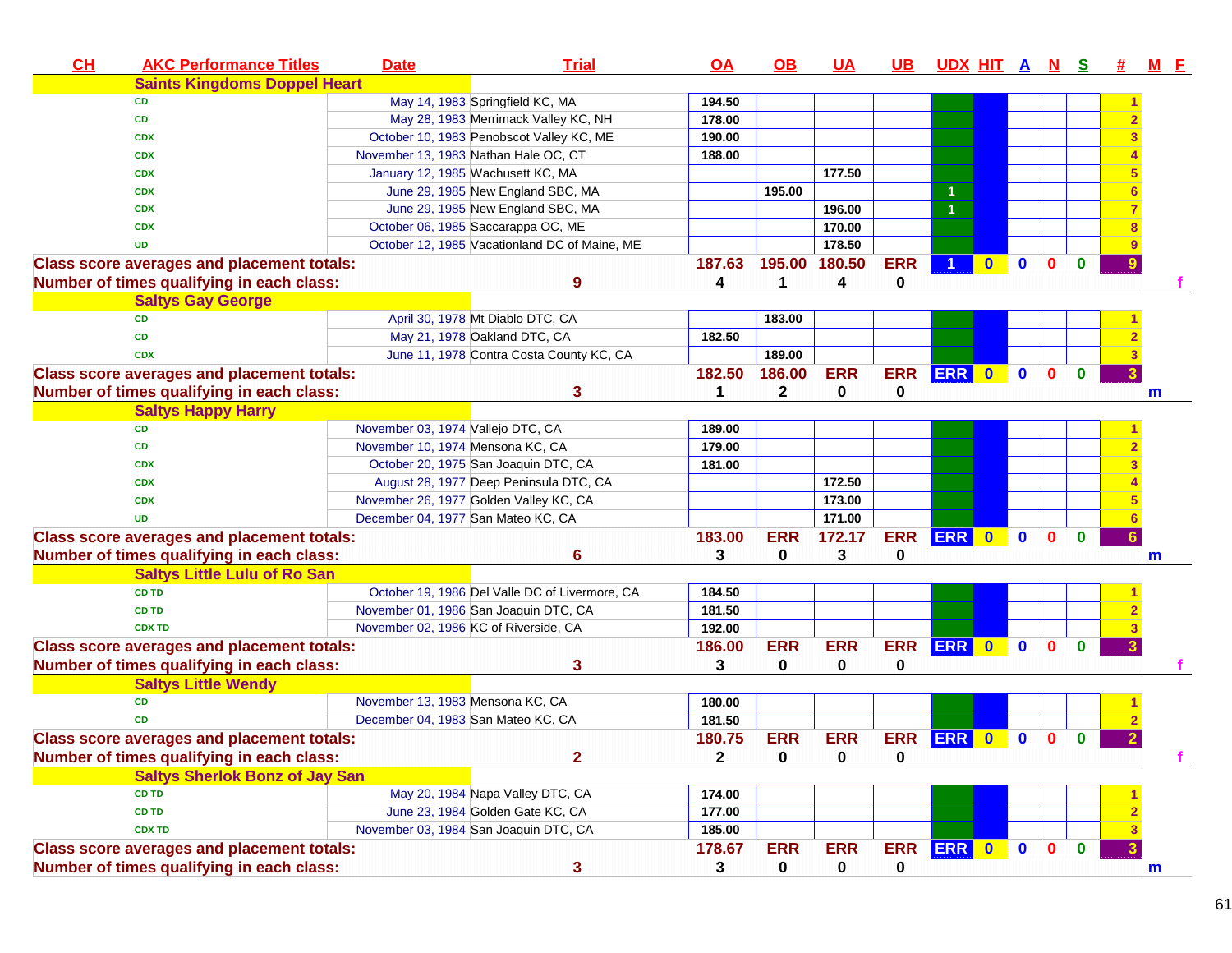| <b>Sam Claira of Spring Valley</b><br>March 06, 1976 Austin KC, TX<br>183.00<br><b>CD</b><br>June 06, 1976 OC of Corpus Christi, TX<br>CD<br>191.50<br>July 04, 1976 Concho KC, TX<br>185.00<br><b>CDX</b><br>186.50<br><b>ERR</b><br><b>ERR</b><br><b>ERR</b><br>ERR 0<br>$\mathbf{0}$<br>$\mathbf{0}$<br><b>Class score averages and placement totals:</b><br>$\mathbf{0}$<br>$\mathbf 0$<br>0<br>0<br>Number of times qualifying in each class:<br>3<br>3<br><b>Samantha Proud Sugar Bear</b><br><b>CD</b><br>February 28, 1976 Superstition KC, AZ<br>190.50<br>CD<br>February 29, 1976 Sahuaro State KC, AZ<br>188.50<br>March 06, 1976 Phoenix Field & Obedience, AZ<br>184.50<br><b>CDX</b><br>October 30, 1977 Superstition KC, AZ<br>173.00<br><b>CDX</b><br>November 05, 1977 Phoenix Field & Obedience, AZ<br>187.50<br><b>CDX</b><br>193.00<br><b>UD</b><br>November 06, 1977 Old Pueblo DTC, AZ<br>November 03, 1979 Phoenix Field & Obedience, AZ<br>188.00<br><b>UD</b><br>184.50<br>November 04, 1979 Old Pueblo DTC, AZ<br><b>UD</b><br>186.25 184.50<br><b>ERR</b><br>ERR 0<br>187.83<br><b>Class score averages and placement totals:</b><br>$\mathbf 0$<br>$\mathbf{0}$<br>$\mathbf{0}$<br>Number of times qualifying in each class:<br>8<br>3<br>2<br>3<br>0<br><b>Samanthas Brandi</b><br>March 14, 1976 Houston KC, TX<br><b>CD</b><br>191.50<br>September 05, 1976 Red River OTC, LA<br><b>CD</b><br>180.50<br>October 03, 1976 Deep South OTC, LA<br>191.50<br><b>CDX</b><br>October 10, 1976 Louisiana Capitol City KC, LA<br>189.00<br><b>CDX</b><br>March 03, 1977 Greater Panama City DF, FL<br>190.50<br><b>CDX</b><br>191.50<br>May 30, 1977 Acadiana KC, LA<br><b>CDX</b><br>August 21, 1977 Alexandria KC, LA<br>186.00<br><b>CDX</b><br>September 25, 1977 Mobile Bay DTC, AL<br><b>CDX</b><br>191.00<br>October 16, 1977 Louisiana Capitol City KC, LA<br>192.50<br>9<br><b>CDX</b><br>November 05, 1977 Houston OTDC, TX<br>186.50<br>10<br><b>CDX</b><br>November 12, 1977 Beaumont KC, TX<br>185.00<br><b>CDX</b><br>11<br>190.50<br>November 13, 1977 Galveston County KC, TX<br><b>CDX</b><br>12<br>October 15, 1978 Louisiana Capitol City KC, LA<br>189.50<br>13<br><b>CDX</b><br><b>ERR</b><br>ERR 0<br>188.13<br>189.22<br><b>ERR</b><br>$\mathbf{0}$<br><b>Class score averages and placement totals:</b><br>$\mathbf{0}$<br>$\bf{0}$<br>13<br>Number of times qualifying in each class:<br>13<br>9<br>0<br>0<br>4<br><b>Samson Dan Robinson</b><br>March 20, 1977 Nashville DTC, TN<br><b>CD</b><br>190.50<br>193.00<br><b>CD</b><br>April 03, 1977 Birmingham OTC, AL<br>November 06, 1977 Birmingham OTC, AL<br>187.00<br><b>CDX</b><br><b>Class score averages and placement totals:</b><br>190.17<br><b>ERR</b><br><b>ERR</b><br>ERR ERR 0 0 0 0<br>3<br>0<br>0<br>0<br>Number of times qualifying in each class:<br>3<br>m<br><b>1952-CH Sanctuary Woods Dreadnaught</b><br>January 18, 1953 Orange Empire DC, CA<br><b>1952-CHCD</b><br>191.50<br>1952-CHCD<br>May 31, 1953 Pasadena KC, CA<br>179.50<br><b>ERR</b><br><b>ERR</b><br>ERR 0 0 0<br><b>Class score averages and placement totals:</b><br><b>ERR</b><br>185.50<br>$\mathbf{0}$<br>Number of times qualifying in each class:<br>$\mathbf{2}$<br>$\mathbf{2}$<br>$\mathbf 0$<br>0<br>0 | CH | <b>AKC Performance Titles</b> | <b>Date</b> | <b>Trial</b> | $\overline{OA}$ | $\overline{OB}$ | <u>UA</u> | <u>UB</u> | <u>UDX HIT A N</u> |  | <u>s</u> | # | <u>M F</u> |
|-------------------------------------------------------------------------------------------------------------------------------------------------------------------------------------------------------------------------------------------------------------------------------------------------------------------------------------------------------------------------------------------------------------------------------------------------------------------------------------------------------------------------------------------------------------------------------------------------------------------------------------------------------------------------------------------------------------------------------------------------------------------------------------------------------------------------------------------------------------------------------------------------------------------------------------------------------------------------------------------------------------------------------------------------------------------------------------------------------------------------------------------------------------------------------------------------------------------------------------------------------------------------------------------------------------------------------------------------------------------------------------------------------------------------------------------------------------------------------------------------------------------------------------------------------------------------------------------------------------------------------------------------------------------------------------------------------------------------------------------------------------------------------------------------------------------------------------------------------------------------------------------------------------------------------------------------------------------------------------------------------------------------------------------------------------------------------------------------------------------------------------------------------------------------------------------------------------------------------------------------------------------------------------------------------------------------------------------------------------------------------------------------------------------------------------------------------------------------------------------------------------------------------------------------------------------------------------------------------------------------------------------------------------------------------------------------------------------------------------------------------------------------------------------------------------------------------------------------------------------------------------------------------------------------------------------------------------------------------------------------------------------------------------------------------------------------------------------------------------------------------------------------------------------------------------------------------------------------------------------------------------------------------------------------------|----|-------------------------------|-------------|--------------|-----------------|-----------------|-----------|-----------|--------------------|--|----------|---|------------|
|                                                                                                                                                                                                                                                                                                                                                                                                                                                                                                                                                                                                                                                                                                                                                                                                                                                                                                                                                                                                                                                                                                                                                                                                                                                                                                                                                                                                                                                                                                                                                                                                                                                                                                                                                                                                                                                                                                                                                                                                                                                                                                                                                                                                                                                                                                                                                                                                                                                                                                                                                                                                                                                                                                                                                                                                                                                                                                                                                                                                                                                                                                                                                                                                                                                                                                       |    |                               |             |              |                 |                 |           |           |                    |  |          |   |            |
|                                                                                                                                                                                                                                                                                                                                                                                                                                                                                                                                                                                                                                                                                                                                                                                                                                                                                                                                                                                                                                                                                                                                                                                                                                                                                                                                                                                                                                                                                                                                                                                                                                                                                                                                                                                                                                                                                                                                                                                                                                                                                                                                                                                                                                                                                                                                                                                                                                                                                                                                                                                                                                                                                                                                                                                                                                                                                                                                                                                                                                                                                                                                                                                                                                                                                                       |    |                               |             |              |                 |                 |           |           |                    |  |          |   |            |
|                                                                                                                                                                                                                                                                                                                                                                                                                                                                                                                                                                                                                                                                                                                                                                                                                                                                                                                                                                                                                                                                                                                                                                                                                                                                                                                                                                                                                                                                                                                                                                                                                                                                                                                                                                                                                                                                                                                                                                                                                                                                                                                                                                                                                                                                                                                                                                                                                                                                                                                                                                                                                                                                                                                                                                                                                                                                                                                                                                                                                                                                                                                                                                                                                                                                                                       |    |                               |             |              |                 |                 |           |           |                    |  |          |   |            |
|                                                                                                                                                                                                                                                                                                                                                                                                                                                                                                                                                                                                                                                                                                                                                                                                                                                                                                                                                                                                                                                                                                                                                                                                                                                                                                                                                                                                                                                                                                                                                                                                                                                                                                                                                                                                                                                                                                                                                                                                                                                                                                                                                                                                                                                                                                                                                                                                                                                                                                                                                                                                                                                                                                                                                                                                                                                                                                                                                                                                                                                                                                                                                                                                                                                                                                       |    |                               |             |              |                 |                 |           |           |                    |  |          |   |            |
|                                                                                                                                                                                                                                                                                                                                                                                                                                                                                                                                                                                                                                                                                                                                                                                                                                                                                                                                                                                                                                                                                                                                                                                                                                                                                                                                                                                                                                                                                                                                                                                                                                                                                                                                                                                                                                                                                                                                                                                                                                                                                                                                                                                                                                                                                                                                                                                                                                                                                                                                                                                                                                                                                                                                                                                                                                                                                                                                                                                                                                                                                                                                                                                                                                                                                                       |    |                               |             |              |                 |                 |           |           |                    |  |          |   |            |
|                                                                                                                                                                                                                                                                                                                                                                                                                                                                                                                                                                                                                                                                                                                                                                                                                                                                                                                                                                                                                                                                                                                                                                                                                                                                                                                                                                                                                                                                                                                                                                                                                                                                                                                                                                                                                                                                                                                                                                                                                                                                                                                                                                                                                                                                                                                                                                                                                                                                                                                                                                                                                                                                                                                                                                                                                                                                                                                                                                                                                                                                                                                                                                                                                                                                                                       |    |                               |             |              |                 |                 |           |           |                    |  |          |   |            |
|                                                                                                                                                                                                                                                                                                                                                                                                                                                                                                                                                                                                                                                                                                                                                                                                                                                                                                                                                                                                                                                                                                                                                                                                                                                                                                                                                                                                                                                                                                                                                                                                                                                                                                                                                                                                                                                                                                                                                                                                                                                                                                                                                                                                                                                                                                                                                                                                                                                                                                                                                                                                                                                                                                                                                                                                                                                                                                                                                                                                                                                                                                                                                                                                                                                                                                       |    |                               |             |              |                 |                 |           |           |                    |  |          |   |            |
|                                                                                                                                                                                                                                                                                                                                                                                                                                                                                                                                                                                                                                                                                                                                                                                                                                                                                                                                                                                                                                                                                                                                                                                                                                                                                                                                                                                                                                                                                                                                                                                                                                                                                                                                                                                                                                                                                                                                                                                                                                                                                                                                                                                                                                                                                                                                                                                                                                                                                                                                                                                                                                                                                                                                                                                                                                                                                                                                                                                                                                                                                                                                                                                                                                                                                                       |    |                               |             |              |                 |                 |           |           |                    |  |          |   |            |
|                                                                                                                                                                                                                                                                                                                                                                                                                                                                                                                                                                                                                                                                                                                                                                                                                                                                                                                                                                                                                                                                                                                                                                                                                                                                                                                                                                                                                                                                                                                                                                                                                                                                                                                                                                                                                                                                                                                                                                                                                                                                                                                                                                                                                                                                                                                                                                                                                                                                                                                                                                                                                                                                                                                                                                                                                                                                                                                                                                                                                                                                                                                                                                                                                                                                                                       |    |                               |             |              |                 |                 |           |           |                    |  |          |   |            |
|                                                                                                                                                                                                                                                                                                                                                                                                                                                                                                                                                                                                                                                                                                                                                                                                                                                                                                                                                                                                                                                                                                                                                                                                                                                                                                                                                                                                                                                                                                                                                                                                                                                                                                                                                                                                                                                                                                                                                                                                                                                                                                                                                                                                                                                                                                                                                                                                                                                                                                                                                                                                                                                                                                                                                                                                                                                                                                                                                                                                                                                                                                                                                                                                                                                                                                       |    |                               |             |              |                 |                 |           |           |                    |  |          |   |            |
|                                                                                                                                                                                                                                                                                                                                                                                                                                                                                                                                                                                                                                                                                                                                                                                                                                                                                                                                                                                                                                                                                                                                                                                                                                                                                                                                                                                                                                                                                                                                                                                                                                                                                                                                                                                                                                                                                                                                                                                                                                                                                                                                                                                                                                                                                                                                                                                                                                                                                                                                                                                                                                                                                                                                                                                                                                                                                                                                                                                                                                                                                                                                                                                                                                                                                                       |    |                               |             |              |                 |                 |           |           |                    |  |          |   |            |
|                                                                                                                                                                                                                                                                                                                                                                                                                                                                                                                                                                                                                                                                                                                                                                                                                                                                                                                                                                                                                                                                                                                                                                                                                                                                                                                                                                                                                                                                                                                                                                                                                                                                                                                                                                                                                                                                                                                                                                                                                                                                                                                                                                                                                                                                                                                                                                                                                                                                                                                                                                                                                                                                                                                                                                                                                                                                                                                                                                                                                                                                                                                                                                                                                                                                                                       |    |                               |             |              |                 |                 |           |           |                    |  |          |   |            |
|                                                                                                                                                                                                                                                                                                                                                                                                                                                                                                                                                                                                                                                                                                                                                                                                                                                                                                                                                                                                                                                                                                                                                                                                                                                                                                                                                                                                                                                                                                                                                                                                                                                                                                                                                                                                                                                                                                                                                                                                                                                                                                                                                                                                                                                                                                                                                                                                                                                                                                                                                                                                                                                                                                                                                                                                                                                                                                                                                                                                                                                                                                                                                                                                                                                                                                       |    |                               |             |              |                 |                 |           |           |                    |  |          |   |            |
|                                                                                                                                                                                                                                                                                                                                                                                                                                                                                                                                                                                                                                                                                                                                                                                                                                                                                                                                                                                                                                                                                                                                                                                                                                                                                                                                                                                                                                                                                                                                                                                                                                                                                                                                                                                                                                                                                                                                                                                                                                                                                                                                                                                                                                                                                                                                                                                                                                                                                                                                                                                                                                                                                                                                                                                                                                                                                                                                                                                                                                                                                                                                                                                                                                                                                                       |    |                               |             |              |                 |                 |           |           |                    |  |          |   |            |
|                                                                                                                                                                                                                                                                                                                                                                                                                                                                                                                                                                                                                                                                                                                                                                                                                                                                                                                                                                                                                                                                                                                                                                                                                                                                                                                                                                                                                                                                                                                                                                                                                                                                                                                                                                                                                                                                                                                                                                                                                                                                                                                                                                                                                                                                                                                                                                                                                                                                                                                                                                                                                                                                                                                                                                                                                                                                                                                                                                                                                                                                                                                                                                                                                                                                                                       |    |                               |             |              |                 |                 |           |           |                    |  |          |   |            |
|                                                                                                                                                                                                                                                                                                                                                                                                                                                                                                                                                                                                                                                                                                                                                                                                                                                                                                                                                                                                                                                                                                                                                                                                                                                                                                                                                                                                                                                                                                                                                                                                                                                                                                                                                                                                                                                                                                                                                                                                                                                                                                                                                                                                                                                                                                                                                                                                                                                                                                                                                                                                                                                                                                                                                                                                                                                                                                                                                                                                                                                                                                                                                                                                                                                                                                       |    |                               |             |              |                 |                 |           |           |                    |  |          |   |            |
|                                                                                                                                                                                                                                                                                                                                                                                                                                                                                                                                                                                                                                                                                                                                                                                                                                                                                                                                                                                                                                                                                                                                                                                                                                                                                                                                                                                                                                                                                                                                                                                                                                                                                                                                                                                                                                                                                                                                                                                                                                                                                                                                                                                                                                                                                                                                                                                                                                                                                                                                                                                                                                                                                                                                                                                                                                                                                                                                                                                                                                                                                                                                                                                                                                                                                                       |    |                               |             |              |                 |                 |           |           |                    |  |          |   |            |
|                                                                                                                                                                                                                                                                                                                                                                                                                                                                                                                                                                                                                                                                                                                                                                                                                                                                                                                                                                                                                                                                                                                                                                                                                                                                                                                                                                                                                                                                                                                                                                                                                                                                                                                                                                                                                                                                                                                                                                                                                                                                                                                                                                                                                                                                                                                                                                                                                                                                                                                                                                                                                                                                                                                                                                                                                                                                                                                                                                                                                                                                                                                                                                                                                                                                                                       |    |                               |             |              |                 |                 |           |           |                    |  |          |   |            |
|                                                                                                                                                                                                                                                                                                                                                                                                                                                                                                                                                                                                                                                                                                                                                                                                                                                                                                                                                                                                                                                                                                                                                                                                                                                                                                                                                                                                                                                                                                                                                                                                                                                                                                                                                                                                                                                                                                                                                                                                                                                                                                                                                                                                                                                                                                                                                                                                                                                                                                                                                                                                                                                                                                                                                                                                                                                                                                                                                                                                                                                                                                                                                                                                                                                                                                       |    |                               |             |              |                 |                 |           |           |                    |  |          |   |            |
|                                                                                                                                                                                                                                                                                                                                                                                                                                                                                                                                                                                                                                                                                                                                                                                                                                                                                                                                                                                                                                                                                                                                                                                                                                                                                                                                                                                                                                                                                                                                                                                                                                                                                                                                                                                                                                                                                                                                                                                                                                                                                                                                                                                                                                                                                                                                                                                                                                                                                                                                                                                                                                                                                                                                                                                                                                                                                                                                                                                                                                                                                                                                                                                                                                                                                                       |    |                               |             |              |                 |                 |           |           |                    |  |          |   |            |
|                                                                                                                                                                                                                                                                                                                                                                                                                                                                                                                                                                                                                                                                                                                                                                                                                                                                                                                                                                                                                                                                                                                                                                                                                                                                                                                                                                                                                                                                                                                                                                                                                                                                                                                                                                                                                                                                                                                                                                                                                                                                                                                                                                                                                                                                                                                                                                                                                                                                                                                                                                                                                                                                                                                                                                                                                                                                                                                                                                                                                                                                                                                                                                                                                                                                                                       |    |                               |             |              |                 |                 |           |           |                    |  |          |   |            |
|                                                                                                                                                                                                                                                                                                                                                                                                                                                                                                                                                                                                                                                                                                                                                                                                                                                                                                                                                                                                                                                                                                                                                                                                                                                                                                                                                                                                                                                                                                                                                                                                                                                                                                                                                                                                                                                                                                                                                                                                                                                                                                                                                                                                                                                                                                                                                                                                                                                                                                                                                                                                                                                                                                                                                                                                                                                                                                                                                                                                                                                                                                                                                                                                                                                                                                       |    |                               |             |              |                 |                 |           |           |                    |  |          |   |            |
|                                                                                                                                                                                                                                                                                                                                                                                                                                                                                                                                                                                                                                                                                                                                                                                                                                                                                                                                                                                                                                                                                                                                                                                                                                                                                                                                                                                                                                                                                                                                                                                                                                                                                                                                                                                                                                                                                                                                                                                                                                                                                                                                                                                                                                                                                                                                                                                                                                                                                                                                                                                                                                                                                                                                                                                                                                                                                                                                                                                                                                                                                                                                                                                                                                                                                                       |    |                               |             |              |                 |                 |           |           |                    |  |          |   |            |
|                                                                                                                                                                                                                                                                                                                                                                                                                                                                                                                                                                                                                                                                                                                                                                                                                                                                                                                                                                                                                                                                                                                                                                                                                                                                                                                                                                                                                                                                                                                                                                                                                                                                                                                                                                                                                                                                                                                                                                                                                                                                                                                                                                                                                                                                                                                                                                                                                                                                                                                                                                                                                                                                                                                                                                                                                                                                                                                                                                                                                                                                                                                                                                                                                                                                                                       |    |                               |             |              |                 |                 |           |           |                    |  |          |   |            |
|                                                                                                                                                                                                                                                                                                                                                                                                                                                                                                                                                                                                                                                                                                                                                                                                                                                                                                                                                                                                                                                                                                                                                                                                                                                                                                                                                                                                                                                                                                                                                                                                                                                                                                                                                                                                                                                                                                                                                                                                                                                                                                                                                                                                                                                                                                                                                                                                                                                                                                                                                                                                                                                                                                                                                                                                                                                                                                                                                                                                                                                                                                                                                                                                                                                                                                       |    |                               |             |              |                 |                 |           |           |                    |  |          |   |            |
|                                                                                                                                                                                                                                                                                                                                                                                                                                                                                                                                                                                                                                                                                                                                                                                                                                                                                                                                                                                                                                                                                                                                                                                                                                                                                                                                                                                                                                                                                                                                                                                                                                                                                                                                                                                                                                                                                                                                                                                                                                                                                                                                                                                                                                                                                                                                                                                                                                                                                                                                                                                                                                                                                                                                                                                                                                                                                                                                                                                                                                                                                                                                                                                                                                                                                                       |    |                               |             |              |                 |                 |           |           |                    |  |          |   |            |
|                                                                                                                                                                                                                                                                                                                                                                                                                                                                                                                                                                                                                                                                                                                                                                                                                                                                                                                                                                                                                                                                                                                                                                                                                                                                                                                                                                                                                                                                                                                                                                                                                                                                                                                                                                                                                                                                                                                                                                                                                                                                                                                                                                                                                                                                                                                                                                                                                                                                                                                                                                                                                                                                                                                                                                                                                                                                                                                                                                                                                                                                                                                                                                                                                                                                                                       |    |                               |             |              |                 |                 |           |           |                    |  |          |   |            |
|                                                                                                                                                                                                                                                                                                                                                                                                                                                                                                                                                                                                                                                                                                                                                                                                                                                                                                                                                                                                                                                                                                                                                                                                                                                                                                                                                                                                                                                                                                                                                                                                                                                                                                                                                                                                                                                                                                                                                                                                                                                                                                                                                                                                                                                                                                                                                                                                                                                                                                                                                                                                                                                                                                                                                                                                                                                                                                                                                                                                                                                                                                                                                                                                                                                                                                       |    |                               |             |              |                 |                 |           |           |                    |  |          |   |            |
|                                                                                                                                                                                                                                                                                                                                                                                                                                                                                                                                                                                                                                                                                                                                                                                                                                                                                                                                                                                                                                                                                                                                                                                                                                                                                                                                                                                                                                                                                                                                                                                                                                                                                                                                                                                                                                                                                                                                                                                                                                                                                                                                                                                                                                                                                                                                                                                                                                                                                                                                                                                                                                                                                                                                                                                                                                                                                                                                                                                                                                                                                                                                                                                                                                                                                                       |    |                               |             |              |                 |                 |           |           |                    |  |          |   |            |
|                                                                                                                                                                                                                                                                                                                                                                                                                                                                                                                                                                                                                                                                                                                                                                                                                                                                                                                                                                                                                                                                                                                                                                                                                                                                                                                                                                                                                                                                                                                                                                                                                                                                                                                                                                                                                                                                                                                                                                                                                                                                                                                                                                                                                                                                                                                                                                                                                                                                                                                                                                                                                                                                                                                                                                                                                                                                                                                                                                                                                                                                                                                                                                                                                                                                                                       |    |                               |             |              |                 |                 |           |           |                    |  |          |   |            |
|                                                                                                                                                                                                                                                                                                                                                                                                                                                                                                                                                                                                                                                                                                                                                                                                                                                                                                                                                                                                                                                                                                                                                                                                                                                                                                                                                                                                                                                                                                                                                                                                                                                                                                                                                                                                                                                                                                                                                                                                                                                                                                                                                                                                                                                                                                                                                                                                                                                                                                                                                                                                                                                                                                                                                                                                                                                                                                                                                                                                                                                                                                                                                                                                                                                                                                       |    |                               |             |              |                 |                 |           |           |                    |  |          |   |            |
|                                                                                                                                                                                                                                                                                                                                                                                                                                                                                                                                                                                                                                                                                                                                                                                                                                                                                                                                                                                                                                                                                                                                                                                                                                                                                                                                                                                                                                                                                                                                                                                                                                                                                                                                                                                                                                                                                                                                                                                                                                                                                                                                                                                                                                                                                                                                                                                                                                                                                                                                                                                                                                                                                                                                                                                                                                                                                                                                                                                                                                                                                                                                                                                                                                                                                                       |    |                               |             |              |                 |                 |           |           |                    |  |          |   |            |
|                                                                                                                                                                                                                                                                                                                                                                                                                                                                                                                                                                                                                                                                                                                                                                                                                                                                                                                                                                                                                                                                                                                                                                                                                                                                                                                                                                                                                                                                                                                                                                                                                                                                                                                                                                                                                                                                                                                                                                                                                                                                                                                                                                                                                                                                                                                                                                                                                                                                                                                                                                                                                                                                                                                                                                                                                                                                                                                                                                                                                                                                                                                                                                                                                                                                                                       |    |                               |             |              |                 |                 |           |           |                    |  |          |   |            |
|                                                                                                                                                                                                                                                                                                                                                                                                                                                                                                                                                                                                                                                                                                                                                                                                                                                                                                                                                                                                                                                                                                                                                                                                                                                                                                                                                                                                                                                                                                                                                                                                                                                                                                                                                                                                                                                                                                                                                                                                                                                                                                                                                                                                                                                                                                                                                                                                                                                                                                                                                                                                                                                                                                                                                                                                                                                                                                                                                                                                                                                                                                                                                                                                                                                                                                       |    |                               |             |              |                 |                 |           |           |                    |  |          |   |            |
|                                                                                                                                                                                                                                                                                                                                                                                                                                                                                                                                                                                                                                                                                                                                                                                                                                                                                                                                                                                                                                                                                                                                                                                                                                                                                                                                                                                                                                                                                                                                                                                                                                                                                                                                                                                                                                                                                                                                                                                                                                                                                                                                                                                                                                                                                                                                                                                                                                                                                                                                                                                                                                                                                                                                                                                                                                                                                                                                                                                                                                                                                                                                                                                                                                                                                                       |    |                               |             |              |                 |                 |           |           |                    |  |          |   |            |
|                                                                                                                                                                                                                                                                                                                                                                                                                                                                                                                                                                                                                                                                                                                                                                                                                                                                                                                                                                                                                                                                                                                                                                                                                                                                                                                                                                                                                                                                                                                                                                                                                                                                                                                                                                                                                                                                                                                                                                                                                                                                                                                                                                                                                                                                                                                                                                                                                                                                                                                                                                                                                                                                                                                                                                                                                                                                                                                                                                                                                                                                                                                                                                                                                                                                                                       |    |                               |             |              |                 |                 |           |           |                    |  |          |   |            |
|                                                                                                                                                                                                                                                                                                                                                                                                                                                                                                                                                                                                                                                                                                                                                                                                                                                                                                                                                                                                                                                                                                                                                                                                                                                                                                                                                                                                                                                                                                                                                                                                                                                                                                                                                                                                                                                                                                                                                                                                                                                                                                                                                                                                                                                                                                                                                                                                                                                                                                                                                                                                                                                                                                                                                                                                                                                                                                                                                                                                                                                                                                                                                                                                                                                                                                       |    |                               |             |              |                 |                 |           |           |                    |  |          |   |            |
|                                                                                                                                                                                                                                                                                                                                                                                                                                                                                                                                                                                                                                                                                                                                                                                                                                                                                                                                                                                                                                                                                                                                                                                                                                                                                                                                                                                                                                                                                                                                                                                                                                                                                                                                                                                                                                                                                                                                                                                                                                                                                                                                                                                                                                                                                                                                                                                                                                                                                                                                                                                                                                                                                                                                                                                                                                                                                                                                                                                                                                                                                                                                                                                                                                                                                                       |    |                               |             |              |                 |                 |           |           |                    |  |          |   |            |
|                                                                                                                                                                                                                                                                                                                                                                                                                                                                                                                                                                                                                                                                                                                                                                                                                                                                                                                                                                                                                                                                                                                                                                                                                                                                                                                                                                                                                                                                                                                                                                                                                                                                                                                                                                                                                                                                                                                                                                                                                                                                                                                                                                                                                                                                                                                                                                                                                                                                                                                                                                                                                                                                                                                                                                                                                                                                                                                                                                                                                                                                                                                                                                                                                                                                                                       |    |                               |             |              |                 |                 |           |           |                    |  |          |   |            |
|                                                                                                                                                                                                                                                                                                                                                                                                                                                                                                                                                                                                                                                                                                                                                                                                                                                                                                                                                                                                                                                                                                                                                                                                                                                                                                                                                                                                                                                                                                                                                                                                                                                                                                                                                                                                                                                                                                                                                                                                                                                                                                                                                                                                                                                                                                                                                                                                                                                                                                                                                                                                                                                                                                                                                                                                                                                                                                                                                                                                                                                                                                                                                                                                                                                                                                       |    |                               |             |              |                 |                 |           |           |                    |  |          |   |            |
|                                                                                                                                                                                                                                                                                                                                                                                                                                                                                                                                                                                                                                                                                                                                                                                                                                                                                                                                                                                                                                                                                                                                                                                                                                                                                                                                                                                                                                                                                                                                                                                                                                                                                                                                                                                                                                                                                                                                                                                                                                                                                                                                                                                                                                                                                                                                                                                                                                                                                                                                                                                                                                                                                                                                                                                                                                                                                                                                                                                                                                                                                                                                                                                                                                                                                                       |    |                               |             |              |                 |                 |           |           |                    |  |          |   |            |
|                                                                                                                                                                                                                                                                                                                                                                                                                                                                                                                                                                                                                                                                                                                                                                                                                                                                                                                                                                                                                                                                                                                                                                                                                                                                                                                                                                                                                                                                                                                                                                                                                                                                                                                                                                                                                                                                                                                                                                                                                                                                                                                                                                                                                                                                                                                                                                                                                                                                                                                                                                                                                                                                                                                                                                                                                                                                                                                                                                                                                                                                                                                                                                                                                                                                                                       |    |                               |             |              |                 |                 |           |           |                    |  |          |   |            |
|                                                                                                                                                                                                                                                                                                                                                                                                                                                                                                                                                                                                                                                                                                                                                                                                                                                                                                                                                                                                                                                                                                                                                                                                                                                                                                                                                                                                                                                                                                                                                                                                                                                                                                                                                                                                                                                                                                                                                                                                                                                                                                                                                                                                                                                                                                                                                                                                                                                                                                                                                                                                                                                                                                                                                                                                                                                                                                                                                                                                                                                                                                                                                                                                                                                                                                       |    |                               |             |              |                 |                 |           |           |                    |  |          |   |            |
|                                                                                                                                                                                                                                                                                                                                                                                                                                                                                                                                                                                                                                                                                                                                                                                                                                                                                                                                                                                                                                                                                                                                                                                                                                                                                                                                                                                                                                                                                                                                                                                                                                                                                                                                                                                                                                                                                                                                                                                                                                                                                                                                                                                                                                                                                                                                                                                                                                                                                                                                                                                                                                                                                                                                                                                                                                                                                                                                                                                                                                                                                                                                                                                                                                                                                                       |    |                               |             |              |                 |                 |           |           |                    |  |          |   |            |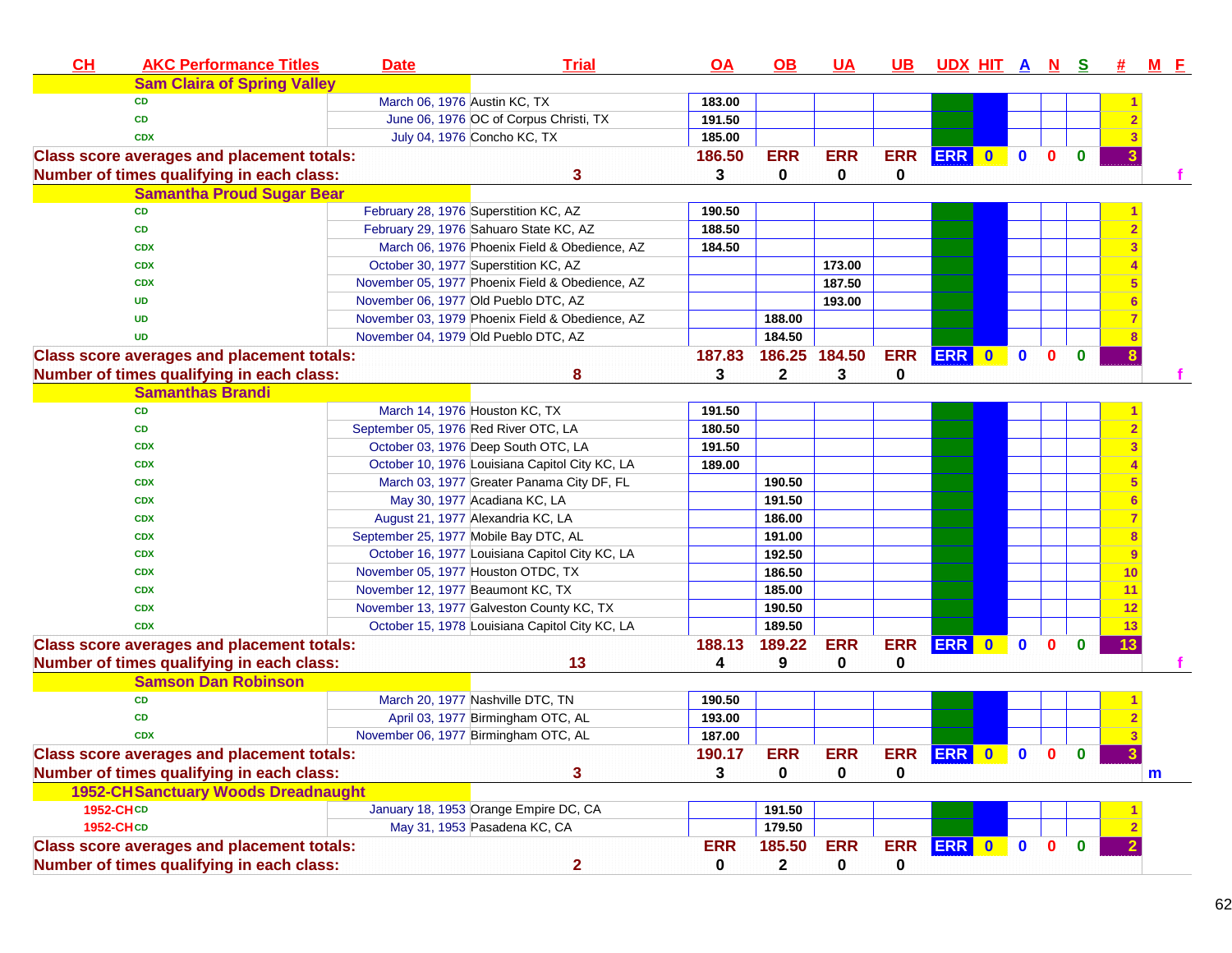| CH<br><b>AKC Performance Titles</b>               | <b>Date</b>                        | <b>Trial</b>                                       | $\overline{OA}$ | <u>OB</u>  | <u>UA</u>  | <u>UB</u>   | <u>UDX HIT A N S</u> |           |              |              |              | 亜  | <u>M E</u>   |
|---------------------------------------------------|------------------------------------|----------------------------------------------------|-----------------|------------|------------|-------------|----------------------|-----------|--------------|--------------|--------------|----|--------------|
| <b>Sanctuary Woods Dream On</b>                   |                                    |                                                    |                 |            |            |             |                      |           |              |              |              |    |              |
| <b>CD</b>                                         |                                    | June 15, 1962 Beverly Riveria KC, CA               | 193.00          |            |            |             |                      |           |              |              |              |    |              |
| <b>CD</b>                                         |                                    | October 21, 1962 San Fernando KC, CA               | 179.50          |            |            |             |                      |           |              |              |              |    |              |
| <b>CDX</b>                                        |                                    | November 04, 1962 Riverside KC, CA                 | 191.00          |            |            |             |                      |           |              |              |              |    |              |
| <b>CDX</b>                                        |                                    | May 03, 1964 Hollywood DOC, CA                     |                 |            | 182.00     |             |                      |           |              |              |              |    |              |
| <b>CDX</b>                                        |                                    | July 25, 1964 Ventura County DFA, CA               |                 |            | 192.00     |             |                      |           |              |              |              |    |              |
| <b>UD</b>                                         |                                    | July 26, 1964 Santa Barbara KC, CA                 |                 |            | 176.50     |             |                      |           |              |              |              |    |              |
| <b>Class score averages and placement totals:</b> |                                    |                                                    | 187.83          | <b>ERR</b> | 183.50     | <b>ERR</b>  | ERR 0                |           | $\mathbf{0}$ | $\mathbf{0}$ | $\mathbf{0}$ |    |              |
| Number of times qualifying in each class:         |                                    | 6                                                  | 3               | $\bf{0}$   | 3          | $\mathbf 0$ |                      |           |              |              |              |    |              |
| <b>1959-CH Sanctuary Woods Gadabout</b>           |                                    |                                                    |                 |            |            |             |                      |           |              |              |              |    |              |
| 1959-CHCD                                         |                                    | November 13, 1960 Fox Valley DTC, IL               | 186.00          |            |            |             |                      |           |              |              |              |    |              |
| 1959-CHCD                                         |                                    | November 27, 1960 Lyons Township DTC, IL           | 181.00          |            |            |             |                      |           |              |              |              |    |              |
| <b>1959-CHCDX</b>                                 |                                    | December 04, 1960 Rand Park DTC of Des Plaines, IL | 184.50          |            |            |             |                      |           |              |              |              |    |              |
| <b>Class score averages and placement totals:</b> |                                    |                                                    | 183.83          | <b>ERR</b> | <b>ERR</b> | <b>ERR</b>  | <b>ERR</b>           | $\bullet$ | $\mathbf{0}$ | $\mathbf{0}$ | $\bf{0}$     |    |              |
| Number of times qualifying in each class:         |                                    | 3                                                  | 3               | 0          | $\bf{0}$   | 0           |                      |           |              |              |              |    | $\mathsf{m}$ |
| <b>Santazo De Monte Bianco</b>                    |                                    |                                                    |                 |            |            |             |                      |           |              |              |              |    |              |
| <b>CD</b>                                         |                                    | January 25, 1970 Orange Empire DC, CA              | 194.50          |            |            |             |                      |           |              |              |              |    |              |
| <b>CD</b>                                         |                                    | April 19, 1970 San Gabriel Valley KC, CA           | 192.00          |            |            |             |                      |           |              |              |              |    |              |
| <b>CDX</b>                                        |                                    | April 26, 1970 Santa Ana Valley KC, CA             | 194.50          |            |            |             |                      |           |              |              |              |    |              |
| <b>CDX</b>                                        |                                    | July 26, 1970 KC of Santa Barbara, CA              |                 | 189.50     |            |             |                      |           |              |              |              |    |              |
| <b>CDX</b>                                        |                                    | August 15, 1970 Valley Hills OC, CA                |                 | 194.00     |            |             |                      |           |              |              |              |    |              |
| <b>CDX</b>                                        |                                    | October 18, 1970 San Fernando KC, CA               |                 | 192.50     |            |             |                      |           |              |              |              |    |              |
| <b>CDX</b>                                        |                                    | October 25, 1970 Pasanita OC, CA                   |                 | 195.00     |            |             |                      |           |              |              |              |    |              |
| <b>CDX</b>                                        |                                    | November 01, 1970 KC of Riverside, CA              |                 | 193.50     |            |             |                      |           |              |              |              |    |              |
| <b>CDX</b>                                        |                                    | November 29, 1970 Imperial Valley KC, CA           |                 | 191.50     |            |             |                      |           |              |              |              |    |              |
| <b>Class score averages and placement totals:</b> |                                    |                                                    | 193.67          | 192.67     | <b>ERR</b> | <b>ERR</b>  | ERR 0                |           | $\bullet$    | $\mathbf{0}$ | $\bf{0}$     |    |              |
| Number of times qualifying in each class:         |                                    | 9                                                  | 3               | 6          | 0          | 0           |                      |           |              |              |              |    | m            |
| <b>Sappho</b>                                     |                                    |                                                    |                 |            |            |             |                      |           |              |              |              |    |              |
| <b>CD</b>                                         |                                    | April 06, 1952 Santa Clara County KC, CA           | 195.00          |            |            |             |                      |           |              |              |              |    |              |
| <b>CD</b>                                         |                                    | April 20, 1952 Mt Diablo DTC, CA                   | 192.00          |            |            |             |                      |           |              |              |              |    |              |
| <b>Class score averages and placement totals:</b> |                                    |                                                    | 193.50          | <b>ERR</b> | <b>ERR</b> | <b>ERR</b>  | ERR 0                |           | $\mathbf{0}$ | $\Omega$     | $\bf{0}$     |    |              |
| Number of times qualifying in each class:         |                                    | $\mathbf{2}$                                       | $\mathbf 2$     | 0          | 0          | 0           |                      |           |              |              |              |    |              |
| <b>1981-CHSchnitzers Kunstwerk</b>                |                                    |                                                    |                 |            |            |             |                      |           |              |              |              |    |              |
| <b>1981-CHCD</b>                                  |                                    | August 11, 1979 Southern Adirondack DC, NY         |                 | 183.00     |            |             |                      |           |              |              |              |    |              |
| <b>1981-CHCD</b>                                  |                                    | September 03, 1979 Schooleys Mountain KC, NJ       |                 | 193.00     |            |             |                      |           |              |              |              |    |              |
| <b>1981-CHCDX</b>                                 | September 22, 1979 Ox Ridge KC, CT |                                                    |                 | 192.50     |            |             |                      |           |              |              |              |    |              |
| <b>1981-CHCDX</b>                                 |                                    | October 13, 1979 Monticello New York KC, NY        |                 | 191.00     |            |             |                      |           |              |              |              |    |              |
| <b>1981-CHCDX</b>                                 |                                    | October 27, 1979 Queensboro KC, NY                 |                 | 191.00     |            |             |                      |           |              |              |              | 5  |              |
| <b>1981-CHCDX</b>                                 |                                    | November 03, 1979 Black Mountain KC, PA            |                 | 193.50     |            |             |                      |           |              |              |              | 6  |              |
| <b>1981-CHCDX</b>                                 |                                    | May 11, 1980 Lancaster KC, PA                      |                 | 191.00     |            |             |                      |           |              |              |              |    |              |
| <b>1981-CHCDX</b>                                 |                                    | May 31, 1980 Ladies DC, MA                         |                 | 191.00     |            |             |                      |           |              |              |              | 8  |              |
| <b>1981-CHCDX</b>                                 |                                    | June 01, 1980 Farmingham District KC, MA           |                 | 194.00     |            |             |                      |           |              |              |              | 9  |              |
| <b>1981-CHCDX</b>                                 |                                    | June 14, 1980 Bryn Mawr KC, PA                     |                 | 190.00     |            |             |                      |           |              |              |              | 10 |              |
| <b>1981-CHCDX</b>                                 |                                    | June 22, 1980 Staten Island KC, NY                 |                 | 189.50     |            |             |                      |           |              |              |              | 11 |              |
| <b>1981-CHCDX</b>                                 |                                    | June 28, 1980 Hockamock KC, MA                     |                 | 197.50     |            |             |                      |           |              |              |              | 12 |              |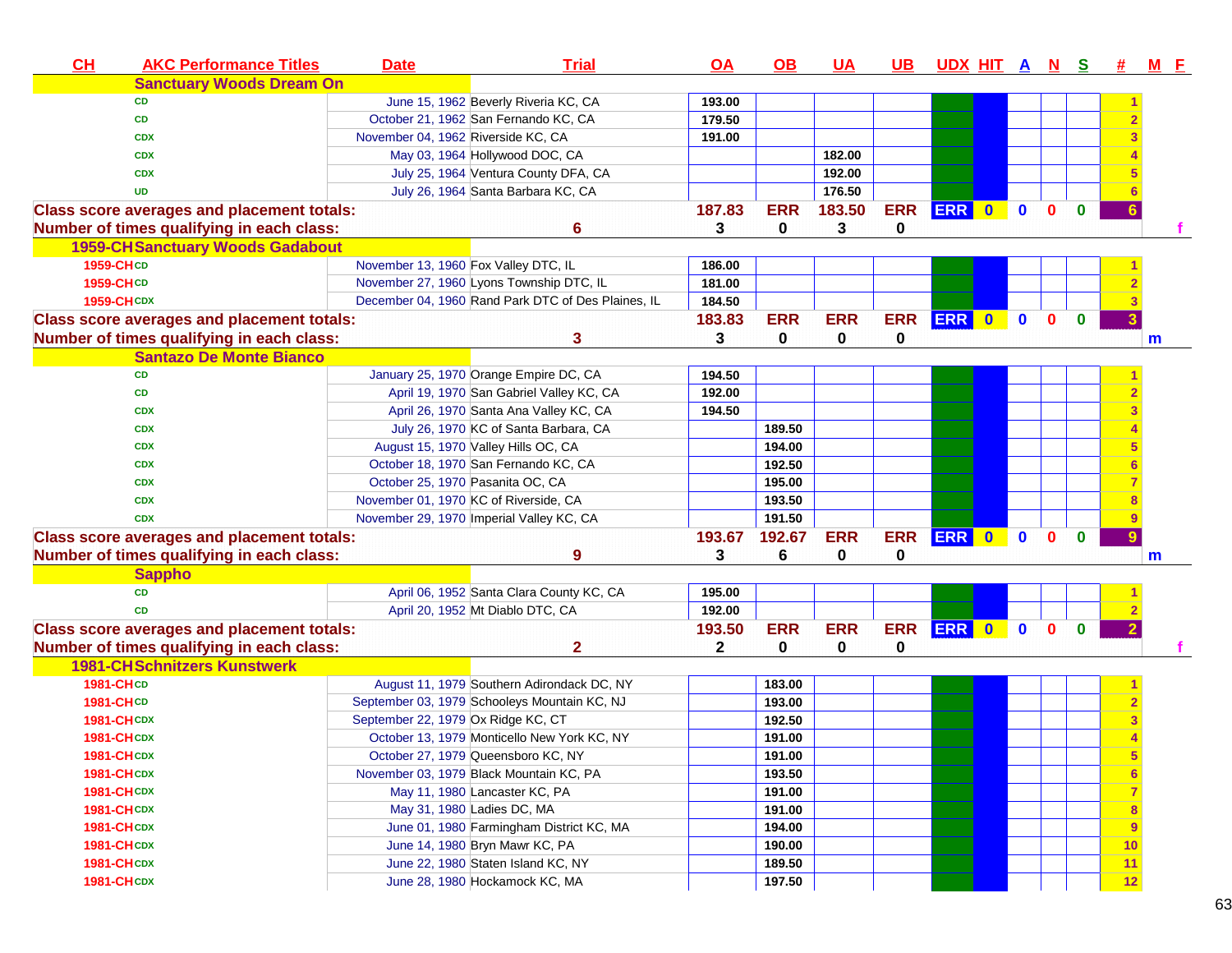| $CH$              | <b>AKC Performance Titles</b> | <b>Date</b>                          | <b>Trial</b>                                | <u>OA</u> | $\Omega$ | <u>UA</u> | <u>UB</u> | UDX HIT A N S           |                 |  |              | <u>#</u>  | $M$ E |  |
|-------------------|-------------------------------|--------------------------------------|---------------------------------------------|-----------|----------|-----------|-----------|-------------------------|-----------------|--|--------------|-----------|-------|--|
| <b>1981-CHCDX</b> |                               |                                      | August 02, 1980 Pioneer Valley KC, MA       |           | 189.50   |           |           |                         |                 |  |              | 13        |       |  |
| <b>1981-CHCDX</b> |                               |                                      | August 10, 1980 Sand and Sea KC, NJ         |           | 188.50   |           |           |                         |                 |  |              | 14        |       |  |
| <b>1981-CHCDX</b> |                               | August 23, 1980 Newton KC, CT        |                                             |           | 194.00   |           |           |                         |                 |  |              | 15        |       |  |
| <b>1981-CHCDX</b> |                               |                                      | September 21, 1980 Valley Forge KC, PA      |           | 185.00   |           |           |                         |                 |  |              | 16        |       |  |
| <b>1981-CHCDX</b> |                               |                                      | October 11, 1980 Monticello New York KC, NY |           | 189.50   |           |           |                         |                 |  |              | 17        |       |  |
| <b>1981-CHCDX</b> |                               |                                      | April 19, 1981 SBC of Greater New York, NY  |           | 189.00   |           |           |                         | $\overline{2}$  |  | $\mathbf{2}$ | 18        |       |  |
| <b>1981-CHCDX</b> |                               |                                      | April 25, 1981 Wilmington KC, DE            |           | 181.00   |           |           |                         |                 |  |              | 19        |       |  |
| <b>1981-CHCDX</b> |                               |                                      | May 10, 1981 Windham County KC, CT          |           |          | 192.50    |           |                         |                 |  |              | <b>20</b> |       |  |
| <b>1981-CHCDX</b> |                               |                                      | May 12, 1981 SBC of America # 8 MD          |           | 194.00   |           |           | 1                       |                 |  |              | 21        |       |  |
| <b>1981-CHCDX</b> |                               |                                      | May 12, 1981 SBC of America # 8 MD          |           |          | 192.00    |           | $\overline{1}$          |                 |  |              | 22        |       |  |
| 1981-CHUD         |                               |                                      | May 30, 1981 Ladies DC, MA                  |           |          | 194.00    |           |                         |                 |  |              | 23        |       |  |
| 1981-CHUD         |                               |                                      | June 27, 1981 New England SBC, CT           |           | 193.00   |           |           |                         | 3               |  | 3            | 24        |       |  |
| 1981-CHUD         |                               |                                      | August 23, 1981 Great Barrington KC, MA     |           |          |           | 191.00    |                         |                 |  |              | 25        |       |  |
| <b>1981-CHUD</b>  |                               |                                      | August 28, 1981 New Brunswick KC, NJ        |           |          |           | 184.50    |                         |                 |  |              | 26        |       |  |
| 1981-CHUD         |                               |                                      | August 30, 1981 Sussex Hills KC, NJ         |           |          |           | 193.00    |                         |                 |  |              | 27        |       |  |
| 1981-CHUD         |                               |                                      | September 05, 1981 Somerset Hills KC, NJ    |           |          |           | 189.00    |                         |                 |  |              | 28        |       |  |
| 1981-CHUD         |                               | September 25, 1981 Brookhaven KC, NY |                                             |           | 195.00   |           |           | $\overline{2}$          |                 |  |              | 29        |       |  |
| 1981-CHUD         |                               | September 25, 1981 Brookhaven KC, NY |                                             |           |          |           | 196.00    | $\overline{2}$          |                 |  |              | 30        |       |  |
| <b>1981-CHUD</b>  |                               | September 26, 1981 Suffolk OTC, NY   |                                             |           |          |           | 185.50    |                         |                 |  |              | 31        |       |  |
| 1981-CHUD         |                               |                                      | November 20, 1981 South Windsor KC, MA      |           |          |           | 196.00    |                         |                 |  |              | 32        |       |  |
| <b>1981-CHUD</b>  |                               |                                      | November 21, 1981 Windham County KC, MA     |           |          |           | 196.00    |                         |                 |  |              | 33        |       |  |
| <b>1981-CHUD</b>  |                               | November 22, 1981 Springfield KC, MA |                                             |           |          |           | 182.00    |                         |                 |  |              | 34        |       |  |
| 1981-CHUD         |                               | December 12, 1981 Concord DTC, MA    |                                             |           | 189.00   |           |           | 3                       |                 |  |              | 35        |       |  |
| 1981-CHUD         |                               | December 12, 1981 Concord DTC, MA    |                                             |           |          |           | 182.00    | $\overline{\mathbf{3}}$ |                 |  |              | 36        |       |  |
| <b>1981-CHUD</b>  |                               |                                      | April 25, 1982 SBC of Greater New York, NY  |           | 191.50   |           |           | $\overline{4}$          |                 |  |              | 37        |       |  |
| 1981-CHUD         |                               |                                      | April 25, 1982 SBC of Greater New York, NY  |           |          |           | 195.00    | $\overline{4}$          | 4               |  | 4            | 38        |       |  |
| 1981-CHUD         |                               |                                      | May 10, 1982 Delaware Water Gap KC, NJ      |           |          |           | 195.00    |                         |                 |  |              | 39        |       |  |
| 1981-CHUD         |                               |                                      | May 15, 1982 Springfield KC, MA             |           |          |           | 189.00    |                         |                 |  |              | 40        |       |  |
| 1981-CHUD         |                               |                                      | May 21, 1982 Queensboro KC, NY              |           |          |           | 192.00    |                         |                 |  |              | 41        |       |  |
| 1981-CHUD         |                               |                                      | May 23, 1982 Long Island KC, NY             |           |          |           | 186.00    |                         |                 |  |              | 42        |       |  |
| 1981-CHUD         |                               |                                      | May 29, 1982 Merrimack Valley KC, NH        |           |          |           | 189.00    |                         |                 |  |              | 43        |       |  |
| 1981-CHUD         |                               |                                      | June 19, 1982 North Shore KC, MA            |           |          |           | 185.50    |                         |                 |  |              | 44        |       |  |
| 1981-CHUD         |                               |                                      | June 20, 1982 Concord DTC, MA               |           |          |           | 192.00    |                         |                 |  |              | 45        |       |  |
| 1981-CHUD         |                               |                                      | July 03, 1982 New England SBC, CT           |           | 195.50   |           |           | $\sqrt{5}$              | $5\phantom{.0}$ |  | 5            | 46        |       |  |
| 1981-CHUD         |                               |                                      | July 03, 1982 New England SBC, CT           |           |          |           | 193.50    | $\sqrt{5}$              |                 |  |              | 47        |       |  |
| <b>1981-CHUD</b>  |                               |                                      | July 09, 1982 Kenilworth KC of CT, CT       |           |          |           | 189.50    |                         |                 |  |              | 48        |       |  |
| <b>1981-CHUD</b>  |                               |                                      | July 17, 1982 Riverhead KC, NY              |           | 186.50   |           |           | $6\phantom{1}6$         |                 |  |              | 49        |       |  |
| 1981-CHUD         |                               |                                      | July 17, 1982 Riverhead KC, NY              |           |          |           | 192.00    | 6 <sup>6</sup>          |                 |  |              | 50        |       |  |
| <b>1981-CHUD</b>  |                               |                                      | October 16, 1982 Palisades KC, NJ           |           | 193.50   |           |           | $\bf 7$                 |                 |  |              | 51        |       |  |
| 1981-CHUD         |                               |                                      | October 16, 1982 Palisades KC, NJ           |           |          |           | 192.50    | $\overline{7}$          |                 |  |              | 52        |       |  |
| 1981-CHUD         |                               |                                      | October 30, 1982 Queensboro KC, NY          |           | 193.00   |           |           | 8                       |                 |  |              | 53        |       |  |
| <b>1981-CHUD</b>  |                               |                                      | October 30, 1982 Queensboro KC, NY          |           |          |           | 191.50    | $\boldsymbol{8}$        |                 |  |              | 54        |       |  |
| <b>1981-CHUD</b>  |                               |                                      | November 26, 1982 Windham County KC, MA     |           |          |           | 195.00    |                         |                 |  |              | 55        |       |  |
| 1981-CHUD         |                               | November 28, 1982 Springfield KC, MA |                                             |           | 192.00   |           |           | 9                       |                 |  |              | 56        |       |  |
| 1981-CHUD         |                               | November 28, 1982 Springfield KC, MA |                                             |           |          |           | 195.00    | $\pmb{9}$               |                 |  |              | 57        |       |  |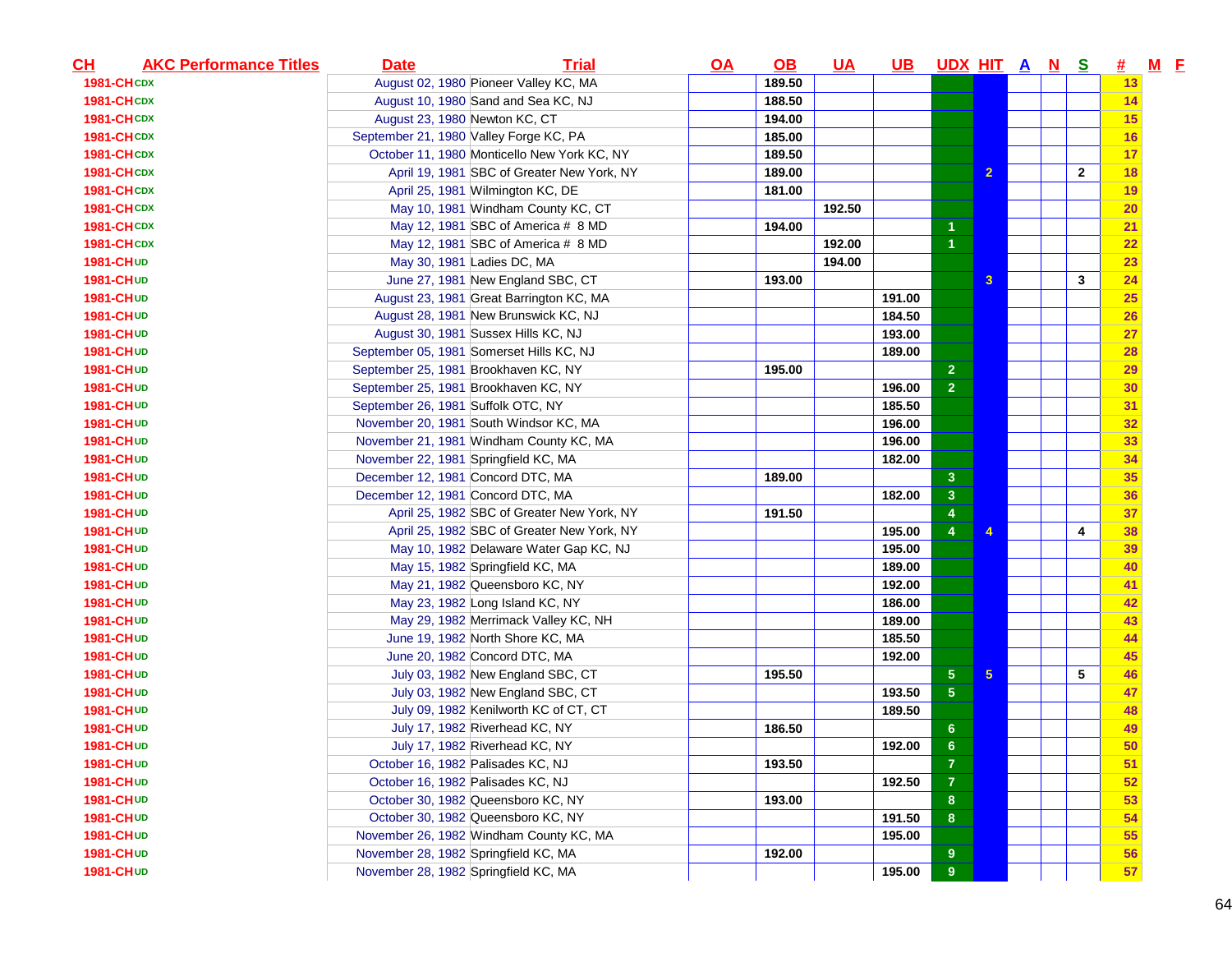| 1981-CHUD<br>December 11, 1982 New England DTC, MA<br>188.00<br>10<br>1981-CHUD<br>December 11, 1982 New England DTC, MA<br>199.00<br>10 <sub>1</sub><br>December 18, 1982 Philadelphia DTC, PA<br>194.00<br><b>1981-CHUD</b><br>December 19, 1982 Lehigh Valley KC, PA<br>194.00<br><b>1981-CHUD</b><br>11<br>December 20, 1982 Delaware Water Gap KC, PA<br>178.00<br>1981-CHUD<br>11<br>December 20, 1982 Delaware Water Gap KC, PA<br>186.00<br><b>1981-CHUD</b><br>June 19, 1983 Concord DTC, MA<br>190.50<br><b>1981-CHUD</b><br>August 27, 1983 Newton KC, CT<br>1981-CHUD<br>185.50<br>193.00<br>May 08, 1984 SBC of America #11 CT<br><b>1981-CHUD</b><br>1981-CHUD<br>May 10, 1984 New England SBC, CT<br>192.00<br>191.00<br><b>1981-CHUD</b><br>June 02, 1984 Ladies DC, MA<br>June 03, 1984 Farmingham District KC, MA<br>191.50<br><b>1981-CHUD</b><br>June 16, 1984 North Shore KC, MA<br><b>1981-CHUD</b><br>190.50<br>June 17, 1984 Concord DTC, MA<br>192.00<br>1981-CHUD<br>June 29, 1984 South Shore DTC, MA<br>186.50<br><b>1981-CHUD</b><br>June 30, 1984 Hockamock KC, MA<br>179.50<br>1981-CHUD<br>July 01, 1984 Cape Cod KC, MA<br>1981-CHUD<br>187.00<br>190.00<br><b>1981-CHUD</b><br>July 12, 1984 Holyoke KC, MA<br>July 15, 1984 Green Mountain DC, VT<br>1981-CHUD<br>187.00<br>July 17, 1984 Carroll County KC of NH, NH<br>195.50<br>1981-CHUD<br>193.00<br><b>1981-CHUD</b><br>July 18, 1984 Lakes Region KC, NH<br>189.50<br>August 09, 1984 Glen Falls KC, NY<br>1981-CHUD<br>194.00<br>1981-CHUD<br>August 11, 1984 Southern Adirondack DC, NY<br>190.00<br>1981-CHUD<br>August 13, 1984 Saratoga New York KC, NY<br>190.56 192.83<br>190.50 11<br><b>ERR</b><br>$\mathbf{0}$<br>$\blacktriangleleft$<br>$\mathbf{0}$<br>4<br>81<br>0<br>34<br>3<br>44<br><b>Schnitzers Missing Link</b><br>October 18, 1987 Shrewsbury DTC, MA<br><b>CD</b><br>178.00<br>174.00<br>November 22, 1987 Springfield KC, MA<br><b>CD</b><br>October 08, 1988 Columbia Missouri KC, MO<br>181.00<br><b>CDX</b><br>ERR 0 0<br>$\mathbf{0}$<br>179.50<br>174.00<br><b>ERR</b><br><b>ERR</b><br>$\mathbf{0}$<br>2<br>0<br>3<br>1<br>0<br><b>1984-CHSchnitzers My Tai</b><br><b>1984-CHCD</b><br>October 06, 1984 Vacationland DC of Maine, ME<br>193.00<br>190.00<br>1984-CHCD<br>October 07, 1984 Penobscot Valley KC, ME<br><b>1984-CHCDX</b><br>October 08, 1984 Central Maine KC, ME<br>191.00<br><b>1984-CHCDX</b><br>November 11, 1984 Nathan Hale OC, CT<br>186.00<br>ERR ERR 0 0 0 0<br><b>ERR</b><br><b>ERR</b><br>190.00<br>0<br>0<br>4<br>4<br>0<br><b>Schon Hiedie V Toro</b><br>October 10, 1965 Queen City DTC, OH<br>193.50<br><b>CD</b><br>October 24, 1965 Dayton DTC, OH<br>187.00<br>CD<br>November 14, 1965 Hamilton DTC, OH<br>191.50<br><b>CDX</b><br>November 21, 1965 Central Ohio KC, OH<br>194.50<br><b>CDX</b><br>October 08, 1967 Queen City DTC, OH<br><b>CDX TD</b><br>190.50 | $M$ $E$<br><u>#</u><br><u>UDX HIT A N S</u> |  | $UB$ | $UA$ | $\Omega$ | <u>OA</u> | <b>Trial</b> | <b>Date</b> | <b>AKC Performance Titles</b> | $CH$ |
|---------------------------------------------------------------------------------------------------------------------------------------------------------------------------------------------------------------------------------------------------------------------------------------------------------------------------------------------------------------------------------------------------------------------------------------------------------------------------------------------------------------------------------------------------------------------------------------------------------------------------------------------------------------------------------------------------------------------------------------------------------------------------------------------------------------------------------------------------------------------------------------------------------------------------------------------------------------------------------------------------------------------------------------------------------------------------------------------------------------------------------------------------------------------------------------------------------------------------------------------------------------------------------------------------------------------------------------------------------------------------------------------------------------------------------------------------------------------------------------------------------------------------------------------------------------------------------------------------------------------------------------------------------------------------------------------------------------------------------------------------------------------------------------------------------------------------------------------------------------------------------------------------------------------------------------------------------------------------------------------------------------------------------------------------------------------------------------------------------------------------------------------------------------------------------------------------------------------------------------------------------------------------------------------------------------------------------------------------------------------------------------------------------------------------------------------------------------------------------------------------------------------------------------------------------------------------------------------------------------------------------------------------------------------------------------------------------------------------------------------------------------------------------------------------------------------------------------------------------------------------------------------------------------------------|---------------------------------------------|--|------|------|----------|-----------|--------------|-------------|-------------------------------|------|
|                                                                                                                                                                                                                                                                                                                                                                                                                                                                                                                                                                                                                                                                                                                                                                                                                                                                                                                                                                                                                                                                                                                                                                                                                                                                                                                                                                                                                                                                                                                                                                                                                                                                                                                                                                                                                                                                                                                                                                                                                                                                                                                                                                                                                                                                                                                                                                                                                                                                                                                                                                                                                                                                                                                                                                                                                                                                                                                           | 58                                          |  |      |      |          |           |              |             |                               |      |
| <b>Class score averages and placement totals:</b><br>Number of times qualifying in each class:<br><b>Class score averages and placement totals:</b><br>Number of times qualifying in each class:<br><b>Class score averages and placement totals:</b><br>Number of times qualifying in each class:                                                                                                                                                                                                                                                                                                                                                                                                                                                                                                                                                                                                                                                                                                                                                                                                                                                                                                                                                                                                                                                                                                                                                                                                                                                                                                                                                                                                                                                                                                                                                                                                                                                                                                                                                                                                                                                                                                                                                                                                                                                                                                                                                                                                                                                                                                                                                                                                                                                                                                                                                                                                                        | 59                                          |  |      |      |          |           |              |             |                               |      |
|                                                                                                                                                                                                                                                                                                                                                                                                                                                                                                                                                                                                                                                                                                                                                                                                                                                                                                                                                                                                                                                                                                                                                                                                                                                                                                                                                                                                                                                                                                                                                                                                                                                                                                                                                                                                                                                                                                                                                                                                                                                                                                                                                                                                                                                                                                                                                                                                                                                                                                                                                                                                                                                                                                                                                                                                                                                                                                                           | 60                                          |  |      |      |          |           |              |             |                               |      |
|                                                                                                                                                                                                                                                                                                                                                                                                                                                                                                                                                                                                                                                                                                                                                                                                                                                                                                                                                                                                                                                                                                                                                                                                                                                                                                                                                                                                                                                                                                                                                                                                                                                                                                                                                                                                                                                                                                                                                                                                                                                                                                                                                                                                                                                                                                                                                                                                                                                                                                                                                                                                                                                                                                                                                                                                                                                                                                                           | 61                                          |  |      |      |          |           |              |             |                               |      |
|                                                                                                                                                                                                                                                                                                                                                                                                                                                                                                                                                                                                                                                                                                                                                                                                                                                                                                                                                                                                                                                                                                                                                                                                                                                                                                                                                                                                                                                                                                                                                                                                                                                                                                                                                                                                                                                                                                                                                                                                                                                                                                                                                                                                                                                                                                                                                                                                                                                                                                                                                                                                                                                                                                                                                                                                                                                                                                                           | 62                                          |  |      |      |          |           |              |             |                               |      |
|                                                                                                                                                                                                                                                                                                                                                                                                                                                                                                                                                                                                                                                                                                                                                                                                                                                                                                                                                                                                                                                                                                                                                                                                                                                                                                                                                                                                                                                                                                                                                                                                                                                                                                                                                                                                                                                                                                                                                                                                                                                                                                                                                                                                                                                                                                                                                                                                                                                                                                                                                                                                                                                                                                                                                                                                                                                                                                                           | 63                                          |  |      |      |          |           |              |             |                               |      |
|                                                                                                                                                                                                                                                                                                                                                                                                                                                                                                                                                                                                                                                                                                                                                                                                                                                                                                                                                                                                                                                                                                                                                                                                                                                                                                                                                                                                                                                                                                                                                                                                                                                                                                                                                                                                                                                                                                                                                                                                                                                                                                                                                                                                                                                                                                                                                                                                                                                                                                                                                                                                                                                                                                                                                                                                                                                                                                                           | 64                                          |  |      |      |          |           |              |             |                               |      |
|                                                                                                                                                                                                                                                                                                                                                                                                                                                                                                                                                                                                                                                                                                                                                                                                                                                                                                                                                                                                                                                                                                                                                                                                                                                                                                                                                                                                                                                                                                                                                                                                                                                                                                                                                                                                                                                                                                                                                                                                                                                                                                                                                                                                                                                                                                                                                                                                                                                                                                                                                                                                                                                                                                                                                                                                                                                                                                                           | 65                                          |  |      |      |          |           |              |             |                               |      |
|                                                                                                                                                                                                                                                                                                                                                                                                                                                                                                                                                                                                                                                                                                                                                                                                                                                                                                                                                                                                                                                                                                                                                                                                                                                                                                                                                                                                                                                                                                                                                                                                                                                                                                                                                                                                                                                                                                                                                                                                                                                                                                                                                                                                                                                                                                                                                                                                                                                                                                                                                                                                                                                                                                                                                                                                                                                                                                                           | 66                                          |  |      |      |          |           |              |             |                               |      |
|                                                                                                                                                                                                                                                                                                                                                                                                                                                                                                                                                                                                                                                                                                                                                                                                                                                                                                                                                                                                                                                                                                                                                                                                                                                                                                                                                                                                                                                                                                                                                                                                                                                                                                                                                                                                                                                                                                                                                                                                                                                                                                                                                                                                                                                                                                                                                                                                                                                                                                                                                                                                                                                                                                                                                                                                                                                                                                                           | 67                                          |  |      |      |          |           |              |             |                               |      |
|                                                                                                                                                                                                                                                                                                                                                                                                                                                                                                                                                                                                                                                                                                                                                                                                                                                                                                                                                                                                                                                                                                                                                                                                                                                                                                                                                                                                                                                                                                                                                                                                                                                                                                                                                                                                                                                                                                                                                                                                                                                                                                                                                                                                                                                                                                                                                                                                                                                                                                                                                                                                                                                                                                                                                                                                                                                                                                                           | 68                                          |  |      |      |          |           |              |             |                               |      |
|                                                                                                                                                                                                                                                                                                                                                                                                                                                                                                                                                                                                                                                                                                                                                                                                                                                                                                                                                                                                                                                                                                                                                                                                                                                                                                                                                                                                                                                                                                                                                                                                                                                                                                                                                                                                                                                                                                                                                                                                                                                                                                                                                                                                                                                                                                                                                                                                                                                                                                                                                                                                                                                                                                                                                                                                                                                                                                                           | 69                                          |  |      |      |          |           |              |             |                               |      |
|                                                                                                                                                                                                                                                                                                                                                                                                                                                                                                                                                                                                                                                                                                                                                                                                                                                                                                                                                                                                                                                                                                                                                                                                                                                                                                                                                                                                                                                                                                                                                                                                                                                                                                                                                                                                                                                                                                                                                                                                                                                                                                                                                                                                                                                                                                                                                                                                                                                                                                                                                                                                                                                                                                                                                                                                                                                                                                                           | 70                                          |  |      |      |          |           |              |             |                               |      |
|                                                                                                                                                                                                                                                                                                                                                                                                                                                                                                                                                                                                                                                                                                                                                                                                                                                                                                                                                                                                                                                                                                                                                                                                                                                                                                                                                                                                                                                                                                                                                                                                                                                                                                                                                                                                                                                                                                                                                                                                                                                                                                                                                                                                                                                                                                                                                                                                                                                                                                                                                                                                                                                                                                                                                                                                                                                                                                                           | 71                                          |  |      |      |          |           |              |             |                               |      |
|                                                                                                                                                                                                                                                                                                                                                                                                                                                                                                                                                                                                                                                                                                                                                                                                                                                                                                                                                                                                                                                                                                                                                                                                                                                                                                                                                                                                                                                                                                                                                                                                                                                                                                                                                                                                                                                                                                                                                                                                                                                                                                                                                                                                                                                                                                                                                                                                                                                                                                                                                                                                                                                                                                                                                                                                                                                                                                                           | 72                                          |  |      |      |          |           |              |             |                               |      |
|                                                                                                                                                                                                                                                                                                                                                                                                                                                                                                                                                                                                                                                                                                                                                                                                                                                                                                                                                                                                                                                                                                                                                                                                                                                                                                                                                                                                                                                                                                                                                                                                                                                                                                                                                                                                                                                                                                                                                                                                                                                                                                                                                                                                                                                                                                                                                                                                                                                                                                                                                                                                                                                                                                                                                                                                                                                                                                                           | 73                                          |  |      |      |          |           |              |             |                               |      |
|                                                                                                                                                                                                                                                                                                                                                                                                                                                                                                                                                                                                                                                                                                                                                                                                                                                                                                                                                                                                                                                                                                                                                                                                                                                                                                                                                                                                                                                                                                                                                                                                                                                                                                                                                                                                                                                                                                                                                                                                                                                                                                                                                                                                                                                                                                                                                                                                                                                                                                                                                                                                                                                                                                                                                                                                                                                                                                                           | 74                                          |  |      |      |          |           |              |             |                               |      |
|                                                                                                                                                                                                                                                                                                                                                                                                                                                                                                                                                                                                                                                                                                                                                                                                                                                                                                                                                                                                                                                                                                                                                                                                                                                                                                                                                                                                                                                                                                                                                                                                                                                                                                                                                                                                                                                                                                                                                                                                                                                                                                                                                                                                                                                                                                                                                                                                                                                                                                                                                                                                                                                                                                                                                                                                                                                                                                                           | 75                                          |  |      |      |          |           |              |             |                               |      |
|                                                                                                                                                                                                                                                                                                                                                                                                                                                                                                                                                                                                                                                                                                                                                                                                                                                                                                                                                                                                                                                                                                                                                                                                                                                                                                                                                                                                                                                                                                                                                                                                                                                                                                                                                                                                                                                                                                                                                                                                                                                                                                                                                                                                                                                                                                                                                                                                                                                                                                                                                                                                                                                                                                                                                                                                                                                                                                                           | 76                                          |  |      |      |          |           |              |             |                               |      |
|                                                                                                                                                                                                                                                                                                                                                                                                                                                                                                                                                                                                                                                                                                                                                                                                                                                                                                                                                                                                                                                                                                                                                                                                                                                                                                                                                                                                                                                                                                                                                                                                                                                                                                                                                                                                                                                                                                                                                                                                                                                                                                                                                                                                                                                                                                                                                                                                                                                                                                                                                                                                                                                                                                                                                                                                                                                                                                                           | 77                                          |  |      |      |          |           |              |             |                               |      |
|                                                                                                                                                                                                                                                                                                                                                                                                                                                                                                                                                                                                                                                                                                                                                                                                                                                                                                                                                                                                                                                                                                                                                                                                                                                                                                                                                                                                                                                                                                                                                                                                                                                                                                                                                                                                                                                                                                                                                                                                                                                                                                                                                                                                                                                                                                                                                                                                                                                                                                                                                                                                                                                                                                                                                                                                                                                                                                                           | 78                                          |  |      |      |          |           |              |             |                               |      |
|                                                                                                                                                                                                                                                                                                                                                                                                                                                                                                                                                                                                                                                                                                                                                                                                                                                                                                                                                                                                                                                                                                                                                                                                                                                                                                                                                                                                                                                                                                                                                                                                                                                                                                                                                                                                                                                                                                                                                                                                                                                                                                                                                                                                                                                                                                                                                                                                                                                                                                                                                                                                                                                                                                                                                                                                                                                                                                                           | 79                                          |  |      |      |          |           |              |             |                               |      |
|                                                                                                                                                                                                                                                                                                                                                                                                                                                                                                                                                                                                                                                                                                                                                                                                                                                                                                                                                                                                                                                                                                                                                                                                                                                                                                                                                                                                                                                                                                                                                                                                                                                                                                                                                                                                                                                                                                                                                                                                                                                                                                                                                                                                                                                                                                                                                                                                                                                                                                                                                                                                                                                                                                                                                                                                                                                                                                                           | 80                                          |  |      |      |          |           |              |             |                               |      |
|                                                                                                                                                                                                                                                                                                                                                                                                                                                                                                                                                                                                                                                                                                                                                                                                                                                                                                                                                                                                                                                                                                                                                                                                                                                                                                                                                                                                                                                                                                                                                                                                                                                                                                                                                                                                                                                                                                                                                                                                                                                                                                                                                                                                                                                                                                                                                                                                                                                                                                                                                                                                                                                                                                                                                                                                                                                                                                                           | 81                                          |  |      |      |          |           |              |             |                               |      |
|                                                                                                                                                                                                                                                                                                                                                                                                                                                                                                                                                                                                                                                                                                                                                                                                                                                                                                                                                                                                                                                                                                                                                                                                                                                                                                                                                                                                                                                                                                                                                                                                                                                                                                                                                                                                                                                                                                                                                                                                                                                                                                                                                                                                                                                                                                                                                                                                                                                                                                                                                                                                                                                                                                                                                                                                                                                                                                                           | 81                                          |  |      |      |          |           |              |             |                               |      |
|                                                                                                                                                                                                                                                                                                                                                                                                                                                                                                                                                                                                                                                                                                                                                                                                                                                                                                                                                                                                                                                                                                                                                                                                                                                                                                                                                                                                                                                                                                                                                                                                                                                                                                                                                                                                                                                                                                                                                                                                                                                                                                                                                                                                                                                                                                                                                                                                                                                                                                                                                                                                                                                                                                                                                                                                                                                                                                                           |                                             |  |      |      |          |           |              |             |                               |      |
|                                                                                                                                                                                                                                                                                                                                                                                                                                                                                                                                                                                                                                                                                                                                                                                                                                                                                                                                                                                                                                                                                                                                                                                                                                                                                                                                                                                                                                                                                                                                                                                                                                                                                                                                                                                                                                                                                                                                                                                                                                                                                                                                                                                                                                                                                                                                                                                                                                                                                                                                                                                                                                                                                                                                                                                                                                                                                                                           |                                             |  |      |      |          |           |              |             |                               |      |
|                                                                                                                                                                                                                                                                                                                                                                                                                                                                                                                                                                                                                                                                                                                                                                                                                                                                                                                                                                                                                                                                                                                                                                                                                                                                                                                                                                                                                                                                                                                                                                                                                                                                                                                                                                                                                                                                                                                                                                                                                                                                                                                                                                                                                                                                                                                                                                                                                                                                                                                                                                                                                                                                                                                                                                                                                                                                                                                           |                                             |  |      |      |          |           |              |             |                               |      |
|                                                                                                                                                                                                                                                                                                                                                                                                                                                                                                                                                                                                                                                                                                                                                                                                                                                                                                                                                                                                                                                                                                                                                                                                                                                                                                                                                                                                                                                                                                                                                                                                                                                                                                                                                                                                                                                                                                                                                                                                                                                                                                                                                                                                                                                                                                                                                                                                                                                                                                                                                                                                                                                                                                                                                                                                                                                                                                                           |                                             |  |      |      |          |           |              |             |                               |      |
|                                                                                                                                                                                                                                                                                                                                                                                                                                                                                                                                                                                                                                                                                                                                                                                                                                                                                                                                                                                                                                                                                                                                                                                                                                                                                                                                                                                                                                                                                                                                                                                                                                                                                                                                                                                                                                                                                                                                                                                                                                                                                                                                                                                                                                                                                                                                                                                                                                                                                                                                                                                                                                                                                                                                                                                                                                                                                                                           |                                             |  |      |      |          |           |              |             |                               |      |
|                                                                                                                                                                                                                                                                                                                                                                                                                                                                                                                                                                                                                                                                                                                                                                                                                                                                                                                                                                                                                                                                                                                                                                                                                                                                                                                                                                                                                                                                                                                                                                                                                                                                                                                                                                                                                                                                                                                                                                                                                                                                                                                                                                                                                                                                                                                                                                                                                                                                                                                                                                                                                                                                                                                                                                                                                                                                                                                           | $\mathbf{3}$                                |  |      |      |          |           |              |             |                               |      |
|                                                                                                                                                                                                                                                                                                                                                                                                                                                                                                                                                                                                                                                                                                                                                                                                                                                                                                                                                                                                                                                                                                                                                                                                                                                                                                                                                                                                                                                                                                                                                                                                                                                                                                                                                                                                                                                                                                                                                                                                                                                                                                                                                                                                                                                                                                                                                                                                                                                                                                                                                                                                                                                                                                                                                                                                                                                                                                                           |                                             |  |      |      |          |           |              |             |                               |      |
|                                                                                                                                                                                                                                                                                                                                                                                                                                                                                                                                                                                                                                                                                                                                                                                                                                                                                                                                                                                                                                                                                                                                                                                                                                                                                                                                                                                                                                                                                                                                                                                                                                                                                                                                                                                                                                                                                                                                                                                                                                                                                                                                                                                                                                                                                                                                                                                                                                                                                                                                                                                                                                                                                                                                                                                                                                                                                                                           |                                             |  |      |      |          |           |              |             |                               |      |
|                                                                                                                                                                                                                                                                                                                                                                                                                                                                                                                                                                                                                                                                                                                                                                                                                                                                                                                                                                                                                                                                                                                                                                                                                                                                                                                                                                                                                                                                                                                                                                                                                                                                                                                                                                                                                                                                                                                                                                                                                                                                                                                                                                                                                                                                                                                                                                                                                                                                                                                                                                                                                                                                                                                                                                                                                                                                                                                           |                                             |  |      |      |          |           |              |             |                               |      |
|                                                                                                                                                                                                                                                                                                                                                                                                                                                                                                                                                                                                                                                                                                                                                                                                                                                                                                                                                                                                                                                                                                                                                                                                                                                                                                                                                                                                                                                                                                                                                                                                                                                                                                                                                                                                                                                                                                                                                                                                                                                                                                                                                                                                                                                                                                                                                                                                                                                                                                                                                                                                                                                                                                                                                                                                                                                                                                                           |                                             |  |      |      |          |           |              |             |                               |      |
|                                                                                                                                                                                                                                                                                                                                                                                                                                                                                                                                                                                                                                                                                                                                                                                                                                                                                                                                                                                                                                                                                                                                                                                                                                                                                                                                                                                                                                                                                                                                                                                                                                                                                                                                                                                                                                                                                                                                                                                                                                                                                                                                                                                                                                                                                                                                                                                                                                                                                                                                                                                                                                                                                                                                                                                                                                                                                                                           |                                             |  |      |      |          |           |              |             |                               |      |
|                                                                                                                                                                                                                                                                                                                                                                                                                                                                                                                                                                                                                                                                                                                                                                                                                                                                                                                                                                                                                                                                                                                                                                                                                                                                                                                                                                                                                                                                                                                                                                                                                                                                                                                                                                                                                                                                                                                                                                                                                                                                                                                                                                                                                                                                                                                                                                                                                                                                                                                                                                                                                                                                                                                                                                                                                                                                                                                           |                                             |  |      |      |          |           |              |             |                               |      |
|                                                                                                                                                                                                                                                                                                                                                                                                                                                                                                                                                                                                                                                                                                                                                                                                                                                                                                                                                                                                                                                                                                                                                                                                                                                                                                                                                                                                                                                                                                                                                                                                                                                                                                                                                                                                                                                                                                                                                                                                                                                                                                                                                                                                                                                                                                                                                                                                                                                                                                                                                                                                                                                                                                                                                                                                                                                                                                                           |                                             |  |      |      |          |           |              |             |                               |      |
|                                                                                                                                                                                                                                                                                                                                                                                                                                                                                                                                                                                                                                                                                                                                                                                                                                                                                                                                                                                                                                                                                                                                                                                                                                                                                                                                                                                                                                                                                                                                                                                                                                                                                                                                                                                                                                                                                                                                                                                                                                                                                                                                                                                                                                                                                                                                                                                                                                                                                                                                                                                                                                                                                                                                                                                                                                                                                                                           |                                             |  |      |      |          |           |              |             |                               |      |
|                                                                                                                                                                                                                                                                                                                                                                                                                                                                                                                                                                                                                                                                                                                                                                                                                                                                                                                                                                                                                                                                                                                                                                                                                                                                                                                                                                                                                                                                                                                                                                                                                                                                                                                                                                                                                                                                                                                                                                                                                                                                                                                                                                                                                                                                                                                                                                                                                                                                                                                                                                                                                                                                                                                                                                                                                                                                                                                           |                                             |  |      |      |          |           |              |             |                               |      |
|                                                                                                                                                                                                                                                                                                                                                                                                                                                                                                                                                                                                                                                                                                                                                                                                                                                                                                                                                                                                                                                                                                                                                                                                                                                                                                                                                                                                                                                                                                                                                                                                                                                                                                                                                                                                                                                                                                                                                                                                                                                                                                                                                                                                                                                                                                                                                                                                                                                                                                                                                                                                                                                                                                                                                                                                                                                                                                                           |                                             |  |      |      |          |           |              |             |                               |      |
|                                                                                                                                                                                                                                                                                                                                                                                                                                                                                                                                                                                                                                                                                                                                                                                                                                                                                                                                                                                                                                                                                                                                                                                                                                                                                                                                                                                                                                                                                                                                                                                                                                                                                                                                                                                                                                                                                                                                                                                                                                                                                                                                                                                                                                                                                                                                                                                                                                                                                                                                                                                                                                                                                                                                                                                                                                                                                                                           |                                             |  |      |      |          |           |              |             |                               |      |
|                                                                                                                                                                                                                                                                                                                                                                                                                                                                                                                                                                                                                                                                                                                                                                                                                                                                                                                                                                                                                                                                                                                                                                                                                                                                                                                                                                                                                                                                                                                                                                                                                                                                                                                                                                                                                                                                                                                                                                                                                                                                                                                                                                                                                                                                                                                                                                                                                                                                                                                                                                                                                                                                                                                                                                                                                                                                                                                           |                                             |  |      |      |          |           |              |             |                               |      |
|                                                                                                                                                                                                                                                                                                                                                                                                                                                                                                                                                                                                                                                                                                                                                                                                                                                                                                                                                                                                                                                                                                                                                                                                                                                                                                                                                                                                                                                                                                                                                                                                                                                                                                                                                                                                                                                                                                                                                                                                                                                                                                                                                                                                                                                                                                                                                                                                                                                                                                                                                                                                                                                                                                                                                                                                                                                                                                                           |                                             |  |      |      |          |           |              |             |                               |      |
|                                                                                                                                                                                                                                                                                                                                                                                                                                                                                                                                                                                                                                                                                                                                                                                                                                                                                                                                                                                                                                                                                                                                                                                                                                                                                                                                                                                                                                                                                                                                                                                                                                                                                                                                                                                                                                                                                                                                                                                                                                                                                                                                                                                                                                                                                                                                                                                                                                                                                                                                                                                                                                                                                                                                                                                                                                                                                                                           |                                             |  |      |      |          |           |              |             |                               |      |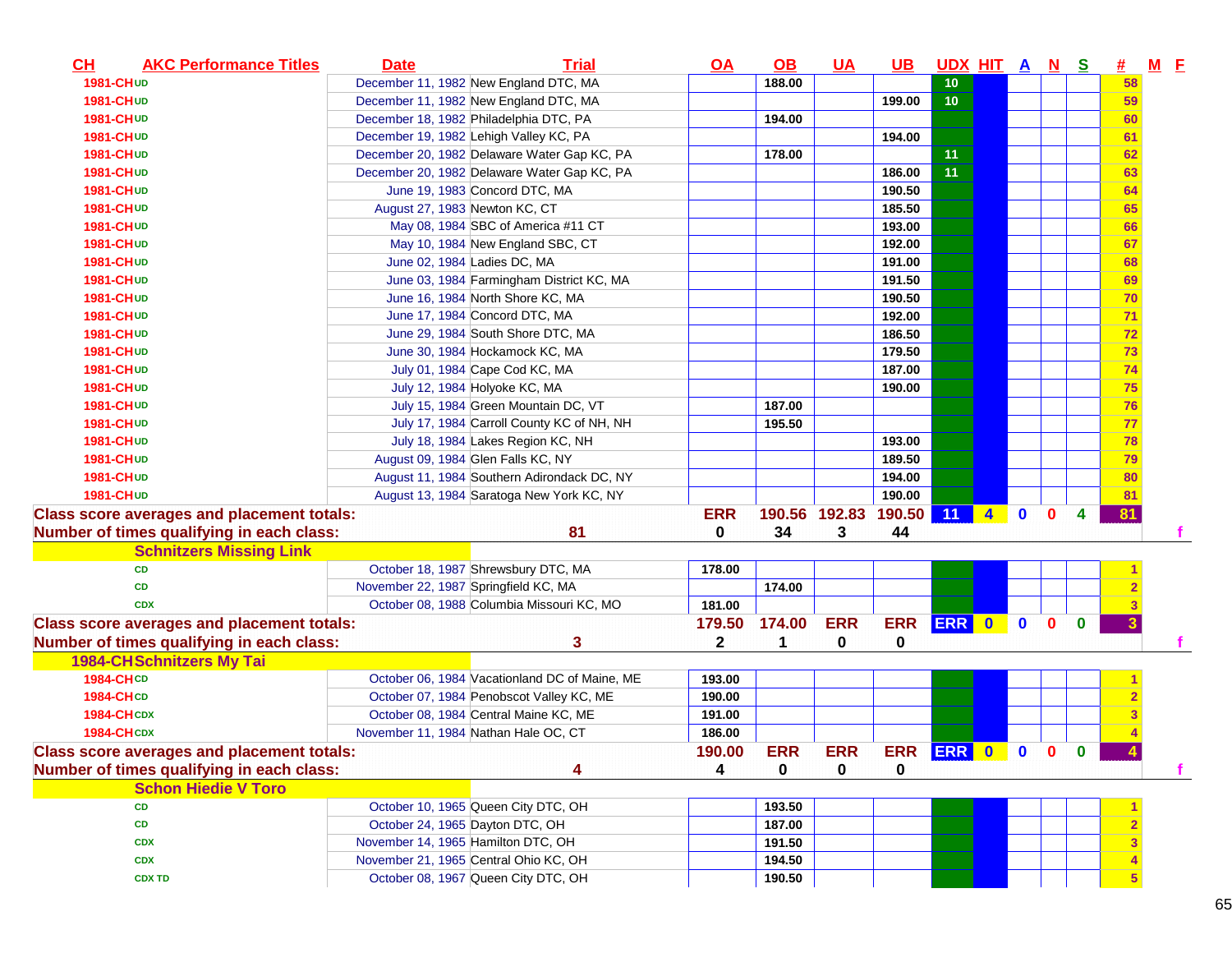| CL | <b>AKC Performance Titles</b>                     | <b>Date</b>                         | <b>Trial</b>                                   | <u>OA</u>  | $\underline{\mathsf{OB}}$ | <b>UA</b>  | $UB$       | <u>UDX HIT A</u> |   |              | $\mathbf{N}$ | <u>s</u>     |                  | $M$ E |  |
|----|---------------------------------------------------|-------------------------------------|------------------------------------------------|------------|---------------------------|------------|------------|------------------|---|--------------|--------------|--------------|------------------|-------|--|
|    | <b>CDX TD</b>                                     | February 03, 1968 Muncie OTC, IN    |                                                |            | 193.50                    |            |            |                  |   |              |              |              | 6                |       |  |
|    | <b>CDX TD</b>                                     |                                     | February 18, 1968 Middletown DTC, OH           |            |                           | 189.50     |            |                  |   |              |              |              |                  |       |  |
|    | <b>CDX TD</b>                                     | February 25, 1968 Louisville KC, KY |                                                |            |                           | 191.00     |            |                  |   |              |              |              |                  |       |  |
|    | <b>CDX TD</b>                                     |                                     | June 02, 1968 Cincinnati KC, OH                |            | 197.50                    |            |            |                  |   |              |              |              |                  |       |  |
|    | <b>UDT</b>                                        |                                     | July 28, 1968 Marion Ohio KC, OH               |            |                           | 189.00     |            |                  |   |              |              |              | 10               |       |  |
|    | <b>UDT</b>                                        |                                     | October 06, 1968 Queen City DTC, OH            |            | 197.00                    |            |            |                  |   |              |              |              | 11               |       |  |
|    | <b>Class score averages and placement totals:</b> |                                     |                                                | <b>ERR</b> | 193.13                    | 189.83     | <b>ERR</b> | ERR 0            |   | $\bf{0}$     | $\bf{0}$     | $\bf{0}$     | 11               |       |  |
|    | Number of times qualifying in each class:         |                                     | 11                                             | 0          | 8                         | 3          | 0          |                  |   |              |              |              |                  |       |  |
|    | <b>Sears Penelope June</b>                        |                                     |                                                |            |                           |            |            |                  |   |              |              |              |                  |       |  |
|    | <b>CD</b>                                         |                                     | May 17, 1975 NW OC of Suburban Chicago, IL     | 194.00     |                           |            |            |                  |   |              |              |              |                  |       |  |
|    | <b>CD</b>                                         |                                     | May 18, 1975 North Shore DTC, IL               | 195.00     |                           |            |            |                  |   |              |              |              |                  |       |  |
|    | <b>CDX</b>                                        |                                     | May 25, 1975 Milwaukee DTC, WI                 | 190.00     |                           |            |            |                  |   |              |              |              |                  |       |  |
|    | <b>Class score averages and placement totals:</b> |                                     |                                                | 193.00     | <b>ERR</b>                | <b>ERR</b> | <b>ERR</b> | <b>ERR</b> 0     |   | $\mathbf{0}$ | $\mathbf{0}$ | $\mathbf{0}$ |                  |       |  |
|    | Number of times qualifying in each class:         |                                     | 3                                              | 3          | 0                         | 0          | 0          |                  |   |              |              |              |                  |       |  |
|    | <b>Sebastian Montigue Samples</b>                 |                                     |                                                |            |                           |            |            |                  |   |              |              |              |                  |       |  |
|    | <b>CD</b>                                         | September 21, 1975 Atlanta OC, GA   |                                                | 191.00     |                           |            |            |                  |   |              |              |              |                  |       |  |
|    | <b>CD</b>                                         |                                     | October 05, 1975 Tennessee Valley KC, TN       | 195.00     |                           |            |            |                  |   |              |              |              |                  |       |  |
|    | <b>CDX</b>                                        |                                     | November 02, 1975 Birmingham OTC, AL           | 195.00     |                           |            |            |                  |   |              |              |              |                  |       |  |
|    | <b>Class score averages and placement totals:</b> |                                     |                                                | 193.67     | <b>ERR</b>                | <b>ERR</b> | <b>ERR</b> | ERR 0            |   | $\bullet$    | $\mathbf 0$  | $\mathbf{0}$ |                  |       |  |
|    | Number of times qualifying in each class:         |                                     | 3                                              | 3          | 0                         | 0          | 0          |                  |   |              |              |              |                  | m     |  |
|    | <b>Senator Smith of Bethel</b>                    |                                     |                                                |            |                           |            |            |                  |   |              |              |              |                  |       |  |
|    | <b>CD</b>                                         |                                     | August 27, 1966 Ravenna KC, OH                 | 181.00     |                           |            |            |                  |   |              |              |              |                  |       |  |
|    | <b>CD</b>                                         |                                     | May 07, 1967 Canton All-Breed TC, OH           |            | 194.00                    |            |            |                  |   |              |              |              |                  |       |  |
|    | <b>CDX</b>                                        |                                     | June 11, 1967 All-Breed TC of Akron, OH        |            | 194.00                    |            |            |                  |   |              |              |              |                  |       |  |
|    | <b>Class score averages and placement totals:</b> |                                     |                                                | 181.00     | 194.00                    | <b>ERR</b> | <b>ERR</b> | ERR 0            |   | $\bullet$    | $\mathbf{0}$ | $\mathbf{0}$ |                  |       |  |
|    | Number of times qualifying in each class:         |                                     | 3                                              | 1          | $\mathbf 2$               | 0          | 0          |                  |   |              |              |              |                  | m     |  |
|    | <b>Seymours Mighty Moe</b>                        |                                     |                                                |            |                           |            |            |                  |   |              |              |              |                  |       |  |
|    | <b>CD</b>                                         |                                     | May 08, 1971 Mensona Empire KC, CA             | 194.50     |                           |            |            |                  |   |              |              |              |                  |       |  |
|    | <b>CD</b>                                         |                                     | May 28, 1972 Del Monte KC, CA                  | 194.50     |                           |            |            |                  |   |              |              |              |                  |       |  |
|    | <b>CDX</b>                                        |                                     | June 25, 1972 Marin County DTC, CA             | 185.00     |                           |            |            |                  |   |              |              |              |                  |       |  |
|    | <b>CDX</b>                                        |                                     | July 23, 1972 Santa Clara DTC, CA              | 175.50     |                           |            |            |                  |   |              |              |              |                  |       |  |
|    | <b>Class score averages and placement totals:</b> |                                     |                                                | 187.38     | <b>ERR</b>                | <b>ERR</b> | <b>ERR</b> | ERR 0            |   | $\mathbf{0}$ | $\mathbf{0}$ | $\mathbf{0}$ |                  |       |  |
|    | Number of times qualifying in each class:         |                                     | 4                                              | 4          | 0                         | 0          | 0          |                  |   |              |              |              |                  | m     |  |
|    | <b>Shadow Mtn Playit Again V Reema</b>            |                                     |                                                |            |                           |            |            |                  |   |              |              |              |                  |       |  |
|    | <b>CD RA TD</b>                                   |                                     | April 22, 2012 Chief Solano KC, CA             | 195.50     |                           |            |            |                  |   |              |              |              |                  |       |  |
|    | <b>CD RE TD</b>                                   |                                     | May 06, 2012 Mission Trail Poodle Club, CA     | 195.50     |                           |            |            |                  |   |              |              |              |                  |       |  |
|    | <b>CDX RE TD</b>                                  |                                     | July 20, 2012 Truckee Meadows DTC, CA          | 193.50     |                           |            |            |                  |   |              |              |              |                  |       |  |
|    | <b>CDX GN RE TD</b>                               |                                     |                                                | 195.00     |                           |            |            |                  |   |              |              |              |                  |       |  |
|    |                                                   | August 17, 2012 Reno KC, NV         | July 21, 2012 Truckee Meadows DTC, CA          |            | 192.00                    |            |            |                  |   |              |              |              | 4<br>5           |       |  |
|    | <b>CDX GN RE TD</b><br><b>CDX GN RE TD</b>        |                                     | August 26, 2012 Mensona KC, CA                 |            |                           |            |            |                  |   |              |              |              |                  |       |  |
|    |                                                   |                                     |                                                |            | 194.50                    |            |            |                  |   |              |              |              | $6\phantom{1}6$  |       |  |
|    | <b>CDX GN RE TD</b>                               |                                     | September 24, 2012 SBC of America Regional, UT |            | 195.00                    |            |            |                  | 4 |              |              | $\mathbf{2}$ | $\overline{7}$   |       |  |
|    | <b>CDX GN RE TD</b>                               |                                     | September 28, 2012 SBC of America #39 UT       |            | 195.50                    |            |            |                  | 5 |              |              | 3            | $\boldsymbol{8}$ |       |  |
|    | <b>CDX GN RE TD</b>                               |                                     | November 25, 2012 San Joaquin KC, CA           |            | 194.00                    |            |            |                  |   |              |              |              | 9                |       |  |
|    | <b>CDX GN RE TD</b>                               |                                     | January 27, 2013 Golden Gate KC, CA            |            | 197.00                    |            |            |                  | 6 | $\mathbf{3}$ |              |              | 10               |       |  |
|    | <b>CDX GN RE TD</b>                               |                                     | February 17, 2013 Santa Clara Valley KC, CA    |            |                           | 191.00     |            |                  |   |              |              |              | 11               |       |  |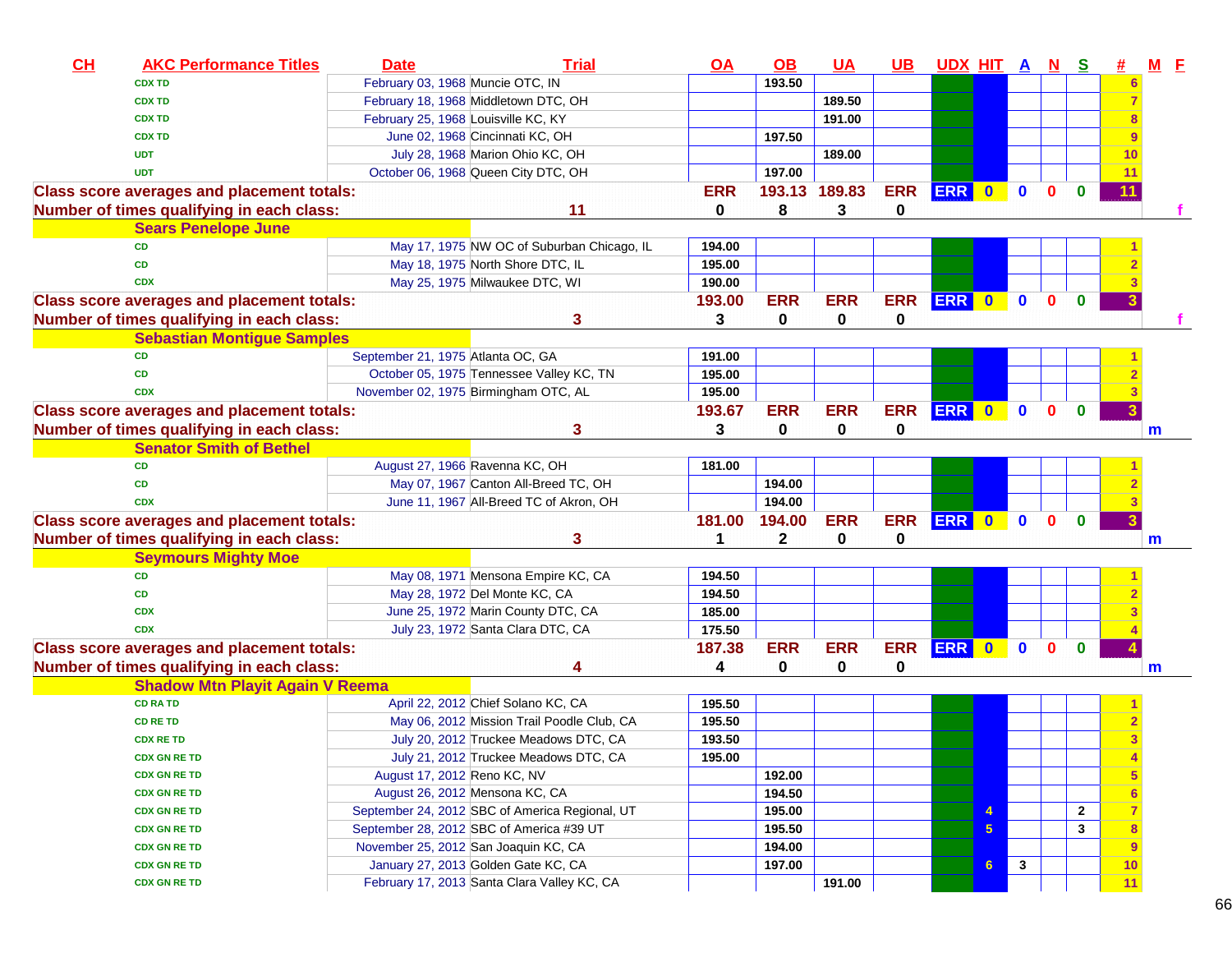| CL | <b>AKC Performance Titles</b>                     | <b>Date</b>                            | <b>Trial</b>                                         | $\overline{OA}$ | $\Omega$     | <u>UA</u>                 | $\overline{\mathsf{UB}}$ | <u>UDX HIT A N</u>      |   |                |              | <u>s</u>     | <u>#</u>  | $M$ E        |
|----|---------------------------------------------------|----------------------------------------|------------------------------------------------------|-----------------|--------------|---------------------------|--------------------------|-------------------------|---|----------------|--------------|--------------|-----------|--------------|
|    | <b>CDX GN RAE TD</b>                              |                                        | April 11, 2013 Northern California Terrier Assoc, CA |                 |              | 185.50                    |                          |                         |   |                |              |              | 12        |              |
|    | <b>CDX GN RAE TD</b>                              |                                        | April 26, 2013 SBC of Pacific Coast, CA              |                 | 195.00       |                           |                          |                         | 7 |                |              | 4            | 13        |              |
|    | <b>CDX GN RAE TD</b>                              |                                        | April 28, 2013 Mt. Diablo DTC, CA                    |                 | 193.50       |                           |                          |                         |   |                |              |              | 14        |              |
|    | <b>UD GN RAE TDX</b>                              |                                        | May 31, 2013 Butte County KC                         |                 |              |                           | 183.00                   |                         |   |                |              |              | 15        |              |
|    | <b>UD GN RAE TDX</b>                              |                                        | June 22, 2013 Napa Valley DTC, CA                    |                 | 194.50       |                           |                          | 1                       |   |                |              |              | 16        |              |
|    | <b>UD GN RAE TDX</b>                              |                                        | June 22, 2013 Napa Valley DTC, CA                    |                 |              |                           | 190.50                   | $\mathbf{1}$            |   |                |              |              | 17        |              |
|    | <b>UD GN RAE TDX</b>                              |                                        | June 23, 2013 Deep Peninsula DTC, CA                 |                 | 193.50       |                           |                          |                         |   |                |              |              | 18        |              |
|    | <b>UD GN RAE TDX</b>                              |                                        | June 29, 2013 Lost Coast KC of California, CA        |                 | 195.00       |                           |                          |                         | 8 | 4              |              |              | 19        |              |
|    | <b>UD GN RAE TDX</b>                              |                                        | July 14, 2013 Del Monte KC, CA                       |                 | 197.00       |                           |                          |                         |   |                |              |              | 20        |              |
|    | <b>UD GN RAE TDX</b>                              |                                        | August 03, 2013 DTC of Salinas Valley, CA            |                 | 197.00       |                           |                          |                         |   |                |              |              | 21        |              |
|    | <b>UD GN RAE TDX</b>                              |                                        | August 04, 2013 Monterey Bay DTC, CA                 |                 | 195.50       |                           |                          |                         |   |                |              |              | 22        |              |
|    | <b>UD GN RAE TDX</b>                              | August 23, 2013 Mensona KC, CA         |                                                      |                 | 194.50       |                           |                          | $\overline{\mathbf{2}}$ |   |                |              |              | 23        |              |
|    | <b>UD GN RAE TDX</b>                              | August 23, 2013 Mensona KC, CA         |                                                      |                 |              |                           | 198.00                   | $\overline{\mathbf{2}}$ |   |                |              |              | 24        |              |
|    | <b>UD GN RAE TDX</b>                              | August 25, 2013 Mensona KC, CA         |                                                      |                 | 197.00       |                           |                          | $\overline{\mathbf{3}}$ |   |                |              |              | 25        |              |
|    | <b>UD GN RAE TDX</b>                              | August 25, 2013 Mensona KC, CA         |                                                      |                 |              |                           | 190.00                   | 3 <sup>2</sup>          |   |                |              |              | 26        |              |
|    | <b>UD GN RAE TDX</b>                              |                                        | August 31, 2013 Gold Country KC, CA                  |                 | 192.50       |                           |                          |                         |   |                |              |              | 27        |              |
|    | <b>UD GN RAE TDX</b>                              | September 01, 2013 Gold Country KC, CA |                                                      |                 | 197.00       |                           |                          | 4                       |   |                |              |              | 28        |              |
|    | <b>UD GN RAE TDX</b>                              | September 01, 2013 Gold Country KC, CA |                                                      |                 |              |                           | 194.50                   | $\overline{4}$          |   |                |              |              | <b>29</b> |              |
|    | <b>UD GN RAE TDX</b>                              | September 28, 2013 Fremont DTC, CA     |                                                      |                 | 194.00       |                           |                          |                         |   |                |              |              | 30        |              |
|    | <b>UD GN RAE TDX</b>                              | September 29, 2013 Fremont DTC, CA     |                                                      |                 | 194.00       |                           |                          |                         |   |                |              |              | 31        |              |
|    | <b>UD GN RAE TDX</b>                              |                                        | October 20, 2013 Del Valle DC of Livermore, CA       |                 | 196.00       |                           |                          |                         |   |                |              |              | 32        |              |
|    | <b>UD GN RAE TDX</b>                              |                                        | October 26, 2013 Sacramento Valey DFA, CA            |                 | 193.00       |                           |                          | $\overline{5}$          |   |                |              |              | 33        |              |
|    | <b>UD GN RAE TDX</b>                              |                                        | October 26, 2013 Sacramento Valey DFA, CA            |                 |              |                           | 185.00                   | $\overline{\mathbf{5}}$ |   |                |              |              | 34        |              |
|    | <b>UD GN RAE TDX</b>                              |                                        | October 27, 2013 Sacramento Valey DFA, CA            |                 |              |                           | 195.00                   |                         |   |                |              |              | 35        |              |
|    | <b>UD GN RAE TDX</b>                              | November 24, 2013 San Joaquin KC, CA   |                                                      |                 |              |                           | 180.00                   |                         |   |                |              |              | 36        |              |
|    | <b>UD GN RAE TDX</b>                              | December 07, 2013 Valley Hills OB, CA  |                                                      |                 | 197.50       |                           |                          | $6\phantom{a}$          |   |                |              |              | 37        |              |
|    | <b>UD GN RAE TDX</b>                              | December 07, 2013 Valley Hills OB, CA  |                                                      |                 |              |                           | 180.50                   | $\bf 6$                 |   |                |              |              | 38        |              |
|    | <b>UD GN RAE TDX</b>                              | December 08, 2013 Valley Hills OB, CA  |                                                      |                 | 195.50       |                           |                          | $\overline{7}$          |   |                |              |              | 39        |              |
|    | <b>UD GN RAE TDX</b>                              | December 08, 2013 Valley Hills OB, CA  |                                                      |                 |              |                           | 188.00                   | $\overline{7}$          |   |                |              |              | 40        |              |
|    | <b>UD GN RAE TDX</b>                              |                                        | January 18, 2014 San Mateo DTC, CA                   |                 |              |                           | 179.50                   |                         |   |                |              |              | 41        |              |
|    | <b>UD GN RAE TDX</b>                              |                                        | January 19, 2014 Santa Clara DTC, CA                 |                 |              |                           | 186.00                   | $\boldsymbol{8}$        |   |                |              |              | 42        |              |
|    | <b>UD GN RAE TDX</b>                              |                                        | January 19, 2014 Santa Clara DTC, CA                 |                 | 192.50       |                           |                          | 8                       |   |                |              |              | 43        |              |
|    | <b>UD GN RAE TDX</b>                              |                                        | February 22, 2014 Linn County KC, OR                 |                 | 193.50       |                           |                          |                         |   |                |              |              | 44        |              |
|    | <b>UD GN RAE TDX</b>                              |                                        | March 20, 2014 San Mateo KC, CA                      |                 | 193.00       |                           |                          | 9 <sup>°</sup>          |   |                |              |              | 45        |              |
|    | <b>UD GN RAE TDX</b>                              |                                        | March 20, 2014 San Mateo KC, CA                      |                 |              |                           | 190.50                   | $\overline{9}$          |   |                |              |              | 46        |              |
|    | <b>UDX OM1 GN RAE TDX</b>                         |                                        | March 21, 2014 San Mateo KC, CA                      |                 | 195.50       |                           |                          | 10                      |   |                |              |              | 47        |              |
|    | <b>UDX OM1 GN RAE TDX</b>                         |                                        | March 21, 2014 San Mateo KC, CA                      |                 |              |                           | 190.50                   | 10                      |   |                |              |              | 48        |              |
|    | <b>UDX OM1 GN RAE TDX</b>                         |                                        | April 25, 2014 SBC of Pacific Coast, CA              |                 | 192.00       |                           |                          |                         | 9 |                |              | 5            | 49        |              |
|    | <b>Class score averages and placement totals:</b> |                                        |                                                      | 194.88          |              | 194.71 188.25 187.93 10 6 |                          |                         |   | $\overline{2}$ | $\mathbf{0}$ | 4            | 49        |              |
|    | Number of times qualifying in each class:         |                                        | 49                                                   | 4               | 29           | $\mathbf{2}$              | 14                       |                         |   |                |              |              |           | f.           |
|    | <b>Shagg Barks Hamilton Too</b>                   |                                        |                                                      |                 |              |                           |                          |                         |   |                |              |              |           |              |
|    | <b>CD TD</b>                                      |                                        | March 31, 1984 Marin County DTC, CA                  |                 | 177.00       |                           |                          |                         |   |                |              |              |           |              |
|    | <b>CD TD</b>                                      |                                        | February 23, 1985 Monterey Bay DTC, CA               |                 | 176.00       |                           |                          |                         |   |                |              |              |           |              |
|    | <b>Class score averages and placement totals:</b> |                                        |                                                      | <b>ERR</b>      | 176.50       | <b>ERR</b>                | <b>ERR</b>               | ERR 0                   |   | $\mathbf 0$    | $\mathbf{0}$ | $\mathbf{0}$ |           |              |
|    | Number of times qualifying in each class:         |                                        | $\overline{2}$                                       | 0               | $\mathbf{2}$ | 0                         | 0                        |                         |   |                |              |              |           | $\mathbf{m}$ |
|    |                                                   |                                        |                                                      |                 |              |                           |                          |                         |   |                |              |              |           |              |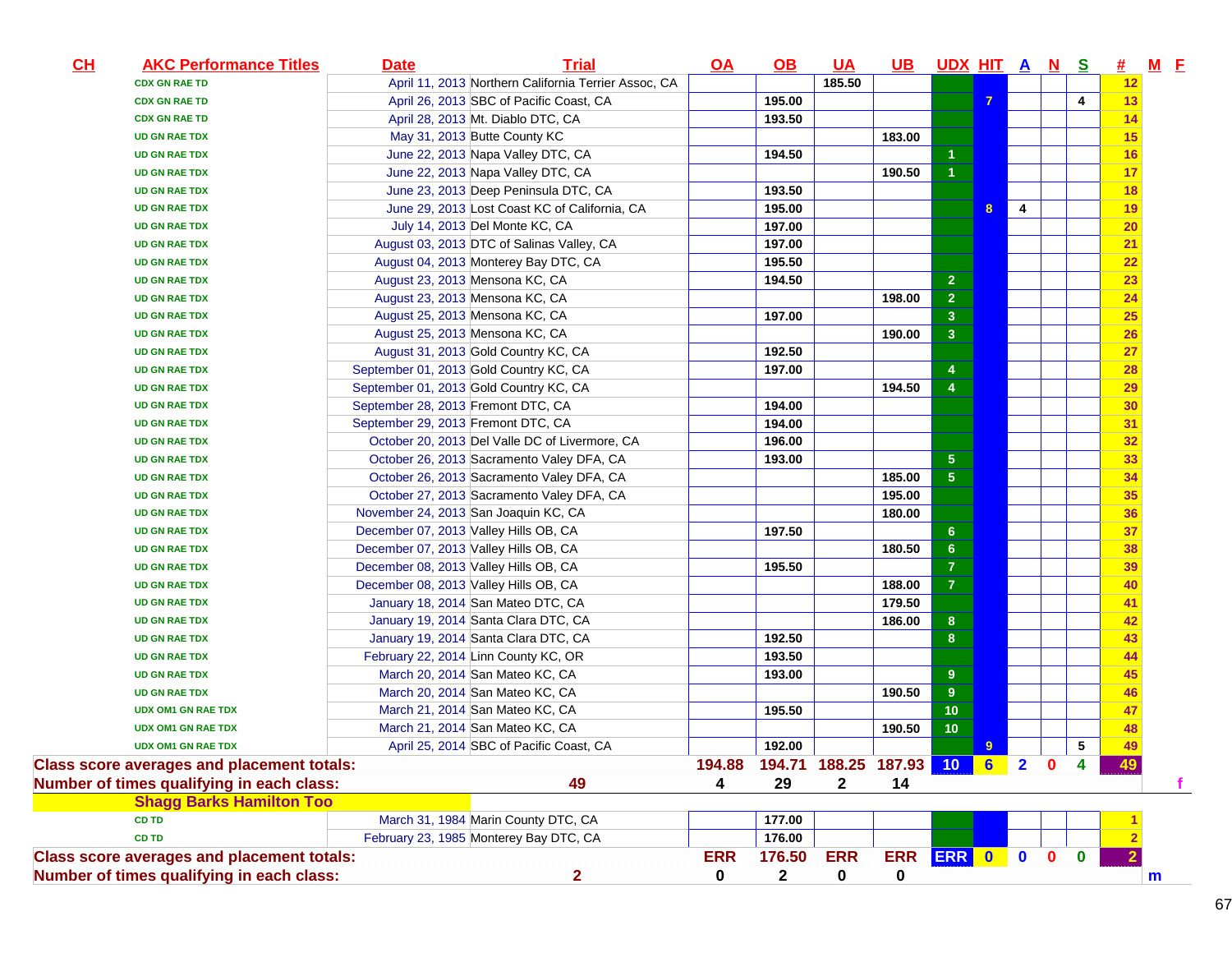| CH<br><b>AKC Performance Titles</b>               | <b>Date</b>                         | <b>Trial</b>                                   | $\overline{OA}$ | <u>OB</u>                   | <u>UA</u>  | <b>UB</b>  | <u>UDXHITANS#</u>       |              |              |          |              |    | <u>M E</u> |
|---------------------------------------------------|-------------------------------------|------------------------------------------------|-----------------|-----------------------------|------------|------------|-------------------------|--------------|--------------|----------|--------------|----|------------|
| <b>Shanas Second Chance</b>                       |                                     |                                                |                 |                             |            |            |                         |              |              |          |              |    |            |
| CD                                                |                                     | December 01, 2001 Greater Columbia OC, SC      | 185.50          |                             |            |            |                         |              |              |          |              |    |            |
| CD                                                | December 08, 2001 Forsyth KC, NC    |                                                | 192.00          |                             |            |            |                         |              |              |          |              |    |            |
| <b>CDX</b>                                        | December 09, 2001 Forsyth KC, NC    |                                                | 190.00          |                             |            |            |                         |              |              |          |              |    |            |
| <b>CDX</b>                                        | February 17, 2002 Greenville KC, SC |                                                |                 | 192.50                      |            |            |                         |              |              |          |              |    |            |
| <b>CDX</b>                                        |                                     | March 23, 2002 DOC of Greenville, SC           |                 | 180.00                      |            |            |                         |              |              |          |              |    |            |
| <b>CDX</b>                                        |                                     | June 23, 2002 Clemson KC, SC                   |                 |                             | 190.00     |            |                         |              |              |          |              |    |            |
| <b>CDX</b>                                        |                                     | February 01, 2003 Charlotte DTC, NC            |                 |                             | 190.00     |            |                         |              |              |          |              |    |            |
| <b>UD</b>                                         |                                     | February 02, 2003 Charlotte DTC, NC            |                 |                             | 189.50     |            |                         |              |              |          |              |    |            |
| <b>UD</b>                                         |                                     | March 22, 2003 DOC of Greenville, SC           |                 | 179.50                      |            |            |                         |              |              |          |              | 9  |            |
| <b>UD</b>                                         |                                     | March 22, 2003 DOC of Greenville, SC           |                 |                             |            | 188.50     | $\overline{1}$          |              |              |          |              | 10 |            |
| <b>UD</b>                                         |                                     | April 10, 2004 Atlanta KC, GA                  |                 |                             |            | 189.00     |                         |              |              |          |              | 11 |            |
| <b>UD</b>                                         |                                     | April 11, 2004 Atlanta OC, GA                  |                 | 183.00                      |            |            | $\mathbf{2}$            |              |              |          |              | 12 |            |
| <b>UD</b>                                         |                                     | April 11, 2004 Atlanta OC, GA                  |                 |                             |            | 184.50     | $\overline{2}$          |              |              |          |              | 13 |            |
| <b>UD</b>                                         |                                     | June 05, 2004 Palmetto OTC, SC                 |                 | 189.50                      |            |            |                         |              |              |          |              | 14 |            |
| <b>UD</b>                                         |                                     | June 06, 2004 Palmetto OTC, SC                 |                 | 193.50                      |            |            | $\overline{\mathbf{3}}$ |              |              |          |              | 15 |            |
| <b>UD</b>                                         |                                     | June 06, 2004 Palmetto OTC, SC                 |                 |                             |            | 186.50     | 3 <sup>2</sup>          |              |              |          |              | 16 |            |
| <b>UD</b>                                         |                                     | August 21, 2004 Lawrenceville KC, GA           |                 | 192.00                      |            |            |                         |              |              |          |              | 17 |            |
| UD                                                | August 29, 2004 Macon KC, GA        |                                                |                 |                             |            | 191.50     |                         |              |              |          |              | 18 |            |
| <b>UD</b>                                         | October 02, 2004 Augusta KC, SC     |                                                |                 |                             |            | 189.00     |                         |              |              |          |              | 19 |            |
| <b>UD</b>                                         |                                     | March 26, 2005 DOC of Greenville, SC           |                 | 181.00                      |            |            |                         |              |              |          |              | 20 |            |
| <b>UD</b>                                         |                                     | May 14, 2005 Greater Columbia OC, SC           |                 |                             |            | 185.00     |                         |              |              |          |              | 21 |            |
| <b>UD</b>                                         |                                     | June 11, 2005 Palmetto OTC, SC                 |                 |                             |            | 186.00     |                         |              |              |          |              | 22 |            |
| <b>UD</b>                                         |                                     | June 12, 2005 Palmetto OTC, SC                 |                 | 193.50                      |            |            | $\overline{4}$          |              |              |          |              | 23 |            |
| <b>UD</b>                                         |                                     | June 12, 2005 Palmetto OTC, SC                 |                 |                             |            | 184.50     | $\overline{4}$          |              |              |          |              | 24 |            |
| <b>UD</b>                                         |                                     | July 02, 2005 Tennessee Valley KC, TN          |                 |                             |            | 187.00     |                         |              |              |          |              | 25 |            |
| <b>UD</b>                                         |                                     | August 06, 2005 German Shepherd DC East TN, TN |                 | 195.50                      |            |            | $\sqrt{5}$              |              |              |          |              | 26 |            |
| <b>UD</b>                                         |                                     | August 06, 2005 German Shepherd DC East TN, TN |                 |                             |            | 190.50     | 5 <sub>5</sub>          |              |              |          |              | 27 |            |
| <b>UD</b>                                         |                                     | April 28, 2006 Montgomery Alabama DOC, AL      |                 | 187.50                      |            |            |                         |              |              |          |              | 28 |            |
| <b>UD</b>                                         |                                     | April 30, 2006 Cahaba Valley KC, AL            |                 | 195.00                      |            |            | $6\phantom{.}6$         |              |              |          |              | 29 |            |
| <b>UD</b>                                         |                                     | April 30, 2006 Cahaba Valley KC, AL            |                 |                             |            | 189.50     | $6\phantom{1}6$         |              |              |          |              | 30 |            |
| UD                                                |                                     | July 02, 2006 Tennessee Valley KC, TN          |                 | 189.50                      |            |            | $\overline{7}$          |              |              |          |              | 31 |            |
| <b>UD</b>                                         |                                     | July 02, 2006 Tennessee Valley KC, TN          |                 |                             |            | 181.00     | $\overline{7}$          |              |              |          |              | 32 |            |
| <b>UD</b>                                         | September 03, 2006 Macon KC, GA     |                                                |                 | 184.00                      |            |            |                         |              |              |          |              | 33 |            |
| <b>UD</b>                                         |                                     | October 18, 2008 OC of Chattanooga, TN         |                 | 189.00                      |            |            |                         |              |              |          |              | 34 |            |
| <b>UD</b>                                         |                                     | November 29, 2008 Greater Columbia KC, SC      |                 | 194.00                      |            |            |                         |              |              |          |              | 35 |            |
| <b>Class score averages and placement totals:</b> |                                     |                                                |                 | 189.17 188.69 189.83 187.12 |            |            | $\overline{7}$          | $\mathbf{0}$ | $\mathbf{0}$ | $\bf{0}$ | $\bf{0}$     | 35 |            |
| Number of times qualifying in each class:         |                                     | 35                                             | 3 <sup>1</sup>  |                             | 16 3 13    |            |                         |              |              |          |              |    |            |
| <b>Sheba Dee V Wincris</b>                        |                                     |                                                |                 |                             |            |            |                         |              |              |          |              |    |            |
| <b>CD</b>                                         | February 12, 1977 Muncie OTC, IN    |                                                | 189.00          |                             |            |            |                         |              |              |          |              |    |            |
| <b>CD</b>                                         |                                     | February 13, 1977 Anderson OTC, IN             | 186.00          |                             |            |            |                         |              |              |          |              |    |            |
| <b>Class score averages and placement totals:</b> |                                     |                                                | 187.50          | <b>ERR</b>                  | <b>ERR</b> | <b>ERR</b> | ERR 0                   |              | $\mathbf{0}$ | 0        | $\mathbf{0}$ |    |            |
| Number of times qualifying in each class:         |                                     | $\overline{\mathbf{2}}$                        | $\mathbf{2}$    | 0                           | 0          | 0          |                         |              |              |          |              |    | f          |
| <b>Shorecliff Zesty Swisscream</b>                |                                     |                                                |                 |                             |            |            |                         |              |              |          |              |    |            |
| CD                                                |                                     | April 09, 1994 Greater Milwaukee SBC, WI       | 182.00          |                             |            |            |                         | 3            |              |          | 3            |    |            |
|                                                   |                                     |                                                |                 |                             |            |            |                         |              |              |          |              |    |            |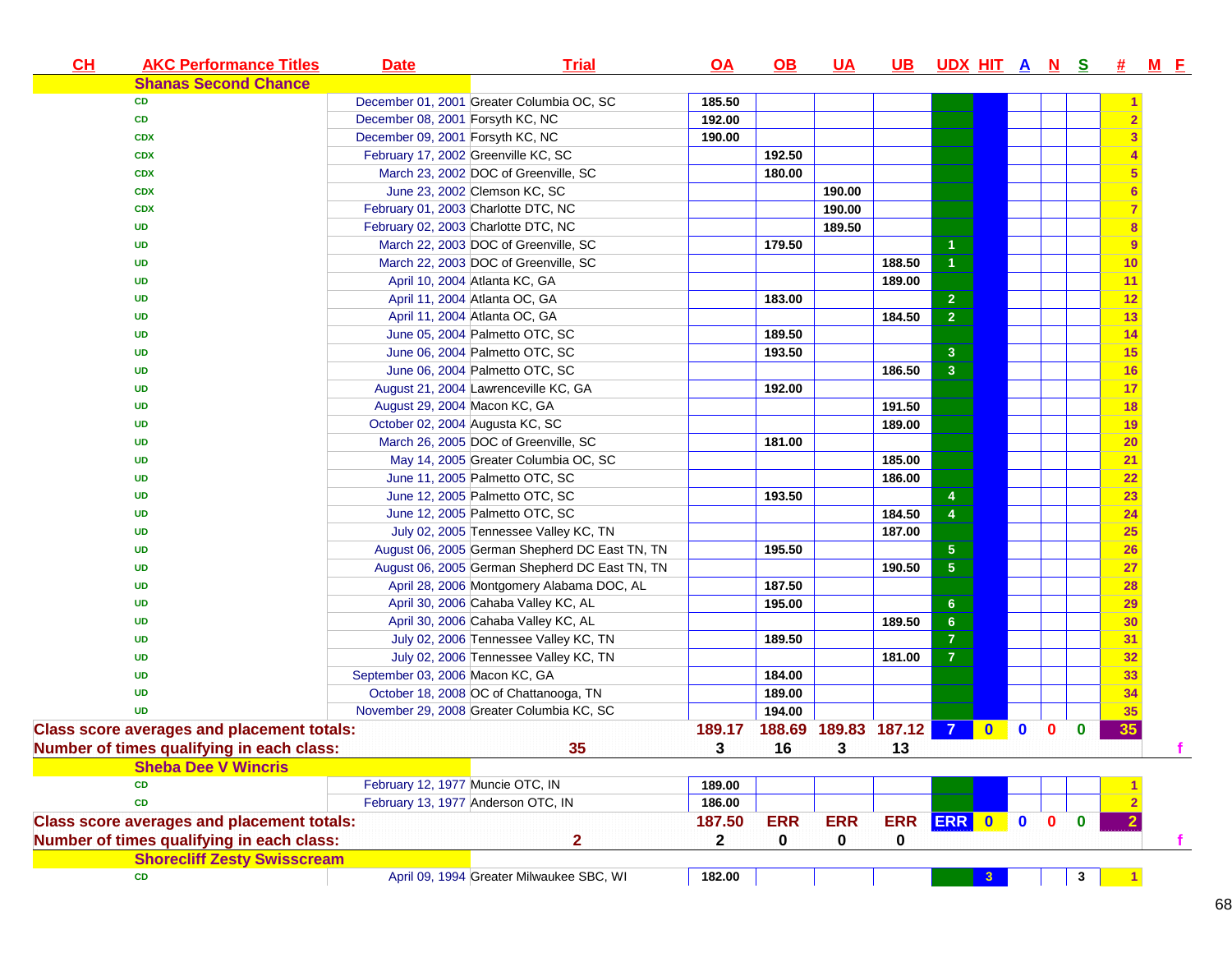| CL               | <b>AKC Performance Titles</b>                     | <b>Date</b> | <b>Trial</b>                               | <u>OA</u>    | $\Omega$     | <u>UA</u>  | <u>UB</u>  | <u>UDX HIT A N</u>      |                      |             |              | <u>s</u>     | 坓.             | $M$ $E$ |
|------------------|---------------------------------------------------|-------------|--------------------------------------------|--------------|--------------|------------|------------|-------------------------|----------------------|-------------|--------------|--------------|----------------|---------|
|                  | <b>CD</b>                                         |             | April 08, 1995 Greater Milwaukee SBC, WI   | 180.00       |              |            |            |                         |                      |             |              |              | $\mathbf{2}$   |         |
|                  | <b>Class score averages and placement totals:</b> |             |                                            | 181.00       | <b>ERR</b>   | <b>ERR</b> | <b>ERR</b> | ERR 2                   |                      | $\bullet$   | $\mathbf{0}$ | $\mathbf{2}$ | $\overline{2}$ |         |
|                  | Number of times qualifying in each class:         |             | $\mathbf{2}$                               | $\mathbf{2}$ | 0            | 0          | 0          |                         |                      |             |              |              |                | m       |
|                  | <b>1975-CHSiegfrieds Bella</b>                    |             |                                            |              |              |            |            |                         |                      |             |              |              |                |         |
| <b>1975-CHCD</b> |                                                   |             | March 09, 1975 Conejo KC, CA               | 186.00       |              |            |            |                         |                      |             |              |              |                |         |
| 1975-CHCD        |                                                   |             | April 27, 1975 Santa Ana Valley KC, CA     | 193.00       |              |            |            |                         |                      |             |              |              |                |         |
|                  | <b>1975-CHCDX</b>                                 |             | May 17, 1975 Cabrillo KC, CA               | 192.00       |              |            |            |                         |                      |             |              |              |                |         |
|                  | <b>1975-CHCDX</b>                                 |             | May 18, 1975 Del Sur KC, CA                | 176.00       |              |            |            |                         |                      |             |              |              |                |         |
|                  | <b>Class score averages and placement totals:</b> |             |                                            | 186.75       | <b>ERR</b>   | <b>ERR</b> | <b>ERR</b> | ERR 0                   |                      | $\mathbf 0$ | $\mathbf{0}$ | $\bf{0}$     |                |         |
|                  | Number of times qualifying in each class:         |             | Δ                                          | 4            | 0            | 0          | 0          |                         |                      |             |              |              |                |         |
|                  | <b>Sir Brandy Alexander XXXI</b>                  |             |                                            |              |              |            |            |                         |                      |             |              |              |                |         |
|                  | <b>CD</b>                                         |             | April 23, 1977 SBC of Greater New York, NY | 181.00       |              |            |            |                         |                      |             |              |              |                |         |
|                  | CD                                                |             | May 21, 1977 Ladies KA of America, NY      | 176.00       |              |            |            |                         |                      |             |              |              |                |         |
|                  | <b>CDX</b>                                        |             | June 26, 1977 Staten Island KC, NY         | 173.00       |              |            |            |                         |                      |             |              |              |                |         |
|                  | <b>CDX</b>                                        |             | April 22, 1978 SBC of Greater New York, NY |              | 178.50       |            |            |                         | 1                    |             |              | 1            |                |         |
|                  | <b>CDX</b>                                        |             | April 21, 1979 SBC of Greater New York, NY |              | 181.50       |            |            |                         |                      |             |              |              |                |         |
|                  | <b>Class score averages and placement totals:</b> |             |                                            | 176.67       | 180.00       | <b>ERR</b> | <b>ERR</b> | <b>ERR</b>              | $\blacktriangleleft$ | $\mathbf 0$ | $\bf{0}$     |              |                |         |
|                  | Number of times qualifying in each class:         |             | 5                                          | 3            | $\mathbf{2}$ | 0          | 0          |                         |                      |             |              |              |                | m       |
|                  | <b>Sir Gaylord Fabacker</b>                       |             |                                            |              |              |            |            |                         |                      |             |              |              |                |         |
|                  | CD                                                |             | October 15, 1972 Houston KC, TX            | 191.00       |              |            |            |                         |                      |             |              |              |                |         |
|                  | CD                                                |             | November 12, 1972 Galveston County KC, TX  | 192.50       |              |            |            |                         |                      |             |              |              |                |         |
|                  | <b>CDX</b>                                        |             | March 04, 1973 Red River OTC, LA           | 194.00       |              |            |            |                         |                      |             |              |              |                |         |
|                  | <b>CDX</b>                                        |             | March 11, 1973 San Antonio KC, TX          |              | 192.50       |            |            |                         |                      |             |              |              |                |         |
|                  | <b>CDX</b>                                        |             | March 18, 1973 Houston KC, TX              | 193.50       |              |            |            |                         |                      |             |              |              |                |         |
|                  | <b>CDX</b>                                        |             | October 14, 1973 Houston KC, TX            |              |              | 191.50     |            |                         |                      |             |              |              |                |         |
|                  | <b>CDX</b>                                        |             | October 21, 1973 San Antonio KC, TX        |              |              | 195.00     |            |                         |                      |             |              |              |                |         |
|                  | UD                                                |             | November 25, 1973 South Texas OC, TX       |              |              | 187.00     |            |                         |                      |             |              |              |                |         |
|                  | UD                                                |             | March 10, 1974 San Antonio KC, TX          |              | 192.50       |            |            |                         |                      |             |              |              |                |         |
|                  | <b>UD</b>                                         |             | March 17, 1974 Houston KC, TX              |              | 196.00       |            |            |                         |                      |             |              |              | 10             |         |
|                  | <b>UD</b>                                         |             | March 22, 1974 North Texas SBC, TX         |              | 183.50       |            |            | $\mathbf{1}$            | $\blacktriangleleft$ |             |              | 1            | 11             |         |
|                  | UD                                                |             | March 22, 1974 North Texas SBC, TX         |              |              |            | 173.00     | 1                       |                      |             |              |              | 12             |         |
|                  | UD                                                |             | April 07, 1974 San Jacinto KC, TX          |              | 188.00       |            |            | $\overline{2}$          |                      |             |              |              | 13             |         |
|                  |                                                   |             | April 07, 1974 San Jacinto KC, TX          |              |              |            | 189.00     | $\overline{2}$          |                      |             |              |              | 14             |         |
|                  | UD<br><b>UD</b>                                   |             | May 24, 1974 SBC of America # 1 MI         |              | 196.00       |            |            |                         |                      |             |              |              | 15             |         |
|                  |                                                   |             |                                            |              |              |            |            |                         |                      |             |              |              | 16             |         |
|                  | UD                                                |             | June 02, 1974 OC of Corpus Christi, TX     |              | 194.50       |            |            | 3                       |                      |             |              |              |                |         |
|                  | <b>UD</b>                                         |             | June 02, 1974 OC of Corpus Christi, TX     |              |              |            | 196.00     | 3                       |                      |             |              |              | 17             |         |
|                  | <b>UD</b>                                         |             | June 23, 1974 Corpus Christi KC, TX        |              | 192.50       |            |            | $\overline{4}$          |                      |             |              |              | 18             |         |
|                  | UD                                                |             | June 23, 1974 Corpus Christi KC, TX        |              |              |            | 191.00     | 4                       |                      |             |              |              | 19             |         |
|                  | UD                                                |             | September 21, 1974 North Texas SBC, TX     |              | 197.50       |            |            |                         | $\overline{2}$       |             |              | $\mathbf{2}$ | 20             |         |
|                  | UD                                                |             | September 22, 1974 Texas KC, TX            |              | 194.50       |            |            | $\sqrt{5}$              |                      |             |              |              | 21             |         |
|                  | UD                                                |             | September 22, 1974 Texas KC, TX            |              |              |            | 191.50     | $\overline{\mathbf{5}}$ |                      |             |              |              | 22             |         |
|                  | UD                                                |             | October 20, 1974 San Antonio KC, TX        |              |              |            | 189.50     |                         |                      |             |              |              | 23             |         |
|                  | UD                                                |             | November 17, 1974 South Texas OC, TX       |              | 195.00       |            |            |                         |                      |             |              |              | 24             |         |
|                  | UD                                                |             | December 07, 1974 Alamo DOC, TX            |              | 193.00       |            |            | $6\phantom{a}$          |                      |             |              |              | 25             |         |
|                  | <b>UD</b>                                         |             | December 07, 1974 Alamo DOC, TX            |              |              |            | 189.00     | $6\phantom{.}6$         |                      |             |              |              | 26             |         |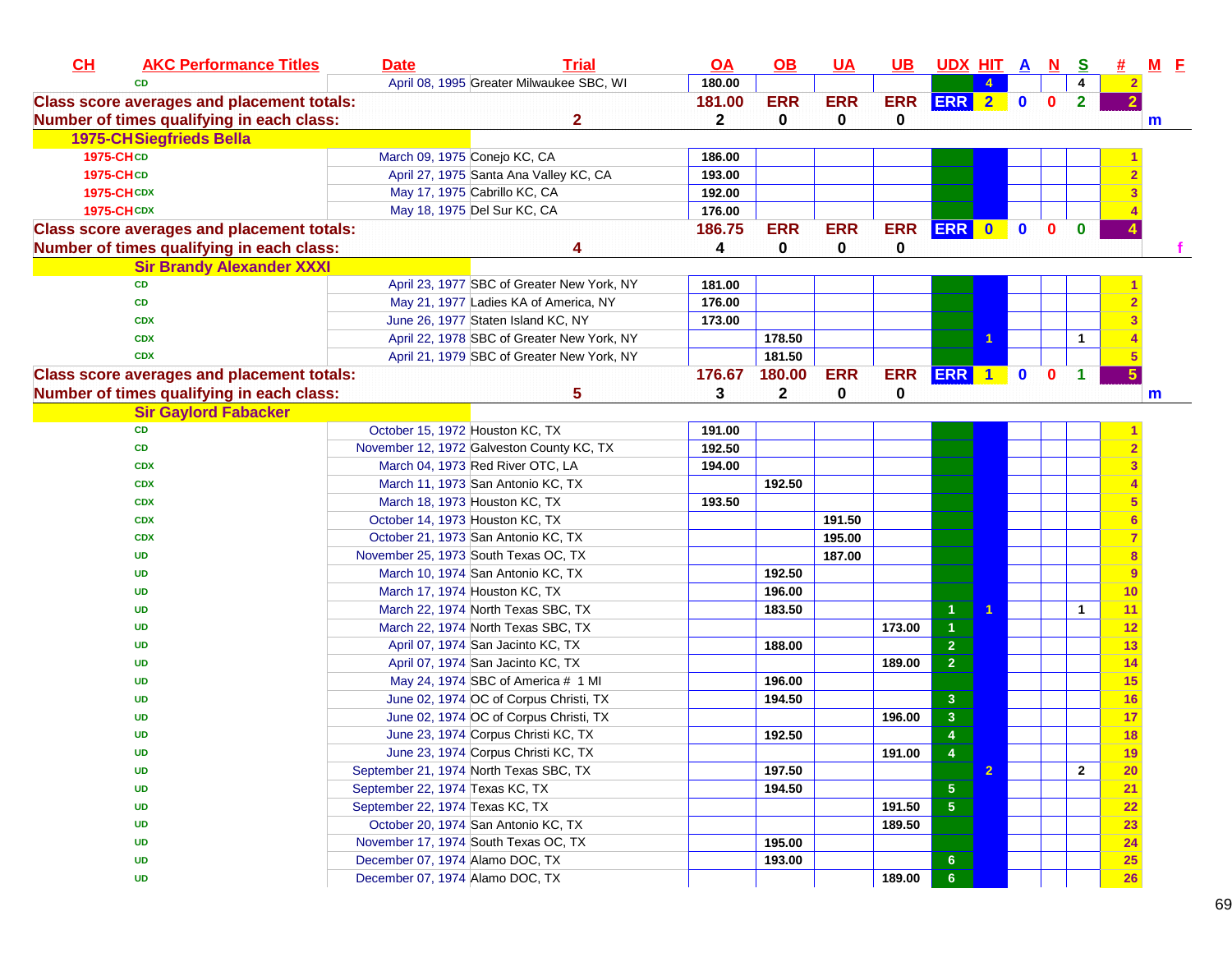| CL | <b>AKC Performance Titles</b>                     | Date                              | <b>Trial</b>                              | <u>OA</u>    | $\Omega$      | <u>UA</u>     | <u>UB</u>  | UDX HIT A N S  |                         |              |              |                | 坓. | <u>M E</u> |
|----|---------------------------------------------------|-----------------------------------|-------------------------------------------|--------------|---------------|---------------|------------|----------------|-------------------------|--------------|--------------|----------------|----|------------|
|    | <b>UD</b>                                         |                                   | March 09, 1975 San Antonio KC, TX         |              | 175.00        |               |            | 7              |                         |              |              |                | 27 |            |
|    | <b>UD</b>                                         |                                   | March 09, 1975 San Antonio KC, TX         |              |               |               | 175.00     | $\overline{7}$ |                         |              |              |                | 28 |            |
|    | UD                                                |                                   | March 16, 1975 Houston KC, TX             |              | 186.50        |               |            | 8              |                         |              |              |                | 29 |            |
|    | <b>UD</b>                                         |                                   | March 16, 1975 Houston KC, TX             |              |               |               | 190.50     | 8              |                         |              |              |                | 30 |            |
|    | <b>UD</b>                                         | March 23, 1975 Dallas OTC, TX     |                                           |              | 193.50        |               |            | 9              |                         |              |              |                | 31 |            |
|    | <b>UD</b>                                         | March 23, 1975 Dallas OTC, TX     |                                           |              |               |               | 177.50     | 9              |                         |              |              |                | 32 |            |
|    | <b>UD</b>                                         |                                   | April 06, 1975 San Jacinto KC, TX         |              | 193.50        |               |            | 10             |                         |              |              |                | 33 |            |
|    | UD                                                |                                   | April 06, 1975 San Jacinto KC, TX         |              |               |               | 192.00     | 10             |                         |              |              |                | 34 |            |
|    | UD                                                |                                   | June 01, 1975 OC of Corpus Christi, TX    |              | 189.00        |               |            |                |                         |              |              |                | 35 |            |
|    | UD                                                | September 21, 1975 Texas KC, TX   |                                           |              | 193.50        |               |            | 11             |                         |              |              |                | 36 |            |
|    | UD                                                | September 21, 1975 Texas KC, TX   |                                           |              |               |               | 191.50     | 11             |                         |              |              |                | 37 |            |
|    | UD                                                | October 02, 1975 Houston KC, TX   |                                           |              | 195.00        |               |            |                |                         |              |              |                | 38 |            |
|    | UD                                                |                                   | October 19, 1975 San Antonio KC, TX       |              | 197.00        |               |            | 12             |                         |              |              |                | 39 |            |
|    | UD                                                |                                   | October 19, 1975 San Antonio KC, TX       |              |               |               | 181.00     | 12             |                         |              |              |                | 40 |            |
|    | UD                                                |                                   | November 09, 1975 Galveston County KC, TX |              |               |               | 185.50     |                |                         |              |              |                | 41 |            |
|    | UD                                                |                                   | November 23, 1975 South Texas OC, TX      |              | 192.00        |               |            | 13             |                         |              |              |                | 42 |            |
|    | UD                                                |                                   | November 23, 1975 South Texas OC, TX      |              |               |               | 186.50     | 13             |                         |              |              |                | 43 |            |
|    | UD                                                |                                   | April 04, 1976 San Jacinto KC, TX         |              | 192.00        |               |            | 14             |                         |              |              |                | 44 |            |
|    | UD                                                |                                   | April 04, 1976 San Jacinto KC, TX         |              |               |               | 193.50     | 14             |                         |              |              |                | 45 |            |
|    | UD                                                |                                   | June 06, 1976 OC of Corpus Christi, TX    |              | 175.00        |               |            | 15             |                         |              |              |                | 46 |            |
|    | UD                                                |                                   | June 06, 1976 OC of Corpus Christi, TX    |              |               |               | 185.00     | 15             |                         |              |              |                | 47 |            |
|    | UD                                                |                                   | August 29, 1976 Fort Bend KC, TX          |              | 187.00        |               |            | 16             |                         |              |              |                | 48 |            |
|    | UD                                                |                                   | August 29, 1976 Fort Bend KC, TX          |              |               |               | 191.00     | 16             |                         |              |              |                | 49 |            |
|    | UD                                                |                                   | October 17, 1976 San Antonio KC, TX       |              | 187.50        |               |            | 17             |                         |              |              |                | 50 |            |
|    | <b>UD</b>                                         |                                   | October 17, 1976 San Antonio KC, TX       |              |               |               | 190.00     | 17             |                         |              |              |                | 51 |            |
|    | <b>UD</b>                                         |                                   | March 06, 1977 San Antonio KC, TX         |              | 190.50        |               |            | 18             |                         |              |              |                | 52 |            |
|    | <b>UD</b>                                         |                                   | March 06, 1977 San Antonio KC, TX         |              |               |               | 187.00     | 18             |                         |              |              |                | 53 |            |
|    | <b>Class score averages and placement totals:</b> |                                   |                                           | 192.75       |               | 190.87 191.17 | 187.25     | <b>18</b>      | $\overline{\mathbf{2}}$ | $\mathbf{0}$ | $\mathbf{0}$ | $\overline{2}$ | 53 |            |
|    | Number of times qualifying in each class:         |                                   | 53                                        | 4            | 26            | 3             | 20         |                |                         |              |              |                |    | m          |
|    | <b>1969-CHSir John Falstaff</b>                   |                                   |                                           |              |               |               |            |                |                         |              |              |                |    |            |
|    | 1969-CHCD                                         |                                   | November 02, 1969 Town and Country KC, OK | 194.50       |               |               |            |                |                         |              |              |                |    |            |
|    | 1969-CHCD                                         |                                   | March 08, 1970 San Antonio KC, TX         | 186.00       |               |               |            |                |                         |              |              |                |    |            |
|    | <b>1969-CHCDX</b>                                 | March 21, 1970 Dallas OTC, TX     |                                           | 179.00       |               |               |            |                |                         |              |              |                |    |            |
|    | <b>Class score averages and placement totals:</b> |                                   |                                           | 186.50       | <b>ERR</b>    | <b>ERR</b>    | <b>ERR</b> | ERR 0          |                         | $\bullet$    | $\mathbf{0}$ | $\bf{0}$       |    |            |
|    | Number of times qualifying in each class:         |                                   | 3                                         | 3            | 0             | $\mathbf 0$   | 0          |                |                         |              |              |                |    | m          |
|    | <b>Sir Maximilian Galahad</b>                     |                                   |                                           |              |               |               |            |                |                         |              |              |                |    |            |
|    | <b>CD</b>                                         |                                   | March 07, 1976 OC of Chattanooga, TN      |              | 185.50        |               |            |                |                         |              |              |                |    |            |
|    | <b>CD</b>                                         |                                   | May 08, 1976 Greater Columbia OC, SC      | 191.00       |               |               |            |                |                         |              |              |                |    |            |
|    | <b>CDX</b>                                        |                                   | June 06, 1976 Palmetto OTC, SC            | 188.50       |               |               |            |                |                         |              |              |                |    |            |
|    | <b>CDX</b>                                        |                                   | May 14, 1981 Southern Maryland SBF, MD    |              |               | 172.00        |            |                |                         |              |              |                |    |            |
|    | <b>Class score averages and placement totals:</b> |                                   |                                           | 189.75       | 185.50 172.00 |               | <b>ERR</b> | ERR 0          |                         | $\mathbf{0}$ | $\mathbf{0}$ | $\mathbf{0}$   |    |            |
|    | Number of times qualifying in each class:         |                                   | 4                                         | $\mathbf{2}$ | 1             | $\mathbf 1$   | 0          |                |                         |              |              |                |    | m          |
|    | <b>Sirio Del Soccorso</b>                         |                                   |                                           |              |               |               |            |                |                         |              |              |                |    |            |
|    | <b>CD</b>                                         |                                   | October 24, 1971 San Joaquin DTC, CA      | 193.00       |               |               |            |                |                         |              |              |                |    |            |
|    | CD                                                | November 07, 1971 Vallejo DTC, CA |                                           | 181.00       |               |               |            |                |                         |              |              |                |    |            |
|    |                                                   |                                   |                                           |              |               |               |            |                |                         |              |              |                |    |            |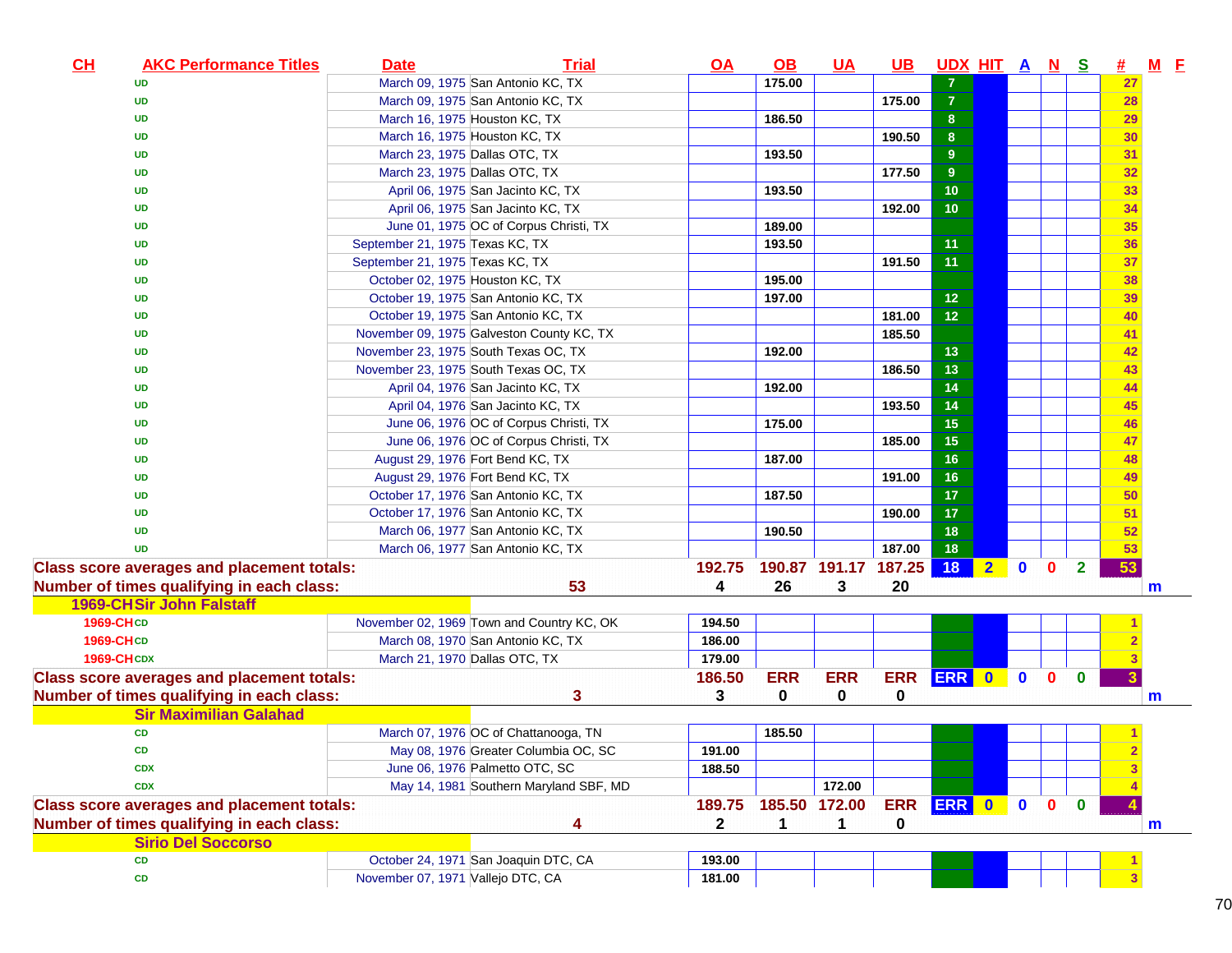| CH                                                | <b>AKC Performance Titles</b>         | <b>Date</b>                          | <b>Trial</b>                                   | <u>OA</u> | <u>OB</u>  | $UA$        | <u>UB</u>   | <u>UDX HIT A N</u>      |              |             |              | <u>୍ର</u>    | <u>#</u>                | $M$ $E$ |
|---------------------------------------------------|---------------------------------------|--------------------------------------|------------------------------------------------|-----------|------------|-------------|-------------|-------------------------|--------------|-------------|--------------|--------------|-------------------------|---------|
| <b>CDX</b>                                        |                                       | December 05, 1971 San Mateo KC, CA   |                                                | 176.00    |            |             |             |                         |              |             |              |              | 2                       |         |
| <b>Class score averages and placement totals:</b> |                                       |                                      |                                                | 183.33    | <b>ERR</b> | <b>ERR</b>  | <b>ERR</b>  | ERR 0                   |              | $\mathbf 0$ | $\mathbf 0$  | $\bf{0}$     | $\overline{\mathbf{3}}$ |         |
| Number of times qualifying in each class:         |                                       |                                      | 3                                              | 3         | 0          | $\mathbf 0$ | 0           |                         |              |             |              |              |                         | m       |
|                                                   | <b>1995-CHSlatons A Second Chance</b> |                                      |                                                |           |            |             |             |                         |              |             |              |              |                         |         |
| 1995-CHCD                                         |                                       | October 09, 1993 Conroe KC, TX       |                                                | 185.00    |            |             |             |                         |              |             |              |              |                         |         |
| <b>Class score averages and placement totals:</b> |                                       |                                      |                                                | 185.00    | <b>ERR</b> | <b>ERR</b>  | <b>ERR</b>  | <b>ERR</b>              | $\bullet$    | $\mathbf 0$ | $\mathbf{0}$ | $\mathbf 0$  |                         |         |
| Number of times qualifying in each class:         |                                       |                                      |                                                | 1         | 0          | 0           | 0           |                         |              |             |              |              |                         |         |
|                                                   | <b>Sno Kings Sir Kobi V Artistic</b>  |                                      |                                                |           |            |             |             |                         |              |             |              |              |                         |         |
| <b>CD</b>                                         |                                       | September 10, 1972 Des Moines KC, IA |                                                | 195.50    |            |             |             |                         |              |             |              |              |                         |         |
| <b>CD</b>                                         |                                       |                                      | October 01, 1972 Heart of America KC, MO       | 195.50    |            |             |             |                         |              |             |              |              |                         |         |
| <b>CDX</b>                                        |                                       |                                      | September 08, 1973 Des Moines OTC, IA          | 196.00    |            |             |             |                         |              |             |              |              |                         |         |
| <b>Class score averages and placement totals:</b> |                                       |                                      |                                                | 195.67    | <b>ERR</b> | <b>ERR</b>  | <b>ERR</b>  | ERR 0                   |              | $\mathbf 0$ | $\mathbf{0}$ | $\mathbf 0$  |                         |         |
| Number of times qualifying in each class:         |                                       |                                      | 3                                              | 3         | $\bf{0}$   | $\bf{0}$    | 0           |                         |              |             |              |              |                         | m       |
|                                                   | <b>1963-CH Snowtops Kris Kringle</b>  |                                      |                                                |           |            |             |             |                         |              |             |              |              |                         |         |
| 1963-CHCD                                         |                                       |                                      | April 06, 1963 Sun Maid KC of Fresno, CA       | 190.00    |            |             |             |                         |              |             |              |              |                         |         |
| 1963-CHCD                                         |                                       |                                      | May 16, 1963 Del Monte KC, CA                  | 179.00    |            |             |             |                         |              |             |              |              |                         |         |
| <b>1963-CHCDX</b>                                 |                                       | November 24, 1963 Sequoia KC, CA     |                                                | 189.00    |            |             |             |                         |              |             |              |              |                         |         |
| <b>Class score averages and placement totals:</b> |                                       |                                      |                                                | 186.00    | <b>ERR</b> | <b>ERR</b>  | <b>ERR</b>  | <b>ERR</b>              | $\bullet$    | $\mathbf 0$ | $\mathbf{0}$ | $\mathbf 0$  | 3                       |         |
| Number of times qualifying in each class:         |                                       |                                      | 3                                              | 3         | 0          | 0           | $\mathbf 0$ |                         |              |             |              |              |                         | m       |
|                                                   | <b>Snowy Pines Hummer</b>             |                                      |                                                |           |            |             |             |                         |              |             |              |              |                         |         |
| <b>CD RAE</b>                                     |                                       |                                      | October 09, 2008 Idaho Capitol City KC, ID     | 183.50    |            |             |             |                         |              |             |              |              |                         |         |
|                                                   | CD GN GO RAE NJP NFP                  |                                      | April 30, 2010 SBC of Pacific Coast, CA        | 179.00    |            |             |             |                         |              |             |              | $\mathbf{1}$ | $\overline{2}$          |         |
|                                                   | <b>CDX GN GO VER RAE NJP NFP</b>      |                                      | July 24, 2010 Truckee Meadows DTC, NV          | 195.00    |            |             |             |                         |              |             |              |              |                         |         |
|                                                   | CDX GN GO VER RAE NJP NFP             |                                      | July 25, 2010 Truckee Meadows DTC, NV          |           |            | 189.50      |             |                         |              |             |              |              |                         |         |
|                                                   | CDX GN GO VER RAE NJP NFP             | August 22, 2010 Reno KC, NV          |                                                |           |            | 182.00      |             |                         |              |             |              |              | 5                       |         |
|                                                   | UD GN GO VER RAE NJP NFP              |                                      | October 15, 2010 Idaho Capital City KC, ID     |           |            | 189.00      |             |                         |              |             |              |              | 6                       |         |
|                                                   | UD GN GO VER RAE NJP NFP              |                                      | November 06, 2010 Napa Valley DTC, CA          |           |            | 179.50      |             |                         |              |             |              |              |                         |         |
|                                                   | UD GN GO VER RAE OAP AJP OFP          |                                      | June 04, 2011 Shasta KC, CA                    |           | 193.00     |             |             | 1                       |              |             |              |              | 8                       |         |
|                                                   | UD GN GO VER RAE OAP AJP OFP          |                                      | June 04, 2011 Shasta KC, CA                    |           |            |             | 184.00      | $\mathbf{1}$            |              |             |              |              | 9                       |         |
|                                                   | UD GN GO VER RAE OAP AJP OFP          |                                      | June 05, 2011 Shasta KC, CA                    |           | 189.50     |             |             | $\overline{2}$          |              |             |              |              | 10                      |         |
|                                                   | UD GN GO VER RAE OAP AJP OFP          |                                      | June 05, 2011 Shasta KC, CA                    |           |            |             | 176.00      | $\overline{\mathbf{2}}$ |              |             |              |              | 11                      |         |
|                                                   | UD GN GO VER RAE OAP AJP OFP          |                                      | June 06, 2011 Butte County KC, CA              |           | 186.00     |             |             | 3                       |              |             |              |              | 12                      |         |
|                                                   | UD GN GO VER RAE OAP AJP OFP          |                                      | June 06, 2011 Butte County KC, CA              |           |            |             | 184.50      | $\mathbf{3}$            |              |             |              |              | 13                      |         |
|                                                   | UD GN GO VER RAE OAP AJP OFP          |                                      | June 07, 2011 Butte County KC, CA              |           | 190.00     |             |             |                         |              |             |              |              | 14                      |         |
|                                                   | UD GN GO VER RAE OAP AJP OFP          |                                      | July 24, 2011 Truckee Meadows DTC, NV          |           |            |             | 178.50      |                         |              |             |              |              | 15                      |         |
|                                                   | UD GN GO VER RAE OAP AJP OFP          | August 19, 2011 Reno KC, NV          |                                                |           | 195.50     |             |             |                         |              |             |              |              | 16                      |         |
|                                                   | UD GN GO VER RAE OAP AJP OFP          | August 19, 2011 Reno KC, NV          |                                                |           | 192.50     |             |             |                         |              |             |              |              | 17 <sub>2</sub>         |         |
|                                                   | UD GN GO VER RAE OAP MJP XFP          |                                      | April 27, 2012 SBC of Pacific Coast, CA        |           | 188.50     |             |             |                         | $\mathbf{2}$ |             |              | 2            | 16 <sup>°</sup>         |         |
|                                                   | UD GN GO VER RAE OAP MJP XFP          |                                      | May 31, 2012 Butte County KC, CA               |           | 179.50     |             |             |                         |              |             |              |              | 17                      |         |
|                                                   | UD GN GO VER RAE OAP MJP XFP          |                                      | June 03, 2012 Shasta KC, CA                    |           | 192.00     |             |             |                         |              |             |              |              | 18                      |         |
|                                                   | UD GN GO VER RAE OAP MJP XFP          | August 17, 2012 Reno KC, NV          |                                                |           | 186.50     |             |             |                         |              |             |              |              | 19                      |         |
|                                                   | UD GN GO VER RAE OAP MJP XFP          | August 17, 2012 Reno KC, NV          |                                                |           | 187.00     |             |             |                         |              |             |              |              | 20 <sub>2</sub>         |         |
|                                                   | UD GN GO VER RAE2 OAP MJP XFP         |                                      | September 25, 2012 SBC of America Regional, UT |           | 186.00     |             |             |                         |              |             |              |              | 21                      |         |
|                                                   | UD GN GO VER RAE2 OAP MJP XFP         |                                      |                                                |           |            |             |             |                         |              |             |              |              |                         |         |
|                                                   |                                       |                                      | September 28, 2012 SBC of America #39 UT       |           | 189.50     |             |             |                         |              |             |              |              | 22                      |         |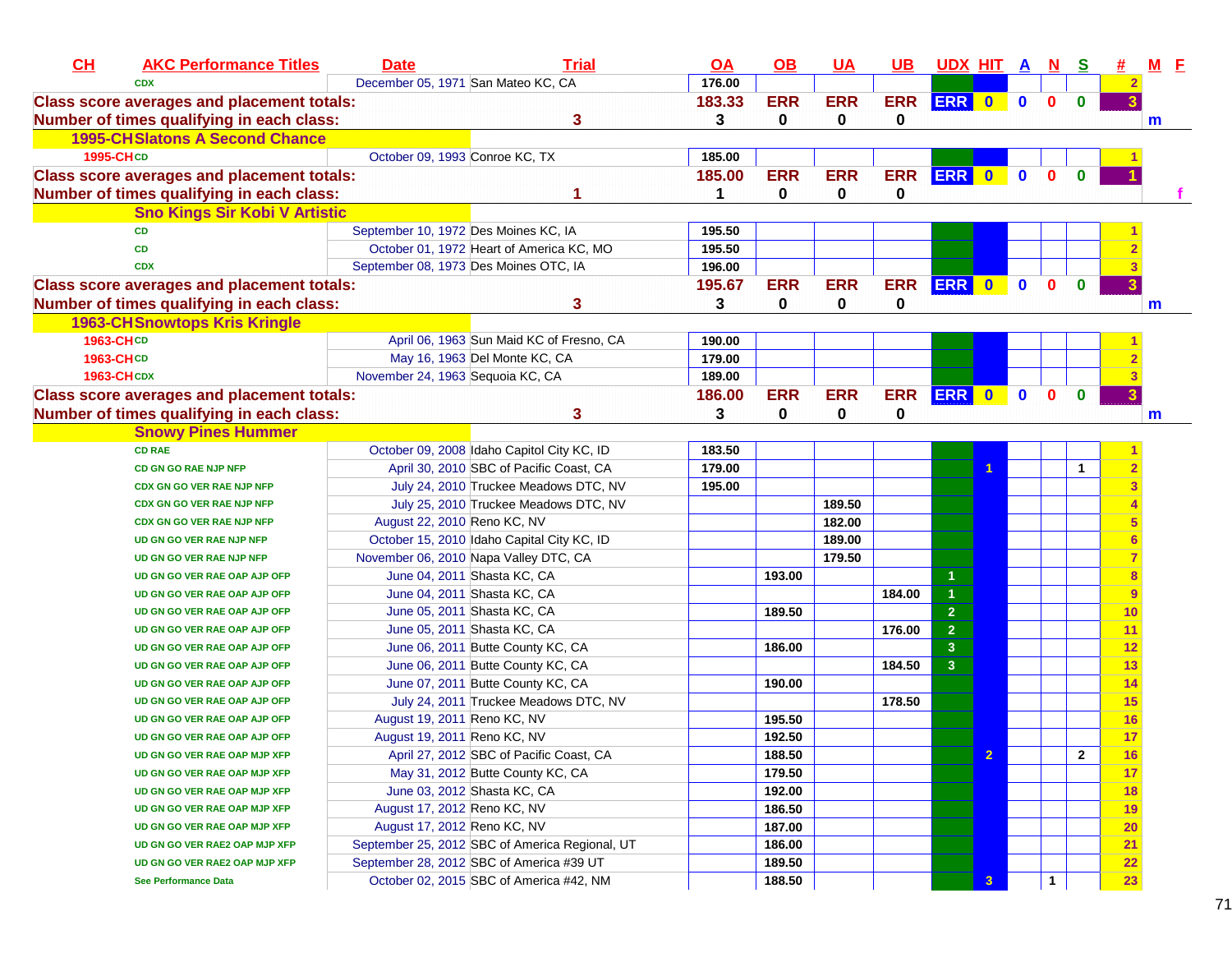| 3 <sup>°</sup><br>185.00 180.75<br><b>Class score averages and placement totals:</b><br>185.83<br>188.86<br>3 <sup>1</sup><br>$\overline{\mathbf{0}}$<br>$\blacktriangleleft$<br>$\mathbf{2}$<br>25<br>25<br>14<br>Number of times qualifying in each class:<br>3<br>4<br>4<br>m<br><b>Snowy Pines Tundra</b><br><b>CD GN RE OAP NJP</b><br>August 19, 2011 Reno KC, NV<br>187.50<br>May 31, 2012 Butte County KC, CA<br>187.50<br><b>CD GN RE AXP AJP NFP</b><br>August 16, 2013 Reno KC, NV<br>187.50<br><b>CDX GN RE AXP AJP NFP</b><br><b>ERR</b><br>ERR<br>187.50<br><b>ERR</b><br><b>ERR</b><br>$\bullet$<br>$\mathbf 0$<br><b>Class score averages and placement totals:</b><br>0<br>$\bf{0}$<br>3<br>0<br>$\bf{0}$<br>0<br>Number of times qualifying in each class:<br>3<br><b>Southern Tier Governor</b><br>November 01, 1975 Black Mountain KC, PA<br>188.50<br><b>CD</b><br>November 08, 1975 Central New York KC, NY<br><b>CD</b><br>194.00<br>March 07, 1976 Saw Mill River KC, NY<br>194.00<br><b>CDX</b><br><b>ERR</b><br>192.17<br><b>ERR</b><br><b>ERR</b><br><b>ERR</b><br>$\mathbf 0$<br>0<br><b>Class score averages and placement totals:</b><br>$\bullet$<br>$\bf{0}$<br>Number of times qualifying in each class:<br>0<br>0<br>3<br>0<br>3<br>m<br><b>Splendid Saint Socrates</b><br>May 18, 1980 Quincy KC, IL<br>186.50<br><b>CD</b><br>June 14, 1980 Southeast Missouri KC, MO<br>184.00<br><b>CD</b><br>October 11, 1980 Capitol K-9 TC of Springfield, IL<br>189.50<br><b>CDX</b><br>October 12, 1980 Peoria OTC, IL<br>187.00<br><b>CDX</b><br>March 20, 1982 Greater Kansas City DTC, MO<br>187.00<br><b>CDX</b><br>187.50<br>March 21, 1982 Heart of America KC, MO<br><b>CDX</b><br>March 28, 1982 Hoosier KC, IN<br>189.50<br><b>CDX</b><br>ERR 0<br><b>ERR</b><br><b>ERR</b><br>$\bullet$<br>186.75<br>188.00<br>$\mathbf 0$<br><b>Class score averages and placement totals:</b><br>$\bf{0}$<br>3<br>Number of times qualifying in each class:<br>7<br>4<br>0<br>0<br>$\mathsf{m}$<br><b>St. Cres of Dyanshire</b> | CL | <b>AKC Performance Titles</b> | <b>Date</b> | <b>Trial</b>                                    | <b>OA</b> | OB | <b>UA</b> | <b>UB</b> | <u>UDX HIT A</u> |  | $\overline{\mathbf{N}}$ | S | 坓 | $M$ $E$ |
|--------------------------------------------------------------------------------------------------------------------------------------------------------------------------------------------------------------------------------------------------------------------------------------------------------------------------------------------------------------------------------------------------------------------------------------------------------------------------------------------------------------------------------------------------------------------------------------------------------------------------------------------------------------------------------------------------------------------------------------------------------------------------------------------------------------------------------------------------------------------------------------------------------------------------------------------------------------------------------------------------------------------------------------------------------------------------------------------------------------------------------------------------------------------------------------------------------------------------------------------------------------------------------------------------------------------------------------------------------------------------------------------------------------------------------------------------------------------------------------------------------------------------------------------------------------------------------------------------------------------------------------------------------------------------------------------------------------------------------------------------------------------------------------------------------------------------------------------------------------------------------------------------------------------------------------------------------------------------------------------------------------------------------------------------------|----|-------------------------------|-------------|-------------------------------------------------|-----------|----|-----------|-----------|------------------|--|-------------------------|---|---|---------|
|                                                                                                                                                                                                                                                                                                                                                                                                                                                                                                                                                                                                                                                                                                                                                                                                                                                                                                                                                                                                                                                                                                                                                                                                                                                                                                                                                                                                                                                                                                                                                                                                                                                                                                                                                                                                                                                                                                                                                                                                                                                        |    |                               |             |                                                 |           |    |           |           |                  |  |                         |   |   |         |
|                                                                                                                                                                                                                                                                                                                                                                                                                                                                                                                                                                                                                                                                                                                                                                                                                                                                                                                                                                                                                                                                                                                                                                                                                                                                                                                                                                                                                                                                                                                                                                                                                                                                                                                                                                                                                                                                                                                                                                                                                                                        |    |                               |             |                                                 |           |    |           |           |                  |  |                         |   |   |         |
|                                                                                                                                                                                                                                                                                                                                                                                                                                                                                                                                                                                                                                                                                                                                                                                                                                                                                                                                                                                                                                                                                                                                                                                                                                                                                                                                                                                                                                                                                                                                                                                                                                                                                                                                                                                                                                                                                                                                                                                                                                                        |    |                               |             |                                                 |           |    |           |           |                  |  |                         |   |   |         |
|                                                                                                                                                                                                                                                                                                                                                                                                                                                                                                                                                                                                                                                                                                                                                                                                                                                                                                                                                                                                                                                                                                                                                                                                                                                                                                                                                                                                                                                                                                                                                                                                                                                                                                                                                                                                                                                                                                                                                                                                                                                        |    |                               |             |                                                 |           |    |           |           |                  |  |                         |   |   |         |
|                                                                                                                                                                                                                                                                                                                                                                                                                                                                                                                                                                                                                                                                                                                                                                                                                                                                                                                                                                                                                                                                                                                                                                                                                                                                                                                                                                                                                                                                                                                                                                                                                                                                                                                                                                                                                                                                                                                                                                                                                                                        |    |                               |             |                                                 |           |    |           |           |                  |  |                         |   |   |         |
|                                                                                                                                                                                                                                                                                                                                                                                                                                                                                                                                                                                                                                                                                                                                                                                                                                                                                                                                                                                                                                                                                                                                                                                                                                                                                                                                                                                                                                                                                                                                                                                                                                                                                                                                                                                                                                                                                                                                                                                                                                                        |    |                               |             |                                                 |           |    |           |           |                  |  |                         |   |   |         |
|                                                                                                                                                                                                                                                                                                                                                                                                                                                                                                                                                                                                                                                                                                                                                                                                                                                                                                                                                                                                                                                                                                                                                                                                                                                                                                                                                                                                                                                                                                                                                                                                                                                                                                                                                                                                                                                                                                                                                                                                                                                        |    |                               |             |                                                 |           |    |           |           |                  |  |                         |   |   |         |
|                                                                                                                                                                                                                                                                                                                                                                                                                                                                                                                                                                                                                                                                                                                                                                                                                                                                                                                                                                                                                                                                                                                                                                                                                                                                                                                                                                                                                                                                                                                                                                                                                                                                                                                                                                                                                                                                                                                                                                                                                                                        |    |                               |             |                                                 |           |    |           |           |                  |  |                         |   |   |         |
|                                                                                                                                                                                                                                                                                                                                                                                                                                                                                                                                                                                                                                                                                                                                                                                                                                                                                                                                                                                                                                                                                                                                                                                                                                                                                                                                                                                                                                                                                                                                                                                                                                                                                                                                                                                                                                                                                                                                                                                                                                                        |    |                               |             |                                                 |           |    |           |           |                  |  |                         |   |   |         |
|                                                                                                                                                                                                                                                                                                                                                                                                                                                                                                                                                                                                                                                                                                                                                                                                                                                                                                                                                                                                                                                                                                                                                                                                                                                                                                                                                                                                                                                                                                                                                                                                                                                                                                                                                                                                                                                                                                                                                                                                                                                        |    |                               |             |                                                 |           |    |           |           |                  |  |                         |   |   |         |
|                                                                                                                                                                                                                                                                                                                                                                                                                                                                                                                                                                                                                                                                                                                                                                                                                                                                                                                                                                                                                                                                                                                                                                                                                                                                                                                                                                                                                                                                                                                                                                                                                                                                                                                                                                                                                                                                                                                                                                                                                                                        |    |                               |             |                                                 |           |    |           |           |                  |  |                         |   |   |         |
|                                                                                                                                                                                                                                                                                                                                                                                                                                                                                                                                                                                                                                                                                                                                                                                                                                                                                                                                                                                                                                                                                                                                                                                                                                                                                                                                                                                                                                                                                                                                                                                                                                                                                                                                                                                                                                                                                                                                                                                                                                                        |    |                               |             |                                                 |           |    |           |           |                  |  |                         |   |   |         |
|                                                                                                                                                                                                                                                                                                                                                                                                                                                                                                                                                                                                                                                                                                                                                                                                                                                                                                                                                                                                                                                                                                                                                                                                                                                                                                                                                                                                                                                                                                                                                                                                                                                                                                                                                                                                                                                                                                                                                                                                                                                        |    |                               |             |                                                 |           |    |           |           |                  |  |                         |   |   |         |
|                                                                                                                                                                                                                                                                                                                                                                                                                                                                                                                                                                                                                                                                                                                                                                                                                                                                                                                                                                                                                                                                                                                                                                                                                                                                                                                                                                                                                                                                                                                                                                                                                                                                                                                                                                                                                                                                                                                                                                                                                                                        |    |                               |             |                                                 |           |    |           |           |                  |  |                         |   |   |         |
|                                                                                                                                                                                                                                                                                                                                                                                                                                                                                                                                                                                                                                                                                                                                                                                                                                                                                                                                                                                                                                                                                                                                                                                                                                                                                                                                                                                                                                                                                                                                                                                                                                                                                                                                                                                                                                                                                                                                                                                                                                                        |    |                               |             |                                                 |           |    |           |           |                  |  |                         |   |   |         |
|                                                                                                                                                                                                                                                                                                                                                                                                                                                                                                                                                                                                                                                                                                                                                                                                                                                                                                                                                                                                                                                                                                                                                                                                                                                                                                                                                                                                                                                                                                                                                                                                                                                                                                                                                                                                                                                                                                                                                                                                                                                        |    |                               |             |                                                 |           |    |           |           |                  |  |                         |   |   |         |
|                                                                                                                                                                                                                                                                                                                                                                                                                                                                                                                                                                                                                                                                                                                                                                                                                                                                                                                                                                                                                                                                                                                                                                                                                                                                                                                                                                                                                                                                                                                                                                                                                                                                                                                                                                                                                                                                                                                                                                                                                                                        |    |                               |             |                                                 |           |    |           |           |                  |  |                         |   |   |         |
|                                                                                                                                                                                                                                                                                                                                                                                                                                                                                                                                                                                                                                                                                                                                                                                                                                                                                                                                                                                                                                                                                                                                                                                                                                                                                                                                                                                                                                                                                                                                                                                                                                                                                                                                                                                                                                                                                                                                                                                                                                                        |    |                               |             |                                                 |           |    |           |           |                  |  |                         |   |   |         |
|                                                                                                                                                                                                                                                                                                                                                                                                                                                                                                                                                                                                                                                                                                                                                                                                                                                                                                                                                                                                                                                                                                                                                                                                                                                                                                                                                                                                                                                                                                                                                                                                                                                                                                                                                                                                                                                                                                                                                                                                                                                        |    |                               |             |                                                 |           |    |           |           |                  |  |                         |   |   |         |
|                                                                                                                                                                                                                                                                                                                                                                                                                                                                                                                                                                                                                                                                                                                                                                                                                                                                                                                                                                                                                                                                                                                                                                                                                                                                                                                                                                                                                                                                                                                                                                                                                                                                                                                                                                                                                                                                                                                                                                                                                                                        |    |                               |             |                                                 |           |    |           |           |                  |  |                         |   |   |         |
|                                                                                                                                                                                                                                                                                                                                                                                                                                                                                                                                                                                                                                                                                                                                                                                                                                                                                                                                                                                                                                                                                                                                                                                                                                                                                                                                                                                                                                                                                                                                                                                                                                                                                                                                                                                                                                                                                                                                                                                                                                                        |    |                               |             |                                                 |           |    |           |           |                  |  |                         |   |   |         |
|                                                                                                                                                                                                                                                                                                                                                                                                                                                                                                                                                                                                                                                                                                                                                                                                                                                                                                                                                                                                                                                                                                                                                                                                                                                                                                                                                                                                                                                                                                                                                                                                                                                                                                                                                                                                                                                                                                                                                                                                                                                        |    |                               |             |                                                 |           |    |           |           |                  |  |                         |   |   |         |
|                                                                                                                                                                                                                                                                                                                                                                                                                                                                                                                                                                                                                                                                                                                                                                                                                                                                                                                                                                                                                                                                                                                                                                                                                                                                                                                                                                                                                                                                                                                                                                                                                                                                                                                                                                                                                                                                                                                                                                                                                                                        |    |                               |             |                                                 |           |    |           |           |                  |  |                         |   |   |         |
|                                                                                                                                                                                                                                                                                                                                                                                                                                                                                                                                                                                                                                                                                                                                                                                                                                                                                                                                                                                                                                                                                                                                                                                                                                                                                                                                                                                                                                                                                                                                                                                                                                                                                                                                                                                                                                                                                                                                                                                                                                                        |    |                               |             |                                                 |           |    |           |           |                  |  |                         |   |   |         |
|                                                                                                                                                                                                                                                                                                                                                                                                                                                                                                                                                                                                                                                                                                                                                                                                                                                                                                                                                                                                                                                                                                                                                                                                                                                                                                                                                                                                                                                                                                                                                                                                                                                                                                                                                                                                                                                                                                                                                                                                                                                        |    |                               |             |                                                 |           |    |           |           |                  |  |                         |   |   |         |
|                                                                                                                                                                                                                                                                                                                                                                                                                                                                                                                                                                                                                                                                                                                                                                                                                                                                                                                                                                                                                                                                                                                                                                                                                                                                                                                                                                                                                                                                                                                                                                                                                                                                                                                                                                                                                                                                                                                                                                                                                                                        |    | <b>CD</b>                     |             | November 01, 1975 Phoenix Field & Obedience, AZ | 195.50    |    |           |           |                  |  |                         |   |   |         |
| November 16, 1975 Tucson KC, AZ<br>192.00<br><b>CD</b>                                                                                                                                                                                                                                                                                                                                                                                                                                                                                                                                                                                                                                                                                                                                                                                                                                                                                                                                                                                                                                                                                                                                                                                                                                                                                                                                                                                                                                                                                                                                                                                                                                                                                                                                                                                                                                                                                                                                                                                                 |    |                               |             |                                                 |           |    |           |           |                  |  |                         |   |   |         |
| ERR 0<br><b>ERR</b><br><b>ERR</b><br><b>ERR</b><br>$\mathbf 0$<br><b>Class score averages and placement totals:</b><br>193.75<br>$\mathbf{0}$<br>$\mathbf{0}$                                                                                                                                                                                                                                                                                                                                                                                                                                                                                                                                                                                                                                                                                                                                                                                                                                                                                                                                                                                                                                                                                                                                                                                                                                                                                                                                                                                                                                                                                                                                                                                                                                                                                                                                                                                                                                                                                          |    |                               |             |                                                 |           |    |           |           |                  |  |                         |   |   |         |
| Number of times qualifying in each class:<br>2<br>0<br>$\bf{0}$<br>$\mathbf{2}$<br>0                                                                                                                                                                                                                                                                                                                                                                                                                                                                                                                                                                                                                                                                                                                                                                                                                                                                                                                                                                                                                                                                                                                                                                                                                                                                                                                                                                                                                                                                                                                                                                                                                                                                                                                                                                                                                                                                                                                                                                   |    |                               |             |                                                 |           |    |           |           |                  |  |                         |   |   |         |
| <b>St. Johannas Princess Ann</b>                                                                                                                                                                                                                                                                                                                                                                                                                                                                                                                                                                                                                                                                                                                                                                                                                                                                                                                                                                                                                                                                                                                                                                                                                                                                                                                                                                                                                                                                                                                                                                                                                                                                                                                                                                                                                                                                                                                                                                                                                       |    |                               |             |                                                 |           |    |           |           |                  |  |                         |   |   |         |
| August 17, 1974 Valley Hills OC, CA<br>178.00<br><b>CD</b>                                                                                                                                                                                                                                                                                                                                                                                                                                                                                                                                                                                                                                                                                                                                                                                                                                                                                                                                                                                                                                                                                                                                                                                                                                                                                                                                                                                                                                                                                                                                                                                                                                                                                                                                                                                                                                                                                                                                                                                             |    |                               |             |                                                 |           |    |           |           |                  |  |                         |   |   |         |
| September 29, 1974 Santa Maria KC, CA<br>173.00<br><b>CD</b>                                                                                                                                                                                                                                                                                                                                                                                                                                                                                                                                                                                                                                                                                                                                                                                                                                                                                                                                                                                                                                                                                                                                                                                                                                                                                                                                                                                                                                                                                                                                                                                                                                                                                                                                                                                                                                                                                                                                                                                           |    |                               |             |                                                 |           |    |           |           |                  |  |                         |   |   |         |
| October 05, 1974 Simi Valley KC, CA<br>188.00<br><b>CDX</b>                                                                                                                                                                                                                                                                                                                                                                                                                                                                                                                                                                                                                                                                                                                                                                                                                                                                                                                                                                                                                                                                                                                                                                                                                                                                                                                                                                                                                                                                                                                                                                                                                                                                                                                                                                                                                                                                                                                                                                                            |    |                               |             |                                                 |           |    |           |           |                  |  |                         |   |   |         |
| 182.50<br>October 24, 1976 Pasanita OC, CA<br><b>CDX</b>                                                                                                                                                                                                                                                                                                                                                                                                                                                                                                                                                                                                                                                                                                                                                                                                                                                                                                                                                                                                                                                                                                                                                                                                                                                                                                                                                                                                                                                                                                                                                                                                                                                                                                                                                                                                                                                                                                                                                                                               |    |                               |             |                                                 |           |    |           |           |                  |  |                         |   |   |         |
| 182.50<br><b>ERR</b><br><b>ERR</b><br>ERR 0<br>179.67<br>$\mathbf 0$<br><b>Class score averages and placement totals:</b><br>$\mathbf{0}$<br>$\bf{0}$                                                                                                                                                                                                                                                                                                                                                                                                                                                                                                                                                                                                                                                                                                                                                                                                                                                                                                                                                                                                                                                                                                                                                                                                                                                                                                                                                                                                                                                                                                                                                                                                                                                                                                                                                                                                                                                                                                  |    |                               |             |                                                 |           |    |           |           |                  |  |                         |   |   |         |
| Number of times qualifying in each class:<br>3<br>0<br>0<br>1                                                                                                                                                                                                                                                                                                                                                                                                                                                                                                                                                                                                                                                                                                                                                                                                                                                                                                                                                                                                                                                                                                                                                                                                                                                                                                                                                                                                                                                                                                                                                                                                                                                                                                                                                                                                                                                                                                                                                                                          |    |                               |             |                                                 |           |    |           |           |                  |  |                         |   |   |         |
| <b>St. Johannas Taurus</b>                                                                                                                                                                                                                                                                                                                                                                                                                                                                                                                                                                                                                                                                                                                                                                                                                                                                                                                                                                                                                                                                                                                                                                                                                                                                                                                                                                                                                                                                                                                                                                                                                                                                                                                                                                                                                                                                                                                                                                                                                             |    |                               |             |                                                 |           |    |           |           |                  |  |                         |   |   |         |
| CD<br>July 18, 1981 Channel City KC, CA<br>188.50<br>1.                                                                                                                                                                                                                                                                                                                                                                                                                                                                                                                                                                                                                                                                                                                                                                                                                                                                                                                                                                                                                                                                                                                                                                                                                                                                                                                                                                                                                                                                                                                                                                                                                                                                                                                                                                                                                                                                                                                                                                                                |    |                               |             |                                                 |           |    |           |           |                  |  |                         |   |   |         |
| July 26, 1981 Santa Barbara KC, CA<br>191.00<br><b>CD</b>                                                                                                                                                                                                                                                                                                                                                                                                                                                                                                                                                                                                                                                                                                                                                                                                                                                                                                                                                                                                                                                                                                                                                                                                                                                                                                                                                                                                                                                                                                                                                                                                                                                                                                                                                                                                                                                                                                                                                                                              |    |                               |             |                                                 |           |    |           |           |                  |  |                         |   |   |         |
| December 06, 1981 Antelope Valley KC, CA<br><b>CDX</b><br>182.00<br>3                                                                                                                                                                                                                                                                                                                                                                                                                                                                                                                                                                                                                                                                                                                                                                                                                                                                                                                                                                                                                                                                                                                                                                                                                                                                                                                                                                                                                                                                                                                                                                                                                                                                                                                                                                                                                                                                                                                                                                                  |    |                               |             |                                                 |           |    |           |           |                  |  |                         |   |   |         |
| July 31, 1983 Santa Barbara KC, CA<br>189.00<br><b>CDX</b>                                                                                                                                                                                                                                                                                                                                                                                                                                                                                                                                                                                                                                                                                                                                                                                                                                                                                                                                                                                                                                                                                                                                                                                                                                                                                                                                                                                                                                                                                                                                                                                                                                                                                                                                                                                                                                                                                                                                                                                             |    |                               |             |                                                 |           |    |           |           |                  |  |                         |   |   |         |
| September 17, 1983 SW OC of Los Angeles, CA<br>187.50<br><b>CDX</b><br>5                                                                                                                                                                                                                                                                                                                                                                                                                                                                                                                                                                                                                                                                                                                                                                                                                                                                                                                                                                                                                                                                                                                                                                                                                                                                                                                                                                                                                                                                                                                                                                                                                                                                                                                                                                                                                                                                                                                                                                               |    |                               |             |                                                 |           |    |           |           |                  |  |                         |   |   |         |
| September 25, 1983 Santa Ana Valley KC, CA<br>192.50<br><b>UD</b><br>6                                                                                                                                                                                                                                                                                                                                                                                                                                                                                                                                                                                                                                                                                                                                                                                                                                                                                                                                                                                                                                                                                                                                                                                                                                                                                                                                                                                                                                                                                                                                                                                                                                                                                                                                                                                                                                                                                                                                                                                 |    |                               |             |                                                 |           |    |           |           |                  |  |                         |   |   |         |
| October 30, 1983 Pasanita OC, CA<br>186.00<br><b>UD</b>                                                                                                                                                                                                                                                                                                                                                                                                                                                                                                                                                                                                                                                                                                                                                                                                                                                                                                                                                                                                                                                                                                                                                                                                                                                                                                                                                                                                                                                                                                                                                                                                                                                                                                                                                                                                                                                                                                                                                                                                |    |                               |             |                                                 |           |    |           |           |                  |  |                         |   |   |         |
| ERR ERR 0 0<br>187.17<br>188.75<br>$\mathbf{0}$<br>$\bf{0}$<br><b>Class score averages and placement totals:</b><br><b>ERR</b>                                                                                                                                                                                                                                                                                                                                                                                                                                                                                                                                                                                                                                                                                                                                                                                                                                                                                                                                                                                                                                                                                                                                                                                                                                                                                                                                                                                                                                                                                                                                                                                                                                                                                                                                                                                                                                                                                                                         |    |                               |             |                                                 |           |    |           |           |                  |  |                         |   |   |         |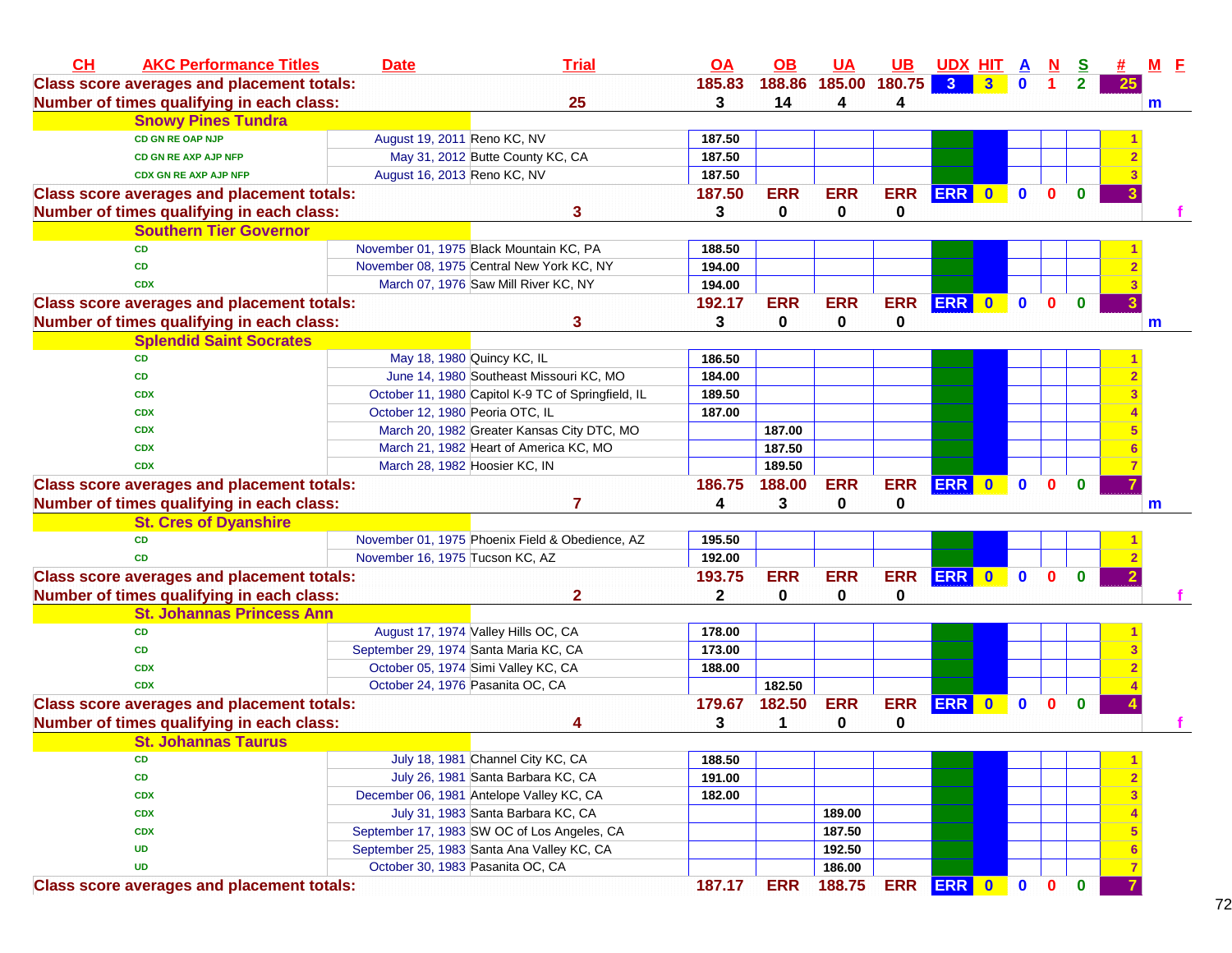| CH               | <b>AKC Performance Titles</b>                     | <b>Date</b>                          | <b>Trial</b>                               | $\overline{OA}$ | $\Omega$      | <b>UA</b>   | <u>UB</u>  | <u>UDX HIT A N</u> |                |              |              | <u>୍ତ</u> |   | <u>M E</u> |
|------------------|---------------------------------------------------|--------------------------------------|--------------------------------------------|-----------------|---------------|-------------|------------|--------------------|----------------|--------------|--------------|-----------|---|------------|
|                  | Number of times qualifying in each class:         |                                      | $\mathbf{7}$                               | 3               | $\bf{0}$      | 4           | 0          |                    |                |              |              |           |   | m          |
|                  | <b>Stars Had To Be You</b>                        |                                      |                                            |                 |               |             |            |                    |                |              |              |           |   |            |
|                  | <b>CD</b>                                         |                                      | July 23, 1989 Santa Barbara KC, CA         | 186.00          |               |             |            |                    |                |              |              |           |   |            |
|                  | <b>CD</b>                                         |                                      | October 13, 1989 Chaparral KC, NM          | 171.00          |               |             |            |                    |                |              |              |           |   |            |
|                  | <b>CDX</b>                                        |                                      | February 24, 1991 Old Pueblo DTC, AZ       | 180.50          |               |             |            |                    |                |              |              |           |   |            |
|                  | <b>CDX</b>                                        |                                      | March 01, 1991 SBC of Greater Phoenix, AZ  | 173.00          |               |             |            |                    |                |              |              |           |   |            |
|                  | <b>Class score averages and placement totals:</b> |                                      |                                            | 177.63          | <b>ERR</b>    | <b>ERR</b>  | <b>ERR</b> | <b>ERR</b>         | $\blacksquare$ | $\mathbf 0$  | $\mathbf{0}$ |           |   |            |
|                  | Number of times qualifying in each class:         |                                      | Δ                                          | 4               | 0             | 0           | 0          |                    |                |              |              |           |   | m          |
|                  | <b>Stelpflugs Miss Amanda</b>                     |                                      |                                            |                 |               |             |            |                    |                |              |              |           |   |            |
|                  | <b>CD</b>                                         | September 06, 1969 Des Moines KC, IA |                                            |                 | 187.00        |             |            |                    |                |              |              |           |   |            |
|                  | <b>CD</b>                                         |                                      | April 19, 1970 Waterloo KC, IA             |                 | 178.50        |             |            |                    |                |              |              |           |   |            |
|                  | <b>CDX</b>                                        |                                      | June 21, 1970 Hawkeye KC, IA               | 191.50          |               |             |            |                    |                |              |              |           |   |            |
|                  | <b>Class score averages and placement totals:</b> |                                      |                                            | 191.50          | 182.75        | <b>ERR</b>  | <b>ERR</b> | <b>ERR</b>         | $\bullet$      | $\mathbf 0$  | $\Omega$     | $\bf{0}$  |   |            |
|                  | Number of times qualifying in each class:         |                                      | 3                                          |                 | $\mathbf{2}$  | $\mathbf 0$ | 0          |                    |                |              |              |           |   |            |
|                  | <b>Stoans Axel Von Hildean</b>                    |                                      |                                            |                 |               |             |            |                    |                |              |              |           |   |            |
|                  | <b>CD</b>                                         |                                      | May 25, 2003 Key City KC, MN               | 183.00          |               |             |            |                    |                |              |              |           |   |            |
|                  | <b>CD</b>                                         |                                      | April 23, 2004 St. Paul DTC, MN            | 180.50          |               |             |            |                    |                |              |              |           |   |            |
|                  | <b>CD</b>                                         |                                      | April 24, 2004 St. Paul DTC, MN            | 179.50          |               |             |            |                    |                |              |              |           |   |            |
|                  | <b>CDX</b>                                        |                                      | April 25, 2004 St. Paul DTC, MN            | 180.00          |               |             |            |                    |                |              |              |           |   |            |
|                  | <b>Class score averages and placement totals:</b> |                                      |                                            | 180.75          | <b>ERR</b>    | <b>ERR</b>  | <b>ERR</b> | ERR 0              |                | $\mathbf 0$  | $\mathbf{0}$ | $\bf{0}$  |   |            |
|                  | Number of times qualifying in each class:         |                                      | Δ                                          | 4               | 0             | 0           | 0          |                    |                |              |              |           |   | m          |
|                  | <b>1969-CH Stoans Beau Zeau</b>                   |                                      |                                            |                 |               |             |            |                    |                |              |              |           |   |            |
| 1969-CHCD        |                                                   | November 01, 1969 Portland KC, OR    |                                            | 188.00          |               |             |            |                    |                |              |              |           |   |            |
| 1969-CHCD        |                                                   |                                      | January 11, 1970 DFA of Oregon, OR         | 193.00          |               |             |            |                    |                |              |              |           |   |            |
|                  | <b>1969-CH CDX</b>                                | February 22, 1970 Seattle KC, WA     |                                            | 183.50          |               |             |            |                    |                |              |              |           |   |            |
|                  | <b>1969-CHCDX</b>                                 |                                      | March 21, 1970 Washington State OTC, WA    |                 | 186.50        |             |            |                    |                |              |              |           |   |            |
|                  | <b>1969-CHCDX</b>                                 |                                      | June 07, 1970 Tacoma KC, WA                |                 | 186.50        |             |            |                    |                |              |              |           |   |            |
|                  | <b>1969-CHCDX</b>                                 | February 27, 1972 Seattle KC, WA     |                                            |                 |               | 188.50      |            |                    |                |              |              |           |   |            |
|                  | <b>1969-CHCDX</b>                                 |                                      | May 07, 1972 Olympia DFA, WA               |                 |               | 191.50      |            |                    |                |              |              |           |   |            |
|                  | 1969-CH UD                                        |                                      | September 10, 1972 Wenatchee KC, WA        |                 |               | 185.00      |            |                    |                |              |              |           |   |            |
|                  | <b>Class score averages and placement totals:</b> |                                      |                                            | 188.17          | 186.50 188.33 |             | <b>ERR</b> | ERR 0              |                | $\mathbf{0}$ | $\mathbf{0}$ | $\bf{0}$  |   |            |
|                  | Number of times qualifying in each class:         |                                      | 8                                          | 3               | 2             | 3           | 0          |                    |                |              |              |           |   | m          |
|                  | <b>Stoans Cover Girl Amor</b>                     |                                      |                                            |                 |               |             |            |                    |                |              |              |           |   |            |
|                  | <b>CD</b>                                         |                                      | May 28, 1976 Portland Dog OC, OR           |                 | 186.00        |             |            |                    |                |              |              |           |   |            |
|                  | <b>CD</b>                                         |                                      | July 01, 1976 Seattle KC, WA               |                 | 188.00        |             |            |                    |                |              |              |           |   |            |
|                  | <b>CDX</b>                                        |                                      | August 14, 1976 Olympic KC, WA             |                 | 191.50        |             |            |                    |                |              |              |           |   |            |
|                  |                                                   |                                      |                                            | <b>ERR</b>      | 188.50        | <b>ERR</b>  | <b>ERR</b> | <b>ERR</b>         | $\bf{0}$       | $\mathbf 0$  | 0            | $\bf{0}$  | 3 |            |
|                  | <b>Class score averages and placement totals:</b> |                                      |                                            |                 |               |             |            |                    |                |              |              |           |   |            |
|                  | Number of times qualifying in each class:         |                                      | 3                                          | $\pmb{0}$       | 3             | $\mathbf 0$ | 0          |                    |                |              |              |           |   |            |
|                  | 1994-CHStoans Dudley Do Right of Jay-U            |                                      |                                            |                 |               |             |            |                    |                |              |              |           |   |            |
|                  | <b>1994-CHCD</b>                                  |                                      | October 01, 1994 Columbia Basin DTC, WA    | 190.00          |               |             |            |                    |                |              |              |           |   |            |
| <b>1994-CHCD</b> |                                                   |                                      | October 02, 1994 Richland KC, WA           | 185.00          |               |             |            |                    |                |              |              |           |   |            |
|                  | <b>1994-CHCDX</b>                                 |                                      | October 08, 1994 Timberland Valley DFA, WA | 182.50          |               |             |            |                    |                |              |              |           |   |            |
|                  | <b>1994-CHCDX</b>                                 |                                      | April 09, 1995 SBC of Pacific Coast, CA    |                 | 185.50        |             |            |                    |                |              |              | 3         |   |            |
|                  | <b>1994-CHCDX</b>                                 |                                      | June 18, 1995 SBC of Puget Sound, WA       |                 | 188.50        |             |            |                    | 5              |              |              | 4         |   |            |
|                  | <b>1994-CHCDX</b>                                 |                                      | July 02, 1995 Mount Bachelor KC, OR        |                 | 183.00        |             |            |                    |                |              |              |           | 6 |            |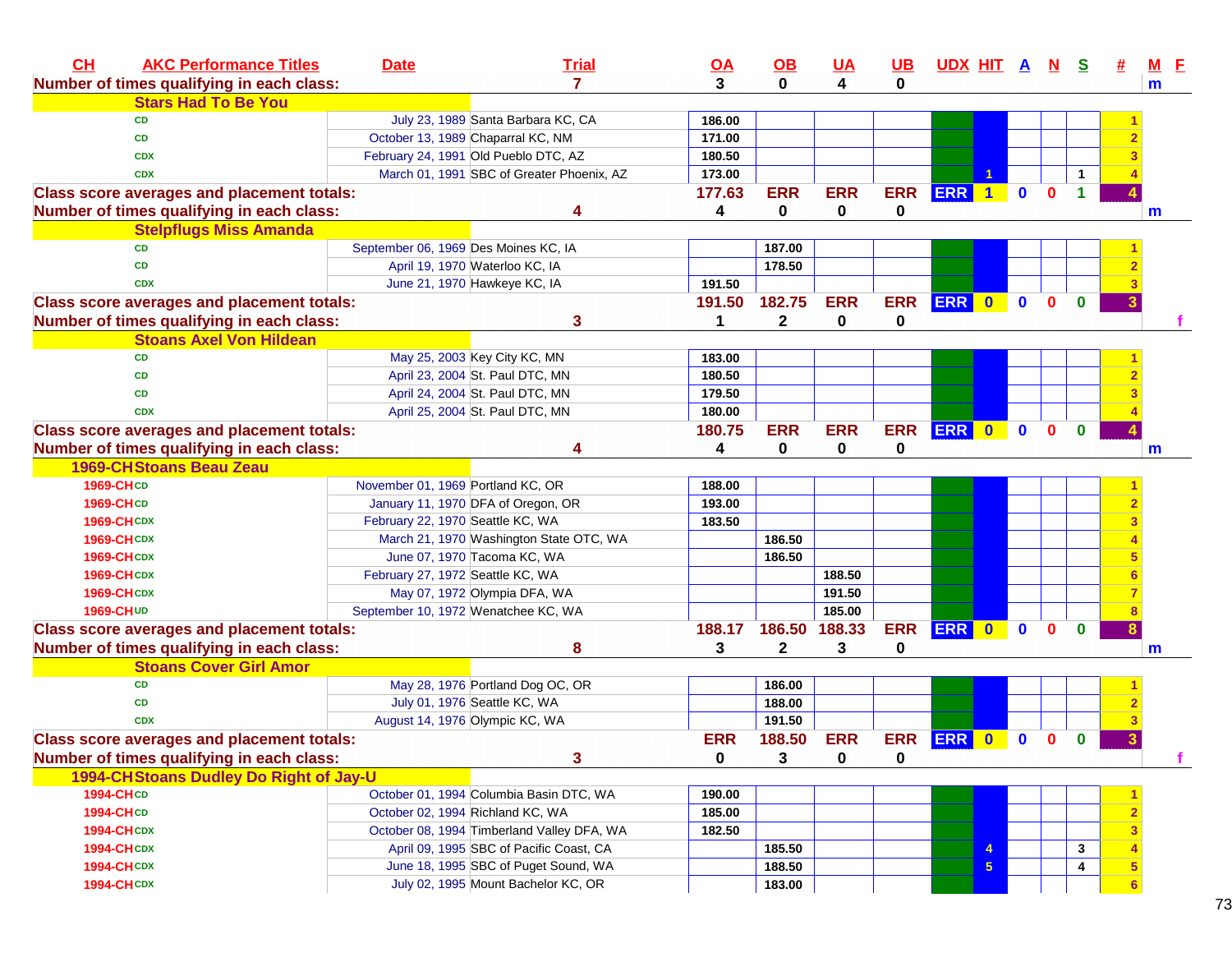| CH<br><b>AKC Performance Titles</b>               | <b>Date</b>                            | <b>Trial</b>                                   | $\overline{OA}$ | $\underline{\mathsf{OB}}$ | <u>UA</u>     | $UB$       | <b>UDX HIT A</b> |                |              | N.           | <u>s</u>       |    | $M$ E |  |
|---------------------------------------------------|----------------------------------------|------------------------------------------------|-----------------|---------------------------|---------------|------------|------------------|----------------|--------------|--------------|----------------|----|-------|--|
| <b>1994-CHCDX</b>                                 |                                        | August 04, 1995 SBC of Pacific Coast, CA       |                 | 172.00                    |               |            |                  |                |              |              |                |    |       |  |
| <b>Class score averages and placement totals:</b> |                                        |                                                | 185.83          | 182.25                    | <b>ERR</b>    | <b>ERR</b> | ERR 2            |                | $\mathbf{0}$ | $\mathbf{0}$ | $\overline{2}$ |    |       |  |
| Number of times qualifying in each class:         |                                        |                                                | 3               | 4                         | 0             | 0          |                  |                |              |              |                |    | m     |  |
| <b>1998-CHStoans Glysa of Adax</b>                |                                        |                                                |                 |                           |               |            |                  |                |              |              |                |    |       |  |
| 1998-CHCD                                         |                                        | October 03, 2000 SBC of Pacific Coast, CA      | 171.00          |                           |               |            |                  |                |              |              |                |    |       |  |
| <b>1998-CHCD</b>                                  |                                        | October 05, 2000 SBC of America #27 CA         | 189.00          |                           |               |            |                  |                |              |              |                |    |       |  |
| <b>1998-CHCDX</b>                                 |                                        | October 15, 2000 Longview Kelso KC, WA         | 183.00          |                           |               |            |                  |                |              |              |                |    |       |  |
| <b>Class score averages and placement totals:</b> |                                        |                                                | 181.00          | <b>ERR</b>                | <b>ERR</b>    | <b>ERR</b> | ERR 0            |                | $\mathbf{0}$ | $\mathbf{0}$ | $\mathbf{0}$   |    |       |  |
| Number of times qualifying in each class:         |                                        | 3                                              | 3               | $\mathbf 0$               | 0             | 0          |                  |                |              |              |                |    |       |  |
| <b>Stoans One Hit Wonder of Yixy</b>              |                                        |                                                |                 |                           |               |            |                  |                |              |              |                |    |       |  |
| <b>CD RN TD</b>                                   | November 06, 2010 Napa Valley DTC, CA  |                                                | 188.00          |                           |               |            |                  |                |              |              |                |    |       |  |
| <b>CD RN TD</b>                                   | November 26, 2010 Golden Valley KC, CA |                                                | 193.00          |                           |               |            |                  |                |              |              |                |    |       |  |
| <b>CDX RN TD</b>                                  | November 27, 2010 Golden Valley KC, CA |                                                | 192.00          |                           |               |            |                  |                |              |              |                |    |       |  |
| <b>CDX RN TD</b>                                  |                                        | April 27, 2012 SBC of Pacific Coast, CA        |                 |                           | 179.50        |            |                  |                |              |              |                |    |       |  |
| <b>CDX RN TD</b>                                  |                                        | May 19, 2012 SBC of Southern Oregon, OR        |                 |                           | 185.00        |            |                  |                |              |              | $\mathbf{1}$   | 5  |       |  |
| <b>UD RN TD</b>                                   |                                        | June 24, 2012 Deep Peninsula DTC, CA           |                 |                           | 194.50        |            |                  |                |              |              |                |    |       |  |
| <b>UD RN TD</b>                                   | August 25, 2012 Mensona KC, CA         |                                                |                 | 181.50                    |               |            |                  |                |              |              |                |    |       |  |
| <b>UD RN TD</b>                                   |                                        | September 25, 2012 SBC of America Regional, UT |                 | 195.50                    |               |            | 1                | $\overline{2}$ |              |              | $\overline{2}$ | 8  |       |  |
| <b>UD RN TD</b>                                   |                                        | September 25, 2012 SBC of America Regional, UT |                 |                           |               | 179.00     | $\overline{1}$   |                |              |              |                | 9  |       |  |
| <b>UD RN TD</b>                                   |                                        | October 19, 2012 Skyline DF of San Mateo, CA   |                 |                           |               | 189.00     |                  |                |              |              |                | 10 |       |  |
| <b>UD RN TD</b>                                   | November 24, 2012 Golden Valley KC, CA |                                                |                 | 189.50                    |               |            | $\overline{2}$   |                |              |              |                | 11 |       |  |
| <b>UD RN TD</b>                                   | November 24, 2012 Golden Valley KC, CA |                                                |                 |                           |               | 184.50     | $\overline{2}$   |                |              |              |                | 12 |       |  |
| <b>UD RN TD</b>                                   | January 20, 2013 Santa Clara DTC, CA   |                                                |                 |                           |               | 188.50     |                  |                |              |              |                | 13 |       |  |
| <b>Class score averages and placement totals:</b> |                                        |                                                | 191.00          |                           | 188.83 186.33 | 185.25     | $\overline{2}$   | 2 <sub>2</sub> | $\mathbf{0}$ | $\mathbf{0}$ | $\overline{2}$ | 13 |       |  |
| Number of times qualifying in each class:         |                                        | 13                                             | 3               | 3                         | 3             | 4          |                  |                |              |              |                |    | m     |  |
| <b>Stoans Quiet Collar V Abquin</b>               |                                        |                                                |                 |                           |               |            |                  |                |              |              |                |    |       |  |
| <b>CD</b>                                         | September 29, 2001 San Lorenzo DTC, CA |                                                | 185.00          |                           |               |            |                  |                |              |              |                |    |       |  |
| <b>CD</b>                                         | May 19, 2002 Oakland DTC, CA           |                                                | 184.00          |                           |               |            |                  |                |              |              |                |    |       |  |
| <b>CDX</b>                                        | September 28, 2002 Fremont DTC, CA     |                                                | 186.50          |                           |               |            |                  |                |              |              |                |    |       |  |
| <b>Class score averages and placement totals:</b> |                                        |                                                | 185.17          | <b>ERR</b>                | <b>ERR</b>    | <b>ERR</b> | ERR 0            |                | $\mathbf{0}$ | 0            | $\bf{0}$       |    |       |  |
| Number of times qualifying in each class:         |                                        | 3                                              | 3               | $\mathbf 0$               | $\mathbf 0$   | 0          |                  |                |              |              |                |    | m     |  |
| <b>1994-CHStoans Quincy of Cabra</b>              |                                        |                                                |                 |                           |               |            |                  |                |              |              |                |    |       |  |
| <b>1994-CHCD</b>                                  |                                        | April 05, 1998 Minnesota River Valley KC, MN   | 178.50          |                           |               |            |                  |                |              |              |                |    |       |  |
| <b>Class score averages and placement totals:</b> |                                        |                                                | 178.50          | <b>ERR</b>                | <b>ERR</b>    | <b>ERR</b> | ERR 0            |                | $\mathbf 0$  | $\mathbf{0}$ | $\mathbf 0$    |    |       |  |
| Number of times qualifying in each class:         |                                        |                                                | 1               | 0                         | $\mathbf 0$   | 0          |                  |                |              |              |                |    | m     |  |
| <b>Stone Hollow Provo</b>                         |                                        |                                                |                 |                           |               |            |                  |                |              |              |                |    |       |  |
| CD                                                |                                        | July 04, 1971 Del Otse Nango KC, NY            | 195.00          |                           |               |            |                  |                |              |              |                |    |       |  |
| CD                                                |                                        | July 10, 1971 Genessee Valley KC, NY           | 187.50          |                           |               |            |                  |                |              |              |                |    |       |  |
| <b>CDX</b>                                        | July 11, 1971 KC of Buffalo, NY        |                                                | 191.00          |                           |               |            |                  |                |              |              |                |    |       |  |
| <b>CDX</b>                                        | August 21, 1971 Finger Lakes KC, NY    |                                                |                 | 198.00                    |               |            |                  |                |              |              |                |    |       |  |
| <b>Class score averages and placement totals:</b> |                                        |                                                | 191.17          | 198.00                    | <b>ERR</b>    | <b>ERR</b> | ERR 0            |                | $\bullet$    | $\mathbf{0}$ | $\mathbf 0$    |    |       |  |
| Number of times qualifying in each class:         |                                        | 4                                              | 3               | 1                         | 0             | 0          |                  |                |              |              |                |    | m     |  |
| <b>Straw Barri Ginger</b>                         |                                        |                                                |                 |                           |               |            |                  |                |              |              |                |    |       |  |
| CD                                                | July 03, 1971 Paper City KC, WI        |                                                | 187.50          |                           |               |            |                  |                |              |              |                |    |       |  |
| CD                                                | July 04, 1971 Badger KC, WI            |                                                | 193.00          |                           |               |            |                  |                |              |              |                |    |       |  |
|                                                   |                                        |                                                |                 |                           |               |            |                  |                |              |              |                |    |       |  |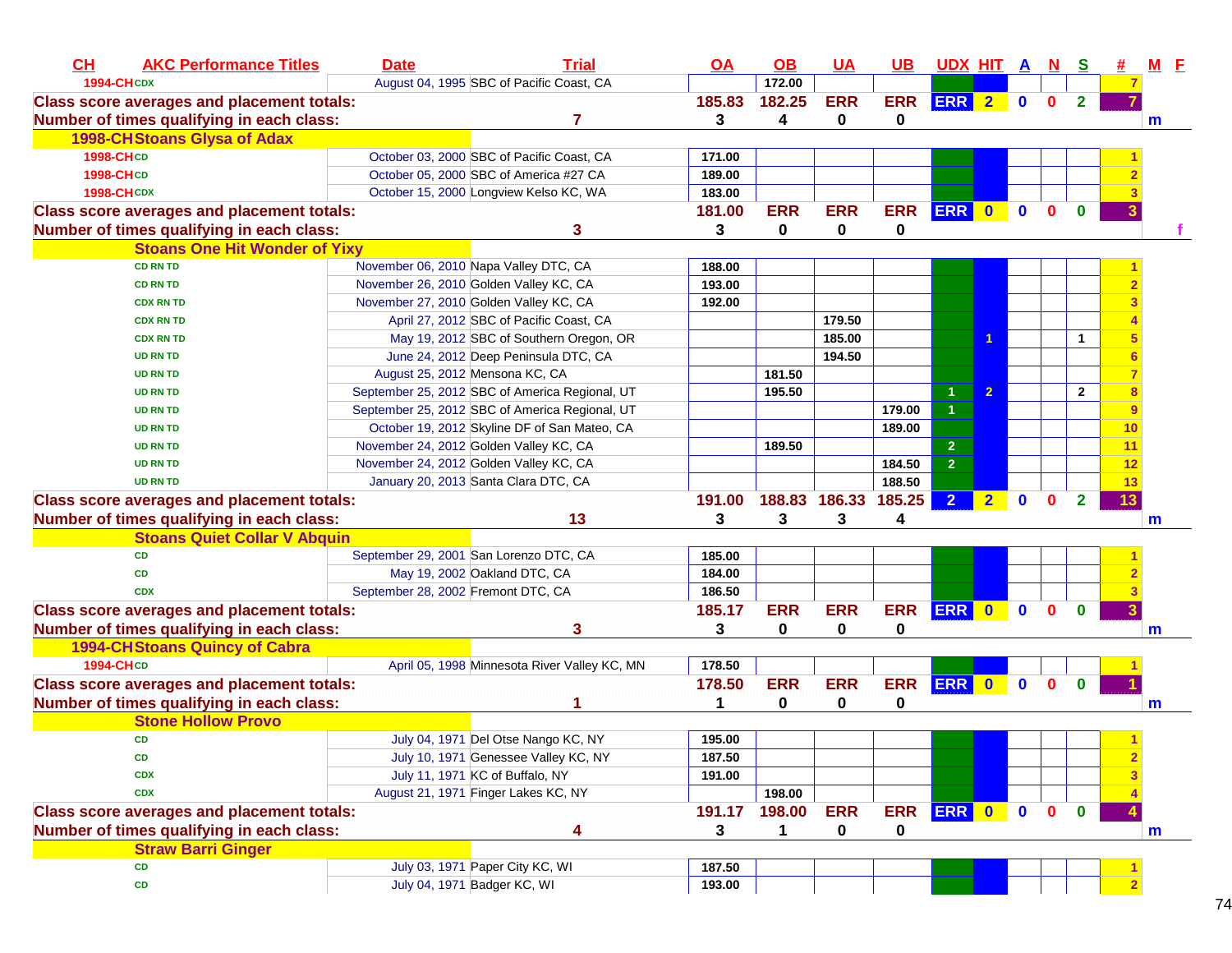| CL | <b>AKC Performance Titles</b>                     | <b>Date</b>                           | <b>Trial</b>                                       | <u>OA</u> | <u>OB</u>    | <u>UA</u>            | <u>UB</u>     | <u>UDX HIT A N</u>   |              |              |              | <u>s</u>     | 坓         | $M$ $E$ |  |
|----|---------------------------------------------------|---------------------------------------|----------------------------------------------------|-----------|--------------|----------------------|---------------|----------------------|--------------|--------------|--------------|--------------|-----------|---------|--|
|    | <b>CDX</b>                                        |                                       | August 15, 1971 Indianhead KC, WI                  | 185.50    |              |                      |               |                      |              |              |              |              |           |         |  |
|    | <b>CDX</b>                                        |                                       | August 28, 1971 Lyons Township DTC, IL             | 191.00    |              |                      |               |                      |              |              |              |              |           |         |  |
|    | <b>CDX</b>                                        |                                       | October 16, 1971 Twin Ports DTC, MN                | 183.00    |              |                      |               |                      |              |              |              |              |           |         |  |
|    | <b>CDX</b>                                        |                                       | October 23, 1971 Twin Cities OTC, MN               | 191.00    |              |                      |               |                      |              |              |              |              |           |         |  |
|    | <b>CDX</b>                                        |                                       | April 29, 1972 Packerland KC, WI                   |           | 195.50       |                      |               |                      |              |              |              |              |           |         |  |
|    | <b>CDX</b>                                        |                                       | April 30, 1972 Sheboygan KC, WI                    |           | 192.50       |                      |               |                      |              |              |              |              | 8         |         |  |
|    | <b>CDX</b>                                        |                                       | May 06, 1972 Bloomington OTC, MN                   |           | 194.50       |                      |               | $\mathbf{1}$         |              |              |              |              | 9         |         |  |
|    | <b>CDX</b>                                        |                                       | May 06, 1972 Bloomington OTC, MN                   |           |              | 192.00               |               | $\blacktriangleleft$ |              |              |              |              | 10        |         |  |
|    | <b>CDX</b>                                        |                                       | May 07, 1972 St. Paul DTC, MN                      |           | 194.00       |                      |               |                      |              |              |              |              | 11        |         |  |
|    | <b>CDX</b>                                        |                                       | July 02, 1972 Badger KC, WI                        |           | 189.50       |                      |               |                      |              |              |              |              | 12        |         |  |
|    | <b>CDX</b>                                        |                                       | August 13, 1972 Indianhead KC, WI                  |           | 194.50       |                      |               |                      |              |              |              |              | 13        |         |  |
|    | <b>CDX</b>                                        |                                       | August 20, 1972 NW OC of Suburban Chicago, IL      |           | 188.00       |                      |               |                      |              |              |              |              | 14        |         |  |
|    | <b>CDX</b>                                        | October 08, 1972 Peoria OTC, IL       |                                                    |           | 187.00       |                      |               | $\overline{2}$       |              |              |              |              | 15        |         |  |
|    | <b>CDX</b>                                        | October 08, 1972 Peoria OTC, IL       |                                                    |           |              | 188.00               |               | $\overline{2}$       |              |              |              |              | 16        |         |  |
|    | <b>UD</b>                                         |                                       | October 14, 1972 Twin Ports DTC, MN                |           |              | 190.50               |               |                      |              |              |              |              | 17        |         |  |
|    | <b>UD</b>                                         |                                       | October 21, 1972 Twin Cities OTC, MN               |           | 192.00       |                      |               | $\mathbf{3}$         |              |              |              |              | 18        |         |  |
|    | <b>UD</b>                                         |                                       | October 21, 1972 Twin Cities OTC, MN               |           |              | 179.00               |               | $\overline{3}$       |              |              |              |              | 19        |         |  |
|    | <b>UD</b>                                         |                                       | October 22, 1972 Minneapolis KC, MN                |           |              |                      | 186.00        |                      |              |              |              |              | <b>20</b> |         |  |
|    | <b>Class score averages and placement totals:</b> |                                       |                                                    | 188.50    |              | 191.94 187.38 186.00 |               | 3 <sup>2</sup>       | $\mathbf{0}$ | $\mathbf{0}$ | $\mathbf{0}$ | $\bf{0}$     | 20        |         |  |
|    | Number of times qualifying in each class:         |                                       | 20                                                 | 6         | 9            | 4                    |               |                      |              |              |              |              |           |         |  |
|    | <b>Summerlyns U R My Keb V Showme</b>             |                                       |                                                    |           |              |                      |               |                      |              |              |              |              |           |         |  |
|    | <b>CD PCD BN RE THDN CGCA</b>                     |                                       | June 25, 2016 North St. Louis County OTC, MO       | 183.50    |              |                      |               |                      |              |              |              |              |           |         |  |
|    | <b>CD PCD BN RE THDN CGCA</b>                     |                                       | August 25, 2016 Mound City OTC, MO                 | 182.00    |              |                      |               |                      |              |              |              |              |           |         |  |
|    | <b>CDX PCD BN RE THDN CGCA</b>                    |                                       | August 25, 2016 Mound City OTC, MO                 | 171.00    |              |                      |               |                      |              |              |              |              |           |         |  |
|    | <b>Class score averages and placement totals:</b> |                                       |                                                    | 178.83    | <b>ERR</b>   | <b>ERR</b>           | <b>ERR</b>    | ERR 0                |              | $\bullet$    | $\mathbf{0}$ | $\mathbf{0}$ | 3         |         |  |
|    | Number of times qualifying in each class:         |                                       | 3                                                  | 3         | 0            | 0                    | $\mathbf 0$   |                      |              |              |              |              |           |         |  |
|    | <b>Susies Jung Frau Gretel</b>                    |                                       |                                                    |           |              |                      |               |                      |              |              |              |              |           |         |  |
|    | <b>CD</b>                                         |                                       | May 06, 1972 Fort Wayne OTC, IN                    | 185.50    |              |                      |               |                      |              |              |              |              |           |         |  |
|    | <b>CD</b>                                         |                                       | May 28, 1972 Trumbull County KC, OH                | 179.00    |              |                      |               |                      |              |              |              |              |           |         |  |
|    | <b>CDX</b>                                        |                                       | July 15, 1972 Ashtabula KC, OH                     | 191.50    |              |                      |               |                      |              |              |              |              |           |         |  |
|    | <b>Class score averages and placement totals:</b> |                                       |                                                    | 185.33    | <b>ERR</b>   | <b>ERR</b>           | ERR ERR 0     |                      |              | $\bullet$    | $\mathbf{0}$ | $\mathbf{0}$ | 3         |         |  |
|    | Number of times qualifying in each class:         |                                       | 3                                                  | 3         | 0            | 0                    | $\mathbf 0$   |                      |              |              |              |              |           |         |  |
|    | <b>Sweet Sadie Mae Basko</b>                      |                                       |                                                    |           |              |                      |               |                      |              |              |              |              |           |         |  |
|    | <b>CD</b>                                         | May 04, 1975 Quincy KC, IL            |                                                    | 184.50    |              |                      |               |                      |              |              |              |              |           |         |  |
|    | <b>CD</b>                                         |                                       | August 10, 1975 Columbia KC, MO                    | 190.00    |              |                      |               |                      |              |              |              |              |           |         |  |
|    | <b>CDX</b>                                        |                                       | October 11, 1975 Capitol K-9 TC of Springfield, IL | 190.50    |              |                      |               |                      |              |              |              |              |           |         |  |
|    | <b>CDX</b>                                        | May 22, 1977 Quincy KC, IL            |                                                    |           | 182.00       |                      |               |                      |              |              |              |              |           |         |  |
|    | <b>CDX</b>                                        | May 21, 1978 Quincy KC, IL            |                                                    |           | 178.50       |                      |               |                      |              |              |              |              |           |         |  |
|    | <b>Class score averages and placement totals:</b> |                                       |                                                    | 188.33    | 180.25       | <b>ERR</b>           | ERR ERR 0 0 0 |                      |              |              |              | $\mathbf{0}$ |           |         |  |
|    | Number of times qualifying in each class:         |                                       | 5                                                  | 3         | $\mathbf{2}$ | 0                    | 0             |                      |              |              |              |              |           |         |  |
|    | <b>Swiss Temerlane</b>                            |                                       |                                                    |           |              |                      |               |                      |              |              |              |              |           |         |  |
|    | <b>CD</b>                                         |                                       | May 01, 1971 Bloomington OTC, MN                   | 190.00    |              |                      |               |                      |              |              |              |              |           |         |  |
|    | CD                                                |                                       | May 02, 1971 St. Paul DTC, MN                      | 192.50    |              |                      |               |                      |              |              |              |              |           |         |  |
|    | <b>CDX</b>                                        |                                       | August 15, 1971 Indianhead KC, WI                  | 193.50    |              |                      |               |                      |              |              |              |              |           |         |  |
|    | <b>CDX</b>                                        | September 11, 1971 Des Moines OTC, IA |                                                    | 191.00    |              |                      |               |                      |              |              |              |              |           |         |  |
|    |                                                   |                                       |                                                    |           |              |                      |               |                      |              |              |              |              |           |         |  |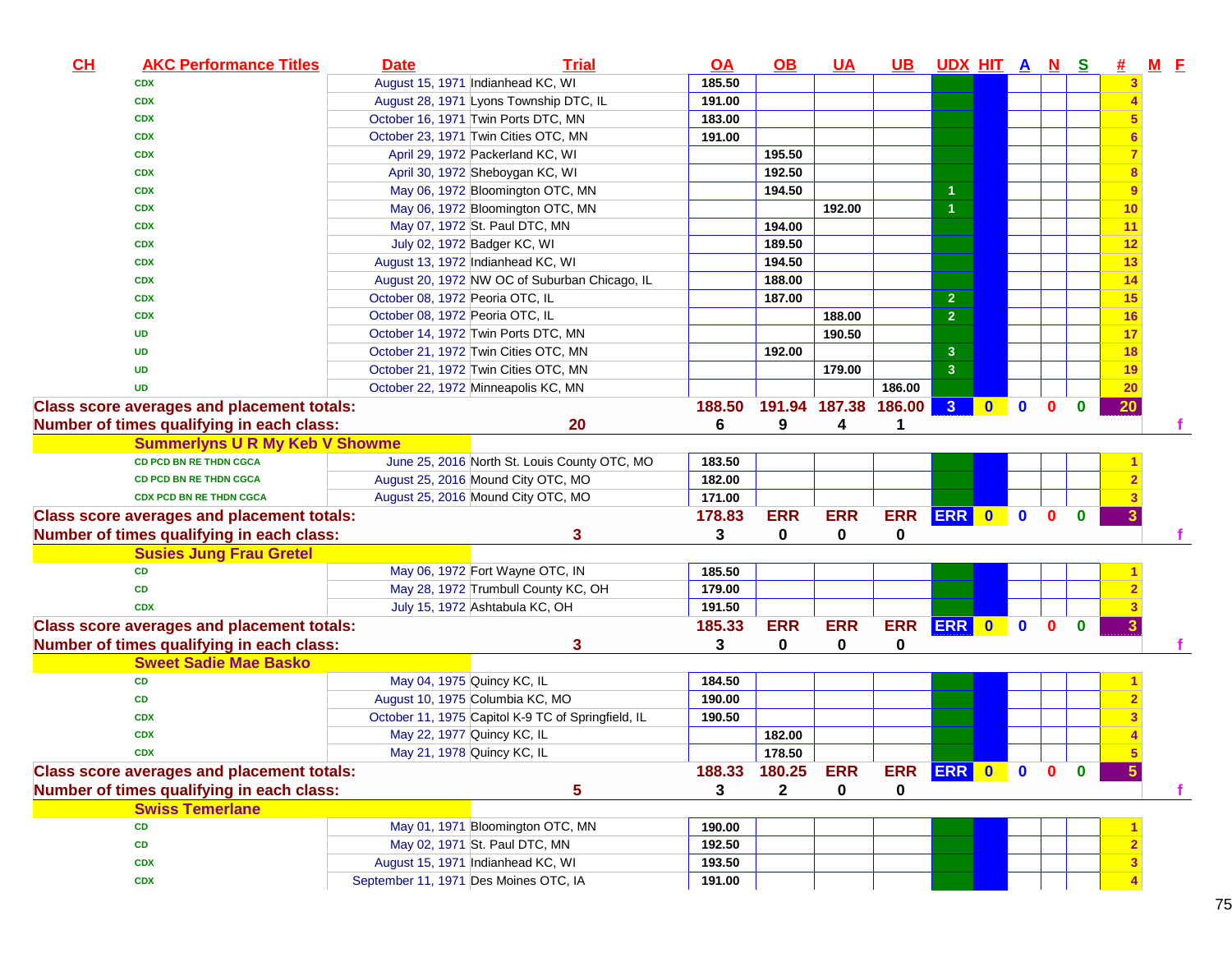| CL | <b>AKC Performance Titles</b>                     | <b>Date</b>                          | <b>Trial</b>                                       | $\overline{OA}$ | <u>OB</u>  | <u>UA</u>  | <u>UB</u>   | <u>UDX HIT A N</u> |           |             |              | <u>୍ର</u>    |                 | -E |
|----|---------------------------------------------------|--------------------------------------|----------------------------------------------------|-----------------|------------|------------|-------------|--------------------|-----------|-------------|--------------|--------------|-----------------|----|
|    | <b>CDX</b>                                        |                                      | October 24, 1971 Minneapolis KC, MN                | 193.00          |            |            |             |                    |           |             |              |              |                 |    |
|    | <b>Class score averages and placement totals:</b> |                                      |                                                    | 192.00          | <b>ERR</b> | <b>ERR</b> | <b>ERR</b>  | ERR 0              |           | $\mathbf 0$ | $\mathbf{0}$ | $\bf{0}$     |                 |    |
|    | Number of times qualifying in each class:         |                                      | 5                                                  | 5               | 0          | 0          | 0           |                    |           |             |              |              |                 |    |
|    | <b>Swissmiss Shayna Snowflake</b>                 |                                      |                                                    |                 |            |            |             |                    |           |             |              |              |                 |    |
|    | See Performance DB For All Titles                 |                                      | November 06, 2021 Clevenald A-B Training Club, OH  | 181.00          |            |            |             |                    |           |             |              |              |                 |    |
|    | <b>Class score averages and placement totals:</b> |                                      |                                                    | 181.00          | <b>ERR</b> | <b>ERR</b> | <b>ERR</b>  | <b>ERR</b>         | $\bullet$ | $\mathbf 0$ | $\mathbf{0}$ | $\mathbf{0}$ |                 |    |
|    | Number of times qualifying in each class:         |                                      |                                                    | 1               | 0          | 0          | 0           |                    |           |             |              |              |                 |    |
|    | <b>Swissongs Nevada</b>                           |                                      |                                                    |                 |            |            |             |                    |           |             |              |              |                 |    |
|    | <b>CD</b>                                         |                                      | May 05, 2002 Classic City KC, GA                   | 183.00          |            |            |             |                    |           |             |              |              |                 |    |
|    | CD                                                |                                      | June 22, 2002 Clemson KC, SC                       | 191.50          |            |            |             |                    |           |             |              |              |                 |    |
|    | <b>CDX</b>                                        | September 21, 2002 Atlanta KC, GA    |                                                    | 192.00          |            |            |             |                    |           |             |              |              |                 |    |
|    | <b>CDX</b>                                        | September 22, 2002 Newnan KC, GA     |                                                    | 194.50          |            |            |             |                    |           |             |              |              |                 |    |
|    | <b>CDX</b>                                        |                                      | October 26, 2002 Kennesaw KC, GA                   | 194.00          |            |            |             |                    |           |             |              |              |                 |    |
|    | <b>CDX</b>                                        |                                      | October 27, 2002 Kennesaw KC, GA                   | 184.00          |            |            |             |                    |           |             |              |              |                 |    |
|    | <b>CDX</b>                                        |                                      | May 09, 2003 SBC of America #30 NM                 |                 | 191.00     |            |             |                    |           |             |              |              |                 |    |
|    | <b>Class score averages and placement totals:</b> |                                      |                                                    | 189.83          | 191.00     | <b>ERR</b> | <b>ERR</b>  | <b>ERR</b>         | $\bullet$ | $\mathbf 0$ | $\bf{0}$     | $\bf{0}$     |                 |    |
|    | Number of times qualifying in each class:         |                                      | 7                                                  | 6               | 1          | 0          | $\mathbf 0$ |                    |           |             |              |              |                 |    |
|    | <b>Tarzan of King Street</b>                      |                                      |                                                    |                 |            |            |             |                    |           |             |              |              |                 |    |
|    | <b>CD</b>                                         |                                      | May 19, 1974 Mississippi State KC, MS              | 192.00          |            |            |             |                    |           |             |              |              |                 |    |
|    | <b>CD</b>                                         |                                      | October 13, 1974 Louisiana KC, LA                  | 189.50          |            |            |             |                    |           |             |              |              |                 |    |
|    | <b>CDX</b>                                        | December 01, 1974 Memphis OTC, TN    |                                                    | 194.50          |            |            |             |                    |           |             |              |              |                 |    |
|    | <b>Class score averages and placement totals:</b> |                                      |                                                    | 192.00          | <b>ERR</b> | <b>ERR</b> | <b>ERR</b>  | ERR 0              |           | $\mathbf 0$ | $\mathbf{0}$ | $\bf{0}$     |                 |    |
|    | Number of times qualifying in each class:         |                                      | 3                                                  | 3               | 0          | 0          | $\mathbf 0$ |                    |           |             |              |              |                 | m  |
|    | <b>Taylors April Daisy V Palos</b>                |                                      |                                                    |                 |            |            |             |                    |           |             |              |              |                 |    |
|    | <b>CD</b>                                         |                                      | November 04, 1972 International KC of Chicago, IL  | 188.50          |            |            |             |                    |           |             |              |              |                 |    |
|    | CD                                                | November 12, 1972 Fox Valley DTC, IL |                                                    | 186.00          |            |            |             |                    |           |             |              |              |                 |    |
|    | <b>CDX</b>                                        |                                      | January 28, 1973 Wisconsin KC, WI                  | 191.50          |            |            |             |                    |           |             |              |              |                 |    |
|    | <b>CDX</b>                                        | February 03, 1973 Muncie OTC, IN     |                                                    | 196.00          |            |            |             |                    |           |             |              |              |                 |    |
|    | <b>CDX</b>                                        |                                      | February 18, 1973 Middletown DTC, OH               | 196.50          |            |            |             |                    |           |             |              |              |                 |    |
|    | <b>CDX</b>                                        |                                      | February 24, 1973 Companion DTC of Flint, MI       | 189.00          |            |            |             |                    |           |             |              |              |                 |    |
|    | <b>CDX</b>                                        |                                      | February 25, 1973 Sportsmans DTC of Detroit, MI    | 193.00          |            |            |             |                    |           |             |              |              |                 |    |
|    | <b>CDX</b>                                        |                                      | July 01, 1973 Badger KC, WI                        |                 | 197.00     |            |             |                    |           |             |              |              | 8               |    |
|    | <b>CDX</b>                                        |                                      | August 19, 1973 NW OC of Suburban Chicago, IL      |                 | 196.00     |            |             |                    |           |             |              |              | 9               |    |
|    | <b>CDX</b>                                        |                                      | August 25, 1973 Lyons Township DTC, IL             |                 | 192.00     |            |             |                    |           |             |              |              | 10 <sub>1</sub> |    |
|    |                                                   |                                      |                                                    |                 | 194.50     |            |             |                    |           |             |              |              |                 |    |
|    | <b>CDX</b>                                        |                                      | September 16, 1973 Greater Lafayette KC, IN        |                 |            |            |             |                    |           |             |              |              | 11              |    |
|    | <b>CDX</b>                                        | October 14, 1973 Peoria OTC, IL      |                                                    |                 | 194.00     |            |             |                    |           |             |              |              | 12<br>13        |    |
|    | <b>CDX</b>                                        |                                      | October 21, 1973 Glenbard All-Breed KC, IL         |                 | 195.50     |            |             |                    |           |             |              |              |                 |    |
|    | <b>CDX</b>                                        |                                      | October 28, 1973 South Side All-Breed DOC, IL      |                 | 193.00     |            |             |                    |           |             |              |              | 14              |    |
|    | <b>CDX</b>                                        | November 11, 1973 Fox Valley DTC, IL |                                                    |                 | 188.50     |            |             |                    |           |             |              |              | 15              |    |
|    | <b>CDX</b>                                        |                                      | December 02, 1973 Rand Park DTC of Des Plaines, IL |                 | 194.00     |            |             |                    |           |             |              |              | 16              |    |
|    | <b>CDX</b>                                        |                                      | January 27, 1974 Wisconsin KC, WI                  |                 | 193.00     |            |             |                    |           |             |              |              | 17              |    |
|    | <b>CDX</b>                                        |                                      | May 04, 1974 Fort Wayne OTC, IN                    |                 | 195.00     |            |             |                    |           |             |              |              | 18              |    |
|    | <b>CDX</b>                                        |                                      | May 05, 1974 Northwestern Indiana KC, IN           |                 | 192.00     |            |             |                    |           |             |              |              | 19              |    |
|    | <b>CDX</b>                                        |                                      | May 12, 1974 Dunes DTC, IN                         |                 | 192.00     |            |             |                    |           |             |              |              | $20\,$          |    |
|    | <b>CDX</b>                                        |                                      | May 24, 1974 SBC of America # 1 MI                 |                 |            | 195.50     |             |                    |           |             |              |              | 21              |    |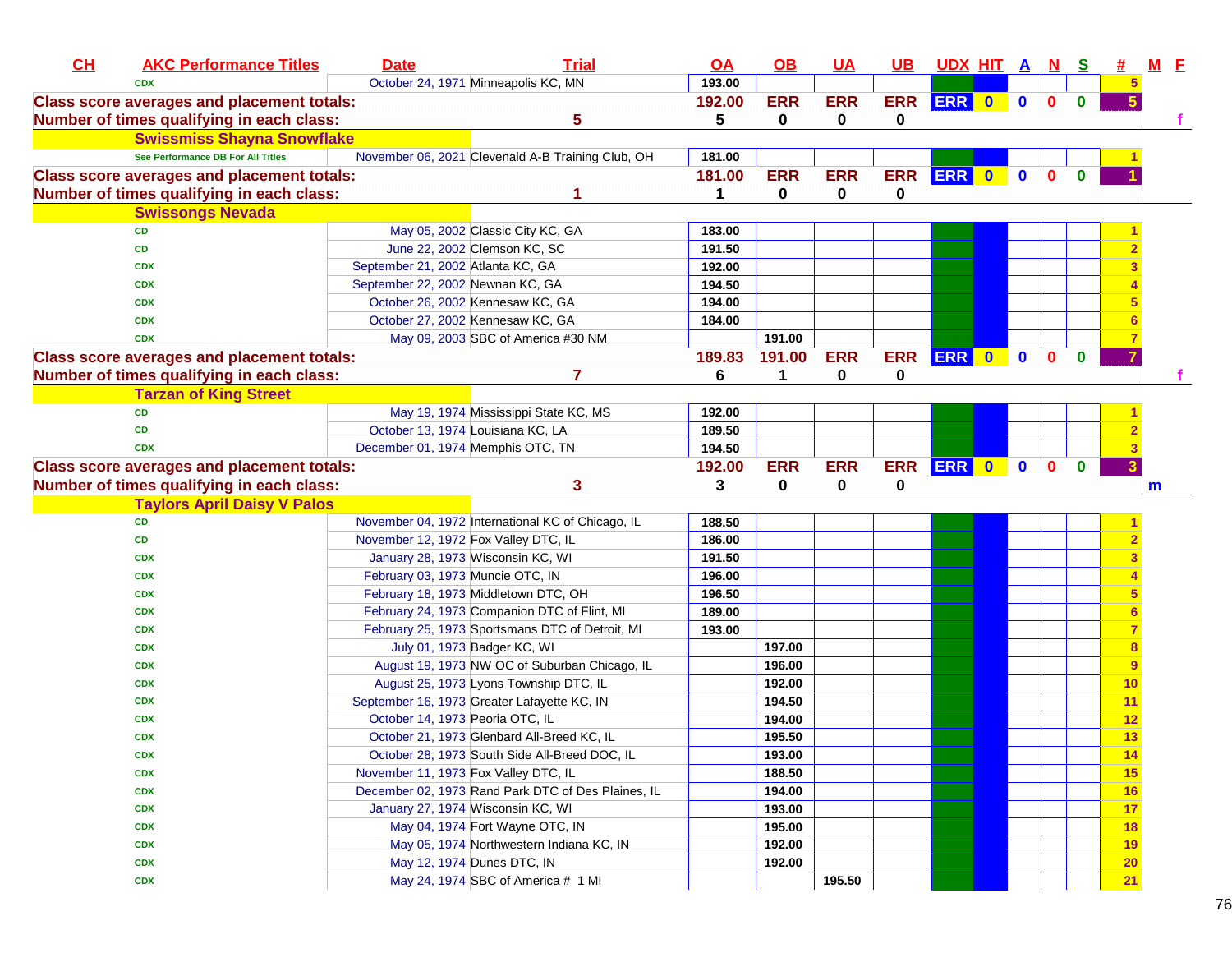| CL<br><b>AKC Performance Titles</b>               | <b>Date</b>                          | <b>Trial</b>                                        | <u>OA</u> | <u>OB</u>            | <u>UA</u>  | $\overline{\mathsf{UB}}$ | UDX HIT A N S  |                      |              |              |              | 坓               | $M$ $E$ |
|---------------------------------------------------|--------------------------------------|-----------------------------------------------------|-----------|----------------------|------------|--------------------------|----------------|----------------------|--------------|--------------|--------------|-----------------|---------|
| <b>CDX</b>                                        |                                      | May 24, 1974 Milwaukee DTC, WI                      |           | 193.00               |            |                          | 1.             |                      |              |              |              | 22              |         |
| <b>CDX</b>                                        |                                      | May 26, 1974 Milwaukee DTC, WI                      |           |                      | 195.50     |                          | $\overline{1}$ |                      |              |              |              | 23              |         |
| <b>CDX</b>                                        |                                      | June 02, 1974 Stone City KC, IL                     |           | 187.50               |            |                          | $\overline{2}$ |                      |              |              |              | 24              |         |
| <b>CDX</b>                                        |                                      | June 02, 1974 Stone City KC, IL                     |           |                      | 190.50     |                          | $\overline{2}$ |                      |              |              |              | 25              |         |
| <b>CDX</b>                                        |                                      | June 09, 1974 Michiana KC, IN                       |           | 188.00               |            |                          |                |                      |              |              |              | 26              |         |
| UD                                                |                                      | June 16, 1974 Westside DTC, IL                      |           |                      | 195.00     |                          |                |                      |              |              |              | 27              |         |
| <b>UD</b>                                         |                                      | August 18, 1974 NW OC of Suburban Chicago, IL       |           | 196.50               |            |                          | 3              |                      |              |              |              | 28              |         |
| UD                                                |                                      | August 18, 1974 NW OC of Suburban Chicago, IL       |           |                      |            | 194.00                   | 3 <sup>2</sup> |                      |              |              |              | 29              |         |
| UD                                                |                                      | August 24, 1974 Lyons Township DTC, IL              |           | 193.50               |            |                          |                |                      |              |              |              | 30              |         |
| <b>UD</b>                                         | September 22, 1974 Steel City KC, IN |                                                     |           | 192.00               |            |                          |                |                      |              |              |              | 31              |         |
| <b>UD</b>                                         | September 28, 1974 Hoosier KC, IN    |                                                     |           | 191.00               |            |                          | 4              |                      |              |              |              | 32              |         |
| <b>UD</b>                                         | September 28, 1974 Hoosier KC, IN    |                                                     |           |                      |            | 196.00                   | $\overline{4}$ |                      |              |              |              | 33              |         |
| <b>UD</b>                                         |                                      | September 29, 1974 Terre Haute Ch. Izaak Walton, IN |           |                      |            | 195.50                   |                |                      |              |              |              | 34              |         |
| <b>UD</b>                                         |                                      | October 06, 1974 Janesville Beloit KC, WI           |           |                      |            | 195.00                   |                |                      |              |              |              | 35              |         |
| UD                                                |                                      | October 20, 1974 Glenbard All-Breed KC, IL          |           | 195.00               |            |                          |                |                      |              |              |              | 36              |         |
| UD                                                |                                      | October 27, 1974 South Side All-Breed DOC, IL       |           | 196.50               |            |                          | $\sqrt{5}$     |                      |              |              |              | 37              |         |
| <b>UD</b>                                         |                                      | October 27, 1974 South Side All-Breed DOC, IL       |           |                      |            | 185.50                   | $\overline{5}$ |                      |              |              |              | 38              |         |
| <b>UD</b>                                         | November 10, 1974 Fox Valley DTC, IL |                                                     |           | 195.50               |            |                          |                |                      |              |              |              | 39              |         |
| <b>UD</b>                                         |                                      | November 30, 1974 Car Dun Al ODTC, IL               |           | 191.00               |            |                          | $6\phantom{a}$ |                      |              |              |              | 40              |         |
| <b>UD</b>                                         |                                      | November 30, 1974 Car Dun Al ODTC, IL               |           |                      |            | 191.50                   | $6\phantom{a}$ |                      |              |              |              | 41              |         |
| UD                                                |                                      | January 26, 1975 Wisconsin KC, WI                   |           | 191.50               |            |                          |                |                      |              |              |              | 42              |         |
| <b>UD</b>                                         |                                      | April 06, 1975 Greater Madison SBC, WI              |           | 196.50               |            |                          |                | $\blacktriangleleft$ |              |              | 1            | 43              |         |
| <b>UD</b>                                         |                                      | October 26, 1975 South Side All-Breed DOC, IL       |           |                      |            | 194.00                   |                |                      |              |              |              | 44              |         |
| <b>UD</b>                                         |                                      | November 01, 1975 International KC of Chicago, IL   |           | 194.50               |            |                          | $\mathbf{7}$   |                      |              |              |              | 45              |         |
| <b>UD</b>                                         |                                      | November 01, 1975 International KC of Chicago, IL   |           |                      |            | 186.50                   | $\overline{7}$ |                      |              |              |              | 46              |         |
| <b>UD</b>                                         |                                      | November 29, 1975 Car Dun Al ODTC, IL               |           | 194.50               |            |                          |                |                      |              |              |              | 47              |         |
| <b>UD</b>                                         |                                      | April 03, 1976 Greater Milwaukee SBC, WI            |           | 195.50               |            |                          |                | $\overline{2}$       |              |              | $\mathbf{2}$ | 48              |         |
| <b>UD</b>                                         |                                      | April 04, 1976 Greater Madison SBC, WI              |           | 193.00               |            |                          |                | 3                    |              |              | 3            | 49              |         |
| <b>UD</b>                                         |                                      | May 23, 1976 Milwaukee DTC, WI                      |           | 193.00               |            |                          |                |                      |              |              |              | $\overline{50}$ |         |
| <b>Class score averages and placement totals:</b> |                                      |                                                     | 191.50    | 193.37 194.13 192.25 |            |                          | $\overline{7}$ | 3 <sup>1</sup>       | $\mathbf{0}$ | $\bf{0}$     | 3            | 50              |         |
| Number of times qualifying in each class:         |                                      | 50                                                  | 7         | 31                   | 4          | 8                        |                |                      |              |              |              |                 |         |
| <b>Tejon Peaks Ciper Ladd</b>                     |                                      |                                                     |           |                      |            |                          |                |                      |              |              |              |                 |         |
| CD                                                |                                      | February 17, 2003 SBC of San Diego, CA              | 191.50    |                      |            |                          |                |                      |              |              |              |                 |         |
| CD                                                |                                      | May 04, 2003 Hollywood DOC, CA                      | 181.50    |                      |            |                          |                |                      |              |              |              |                 |         |
| <b>CDX</b>                                        |                                      | August 24, 2003 Santa Barbara KC, CA                | 187.00    |                      |            |                          |                |                      |              |              |              |                 |         |
| <b>Class score averages and placement totals:</b> |                                      |                                                     | 186.67    | <b>ERR</b>           | <b>ERR</b> | <b>ERR</b>               | ERR 1          |                      | $\bullet$    | $\mathbf{0}$ |              |                 |         |
| Number of times qualifying in each class:         |                                      | 3                                                   | 3         | $\mathbf 0$          | 0          | 0                        |                |                      |              |              |              |                 | m       |
| <b>Example 15 The Invincible Eagle</b>            |                                      |                                                     |           |                      |            |                          |                |                      |              |              |              |                 |         |
| <b>CD</b>                                         | November 13, 1977 Onondaga KA, NY    |                                                     | 182.50    |                      |            |                          |                |                      |              |              |              |                 |         |
| <b>Class score averages and placement totals:</b> |                                      |                                                     | 182.50    | <b>ERR</b>           | <b>ERR</b> | <b>ERR</b>               | ERR 0          |                      | $\bullet$    | $\mathbf{0}$ | $\bf{0}$     |                 |         |
| Number of times qualifying in each class:         |                                      |                                                     | 1         | $\mathbf 0$          | 0          | 0                        |                |                      |              |              |              |                 | m       |
| <b>1968-CHThor Du Saint Gotthard</b>              |                                      |                                                     |           |                      |            |                          |                |                      |              |              |              |                 |         |
| 1968-CHCD                                         | January 10, 1966 Miami OC, FL        |                                                     |           | 184.00               |            |                          |                |                      |              |              |              |                 |         |
| 1968-CHCD                                         |                                      | January 14, 1966 Fort Lauderdale DC, FL             |           | 187.50               |            |                          |                |                      |              |              |              |                 |         |
| <b>1968-CHCDX</b>                                 |                                      | May 28, 1966 Jacksonville DFA, FL                   |           | 186.00               |            |                          |                |                      |              |              |              |                 |         |
|                                                   |                                      |                                                     |           |                      |            |                          |                |                      |              |              |              |                 |         |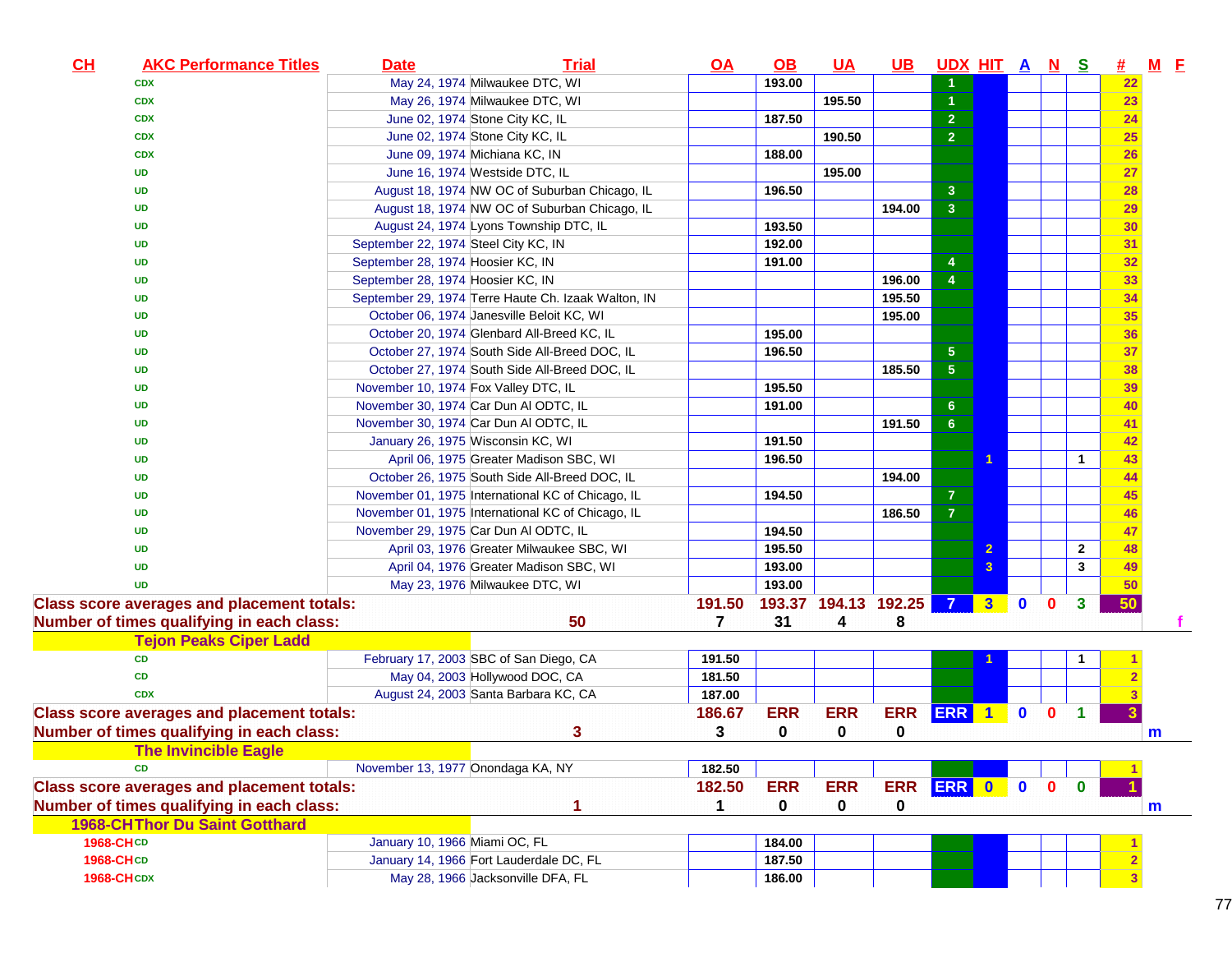| CH<br><b>AKC Performance Titles</b>               | <b>Date</b>                         | <b>Trial</b>                                   | <b>OA</b>    | $\Omega$      | <b>UA</b>     | $UB$        | <u>UDX HIT A N S</u> |              |              |             |             | #                       | $M$ E        |
|---------------------------------------------------|-------------------------------------|------------------------------------------------|--------------|---------------|---------------|-------------|----------------------|--------------|--------------|-------------|-------------|-------------------------|--------------|
| <b>1968-CHCDX</b>                                 |                                     | June 25, 1966 Central Florida KC, FL           |              | 184.00        |               |             |                      |              |              |             |             |                         |              |
| <b>Class score averages and placement totals:</b> |                                     |                                                | <b>ERR</b>   | 185.38        | <b>ERR</b>    | <b>ERR</b>  | ERR 0                |              | $\mathbf{0}$ | $\mathbf 0$ | $\bf{0}$    |                         |              |
| Number of times qualifying in each class:         |                                     | 4                                              | 0            | 4             | 0             | $\bf{0}$    |                      |              |              |             |             |                         | m            |
| <b>Thunder Hills Brunhilda</b>                    |                                     |                                                |              |               |               |             |                      |              |              |             |             |                         |              |
| <b>CD</b>                                         |                                     | October 17, 2003 SBC of Pacific Coast, CA      | 184.00       |               |               |             |                      |              |              |             |             |                         |              |
| <b>CD</b>                                         |                                     | April 23, 2004 SBC of Pacific Coast, CA        | 175.00       |               |               |             |                      |              |              |             |             |                         |              |
| <b>Class score averages and placement totals:</b> |                                     |                                                | 179.50       | <b>ERR</b>    | <b>ERR</b>    | <b>ERR</b>  | <b>ERR</b>           | $\mathbf{1}$ | $\mathbf 0$  | $\bf{0}$    | 1           |                         |              |
| Number of times qualifying in each class:         |                                     | $\overline{\mathbf{2}}$                        | $\mathbf{2}$ | 0             | 0             | $\mathbf 0$ |                      |              |              |             |             |                         |              |
| <b>Timberlands Thaddeus Thor</b>                  |                                     |                                                |              |               |               |             |                      |              |              |             |             |                         |              |
| <b>CD</b>                                         |                                     | October 16, 1976 Twin Cities OTC, MN           | 194.50       |               |               |             |                      |              |              |             |             |                         |              |
| CD                                                |                                     | July 17, 1977 Duluth KC, MN                    | 186.00       |               |               |             |                      |              |              |             |             |                         |              |
| <b>CDX</b>                                        |                                     | August 21, 1977 Indianhead KC, WI              | 190.50       |               |               |             |                      |              |              |             |             |                         |              |
| <b>CDX</b>                                        |                                     | October 15, 1978 Rochester DOC, MN             |              | 191.00        |               |             |                      |              |              |             |             |                         |              |
| <b>Class score averages and placement totals:</b> |                                     |                                                | 190.33       | 191.00        | <b>ERR</b>    | <b>ERR</b>  | ERR 0                |              | $\mathbf 0$  | $\mathbf 0$ | $\bf{0}$    |                         |              |
| Number of times qualifying in each class:         |                                     |                                                | 3            | 1             | 0             | $\mathbf 0$ |                      |              |              |             |             |                         | $\mathbf{m}$ |
| <b>Tinka Belle</b>                                |                                     |                                                |              |               |               |             |                      |              |              |             |             |                         |              |
| CD                                                |                                     | June 18, 1961 Westside DTC, IL                 | 196.00       |               |               |             |                      |              |              |             |             |                         |              |
| CD                                                |                                     | July 02, 1961 Badger KC, WI                    | 193.00       |               |               |             |                      |              |              |             |             |                         |              |
| <b>CDX</b>                                        |                                     | July 08, 1961 Wheaton KC, IL                   | 191.00       |               |               |             |                      |              |              |             |             |                         |              |
| <b>CDX</b>                                        |                                     | June 29, 1963 Paper City KC, WI                |              | 181.00        |               |             |                      |              |              |             |             |                         |              |
| <b>CDX</b>                                        |                                     | June 29, 1963 Paper City KC, WI                |              |               | 196.00        |             |                      |              |              |             |             |                         |              |
| <b>CDX</b>                                        |                                     | June 30, 1963 Badger KC, WI                    |              | 191.50        |               |             | $\overline{2}$       |              |              |             |             |                         |              |
| <b>CDX</b>                                        |                                     | June 30, 1963 Badger KC, WI                    |              |               | 196.00        |             | $\overline{2}$       |              |              |             |             |                         |              |
| <b>UD</b>                                         | September 14, 1963 Lakeland DTC, WI |                                                |              |               | 170.50        |             |                      |              |              |             |             |                         |              |
| <b>Class score averages and placement totals:</b> |                                     |                                                | 193.33       |               | 186.25 187.50 | <b>ERR</b>  | 2 <sup>1</sup>       | $\mathbf{0}$ | $\mathbf 0$  | $\bf{0}$    | O           | 8                       |              |
| Number of times qualifying in each class:         |                                     | 8                                              | 3            | $\mathbf 2$   | 3             | 0           |                      |              |              |             |             |                         |              |
| <b>Toby V Radec</b>                               |                                     |                                                |              |               |               |             |                      |              |              |             |             |                         |              |
| CD                                                |                                     | April 21, 1968 Waterloo KC, IA                 | 192.00       |               |               |             |                      |              |              |             |             |                         |              |
| CD                                                |                                     | May 05, 1968 St. Paul DTC, MN                  | 192.50       |               |               |             |                      |              |              |             |             | $\overline{2}$          |              |
| <b>CDX</b>                                        |                                     | June 08, 1968 Lake Minnetonka KC, MN           | 190.50       |               |               |             |                      |              |              |             |             |                         |              |
| <b>CDX</b>                                        |                                     | June 09, 1968 Land O'Lakes KC, MN              | 195.00       |               |               |             |                      |              |              |             |             |                         |              |
| <b>CDX</b>                                        |                                     | June 30, 1968 Badger KC, WI                    | 196.50       |               |               |             |                      |              |              |             |             |                         |              |
| <b>CDX</b>                                        |                                     | November 23, 1968 Cornhusker KC of Lincoln, NE |              | 190.00        |               |             |                      |              |              |             |             |                         |              |
| <b>CDX</b>                                        |                                     |                                                |              | 196.00        |               |             |                      |              |              |             |             |                         |              |
| <b>CDX</b>                                        | November 24, 1968 Nebraska KC, NE   |                                                |              |               |               |             |                      |              |              |             |             |                         |              |
|                                                   |                                     | May 17, 1969 Bloomington OTC, MN               |              | 194.00        |               |             |                      |              |              |             |             |                         |              |
| <b>CDX</b>                                        | November 23, 1969 Nebraska KC, NE   | November 22, 1969 Cornhusker KC of Lincoln, NE |              | 196.00        |               |             |                      |              |              |             |             |                         |              |
| <b>CDX</b>                                        |                                     |                                                |              | 194.50        |               |             |                      |              |              |             |             | 10                      |              |
| <b>Class score averages and placement totals:</b> |                                     |                                                |              | 193.30 194.10 | <b>ERR</b>    |             | ERR ERR 0 0 0 0      |              |              |             |             | 10                      |              |
| Number of times qualifying in each class:         |                                     | 10                                             | 5            | 5             | 0             | 0           |                      |              |              |             |             |                         | $\mathbf m$  |
| <b>Tonya Dawn of Irish Mountain</b>               |                                     |                                                |              |               |               |             |                      |              |              |             |             |                         |              |
| <b>CD</b>                                         |                                     | March 11, 1978 Chintimini KC, OR               | 185.50       |               |               |             |                      |              |              |             |             |                         |              |
| CD                                                |                                     | March 12, 1978 Willamette Valley KC, OR        | 191.00       |               |               |             |                      |              |              |             |             | $\overline{2}$          |              |
| <b>CDX</b>                                        |                                     | July 19, 1978 Portland Dog OC, OR              | 190.00       |               |               |             |                      |              |              |             |             | $\overline{\mathbf{3}}$ |              |
| <b>CDX</b>                                        | September 04, 1978 Eugene KC, OR    |                                                |              | 180.00        |               |             |                      |              |              |             |             |                         |              |
| <b>Class score averages and placement totals:</b> |                                     |                                                | 188.83       | 180.00        | <b>ERR</b>    |             | ERR ERR 0 0 0        |              |              |             | $\mathbf 0$ |                         |              |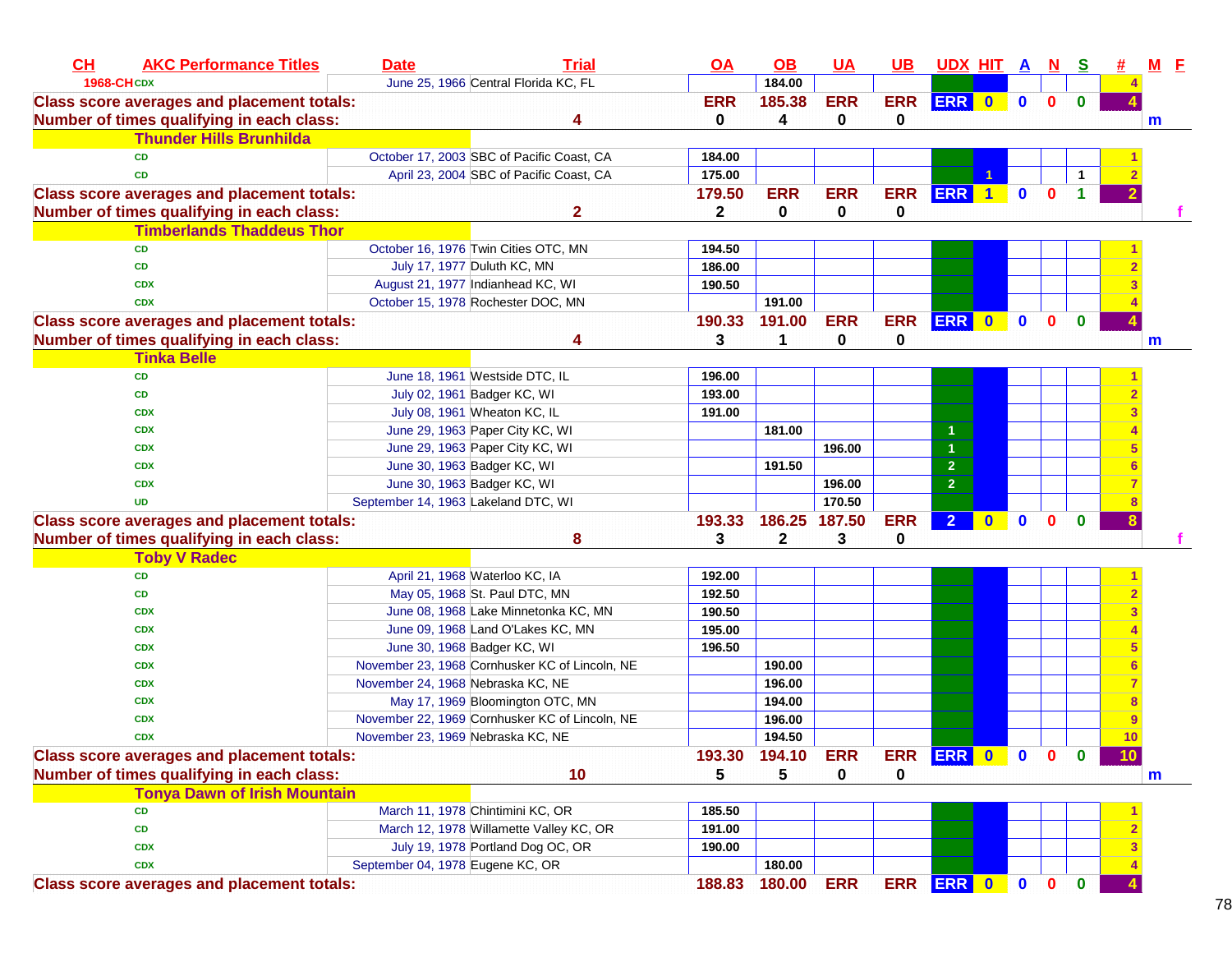| CL<br><b>AKC Performance Titles</b>               | <b>Date</b>                         | <b>Trial</b>                                                                   | <u>OA</u> | $\underline{\mathsf{OB}}$ | <u>UA</u>                  | $UB$        | <u>UDXHITANS</u> |           |              |              | 坓  | M F |  |
|---------------------------------------------------|-------------------------------------|--------------------------------------------------------------------------------|-----------|---------------------------|----------------------------|-------------|------------------|-----------|--------------|--------------|----|-----|--|
| Number of times qualifying in each class:         |                                     | 4                                                                              | 3         | $\mathbf 1$               | $\mathbf{0}$               | $\mathbf 0$ |                  |           |              |              |    |     |  |
| <b>Trina Grace</b>                                |                                     |                                                                                |           |                           |                            |             |                  |           |              |              |    |     |  |
| <b>CD</b>                                         |                                     | March 21, 1970 Washington State OTC, WA                                        | 173.00    |                           |                            |             |                  |           |              |              |    |     |  |
| CD                                                |                                     | May 03, 1970 Olympia DFA, WA                                                   | 185.00    |                           |                            |             |                  |           |              |              |    |     |  |
| <b>CDX</b>                                        |                                     | May 10, 1970 Vancouver KC, WA                                                  | 183.50    |                           |                            |             |                  |           |              |              |    |     |  |
| <b>CDX</b>                                        |                                     | March 25, 1972 Washington State OTC, WA                                        |           | 186.00                    |                            |             |                  |           |              |              |    |     |  |
| <b>CDX</b>                                        |                                     | June 15, 1972 Emerald DOC, OR                                                  |           |                           | 190.00                     |             |                  |           |              |              |    |     |  |
| <b>CDX</b>                                        |                                     | October 01, 1972 Washington State OTC, WA                                      |           | 184.00                    |                            |             |                  |           |              |              |    |     |  |
| <b>CDX</b>                                        | October 28, 1972 Portland KC, OR    |                                                                                |           |                           | 183.50                     |             |                  |           |              |              |    |     |  |
| <b>UD</b>                                         |                                     | March 24, 1973 Washington State OTC, WA                                        |           |                           | 185.00                     |             |                  |           |              |              |    |     |  |
| <b>UD</b>                                         |                                     | June 24, 1973 Emerald DOC, OR                                                  |           |                           |                            | 176.50      |                  |           |              |              |    |     |  |
| <b>Class score averages and placement totals:</b> |                                     |                                                                                | 180.50    |                           | 185.00 186.17 176.50 ERR 0 |             |                  | $\bullet$ | $\mathbf{0}$ | $\mathbf{0}$ |    |     |  |
| Number of times qualifying in each class:         |                                     | 9                                                                              | 3         | $\mathbf{2}$              | 3                          | 1           |                  |           |              |              |    |     |  |
| <b>Trudy Mureen V Ruheswald</b>                   |                                     |                                                                                |           |                           |                            |             |                  |           |              |              |    |     |  |
| <b>CD</b>                                         |                                     | September 28, 1940 Los Angeles County Fair KC, CA                              | 227.00    |                           |                            |             |                  |           |              |              |    |     |  |
| <b>CD</b>                                         |                                     | April 26, 1941 Pasadena KC, CA                                                 | 234.00    |                           |                            |             |                  |           |              |              |    |     |  |
| <b>CDX</b>                                        |                                     | July 20, 1941 KC of Santa Barbara, CA                                          | 247.00    |                           |                            |             |                  |           |              |              |    |     |  |
| <b>Class score averages and placement totals:</b> |                                     |                                                                                | 236.00    | <b>ERR</b>                | <b>ERR</b>                 | <b>ERR</b>  | ERR 0 0          |           | $\mathbf{0}$ | $\mathbf{0}$ |    |     |  |
| Number of times qualifying in each class:         |                                     | 3                                                                              | 3         | $\mathbf{0}$              | 0                          | 0           |                  |           |              |              |    |     |  |
| <b>1976-CHTwin Oaks Cinnamon Bear</b>             |                                     |                                                                                |           |                           |                            |             |                  |           |              |              |    |     |  |
| <b>1976-CHCD</b>                                  | September 30, 1972 Ohio SBC, OH     |                                                                                | 198.50    |                           |                            |             |                  |           |              |              |    |     |  |
| <b>1976-CHCD</b>                                  |                                     | October 08, 1972 Columbus All-Breed TC, OH                                     | 185.00    |                           |                            |             |                  |           |              |              |    |     |  |
| <b>1976-CHCDX</b>                                 | October 22, 1972 Dayton DTC, OH     |                                                                                | 186.50    |                           |                            |             |                  |           |              |              |    |     |  |
| <b>1976-CHCDX</b>                                 |                                     | November 26, 1972 Queen City DTC, OH                                           |           | 187.50                    |                            |             |                  |           |              |              |    |     |  |
| <b>1976-CHCDX</b>                                 |                                     | December 03, 1972 Dan Emmett KC, OH                                            | 189.50    |                           |                            |             |                  |           |              |              |    |     |  |
| <b>1976-CHCDX</b>                                 |                                     | June 03, 1973 Queen City DTC, OH                                               |           | 186.50                    |                            |             |                  |           |              |              |    |     |  |
| <b>1976-CHCDX</b>                                 |                                     |                                                                                |           |                           | 180.00                     |             |                  |           |              |              |    |     |  |
| <b>1976-CHCDX</b>                                 |                                     | May 12, 1974 Mad River Valley KC, OH<br>May 18, 1974 Columbus All-Breed TC, OH |           |                           | 186.00                     |             |                  |           |              |              |    |     |  |
|                                                   |                                     |                                                                                |           | 185.00                    |                            |             |                  |           |              |              | 9  |     |  |
| <b>1976-CHCDX</b>                                 |                                     | May 24, 1974 SBC of America # 1 MI                                             |           |                           |                            |             |                  |           |              |              |    |     |  |
| <b>1976-CHUD</b>                                  |                                     | June 23, 1974 Tarhe All-Breed TC, OH                                           |           |                           | 181.00                     |             |                  |           |              |              | 10 |     |  |
| 1976-CHUD                                         |                                     | July 21, 1974 Northern Kentucky KC, KY                                         |           | 190.00                    |                            |             |                  |           |              |              | 11 |     |  |
| 1976-CHUD                                         |                                     | September 08, 1974 Claremont County KC, OH                                     |           |                           |                            | 192.50      |                  |           |              |              | 12 |     |  |
| <b>Class score averages and placement totals:</b> |                                     |                                                                                | 189.88    |                           | 187.25 182.33 192.50 ERR 1 |             |                  | $\bullet$ | $\mathbf{0}$ | 1            | 12 |     |  |
| Number of times qualifying in each class:         |                                     | 12                                                                             | 4         | 4                         | 3                          | 1           |                  |           |              |              |    |     |  |
| <b>Twin Oaks Hershey Bear</b>                     |                                     |                                                                                |           |                           |                            |             |                  |           |              |              |    |     |  |
| ${\bf CD}$                                        |                                     | February 13, 1977 Anderson OTC, IN                                             | 181.00    |                           |                            |             |                  |           |              |              |    |     |  |
| <b>CD</b>                                         | February 27, 1977 Louisville KC, KY |                                                                                | 176.50    |                           |                            |             |                  |           |              |              |    |     |  |
| <b>CDX</b>                                        | March 27, 1977 Hoosier KC, IN       |                                                                                | 189.00    |                           |                            |             |                  |           |              |              |    |     |  |
| <b>CDX</b>                                        |                                     | April 17, 1977 Dayton KC, OH                                                   | 183.50    |                           |                            |             |                  |           |              |              |    |     |  |
| <b>Class score averages and placement totals:</b> |                                     |                                                                                | 182.50    | <b>ERR</b>                | <b>ERR</b>                 | <b>ERR</b>  | ERR 0            | $\bullet$ | $\mathbf{0}$ | $\mathbf{0}$ |    |     |  |
| Number of times qualifying in each class:         |                                     | 4                                                                              | 4         | 0                         | 0                          | $\mathbf 0$ |                  |           |              |              |    | m   |  |
| <b>Twin Oaks Honey Bear</b>                       |                                     |                                                                                |           |                           |                            |             |                  |           |              |              |    |     |  |
| <b>CD</b>                                         |                                     | June 20, 1976 Tarhe All-Breed TC, OH                                           |           | 195.00                    |                            |             |                  |           |              |              |    |     |  |
| CD                                                |                                     | August 07, 1976 Dan Emmett KC, OH                                              |           | 194.50                    |                            |             |                  |           |              |              |    |     |  |
| <b>CDX</b>                                        |                                     | September 05, 1976 Indianapolis OTC, IN                                        |           | 193.00                    |                            |             |                  |           |              |              |    |     |  |
|                                                   |                                     |                                                                                |           |                           |                            |             |                  |           |              |              |    |     |  |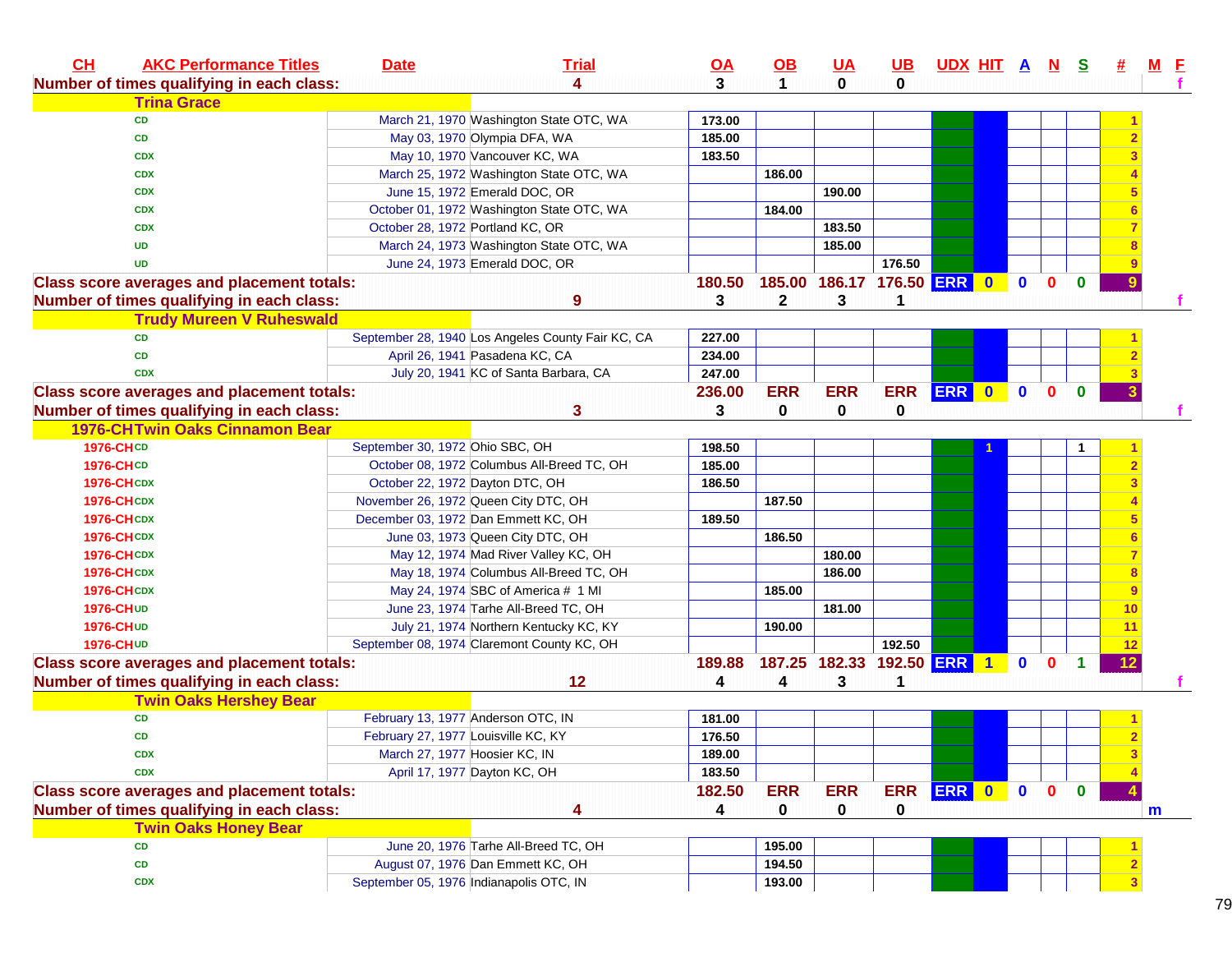| November 07, 1976 Hamilton DTC, OH<br>195.50<br><b>CDX</b><br>192.50<br>November 28, 1976 Dan Emmett KC, OH<br><b>CDX</b><br>5<br>May 22, 1977 Huntington KC, WV<br>194.50<br><b>CDX</b><br>6<br>193.00<br>$\overline{2}$<br>$\mathbf{1}$<br>June 15, 1977 SBC of America # 4 WI<br><b>CDX</b><br>195.00<br>July 24, 1977 Northern Kentucky KC, KY<br><b>CDX</b><br>8<br>August 13, 1977 Dan Emmett KC, OH<br>193.50<br>9<br><b>CDX</b><br>195.50<br>September 05, 1977 Louisville KC, KY<br>10<br><b>CDX</b><br>192.50<br>September 11, 1977 Indianapolis OTC, IN<br>11<br><b>CDX</b><br>October 16, 1977 Columbus All-Breed TC, OH<br>191.50<br>12<br><b>CDX</b><br>November 06, 1977 Hamilton DTC, OH<br>196.00<br>13<br><b>CDX</b><br>195.00<br>December 04, 1977 Dan Emmett KC, OH<br>14<br><b>CDX</b><br>February 26, 1978 Louisville KC, KY<br>185.50<br>15<br><b>CDX</b><br>March 19, 1978 Parkersburg OTC, WV<br>197.00<br>16<br><b>CDX</b><br>March 26, 1978 Hoosier KC, IN<br>189.00<br>17<br><b>CDX</b><br>March 26, 1978 Hoosier KC, IN<br>184.50<br>18<br><b>CDX</b><br>April 02, 1978 Dayton KC, OH<br>194.50<br>19<br><b>CDX</b><br>May 07, 1978 Lexington KC, KY<br>197.00<br>20<br><b>CDX</b><br>June 25, 1978 Tarhe All-Breed TC, OH<br>197.00<br>21<br><b>CDX</b><br>July 23, 1978 Northern Kentucky KC, KY<br>196.00<br>22<br><b>CDX</b><br>July 30, 1978 Marion Ohio KC, OH<br>196.00<br>23<br><b>CDX</b><br>September 02, 1978 Lexington KC, KY<br>191.50<br>24<br><b>CDX</b><br>September 04, 1978 Louisville KC, KY<br>194.00<br>25<br><b>CDX</b><br>198.50<br>$\mathbf{3}$<br>$\overline{2}$<br>September 30, 1978 Ohio SBC, OH<br><b>CDX</b><br>26<br>October 08, 1978 Columbus All-Breed TC, OH<br>193.50<br>27<br><b>CDX</b><br>185.00<br>$\overline{2}$<br>October 22, 1978 Dayton DTC, OH<br>28<br><b>CDX</b><br>$\overline{2}$<br>October 22, 1978 Dayton DTC, OH<br>192.00<br>29<br><b>UD</b><br>October 29, 1978 Greater Louisville TC, KY<br>192.50<br>30<br>UD<br>November 19, 1978 Central Ohio KC, OH<br>195.00<br>31<br>UD<br>195.00<br>$\mathbf{3}$<br>32<br>November 25, 1978 SBC of Greater Detroit, MI<br>4<br>UD<br>195.50<br>November 26, 1978 Queen City DTC, OH<br>3 <sup>2</sup><br>33<br><b>UD</b><br>November 26, 1978 Queen City DTC, OH<br>191.00<br>$\mathbf{3}$<br>34<br><b>UD</b><br>193.50<br>35<br>December 03, 1978 Dan Emmett KC, OH<br><b>UD</b><br>February 24, 1979 Greater Louisville TC, KY<br>190.50<br>36<br><b>UD</b><br>4<br>February 24, 1979 Greater Louisville TC, KY<br>187.50<br>37<br><b>UD</b><br>4<br>February 25, 1979 Louisville KC, KY<br>191.50<br>$\sqrt{5}$<br>38<br><b>UD</b><br>February 25, 1979 Louisville KC, KY<br>$\sqrt{5}$<br>197.00<br>39<br><b>UD</b><br>April 07, 1979 Greater Milwaukee SBC, WI<br>198.50<br>6<br>5<br>40<br><b>UD</b><br>4<br>April 07, 1979 Greater Milwaukee SBC, WI<br>197.00<br>6<br>41<br><b>UD</b><br>April 14, 1979 Licking River KC, OH<br>196.50<br>$\overline{7}$<br>42<br><b>UD</b><br>$\overline{7}$<br>April 14, 1979 Licking River KC, OH<br>188.50<br>43<br><b>UD</b><br>April 22, 1979 Central Ohio KC, OH<br>196.50<br>44<br>UD<br>May 06, 1979 Lexington KC, KY<br>194.00<br><b>UD</b><br>45<br>May 20, 1979 Huntington KC, WV<br>193.00<br><b>UD</b><br>46<br>May 28, 1979 Clermont County KC, OH<br>193.00<br>47<br><b>UD</b><br>June 02, 1979 Toledo KC, OH<br>194.50<br>8 <sup>°</sup><br>48<br><b>UD</b> | $CH$ | <b>AKC Performance Titles</b> | <b>Date</b> | <b>Trial</b> | <u>OA</u> | <u>OB</u> | <u>UA</u> | <b>UB</b> | <u>UDX HIT A N S</u> |  |  | #_ | $M$ $E$ |  |
|-------------------------------------------------------------------------------------------------------------------------------------------------------------------------------------------------------------------------------------------------------------------------------------------------------------------------------------------------------------------------------------------------------------------------------------------------------------------------------------------------------------------------------------------------------------------------------------------------------------------------------------------------------------------------------------------------------------------------------------------------------------------------------------------------------------------------------------------------------------------------------------------------------------------------------------------------------------------------------------------------------------------------------------------------------------------------------------------------------------------------------------------------------------------------------------------------------------------------------------------------------------------------------------------------------------------------------------------------------------------------------------------------------------------------------------------------------------------------------------------------------------------------------------------------------------------------------------------------------------------------------------------------------------------------------------------------------------------------------------------------------------------------------------------------------------------------------------------------------------------------------------------------------------------------------------------------------------------------------------------------------------------------------------------------------------------------------------------------------------------------------------------------------------------------------------------------------------------------------------------------------------------------------------------------------------------------------------------------------------------------------------------------------------------------------------------------------------------------------------------------------------------------------------------------------------------------------------------------------------------------------------------------------------------------------------------------------------------------------------------------------------------------------------------------------------------------------------------------------------------------------------------------------------------------------------------------------------------------------------------------------------------------------------------------------------------------------------------------------------------------------------------------------------------------------------------------------------------------------------------------------------------------------------------------------------------------------------------------------------------------------------------------------------------------------------------------|------|-------------------------------|-------------|--------------|-----------|-----------|-----------|-----------|----------------------|--|--|----|---------|--|
|                                                                                                                                                                                                                                                                                                                                                                                                                                                                                                                                                                                                                                                                                                                                                                                                                                                                                                                                                                                                                                                                                                                                                                                                                                                                                                                                                                                                                                                                                                                                                                                                                                                                                                                                                                                                                                                                                                                                                                                                                                                                                                                                                                                                                                                                                                                                                                                                                                                                                                                                                                                                                                                                                                                                                                                                                                                                                                                                                                                                                                                                                                                                                                                                                                                                                                                                                                                                                                                 |      |                               |             |              |           |           |           |           |                      |  |  |    |         |  |
|                                                                                                                                                                                                                                                                                                                                                                                                                                                                                                                                                                                                                                                                                                                                                                                                                                                                                                                                                                                                                                                                                                                                                                                                                                                                                                                                                                                                                                                                                                                                                                                                                                                                                                                                                                                                                                                                                                                                                                                                                                                                                                                                                                                                                                                                                                                                                                                                                                                                                                                                                                                                                                                                                                                                                                                                                                                                                                                                                                                                                                                                                                                                                                                                                                                                                                                                                                                                                                                 |      |                               |             |              |           |           |           |           |                      |  |  |    |         |  |
|                                                                                                                                                                                                                                                                                                                                                                                                                                                                                                                                                                                                                                                                                                                                                                                                                                                                                                                                                                                                                                                                                                                                                                                                                                                                                                                                                                                                                                                                                                                                                                                                                                                                                                                                                                                                                                                                                                                                                                                                                                                                                                                                                                                                                                                                                                                                                                                                                                                                                                                                                                                                                                                                                                                                                                                                                                                                                                                                                                                                                                                                                                                                                                                                                                                                                                                                                                                                                                                 |      |                               |             |              |           |           |           |           |                      |  |  |    |         |  |
|                                                                                                                                                                                                                                                                                                                                                                                                                                                                                                                                                                                                                                                                                                                                                                                                                                                                                                                                                                                                                                                                                                                                                                                                                                                                                                                                                                                                                                                                                                                                                                                                                                                                                                                                                                                                                                                                                                                                                                                                                                                                                                                                                                                                                                                                                                                                                                                                                                                                                                                                                                                                                                                                                                                                                                                                                                                                                                                                                                                                                                                                                                                                                                                                                                                                                                                                                                                                                                                 |      |                               |             |              |           |           |           |           |                      |  |  |    |         |  |
|                                                                                                                                                                                                                                                                                                                                                                                                                                                                                                                                                                                                                                                                                                                                                                                                                                                                                                                                                                                                                                                                                                                                                                                                                                                                                                                                                                                                                                                                                                                                                                                                                                                                                                                                                                                                                                                                                                                                                                                                                                                                                                                                                                                                                                                                                                                                                                                                                                                                                                                                                                                                                                                                                                                                                                                                                                                                                                                                                                                                                                                                                                                                                                                                                                                                                                                                                                                                                                                 |      |                               |             |              |           |           |           |           |                      |  |  |    |         |  |
|                                                                                                                                                                                                                                                                                                                                                                                                                                                                                                                                                                                                                                                                                                                                                                                                                                                                                                                                                                                                                                                                                                                                                                                                                                                                                                                                                                                                                                                                                                                                                                                                                                                                                                                                                                                                                                                                                                                                                                                                                                                                                                                                                                                                                                                                                                                                                                                                                                                                                                                                                                                                                                                                                                                                                                                                                                                                                                                                                                                                                                                                                                                                                                                                                                                                                                                                                                                                                                                 |      |                               |             |              |           |           |           |           |                      |  |  |    |         |  |
|                                                                                                                                                                                                                                                                                                                                                                                                                                                                                                                                                                                                                                                                                                                                                                                                                                                                                                                                                                                                                                                                                                                                                                                                                                                                                                                                                                                                                                                                                                                                                                                                                                                                                                                                                                                                                                                                                                                                                                                                                                                                                                                                                                                                                                                                                                                                                                                                                                                                                                                                                                                                                                                                                                                                                                                                                                                                                                                                                                                                                                                                                                                                                                                                                                                                                                                                                                                                                                                 |      |                               |             |              |           |           |           |           |                      |  |  |    |         |  |
|                                                                                                                                                                                                                                                                                                                                                                                                                                                                                                                                                                                                                                                                                                                                                                                                                                                                                                                                                                                                                                                                                                                                                                                                                                                                                                                                                                                                                                                                                                                                                                                                                                                                                                                                                                                                                                                                                                                                                                                                                                                                                                                                                                                                                                                                                                                                                                                                                                                                                                                                                                                                                                                                                                                                                                                                                                                                                                                                                                                                                                                                                                                                                                                                                                                                                                                                                                                                                                                 |      |                               |             |              |           |           |           |           |                      |  |  |    |         |  |
|                                                                                                                                                                                                                                                                                                                                                                                                                                                                                                                                                                                                                                                                                                                                                                                                                                                                                                                                                                                                                                                                                                                                                                                                                                                                                                                                                                                                                                                                                                                                                                                                                                                                                                                                                                                                                                                                                                                                                                                                                                                                                                                                                                                                                                                                                                                                                                                                                                                                                                                                                                                                                                                                                                                                                                                                                                                                                                                                                                                                                                                                                                                                                                                                                                                                                                                                                                                                                                                 |      |                               |             |              |           |           |           |           |                      |  |  |    |         |  |
|                                                                                                                                                                                                                                                                                                                                                                                                                                                                                                                                                                                                                                                                                                                                                                                                                                                                                                                                                                                                                                                                                                                                                                                                                                                                                                                                                                                                                                                                                                                                                                                                                                                                                                                                                                                                                                                                                                                                                                                                                                                                                                                                                                                                                                                                                                                                                                                                                                                                                                                                                                                                                                                                                                                                                                                                                                                                                                                                                                                                                                                                                                                                                                                                                                                                                                                                                                                                                                                 |      |                               |             |              |           |           |           |           |                      |  |  |    |         |  |
|                                                                                                                                                                                                                                                                                                                                                                                                                                                                                                                                                                                                                                                                                                                                                                                                                                                                                                                                                                                                                                                                                                                                                                                                                                                                                                                                                                                                                                                                                                                                                                                                                                                                                                                                                                                                                                                                                                                                                                                                                                                                                                                                                                                                                                                                                                                                                                                                                                                                                                                                                                                                                                                                                                                                                                                                                                                                                                                                                                                                                                                                                                                                                                                                                                                                                                                                                                                                                                                 |      |                               |             |              |           |           |           |           |                      |  |  |    |         |  |
|                                                                                                                                                                                                                                                                                                                                                                                                                                                                                                                                                                                                                                                                                                                                                                                                                                                                                                                                                                                                                                                                                                                                                                                                                                                                                                                                                                                                                                                                                                                                                                                                                                                                                                                                                                                                                                                                                                                                                                                                                                                                                                                                                                                                                                                                                                                                                                                                                                                                                                                                                                                                                                                                                                                                                                                                                                                                                                                                                                                                                                                                                                                                                                                                                                                                                                                                                                                                                                                 |      |                               |             |              |           |           |           |           |                      |  |  |    |         |  |
|                                                                                                                                                                                                                                                                                                                                                                                                                                                                                                                                                                                                                                                                                                                                                                                                                                                                                                                                                                                                                                                                                                                                                                                                                                                                                                                                                                                                                                                                                                                                                                                                                                                                                                                                                                                                                                                                                                                                                                                                                                                                                                                                                                                                                                                                                                                                                                                                                                                                                                                                                                                                                                                                                                                                                                                                                                                                                                                                                                                                                                                                                                                                                                                                                                                                                                                                                                                                                                                 |      |                               |             |              |           |           |           |           |                      |  |  |    |         |  |
|                                                                                                                                                                                                                                                                                                                                                                                                                                                                                                                                                                                                                                                                                                                                                                                                                                                                                                                                                                                                                                                                                                                                                                                                                                                                                                                                                                                                                                                                                                                                                                                                                                                                                                                                                                                                                                                                                                                                                                                                                                                                                                                                                                                                                                                                                                                                                                                                                                                                                                                                                                                                                                                                                                                                                                                                                                                                                                                                                                                                                                                                                                                                                                                                                                                                                                                                                                                                                                                 |      |                               |             |              |           |           |           |           |                      |  |  |    |         |  |
|                                                                                                                                                                                                                                                                                                                                                                                                                                                                                                                                                                                                                                                                                                                                                                                                                                                                                                                                                                                                                                                                                                                                                                                                                                                                                                                                                                                                                                                                                                                                                                                                                                                                                                                                                                                                                                                                                                                                                                                                                                                                                                                                                                                                                                                                                                                                                                                                                                                                                                                                                                                                                                                                                                                                                                                                                                                                                                                                                                                                                                                                                                                                                                                                                                                                                                                                                                                                                                                 |      |                               |             |              |           |           |           |           |                      |  |  |    |         |  |
|                                                                                                                                                                                                                                                                                                                                                                                                                                                                                                                                                                                                                                                                                                                                                                                                                                                                                                                                                                                                                                                                                                                                                                                                                                                                                                                                                                                                                                                                                                                                                                                                                                                                                                                                                                                                                                                                                                                                                                                                                                                                                                                                                                                                                                                                                                                                                                                                                                                                                                                                                                                                                                                                                                                                                                                                                                                                                                                                                                                                                                                                                                                                                                                                                                                                                                                                                                                                                                                 |      |                               |             |              |           |           |           |           |                      |  |  |    |         |  |
|                                                                                                                                                                                                                                                                                                                                                                                                                                                                                                                                                                                                                                                                                                                                                                                                                                                                                                                                                                                                                                                                                                                                                                                                                                                                                                                                                                                                                                                                                                                                                                                                                                                                                                                                                                                                                                                                                                                                                                                                                                                                                                                                                                                                                                                                                                                                                                                                                                                                                                                                                                                                                                                                                                                                                                                                                                                                                                                                                                                                                                                                                                                                                                                                                                                                                                                                                                                                                                                 |      |                               |             |              |           |           |           |           |                      |  |  |    |         |  |
|                                                                                                                                                                                                                                                                                                                                                                                                                                                                                                                                                                                                                                                                                                                                                                                                                                                                                                                                                                                                                                                                                                                                                                                                                                                                                                                                                                                                                                                                                                                                                                                                                                                                                                                                                                                                                                                                                                                                                                                                                                                                                                                                                                                                                                                                                                                                                                                                                                                                                                                                                                                                                                                                                                                                                                                                                                                                                                                                                                                                                                                                                                                                                                                                                                                                                                                                                                                                                                                 |      |                               |             |              |           |           |           |           |                      |  |  |    |         |  |
|                                                                                                                                                                                                                                                                                                                                                                                                                                                                                                                                                                                                                                                                                                                                                                                                                                                                                                                                                                                                                                                                                                                                                                                                                                                                                                                                                                                                                                                                                                                                                                                                                                                                                                                                                                                                                                                                                                                                                                                                                                                                                                                                                                                                                                                                                                                                                                                                                                                                                                                                                                                                                                                                                                                                                                                                                                                                                                                                                                                                                                                                                                                                                                                                                                                                                                                                                                                                                                                 |      |                               |             |              |           |           |           |           |                      |  |  |    |         |  |
|                                                                                                                                                                                                                                                                                                                                                                                                                                                                                                                                                                                                                                                                                                                                                                                                                                                                                                                                                                                                                                                                                                                                                                                                                                                                                                                                                                                                                                                                                                                                                                                                                                                                                                                                                                                                                                                                                                                                                                                                                                                                                                                                                                                                                                                                                                                                                                                                                                                                                                                                                                                                                                                                                                                                                                                                                                                                                                                                                                                                                                                                                                                                                                                                                                                                                                                                                                                                                                                 |      |                               |             |              |           |           |           |           |                      |  |  |    |         |  |
|                                                                                                                                                                                                                                                                                                                                                                                                                                                                                                                                                                                                                                                                                                                                                                                                                                                                                                                                                                                                                                                                                                                                                                                                                                                                                                                                                                                                                                                                                                                                                                                                                                                                                                                                                                                                                                                                                                                                                                                                                                                                                                                                                                                                                                                                                                                                                                                                                                                                                                                                                                                                                                                                                                                                                                                                                                                                                                                                                                                                                                                                                                                                                                                                                                                                                                                                                                                                                                                 |      |                               |             |              |           |           |           |           |                      |  |  |    |         |  |
|                                                                                                                                                                                                                                                                                                                                                                                                                                                                                                                                                                                                                                                                                                                                                                                                                                                                                                                                                                                                                                                                                                                                                                                                                                                                                                                                                                                                                                                                                                                                                                                                                                                                                                                                                                                                                                                                                                                                                                                                                                                                                                                                                                                                                                                                                                                                                                                                                                                                                                                                                                                                                                                                                                                                                                                                                                                                                                                                                                                                                                                                                                                                                                                                                                                                                                                                                                                                                                                 |      |                               |             |              |           |           |           |           |                      |  |  |    |         |  |
|                                                                                                                                                                                                                                                                                                                                                                                                                                                                                                                                                                                                                                                                                                                                                                                                                                                                                                                                                                                                                                                                                                                                                                                                                                                                                                                                                                                                                                                                                                                                                                                                                                                                                                                                                                                                                                                                                                                                                                                                                                                                                                                                                                                                                                                                                                                                                                                                                                                                                                                                                                                                                                                                                                                                                                                                                                                                                                                                                                                                                                                                                                                                                                                                                                                                                                                                                                                                                                                 |      |                               |             |              |           |           |           |           |                      |  |  |    |         |  |
|                                                                                                                                                                                                                                                                                                                                                                                                                                                                                                                                                                                                                                                                                                                                                                                                                                                                                                                                                                                                                                                                                                                                                                                                                                                                                                                                                                                                                                                                                                                                                                                                                                                                                                                                                                                                                                                                                                                                                                                                                                                                                                                                                                                                                                                                                                                                                                                                                                                                                                                                                                                                                                                                                                                                                                                                                                                                                                                                                                                                                                                                                                                                                                                                                                                                                                                                                                                                                                                 |      |                               |             |              |           |           |           |           |                      |  |  |    |         |  |
|                                                                                                                                                                                                                                                                                                                                                                                                                                                                                                                                                                                                                                                                                                                                                                                                                                                                                                                                                                                                                                                                                                                                                                                                                                                                                                                                                                                                                                                                                                                                                                                                                                                                                                                                                                                                                                                                                                                                                                                                                                                                                                                                                                                                                                                                                                                                                                                                                                                                                                                                                                                                                                                                                                                                                                                                                                                                                                                                                                                                                                                                                                                                                                                                                                                                                                                                                                                                                                                 |      |                               |             |              |           |           |           |           |                      |  |  |    |         |  |
|                                                                                                                                                                                                                                                                                                                                                                                                                                                                                                                                                                                                                                                                                                                                                                                                                                                                                                                                                                                                                                                                                                                                                                                                                                                                                                                                                                                                                                                                                                                                                                                                                                                                                                                                                                                                                                                                                                                                                                                                                                                                                                                                                                                                                                                                                                                                                                                                                                                                                                                                                                                                                                                                                                                                                                                                                                                                                                                                                                                                                                                                                                                                                                                                                                                                                                                                                                                                                                                 |      |                               |             |              |           |           |           |           |                      |  |  |    |         |  |
|                                                                                                                                                                                                                                                                                                                                                                                                                                                                                                                                                                                                                                                                                                                                                                                                                                                                                                                                                                                                                                                                                                                                                                                                                                                                                                                                                                                                                                                                                                                                                                                                                                                                                                                                                                                                                                                                                                                                                                                                                                                                                                                                                                                                                                                                                                                                                                                                                                                                                                                                                                                                                                                                                                                                                                                                                                                                                                                                                                                                                                                                                                                                                                                                                                                                                                                                                                                                                                                 |      |                               |             |              |           |           |           |           |                      |  |  |    |         |  |
|                                                                                                                                                                                                                                                                                                                                                                                                                                                                                                                                                                                                                                                                                                                                                                                                                                                                                                                                                                                                                                                                                                                                                                                                                                                                                                                                                                                                                                                                                                                                                                                                                                                                                                                                                                                                                                                                                                                                                                                                                                                                                                                                                                                                                                                                                                                                                                                                                                                                                                                                                                                                                                                                                                                                                                                                                                                                                                                                                                                                                                                                                                                                                                                                                                                                                                                                                                                                                                                 |      |                               |             |              |           |           |           |           |                      |  |  |    |         |  |
|                                                                                                                                                                                                                                                                                                                                                                                                                                                                                                                                                                                                                                                                                                                                                                                                                                                                                                                                                                                                                                                                                                                                                                                                                                                                                                                                                                                                                                                                                                                                                                                                                                                                                                                                                                                                                                                                                                                                                                                                                                                                                                                                                                                                                                                                                                                                                                                                                                                                                                                                                                                                                                                                                                                                                                                                                                                                                                                                                                                                                                                                                                                                                                                                                                                                                                                                                                                                                                                 |      |                               |             |              |           |           |           |           |                      |  |  |    |         |  |
|                                                                                                                                                                                                                                                                                                                                                                                                                                                                                                                                                                                                                                                                                                                                                                                                                                                                                                                                                                                                                                                                                                                                                                                                                                                                                                                                                                                                                                                                                                                                                                                                                                                                                                                                                                                                                                                                                                                                                                                                                                                                                                                                                                                                                                                                                                                                                                                                                                                                                                                                                                                                                                                                                                                                                                                                                                                                                                                                                                                                                                                                                                                                                                                                                                                                                                                                                                                                                                                 |      |                               |             |              |           |           |           |           |                      |  |  |    |         |  |
|                                                                                                                                                                                                                                                                                                                                                                                                                                                                                                                                                                                                                                                                                                                                                                                                                                                                                                                                                                                                                                                                                                                                                                                                                                                                                                                                                                                                                                                                                                                                                                                                                                                                                                                                                                                                                                                                                                                                                                                                                                                                                                                                                                                                                                                                                                                                                                                                                                                                                                                                                                                                                                                                                                                                                                                                                                                                                                                                                                                                                                                                                                                                                                                                                                                                                                                                                                                                                                                 |      |                               |             |              |           |           |           |           |                      |  |  |    |         |  |
|                                                                                                                                                                                                                                                                                                                                                                                                                                                                                                                                                                                                                                                                                                                                                                                                                                                                                                                                                                                                                                                                                                                                                                                                                                                                                                                                                                                                                                                                                                                                                                                                                                                                                                                                                                                                                                                                                                                                                                                                                                                                                                                                                                                                                                                                                                                                                                                                                                                                                                                                                                                                                                                                                                                                                                                                                                                                                                                                                                                                                                                                                                                                                                                                                                                                                                                                                                                                                                                 |      |                               |             |              |           |           |           |           |                      |  |  |    |         |  |
|                                                                                                                                                                                                                                                                                                                                                                                                                                                                                                                                                                                                                                                                                                                                                                                                                                                                                                                                                                                                                                                                                                                                                                                                                                                                                                                                                                                                                                                                                                                                                                                                                                                                                                                                                                                                                                                                                                                                                                                                                                                                                                                                                                                                                                                                                                                                                                                                                                                                                                                                                                                                                                                                                                                                                                                                                                                                                                                                                                                                                                                                                                                                                                                                                                                                                                                                                                                                                                                 |      |                               |             |              |           |           |           |           |                      |  |  |    |         |  |
|                                                                                                                                                                                                                                                                                                                                                                                                                                                                                                                                                                                                                                                                                                                                                                                                                                                                                                                                                                                                                                                                                                                                                                                                                                                                                                                                                                                                                                                                                                                                                                                                                                                                                                                                                                                                                                                                                                                                                                                                                                                                                                                                                                                                                                                                                                                                                                                                                                                                                                                                                                                                                                                                                                                                                                                                                                                                                                                                                                                                                                                                                                                                                                                                                                                                                                                                                                                                                                                 |      |                               |             |              |           |           |           |           |                      |  |  |    |         |  |
|                                                                                                                                                                                                                                                                                                                                                                                                                                                                                                                                                                                                                                                                                                                                                                                                                                                                                                                                                                                                                                                                                                                                                                                                                                                                                                                                                                                                                                                                                                                                                                                                                                                                                                                                                                                                                                                                                                                                                                                                                                                                                                                                                                                                                                                                                                                                                                                                                                                                                                                                                                                                                                                                                                                                                                                                                                                                                                                                                                                                                                                                                                                                                                                                                                                                                                                                                                                                                                                 |      |                               |             |              |           |           |           |           |                      |  |  |    |         |  |
|                                                                                                                                                                                                                                                                                                                                                                                                                                                                                                                                                                                                                                                                                                                                                                                                                                                                                                                                                                                                                                                                                                                                                                                                                                                                                                                                                                                                                                                                                                                                                                                                                                                                                                                                                                                                                                                                                                                                                                                                                                                                                                                                                                                                                                                                                                                                                                                                                                                                                                                                                                                                                                                                                                                                                                                                                                                                                                                                                                                                                                                                                                                                                                                                                                                                                                                                                                                                                                                 |      |                               |             |              |           |           |           |           |                      |  |  |    |         |  |
|                                                                                                                                                                                                                                                                                                                                                                                                                                                                                                                                                                                                                                                                                                                                                                                                                                                                                                                                                                                                                                                                                                                                                                                                                                                                                                                                                                                                                                                                                                                                                                                                                                                                                                                                                                                                                                                                                                                                                                                                                                                                                                                                                                                                                                                                                                                                                                                                                                                                                                                                                                                                                                                                                                                                                                                                                                                                                                                                                                                                                                                                                                                                                                                                                                                                                                                                                                                                                                                 |      |                               |             |              |           |           |           |           |                      |  |  |    |         |  |
|                                                                                                                                                                                                                                                                                                                                                                                                                                                                                                                                                                                                                                                                                                                                                                                                                                                                                                                                                                                                                                                                                                                                                                                                                                                                                                                                                                                                                                                                                                                                                                                                                                                                                                                                                                                                                                                                                                                                                                                                                                                                                                                                                                                                                                                                                                                                                                                                                                                                                                                                                                                                                                                                                                                                                                                                                                                                                                                                                                                                                                                                                                                                                                                                                                                                                                                                                                                                                                                 |      |                               |             |              |           |           |           |           |                      |  |  |    |         |  |
|                                                                                                                                                                                                                                                                                                                                                                                                                                                                                                                                                                                                                                                                                                                                                                                                                                                                                                                                                                                                                                                                                                                                                                                                                                                                                                                                                                                                                                                                                                                                                                                                                                                                                                                                                                                                                                                                                                                                                                                                                                                                                                                                                                                                                                                                                                                                                                                                                                                                                                                                                                                                                                                                                                                                                                                                                                                                                                                                                                                                                                                                                                                                                                                                                                                                                                                                                                                                                                                 |      |                               |             |              |           |           |           |           |                      |  |  |    |         |  |
|                                                                                                                                                                                                                                                                                                                                                                                                                                                                                                                                                                                                                                                                                                                                                                                                                                                                                                                                                                                                                                                                                                                                                                                                                                                                                                                                                                                                                                                                                                                                                                                                                                                                                                                                                                                                                                                                                                                                                                                                                                                                                                                                                                                                                                                                                                                                                                                                                                                                                                                                                                                                                                                                                                                                                                                                                                                                                                                                                                                                                                                                                                                                                                                                                                                                                                                                                                                                                                                 |      |                               |             |              |           |           |           |           |                      |  |  |    |         |  |
|                                                                                                                                                                                                                                                                                                                                                                                                                                                                                                                                                                                                                                                                                                                                                                                                                                                                                                                                                                                                                                                                                                                                                                                                                                                                                                                                                                                                                                                                                                                                                                                                                                                                                                                                                                                                                                                                                                                                                                                                                                                                                                                                                                                                                                                                                                                                                                                                                                                                                                                                                                                                                                                                                                                                                                                                                                                                                                                                                                                                                                                                                                                                                                                                                                                                                                                                                                                                                                                 |      |                               |             |              |           |           |           |           |                      |  |  |    |         |  |
|                                                                                                                                                                                                                                                                                                                                                                                                                                                                                                                                                                                                                                                                                                                                                                                                                                                                                                                                                                                                                                                                                                                                                                                                                                                                                                                                                                                                                                                                                                                                                                                                                                                                                                                                                                                                                                                                                                                                                                                                                                                                                                                                                                                                                                                                                                                                                                                                                                                                                                                                                                                                                                                                                                                                                                                                                                                                                                                                                                                                                                                                                                                                                                                                                                                                                                                                                                                                                                                 |      |                               |             |              |           |           |           |           |                      |  |  |    |         |  |
|                                                                                                                                                                                                                                                                                                                                                                                                                                                                                                                                                                                                                                                                                                                                                                                                                                                                                                                                                                                                                                                                                                                                                                                                                                                                                                                                                                                                                                                                                                                                                                                                                                                                                                                                                                                                                                                                                                                                                                                                                                                                                                                                                                                                                                                                                                                                                                                                                                                                                                                                                                                                                                                                                                                                                                                                                                                                                                                                                                                                                                                                                                                                                                                                                                                                                                                                                                                                                                                 |      |                               |             |              |           |           |           |           |                      |  |  |    |         |  |
|                                                                                                                                                                                                                                                                                                                                                                                                                                                                                                                                                                                                                                                                                                                                                                                                                                                                                                                                                                                                                                                                                                                                                                                                                                                                                                                                                                                                                                                                                                                                                                                                                                                                                                                                                                                                                                                                                                                                                                                                                                                                                                                                                                                                                                                                                                                                                                                                                                                                                                                                                                                                                                                                                                                                                                                                                                                                                                                                                                                                                                                                                                                                                                                                                                                                                                                                                                                                                                                 |      |                               |             |              |           |           |           |           |                      |  |  |    |         |  |
|                                                                                                                                                                                                                                                                                                                                                                                                                                                                                                                                                                                                                                                                                                                                                                                                                                                                                                                                                                                                                                                                                                                                                                                                                                                                                                                                                                                                                                                                                                                                                                                                                                                                                                                                                                                                                                                                                                                                                                                                                                                                                                                                                                                                                                                                                                                                                                                                                                                                                                                                                                                                                                                                                                                                                                                                                                                                                                                                                                                                                                                                                                                                                                                                                                                                                                                                                                                                                                                 |      |                               |             |              |           |           |           |           |                      |  |  |    |         |  |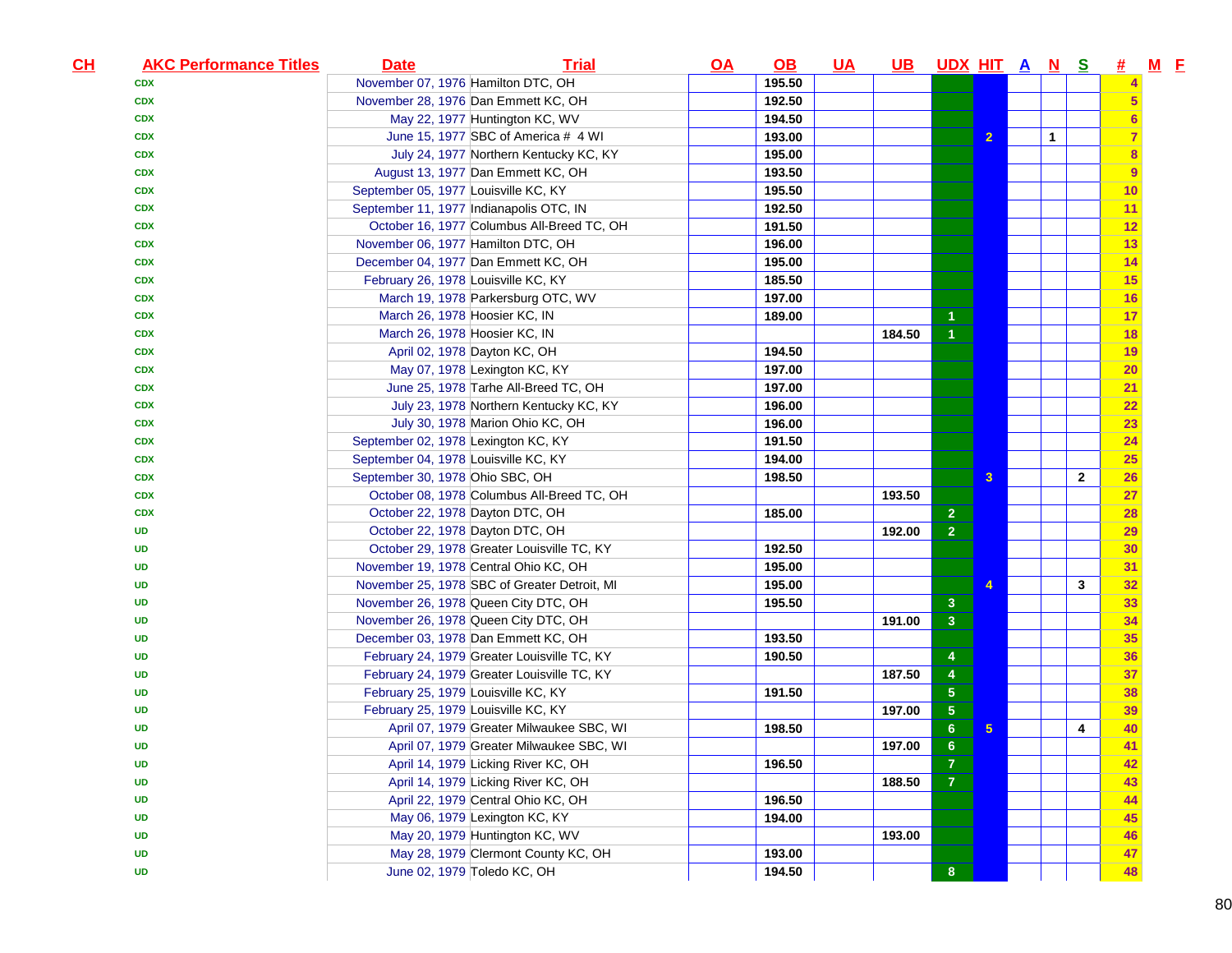| CL | <b>AKC Performance Titles</b> | <b>Date</b>                          | <b>Trial</b>                                | $\overline{OA}$ | $\underline{\mathsf{OB}}$ | <u>UA</u> | $\overline{\mathsf{UB}}$ | UDX HIT A N S  |                |                |              |                | 坓. | $M$ E |
|----|-------------------------------|--------------------------------------|---------------------------------------------|-----------------|---------------------------|-----------|--------------------------|----------------|----------------|----------------|--------------|----------------|----|-------|
|    | UD                            |                                      | June 02, 1979 Toledo KC, OH                 |                 |                           |           | 194.00                   | 8              |                |                |              |                | 49 |       |
|    | <b>UD</b>                     |                                      | June 20, 1979 SBC of America # 6 OR         |                 | 194.00                    |           |                          |                | 6 <sup>5</sup> |                | $\mathbf{2}$ |                | 50 |       |
|    | UD                            |                                      | June 22, 1979 Willamette Valley SBC, OR     |                 |                           |           | 193.50                   |                | $\overline{7}$ |                |              | 5              | 51 |       |
|    | UD                            |                                      | June 23, 1979 SBC of Puget Sound, WA        |                 | 191.00                    |           |                          | 9              | 8              |                |              | 6              | 52 |       |
|    | <b>UD</b>                     |                                      | June 23, 1979 SBC of Puget Sound, WA        |                 |                           |           | 172.00                   | $\overline{9}$ |                |                |              |                | 53 |       |
|    | <b>UD</b>                     |                                      | July 07, 1979 Magic Valley KC, WV           |                 | 196.00                    |           |                          | 10             |                |                |              |                | 54 |       |
|    | <b>UD</b>                     |                                      | July 07, 1979 Magic Valley KC, WV           |                 |                           |           | 194.00                   | 10             |                |                |              |                | 55 |       |
|    | <b>UD</b>                     |                                      | July 29, 1979 Marion KC, KY                 |                 | 197.00                    |           |                          |                |                |                |              |                | 56 |       |
|    | <b>UD</b>                     |                                      | August 11, 1979 Dan Emmett KC, OH           |                 | 198.00                    |           |                          | 11             |                |                |              |                | 57 |       |
|    | <b>UD</b>                     |                                      | August 11, 1979 Dan Emmett KC, OH           |                 |                           |           | 181.00                   | 11             |                |                |              |                | 58 |       |
|    | <b>UD</b>                     | September 03, 1979 Louisville KC, KY |                                             |                 | 194.50                    |           |                          |                |                |                |              |                | 59 |       |
|    | <b>UD</b>                     | September 29, 1979 Ohio SBC, OH      |                                             |                 | 195.00                    |           |                          | 12             |                |                |              |                | 60 |       |
|    | <b>UD</b>                     | September 29, 1979 Ohio SBC, OH      |                                             |                 |                           |           | 193.50                   | $12$           |                |                |              |                | 61 |       |
|    | <b>UD</b>                     |                                      | October 13, 1979 Licking River KC, OH       |                 | 193.50                    |           |                          | 13             |                |                |              |                | 62 |       |
|    | UD                            |                                      | October 13, 1979 Licking River KC, OH       |                 |                           |           | 181.00                   | 13             |                |                |              |                | 63 |       |
|    | <b>UD</b>                     |                                      | October 20, 1979 Middletown DTC, OH         |                 | 191.00                    |           |                          | 14             |                |                |              |                | 64 |       |
|    | <b>UD</b>                     |                                      | October 20, 1979 Middletown DTC, OH         |                 |                           |           | 192.50                   | 14             |                |                |              |                | 65 |       |
|    | <b>UD</b>                     | October 21, 1979 Dayton DTC, OH      |                                             |                 | 191.00                    |           |                          |                |                |                |              |                | 66 |       |
|    | <b>UD</b>                     |                                      | November 18, 1979 Central Ohio KC, OH       |                 | 193.50                    |           |                          | 15             |                |                |              |                | 67 |       |
|    | <b>UD</b>                     |                                      | November 18, 1979 Central Ohio KC, OH       |                 |                           |           | 186.50                   | 15             |                |                |              |                | 68 |       |
|    | <b>UD</b>                     |                                      | November 25, 1979 Queen City DTC, OH        |                 |                           |           | 189.50                   |                |                |                |              |                | 69 |       |
|    | <b>UD</b>                     |                                      | March 16, 1980 Louisville KC, KY            |                 | 192.50                    |           |                          | 16             |                |                |              |                | 70 |       |
|    | <b>UD</b>                     |                                      | March 16, 1980 Louisville KC, KY            |                 |                           |           | 191.50                   | 16             |                |                |              |                | 71 |       |
|    | <b>UD</b>                     |                                      | March 30, 1980 Dayton KC, OH                |                 | 196.50                    |           |                          |                |                |                |              |                | 72 |       |
|    | <b>UD</b>                     |                                      | June 15, 1980 Canton All-Breed TC, OH       |                 | 197.50                    |           |                          | 17             |                |                |              |                | 73 |       |
|    | <b>UD</b>                     |                                      | June 15, 1980 Canton All-Breed TC, OH       |                 |                           |           | 192.00                   | 17             |                |                |              |                | 74 |       |
|    | <b>UD</b>                     |                                      | June 22, 1980 Tarhe All-Breed TC, OH        |                 | 198.00                    |           |                          | 18             | $\overline{9}$ | $\overline{1}$ |              |                | 75 |       |
|    | UD                            |                                      | June 22, 1980 Tarhe All-Breed TC, OH        |                 |                           |           | 195.50                   | 18             |                |                |              |                | 76 |       |
|    | <b>UD</b>                     |                                      | July 27, 1980 Marion Ohio KC, OH            |                 | 196.00                    |           |                          |                |                |                |              |                | 77 |       |
|    | <b>UD</b>                     |                                      | August 30, 1980 Lexington KC, KY            |                 | 198.00                    |           |                          |                |                |                |              |                | 78 |       |
|    | <b>UD</b>                     | September 01, 1980 Louisville KC, KY |                                             |                 | 197.00                    |           |                          |                |                |                |              |                | 79 |       |
|    | <b>UD</b>                     |                                      | September 06, 1980 Northern Kentucky KC, KY |                 | 197.50                    |           |                          |                |                |                |              |                | 80 |       |
|    | <b>UD</b>                     |                                      | September 24, 1980 SBC of America # 7 OH    |                 | 197.50                    |           |                          |                | 10             |                | 3            |                | 81 |       |
|    | <b>UD</b>                     | September 27, 1980 Ohio SBC, OH      |                                             |                 | 198.50                    |           |                          |                | 11             |                |              | $\overline{7}$ | 82 |       |
|    | <b>UD</b>                     | November 09, 1980 Hamilton DTC, OH   |                                             |                 | 193.00                    |           |                          |                |                |                |              |                | 83 |       |
|    | <b>UD</b>                     |                                      | November 15, 1980 Columbus All-Breed TC, OH |                 | 193.50                    |           |                          | 19             |                |                |              |                | 84 |       |
|    | <b>UD</b>                     |                                      | November 15, 1980 Columbus All-Breed TC, OH |                 |                           |           | 191.00                   | 19             |                |                |              |                | 85 |       |
|    | <b>UD</b>                     |                                      | November 16, 1980 Central Ohio KC, OH       |                 | 193.50                    |           |                          | 20             |                |                |              |                | 86 |       |
|    | <b>UD</b>                     |                                      | November 16, 1980 Central Ohio KC, OH       |                 |                           |           | 190.00                   | 20             |                |                |              |                | 87 |       |
|    | <b>UD</b>                     |                                      | November 23, 1980 Queen City DTC, OH        |                 | 193.50                    |           |                          |                |                |                |              |                | 88 |       |
|    | <b>UD</b>                     |                                      | March 29, 1981 Dayton KC, OH                |                 | 192.50                    |           |                          | 21             |                |                |              |                | 89 |       |
|    | <b>UD</b>                     |                                      | March 29, 1981 Dayton KC, OH                |                 |                           |           | 192.00                   | 21             |                |                |              |                | 90 |       |
|    | <b>UD</b>                     |                                      | April 04, 1981 Greater Milwaukee SBC, WI    |                 | 194.00                    |           |                          |                | 12             |                |              | 8              | 91 |       |
|    | <b>UDT</b>                    |                                      | April 19, 1981 Central Ohio KC, OH          |                 | 194.00                    |           |                          |                |                |                |              |                | 92 |       |
|    | <b>UDT</b>                    |                                      | May 03, 1981 Lexington KC, KY               |                 | 190.50                    |           |                          | 22             |                |                |              |                | 93 |       |
|    |                               |                                      |                                             |                 |                           |           |                          |                |                |                |              |                |    |       |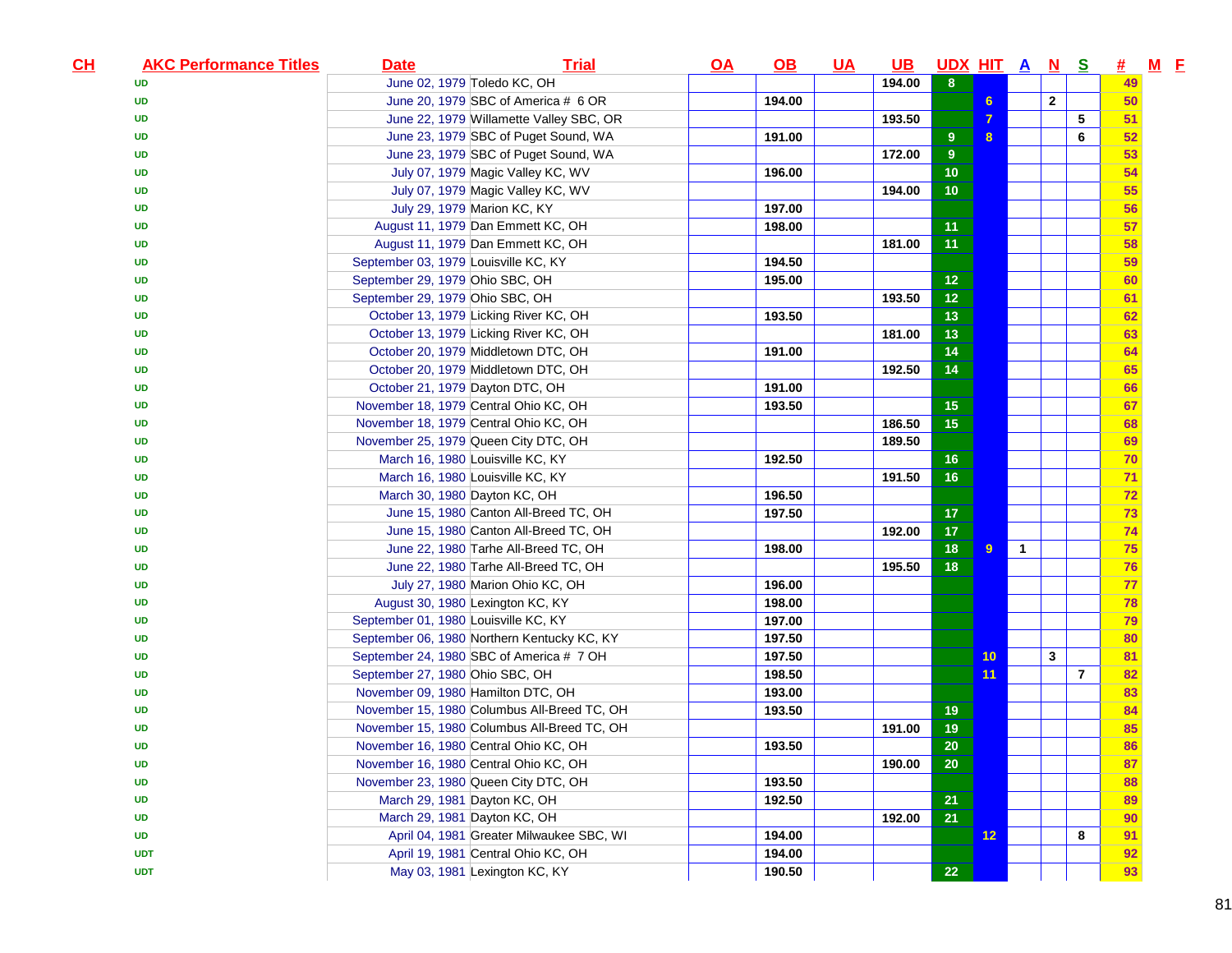| CL                | <b>AKC Performance Titles</b>                     | <b>Date</b>                         | <b>Trial</b>                                                                        | <u>OA</u>        | $\overline{OB}$ | $UA$       | <u>UB</u>  | <u>UDX HIT A N</u> |                    |                      |              | <u>s</u>       | #   | $M$ $E$ |  |
|-------------------|---------------------------------------------------|-------------------------------------|-------------------------------------------------------------------------------------|------------------|-----------------|------------|------------|--------------------|--------------------|----------------------|--------------|----------------|-----|---------|--|
|                   | <b>UDT</b>                                        |                                     | May 03, 1981 Lexington KC, KY                                                       |                  |                 |            | 182.50     | 22                 |                    |                      |              |                | 94  |         |  |
|                   | <b>UDT</b>                                        |                                     | May 12, 1981 SBC of America # 8 MD                                                  |                  | 198.00          |            |            | 23                 | 13                 |                      | 4            |                | 95  |         |  |
|                   | <b>UDT</b>                                        |                                     | May 12, 1981 SBC of America # 8 MD                                                  |                  |                 |            | 192.00     | 23                 |                    |                      |              |                | 96  |         |  |
|                   | <b>UDT</b>                                        |                                     | May 14, 1981 Southern Maryland SBF, MD                                              |                  | 191.00          |            |            | 24                 |                    |                      |              |                | 97  |         |  |
|                   | <b>UDT</b>                                        |                                     | May 14, 1981 Southern Maryland SBF, MD                                              |                  |                 |            | 191.50     | 24                 | 14                 |                      |              | 9              | 98  |         |  |
|                   | <b>UDT</b>                                        |                                     | May 25, 1981 Claremont County KC, OH                                                |                  | 195.00          |            |            |                    |                    |                      |              |                | 99  |         |  |
|                   | <b>UDT</b>                                        | June 28, 1981 Lima KC, OH           |                                                                                     |                  | 191.00          |            |            |                    |                    |                      |              |                | 100 |         |  |
|                   | <b>UDT</b>                                        |                                     | June 28, 1981 Chenango Valley KC, NY                                                |                  |                 |            | 196.00     |                    |                    |                      |              |                | 101 |         |  |
|                   | <b>UDT</b>                                        |                                     | July 03, 1981 Huntington KC, WV                                                     |                  | 192.58          |            |            |                    |                    |                      |              |                | 102 |         |  |
|                   | <b>UDT</b>                                        |                                     | July 26, 1981 Marion Ohio KC, OH                                                    |                  | 192.00          |            |            |                    |                    |                      |              |                | 103 |         |  |
|                   | <b>UDT</b>                                        | September 26, 1981 Ohio SBC, OH     |                                                                                     |                  | 194.00          |            |            |                    | 15                 |                      |              | 10             | 104 |         |  |
|                   | <b>Class score averages and placement totals:</b> |                                     |                                                                                     | <b>ERR</b>       | 194.21          | <b>ERR</b> | 190.19     | 24                 | $\vert$ 14 $\vert$ | $\blacktriangleleft$ | 4            | 9              | 104 |         |  |
|                   | Number of times qualifying in each class:         |                                     | 104                                                                                 | 0                | 75              | 0          | 29         |                    |                    |                      |              |                |     |         |  |
|                   | <b>Twin Oaks Performer Melaine</b>                |                                     |                                                                                     |                  |                 |            |            |                    |                    |                      |              |                |     |         |  |
|                   | <b>CD</b>                                         |                                     | May 02, 1982 Sheboygan KC, WI                                                       |                  | 188.00          |            |            |                    |                    |                      |              |                |     |         |  |
|                   | <b>CD</b>                                         |                                     | May 22, 1982 NW OC of Suburban Chicago, IL                                          | 191.00           |                 |            |            |                    |                    |                      |              |                |     |         |  |
|                   | <b>CDX</b>                                        | September 05, 1982 Marquette KC, MI |                                                                                     | 188.00           |                 |            |            |                    |                    |                      |              |                |     |         |  |
|                   | <b>Class score averages and placement totals:</b> |                                     |                                                                                     | 189.50           | 188.00          | <b>ERR</b> | <b>ERR</b> | ERR 0              |                    | $\mathbf 0$          | $\mathbf 0$  | $\bf{0}$       |     |         |  |
|                   | Number of times qualifying in each class:         |                                     | 3                                                                                   | 2                | 1               | 0          | 0          |                    |                    |                      |              |                |     |         |  |
|                   | <b>Vallis Baroness Brandywine</b>                 |                                     |                                                                                     |                  |                 |            |            |                    |                    |                      |              |                |     |         |  |
|                   | <b>CD</b>                                         |                                     | October 16, 1977 San Joaquin DTC, CA                                                |                  | 179.50          |            |            |                    |                    |                      |              |                |     |         |  |
|                   | <b>CD</b>                                         |                                     | March 05, 1978 Santa Clara DTC, CA                                                  | 181.00           |                 |            |            |                    |                    |                      |              |                |     |         |  |
|                   | <b>CDX</b>                                        |                                     | April 09, 1978 County Wide DTC, CA                                                  | 187.00           |                 |            |            |                    |                    |                      |              |                |     |         |  |
|                   | <b>CDX</b>                                        |                                     | April 30, 1978 Mt Diablo DTC, CA                                                    | 186.00           |                 |            |            |                    |                    |                      |              |                |     |         |  |
|                   | <b>Class score averages and placement totals:</b> |                                     |                                                                                     |                  | 184.67 179.50   | <b>ERR</b> | <b>ERR</b> | ERR 0              |                    | $\bullet$            | $\mathbf{0}$ | $\bf{0}$       |     |         |  |
|                   |                                                   |                                     | 4                                                                                   | 3                | 1               | 0          | 0          |                    |                    |                      |              |                |     |         |  |
|                   | Number of times qualifying in each class:         |                                     |                                                                                     |                  |                 |            |            |                    |                    |                      |              |                |     |         |  |
| 1999-CHCD         | 1999-CH Vicdorys Amber Ice V Stoan                |                                     |                                                                                     |                  |                 |            |            |                    |                    |                      |              |                |     |         |  |
| 1999-CHCD         |                                                   |                                     | October 03, 2000 SBC of Pacific Coast, CA<br>October 15, 2000 Longview Kelso KC, WA | 182.50<br>197.50 |                 |            |            |                    |                    |                      |              |                |     |         |  |
| <b>1998-CHCDX</b> |                                                   |                                     |                                                                                     | 187.00           |                 |            |            |                    |                    |                      |              |                |     |         |  |
| <b>1998-CHCDX</b> |                                                   | December 09, 2000 Portland KC, OR   |                                                                                     |                  |                 |            |            |                    |                    |                      |              |                |     |         |  |
|                   |                                                   |                                     | January 07, 2001 SBC of Puget Sound, WA                                             | 183.50           |                 |            |            |                    |                    |                      |              |                |     |         |  |
| <b>1998-CHCDX</b> |                                                   |                                     | June 17, 2001 SBC of Puget Sound, WA<br>March 13, 2002 SBC of Greater Phoenix, AZ   |                  | 189.00          |            |            |                    |                    |                      |              | $\overline{2}$ |     |         |  |
| <b>1998-CHCDX</b> |                                                   |                                     |                                                                                     |                  | 194.00          |            |            |                    |                    |                      |              |                |     |         |  |
|                   | <b>Class score averages and placement totals:</b> |                                     |                                                                                     | 187.63           | 191.50          | <b>ERR</b> | <b>ERR</b> | ERR 1              |                    | $\mathbf{0}$         | $\mathbf{0}$ | 1              |     |         |  |
|                   | Number of times qualifying in each class:         |                                     | 6                                                                                   | 4                | 2               | 0          | 0          |                    |                    |                      |              |                |     |         |  |
|                   | 2011-GCH Vicdorys Lump O'Coal                     |                                     |                                                                                     |                  |                 |            |            |                    |                    |                      |              |                |     |         |  |
|                   | 2011-GCHCD GN RE                                  |                                     | August 11, 2013 Nisqually KC, WA                                                    |                  | 180.00          |            |            |                    |                    |                      |              |                |     |         |  |
|                   | 2011-GCHCD GN RE                                  |                                     | October 26, 2013 Vancouver KC, WA                                                   |                  | 183.00          |            |            |                    |                    |                      |              |                |     |         |  |
|                   | 2011-GCH CDX GN RE                                |                                     | October 27, 2013 Vancouver KC, WA                                                   |                  | 177.50          |            |            |                    |                    |                      |              |                |     |         |  |
|                   | <b>Class score averages and placement totals:</b> |                                     |                                                                                     | <b>ERR</b>       | 180.17          | <b>ERR</b> | <b>ERR</b> | ERR 0 0            |                    |                      | $\mathbf{0}$ | $\mathbf{0}$   |     |         |  |
|                   | Number of times qualifying in each class:         |                                     | 3                                                                                   | 0                | 3               | 0          | 0          |                    |                    |                      |              |                |     | m       |  |
|                   | <b>Victoria</b>                                   |                                     |                                                                                     |                  |                 |            |            |                    |                    |                      |              |                |     |         |  |
|                   | ${\bf CD}$                                        |                                     | February 24, 1957 Santa Clara County KC, CA                                         | 195.00           |                 |            |            |                    |                    |                      |              |                |     |         |  |
|                   | CD                                                |                                     | April 28, 1957 Mt Diablo DTC, CA                                                    | 191.00           |                 |            |            |                    |                    |                      |              |                |     |         |  |
|                   | <b>CDX</b>                                        |                                     | May 19, 1957 Oakland KC, CA                                                         | 188.00           |                 |            |            |                    |                    |                      |              |                |     |         |  |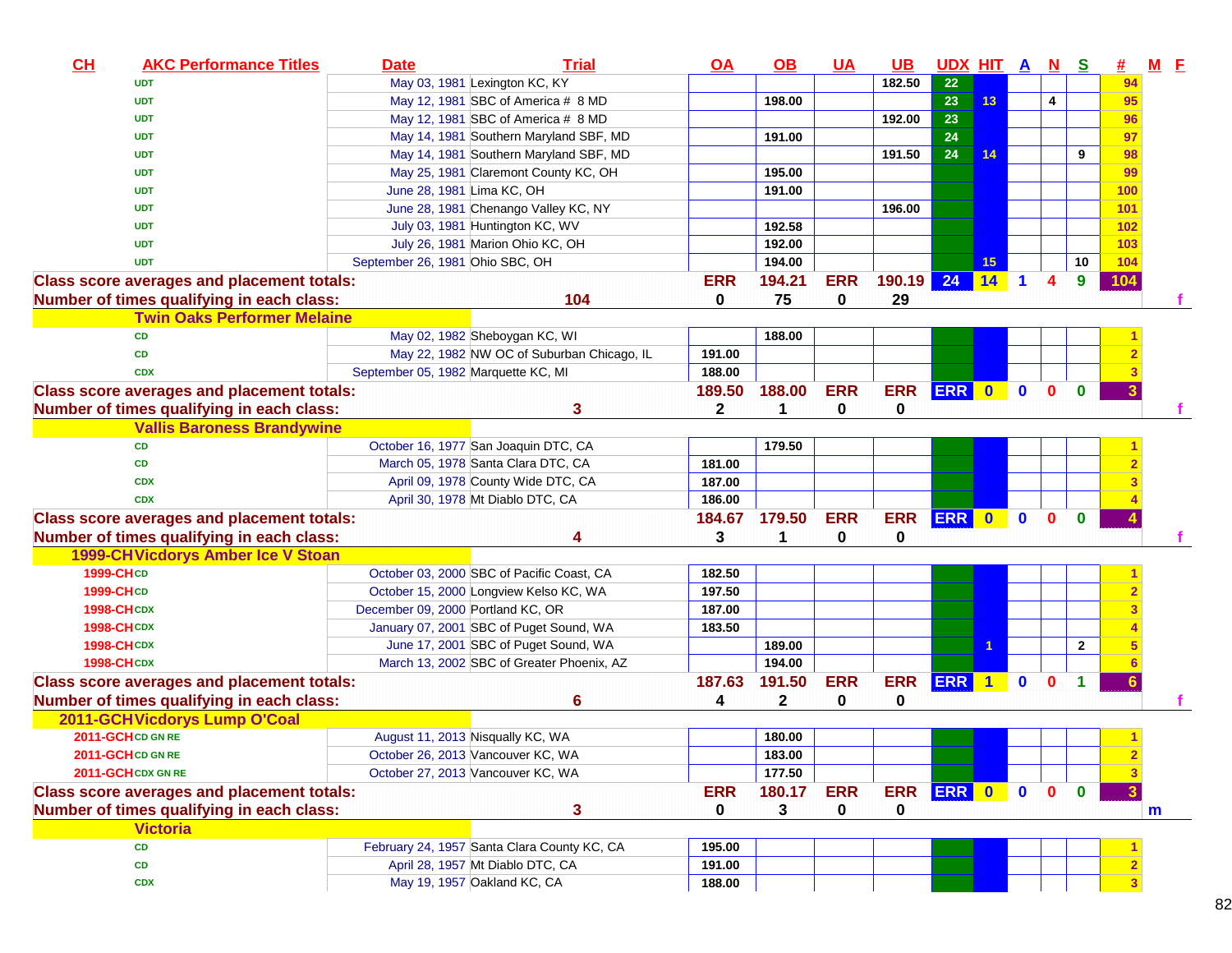| CH                | <b>AKC Performance Titles</b>                     | <b>Date</b>                    | <b>Trial</b>                                      | $\overline{OA}$ | OB           | <b>UA</b>    | UB          | <b>UDX HIT A</b> |           |              | $\underline{\mathbf{N}}$ | $\mathbf{s}$ |                         | $M$ $E$ |  |
|-------------------|---------------------------------------------------|--------------------------------|---------------------------------------------------|-----------------|--------------|--------------|-------------|------------------|-----------|--------------|--------------------------|--------------|-------------------------|---------|--|
|                   | <b>Class score averages and placement totals:</b> |                                |                                                   | 191.33          | <b>ERR</b>   | <b>ERR</b>   | <b>ERR</b>  | <b>ERR</b>       | $\bullet$ | $\mathbf{0}$ | $\mathbf{0}$             | $\mathbf{0}$ |                         |         |  |
|                   | Number of times qualifying in each class:         |                                | 3                                                 | 3               | 0            | $\mathbf 0$  | 0           |                  |           |              |                          |              |                         |         |  |
|                   | <b>1988-CH Vieledankes Red Ryder</b>              |                                |                                                   |                 |              |              |             |                  |           |              |                          |              |                         |         |  |
| <b>1988-CHCD</b>  |                                                   |                                | March 01, 1987 Seattle KC, WA                     | 192.50          |              |              |             |                  |           |              |                          |              |                         |         |  |
| <b>1988-CHCD</b>  |                                                   |                                | March 14, 1987 Chintimini KC, OR                  | 194.00          |              |              |             |                  |           |              |                          |              |                         |         |  |
| <b>1988-CHCDX</b> |                                                   |                                | March 15, 1987 Willamette Valley KC, OR           | 193.00          |              |              |             |                  |           |              |                          |              |                         |         |  |
|                   | <b>Class score averages and placement totals:</b> |                                |                                                   | 193.17          | <b>ERR</b>   | <b>ERR</b>   | <b>ERR</b>  | ERR 0            |           | $\mathbf 0$  | $\mathbf{0}$             | $\mathbf{0}$ | 3                       |         |  |
|                   | Number of times qualifying in each class:         |                                | 3                                                 | 3               | $\mathbf 0$  | $\mathbf{0}$ | 0           |                  |           |              |                          |              |                         | m       |  |
|                   | <b>Viking Lille Pige</b>                          |                                |                                                   |                 |              |              |             |                  |           |              |                          |              |                         |         |  |
|                   | <b>CD</b>                                         |                                | August 19, 1975 Central Maine KC, ME              |                 | 186.50       |              |             |                  |           |              |                          |              |                         |         |  |
|                   | <b>CD</b>                                         |                                | September 01, 1975 Lewiston Auburn KC, ME         |                 | 183.00       |              |             |                  |           |              |                          |              |                         |         |  |
|                   | <b>CDX</b>                                        |                                | November 28, 1976 New England DTC, MA             | 182.00          |              |              |             |                  |           |              |                          |              |                         |         |  |
|                   | <b>Class score averages and placement totals:</b> |                                |                                                   | 182.00          | 184.75       | <b>ERR</b>   | <b>ERR</b>  | ERR 0            |           | $\mathbf 0$  | $\mathbf{0}$             | $\mathbf{0}$ | $\overline{\mathbf{3}}$ |         |  |
|                   | Number of times qualifying in each class:         |                                | 3                                                 | $\mathbf{1}$    | $\mathbf{2}$ | 0            | $\mathbf 0$ |                  |           |              |                          |              |                         |         |  |
|                   | <b>Villa De Palmas Annabelle</b>                  |                                |                                                   |                 |              |              |             |                  |           |              |                          |              |                         |         |  |
|                   | <b>CD</b>                                         |                                | June 09, 1974 Contra Costa County KC, CA          | 191.50          |              |              |             |                  |           |              |                          |              |                         |         |  |
|                   | <b>CD</b>                                         | August 03, 1974 Motoc DOC, CA  |                                                   | 183.50          |              |              |             |                  |           |              |                          |              |                         |         |  |
|                   | <b>CDX</b>                                        |                                | April 20, 1975 San Gabriel Valley KC, CA          | 192.00          |              |              |             |                  |           |              |                          |              |                         |         |  |
|                   | <b>CDX</b>                                        |                                | April 27, 1975 Santa Ana Valley KC, CA            | 196.00          |              |              |             |                  |           |              |                          |              |                         |         |  |
|                   | <b>CDX</b>                                        |                                | May 11, 1975 Simi Valley KC, CA                   | 192.00          |              |              |             |                  |           |              |                          |              |                         |         |  |
|                   | <b>Class score averages and placement totals:</b> |                                |                                                   | 191.00          | <b>ERR</b>   | <b>ERR</b>   |             | ERR ERR 0        |           | $\mathbf 0$  | $\mathbf{0}$             | $\mathbf 0$  | $\overline{5}$          |         |  |
|                   | Number of times qualifying in each class:         |                                | 5                                                 | 5               | 0            | 0            | $\bf{0}$    |                  |           |              |                          |              |                         |         |  |
|                   | <b>Villa De Palmas Sugarbear</b>                  |                                |                                                   |                 |              |              |             |                  |           |              |                          |              |                         |         |  |
|                   | <b>CD</b>                                         |                                | April 06, 1974 Vegas Valley DOC, NV               | 194.50          |              |              |             |                  |           |              |                          |              |                         |         |  |
|                   | <b>CD</b>                                         |                                | April 07, 1974 Silver State KC, NV                | 197.00          |              |              |             |                  |           |              |                          |              |                         |         |  |
|                   | <b>CDX</b>                                        |                                | April 03, 1976 Vegas Valley DOC, NV               | 194.00          |              |              |             |                  |           |              |                          |              |                         |         |  |
|                   | <b>Class score averages and placement totals:</b> |                                |                                                   | 195.17          | <b>ERR</b>   | <b>ERR</b>   | <b>ERR</b>  | ERR 0 0          |           |              | $\mathbf{0}$             | $\mathbf{0}$ | $\overline{3}$          |         |  |
|                   | Number of times qualifying in each class:         |                                | 3                                                 | 3               | 0            | 0            | 0           |                  |           |              |                          |              |                         |         |  |
|                   | <b>Villa De's My Buddy N Soul</b>                 |                                |                                                   |                 |              |              |             |                  |           |              |                          |              |                         |         |  |
|                   | CD                                                |                                | October 27, 1991 Charlottesville Albemarle KC, VA | 182.00          |              |              |             |                  |           |              |                          |              |                         |         |  |
|                   | <b>CD</b>                                         |                                | April 03, 1992 S Maryland DTC of Forestville, MD  | 183.00          |              |              |             |                  |           |              |                          |              |                         |         |  |
|                   | <b>CDX</b>                                        |                                | April 11, 1992 Richmond DOC, VA                   | 171.50          |              |              |             |                  |           |              |                          |              |                         |         |  |
|                   | <b>CDX</b>                                        |                                | April 15, 1992 Warrenton KC, VA                   | 186.00          |              |              |             |                  |           |              |                          |              |                         |         |  |
|                   | <b>Class score averages and placement totals:</b> |                                |                                                   | 180.63          | <b>ERR</b>   | <b>ERR</b>   | <b>ERR</b>  | ERR 0            |           | $\mathbf 0$  | $\mathbf{0}$             | $\bf{0}$     | 4                       |         |  |
|                   | Number of times qualifying in each class:         |                                | 4                                                 | 4               | 0            | 0            | 0           |                  |           |              |                          |              |                         | m       |  |
|                   | <b>1957-CHWanrooys Kristie</b>                    |                                |                                                   |                 |              |              |             |                  |           |              |                          |              |                         |         |  |
| <b>1957-CHCD</b>  |                                                   | August 21, 1955 Pontiac KC, MI |                                                   | 194.00          |              |              |             |                  |           |              |                          |              |                         |         |  |
| 1957-CHCD         |                                                   |                                | December 04, 1955 Ingham County KC, MI            | 195.50          |              |              |             |                  |           |              |                          |              | $\mathbf{2}$            |         |  |
| <b>1957-CHCDX</b> |                                                   |                                | July 08, 1956 Macomb County KC, MI                | 191.00          |              |              |             |                  |           |              |                          |              |                         |         |  |
| <b>1957-CHCDX</b> |                                                   |                                | July 21, 1957 Sportsmans DTC of Detroit, MI       |                 | 182.50       |              |             |                  |           |              |                          |              |                         |         |  |
|                   | <b>Class score averages and placement totals:</b> |                                |                                                   | 193.50          | 182.50       | <b>ERR</b>   |             | ERR ERR 0        |           | $\mathbf{0}$ | $\mathbf{0}$             | $\mathbf 0$  |                         |         |  |
|                   | Number of times qualifying in each class:         |                                | 4                                                 | 3               | 1            | 0            | 0           |                  |           |              |                          |              |                         |         |  |
|                   | <b>Wendy Dee Subira V Moe Buddy</b>               |                                |                                                   |                 |              |              |             |                  |           |              |                          |              |                         |         |  |
|                   | CD                                                |                                | November 10, 1974 Youngstown All-Breed TC, OH     | 191.50          |              |              |             |                  |           |              |                          |              |                         |         |  |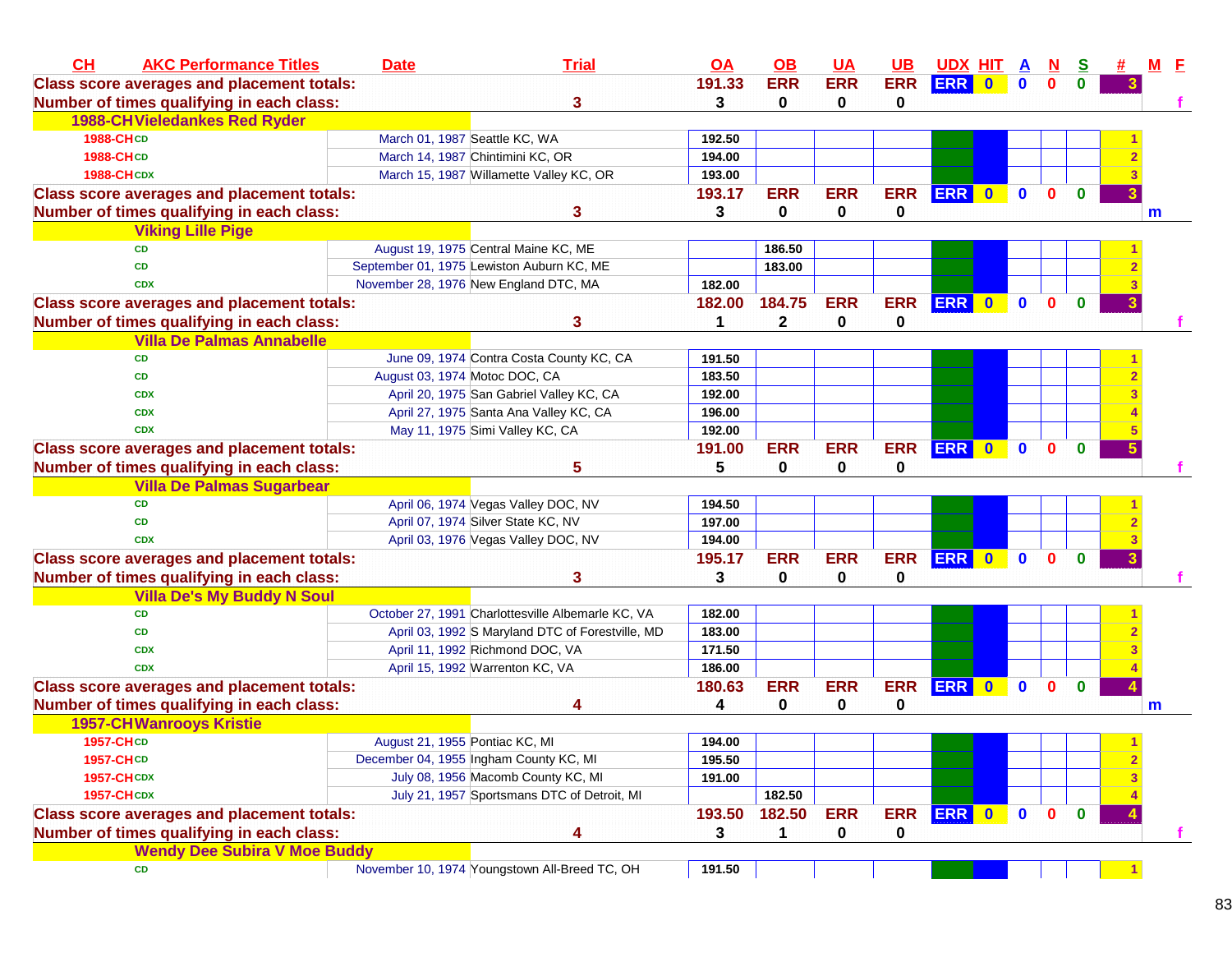| CL                | <b>AKC Performance Titles</b>                     | <b>Date</b>                          | <b>Trial</b>                                | <u>OA</u> | $\underline{\mathsf{OB}}$ | <b>UA</b>    | $UB$       | <u>UDX HIT A N</u> |              |              | <u>s</u>       | #              | $M$ $E$ |  |
|-------------------|---------------------------------------------------|--------------------------------------|---------------------------------------------|-----------|---------------------------|--------------|------------|--------------------|--------------|--------------|----------------|----------------|---------|--|
|                   | <b>CD</b>                                         |                                      | December 14, 1974 Richland County KC, OH    | 190.00    |                           |              |            |                    |              |              |                | $\overline{2}$ |         |  |
|                   | <b>CDX</b>                                        |                                      | December 15, 1974 Western Reserve KC, OH    | 184.00    |                           |              |            |                    |              |              |                |                |         |  |
|                   | <b>CDX</b>                                        | September 27, 1975 Ohio SBC, OH      |                                             |           | 179.50                    |              |            |                    |              |              |                |                |         |  |
|                   | <b>CDX</b>                                        |                                      | May 04, 1976 Golden Triangle OTC, PA        |           |                           | 170.00       |            |                    |              |              |                |                |         |  |
|                   | <b>CDX</b>                                        |                                      | August 01, 1976 Mahoning Shenango KC, OH    |           |                           | 176.00       |            |                    |              |              |                |                |         |  |
|                   | <b>CDX</b>                                        | September 25, 1976 Ohio SBC, OH      |                                             |           | 192.50                    |              |            |                    |              |              |                |                |         |  |
|                   | <b>Class score averages and placement totals:</b> |                                      |                                             | 188.50    | 186.00                    | 173.00       | <b>ERR</b> | ERR 0              | $\mathbf{0}$ | $\mathbf{0}$ | $\mathbf{0}$   |                |         |  |
|                   | Number of times qualifying in each class:         |                                      | 7                                           | 3         | $\mathbf{2}$              | $\mathbf{2}$ | 0          |                    |              |              |                |                |         |  |
|                   | <b>Wheelers Miss Nemesis</b>                      |                                      |                                             |           |                           |              |            |                    |              |              |                |                |         |  |
|                   | <b>CD</b>                                         |                                      | October 07, 1984 Great Salt Lake DTC, UT    | 181.50    |                           |              |            |                    |              |              |                |                |         |  |
|                   | CD                                                |                                      | October 05, 1985 Intermountain KC, UT       | 189.00    |                           |              |            |                    |              |              |                |                |         |  |
|                   | <b>CDX</b>                                        |                                      | October 06, 1985 Great Salt Lake DTC, UT    | 188.50    |                           |              |            |                    |              |              |                |                |         |  |
|                   | <b>CDX</b>                                        |                                      | October 25, 1985 SBC of Greater Phoenix, AZ | 194.00    |                           |              |            |                    |              |              | 1              |                |         |  |
|                   | <b>Class score averages and placement totals:</b> |                                      |                                             | 188.25    | <b>ERR</b>                | <b>ERR</b>   | <b>ERR</b> | ERR 1              | $\mathbf{0}$ | $\mathbf{0}$ | 1.             |                |         |  |
|                   | Number of times qualifying in each class:         |                                      | 4                                           | 4         | 0                         | 0            | 0          |                    |              |              |                |                |         |  |
|                   | <b>Whiterivers Fabulous Gypsy</b>                 |                                      |                                             |           |                           |              |            |                    |              |              |                |                |         |  |
|                   | <b>CD</b>                                         |                                      | May 04, 1973 SBC of Puget Sound, WA         | 195.50    |                           |              |            |                    |              |              |                |                |         |  |
|                   | <b>CD</b>                                         | September 23, 1973 Peninsula DFA, WA |                                             | 196.50    |                           |              |            |                    |              |              |                |                |         |  |
|                   | <b>CD</b>                                         |                                      | September 30, 1973 Washington State OTC, WA | 196.50    |                           |              |            |                    |              |              |                |                |         |  |
|                   | <b>CDX</b>                                        |                                      | November 18, 1973 Whidbey Island KC, WA     | 195.00    |                           |              |            |                    |              |              |                |                |         |  |
|                   | <b>CDX</b>                                        |                                      | June 29, 1974 SBC of Puget Sound, WA        |           | 196.50                    |              |            |                    |              |              | $\overline{2}$ |                |         |  |
|                   | <b>Class score averages and placement totals:</b> |                                      |                                             | 195.88    | 196.50                    | <b>ERR</b>   | <b>ERR</b> | ERR 2              | $\mathbf{0}$ | $\mathbf{0}$ | $\overline{2}$ |                |         |  |
|                   | Number of times qualifying in each class:         |                                      | 5                                           | 4         | 1                         | 0            | 0          |                    |              |              |                |                |         |  |
|                   | <b>Why</b>                                        |                                      |                                             |           |                           |              |            |                    |              |              |                |                |         |  |
|                   | <b>CD</b>                                         |                                      | May 11, 1980 Dallas OTC, TX                 | 189.00    |                           |              |            |                    |              |              |                |                |         |  |
|                   | <b>CD</b>                                         |                                      | February 28, 1981 OTC of Wichita Falls, TX  | 190.50    |                           |              |            |                    |              |              |                |                |         |  |
|                   | <b>CDX</b>                                        |                                      | March 01, 1981 Faith City KC, TX            | 180.00    |                           |              |            |                    |              |              |                |                |         |  |
|                   | <b>Class score averages and placement totals:</b> |                                      |                                             | 186.50    | <b>ERR</b>                | <b>ERR</b>   | <b>ERR</b> | ERR 0              | $\mathbf{0}$ | $\mathbf{0}$ | $\bf{0}$       |                |         |  |
|                   | Number of times qualifying in each class:         |                                      | 3                                           | 3         | 0                         | 0            | 0          |                    |              |              |                |                | m       |  |
|                   | <b>Windfalls Because</b>                          |                                      |                                             |           |                           |              |            |                    |              |              |                |                |         |  |
|                   | <b>CD</b>                                         |                                      | May 16, 1976 Berks County DTC, PA           | 188.00    |                           |              |            |                    |              |              |                |                |         |  |
|                   | <b>CD</b>                                         | September 04, 1976 Klamath DF, OR    |                                             | 174.00    |                           |              |            |                    |              |              |                |                |         |  |
|                   | <b>CDX</b>                                        |                                      | March 13, 1977 Willamette Valley KC, OR     | 192.00    |                           |              |            |                    |              |              |                |                |         |  |
|                   | <b>Class score averages and placement totals:</b> |                                      |                                             | 184.67    | <b>ERR</b>                | <b>ERR</b>   | <b>ERR</b> | ERR 0              | $\mathbf 0$  | $\mathbf{0}$ | $\mathbf{0}$   |                |         |  |
|                   | Number of times qualifying in each class:         |                                      | з                                           | 3         | 0                         | 0            | 0          |                    |              |              |                |                | m       |  |
|                   | <b>Woods Andermatt of Plymouth</b>                |                                      |                                             |           |                           |              |            |                    |              |              |                |                |         |  |
|                   | <b>CD</b>                                         | November 18, 1973 Holyoke DOTC, MA   |                                             | 170.00    |                           |              |            |                    |              |              |                |                |         |  |
|                   | <b>Class score averages and placement totals:</b> |                                      |                                             | 170.00    | <b>ERR</b>                | <b>ERR</b>   |            | ERR ERR 0 0 0 0    |              |              |                |                |         |  |
|                   | Number of times qualifying in each class:         |                                      |                                             | 1         | $\mathbf 0$               | 0            | 0          |                    |              |              |                |                | m       |  |
|                   | 2001-CHXmaxkris Van 'T Hof Ten Eynder             |                                      |                                             |           |                           |              |            |                    |              |              |                |                |         |  |
| 2001-CHCD         |                                                   | September 15, 2001 Wenatchee KC, WA  |                                             |           | 179.50                    |              |            |                    |              |              |                |                |         |  |
| 2001-CHCD         |                                                   |                                      | October 14, 2001 Longview Kelso KC, WA      | 181.50    |                           |              |            |                    |              |              |                |                |         |  |
| <b>2001-CHCDX</b> |                                                   |                                      | November 18, 2001 Whidbey Island KC, WA     | 189.00    |                           |              |            |                    |              |              |                | 3              |         |  |
| <b>2001-CHCDX</b> |                                                   |                                      | March 11, 2002 SBC of America Regional, AZ  |           | 192.00                    |              |            |                    |              |              |                |                |         |  |
| <b>2001-CHCDX</b> |                                                   |                                      | April 13, 2002 Ephrata Moses Lake KC, WA    |           |                           | 186.50       |            |                    |              |              |                | 5              |         |  |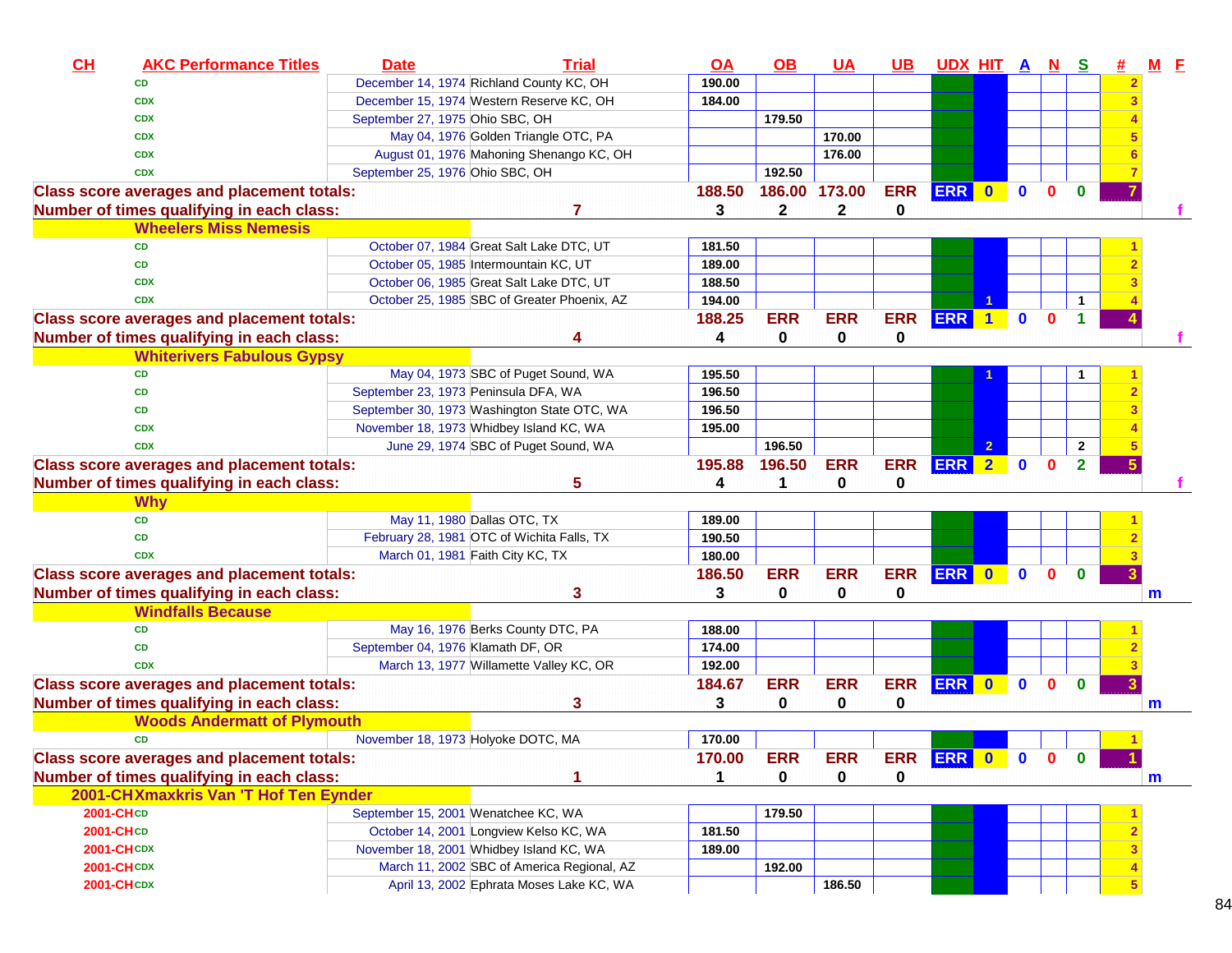| $CH$                    | <b>AKC Performance Titles</b> | <b>Date</b>                          | <b>Trial</b>                                  | <u>OA</u> | $\underline{\mathsf{OB}}$ | <u>UA</u> | <u>UB</u> | UDX HIT A N S   |                |  |                | #              | $M$ E |  |
|-------------------------|-------------------------------|--------------------------------------|-----------------------------------------------|-----------|---------------------------|-----------|-----------|-----------------|----------------|--|----------------|----------------|-------|--|
|                         | <b>2001-CHCDX</b>             |                                      | April 26, 2002 Walla Walla KC, WA             |           |                           | 182.50    |           |                 |                |  |                | $6\phantom{a}$ |       |  |
| 2001-CHUD               |                               |                                      | April 27, 2002 Walla Walla KC, WA             |           |                           | 174.50    |           |                 |                |  |                | $\overline{7}$ |       |  |
| 2001-CH VCD2 UD MXP MJP |                               |                                      | November 01, 2003 Chuckanut DTA, WA           |           | 195.50                    |           |           |                 |                |  |                | 8              |       |  |
| 2001-CH VCD2 UD MXP MJP |                               | January 09, 2004 Tacoma KC, WA       |                                               |           | 189.00                    |           |           |                 |                |  |                | 9              |       |  |
|                         | 2001-CH VCD2 UD MXP MJP       |                                      | January 09, 2004 SBC of Puget Sound, WA       |           | 192.00                    |           |           | $\overline{1}$  | $\overline{2}$ |  | $\overline{2}$ | 10             |       |  |
|                         | 2001-CH VCD2 UD MXP MJP       |                                      | January 09, 2004 SBC of Puget Sound, WA       |           |                           |           | 189.00    | -1              |                |  |                | 11             |       |  |
|                         | 2001-CH VCD2 UD MXP MJP       |                                      | January 11, 2004 Puyallup Valley DF, WA       |           |                           |           | 181.00    |                 |                |  |                | 12             |       |  |
|                         | 2001-CH VCD2 UD MXP MJP       | January 16, 2004 Tualatin KC, OR     |                                               |           | 180.00                    |           |           |                 |                |  |                | 13             |       |  |
|                         | 2001-CH VCD2 UD MXP MJP       |                                      | January 17, 2004 Portland DOC, OR             |           | 187.00                    |           |           | $\overline{2}$  |                |  |                | 14             |       |  |
|                         | 2001-CH VCD2 UD MXP MJP       |                                      | January 17, 2004 Portland DOC, OR             |           |                           |           | 179.50    | 2 <sup>1</sup>  |                |  |                | 15             |       |  |
|                         | 2001-CH VCD2 UD MXP MJP       |                                      | January 18, 2004 Dog Fanciers Association, OR |           | 182.50                    |           |           |                 |                |  |                | 16             |       |  |
|                         | 2001-CH VCD2 UD MXP MJP       |                                      | January 19, 2004 Dog Fanciers Association, OR |           | 182.00                    |           |           |                 |                |  |                | 17             |       |  |
|                         | 2001-CH VCD2 UD MXP MJP       | February 01, 2004 Seattle KC, WA     |                                               |           |                           |           | 180.00    |                 |                |  |                | 18             |       |  |
|                         | 2001-CH VCD2 UD MXP MJP       |                                      | March 20, 2004 Peninsula DFA, WA              |           | 189.00                    |           |           | 3 <sup>2</sup>  |                |  |                | 19             |       |  |
|                         | 2001-CH VCD2 UD MXP MJP       |                                      | March 20, 2004 Peninsula DFA, WA              |           |                           |           | 182.50    | 3 <sup>2</sup>  |                |  |                | 20             |       |  |
|                         | 2001-CH VCD2 UD MXP MJP       |                                      | March 21, 2004 Peninsula DFA, WA              |           | 180.50                    |           |           | $\overline{4}$  |                |  |                | 21             |       |  |
|                         | 2001-CH VCD2 UD MXP MJP       |                                      | March 21, 2004 Peninsula DFA, WA              |           |                           |           | 185.50    | 4               |                |  |                | 22             |       |  |
|                         | 2001-CH VCD2 UD MXP MJP       |                                      | March 27, 2004 Washington State OTC, WA       |           | 182.00                    |           |           | $\sqrt{5}$      |                |  |                | 23             |       |  |
|                         | 2001-CH VCD2 UD MXP MJP       |                                      | March 27, 2004 Washington State OTC, WA       |           |                           |           | 182.00    | 5 <sub>5</sub>  |                |  |                | 24             |       |  |
|                         | 2001-CH VCD2 UD MXP MJP       |                                      | April 24, 2004 Walla Walla KC, WA             |           |                           |           | 183.00    |                 |                |  |                | 25             |       |  |
|                         | 2001-CH VCD2 UD MXP MJP       |                                      | May 14, 2004 Mt Baker KC, WA                  |           |                           |           | 186.50    |                 |                |  |                | 26             |       |  |
|                         | 2001-CH VCD2 UD MXP MJP       |                                      | May 15, 2004 Mt Baker KC, WA                  |           | 182.50                    |           |           | 6 <sup>°</sup>  |                |  |                | 27             |       |  |
|                         | 2001-CH VCD2 UD MXP MJP       |                                      | May 15, 2004 Mt Baker KC, WA                  |           |                           |           | 176.00    | 6 <sup>1</sup>  |                |  |                | 28             |       |  |
|                         | 2001-CH VCD2 UD MXP MJP       |                                      | May 22, 2004 Spokane KC, WA                   |           |                           |           | 182.00    |                 |                |  |                | 29             |       |  |
|                         | 2001-CH VCD2 UD MXP MJP       |                                      | June 19, 2004 Clackamas KC, OR                |           | 189.50                    |           |           |                 |                |  |                | 30             |       |  |
|                         | 2001-CH VCD2 UD MXP MJP       |                                      | June 26, 2004 Bell Vernon KA, WA              |           | 185.00                    |           |           |                 |                |  |                | 31             |       |  |
|                         | 2001-CH VCD2 UD MXP MJP       |                                      | June 27, 2004 Bell Vernon KA, WA              |           | 187.00                    |           |           | $\overline{7}$  |                |  |                | 32             |       |  |
|                         | 2001-CH VCD2 UD MXP MJP       |                                      | June 27, 2004 Bell Vernon KA, WA              |           |                           |           | 181.50    | $\overline{7}$  |                |  |                | 33             |       |  |
|                         | 2001-CH VCD2 UD MXP MJP       |                                      | July 10, 2004 Portland KC, OR                 |           | 186.00                    |           |           | 8 <sup>°</sup>  |                |  |                | 34             |       |  |
|                         | 2001-CH VCD2 UD MXP MJP       |                                      | July 10, 2004 Portland KC, OR                 |           |                           |           | 182.50    | 8 <sup>°</sup>  |                |  |                | 35             |       |  |
|                         | 2001-CH VCD2 UD MXP MJP       |                                      | July 11, 2004 Portland DOC, OR                |           | 185.50                    |           |           | 9               |                |  |                | 36             |       |  |
|                         | 2001-CH VCD2 UD MXP MJP       |                                      | July 11, 2004 Portland DOC, OR                |           |                           |           | 187.00    | 9               |                |  |                | 37             |       |  |
|                         | 2001-CH VCD2 UD MXP MJP       |                                      | July 12, 2004 Tualatin KC, OR                 |           | 183.50                    |           |           |                 |                |  |                | 38             |       |  |
|                         | 2001-CH VCD2 UDX MXP MJP      |                                      | July 24, 2004 Hurricane Ridge KC, WA          |           | 181.50                    |           |           | 10              |                |  |                | 39             |       |  |
|                         | 2001-CH VCD2 UDX MXP MJP      |                                      | July 24, 2004 Hurricane Ridge KC, WA          |           |                           |           | 180.50    | 10 <sub>1</sub> |                |  |                | 40             |       |  |
|                         | 2001-CH VCD2 UDX MXP MJP      |                                      | July 25, 2004 Hurricane Ridge KC, WA          |           |                           |           | 179.00    |                 |                |  |                | 41             |       |  |
|                         | 2001-CH VCD2 UDX MXP MJP      |                                      | August 01, 2004 SBC of Puget Sound, WA        |           | 187.50                    |           |           | 11              | $\mathbf{3}$   |  | $\mathbf{3}$   | 42             |       |  |
|                         | 2001-CH VCD2 UDX MXP MJP      |                                      | August 01, 2004 SBC of Puget Sound, WA        |           |                           |           | 180.00    | 11              |                |  |                | 43             |       |  |
|                         | 2001-CH VCD2 UDX MXP MJP      |                                      | August 07, 2004 Nisqually KC, WA              |           | 180.50                    |           |           | 12              |                |  |                | 44             |       |  |
|                         | 2001-CH VCD2 UDX MXP MJP      |                                      | August 07, 2004 Nisqually KC, WA              |           |                           |           | 187.50    | 12 <sub>1</sub> |                |  |                | 45             |       |  |
|                         | 2001-CH VCD2 UDX MXP MJP      |                                      | August 14, 2004 Olympic KC, WA                |           |                           |           | 176.00    |                 |                |  |                | 46             |       |  |
|                         | 2001-CH VCD2 UDX MXP MJP      |                                      | August 15, 2004 Olympic KC, WA                |           | 170.50                    |           |           | 13              |                |  |                | 47             |       |  |
|                         | 2001-CH VCD2 UDX MXP MJP      |                                      | August 15, 2004 Olympic KC, WA                |           |                           |           | 173.50    | 13              |                |  |                | 48             |       |  |
|                         | 2001-CH VCD2 UDX MXP MJP      | September 18, 2004 Gig Harbor KC, WA |                                               |           | 187.50                    |           |           |                 |                |  |                | 49             |       |  |
|                         | 2001-CH VCD2 UDX MXP MJP      | September 19, 2004 Gig Harbor KC, WA |                                               |           |                           |           | 179.50    |                 |                |  |                | 50             |       |  |
|                         |                               |                                      |                                               |           |                           |           |           |                 |                |  |                |                |       |  |